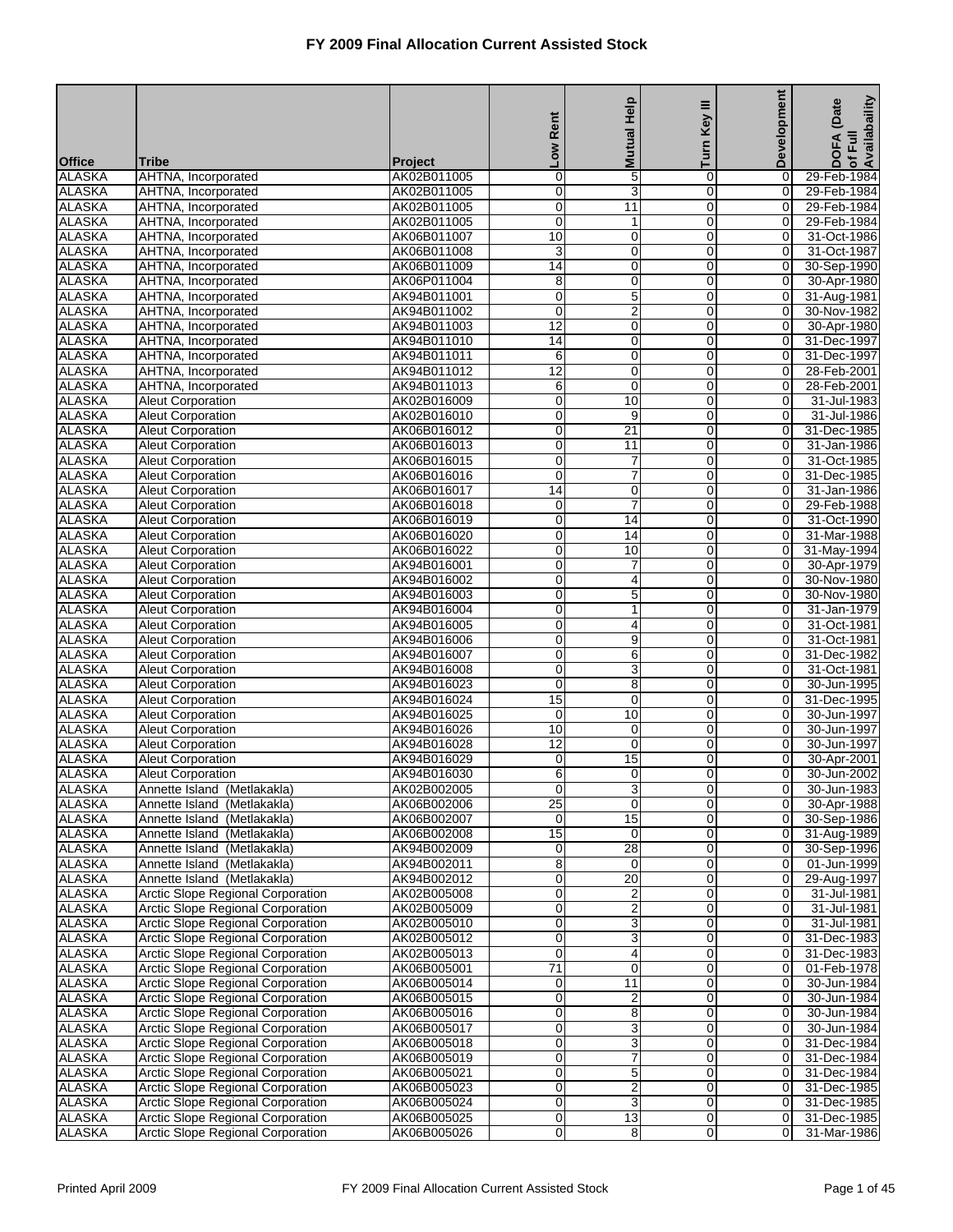|                                |                                                                                   |                            | Rent                     | <b>Mutual Help</b>                 | Key III             | Development                      | of Full<br>Availabaility<br>(Date |
|--------------------------------|-----------------------------------------------------------------------------------|----------------------------|--------------------------|------------------------------------|---------------------|----------------------------------|-----------------------------------|
|                                |                                                                                   |                            | $\overline{\phantom{0}}$ |                                    | Turn                |                                  | DOFA                              |
| <b>Office</b>                  | Tribe                                                                             | Project                    |                          |                                    |                     |                                  |                                   |
| <b>ALASKA</b><br><b>ALASKA</b> | Arctic Slope Regional Corporation<br><b>Arctic Slope Regional Corporation</b>     | AK06B005027<br>AK06B005028 | 0<br>$\overline{0}$      | $\overline{2}$<br>7                | 0<br>$\overline{0}$ | 0<br>0                           | 31-Dec-1985<br>30-Sep-1986        |
| <b>ALASKA</b>                  | Arctic Slope Regional Corporation                                                 | AK06B005029                | 0                        | 3                                  | $\mathbf 0$         | $\mathbf 0$                      | 31-Dec-1985                       |
| <b>ALASKA</b>                  | Arctic Slope Regional Corporation                                                 | AK06B005030                | 0                        | 10                                 | $\mathbf 0$         | $\mathbf 0$                      | 30-Jul-1992                       |
| <b>ALASKA</b>                  | Arctic Slope Regional Corporation                                                 | AK06B005031                | 0                        | 3                                  | 0                   | $\overline{O}$                   | 30-Nov-1988                       |
| <b>ALASKA</b>                  | Arctic Slope Regional Corporation                                                 | AK06B005033                | $\mathbf 0$              | $\overline{2}$                     | $\mathbf 0$         | 0                                | 30-Sep-1987                       |
| <b>ALASKA</b>                  | <b>Arctic Slope Regional Corporation</b>                                          | AK06B005034                | $\overline{0}$           | 5                                  | 0                   | 0                                | 31-Jul-1991                       |
| <b>ALASKA</b><br><b>ALASKA</b> | Arctic Slope Regional Corporation<br>Arctic Slope Regional Corporation            | AK06B005036<br>AK94B005003 | 0<br>0                   | 4<br>3                             | 0<br>$\mathbf 0$    | $\mathbf 0$<br>$\mathbf 0$       | 30-Jul-1992<br>30-Apr-1981        |
| <b>ALASKA</b>                  | <b>Arctic Slope Regional Corporation</b>                                          | AK94B005004                | 0                        | $\overline{2}$                     | 0                   | $\overline{0}$                   | 30-Sep-1979                       |
| <b>ALASKA</b>                  | Arctic Slope Regional Corporation                                                 | AK94B005005                | 0                        | $\mathbf{1}$                       | $\mathbf 0$         | 0                                | 30-Sep-1979                       |
| <b>ALASKA</b>                  | Arctic Slope Regional Corporation                                                 | AK94B005006                | $\overline{0}$           | 1                                  | $\overline{0}$      | 0                                | 30-Sep-1979                       |
| <b>ALASKA</b>                  | <b>Arctic Slope Regional Corporation</b>                                          | AK94B005007                | 0                        | $\overline{\mathbf{c}}$            | 0                   | $\mathbf 0$                      | 31-Mar-1980                       |
| <b>ALASKA</b>                  | <b>Arctic Slope Regional Corporation</b>                                          | AK94B005037                | 0                        | $\overline{19}$                    | $\mathbf 0$         | $\mathbf 0$                      | 31-Jul-1997                       |
| <b>ALASKA</b>                  | Arctic Slope Regional Corporation                                                 | AK94B005038                | 0                        | $\overline{17}$                    | 0                   | $\overline{a}$                   | 31-Mar-1999                       |
| <b>ALASKA</b><br><b>ALASKA</b> | Arctic Slope Regional Corporation<br><b>Arctic Slope Regional Corporation</b>     | AK94B005039<br>AK94B005040 | 19<br>$\overline{17}$    | 0<br>$\overline{0}$                | 0<br>$\overline{0}$ | 0<br>0                           | 31-Jan-2000<br>31-Jan-2000        |
| <b>ALASKA</b>                  | <b>Arctic Slope Regional Corporation</b>                                          | AK94B005041                | 0                        | 17                                 | $\mathbf 0$         | $\overline{0}$                   | 31-Mar-1999                       |
| <b>ALASKA</b>                  | Arctic Slope Regional Corporation                                                 | AK94B005042                | 0                        | $\overline{2}$                     | $\mathbf 0$         | $\mathbf 0$                      | 31-Dec-2002                       |
| <b>ALASKA</b>                  | Arctic Slope Regional Corporation                                                 | AK94B005042                | 0                        | $\overline{\mathbf{c}}$            | 0                   | $\overline{0}$                   | 31-Dec-2002                       |
| <b>ALASKA</b>                  | Arctic Slope Regional Corporation                                                 | AK94B005042                | $\mathbf 0$              | $\overline{2}$                     | $\mathbf 0$         | 0                                | 31-Dec-2002                       |
| <b>ALASKA</b>                  | <b>Arctic Slope Regional Corporation</b>                                          | AK94B005042                | $\overline{0}$           | 3                                  | $\overline{0}$      | $\overline{0}$                   | 31-Dec-2002                       |
| <b>ALASKA</b>                  | Arctic Slope Regional Corporation                                                 | AK94B005042                | 0                        | $\overline{2}$                     | $\mathbf 0$         | $\mathbf 0$                      | 31-Dec-2002                       |
| <b>ALASKA</b><br><b>ALASKA</b> | Arctic Slope Regional Corporation<br>Arctic Slope Regional Corporation            | AK94B005042<br>AK94B005042 | 0<br>0                   | 3<br>$\overline{2}$                | $\mathbf 0$<br>0    | $\mathbf 0$<br>$\overline{O}$    | 31-Dec-2002<br>31-Dec-2002        |
| <b>ALASKA</b>                  | Baranof Island Housing Authority                                                  | AK06B017001                | $\mathbf 0$              | $\overline{12}$                    | $\mathbf 0$         | 0                                | 30-Sep-1987                       |
| <b>ALASKA</b>                  | Baranof Island Housing Authority                                                  | AK06B017002                | $\overline{0}$           | 4                                  | 0                   | 0                                | 31-May-1989                       |
| <b>ALASKA</b>                  | Baranof Island Housing Authority                                                  | AK94B017003                | $\overline{20}$          | $\mathbf 0$                        | 0                   | $\pmb{0}$                        | 30-Jun-1996                       |
| <b>ALASKA</b>                  | <b>Baranof Island Housing Authority</b>                                           | AK94B017004                | $\mathbf 0$              | $\overline{22}$                    | $\mathbf 0$         | $\mathbf 0$                      | 30-Jun-1996                       |
| <b>ALASKA</b>                  | <b>Baranof Island Housing Authority</b>                                           | AK94B017005                | 0                        | 1                                  | 0                   | $\overline{0}$                   | 01-Mar-2000                       |
| <b>ALASKA</b>                  | Baranof Island Housing Authority                                                  | AK94B017005                | 0                        | 4                                  | $\mathbf 0$         | 0                                | 01-Aug-2000                       |
| <b>ALASKA</b><br><b>ALASKA</b> | Baranof Island Housing Authority                                                  | AK94B017005                | $\overline{0}$<br>0      | 8                                  | $\overline{0}$<br>0 | 0<br>$\mathbf 0$                 | 07-Nov-2001                       |
| <b>ALASKA</b>                  | Baranof Island Housing Authority<br><b>Baranof Island Housing Authority</b>       | AK94B017005<br>AK94B017005 | 0                        | $\mathbf{1}$<br>3                  | $\mathbf 0$         | $\mathbf 0$                      | 31-Dec-2001<br>01-Sep-1999        |
| <b>ALASKA</b>                  | Bering Straits Regional Corporation                                               | AK02B008018                | 0                        | 3                                  | 0                   | $\overline{0}$                   | 30-Sep-1982                       |
| <b>ALASKA</b>                  | Bering Straits Regional Corporation                                               | AK02B008019                | 0                        | 4                                  | 0                   | 0                                | 31-Jan-1983                       |
| <b>ALASKA</b>                  | <b>Bering Straits Regional Corporation</b>                                        | AK02B008021                | $\overline{0}$           | 3                                  | $\overline{0}$      | $\overline{0}$                   | 30-Sep-1982                       |
| <b>ALASKA</b>                  | Bering Straits Regional Corporation                                               | AK06B008023                | 0                        | 15                                 | 0                   | $\mathbf 0$                      | 28-Feb-1991                       |
| <b>ALASKA</b>                  | Bering Straits Regional Corporation                                               | AK06B008024                | 0                        | 20                                 | $\mathbf 0$         | $\mathbf 0$                      | 30-Nov-1988                       |
| <b>ALASKA</b><br><b>ALASKA</b> | Bering Straits Regional Corporation<br><b>Bering Straits Regional Corporation</b> | AK06B008028<br>AK06B008029 | 0<br>0                   | $\overline{13}$<br>$\overline{19}$ | 0<br>0              | $\overline{0}$<br>0              | 29-Feb-1992<br>31-Dec-1992        |
| <b>ALASKA</b>                  | Bering Straits Regional Corporation                                               | AK06B008030                | $\mathbf{O}$             | 15                                 | $\overline{0}$      | 01                               | 31-Mar-1991                       |
| <b>ALASKA</b>                  | Bering Straits Regional Corporation                                               | AK06B008031                | $\mathbf 0$              | 10                                 | 0                   | $\overline{0}$                   | 31-Mar-1991                       |
| <b>ALASKA</b>                  | <b>Bering Straits Regional Corporation</b>                                        | AK06B008032                | 0                        | 10                                 | $\mathbf 0$         | $\overline{0}$                   | 28-Feb-1991                       |
| <b>ALASKA</b>                  | Bering Straits Regional Corporation                                               | AK06P008009                | $\overline{18}$          | 0                                  | 0                   | $\overline{0}$                   | 31-Mar-1978                       |
| <b>ALASKA</b>                  | Bering Straits Regional Corporation                                               | AK94B008006                | 0                        | 3                                  | 0                   | 0                                | 31-Mar-1977                       |
| <b>ALASKA</b>                  | <b>Bering Straits Regional Corporation</b>                                        | AK94B008007                | 0                        | 1                                  | 0                   | 0                                | 30-Nov-1976                       |
| <b>ALASKA</b><br><b>ALASKA</b> | Bering Straits Regional Corporation<br>Bering Straits Regional Corporation        | AK94B008008<br>AK94B008014 | $\mathbf 0$<br>0         | 2<br>8                             | 0<br>$\mathbf 0$    | $\overline{0}$<br>$\overline{0}$ | 31-Dec-1976<br>30-Sep-1980        |
| <b>ALASKA</b>                  | Bering Straits Regional Corporation                                               | AK94B008015                | 0                        | 13                                 | 0                   | $\overline{0}$                   | 31-Oct-1980                       |
| <b>ALASKA</b>                  | Bering Straits Regional Corporation                                               | AK94B008016                | 0                        | 2                                  | 0                   | 0                                | 30-Sep-1980                       |
| <b>ALASKA</b>                  | <b>Bering Straits Regional Corporation</b>                                        | AK94B008034                | $\overline{0}$           | 11                                 | 0                   | 0                                | 31-Aug-1993                       |
| <b>ALASKA</b>                  | <b>Bering Straits Regional Corporation</b>                                        | AK94B008035                | $\mathsf{O}\xspace$      | 18                                 | 0                   | $\overline{0}$                   | 31-Oct-1992                       |
| <b>ALASKA</b>                  | Bering Straits Regional Corporation                                               | AK94B008036                | 0                        | 23                                 | $\mathbf 0$         | $\overline{0}$                   | 30-Nov-1995                       |
| <b>ALASKA</b>                  | Bering Straits Regional Corporation                                               | AK94B008037                | 0                        | 14                                 | 0                   | $\overline{0}$                   | 30-Nov-1995                       |
| <b>ALASKA</b><br><b>ALASKA</b> | Bering Straits Regional Corporation<br><b>Bering Straits Regional Corporation</b> | AK94B008038<br>AK94B008039 | 0<br>$\overline{0}$      | 20<br>20                           | 0<br>$\overline{0}$ | $\mathbf 0$<br>0                 | 31-Jan-1997<br>31-Oct-1996        |
| <b>ALASKA</b>                  | Bering Straits Regional Corporation                                               | AK94B008040                | $\pmb{0}$                | 19                                 | 0                   | $\overline{0}$                   | 31-Aug-1997                       |
| <b>ALASKA</b>                  | Bering Straits Regional Corporation                                               | AK94B008041                | $\mathbf 0$              | 19                                 | $\mathbf 0$         | $\overline{0}$                   | 31-Aug-1997                       |
| <b>ALASKA</b>                  | Bering Straits Regional Corporation                                               | AK94B008042                | 28                       | 0                                  | 0                   | $\overline{0}$                   | 31-Oct-1999                       |
| <b>ALASKA</b>                  | Bering Straits Regional Corporation                                               | AK94B008043                | 0                        | 20                                 | 0                   | 0                                | 31-Dec-1999                       |
| <b>ALASKA</b>                  | <b>Bering Straits Regional Corporation</b>                                        | AK94B008046                | 0                        | 8                                  | 0                   | 2                                | 30-Sep-1999                       |
| <b>ALASKA</b>                  | Bering Straits Regional Corporation                                               | AK94B008047                | $\mathbf 0$              | 18                                 | 0                   | $\mathbf 0$                      | 31-Jan-2000                       |
| <b>ALASKA</b><br><b>ALASKA</b> | <b>Bristol Bay Native Corporation</b><br><b>Bristol Bay Native Corporation</b>    | AK02B010012<br>AK02B010013 | 0<br>0                   | 1<br>1                             | $\mathbf 0$<br>0    | $\overline{0}$<br>$\overline{0}$ | 31-Aug-1983<br>29-Feb-1984        |
|                                |                                                                                   |                            |                          |                                    |                     |                                  |                                   |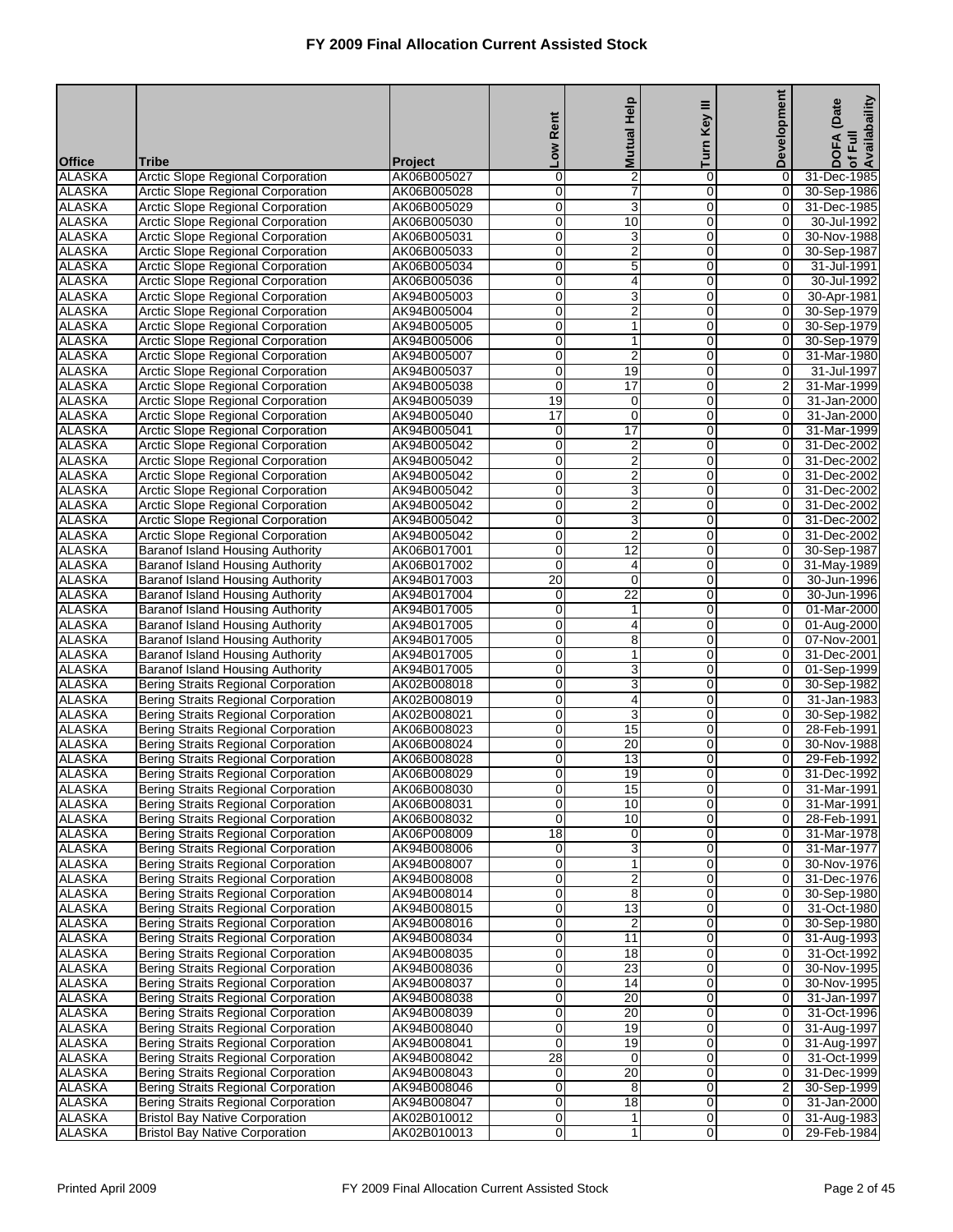|                                |                                                                                |                               |                               |                                   | Ξ                          | <b>Development</b>               | of Full<br>Availabaility<br>(Date |
|--------------------------------|--------------------------------------------------------------------------------|-------------------------------|-------------------------------|-----------------------------------|----------------------------|----------------------------------|-----------------------------------|
|                                |                                                                                |                               | Rent                          | <b>Mutual Help</b>                | Key                        |                                  |                                   |
|                                |                                                                                |                               | <b>No7</b>                    |                                   | Turn                       |                                  | <b>DOFA</b>                       |
| <b>Office</b><br><b>ALASKA</b> | <b>Tribe</b><br><b>Bristol Bay Native Corporation</b>                          | <b>Project</b><br>AK02B010013 | 0                             | $\overline{2}$                    | 0                          | 0                                | 29-Feb-1984                       |
| <b>ALASKA</b>                  | <b>Bristol Bay Native Corporation</b>                                          | AK02B010013                   | $\overline{0}$                | $\overline{1}$                    | $\mathbf 0$                | $\overline{0}$                   | 29-Feb-1984                       |
| <b>ALASKA</b>                  | <b>Bristol Bay Native Corporation</b>                                          | AK02B010013                   | 0                             | 5                                 | 0                          | 0                                | 29-Feb-1984                       |
| <b>ALASKA</b>                  | <b>Bristol Bay Native Corporation</b>                                          | AK02P010011                   | $\overline{15}$               | $\mathbf 0$                       | $\mathbf 0$                | $\mathbf 0$                      | 31-Dec-1982                       |
| <b>ALASKA</b>                  | <b>Bristol Bay Native Corporation</b>                                          | AK06B010018                   | 0                             | 1                                 | 0                          | 0                                | 29-Nov-1985                       |
| <b>ALASKA</b><br><b>ALASKA</b> | <b>Bristol Bay Native Corporation</b>                                          | AK06B010020<br>AK06B010022    | $\mathbf 0$<br>$\overline{0}$ | 10                                | 0<br>$\mathbf 0$           | 0<br>$\overline{O}$              | 30-Jun-1988                       |
| <b>ALASKA</b>                  | <b>Bristol Bay Native Corporation</b><br><b>Bristol Bay Native Corporation</b> | AK06B010023                   | 15                            | 4<br>$\mathbf 0$                  | 0                          | 0                                | 30-Sep-1986<br>31-May-1986        |
| <b>ALASKA</b>                  | <b>Bristol Bay Native Corporation</b>                                          | AK06B010024                   | $\mathbf 0$                   | $\overline{14}$                   | $\mathbf 0$                | $\mathbf 0$                      | 31-Dec-1992                       |
| <b>ALASKA</b>                  | <b>Bristol Bay Native Corporation</b>                                          | AK06B010025                   | 0                             | 8                                 | 0                          | 0                                | 30-Nov-1988                       |
| <b>ALASKA</b>                  | <b>Bristol Bay Native Corporation</b>                                          | AK06B010026                   | $\mathbf 0$                   | 6                                 | 0                          | 0                                | 30-Jan-1990                       |
| <b>ALASKA</b>                  | <b>Bristol Bay Native Corporation</b>                                          | AK06B010027                   | $\overline{0}$                | 10                                | $\mathbf 0$                | $\overline{O}$                   | 30-Nov-1989                       |
| <b>ALASKA</b><br><b>ALASKA</b> | <b>Bristol Bay Native Corporation</b>                                          | AK06B010028<br>AK06B010029    | 0<br>$\mathbf 0$              | $\overline{7}$<br>$\overline{20}$ | 0<br>$\mathbf 0$           | 0<br>$\mathbf 0$                 | 30-Dec-1995<br>30-Nov-1995        |
| <b>ALASKA</b>                  | <b>Bristol Bay Native Corporation</b><br><b>Bristol Bay Native Corporation</b> | AK06B010030                   | 0                             | 16                                | 0                          | 0                                | 30-Jun-1995                       |
| <b>ALASKA</b>                  | <b>Bristol Bay Native Corporation</b>                                          | AK06B010033                   | $\mathbf 0$                   | $\mathbf 5$                       | 0                          | 0                                | 31-Dec-1992                       |
| <b>ALASKA</b>                  | <b>Bristol Bay Native Corporation</b>                                          | AK06B010034                   | $\mathbf 0$                   | 12                                | $\mathbf 0$                | $\overline{O}$                   | 31-Dec-1992                       |
| <b>ALASKA</b>                  | <b>Bristol Bay Native Corporation</b>                                          | AK94B010003                   | 0                             | 5                                 | 0                          | 0                                | 30-Sep-1979                       |
| <b>ALASKA</b>                  | <b>Bristol Bay Native Corporation</b>                                          | AK94B010004                   | $\mathbf 0$                   | $\overline{5}$                    | $\mathbf 0$                | $\mathbf 0$                      | 31-Oct-1979                       |
| <b>ALASKA</b>                  | <b>Bristol Bay Native Corporation</b>                                          | AK94B010006                   | 0                             | 3                                 | 0                          | 0                                | 30-Sep-1979                       |
| <b>ALASKA</b><br><b>ALASKA</b> | <b>Bristol Bay Native Corporation</b><br><b>Bristol Bay Native Corporation</b> | AK94B010007<br>AK94B010035    | $\mathbf 0$<br>$\mathbf 0$    | 3<br>13                           | 0<br>$\mathbf 0$           | $\mathbf 0$<br>$\overline{O}$    | 31-Aug-1983<br>30-Nov-1995        |
| <b>ALASKA</b>                  | <b>Bristol Bay Native Corporation</b>                                          | AK94B010037                   | 0                             | 8                                 | 0                          | 0                                | 31-Mar-1998                       |
| <b>ALASKA</b>                  | <b>Bristol Bay Native Corporation</b>                                          | AK94B010038                   | 4                             | $\mathbf 0$                       | $\mathbf 0$                | 0                                | 31-May-1998                       |
| <b>ALASKA</b>                  | <b>Bristol Bay Native Corporation</b>                                          | AK94B010039                   | 4                             | 0                                 | 0                          | 0                                | 31-Mar-1998                       |
| <b>ALASKA</b>                  | <b>Bristol Bay Native Corporation</b>                                          | AK94B010040                   | $\mathbf 0$                   | 4                                 | 0                          | 0                                | 31-Mar-1998                       |
| <b>ALASKA</b>                  | <b>Bristol Bay Native Corporation</b>                                          | AK94B010041                   | 8                             | $\overline{0}$                    | $\mathbf 0$                | 0                                | 31-Dec-1998                       |
| <b>ALASKA</b>                  | <b>Bristol Bay Native Corporation</b>                                          | AK94B010042                   | 0                             | 16                                | 0                          | 0                                | 31-Mar-1998                       |
| <b>ALASKA</b><br><b>ALASKA</b> | <b>Bristol Bay Native Corporation</b><br><b>Bristol Bay Native Corporation</b> | AK94B010043<br>AK94B010044    | $\mathbf 0$<br>6              | 19<br>0                           | $\mathbf 0$<br>0           | 0<br>0                           | 01-Jan-2000<br>01-Jan-2000        |
| <b>ALASKA</b>                  | Calista Corporation                                                            | AK02B009011                   | $\mathbf 0$                   | $\overline{18}$                   | 0                          | 0                                | 31-Aug-1983                       |
| <b>ALASKA</b>                  | Calista Corporation                                                            | AK02B009012                   | $\mathbf 0$                   | 1                                 | $\mathbf 0$                | 0                                | 31-Oct-1981                       |
| <b>ALASKA</b>                  | Calista Corporation                                                            | AK02B009017                   | 0                             | 20                                | 0                          | 0                                | 30-Sep-1984                       |
| <b>ALASKA</b>                  | Calista Corporation                                                            | AK02B009019                   | $\mathbf 0$                   | 4                                 | $\mathbf 0$                | $\mathbf 0$                      | 30-Sep-1981                       |
| <b>ALASKA</b>                  | Calista Corporation                                                            | AK02B009020                   | 0                             | 8                                 | 0                          | 0                                | 31-Oct-1986                       |
| <b>ALASKA</b><br><b>ALASKA</b> | Calista Corporation<br><b>Calista Corporation</b>                              | AK02B009024<br>AK02B009025    | $\mathbf 0$<br>$\mathbf 0$    | 9<br>19                           | 0<br>$\mathbf 0$           | 0<br>0                           | 31-Oct-1986<br>31-Oct-1983        |
| <b>ALASKA</b>                  | Calista Corporation                                                            | AK02B009026                   | 0                             | 15                                | 0                          | 0                                | 31-Oct-1984                       |
| <b>ALASKA</b>                  | Calista Corporation                                                            | AK02B009028                   | $\mathbf 0$                   | $\overline{5}$                    | $\mathbf 0$                | 0                                | 30-Apr-1984                       |
| <b>ALASKA</b>                  | Calista Corporation                                                            | AK02B009029                   | 0                             | $\overline{25}$                   | 0                          | 0                                | 30-May-1985                       |
| <b>ALASKA</b>                  | <b>Calista Corporation</b>                                                     | AK02B009030                   | $\mathbf 0$                   | 16                                | $\overline{0}$             | $\mathbf 0$                      | 30-May-1984                       |
| <b>ALASKA</b>                  | <b>Calista Corporation</b>                                                     | AK02B009031                   | $\overline{0}$                | 24                                | $\overline{0}$             | 0                                | 30-Nov-1986                       |
| <b>ALASKA</b>                  | Calista Corporation                                                            | AK02B009040                   | 0                             | 4                                 | 0                          | $\overline{0}$                   | 30-Apr-1982                       |
| <b>ALASKA</b><br><b>ALASKA</b> | Calista Corporation<br>Calista Corporation                                     | AK02B009043<br>AK06B009042    | 0<br>0                        | 8<br>15                           | $\mathbf 0$<br>0           | $\mathbf 0$<br>0                 | 31-Aug-1983<br>31-Oct-1986        |
| <b>ALASKA</b>                  | Calista Corporation                                                            | AK06B009044                   | $\pmb{0}$                     | 23                                | $\mathbf 0$                | 0                                | 30-Nov-1986                       |
| <b>ALASKA</b>                  | <b>Calista Corporation</b>                                                     | AK06B009045                   | 0                             | 11                                | $\mathbf 0$                | $\overline{0}$                   | 30-Nov-1986                       |
| <b>ALASKA</b>                  | Calista Corporation                                                            | AK06B009046                   | 0                             | 16                                | $\mathbf 0$                | $\overline{0}$                   | 30-Nov-1986                       |
| <b>ALASKA</b>                  | Calista Corporation                                                            | AK06B009047                   | 0                             | 15                                | $\mathbf 0$                | 0                                | 31-Dec-1983                       |
| <b>ALASKA</b>                  | Calista Corporation                                                            | AK06B009054                   | 0                             | 8                                 | 0                          | 0                                | 31-Oct-1984                       |
| <b>ALASKA</b><br><b>ALASKA</b> | Calista Corporation<br><b>Calista Corporation</b>                              | AK06B009056                   | $\pmb{0}$                     | 6                                 | $\mathbf 0$                | 0                                | 31-Oct-1986<br>30-Dec-1987        |
| <b>ALASKA</b>                  | Calista Corporation                                                            | AK06B009059<br>AK06B009060    | 0<br>0                        | 13<br>15                          | $\mathbf 0$<br>$\mathbf 0$ | $\overline{0}$<br>$\overline{0}$ | 30-Dec-1987                       |
| <b>ALASKA</b>                  | Calista Corporation                                                            | AK06B009062                   | 0                             | $\overline{24}$                   | $\mathbf 0$                | $\mathbf 0$                      | 28-Feb-1989                       |
| <b>ALASKA</b>                  | Calista Corporation                                                            | AK06B009063                   | 0                             | $\overline{20}$                   | 0                          | 0                                | 31-Dec-1988                       |
| <b>ALASKA</b>                  | Calista Corporation                                                            | AK06B009064                   | 0                             | 14                                | $\mathbf 0$                | 0                                | 28-Feb-1989                       |
| <b>ALASKA</b>                  | Calista Corporation                                                            | AK06B009065                   | 0                             | 16                                | $\mathbf 0$                | $\overline{0}$                   | 31-May-1989                       |
| <b>ALASKA</b>                  | Calista Corporation                                                            | AK06B009067                   | 0                             | 5                                 | $\mathbf 0$                | $\overline{0}$                   | 28-Feb-1989                       |
| <b>ALASKA</b>                  | Calista Corporation                                                            | AK06B009068                   | $\mathbf 0$                   | 15                                | $\mathbf 0$                | 0                                | 31-Aug-1991                       |
| <b>ALASKA</b><br><b>ALASKA</b> | Calista Corporation<br>Calista Corporation                                     | AK06B009069<br>AK06B009070    | $\overline{12}$<br>$\pmb{0}$  | 0<br>21                           | 0<br>$\mathbf 0$           | 0<br>0                           | 30-Nov-1992<br>31-Mar-1991        |
| <b>ALASKA</b>                  | Calista Corporation                                                            | AK06B009072                   | $\overline{0}$                | 22                                | $\mathbf 0$                | $\overline{0}$                   | 31-Jul-1994                       |
| <b>ALASKA</b>                  | Calista Corporation                                                            | AK06B009073                   | 0                             | 6                                 | $\mathbf 0$                | 0                                | 31-Jan-1994                       |
| <b>ALASKA</b>                  | Calista Corporation                                                            | AK06B009074                   | $\mathbf 0$                   | 5                                 | $\mathbf 0$                | $\mathbf 0$                      | 31-Mar-1991                       |
| <b>ALASKA</b>                  | Calista Corporation                                                            | AK06B009075                   | 0                             | 9                                 | 0                          | 0                                | 31-Jan-1992                       |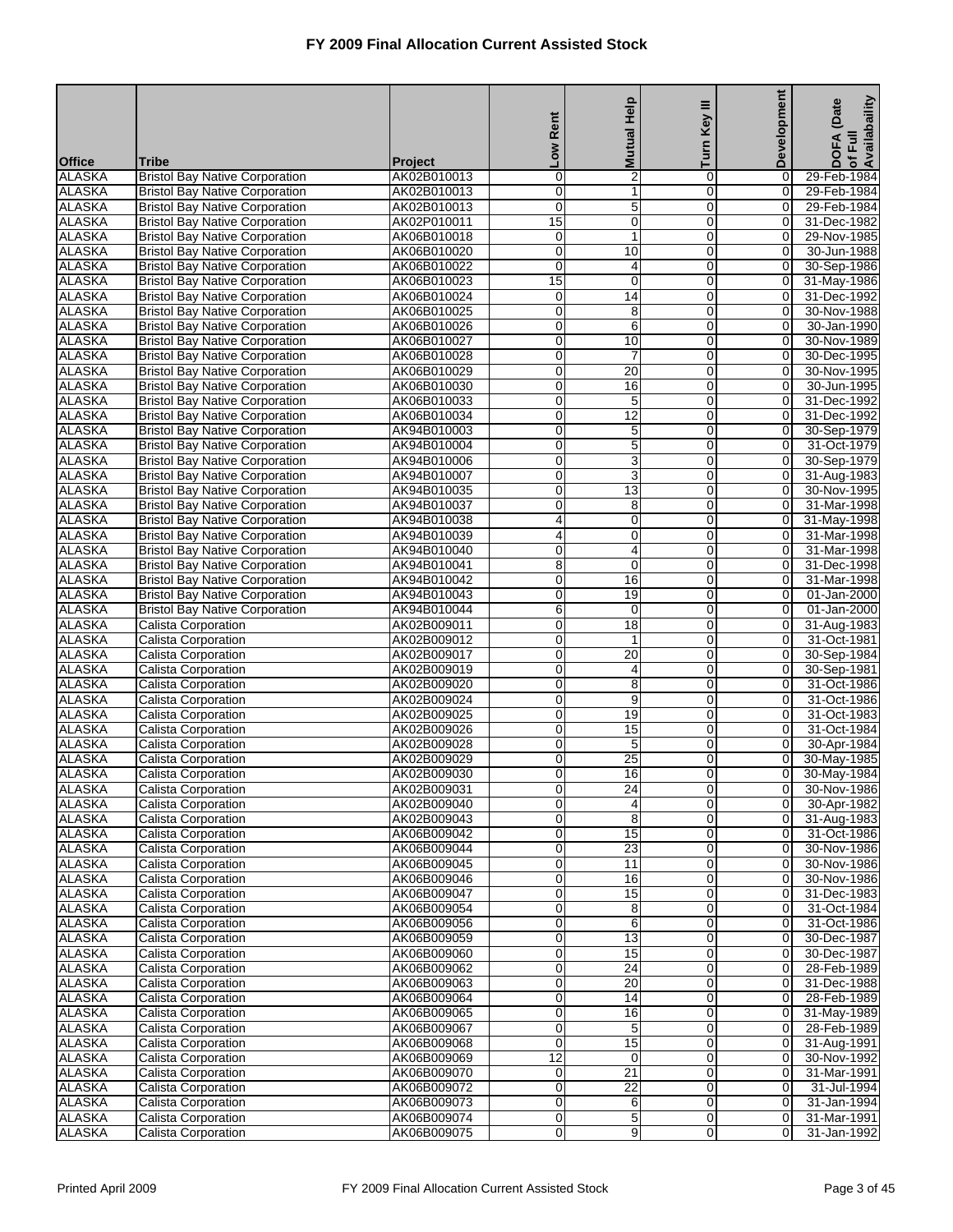|                                |                                                                                  |                               | Rent             | <b>Mutual Help</b> | Key III                     | <b>Development</b>               | of Full<br>Availabaility<br>(Date |
|--------------------------------|----------------------------------------------------------------------------------|-------------------------------|------------------|--------------------|-----------------------------|----------------------------------|-----------------------------------|
|                                |                                                                                  |                               | <b>No7</b>       |                    | Turn                        |                                  | DOFA                              |
| <b>Office</b><br><b>ALASKA</b> | Tribe<br>Calista Corporation                                                     | <b>Project</b><br>AK06B009076 | $\mathbf 0$      | $\overline{19}$    | $\mathbf 0$                 | 0                                | 31-Jul-1991                       |
| <b>ALASKA</b>                  | Calista Corporation                                                              | AK06P00961                    | 20               | 0                  | $\overline{0}$              | $\overline{0}$                   | 31-Oct-1988                       |
| <b>ALASKA</b>                  | <b>Calista Corporation</b>                                                       | AK94B009004                   | 0                | 1                  | 0                           | $\mathbf 0$                      | 31-Mar-1979                       |
| <b>ALASKA</b>                  | <b>Calista Corporation</b>                                                       | AK94B009008                   | 0                | 1                  | $\mathbf 0$                 | $\mathbf 0$                      | 30-Apr-1980                       |
| <b>ALASKA</b>                  | Calista Corporation                                                              | AK94B009018                   | 0                | 1                  | 0                           | 0                                | 31-Oct-1981                       |
| <b>ALASKA</b>                  | Calista Corporation                                                              | AK94B009083                   | $\mathbf 0$      | 16                 | $\mathbf 0$                 | 0                                | 31-Dec-1992                       |
| <b>ALASKA</b>                  | Calista Corporation                                                              | AK94B009084                   | 0                | 9                  | $\overline{0}$              | $\overline{0}$                   | 30-Nov-1992                       |
| <b>ALASKA</b>                  | <b>Calista Corporation</b>                                                       | AK94B009085                   | 0                | 7                  | 0                           | 0                                | 28-Feb-1994                       |
| <b>ALASKA</b>                  | <b>Calista Corporation</b>                                                       | AK94B009086                   | 0                | 9                  | $\mathbf 0$                 | $\mathbf 0$                      | 28-Feb-1994                       |
| <b>ALASKA</b>                  | Calista Corporation                                                              | AK94B009087                   | 0                | $\overline{21}$    | 0                           | 0                                | 30-May-1995                       |
| <b>ALASKA</b>                  | Calista Corporation                                                              | AK94B009088                   | $\mathbf 0$      | $\overline{12}$    | $\mathbf 0$                 | $\mathbf 0$                      | 30-May-1995                       |
| <b>ALASKA</b>                  | <b>Calista Corporation</b>                                                       | AK94B009089                   | 0                | $\overline{27}$    | $\overline{0}$              | $\overline{0}$                   | 30-Jun-1995                       |
| <b>ALASKA</b>                  | <b>Calista Corporation</b>                                                       | AK94B009090                   | 0                | 25                 | 0                           | $\overline{0}$                   | 30-Apr-1995                       |
| <b>ALASKA</b>                  | <b>Calista Corporation</b>                                                       | AK94B009093                   | 0                | 31                 | $\mathbf 0$                 | $\mathbf 0$                      | 30-Sep-1997                       |
| <b>ALASKA</b>                  | Calista Corporation                                                              | AK94B009094                   | 0                | 30                 | 0                           | 0                                | 31-Dec-1996                       |
| <b>ALASKA</b><br><b>ALASKA</b> | Calista Corporation                                                              | AK94B009095                   | $\mathbf 0$      | 9                  | $\mathbf 0$                 | $\mathbf 0$                      | 30-Jun-1997                       |
|                                | <b>Calista Corporation</b>                                                       | AK94B009096                   | 0                | 23                 | $\overline{0}$              | $\overline{0}$                   | 31-Jul-1997                       |
| <b>ALASKA</b><br><b>ALASKA</b> | <b>Calista Corporation</b><br><b>Calista Corporation</b>                         | AK94B009097<br>AK94B009098    | 0<br>0           | 20<br>19           | 0<br>$\mathbf 0$            | $\overline{0}$<br>$\mathbf 0$    | 31-Jan-1998<br>31-Dec-1999        |
| <b>ALASKA</b>                  | <b>Calista Corporation</b>                                                       | AK94B009098                   | 0                | 5                  | 0                           | 0                                | 28-Feb-2003                       |
| <b>ALASKA</b>                  | Calista Corporation                                                              | AK94B009099                   | $\mathbf 0$      | $\overline{18}$    | $\mathbf 0$                 | 0                                | 30-Nov-1999                       |
| <b>ALASKA</b>                  | <b>Calista Corporation</b>                                                       | AK94B009102                   | 0                | 18                 | $\overline{0}$              | $\overline{0}$                   | 31-Dec-1999                       |
| <b>ALASKA</b>                  | <b>Calista Corporation</b>                                                       | AK94B009103                   | 0                | 20                 | 0                           | $\mathbf 0$                      | 31-Jul-2000                       |
| <b>ALASKA</b>                  | Chugach Alaska Corporation                                                       | AK02B015005                   | 0                | 18                 | $\mathbf 0$                 | 0                                | 31-Dec-1982                       |
| <b>ALASKA</b>                  | Chugach Alaska Corporation                                                       | AK02B015006                   | 0                | $\overline{20}$    | 0                           | 0                                | 30-May-1984                       |
| <b>ALASKA</b>                  | Chugach Alaska Corporation                                                       | AK02B015016                   | $\mathbf 0$      | 15                 | $\mathbf 0$                 | 0                                | 30-May-1984                       |
| <b>ALASKA</b>                  | Chugach Alaska Corporation                                                       | AK02P015008                   | 23               | $\mathbf 0$        | $\overline{0}$              | $\overline{0}$                   | 31-Jan-1984                       |
| <b>ALASKA</b>                  | Chugach Alaska Corporation                                                       | AK06B015007                   | 0                | 20                 | 0                           | 0                                | 31-Aug-1984                       |
| <b>ALASKA</b>                  | Chugach Alaska Corporation                                                       | AK06B015011                   | 0                | $\overline{9}$     | $\overline{0}$              | $\mathbf 0$                      | 31-Oct-1986                       |
| <b>ALASKA</b>                  | Chugach Alaska Corporation                                                       | AK94B015003                   | 0                | $\overline{17}$    | 0                           | 0                                | 28-Feb-1983                       |
| <b>ALASKA</b>                  | Chugach Alaska Corporation                                                       | AK94B015004                   | $\mathbf 0$      | $\overline{25}$    | $\mathbf 0$                 | 0                                | 31-Jan-1983                       |
| <b>ALASKA</b>                  | Chugach Alaska Corporation                                                       | AK94B015017                   | 20               | $\overline{0}$     | $\overline{0}$              | $\overline{0}$                   | 31-Mar-1994                       |
| <b>ALASKA</b>                  | Chugach Alaska Corporation                                                       | AK94B015018                   | 0                | 15                 | 0                           | $\overline{0}$                   | 30-Jun-1998                       |
| <b>ALASKA</b>                  | Chugach Alaska Corporation                                                       | AK94B015019                   | 7                | 0                  | $\overline{0}$              | $\overline{0}$                   | 30-Apr-1997                       |
| <b>ALASKA</b>                  | Chugach Alaska Corporation                                                       | AK94B015020                   | $\overline{19}$  | 0                  | 0                           | $\overline{0}$                   | 30-Sep-1999                       |
| <b>ALASKA</b>                  | Chugach Alaska Corporation                                                       | AK94B015021                   | 15               | $\mathbf 0$        | $\mathbf 0$                 | $\mathbf 0$                      | 30-Aug-2000                       |
| <b>ALASKA</b>                  | Cook Inlet Native Regional Corporation                                           | AK02B012007                   | 0                | 1                  | 0                           | $\overline{0}$                   | 30-Apr-1980                       |
| <b>ALASKA</b>                  | Cook Inlet Native Regional Corporation                                           | AK02B012009                   | 0<br>$\mathbf 0$ | 1<br>1             | 0<br>$\overline{0}$         | $\overline{0}$<br>$\mathbf 0$    | 30-Nov-1980                       |
| <b>ALASKA</b><br><b>ALASKA</b> | Cook Inlet Native Regional Corporation<br>Cook Inlet Native Regional Corporation | AK02B012010<br>AK02B012012    | $\overline{24}$  | 0                  | 0                           | $\overline{0}$                   | 31-Jan-1981<br>28-Feb-1983        |
| <b>ALASKA</b>                  | Cook Inlet Native Regional Corporation                                           | AK02B012012                   | 10               | $\mathbf 0$        | $\mathbf 0$                 | 0                                | 28-Feb-1983                       |
| <b>ALASKA</b>                  | Cook Inlet Native Regional Corporation                                           | AK02B012013                   | 60               | $\overline{0}$     | $\mathbf 0$                 | $\overline{O}$                   | 30-Jun-1984                       |
| <b>ALASKA</b>                  | Cook Inlet Native Regional Corporation                                           | AK06B012017                   | 60               | 0                  | 0                           | $\overline{0}$                   | 31-Oct-1984                       |
| <b>ALASKA</b>                  | Cook Inlet Native Regional Corporation                                           | AK06B012019                   | 0                | 1                  | $\mathbf 0$                 | $\overline{0}$                   | 30-Nov-1985                       |
| <b>ALASKA</b>                  | Cook Inlet Native Regional Corporation                                           | AK06B012023                   | 0                | 1                  | 0                           | 0                                | 30-Apr-1987                       |
| <b>ALASKA</b>                  | Cook Inlet Native Regional Corporation                                           | AK06P012006                   | 18               | $\mathbf 0$        | $\pmb{0}$                   | $\overline{0}$                   | 31-Dec-1979                       |
| <b>ALASKA</b>                  | Cook Inlet Native Regional Corporation                                           | AK94B012001                   | $\overline{0}$   | 11                 | $\overline{0}$              | $\overline{0}$                   | 31-Aug-1979                       |
| <b>ALASKA</b>                  | Cook Inlet Native Regional Corporation                                           | AK94B012028                   | 0                | 2                  | 0                           | $\overline{0}$                   | 30-Sep-1992                       |
| <b>ALASKA</b>                  | Cook Inlet Native Regional Corporation                                           | AK94B012029                   | $\mathbf 0$      | 1                  | $\mathbf 0$                 | $\mathbf 0$                      | 31-Dec-1991                       |
| <b>ALASKA</b>                  | Cook Inlet Native Regional Corporation                                           | AK94B012030                   | $\overline{75}$  | 0                  | 0                           | 0                                | 31-Mar-1996                       |
| <b>ALASKA</b>                  | Cook Inlet Native Regional Corporation                                           | AK94B012031                   | 0                | 12                 | $\pmb{0}$                   | $\overline{0}$                   | 31-Dec-1993                       |
| <b>ALASKA</b>                  | Cook Inlet Native Regional Corporation                                           | AK94B012034                   | $\overline{0}$   | 13                 | $\overline{0}$              | $\overline{0}$                   | 28-Feb-1997                       |
| <b>ALASKA</b>                  | Cook Inlet Native Regional Corporation                                           | AK94B012035                   | 20               | 0                  | 0                           | $\overline{0}$                   | 31-May-1998                       |
| <b>ALASKA</b>                  | Doyon, Ltd.                                                                      | AK02B007011                   | 0                | 1                  | $\mathbf 0$                 | $\overline{O}$                   | 30-Sep-1983                       |
| <b>ALASKA</b>                  | Doyon, Ltd.                                                                      | AK02B007012                   | 0                | 2                  | 0                           | $\overline{0}$                   | 30-Sep-1981                       |
| <b>ALASKA</b>                  | Doyon, Ltd.                                                                      | AK02B007013                   | 0                | 3                  | $\pmb{0}$                   | $\mathbf 0$                      | 30-Sep-1988                       |
| <b>ALASKA</b>                  | Doyon, Ltd.                                                                      | AK02B007015                   | 0                | 1                  | $\overline{0}$              | $\overline{0}$                   | 30-Sep-1983                       |
| <b>ALASKA</b>                  | Doyon, Ltd.                                                                      | AK02B007016                   | 0                | 3                  | 0                           | $\overline{0}$                   | 30-Nov-1988                       |
| <b>ALASKA</b>                  | Doyon, Ltd.                                                                      | AK02B007017                   | 0                | $\overline{3}$     | $\mathbf 0$                 | $\mathbf 0$                      | 31-Dec-1986                       |
| <b>ALASKA</b>                  | Doyon, Ltd.                                                                      | AK02B007018                   | 0                | 3                  | 0                           | $\overline{0}$                   | 30-Apr-1985                       |
| <b>ALASKA</b><br><b>ALASKA</b> | Doyon, Ltd.<br>Doyon, Ltd.                                                       | AK02B007019<br>AK02B007021    | 0<br>0           | 4<br>8             | $\pmb{0}$<br>$\overline{0}$ | $\overline{0}$<br>$\overline{0}$ | 31-Dec-1982<br>30-Sep-1988        |
| <b>ALASKA</b>                  | Doyon, Ltd.                                                                      | AK06B007026                   | 0                | 2                  | 0                           | $\overline{0}$                   | 30-Sep-1988                       |
| <b>ALASKA</b>                  | Doyon, Ltd.                                                                      | AK06B007027                   | 0                | 1                  | $\mathbf 0$                 | $\overline{0}$                   | 30-Sep-1991                       |
| <b>ALASKA</b>                  | Doyon, Ltd.                                                                      | AK06B007031                   | $\overline{15}$  | 0                  | 0                           | <sub>0</sub>                     | 30-Nov-1992                       |
|                                |                                                                                  |                               |                  |                    |                             |                                  |                                   |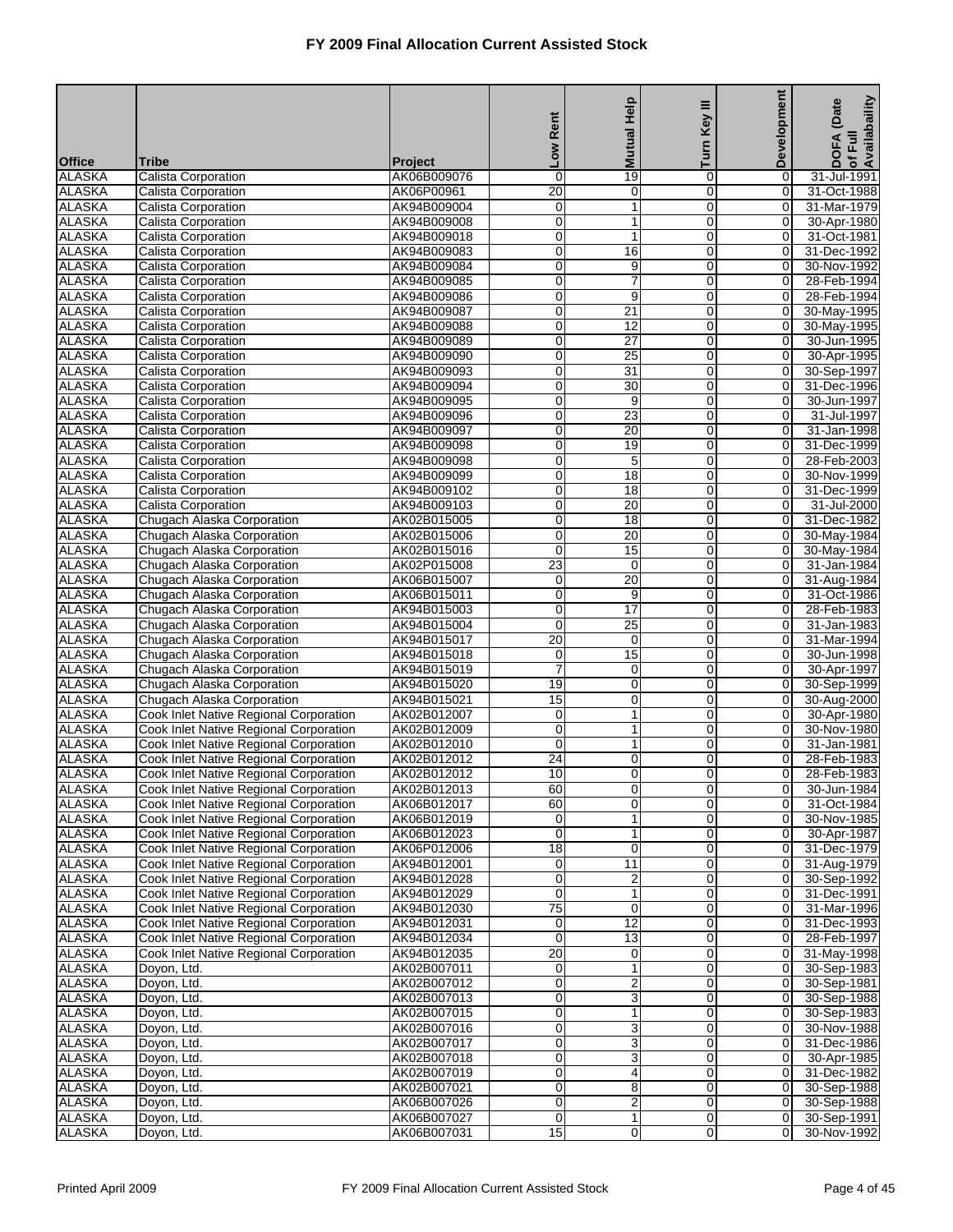| Turn<br><b>No</b><br><b>Office</b><br><b>Tribe</b><br><b>Project</b><br><b>ALASKA</b><br>$\overline{2}$<br>$\pmb{0}$<br>Doyon, Ltd.<br>AK94B007006<br>0<br>31-Dec-1979<br>0<br><b>ALASKA</b><br>2<br>$\overline{0}$<br>$\overline{0}$<br>31-Jul-1982<br>AK94B007007<br>0<br>Doyon, Ltd.<br><b>ALASKA</b><br>0<br>8<br>0<br>0<br>31-Oct-1993<br>Doyon, Ltd.<br>AK94B007032<br><b>ALASKA</b><br>0<br>$\mathbf 0$<br>0<br>Doyon, Ltd.<br>AK94B007033<br>14<br>31-May-1993<br><b>ALASKA</b><br>AK94B007034<br>0<br>3<br>0<br>0<br>Doyon, Ltd.<br>31-Dec-1994<br><b>ALASKA</b><br>$\mathbf 0$<br>4<br>$\mathbf 0$<br>Doyon, Ltd.<br>AK94B007034<br>0<br>31-Dec-1994<br><b>ALASKA</b><br>$\overline{2}$<br>$\overline{0}$<br>$\overline{0}$<br>31-Dec-1994<br>AK94B007034<br>0<br>Doyon, Ltd.<br><b>ALASKA</b><br>0<br>10<br>0<br>0<br>31-Dec-1994<br>Doyon, Ltd.<br>AK94B007034<br><b>ALASKA</b><br>0<br>10<br>$\mathbf 0$<br>0<br>Doyon, Ltd.<br>AK94B007035<br><b>ALASKA</b><br>0<br>$\overline{12}$<br>0<br>0<br>Doyon, Ltd.<br>AK94B007036<br><b>ALASKA</b><br>$\mathbf 0$<br>5<br>$\mathbf 0$<br>Doyon, Ltd.<br>AK94B007037<br>0<br>30-Jun-1997<br><b>ALASKA</b><br>24<br>$\overline{0}$<br>$\overline{0}$<br>AK94B007038<br>0<br>31-Oct-1997<br>Doyon, Ltd.<br><b>ALASKA</b><br>0<br>5<br>0<br>0<br>31-Jul-1997<br>Doyon, Ltd.<br>AK94B007039<br><b>ALASKA</b><br>$\overline{6}$<br>$\overline{0}$<br>$\mathbf 0$<br>0<br>Doyon, Ltd.<br>AK94B007040<br>31-Aug-1997<br><b>ALASKA</b><br>AK94B007041<br>0<br>$\overline{14}$<br>0<br>$\overline{0}$<br>31-Oct-1997<br>Doyon, Ltd.<br><b>ALASKA</b><br>6<br>$\mathbf 0$<br>Doyon, Ltd.<br>AK94B007044<br>$\mathbf 0$<br>0<br>31-May-1998<br><b>ALASKA</b><br>10<br>$\overline{0}$<br>$\overline{0}$<br>AK94B007045<br>0<br>31-May-1998<br>Doyon, Ltd.<br><b>ALASKA</b><br>0<br>5<br>0<br>$\overline{0}$<br>Doyon, Ltd.<br>AK94B007046<br><b>ALASKA</b><br>$\overline{3}$<br>$\overline{0}$<br>$\mathbf 0$<br>0<br>Doyon, Ltd.<br>AK94B007047<br><b>ALASKA</b><br>$\overline{2}$<br>0<br>0<br>0<br>Doyon, Ltd.<br>AK94B007048<br>$\overline{2}$<br><b>ALASKA</b><br>$\mathbf 0$<br>$\mathbf 0$<br>Doyon, Ltd.<br>AK94B007048<br>$\overline{O}$<br>30-Sep-2000<br><b>ALASKA</b><br>$\overline{2}$<br>$\overline{0}$<br>$\overline{0}$<br>AK94B007048<br>0<br>30-Sep-2000<br>Doyon, Ltd.<br><b>ALASKA</b><br>Doyon, Ltd.<br>0<br>2<br>0<br>0<br>30-Sep-2000<br>AK94B007048<br><b>ALASKA</b><br>0<br>4<br>$\overline{0}$<br>0<br>31-Aug-1982<br>AK02B013010<br>Koniag, Incorporated<br><b>ALASKA</b><br>AK02B013012<br>0<br>16<br>0<br>0<br>Koniag, Incorporated<br>31-Oct-1985<br><b>ALASKA</b><br>48<br>$\mathbf 0$<br>Koniag, Incorporated<br>AK02P013011<br>$\mathbf 0$<br>0<br>31-Jul-1983<br><b>ALASKA</b><br>10<br>$\overline{0}$<br>AK06B013013<br>0<br>$\overline{0}$<br>31-Jan-1984<br>Koniag, Incorporated<br><b>ALASKA</b><br>0<br>6<br>0<br>0<br>31-Jan-1987<br>Koniag, Incorporated<br>AK06B013014<br><b>ALASKA</b><br>$\overline{5}$<br>0<br>$\mathbf 0$<br>$\mathbf 0$<br>Koniag, Incorporated<br>AK06B013015<br><b>ALASKA</b><br>9<br>0<br>0<br>$\overline{0}$<br>30-Sep-1987<br>Koniag, Incorporated<br>AK06B013016<br><b>ALASKA</b><br>$\mathbf 0$<br>5<br>$\mathbf 0$<br>Koniag, Incorporated<br>$\mathbf 0$<br>30-Sep-1978<br>AK94B013001<br><b>ALASKA</b><br>5<br>$\overline{0}$<br>$\overline{0}$<br>30-Nov-1978<br>AK94B013002<br>0<br>Koniag, Incorporated<br><b>ALASKA</b><br>0<br>6<br>0<br>0<br>30-Sep-1978<br>Koniag, Incorporated<br>AK94B013003<br><b>ALASKA</b><br>$\overline{0}$<br>16<br>$\mathbf 0$<br>$\mathbf 0$<br>Koniag, Incorporated<br>AK94B013004<br>30-Sep-1978<br><b>ALASKA</b><br>0<br>3<br>0<br>0<br>30-Jun-1979<br>Koniag, Incorporated<br>AK94B013005<br>3<br><b>ALASKA</b><br>$\mathbf 0$<br>$\mathbf 0$<br>Koniag, Incorporated<br>0<br>30-Nov-1978<br>AK94B013006<br><b>ALASKA</b><br>$\overline{0}$<br>$\overline{0}$<br>AK94B013008<br>0<br>10<br>Koniag, Incorporated<br><b>ALASKA</b><br>0<br>0<br>$\mathbf 0$<br>Koniag, Incorporated<br>AK94B013009<br>4<br>15<br>$\overline{0}$<br><b>ALASKA</b><br>$\overline{0}$<br>$\overline{0}$<br>AK94B013017<br>Koniag, Incorporated<br><b>ALASKA</b><br>$\overline{20}$<br>0<br>$\overline{0}$<br>Koniag, Incorporated<br>AK94B013018<br>0<br>31-Dec-1996<br><b>ALASKA</b><br>$\mathbf 0$<br>$\mathbf 0$<br>30-Sep-1996<br>Koniag, Incorporated<br>AK94B013019<br>$\overline{4}$<br>0<br>30-Sep-2001<br><b>ALASKA</b><br>Koniag, Incorporated<br>AK94B013020<br>0<br>5<br>0<br>$\overline{O}$<br>$\overline{5}$<br>0<br>$\mathbf 0$<br><b>ALASKA</b><br>$\overline{0}$<br>30-Sep-2001<br>Koniag, Incorporated<br>AK94B013020<br><b>ALASKA</b><br>3<br>0<br>$\mathbf 0$<br>$\mathbf 0$<br>Koniag, Incorporated<br>30-Sep-2001<br>AK94B013021<br><b>ALASKA</b><br>AK02B006011<br>0<br>2<br>0<br>0<br><b>NANA Corporation</b><br>31-Dec-1981<br>$\overline{2}$<br><b>ALASKA</b><br>$\mathbf 0$<br>$\pmb{0}$<br><b>NANA Corporation</b><br>AK02B006014<br>$\mathbf 0$<br>31-Dec-1981<br><b>ALASKA</b><br>$\overline{\mathbf{c}}$<br>$\overline{0}$<br>$\overline{0}$<br>$\overline{0}$<br><b>NANA Corporation</b><br>AK02B006015<br><b>ALASKA</b><br>5<br><b>NANA Corporation</b><br>0<br>0<br>$\overline{0}$<br>AK02B006016<br><b>ALASKA</b><br>0<br>$\mathbf 0$<br>$\mathbf 0$<br><b>NANA Corporation</b><br>AK02B006018<br>1<br>30-Sep-1981<br><b>ALASKA</b><br>AK02B006021<br>0<br>0<br>0<br>31-Dec-1981<br><b>NANA Corporation</b><br>4<br><b>ALASKA</b><br>$\pmb{0}$<br>$\mathbf{1}$<br>$\pmb{0}$<br><b>NANA Corporation</b><br>AK02B006022<br>$\mathbf 0$<br>30-Nov-1981<br><b>ALASKA</b><br>$\overline{0}$<br>$\overline{0}$<br>$\overline{1}$<br>$\overline{0}$<br><b>NANA Corporation</b><br>AK02B006023<br>31-Oct-1981<br><b>ALASKA</b><br><b>NANA Corporation</b><br>43<br>$\mathbf 0$<br>0<br>$\overline{0}$<br>31-Mar-1983<br>AK02P006017<br><b>ALASKA</b><br>0<br>10<br>$\mathbf 0$<br>$\mathbf 0$<br><b>NANA Corporation</b><br>AK06B006029<br>30-Nov-1986<br><b>ALASKA</b><br>0<br>10<br>0<br>$\overline{0}$<br>31-Dec-1986<br><b>NANA Corporation</b><br>AK06B006030<br><b>ALASKA</b><br>$\pmb{0}$<br>20<br>$\pmb{0}$<br><b>NANA Corporation</b><br>AK06B006034<br>$\mathbf 0$<br>28-Feb-1991<br><b>ALASKA</b><br>$\overline{0}$<br>7<br>$\overline{0}$<br><b>NANA Corporation</b><br>$\overline{0}$<br>AK06B006038<br><b>ALASKA</b><br>0<br>10<br>0<br>$\overline{0}$<br><b>NANA Corporation</b><br>AK06B006039<br><b>ALASKA</b><br>$\mathbf 0$<br>$\mathbf 0$<br><b>NANA Corporation</b><br>AK94B006008<br>1<br>$\mathbf 0$<br><b>ALASKA</b><br>AK94B006040<br>20<br>0<br>0<br>$\overline{0}$<br><b>NANA Corporation</b><br>01-Oct-1994<br>10<br>$\pmb{0}$<br><b>ALASKA</b><br><b>NANA Corporation</b><br>AK94B006042<br>0<br>$\pmb{0}$<br>30-Jun-1992<br><b>ALASKA</b><br>$\overline{0}$<br>10<br>$\overline{0}$<br>$\overline{0}$<br>31-Mar-1992<br><b>NANA Corporation</b><br>AK94B006043<br><b>ALASKA</b><br>20<br>0<br>$\overline{0}$<br>30-Sep-1994<br><b>NANA Corporation</b><br>AK94B006044<br>0 |               |                         |             | Rent | <b>Mutual Help</b> | Key III     | <b>Development</b> | of Full<br>Availabaility<br>(Date<br>DOFA |
|------------------------------------------------------------------------------------------------------------------------------------------------------------------------------------------------------------------------------------------------------------------------------------------------------------------------------------------------------------------------------------------------------------------------------------------------------------------------------------------------------------------------------------------------------------------------------------------------------------------------------------------------------------------------------------------------------------------------------------------------------------------------------------------------------------------------------------------------------------------------------------------------------------------------------------------------------------------------------------------------------------------------------------------------------------------------------------------------------------------------------------------------------------------------------------------------------------------------------------------------------------------------------------------------------------------------------------------------------------------------------------------------------------------------------------------------------------------------------------------------------------------------------------------------------------------------------------------------------------------------------------------------------------------------------------------------------------------------------------------------------------------------------------------------------------------------------------------------------------------------------------------------------------------------------------------------------------------------------------------------------------------------------------------------------------------------------------------------------------------------------------------------------------------------------------------------------------------------------------------------------------------------------------------------------------------------------------------------------------------------------------------------------------------------------------------------------------------------------------------------------------------------------------------------------------------------------------------------------------------------------------------------------------------------------------------------------------------------------------------------------------------------------------------------------------------------------------------------------------------------------------------------------------------------------------------------------------------------------------------------------------------------------------------------------------------------------------------------------------------------------------------------------------------------------------------------------------------------------------------------------------------------------------------------------------------------------------------------------------------------------------------------------------------------------------------------------------------------------------------------------------------------------------------------------------------------------------------------------------------------------------------------------------------------------------------------------------------------------------------------------------------------------------------------------------------------------------------------------------------------------------------------------------------------------------------------------------------------------------------------------------------------------------------------------------------------------------------------------------------------------------------------------------------------------------------------------------------------------------------------------------------------------------------------------------------------------------------------------------------------------------------------------------------------------------------------------------------------------------------------------------------------------------------------------------------------------------------------------------------------------------------------------------------------------------------------------------------------------------------------------------------------------------------------------------------------------------------------------------------------------------------------------------------------------------------------------------------------------------------------------------------------------------------------------------------------------------------------------------------------------------------------------------------------------------------------------------------------------------------------------------------------------------------------------------------------------------------------------------------------------------------------------------------------------------------------------------------------------------------------------------------------------------------------------------------------------------------------------------------------------------------------------------------------------------------------------------------------------------------------------------------------------------------------------------------------------------------------------------------------------------------------------------------------------------------------------------------------------------------------------------------------------------------------------------------------------------------------------------------------------------------------------------------------------------------------------------------------------------------------------------------------------------------------------------------------------------------------------------------------------------------------------------------------------------------------------------------------------------------------------------------------------------------------------------------------------------------------------------------------------------------------------------------------------------------------------------------------------------------------------------------------------------------------------------------------------------------------------------------------------------------------------------------------------------------------------------------------------------------------------------------------------------------------------------------------|---------------|-------------------------|-------------|------|--------------------|-------------|--------------------|-------------------------------------------|
|                                                                                                                                                                                                                                                                                                                                                                                                                                                                                                                                                                                                                                                                                                                                                                                                                                                                                                                                                                                                                                                                                                                                                                                                                                                                                                                                                                                                                                                                                                                                                                                                                                                                                                                                                                                                                                                                                                                                                                                                                                                                                                                                                                                                                                                                                                                                                                                                                                                                                                                                                                                                                                                                                                                                                                                                                                                                                                                                                                                                                                                                                                                                                                                                                                                                                                                                                                                                                                                                                                                                                                                                                                                                                                                                                                                                                                                                                                                                                                                                                                                                                                                                                                                                                                                                                                                                                                                                                                                                                                                                                                                                                                                                                                                                                                                                                                                                                                                                                                                                                                                                                                                                                                                                                                                                                                                                                                                                                                                                                                                                                                                                                                                                                                                                                                                                                                                                                                                                                                                                                                                                                                                                                                                                                                                                                                                                                                                                                                                                                                                                                                                                                                                                                                                                                                                                                                                                                                                                                                                                                                                                        |               |                         |             |      |                    |             |                    |                                           |
|                                                                                                                                                                                                                                                                                                                                                                                                                                                                                                                                                                                                                                                                                                                                                                                                                                                                                                                                                                                                                                                                                                                                                                                                                                                                                                                                                                                                                                                                                                                                                                                                                                                                                                                                                                                                                                                                                                                                                                                                                                                                                                                                                                                                                                                                                                                                                                                                                                                                                                                                                                                                                                                                                                                                                                                                                                                                                                                                                                                                                                                                                                                                                                                                                                                                                                                                                                                                                                                                                                                                                                                                                                                                                                                                                                                                                                                                                                                                                                                                                                                                                                                                                                                                                                                                                                                                                                                                                                                                                                                                                                                                                                                                                                                                                                                                                                                                                                                                                                                                                                                                                                                                                                                                                                                                                                                                                                                                                                                                                                                                                                                                                                                                                                                                                                                                                                                                                                                                                                                                                                                                                                                                                                                                                                                                                                                                                                                                                                                                                                                                                                                                                                                                                                                                                                                                                                                                                                                                                                                                                                                                        |               |                         |             |      |                    |             |                    |                                           |
|                                                                                                                                                                                                                                                                                                                                                                                                                                                                                                                                                                                                                                                                                                                                                                                                                                                                                                                                                                                                                                                                                                                                                                                                                                                                                                                                                                                                                                                                                                                                                                                                                                                                                                                                                                                                                                                                                                                                                                                                                                                                                                                                                                                                                                                                                                                                                                                                                                                                                                                                                                                                                                                                                                                                                                                                                                                                                                                                                                                                                                                                                                                                                                                                                                                                                                                                                                                                                                                                                                                                                                                                                                                                                                                                                                                                                                                                                                                                                                                                                                                                                                                                                                                                                                                                                                                                                                                                                                                                                                                                                                                                                                                                                                                                                                                                                                                                                                                                                                                                                                                                                                                                                                                                                                                                                                                                                                                                                                                                                                                                                                                                                                                                                                                                                                                                                                                                                                                                                                                                                                                                                                                                                                                                                                                                                                                                                                                                                                                                                                                                                                                                                                                                                                                                                                                                                                                                                                                                                                                                                                                                        |               |                         |             |      |                    |             |                    |                                           |
|                                                                                                                                                                                                                                                                                                                                                                                                                                                                                                                                                                                                                                                                                                                                                                                                                                                                                                                                                                                                                                                                                                                                                                                                                                                                                                                                                                                                                                                                                                                                                                                                                                                                                                                                                                                                                                                                                                                                                                                                                                                                                                                                                                                                                                                                                                                                                                                                                                                                                                                                                                                                                                                                                                                                                                                                                                                                                                                                                                                                                                                                                                                                                                                                                                                                                                                                                                                                                                                                                                                                                                                                                                                                                                                                                                                                                                                                                                                                                                                                                                                                                                                                                                                                                                                                                                                                                                                                                                                                                                                                                                                                                                                                                                                                                                                                                                                                                                                                                                                                                                                                                                                                                                                                                                                                                                                                                                                                                                                                                                                                                                                                                                                                                                                                                                                                                                                                                                                                                                                                                                                                                                                                                                                                                                                                                                                                                                                                                                                                                                                                                                                                                                                                                                                                                                                                                                                                                                                                                                                                                                                                        |               |                         |             |      |                    |             |                    |                                           |
|                                                                                                                                                                                                                                                                                                                                                                                                                                                                                                                                                                                                                                                                                                                                                                                                                                                                                                                                                                                                                                                                                                                                                                                                                                                                                                                                                                                                                                                                                                                                                                                                                                                                                                                                                                                                                                                                                                                                                                                                                                                                                                                                                                                                                                                                                                                                                                                                                                                                                                                                                                                                                                                                                                                                                                                                                                                                                                                                                                                                                                                                                                                                                                                                                                                                                                                                                                                                                                                                                                                                                                                                                                                                                                                                                                                                                                                                                                                                                                                                                                                                                                                                                                                                                                                                                                                                                                                                                                                                                                                                                                                                                                                                                                                                                                                                                                                                                                                                                                                                                                                                                                                                                                                                                                                                                                                                                                                                                                                                                                                                                                                                                                                                                                                                                                                                                                                                                                                                                                                                                                                                                                                                                                                                                                                                                                                                                                                                                                                                                                                                                                                                                                                                                                                                                                                                                                                                                                                                                                                                                                                                        |               |                         |             |      |                    |             |                    |                                           |
|                                                                                                                                                                                                                                                                                                                                                                                                                                                                                                                                                                                                                                                                                                                                                                                                                                                                                                                                                                                                                                                                                                                                                                                                                                                                                                                                                                                                                                                                                                                                                                                                                                                                                                                                                                                                                                                                                                                                                                                                                                                                                                                                                                                                                                                                                                                                                                                                                                                                                                                                                                                                                                                                                                                                                                                                                                                                                                                                                                                                                                                                                                                                                                                                                                                                                                                                                                                                                                                                                                                                                                                                                                                                                                                                                                                                                                                                                                                                                                                                                                                                                                                                                                                                                                                                                                                                                                                                                                                                                                                                                                                                                                                                                                                                                                                                                                                                                                                                                                                                                                                                                                                                                                                                                                                                                                                                                                                                                                                                                                                                                                                                                                                                                                                                                                                                                                                                                                                                                                                                                                                                                                                                                                                                                                                                                                                                                                                                                                                                                                                                                                                                                                                                                                                                                                                                                                                                                                                                                                                                                                                                        |               |                         |             |      |                    |             |                    |                                           |
|                                                                                                                                                                                                                                                                                                                                                                                                                                                                                                                                                                                                                                                                                                                                                                                                                                                                                                                                                                                                                                                                                                                                                                                                                                                                                                                                                                                                                                                                                                                                                                                                                                                                                                                                                                                                                                                                                                                                                                                                                                                                                                                                                                                                                                                                                                                                                                                                                                                                                                                                                                                                                                                                                                                                                                                                                                                                                                                                                                                                                                                                                                                                                                                                                                                                                                                                                                                                                                                                                                                                                                                                                                                                                                                                                                                                                                                                                                                                                                                                                                                                                                                                                                                                                                                                                                                                                                                                                                                                                                                                                                                                                                                                                                                                                                                                                                                                                                                                                                                                                                                                                                                                                                                                                                                                                                                                                                                                                                                                                                                                                                                                                                                                                                                                                                                                                                                                                                                                                                                                                                                                                                                                                                                                                                                                                                                                                                                                                                                                                                                                                                                                                                                                                                                                                                                                                                                                                                                                                                                                                                                                        |               |                         |             |      |                    |             |                    |                                           |
|                                                                                                                                                                                                                                                                                                                                                                                                                                                                                                                                                                                                                                                                                                                                                                                                                                                                                                                                                                                                                                                                                                                                                                                                                                                                                                                                                                                                                                                                                                                                                                                                                                                                                                                                                                                                                                                                                                                                                                                                                                                                                                                                                                                                                                                                                                                                                                                                                                                                                                                                                                                                                                                                                                                                                                                                                                                                                                                                                                                                                                                                                                                                                                                                                                                                                                                                                                                                                                                                                                                                                                                                                                                                                                                                                                                                                                                                                                                                                                                                                                                                                                                                                                                                                                                                                                                                                                                                                                                                                                                                                                                                                                                                                                                                                                                                                                                                                                                                                                                                                                                                                                                                                                                                                                                                                                                                                                                                                                                                                                                                                                                                                                                                                                                                                                                                                                                                                                                                                                                                                                                                                                                                                                                                                                                                                                                                                                                                                                                                                                                                                                                                                                                                                                                                                                                                                                                                                                                                                                                                                                                                        |               |                         |             |      |                    |             |                    |                                           |
|                                                                                                                                                                                                                                                                                                                                                                                                                                                                                                                                                                                                                                                                                                                                                                                                                                                                                                                                                                                                                                                                                                                                                                                                                                                                                                                                                                                                                                                                                                                                                                                                                                                                                                                                                                                                                                                                                                                                                                                                                                                                                                                                                                                                                                                                                                                                                                                                                                                                                                                                                                                                                                                                                                                                                                                                                                                                                                                                                                                                                                                                                                                                                                                                                                                                                                                                                                                                                                                                                                                                                                                                                                                                                                                                                                                                                                                                                                                                                                                                                                                                                                                                                                                                                                                                                                                                                                                                                                                                                                                                                                                                                                                                                                                                                                                                                                                                                                                                                                                                                                                                                                                                                                                                                                                                                                                                                                                                                                                                                                                                                                                                                                                                                                                                                                                                                                                                                                                                                                                                                                                                                                                                                                                                                                                                                                                                                                                                                                                                                                                                                                                                                                                                                                                                                                                                                                                                                                                                                                                                                                                                        |               |                         |             |      |                    |             |                    | 30-Sep-1994                               |
|                                                                                                                                                                                                                                                                                                                                                                                                                                                                                                                                                                                                                                                                                                                                                                                                                                                                                                                                                                                                                                                                                                                                                                                                                                                                                                                                                                                                                                                                                                                                                                                                                                                                                                                                                                                                                                                                                                                                                                                                                                                                                                                                                                                                                                                                                                                                                                                                                                                                                                                                                                                                                                                                                                                                                                                                                                                                                                                                                                                                                                                                                                                                                                                                                                                                                                                                                                                                                                                                                                                                                                                                                                                                                                                                                                                                                                                                                                                                                                                                                                                                                                                                                                                                                                                                                                                                                                                                                                                                                                                                                                                                                                                                                                                                                                                                                                                                                                                                                                                                                                                                                                                                                                                                                                                                                                                                                                                                                                                                                                                                                                                                                                                                                                                                                                                                                                                                                                                                                                                                                                                                                                                                                                                                                                                                                                                                                                                                                                                                                                                                                                                                                                                                                                                                                                                                                                                                                                                                                                                                                                                                        |               |                         |             |      |                    |             |                    | 31-Dec-1994                               |
|                                                                                                                                                                                                                                                                                                                                                                                                                                                                                                                                                                                                                                                                                                                                                                                                                                                                                                                                                                                                                                                                                                                                                                                                                                                                                                                                                                                                                                                                                                                                                                                                                                                                                                                                                                                                                                                                                                                                                                                                                                                                                                                                                                                                                                                                                                                                                                                                                                                                                                                                                                                                                                                                                                                                                                                                                                                                                                                                                                                                                                                                                                                                                                                                                                                                                                                                                                                                                                                                                                                                                                                                                                                                                                                                                                                                                                                                                                                                                                                                                                                                                                                                                                                                                                                                                                                                                                                                                                                                                                                                                                                                                                                                                                                                                                                                                                                                                                                                                                                                                                                                                                                                                                                                                                                                                                                                                                                                                                                                                                                                                                                                                                                                                                                                                                                                                                                                                                                                                                                                                                                                                                                                                                                                                                                                                                                                                                                                                                                                                                                                                                                                                                                                                                                                                                                                                                                                                                                                                                                                                                                                        |               |                         |             |      |                    |             |                    |                                           |
|                                                                                                                                                                                                                                                                                                                                                                                                                                                                                                                                                                                                                                                                                                                                                                                                                                                                                                                                                                                                                                                                                                                                                                                                                                                                                                                                                                                                                                                                                                                                                                                                                                                                                                                                                                                                                                                                                                                                                                                                                                                                                                                                                                                                                                                                                                                                                                                                                                                                                                                                                                                                                                                                                                                                                                                                                                                                                                                                                                                                                                                                                                                                                                                                                                                                                                                                                                                                                                                                                                                                                                                                                                                                                                                                                                                                                                                                                                                                                                                                                                                                                                                                                                                                                                                                                                                                                                                                                                                                                                                                                                                                                                                                                                                                                                                                                                                                                                                                                                                                                                                                                                                                                                                                                                                                                                                                                                                                                                                                                                                                                                                                                                                                                                                                                                                                                                                                                                                                                                                                                                                                                                                                                                                                                                                                                                                                                                                                                                                                                                                                                                                                                                                                                                                                                                                                                                                                                                                                                                                                                                                                        |               |                         |             |      |                    |             |                    |                                           |
|                                                                                                                                                                                                                                                                                                                                                                                                                                                                                                                                                                                                                                                                                                                                                                                                                                                                                                                                                                                                                                                                                                                                                                                                                                                                                                                                                                                                                                                                                                                                                                                                                                                                                                                                                                                                                                                                                                                                                                                                                                                                                                                                                                                                                                                                                                                                                                                                                                                                                                                                                                                                                                                                                                                                                                                                                                                                                                                                                                                                                                                                                                                                                                                                                                                                                                                                                                                                                                                                                                                                                                                                                                                                                                                                                                                                                                                                                                                                                                                                                                                                                                                                                                                                                                                                                                                                                                                                                                                                                                                                                                                                                                                                                                                                                                                                                                                                                                                                                                                                                                                                                                                                                                                                                                                                                                                                                                                                                                                                                                                                                                                                                                                                                                                                                                                                                                                                                                                                                                                                                                                                                                                                                                                                                                                                                                                                                                                                                                                                                                                                                                                                                                                                                                                                                                                                                                                                                                                                                                                                                                                                        |               |                         |             |      |                    |             |                    |                                           |
|                                                                                                                                                                                                                                                                                                                                                                                                                                                                                                                                                                                                                                                                                                                                                                                                                                                                                                                                                                                                                                                                                                                                                                                                                                                                                                                                                                                                                                                                                                                                                                                                                                                                                                                                                                                                                                                                                                                                                                                                                                                                                                                                                                                                                                                                                                                                                                                                                                                                                                                                                                                                                                                                                                                                                                                                                                                                                                                                                                                                                                                                                                                                                                                                                                                                                                                                                                                                                                                                                                                                                                                                                                                                                                                                                                                                                                                                                                                                                                                                                                                                                                                                                                                                                                                                                                                                                                                                                                                                                                                                                                                                                                                                                                                                                                                                                                                                                                                                                                                                                                                                                                                                                                                                                                                                                                                                                                                                                                                                                                                                                                                                                                                                                                                                                                                                                                                                                                                                                                                                                                                                                                                                                                                                                                                                                                                                                                                                                                                                                                                                                                                                                                                                                                                                                                                                                                                                                                                                                                                                                                                                        |               |                         |             |      |                    |             |                    |                                           |
|                                                                                                                                                                                                                                                                                                                                                                                                                                                                                                                                                                                                                                                                                                                                                                                                                                                                                                                                                                                                                                                                                                                                                                                                                                                                                                                                                                                                                                                                                                                                                                                                                                                                                                                                                                                                                                                                                                                                                                                                                                                                                                                                                                                                                                                                                                                                                                                                                                                                                                                                                                                                                                                                                                                                                                                                                                                                                                                                                                                                                                                                                                                                                                                                                                                                                                                                                                                                                                                                                                                                                                                                                                                                                                                                                                                                                                                                                                                                                                                                                                                                                                                                                                                                                                                                                                                                                                                                                                                                                                                                                                                                                                                                                                                                                                                                                                                                                                                                                                                                                                                                                                                                                                                                                                                                                                                                                                                                                                                                                                                                                                                                                                                                                                                                                                                                                                                                                                                                                                                                                                                                                                                                                                                                                                                                                                                                                                                                                                                                                                                                                                                                                                                                                                                                                                                                                                                                                                                                                                                                                                                                        |               |                         |             |      |                    |             |                    |                                           |
|                                                                                                                                                                                                                                                                                                                                                                                                                                                                                                                                                                                                                                                                                                                                                                                                                                                                                                                                                                                                                                                                                                                                                                                                                                                                                                                                                                                                                                                                                                                                                                                                                                                                                                                                                                                                                                                                                                                                                                                                                                                                                                                                                                                                                                                                                                                                                                                                                                                                                                                                                                                                                                                                                                                                                                                                                                                                                                                                                                                                                                                                                                                                                                                                                                                                                                                                                                                                                                                                                                                                                                                                                                                                                                                                                                                                                                                                                                                                                                                                                                                                                                                                                                                                                                                                                                                                                                                                                                                                                                                                                                                                                                                                                                                                                                                                                                                                                                                                                                                                                                                                                                                                                                                                                                                                                                                                                                                                                                                                                                                                                                                                                                                                                                                                                                                                                                                                                                                                                                                                                                                                                                                                                                                                                                                                                                                                                                                                                                                                                                                                                                                                                                                                                                                                                                                                                                                                                                                                                                                                                                                                        |               |                         |             |      |                    |             |                    |                                           |
|                                                                                                                                                                                                                                                                                                                                                                                                                                                                                                                                                                                                                                                                                                                                                                                                                                                                                                                                                                                                                                                                                                                                                                                                                                                                                                                                                                                                                                                                                                                                                                                                                                                                                                                                                                                                                                                                                                                                                                                                                                                                                                                                                                                                                                                                                                                                                                                                                                                                                                                                                                                                                                                                                                                                                                                                                                                                                                                                                                                                                                                                                                                                                                                                                                                                                                                                                                                                                                                                                                                                                                                                                                                                                                                                                                                                                                                                                                                                                                                                                                                                                                                                                                                                                                                                                                                                                                                                                                                                                                                                                                                                                                                                                                                                                                                                                                                                                                                                                                                                                                                                                                                                                                                                                                                                                                                                                                                                                                                                                                                                                                                                                                                                                                                                                                                                                                                                                                                                                                                                                                                                                                                                                                                                                                                                                                                                                                                                                                                                                                                                                                                                                                                                                                                                                                                                                                                                                                                                                                                                                                                                        |               |                         |             |      |                    |             |                    | 31-Jul-1998                               |
|                                                                                                                                                                                                                                                                                                                                                                                                                                                                                                                                                                                                                                                                                                                                                                                                                                                                                                                                                                                                                                                                                                                                                                                                                                                                                                                                                                                                                                                                                                                                                                                                                                                                                                                                                                                                                                                                                                                                                                                                                                                                                                                                                                                                                                                                                                                                                                                                                                                                                                                                                                                                                                                                                                                                                                                                                                                                                                                                                                                                                                                                                                                                                                                                                                                                                                                                                                                                                                                                                                                                                                                                                                                                                                                                                                                                                                                                                                                                                                                                                                                                                                                                                                                                                                                                                                                                                                                                                                                                                                                                                                                                                                                                                                                                                                                                                                                                                                                                                                                                                                                                                                                                                                                                                                                                                                                                                                                                                                                                                                                                                                                                                                                                                                                                                                                                                                                                                                                                                                                                                                                                                                                                                                                                                                                                                                                                                                                                                                                                                                                                                                                                                                                                                                                                                                                                                                                                                                                                                                                                                                                                        |               |                         |             |      |                    |             |                    | 30-Jun-1998                               |
|                                                                                                                                                                                                                                                                                                                                                                                                                                                                                                                                                                                                                                                                                                                                                                                                                                                                                                                                                                                                                                                                                                                                                                                                                                                                                                                                                                                                                                                                                                                                                                                                                                                                                                                                                                                                                                                                                                                                                                                                                                                                                                                                                                                                                                                                                                                                                                                                                                                                                                                                                                                                                                                                                                                                                                                                                                                                                                                                                                                                                                                                                                                                                                                                                                                                                                                                                                                                                                                                                                                                                                                                                                                                                                                                                                                                                                                                                                                                                                                                                                                                                                                                                                                                                                                                                                                                                                                                                                                                                                                                                                                                                                                                                                                                                                                                                                                                                                                                                                                                                                                                                                                                                                                                                                                                                                                                                                                                                                                                                                                                                                                                                                                                                                                                                                                                                                                                                                                                                                                                                                                                                                                                                                                                                                                                                                                                                                                                                                                                                                                                                                                                                                                                                                                                                                                                                                                                                                                                                                                                                                                                        |               |                         |             |      |                    |             |                    | 30-Sep-2000                               |
|                                                                                                                                                                                                                                                                                                                                                                                                                                                                                                                                                                                                                                                                                                                                                                                                                                                                                                                                                                                                                                                                                                                                                                                                                                                                                                                                                                                                                                                                                                                                                                                                                                                                                                                                                                                                                                                                                                                                                                                                                                                                                                                                                                                                                                                                                                                                                                                                                                                                                                                                                                                                                                                                                                                                                                                                                                                                                                                                                                                                                                                                                                                                                                                                                                                                                                                                                                                                                                                                                                                                                                                                                                                                                                                                                                                                                                                                                                                                                                                                                                                                                                                                                                                                                                                                                                                                                                                                                                                                                                                                                                                                                                                                                                                                                                                                                                                                                                                                                                                                                                                                                                                                                                                                                                                                                                                                                                                                                                                                                                                                                                                                                                                                                                                                                                                                                                                                                                                                                                                                                                                                                                                                                                                                                                                                                                                                                                                                                                                                                                                                                                                                                                                                                                                                                                                                                                                                                                                                                                                                                                                                        |               |                         |             |      |                    |             |                    |                                           |
|                                                                                                                                                                                                                                                                                                                                                                                                                                                                                                                                                                                                                                                                                                                                                                                                                                                                                                                                                                                                                                                                                                                                                                                                                                                                                                                                                                                                                                                                                                                                                                                                                                                                                                                                                                                                                                                                                                                                                                                                                                                                                                                                                                                                                                                                                                                                                                                                                                                                                                                                                                                                                                                                                                                                                                                                                                                                                                                                                                                                                                                                                                                                                                                                                                                                                                                                                                                                                                                                                                                                                                                                                                                                                                                                                                                                                                                                                                                                                                                                                                                                                                                                                                                                                                                                                                                                                                                                                                                                                                                                                                                                                                                                                                                                                                                                                                                                                                                                                                                                                                                                                                                                                                                                                                                                                                                                                                                                                                                                                                                                                                                                                                                                                                                                                                                                                                                                                                                                                                                                                                                                                                                                                                                                                                                                                                                                                                                                                                                                                                                                                                                                                                                                                                                                                                                                                                                                                                                                                                                                                                                                        |               |                         |             |      |                    |             |                    |                                           |
|                                                                                                                                                                                                                                                                                                                                                                                                                                                                                                                                                                                                                                                                                                                                                                                                                                                                                                                                                                                                                                                                                                                                                                                                                                                                                                                                                                                                                                                                                                                                                                                                                                                                                                                                                                                                                                                                                                                                                                                                                                                                                                                                                                                                                                                                                                                                                                                                                                                                                                                                                                                                                                                                                                                                                                                                                                                                                                                                                                                                                                                                                                                                                                                                                                                                                                                                                                                                                                                                                                                                                                                                                                                                                                                                                                                                                                                                                                                                                                                                                                                                                                                                                                                                                                                                                                                                                                                                                                                                                                                                                                                                                                                                                                                                                                                                                                                                                                                                                                                                                                                                                                                                                                                                                                                                                                                                                                                                                                                                                                                                                                                                                                                                                                                                                                                                                                                                                                                                                                                                                                                                                                                                                                                                                                                                                                                                                                                                                                                                                                                                                                                                                                                                                                                                                                                                                                                                                                                                                                                                                                                                        |               |                         |             |      |                    |             |                    |                                           |
|                                                                                                                                                                                                                                                                                                                                                                                                                                                                                                                                                                                                                                                                                                                                                                                                                                                                                                                                                                                                                                                                                                                                                                                                                                                                                                                                                                                                                                                                                                                                                                                                                                                                                                                                                                                                                                                                                                                                                                                                                                                                                                                                                                                                                                                                                                                                                                                                                                                                                                                                                                                                                                                                                                                                                                                                                                                                                                                                                                                                                                                                                                                                                                                                                                                                                                                                                                                                                                                                                                                                                                                                                                                                                                                                                                                                                                                                                                                                                                                                                                                                                                                                                                                                                                                                                                                                                                                                                                                                                                                                                                                                                                                                                                                                                                                                                                                                                                                                                                                                                                                                                                                                                                                                                                                                                                                                                                                                                                                                                                                                                                                                                                                                                                                                                                                                                                                                                                                                                                                                                                                                                                                                                                                                                                                                                                                                                                                                                                                                                                                                                                                                                                                                                                                                                                                                                                                                                                                                                                                                                                                                        |               |                         |             |      |                    |             |                    |                                           |
|                                                                                                                                                                                                                                                                                                                                                                                                                                                                                                                                                                                                                                                                                                                                                                                                                                                                                                                                                                                                                                                                                                                                                                                                                                                                                                                                                                                                                                                                                                                                                                                                                                                                                                                                                                                                                                                                                                                                                                                                                                                                                                                                                                                                                                                                                                                                                                                                                                                                                                                                                                                                                                                                                                                                                                                                                                                                                                                                                                                                                                                                                                                                                                                                                                                                                                                                                                                                                                                                                                                                                                                                                                                                                                                                                                                                                                                                                                                                                                                                                                                                                                                                                                                                                                                                                                                                                                                                                                                                                                                                                                                                                                                                                                                                                                                                                                                                                                                                                                                                                                                                                                                                                                                                                                                                                                                                                                                                                                                                                                                                                                                                                                                                                                                                                                                                                                                                                                                                                                                                                                                                                                                                                                                                                                                                                                                                                                                                                                                                                                                                                                                                                                                                                                                                                                                                                                                                                                                                                                                                                                                                        |               |                         |             |      |                    |             |                    |                                           |
|                                                                                                                                                                                                                                                                                                                                                                                                                                                                                                                                                                                                                                                                                                                                                                                                                                                                                                                                                                                                                                                                                                                                                                                                                                                                                                                                                                                                                                                                                                                                                                                                                                                                                                                                                                                                                                                                                                                                                                                                                                                                                                                                                                                                                                                                                                                                                                                                                                                                                                                                                                                                                                                                                                                                                                                                                                                                                                                                                                                                                                                                                                                                                                                                                                                                                                                                                                                                                                                                                                                                                                                                                                                                                                                                                                                                                                                                                                                                                                                                                                                                                                                                                                                                                                                                                                                                                                                                                                                                                                                                                                                                                                                                                                                                                                                                                                                                                                                                                                                                                                                                                                                                                                                                                                                                                                                                                                                                                                                                                                                                                                                                                                                                                                                                                                                                                                                                                                                                                                                                                                                                                                                                                                                                                                                                                                                                                                                                                                                                                                                                                                                                                                                                                                                                                                                                                                                                                                                                                                                                                                                                        |               |                         |             |      |                    |             |                    |                                           |
|                                                                                                                                                                                                                                                                                                                                                                                                                                                                                                                                                                                                                                                                                                                                                                                                                                                                                                                                                                                                                                                                                                                                                                                                                                                                                                                                                                                                                                                                                                                                                                                                                                                                                                                                                                                                                                                                                                                                                                                                                                                                                                                                                                                                                                                                                                                                                                                                                                                                                                                                                                                                                                                                                                                                                                                                                                                                                                                                                                                                                                                                                                                                                                                                                                                                                                                                                                                                                                                                                                                                                                                                                                                                                                                                                                                                                                                                                                                                                                                                                                                                                                                                                                                                                                                                                                                                                                                                                                                                                                                                                                                                                                                                                                                                                                                                                                                                                                                                                                                                                                                                                                                                                                                                                                                                                                                                                                                                                                                                                                                                                                                                                                                                                                                                                                                                                                                                                                                                                                                                                                                                                                                                                                                                                                                                                                                                                                                                                                                                                                                                                                                                                                                                                                                                                                                                                                                                                                                                                                                                                                                                        |               |                         |             |      |                    |             |                    |                                           |
|                                                                                                                                                                                                                                                                                                                                                                                                                                                                                                                                                                                                                                                                                                                                                                                                                                                                                                                                                                                                                                                                                                                                                                                                                                                                                                                                                                                                                                                                                                                                                                                                                                                                                                                                                                                                                                                                                                                                                                                                                                                                                                                                                                                                                                                                                                                                                                                                                                                                                                                                                                                                                                                                                                                                                                                                                                                                                                                                                                                                                                                                                                                                                                                                                                                                                                                                                                                                                                                                                                                                                                                                                                                                                                                                                                                                                                                                                                                                                                                                                                                                                                                                                                                                                                                                                                                                                                                                                                                                                                                                                                                                                                                                                                                                                                                                                                                                                                                                                                                                                                                                                                                                                                                                                                                                                                                                                                                                                                                                                                                                                                                                                                                                                                                                                                                                                                                                                                                                                                                                                                                                                                                                                                                                                                                                                                                                                                                                                                                                                                                                                                                                                                                                                                                                                                                                                                                                                                                                                                                                                                                                        |               |                         |             |      |                    |             |                    | 30-Nov-1987                               |
|                                                                                                                                                                                                                                                                                                                                                                                                                                                                                                                                                                                                                                                                                                                                                                                                                                                                                                                                                                                                                                                                                                                                                                                                                                                                                                                                                                                                                                                                                                                                                                                                                                                                                                                                                                                                                                                                                                                                                                                                                                                                                                                                                                                                                                                                                                                                                                                                                                                                                                                                                                                                                                                                                                                                                                                                                                                                                                                                                                                                                                                                                                                                                                                                                                                                                                                                                                                                                                                                                                                                                                                                                                                                                                                                                                                                                                                                                                                                                                                                                                                                                                                                                                                                                                                                                                                                                                                                                                                                                                                                                                                                                                                                                                                                                                                                                                                                                                                                                                                                                                                                                                                                                                                                                                                                                                                                                                                                                                                                                                                                                                                                                                                                                                                                                                                                                                                                                                                                                                                                                                                                                                                                                                                                                                                                                                                                                                                                                                                                                                                                                                                                                                                                                                                                                                                                                                                                                                                                                                                                                                                                        |               |                         |             |      |                    |             |                    |                                           |
|                                                                                                                                                                                                                                                                                                                                                                                                                                                                                                                                                                                                                                                                                                                                                                                                                                                                                                                                                                                                                                                                                                                                                                                                                                                                                                                                                                                                                                                                                                                                                                                                                                                                                                                                                                                                                                                                                                                                                                                                                                                                                                                                                                                                                                                                                                                                                                                                                                                                                                                                                                                                                                                                                                                                                                                                                                                                                                                                                                                                                                                                                                                                                                                                                                                                                                                                                                                                                                                                                                                                                                                                                                                                                                                                                                                                                                                                                                                                                                                                                                                                                                                                                                                                                                                                                                                                                                                                                                                                                                                                                                                                                                                                                                                                                                                                                                                                                                                                                                                                                                                                                                                                                                                                                                                                                                                                                                                                                                                                                                                                                                                                                                                                                                                                                                                                                                                                                                                                                                                                                                                                                                                                                                                                                                                                                                                                                                                                                                                                                                                                                                                                                                                                                                                                                                                                                                                                                                                                                                                                                                                                        |               |                         |             |      |                    |             |                    |                                           |
|                                                                                                                                                                                                                                                                                                                                                                                                                                                                                                                                                                                                                                                                                                                                                                                                                                                                                                                                                                                                                                                                                                                                                                                                                                                                                                                                                                                                                                                                                                                                                                                                                                                                                                                                                                                                                                                                                                                                                                                                                                                                                                                                                                                                                                                                                                                                                                                                                                                                                                                                                                                                                                                                                                                                                                                                                                                                                                                                                                                                                                                                                                                                                                                                                                                                                                                                                                                                                                                                                                                                                                                                                                                                                                                                                                                                                                                                                                                                                                                                                                                                                                                                                                                                                                                                                                                                                                                                                                                                                                                                                                                                                                                                                                                                                                                                                                                                                                                                                                                                                                                                                                                                                                                                                                                                                                                                                                                                                                                                                                                                                                                                                                                                                                                                                                                                                                                                                                                                                                                                                                                                                                                                                                                                                                                                                                                                                                                                                                                                                                                                                                                                                                                                                                                                                                                                                                                                                                                                                                                                                                                                        |               |                         |             |      |                    |             |                    |                                           |
|                                                                                                                                                                                                                                                                                                                                                                                                                                                                                                                                                                                                                                                                                                                                                                                                                                                                                                                                                                                                                                                                                                                                                                                                                                                                                                                                                                                                                                                                                                                                                                                                                                                                                                                                                                                                                                                                                                                                                                                                                                                                                                                                                                                                                                                                                                                                                                                                                                                                                                                                                                                                                                                                                                                                                                                                                                                                                                                                                                                                                                                                                                                                                                                                                                                                                                                                                                                                                                                                                                                                                                                                                                                                                                                                                                                                                                                                                                                                                                                                                                                                                                                                                                                                                                                                                                                                                                                                                                                                                                                                                                                                                                                                                                                                                                                                                                                                                                                                                                                                                                                                                                                                                                                                                                                                                                                                                                                                                                                                                                                                                                                                                                                                                                                                                                                                                                                                                                                                                                                                                                                                                                                                                                                                                                                                                                                                                                                                                                                                                                                                                                                                                                                                                                                                                                                                                                                                                                                                                                                                                                                                        |               |                         |             |      |                    |             |                    |                                           |
|                                                                                                                                                                                                                                                                                                                                                                                                                                                                                                                                                                                                                                                                                                                                                                                                                                                                                                                                                                                                                                                                                                                                                                                                                                                                                                                                                                                                                                                                                                                                                                                                                                                                                                                                                                                                                                                                                                                                                                                                                                                                                                                                                                                                                                                                                                                                                                                                                                                                                                                                                                                                                                                                                                                                                                                                                                                                                                                                                                                                                                                                                                                                                                                                                                                                                                                                                                                                                                                                                                                                                                                                                                                                                                                                                                                                                                                                                                                                                                                                                                                                                                                                                                                                                                                                                                                                                                                                                                                                                                                                                                                                                                                                                                                                                                                                                                                                                                                                                                                                                                                                                                                                                                                                                                                                                                                                                                                                                                                                                                                                                                                                                                                                                                                                                                                                                                                                                                                                                                                                                                                                                                                                                                                                                                                                                                                                                                                                                                                                                                                                                                                                                                                                                                                                                                                                                                                                                                                                                                                                                                                                        |               |                         |             |      |                    |             |                    |                                           |
|                                                                                                                                                                                                                                                                                                                                                                                                                                                                                                                                                                                                                                                                                                                                                                                                                                                                                                                                                                                                                                                                                                                                                                                                                                                                                                                                                                                                                                                                                                                                                                                                                                                                                                                                                                                                                                                                                                                                                                                                                                                                                                                                                                                                                                                                                                                                                                                                                                                                                                                                                                                                                                                                                                                                                                                                                                                                                                                                                                                                                                                                                                                                                                                                                                                                                                                                                                                                                                                                                                                                                                                                                                                                                                                                                                                                                                                                                                                                                                                                                                                                                                                                                                                                                                                                                                                                                                                                                                                                                                                                                                                                                                                                                                                                                                                                                                                                                                                                                                                                                                                                                                                                                                                                                                                                                                                                                                                                                                                                                                                                                                                                                                                                                                                                                                                                                                                                                                                                                                                                                                                                                                                                                                                                                                                                                                                                                                                                                                                                                                                                                                                                                                                                                                                                                                                                                                                                                                                                                                                                                                                                        |               |                         |             |      |                    |             |                    |                                           |
|                                                                                                                                                                                                                                                                                                                                                                                                                                                                                                                                                                                                                                                                                                                                                                                                                                                                                                                                                                                                                                                                                                                                                                                                                                                                                                                                                                                                                                                                                                                                                                                                                                                                                                                                                                                                                                                                                                                                                                                                                                                                                                                                                                                                                                                                                                                                                                                                                                                                                                                                                                                                                                                                                                                                                                                                                                                                                                                                                                                                                                                                                                                                                                                                                                                                                                                                                                                                                                                                                                                                                                                                                                                                                                                                                                                                                                                                                                                                                                                                                                                                                                                                                                                                                                                                                                                                                                                                                                                                                                                                                                                                                                                                                                                                                                                                                                                                                                                                                                                                                                                                                                                                                                                                                                                                                                                                                                                                                                                                                                                                                                                                                                                                                                                                                                                                                                                                                                                                                                                                                                                                                                                                                                                                                                                                                                                                                                                                                                                                                                                                                                                                                                                                                                                                                                                                                                                                                                                                                                                                                                                                        |               |                         |             |      |                    |             |                    | 31-Jul-1982                               |
|                                                                                                                                                                                                                                                                                                                                                                                                                                                                                                                                                                                                                                                                                                                                                                                                                                                                                                                                                                                                                                                                                                                                                                                                                                                                                                                                                                                                                                                                                                                                                                                                                                                                                                                                                                                                                                                                                                                                                                                                                                                                                                                                                                                                                                                                                                                                                                                                                                                                                                                                                                                                                                                                                                                                                                                                                                                                                                                                                                                                                                                                                                                                                                                                                                                                                                                                                                                                                                                                                                                                                                                                                                                                                                                                                                                                                                                                                                                                                                                                                                                                                                                                                                                                                                                                                                                                                                                                                                                                                                                                                                                                                                                                                                                                                                                                                                                                                                                                                                                                                                                                                                                                                                                                                                                                                                                                                                                                                                                                                                                                                                                                                                                                                                                                                                                                                                                                                                                                                                                                                                                                                                                                                                                                                                                                                                                                                                                                                                                                                                                                                                                                                                                                                                                                                                                                                                                                                                                                                                                                                                                                        |               |                         |             |      |                    |             |                    | 31-Jul-1982                               |
|                                                                                                                                                                                                                                                                                                                                                                                                                                                                                                                                                                                                                                                                                                                                                                                                                                                                                                                                                                                                                                                                                                                                                                                                                                                                                                                                                                                                                                                                                                                                                                                                                                                                                                                                                                                                                                                                                                                                                                                                                                                                                                                                                                                                                                                                                                                                                                                                                                                                                                                                                                                                                                                                                                                                                                                                                                                                                                                                                                                                                                                                                                                                                                                                                                                                                                                                                                                                                                                                                                                                                                                                                                                                                                                                                                                                                                                                                                                                                                                                                                                                                                                                                                                                                                                                                                                                                                                                                                                                                                                                                                                                                                                                                                                                                                                                                                                                                                                                                                                                                                                                                                                                                                                                                                                                                                                                                                                                                                                                                                                                                                                                                                                                                                                                                                                                                                                                                                                                                                                                                                                                                                                                                                                                                                                                                                                                                                                                                                                                                                                                                                                                                                                                                                                                                                                                                                                                                                                                                                                                                                                                        |               |                         |             |      |                    |             |                    | 30-Sep-1996                               |
|                                                                                                                                                                                                                                                                                                                                                                                                                                                                                                                                                                                                                                                                                                                                                                                                                                                                                                                                                                                                                                                                                                                                                                                                                                                                                                                                                                                                                                                                                                                                                                                                                                                                                                                                                                                                                                                                                                                                                                                                                                                                                                                                                                                                                                                                                                                                                                                                                                                                                                                                                                                                                                                                                                                                                                                                                                                                                                                                                                                                                                                                                                                                                                                                                                                                                                                                                                                                                                                                                                                                                                                                                                                                                                                                                                                                                                                                                                                                                                                                                                                                                                                                                                                                                                                                                                                                                                                                                                                                                                                                                                                                                                                                                                                                                                                                                                                                                                                                                                                                                                                                                                                                                                                                                                                                                                                                                                                                                                                                                                                                                                                                                                                                                                                                                                                                                                                                                                                                                                                                                                                                                                                                                                                                                                                                                                                                                                                                                                                                                                                                                                                                                                                                                                                                                                                                                                                                                                                                                                                                                                                                        |               |                         |             |      |                    |             |                    |                                           |
|                                                                                                                                                                                                                                                                                                                                                                                                                                                                                                                                                                                                                                                                                                                                                                                                                                                                                                                                                                                                                                                                                                                                                                                                                                                                                                                                                                                                                                                                                                                                                                                                                                                                                                                                                                                                                                                                                                                                                                                                                                                                                                                                                                                                                                                                                                                                                                                                                                                                                                                                                                                                                                                                                                                                                                                                                                                                                                                                                                                                                                                                                                                                                                                                                                                                                                                                                                                                                                                                                                                                                                                                                                                                                                                                                                                                                                                                                                                                                                                                                                                                                                                                                                                                                                                                                                                                                                                                                                                                                                                                                                                                                                                                                                                                                                                                                                                                                                                                                                                                                                                                                                                                                                                                                                                                                                                                                                                                                                                                                                                                                                                                                                                                                                                                                                                                                                                                                                                                                                                                                                                                                                                                                                                                                                                                                                                                                                                                                                                                                                                                                                                                                                                                                                                                                                                                                                                                                                                                                                                                                                                                        |               |                         |             |      |                    |             |                    |                                           |
|                                                                                                                                                                                                                                                                                                                                                                                                                                                                                                                                                                                                                                                                                                                                                                                                                                                                                                                                                                                                                                                                                                                                                                                                                                                                                                                                                                                                                                                                                                                                                                                                                                                                                                                                                                                                                                                                                                                                                                                                                                                                                                                                                                                                                                                                                                                                                                                                                                                                                                                                                                                                                                                                                                                                                                                                                                                                                                                                                                                                                                                                                                                                                                                                                                                                                                                                                                                                                                                                                                                                                                                                                                                                                                                                                                                                                                                                                                                                                                                                                                                                                                                                                                                                                                                                                                                                                                                                                                                                                                                                                                                                                                                                                                                                                                                                                                                                                                                                                                                                                                                                                                                                                                                                                                                                                                                                                                                                                                                                                                                                                                                                                                                                                                                                                                                                                                                                                                                                                                                                                                                                                                                                                                                                                                                                                                                                                                                                                                                                                                                                                                                                                                                                                                                                                                                                                                                                                                                                                                                                                                                                        |               |                         |             |      |                    |             |                    |                                           |
|                                                                                                                                                                                                                                                                                                                                                                                                                                                                                                                                                                                                                                                                                                                                                                                                                                                                                                                                                                                                                                                                                                                                                                                                                                                                                                                                                                                                                                                                                                                                                                                                                                                                                                                                                                                                                                                                                                                                                                                                                                                                                                                                                                                                                                                                                                                                                                                                                                                                                                                                                                                                                                                                                                                                                                                                                                                                                                                                                                                                                                                                                                                                                                                                                                                                                                                                                                                                                                                                                                                                                                                                                                                                                                                                                                                                                                                                                                                                                                                                                                                                                                                                                                                                                                                                                                                                                                                                                                                                                                                                                                                                                                                                                                                                                                                                                                                                                                                                                                                                                                                                                                                                                                                                                                                                                                                                                                                                                                                                                                                                                                                                                                                                                                                                                                                                                                                                                                                                                                                                                                                                                                                                                                                                                                                                                                                                                                                                                                                                                                                                                                                                                                                                                                                                                                                                                                                                                                                                                                                                                                                                        |               |                         |             |      |                    |             |                    |                                           |
|                                                                                                                                                                                                                                                                                                                                                                                                                                                                                                                                                                                                                                                                                                                                                                                                                                                                                                                                                                                                                                                                                                                                                                                                                                                                                                                                                                                                                                                                                                                                                                                                                                                                                                                                                                                                                                                                                                                                                                                                                                                                                                                                                                                                                                                                                                                                                                                                                                                                                                                                                                                                                                                                                                                                                                                                                                                                                                                                                                                                                                                                                                                                                                                                                                                                                                                                                                                                                                                                                                                                                                                                                                                                                                                                                                                                                                                                                                                                                                                                                                                                                                                                                                                                                                                                                                                                                                                                                                                                                                                                                                                                                                                                                                                                                                                                                                                                                                                                                                                                                                                                                                                                                                                                                                                                                                                                                                                                                                                                                                                                                                                                                                                                                                                                                                                                                                                                                                                                                                                                                                                                                                                                                                                                                                                                                                                                                                                                                                                                                                                                                                                                                                                                                                                                                                                                                                                                                                                                                                                                                                                                        |               |                         |             |      |                    |             |                    |                                           |
|                                                                                                                                                                                                                                                                                                                                                                                                                                                                                                                                                                                                                                                                                                                                                                                                                                                                                                                                                                                                                                                                                                                                                                                                                                                                                                                                                                                                                                                                                                                                                                                                                                                                                                                                                                                                                                                                                                                                                                                                                                                                                                                                                                                                                                                                                                                                                                                                                                                                                                                                                                                                                                                                                                                                                                                                                                                                                                                                                                                                                                                                                                                                                                                                                                                                                                                                                                                                                                                                                                                                                                                                                                                                                                                                                                                                                                                                                                                                                                                                                                                                                                                                                                                                                                                                                                                                                                                                                                                                                                                                                                                                                                                                                                                                                                                                                                                                                                                                                                                                                                                                                                                                                                                                                                                                                                                                                                                                                                                                                                                                                                                                                                                                                                                                                                                                                                                                                                                                                                                                                                                                                                                                                                                                                                                                                                                                                                                                                                                                                                                                                                                                                                                                                                                                                                                                                                                                                                                                                                                                                                                                        |               |                         |             |      |                    |             |                    |                                           |
|                                                                                                                                                                                                                                                                                                                                                                                                                                                                                                                                                                                                                                                                                                                                                                                                                                                                                                                                                                                                                                                                                                                                                                                                                                                                                                                                                                                                                                                                                                                                                                                                                                                                                                                                                                                                                                                                                                                                                                                                                                                                                                                                                                                                                                                                                                                                                                                                                                                                                                                                                                                                                                                                                                                                                                                                                                                                                                                                                                                                                                                                                                                                                                                                                                                                                                                                                                                                                                                                                                                                                                                                                                                                                                                                                                                                                                                                                                                                                                                                                                                                                                                                                                                                                                                                                                                                                                                                                                                                                                                                                                                                                                                                                                                                                                                                                                                                                                                                                                                                                                                                                                                                                                                                                                                                                                                                                                                                                                                                                                                                                                                                                                                                                                                                                                                                                                                                                                                                                                                                                                                                                                                                                                                                                                                                                                                                                                                                                                                                                                                                                                                                                                                                                                                                                                                                                                                                                                                                                                                                                                                                        |               |                         |             |      |                    |             |                    | 30-Sep-1981                               |
|                                                                                                                                                                                                                                                                                                                                                                                                                                                                                                                                                                                                                                                                                                                                                                                                                                                                                                                                                                                                                                                                                                                                                                                                                                                                                                                                                                                                                                                                                                                                                                                                                                                                                                                                                                                                                                                                                                                                                                                                                                                                                                                                                                                                                                                                                                                                                                                                                                                                                                                                                                                                                                                                                                                                                                                                                                                                                                                                                                                                                                                                                                                                                                                                                                                                                                                                                                                                                                                                                                                                                                                                                                                                                                                                                                                                                                                                                                                                                                                                                                                                                                                                                                                                                                                                                                                                                                                                                                                                                                                                                                                                                                                                                                                                                                                                                                                                                                                                                                                                                                                                                                                                                                                                                                                                                                                                                                                                                                                                                                                                                                                                                                                                                                                                                                                                                                                                                                                                                                                                                                                                                                                                                                                                                                                                                                                                                                                                                                                                                                                                                                                                                                                                                                                                                                                                                                                                                                                                                                                                                                                                        |               |                         |             |      |                    |             |                    | 31-Dec-1981                               |
|                                                                                                                                                                                                                                                                                                                                                                                                                                                                                                                                                                                                                                                                                                                                                                                                                                                                                                                                                                                                                                                                                                                                                                                                                                                                                                                                                                                                                                                                                                                                                                                                                                                                                                                                                                                                                                                                                                                                                                                                                                                                                                                                                                                                                                                                                                                                                                                                                                                                                                                                                                                                                                                                                                                                                                                                                                                                                                                                                                                                                                                                                                                                                                                                                                                                                                                                                                                                                                                                                                                                                                                                                                                                                                                                                                                                                                                                                                                                                                                                                                                                                                                                                                                                                                                                                                                                                                                                                                                                                                                                                                                                                                                                                                                                                                                                                                                                                                                                                                                                                                                                                                                                                                                                                                                                                                                                                                                                                                                                                                                                                                                                                                                                                                                                                                                                                                                                                                                                                                                                                                                                                                                                                                                                                                                                                                                                                                                                                                                                                                                                                                                                                                                                                                                                                                                                                                                                                                                                                                                                                                                                        |               |                         |             |      |                    |             |                    |                                           |
|                                                                                                                                                                                                                                                                                                                                                                                                                                                                                                                                                                                                                                                                                                                                                                                                                                                                                                                                                                                                                                                                                                                                                                                                                                                                                                                                                                                                                                                                                                                                                                                                                                                                                                                                                                                                                                                                                                                                                                                                                                                                                                                                                                                                                                                                                                                                                                                                                                                                                                                                                                                                                                                                                                                                                                                                                                                                                                                                                                                                                                                                                                                                                                                                                                                                                                                                                                                                                                                                                                                                                                                                                                                                                                                                                                                                                                                                                                                                                                                                                                                                                                                                                                                                                                                                                                                                                                                                                                                                                                                                                                                                                                                                                                                                                                                                                                                                                                                                                                                                                                                                                                                                                                                                                                                                                                                                                                                                                                                                                                                                                                                                                                                                                                                                                                                                                                                                                                                                                                                                                                                                                                                                                                                                                                                                                                                                                                                                                                                                                                                                                                                                                                                                                                                                                                                                                                                                                                                                                                                                                                                                        |               |                         |             |      |                    |             |                    |                                           |
|                                                                                                                                                                                                                                                                                                                                                                                                                                                                                                                                                                                                                                                                                                                                                                                                                                                                                                                                                                                                                                                                                                                                                                                                                                                                                                                                                                                                                                                                                                                                                                                                                                                                                                                                                                                                                                                                                                                                                                                                                                                                                                                                                                                                                                                                                                                                                                                                                                                                                                                                                                                                                                                                                                                                                                                                                                                                                                                                                                                                                                                                                                                                                                                                                                                                                                                                                                                                                                                                                                                                                                                                                                                                                                                                                                                                                                                                                                                                                                                                                                                                                                                                                                                                                                                                                                                                                                                                                                                                                                                                                                                                                                                                                                                                                                                                                                                                                                                                                                                                                                                                                                                                                                                                                                                                                                                                                                                                                                                                                                                                                                                                                                                                                                                                                                                                                                                                                                                                                                                                                                                                                                                                                                                                                                                                                                                                                                                                                                                                                                                                                                                                                                                                                                                                                                                                                                                                                                                                                                                                                                                                        |               |                         |             |      |                    |             |                    |                                           |
|                                                                                                                                                                                                                                                                                                                                                                                                                                                                                                                                                                                                                                                                                                                                                                                                                                                                                                                                                                                                                                                                                                                                                                                                                                                                                                                                                                                                                                                                                                                                                                                                                                                                                                                                                                                                                                                                                                                                                                                                                                                                                                                                                                                                                                                                                                                                                                                                                                                                                                                                                                                                                                                                                                                                                                                                                                                                                                                                                                                                                                                                                                                                                                                                                                                                                                                                                                                                                                                                                                                                                                                                                                                                                                                                                                                                                                                                                                                                                                                                                                                                                                                                                                                                                                                                                                                                                                                                                                                                                                                                                                                                                                                                                                                                                                                                                                                                                                                                                                                                                                                                                                                                                                                                                                                                                                                                                                                                                                                                                                                                                                                                                                                                                                                                                                                                                                                                                                                                                                                                                                                                                                                                                                                                                                                                                                                                                                                                                                                                                                                                                                                                                                                                                                                                                                                                                                                                                                                                                                                                                                                                        |               |                         |             |      |                    |             |                    |                                           |
|                                                                                                                                                                                                                                                                                                                                                                                                                                                                                                                                                                                                                                                                                                                                                                                                                                                                                                                                                                                                                                                                                                                                                                                                                                                                                                                                                                                                                                                                                                                                                                                                                                                                                                                                                                                                                                                                                                                                                                                                                                                                                                                                                                                                                                                                                                                                                                                                                                                                                                                                                                                                                                                                                                                                                                                                                                                                                                                                                                                                                                                                                                                                                                                                                                                                                                                                                                                                                                                                                                                                                                                                                                                                                                                                                                                                                                                                                                                                                                                                                                                                                                                                                                                                                                                                                                                                                                                                                                                                                                                                                                                                                                                                                                                                                                                                                                                                                                                                                                                                                                                                                                                                                                                                                                                                                                                                                                                                                                                                                                                                                                                                                                                                                                                                                                                                                                                                                                                                                                                                                                                                                                                                                                                                                                                                                                                                                                                                                                                                                                                                                                                                                                                                                                                                                                                                                                                                                                                                                                                                                                                                        |               |                         |             |      |                    |             |                    |                                           |
|                                                                                                                                                                                                                                                                                                                                                                                                                                                                                                                                                                                                                                                                                                                                                                                                                                                                                                                                                                                                                                                                                                                                                                                                                                                                                                                                                                                                                                                                                                                                                                                                                                                                                                                                                                                                                                                                                                                                                                                                                                                                                                                                                                                                                                                                                                                                                                                                                                                                                                                                                                                                                                                                                                                                                                                                                                                                                                                                                                                                                                                                                                                                                                                                                                                                                                                                                                                                                                                                                                                                                                                                                                                                                                                                                                                                                                                                                                                                                                                                                                                                                                                                                                                                                                                                                                                                                                                                                                                                                                                                                                                                                                                                                                                                                                                                                                                                                                                                                                                                                                                                                                                                                                                                                                                                                                                                                                                                                                                                                                                                                                                                                                                                                                                                                                                                                                                                                                                                                                                                                                                                                                                                                                                                                                                                                                                                                                                                                                                                                                                                                                                                                                                                                                                                                                                                                                                                                                                                                                                                                                                                        |               |                         |             |      |                    |             |                    |                                           |
|                                                                                                                                                                                                                                                                                                                                                                                                                                                                                                                                                                                                                                                                                                                                                                                                                                                                                                                                                                                                                                                                                                                                                                                                                                                                                                                                                                                                                                                                                                                                                                                                                                                                                                                                                                                                                                                                                                                                                                                                                                                                                                                                                                                                                                                                                                                                                                                                                                                                                                                                                                                                                                                                                                                                                                                                                                                                                                                                                                                                                                                                                                                                                                                                                                                                                                                                                                                                                                                                                                                                                                                                                                                                                                                                                                                                                                                                                                                                                                                                                                                                                                                                                                                                                                                                                                                                                                                                                                                                                                                                                                                                                                                                                                                                                                                                                                                                                                                                                                                                                                                                                                                                                                                                                                                                                                                                                                                                                                                                                                                                                                                                                                                                                                                                                                                                                                                                                                                                                                                                                                                                                                                                                                                                                                                                                                                                                                                                                                                                                                                                                                                                                                                                                                                                                                                                                                                                                                                                                                                                                                                                        |               |                         |             |      |                    |             |                    |                                           |
|                                                                                                                                                                                                                                                                                                                                                                                                                                                                                                                                                                                                                                                                                                                                                                                                                                                                                                                                                                                                                                                                                                                                                                                                                                                                                                                                                                                                                                                                                                                                                                                                                                                                                                                                                                                                                                                                                                                                                                                                                                                                                                                                                                                                                                                                                                                                                                                                                                                                                                                                                                                                                                                                                                                                                                                                                                                                                                                                                                                                                                                                                                                                                                                                                                                                                                                                                                                                                                                                                                                                                                                                                                                                                                                                                                                                                                                                                                                                                                                                                                                                                                                                                                                                                                                                                                                                                                                                                                                                                                                                                                                                                                                                                                                                                                                                                                                                                                                                                                                                                                                                                                                                                                                                                                                                                                                                                                                                                                                                                                                                                                                                                                                                                                                                                                                                                                                                                                                                                                                                                                                                                                                                                                                                                                                                                                                                                                                                                                                                                                                                                                                                                                                                                                                                                                                                                                                                                                                                                                                                                                                                        |               |                         |             |      |                    |             |                    | 31-Dec-1991                               |
|                                                                                                                                                                                                                                                                                                                                                                                                                                                                                                                                                                                                                                                                                                                                                                                                                                                                                                                                                                                                                                                                                                                                                                                                                                                                                                                                                                                                                                                                                                                                                                                                                                                                                                                                                                                                                                                                                                                                                                                                                                                                                                                                                                                                                                                                                                                                                                                                                                                                                                                                                                                                                                                                                                                                                                                                                                                                                                                                                                                                                                                                                                                                                                                                                                                                                                                                                                                                                                                                                                                                                                                                                                                                                                                                                                                                                                                                                                                                                                                                                                                                                                                                                                                                                                                                                                                                                                                                                                                                                                                                                                                                                                                                                                                                                                                                                                                                                                                                                                                                                                                                                                                                                                                                                                                                                                                                                                                                                                                                                                                                                                                                                                                                                                                                                                                                                                                                                                                                                                                                                                                                                                                                                                                                                                                                                                                                                                                                                                                                                                                                                                                                                                                                                                                                                                                                                                                                                                                                                                                                                                                                        |               |                         |             |      |                    |             |                    | 31-Dec-1991                               |
|                                                                                                                                                                                                                                                                                                                                                                                                                                                                                                                                                                                                                                                                                                                                                                                                                                                                                                                                                                                                                                                                                                                                                                                                                                                                                                                                                                                                                                                                                                                                                                                                                                                                                                                                                                                                                                                                                                                                                                                                                                                                                                                                                                                                                                                                                                                                                                                                                                                                                                                                                                                                                                                                                                                                                                                                                                                                                                                                                                                                                                                                                                                                                                                                                                                                                                                                                                                                                                                                                                                                                                                                                                                                                                                                                                                                                                                                                                                                                                                                                                                                                                                                                                                                                                                                                                                                                                                                                                                                                                                                                                                                                                                                                                                                                                                                                                                                                                                                                                                                                                                                                                                                                                                                                                                                                                                                                                                                                                                                                                                                                                                                                                                                                                                                                                                                                                                                                                                                                                                                                                                                                                                                                                                                                                                                                                                                                                                                                                                                                                                                                                                                                                                                                                                                                                                                                                                                                                                                                                                                                                                                        |               |                         |             |      |                    |             |                    | 31-Oct-1979                               |
|                                                                                                                                                                                                                                                                                                                                                                                                                                                                                                                                                                                                                                                                                                                                                                                                                                                                                                                                                                                                                                                                                                                                                                                                                                                                                                                                                                                                                                                                                                                                                                                                                                                                                                                                                                                                                                                                                                                                                                                                                                                                                                                                                                                                                                                                                                                                                                                                                                                                                                                                                                                                                                                                                                                                                                                                                                                                                                                                                                                                                                                                                                                                                                                                                                                                                                                                                                                                                                                                                                                                                                                                                                                                                                                                                                                                                                                                                                                                                                                                                                                                                                                                                                                                                                                                                                                                                                                                                                                                                                                                                                                                                                                                                                                                                                                                                                                                                                                                                                                                                                                                                                                                                                                                                                                                                                                                                                                                                                                                                                                                                                                                                                                                                                                                                                                                                                                                                                                                                                                                                                                                                                                                                                                                                                                                                                                                                                                                                                                                                                                                                                                                                                                                                                                                                                                                                                                                                                                                                                                                                                                                        |               |                         |             |      |                    |             |                    |                                           |
|                                                                                                                                                                                                                                                                                                                                                                                                                                                                                                                                                                                                                                                                                                                                                                                                                                                                                                                                                                                                                                                                                                                                                                                                                                                                                                                                                                                                                                                                                                                                                                                                                                                                                                                                                                                                                                                                                                                                                                                                                                                                                                                                                                                                                                                                                                                                                                                                                                                                                                                                                                                                                                                                                                                                                                                                                                                                                                                                                                                                                                                                                                                                                                                                                                                                                                                                                                                                                                                                                                                                                                                                                                                                                                                                                                                                                                                                                                                                                                                                                                                                                                                                                                                                                                                                                                                                                                                                                                                                                                                                                                                                                                                                                                                                                                                                                                                                                                                                                                                                                                                                                                                                                                                                                                                                                                                                                                                                                                                                                                                                                                                                                                                                                                                                                                                                                                                                                                                                                                                                                                                                                                                                                                                                                                                                                                                                                                                                                                                                                                                                                                                                                                                                                                                                                                                                                                                                                                                                                                                                                                                                        |               |                         |             |      |                    |             |                    |                                           |
|                                                                                                                                                                                                                                                                                                                                                                                                                                                                                                                                                                                                                                                                                                                                                                                                                                                                                                                                                                                                                                                                                                                                                                                                                                                                                                                                                                                                                                                                                                                                                                                                                                                                                                                                                                                                                                                                                                                                                                                                                                                                                                                                                                                                                                                                                                                                                                                                                                                                                                                                                                                                                                                                                                                                                                                                                                                                                                                                                                                                                                                                                                                                                                                                                                                                                                                                                                                                                                                                                                                                                                                                                                                                                                                                                                                                                                                                                                                                                                                                                                                                                                                                                                                                                                                                                                                                                                                                                                                                                                                                                                                                                                                                                                                                                                                                                                                                                                                                                                                                                                                                                                                                                                                                                                                                                                                                                                                                                                                                                                                                                                                                                                                                                                                                                                                                                                                                                                                                                                                                                                                                                                                                                                                                                                                                                                                                                                                                                                                                                                                                                                                                                                                                                                                                                                                                                                                                                                                                                                                                                                                                        |               |                         |             |      |                    |             |                    |                                           |
|                                                                                                                                                                                                                                                                                                                                                                                                                                                                                                                                                                                                                                                                                                                                                                                                                                                                                                                                                                                                                                                                                                                                                                                                                                                                                                                                                                                                                                                                                                                                                                                                                                                                                                                                                                                                                                                                                                                                                                                                                                                                                                                                                                                                                                                                                                                                                                                                                                                                                                                                                                                                                                                                                                                                                                                                                                                                                                                                                                                                                                                                                                                                                                                                                                                                                                                                                                                                                                                                                                                                                                                                                                                                                                                                                                                                                                                                                                                                                                                                                                                                                                                                                                                                                                                                                                                                                                                                                                                                                                                                                                                                                                                                                                                                                                                                                                                                                                                                                                                                                                                                                                                                                                                                                                                                                                                                                                                                                                                                                                                                                                                                                                                                                                                                                                                                                                                                                                                                                                                                                                                                                                                                                                                                                                                                                                                                                                                                                                                                                                                                                                                                                                                                                                                                                                                                                                                                                                                                                                                                                                                                        | <b>ALASKA</b> | <b>NANA Corporation</b> | AK94B006045 | 0    | 14                 | $\mathbf 0$ | $\mathbf 0$        | 30-Apr-1994                               |
| <b>ALASKA</b><br><b>NANA Corporation</b><br>AK94B006046<br>0<br>23<br>0<br>$\overline{0}$                                                                                                                                                                                                                                                                                                                                                                                                                                                                                                                                                                                                                                                                                                                                                                                                                                                                                                                                                                                                                                                                                                                                                                                                                                                                                                                                                                                                                                                                                                                                                                                                                                                                                                                                                                                                                                                                                                                                                                                                                                                                                                                                                                                                                                                                                                                                                                                                                                                                                                                                                                                                                                                                                                                                                                                                                                                                                                                                                                                                                                                                                                                                                                                                                                                                                                                                                                                                                                                                                                                                                                                                                                                                                                                                                                                                                                                                                                                                                                                                                                                                                                                                                                                                                                                                                                                                                                                                                                                                                                                                                                                                                                                                                                                                                                                                                                                                                                                                                                                                                                                                                                                                                                                                                                                                                                                                                                                                                                                                                                                                                                                                                                                                                                                                                                                                                                                                                                                                                                                                                                                                                                                                                                                                                                                                                                                                                                                                                                                                                                                                                                                                                                                                                                                                                                                                                                                                                                                                                                              |               |                         |             |      |                    |             |                    | 31-Aug-1995                               |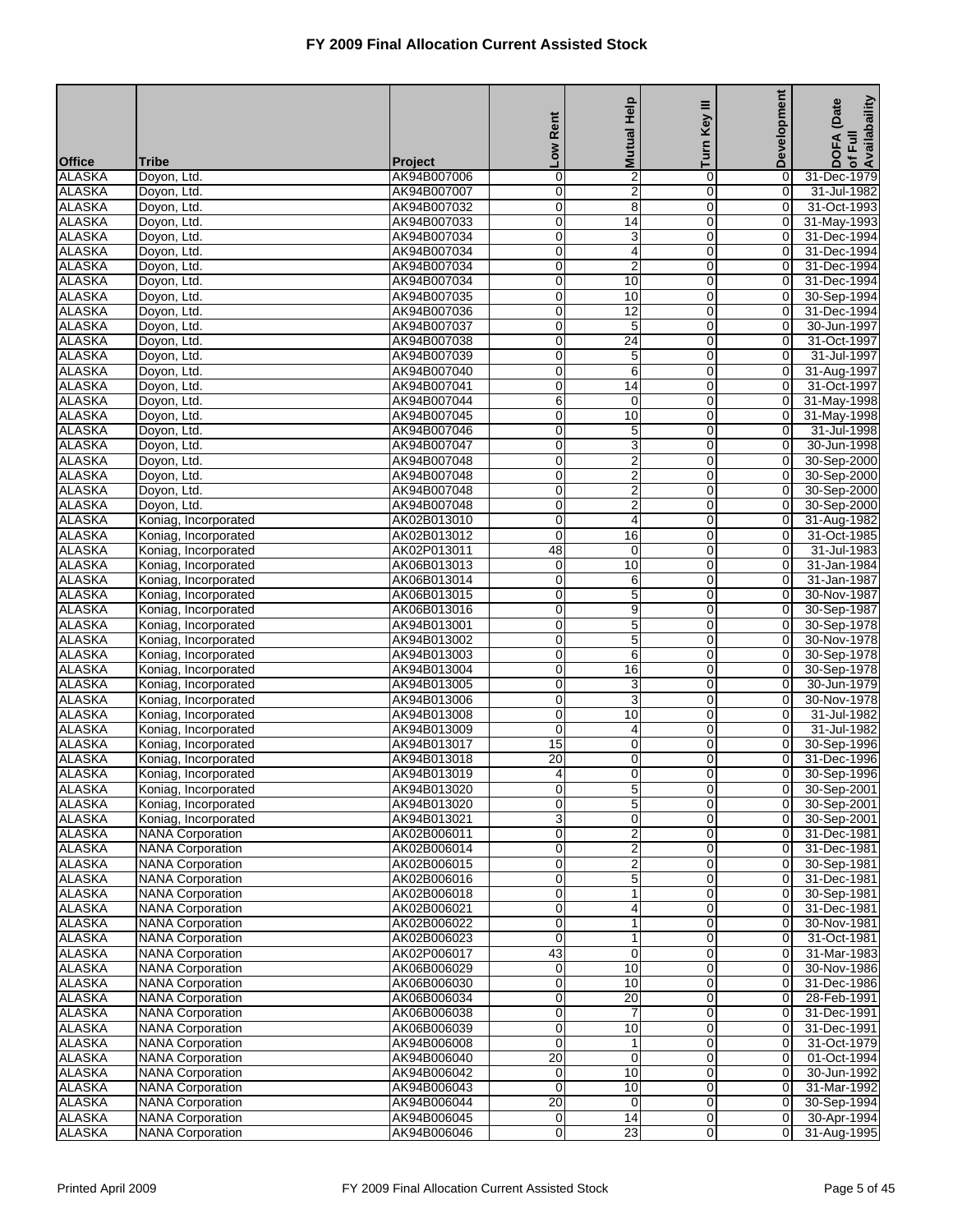| <b>Tribe</b><br><b>Project</b><br>$\overline{20}$<br><b>ALASKA</b><br><b>NANA Corporation</b><br>AK94B006047<br>$\mathbf 0$<br>$\overline{0}$<br>0<br>30-Sep-1996<br><b>ALASKA</b><br>0<br>0<br>5<br>$\overline{0}$<br>30-Nov-1995<br><b>NANA Corporation</b><br>AK94B006048<br><b>ALASKA</b><br>0<br>$\overline{18}$<br><b>NANA Corporation</b><br>$\overline{0}$<br>$\mathbf 0$<br>30-Apr-1998<br>AK94B006049<br><b>ALASKA</b><br>$\mathbf{0}$<br><b>NANA Corporation</b><br>AK94B006050<br>0<br>8<br>0<br>31-Mar-1998<br><b>ALASKA</b><br>0<br>7<br>$\overline{0}$<br>$\overline{0}$<br>31-Jan-2002<br><b>NANA Corporation</b><br>AK94B006051<br><b>ALASKA</b><br>0<br>16<br>$\overline{0}$<br>04-Apr-1998<br><b>NANA Corporation</b><br>AK94B006052<br>$\overline{0}$<br><b>ALASKA</b><br>0<br>10<br>$\overline{0}$<br>$\overline{0}$<br>31-May-2002<br><b>NANA Corporation</b><br>AK94B006054<br><b>ALASKA</b><br>$\mathbf 0$<br>15<br>$\overline{0}$<br>0<br><b>NANA Corporation</b><br>AK94B006055<br>31-Aug-2002<br>12<br><b>ALASKA</b><br>Tlingit-Haida Central Council<br>AK06B004024<br>0<br>$\overline{0}$<br>0<br>31-Jan-1982<br><b>ALASKA</b><br>12<br>AK06B004025<br>0<br>$\overline{0}$<br>0<br>31-Jan-1982<br>Tlingit-Haida Central Council<br><b>ALASKA</b><br>$\overline{12}$<br>0<br>Tlingit-Haida Central Council<br>AK06B004026<br>$\overline{0}$<br>31-Jan-1982<br>0<br><b>ALASKA</b><br>9<br>0<br>$\overline{0}$<br>$\overline{0}$<br>Tlingit-Haida Central Council<br>AK06B004027<br>31-Jan-1982<br><b>ALASKA</b><br>$\overline{12}$<br>$\pmb{0}$<br><b>Tlingit-Haida Central Council</b><br>$\mathbf 0$<br>0<br>31-Jan-1982<br>AK06B004028<br>15<br><b>ALASKA</b><br>Tlingit-Haida Central Council<br>AK06B004029<br>$\overline{0}$<br>0<br>28-Feb-1986<br>0<br><b>ALASKA</b><br>0<br>14<br>$\overline{0}$<br>0<br>31-Jul-1988<br>Tlingit-Haida Central Council<br>AK06B004030<br><b>ALASKA</b><br>$\mathbf 0$<br>Tlingit-Haida Central Council<br>AK06B004031<br>18<br>$\overline{0}$<br>30-Jun-1988<br>0<br><b>ALASKA</b><br>10<br>0<br>$\overline{0}$<br>$\overline{0}$<br>30-Sep-1987<br>Tlingit-Haida Central Council<br>AK06B004032<br><b>ALASKA</b><br><b>Tlingit-Haida Central Council</b><br>$\mathbf 0$<br>25<br>$\mathbf 0$<br>$\mathbf 0$<br>31-Jul-1991<br>AK06B004034<br><b>ALASKA</b><br>$\overline{18}$<br>Tlingit-Haida Central Council<br>AK06B004040<br>0<br>$\overline{0}$<br>0<br>29-Feb-1992<br><b>ALASKA</b><br>AK06B004043<br>0<br>13<br>$\overline{0}$<br>$\overline{0}$<br>30-Sep-1990<br>Tlingit-Haida Central Council<br><b>ALASKA</b><br>0<br>20<br>$\overline{0}$<br>Tlingit-Haida Central Council<br>AK94B004044<br>31-Jan-1994<br>0<br><b>ALASKA</b><br>0<br>10<br>$\overline{0}$<br>$\overline{0}$<br>22-Feb-1995<br>Tlingit-Haida Central Council<br>AK94B004045<br><b>ALASKA</b><br>10<br>Tlingit-Haida Central Council<br>0<br>$\mathbf 0$<br>$\mathbf 0$<br>22-Feb-1995<br>AK94B004046<br>30<br><b>ALASKA</b><br>$\mathbf{0}$<br>Tlingit-Haida Central Council<br>AK94B004047<br>$\mathbf 0$<br>0<br>29-Mar-1997<br><b>ALASKA</b><br>20<br>AK94B004048<br>0<br>$\overline{0}$<br>$\overline{0}$<br>29-Oct-1995<br>Tlingit-Haida Central Council<br><b>ALASKA</b><br>$\overline{20}$<br>$\overline{0}$<br>Tlingit-Haida Central Council<br>AK94B004049<br>0<br>29-Mar-1997<br>0<br><b>ALASKA</b><br>0<br>2<br>$\overline{0}$<br>$\overline{0}$<br>31-Dec-1974<br>Tlingit-Haida Central Council<br>AK94B004050<br><b>ALASKA</b><br>0<br>5<br>Tlingit-Haida Central Council<br>$\mathbf 0$<br>0<br>31-Aug-1974<br>AK94B004051<br><b>ALASKA</b><br>$\mathbf{1}$<br>$\mathbf{0}$<br>Tlingit-Haida Central Council<br>AK94B004052<br>0<br>0<br>30-Apr-1974<br><b>ALASKA</b><br>0<br>3<br>$\overline{0}$<br>$\overline{0}$<br>31-Dec-1974<br>Tlingit-Haida Central Council<br>AK94B004053<br><b>ALASKA</b><br>0<br>$\overline{0}$<br>Tlingit-Haida Central Council<br>AK94B004054<br>$\mathbf{1}$<br>31-Jan-1974<br>$\overline{0}$<br><b>ALASKA</b><br>0<br>2<br>$\overline{0}$<br>$\overline{0}$<br>31-Dec-1973<br>Tlingit-Haida Central Council<br>AK94B004055<br><b>ALASKA</b><br>0<br>$\overline{2}$<br>$\overline{0}$<br>0<br>31-Mar-1975<br>Tlingit-Haida Central Council<br>AK94B004056<br>$\overline{6}$<br><b>ALASKA</b><br>$\mathbf{0}$<br>Tlingit-Haida Central Council<br>AK94B004057<br>0<br>0<br>31-Oct-1975<br><b>ALASKA</b><br>0<br>15<br>$\overline{0}$<br>31-May-1975<br>Tlingit-Haida Central Council<br>AK94B004058<br>$\Omega$<br><b>ALASKA</b><br>Tlingit-Haida Central Council<br>0<br>$\overline{0}$<br>31-Aug-1975<br>AK94B004059<br>1<br>$\overline{0}$<br><b>ALASKA</b><br>0<br>2<br>$\overline{0}$<br>$\overline{0}$<br>30-Sep-1975<br>Tlingit-Haida Central Council<br>AK94B004060<br><b>ALASKA</b><br>7<br>0<br>$\overline{0}$<br>$\mathbf 0$<br>Tlingit-Haida Central Council<br>AK94B004061<br>30-Sep-1975<br>$\overline{3}$<br><b>ALASKA</b><br>0<br>Tlingit-Haida Central Council<br>AK94B004062<br>0<br>$\Omega$<br>30-Jun-1975<br><b>ALASKA</b><br>AK94B004063<br>0<br>4<br>$\overline{0}$<br>$\overline{0}$<br>30-Sep-1975<br>Tlingit-Haida Central Council<br>0<br>$\overline{2}$<br>$\overline{0}$<br><b>ALASKA</b><br><b>Tlingit-Haida Central Council</b><br>AK94B004064<br>$\overline{0}$<br>31-May-1975<br><b>ALASKA</b><br>$\overline{0}$<br>Tlingit-Haida Central Council<br>AK94B004065<br>20<br>$\overline{0}$<br>28-Feb-1998<br>0<br>6<br>$\overline{0}$<br><b>ALASKA</b><br>0<br>$\overline{0}$<br>31-Aug-1997<br>Tlingit-Haida Central Council<br>AK94B004066<br><b>ALASKA</b><br>$\boldsymbol{0}$<br>18<br>$\overline{0}$<br>Tlingit-Haida Central Council<br>AK94B004067<br>$\overline{0}$<br>30-Apr-1998<br><b>ALASKA</b><br>Tlingit-Haida Central Council<br>AK94B004068<br>16<br>0<br>$\overline{0}$<br>31-Aug-1997<br>$\overline{0}$<br>17<br><b>ALASKA</b><br>$\overline{0}$<br>31-Jan-1999<br>Tlingit-Haida Central Council<br>AK94B004069<br>$\mathbf 0$<br>$\overline{0}$<br>20<br>$\overline{0}$<br><b>ALASKA</b><br>AK94B004070<br>0<br>$\overline{0}$<br>Tlingit-Haida Central Council<br><b>ALASKA</b><br>3<br>0<br>$\overline{0}$<br>$\overline{0}$<br>Tlingit-Haida Central Council<br>AK94B004071<br>20<br><b>ALASKA</b><br>$\pmb{0}$<br>$\overline{0}$<br><b>Tlingit-Haida Central Council</b><br>AK94B004072<br>$\mathbf 0$<br>30-Jun-2000<br>1,171<br><b>ALASKA</b><br><b>TOTAL</b><br>2,831<br>$\mathbf{0}$<br>4 |               |  | Rent<br><b>NOT</b> | <b>Mutual Help</b> | ≡<br>Key<br>Turn | Development | of Full<br>Availabaility<br>(Date<br><b>DOFA</b> |
|-------------------------------------------------------------------------------------------------------------------------------------------------------------------------------------------------------------------------------------------------------------------------------------------------------------------------------------------------------------------------------------------------------------------------------------------------------------------------------------------------------------------------------------------------------------------------------------------------------------------------------------------------------------------------------------------------------------------------------------------------------------------------------------------------------------------------------------------------------------------------------------------------------------------------------------------------------------------------------------------------------------------------------------------------------------------------------------------------------------------------------------------------------------------------------------------------------------------------------------------------------------------------------------------------------------------------------------------------------------------------------------------------------------------------------------------------------------------------------------------------------------------------------------------------------------------------------------------------------------------------------------------------------------------------------------------------------------------------------------------------------------------------------------------------------------------------------------------------------------------------------------------------------------------------------------------------------------------------------------------------------------------------------------------------------------------------------------------------------------------------------------------------------------------------------------------------------------------------------------------------------------------------------------------------------------------------------------------------------------------------------------------------------------------------------------------------------------------------------------------------------------------------------------------------------------------------------------------------------------------------------------------------------------------------------------------------------------------------------------------------------------------------------------------------------------------------------------------------------------------------------------------------------------------------------------------------------------------------------------------------------------------------------------------------------------------------------------------------------------------------------------------------------------------------------------------------------------------------------------------------------------------------------------------------------------------------------------------------------------------------------------------------------------------------------------------------------------------------------------------------------------------------------------------------------------------------------------------------------------------------------------------------------------------------------------------------------------------------------------------------------------------------------------------------------------------------------------------------------------------------------------------------------------------------------------------------------------------------------------------------------------------------------------------------------------------------------------------------------------------------------------------------------------------------------------------------------------------------------------------------------------------------------------------------------------------------------------------------------------------------------------------------------------------------------------------------------------------------------------------------------------------------------------------------------------------------------------------------------------------------------------------------------------------------------------------------------------------------------------------------------------------------------------------------------------------------------------------------------------------------------------------------------------------------------------------------------------------------------------------------------------------------------------------------------------------------------------------------------------------------------------------------------------------------------------------------------------------------------------------------------------------------------------------------------------------------------------------------------------------------------------------------------------------------------------------------------------------------------------------------------------------------------------------------------------------------------------------------------------------------------------------------------------------------------------------------------------------------------------------------------------------------------------------------------------------------------------------------------------------------------------------------------------------------------------------------------------------------------------------------------------------------------------------------------------------------------------------------------------------------------------------------------------------------------------------------------------------------------------------------------------------------------------------------------------------------------------------------------------------------------------------------------------------------------------------------|---------------|--|--------------------|--------------------|------------------|-------------|--------------------------------------------------|
| 31-Aug-1999<br>31-May-1975                                                                                                                                                                                                                                                                                                                                                                                                                                                                                                                                                                                                                                                                                                                                                                                                                                                                                                                                                                                                                                                                                                                                                                                                                                                                                                                                                                                                                                                                                                                                                                                                                                                                                                                                                                                                                                                                                                                                                                                                                                                                                                                                                                                                                                                                                                                                                                                                                                                                                                                                                                                                                                                                                                                                                                                                                                                                                                                                                                                                                                                                                                                                                                                                                                                                                                                                                                                                                                                                                                                                                                                                                                                                                                                                                                                                                                                                                                                                                                                                                                                                                                                                                                                                                                                                                                                                                                                                                                                                                                                                                                                                                                                                                                                                                                                                                                                                                                                                                                                                                                                                                                                                                                                                                                                                                                                                                                                                                                                                                                                                                                                                                                                                                                                                                                                                                                                                                                                                                                                                                                                                                                                                                                                                                                                                                                                                                                                                                      | <b>Office</b> |  |                    |                    |                  |             |                                                  |
|                                                                                                                                                                                                                                                                                                                                                                                                                                                                                                                                                                                                                                                                                                                                                                                                                                                                                                                                                                                                                                                                                                                                                                                                                                                                                                                                                                                                                                                                                                                                                                                                                                                                                                                                                                                                                                                                                                                                                                                                                                                                                                                                                                                                                                                                                                                                                                                                                                                                                                                                                                                                                                                                                                                                                                                                                                                                                                                                                                                                                                                                                                                                                                                                                                                                                                                                                                                                                                                                                                                                                                                                                                                                                                                                                                                                                                                                                                                                                                                                                                                                                                                                                                                                                                                                                                                                                                                                                                                                                                                                                                                                                                                                                                                                                                                                                                                                                                                                                                                                                                                                                                                                                                                                                                                                                                                                                                                                                                                                                                                                                                                                                                                                                                                                                                                                                                                                                                                                                                                                                                                                                                                                                                                                                                                                                                                                                                                                                                                 |               |  |                    |                    |                  |             |                                                  |
|                                                                                                                                                                                                                                                                                                                                                                                                                                                                                                                                                                                                                                                                                                                                                                                                                                                                                                                                                                                                                                                                                                                                                                                                                                                                                                                                                                                                                                                                                                                                                                                                                                                                                                                                                                                                                                                                                                                                                                                                                                                                                                                                                                                                                                                                                                                                                                                                                                                                                                                                                                                                                                                                                                                                                                                                                                                                                                                                                                                                                                                                                                                                                                                                                                                                                                                                                                                                                                                                                                                                                                                                                                                                                                                                                                                                                                                                                                                                                                                                                                                                                                                                                                                                                                                                                                                                                                                                                                                                                                                                                                                                                                                                                                                                                                                                                                                                                                                                                                                                                                                                                                                                                                                                                                                                                                                                                                                                                                                                                                                                                                                                                                                                                                                                                                                                                                                                                                                                                                                                                                                                                                                                                                                                                                                                                                                                                                                                                                                 |               |  |                    |                    |                  |             |                                                  |
|                                                                                                                                                                                                                                                                                                                                                                                                                                                                                                                                                                                                                                                                                                                                                                                                                                                                                                                                                                                                                                                                                                                                                                                                                                                                                                                                                                                                                                                                                                                                                                                                                                                                                                                                                                                                                                                                                                                                                                                                                                                                                                                                                                                                                                                                                                                                                                                                                                                                                                                                                                                                                                                                                                                                                                                                                                                                                                                                                                                                                                                                                                                                                                                                                                                                                                                                                                                                                                                                                                                                                                                                                                                                                                                                                                                                                                                                                                                                                                                                                                                                                                                                                                                                                                                                                                                                                                                                                                                                                                                                                                                                                                                                                                                                                                                                                                                                                                                                                                                                                                                                                                                                                                                                                                                                                                                                                                                                                                                                                                                                                                                                                                                                                                                                                                                                                                                                                                                                                                                                                                                                                                                                                                                                                                                                                                                                                                                                                                                 |               |  |                    |                    |                  |             |                                                  |
|                                                                                                                                                                                                                                                                                                                                                                                                                                                                                                                                                                                                                                                                                                                                                                                                                                                                                                                                                                                                                                                                                                                                                                                                                                                                                                                                                                                                                                                                                                                                                                                                                                                                                                                                                                                                                                                                                                                                                                                                                                                                                                                                                                                                                                                                                                                                                                                                                                                                                                                                                                                                                                                                                                                                                                                                                                                                                                                                                                                                                                                                                                                                                                                                                                                                                                                                                                                                                                                                                                                                                                                                                                                                                                                                                                                                                                                                                                                                                                                                                                                                                                                                                                                                                                                                                                                                                                                                                                                                                                                                                                                                                                                                                                                                                                                                                                                                                                                                                                                                                                                                                                                                                                                                                                                                                                                                                                                                                                                                                                                                                                                                                                                                                                                                                                                                                                                                                                                                                                                                                                                                                                                                                                                                                                                                                                                                                                                                                                                 |               |  |                    |                    |                  |             |                                                  |
|                                                                                                                                                                                                                                                                                                                                                                                                                                                                                                                                                                                                                                                                                                                                                                                                                                                                                                                                                                                                                                                                                                                                                                                                                                                                                                                                                                                                                                                                                                                                                                                                                                                                                                                                                                                                                                                                                                                                                                                                                                                                                                                                                                                                                                                                                                                                                                                                                                                                                                                                                                                                                                                                                                                                                                                                                                                                                                                                                                                                                                                                                                                                                                                                                                                                                                                                                                                                                                                                                                                                                                                                                                                                                                                                                                                                                                                                                                                                                                                                                                                                                                                                                                                                                                                                                                                                                                                                                                                                                                                                                                                                                                                                                                                                                                                                                                                                                                                                                                                                                                                                                                                                                                                                                                                                                                                                                                                                                                                                                                                                                                                                                                                                                                                                                                                                                                                                                                                                                                                                                                                                                                                                                                                                                                                                                                                                                                                                                                                 |               |  |                    |                    |                  |             |                                                  |
|                                                                                                                                                                                                                                                                                                                                                                                                                                                                                                                                                                                                                                                                                                                                                                                                                                                                                                                                                                                                                                                                                                                                                                                                                                                                                                                                                                                                                                                                                                                                                                                                                                                                                                                                                                                                                                                                                                                                                                                                                                                                                                                                                                                                                                                                                                                                                                                                                                                                                                                                                                                                                                                                                                                                                                                                                                                                                                                                                                                                                                                                                                                                                                                                                                                                                                                                                                                                                                                                                                                                                                                                                                                                                                                                                                                                                                                                                                                                                                                                                                                                                                                                                                                                                                                                                                                                                                                                                                                                                                                                                                                                                                                                                                                                                                                                                                                                                                                                                                                                                                                                                                                                                                                                                                                                                                                                                                                                                                                                                                                                                                                                                                                                                                                                                                                                                                                                                                                                                                                                                                                                                                                                                                                                                                                                                                                                                                                                                                                 |               |  |                    |                    |                  |             |                                                  |
|                                                                                                                                                                                                                                                                                                                                                                                                                                                                                                                                                                                                                                                                                                                                                                                                                                                                                                                                                                                                                                                                                                                                                                                                                                                                                                                                                                                                                                                                                                                                                                                                                                                                                                                                                                                                                                                                                                                                                                                                                                                                                                                                                                                                                                                                                                                                                                                                                                                                                                                                                                                                                                                                                                                                                                                                                                                                                                                                                                                                                                                                                                                                                                                                                                                                                                                                                                                                                                                                                                                                                                                                                                                                                                                                                                                                                                                                                                                                                                                                                                                                                                                                                                                                                                                                                                                                                                                                                                                                                                                                                                                                                                                                                                                                                                                                                                                                                                                                                                                                                                                                                                                                                                                                                                                                                                                                                                                                                                                                                                                                                                                                                                                                                                                                                                                                                                                                                                                                                                                                                                                                                                                                                                                                                                                                                                                                                                                                                                                 |               |  |                    |                    |                  |             |                                                  |
|                                                                                                                                                                                                                                                                                                                                                                                                                                                                                                                                                                                                                                                                                                                                                                                                                                                                                                                                                                                                                                                                                                                                                                                                                                                                                                                                                                                                                                                                                                                                                                                                                                                                                                                                                                                                                                                                                                                                                                                                                                                                                                                                                                                                                                                                                                                                                                                                                                                                                                                                                                                                                                                                                                                                                                                                                                                                                                                                                                                                                                                                                                                                                                                                                                                                                                                                                                                                                                                                                                                                                                                                                                                                                                                                                                                                                                                                                                                                                                                                                                                                                                                                                                                                                                                                                                                                                                                                                                                                                                                                                                                                                                                                                                                                                                                                                                                                                                                                                                                                                                                                                                                                                                                                                                                                                                                                                                                                                                                                                                                                                                                                                                                                                                                                                                                                                                                                                                                                                                                                                                                                                                                                                                                                                                                                                                                                                                                                                                                 |               |  |                    |                    |                  |             |                                                  |
|                                                                                                                                                                                                                                                                                                                                                                                                                                                                                                                                                                                                                                                                                                                                                                                                                                                                                                                                                                                                                                                                                                                                                                                                                                                                                                                                                                                                                                                                                                                                                                                                                                                                                                                                                                                                                                                                                                                                                                                                                                                                                                                                                                                                                                                                                                                                                                                                                                                                                                                                                                                                                                                                                                                                                                                                                                                                                                                                                                                                                                                                                                                                                                                                                                                                                                                                                                                                                                                                                                                                                                                                                                                                                                                                                                                                                                                                                                                                                                                                                                                                                                                                                                                                                                                                                                                                                                                                                                                                                                                                                                                                                                                                                                                                                                                                                                                                                                                                                                                                                                                                                                                                                                                                                                                                                                                                                                                                                                                                                                                                                                                                                                                                                                                                                                                                                                                                                                                                                                                                                                                                                                                                                                                                                                                                                                                                                                                                                                                 |               |  |                    |                    |                  |             |                                                  |
|                                                                                                                                                                                                                                                                                                                                                                                                                                                                                                                                                                                                                                                                                                                                                                                                                                                                                                                                                                                                                                                                                                                                                                                                                                                                                                                                                                                                                                                                                                                                                                                                                                                                                                                                                                                                                                                                                                                                                                                                                                                                                                                                                                                                                                                                                                                                                                                                                                                                                                                                                                                                                                                                                                                                                                                                                                                                                                                                                                                                                                                                                                                                                                                                                                                                                                                                                                                                                                                                                                                                                                                                                                                                                                                                                                                                                                                                                                                                                                                                                                                                                                                                                                                                                                                                                                                                                                                                                                                                                                                                                                                                                                                                                                                                                                                                                                                                                                                                                                                                                                                                                                                                                                                                                                                                                                                                                                                                                                                                                                                                                                                                                                                                                                                                                                                                                                                                                                                                                                                                                                                                                                                                                                                                                                                                                                                                                                                                                                                 |               |  |                    |                    |                  |             |                                                  |
|                                                                                                                                                                                                                                                                                                                                                                                                                                                                                                                                                                                                                                                                                                                                                                                                                                                                                                                                                                                                                                                                                                                                                                                                                                                                                                                                                                                                                                                                                                                                                                                                                                                                                                                                                                                                                                                                                                                                                                                                                                                                                                                                                                                                                                                                                                                                                                                                                                                                                                                                                                                                                                                                                                                                                                                                                                                                                                                                                                                                                                                                                                                                                                                                                                                                                                                                                                                                                                                                                                                                                                                                                                                                                                                                                                                                                                                                                                                                                                                                                                                                                                                                                                                                                                                                                                                                                                                                                                                                                                                                                                                                                                                                                                                                                                                                                                                                                                                                                                                                                                                                                                                                                                                                                                                                                                                                                                                                                                                                                                                                                                                                                                                                                                                                                                                                                                                                                                                                                                                                                                                                                                                                                                                                                                                                                                                                                                                                                                                 |               |  |                    |                    |                  |             |                                                  |
|                                                                                                                                                                                                                                                                                                                                                                                                                                                                                                                                                                                                                                                                                                                                                                                                                                                                                                                                                                                                                                                                                                                                                                                                                                                                                                                                                                                                                                                                                                                                                                                                                                                                                                                                                                                                                                                                                                                                                                                                                                                                                                                                                                                                                                                                                                                                                                                                                                                                                                                                                                                                                                                                                                                                                                                                                                                                                                                                                                                                                                                                                                                                                                                                                                                                                                                                                                                                                                                                                                                                                                                                                                                                                                                                                                                                                                                                                                                                                                                                                                                                                                                                                                                                                                                                                                                                                                                                                                                                                                                                                                                                                                                                                                                                                                                                                                                                                                                                                                                                                                                                                                                                                                                                                                                                                                                                                                                                                                                                                                                                                                                                                                                                                                                                                                                                                                                                                                                                                                                                                                                                                                                                                                                                                                                                                                                                                                                                                                                 |               |  |                    |                    |                  |             |                                                  |
|                                                                                                                                                                                                                                                                                                                                                                                                                                                                                                                                                                                                                                                                                                                                                                                                                                                                                                                                                                                                                                                                                                                                                                                                                                                                                                                                                                                                                                                                                                                                                                                                                                                                                                                                                                                                                                                                                                                                                                                                                                                                                                                                                                                                                                                                                                                                                                                                                                                                                                                                                                                                                                                                                                                                                                                                                                                                                                                                                                                                                                                                                                                                                                                                                                                                                                                                                                                                                                                                                                                                                                                                                                                                                                                                                                                                                                                                                                                                                                                                                                                                                                                                                                                                                                                                                                                                                                                                                                                                                                                                                                                                                                                                                                                                                                                                                                                                                                                                                                                                                                                                                                                                                                                                                                                                                                                                                                                                                                                                                                                                                                                                                                                                                                                                                                                                                                                                                                                                                                                                                                                                                                                                                                                                                                                                                                                                                                                                                                                 |               |  |                    |                    |                  |             |                                                  |
|                                                                                                                                                                                                                                                                                                                                                                                                                                                                                                                                                                                                                                                                                                                                                                                                                                                                                                                                                                                                                                                                                                                                                                                                                                                                                                                                                                                                                                                                                                                                                                                                                                                                                                                                                                                                                                                                                                                                                                                                                                                                                                                                                                                                                                                                                                                                                                                                                                                                                                                                                                                                                                                                                                                                                                                                                                                                                                                                                                                                                                                                                                                                                                                                                                                                                                                                                                                                                                                                                                                                                                                                                                                                                                                                                                                                                                                                                                                                                                                                                                                                                                                                                                                                                                                                                                                                                                                                                                                                                                                                                                                                                                                                                                                                                                                                                                                                                                                                                                                                                                                                                                                                                                                                                                                                                                                                                                                                                                                                                                                                                                                                                                                                                                                                                                                                                                                                                                                                                                                                                                                                                                                                                                                                                                                                                                                                                                                                                                                 |               |  |                    |                    |                  |             |                                                  |
|                                                                                                                                                                                                                                                                                                                                                                                                                                                                                                                                                                                                                                                                                                                                                                                                                                                                                                                                                                                                                                                                                                                                                                                                                                                                                                                                                                                                                                                                                                                                                                                                                                                                                                                                                                                                                                                                                                                                                                                                                                                                                                                                                                                                                                                                                                                                                                                                                                                                                                                                                                                                                                                                                                                                                                                                                                                                                                                                                                                                                                                                                                                                                                                                                                                                                                                                                                                                                                                                                                                                                                                                                                                                                                                                                                                                                                                                                                                                                                                                                                                                                                                                                                                                                                                                                                                                                                                                                                                                                                                                                                                                                                                                                                                                                                                                                                                                                                                                                                                                                                                                                                                                                                                                                                                                                                                                                                                                                                                                                                                                                                                                                                                                                                                                                                                                                                                                                                                                                                                                                                                                                                                                                                                                                                                                                                                                                                                                                                                 |               |  |                    |                    |                  |             |                                                  |
|                                                                                                                                                                                                                                                                                                                                                                                                                                                                                                                                                                                                                                                                                                                                                                                                                                                                                                                                                                                                                                                                                                                                                                                                                                                                                                                                                                                                                                                                                                                                                                                                                                                                                                                                                                                                                                                                                                                                                                                                                                                                                                                                                                                                                                                                                                                                                                                                                                                                                                                                                                                                                                                                                                                                                                                                                                                                                                                                                                                                                                                                                                                                                                                                                                                                                                                                                                                                                                                                                                                                                                                                                                                                                                                                                                                                                                                                                                                                                                                                                                                                                                                                                                                                                                                                                                                                                                                                                                                                                                                                                                                                                                                                                                                                                                                                                                                                                                                                                                                                                                                                                                                                                                                                                                                                                                                                                                                                                                                                                                                                                                                                                                                                                                                                                                                                                                                                                                                                                                                                                                                                                                                                                                                                                                                                                                                                                                                                                                                 |               |  |                    |                    |                  |             |                                                  |
|                                                                                                                                                                                                                                                                                                                                                                                                                                                                                                                                                                                                                                                                                                                                                                                                                                                                                                                                                                                                                                                                                                                                                                                                                                                                                                                                                                                                                                                                                                                                                                                                                                                                                                                                                                                                                                                                                                                                                                                                                                                                                                                                                                                                                                                                                                                                                                                                                                                                                                                                                                                                                                                                                                                                                                                                                                                                                                                                                                                                                                                                                                                                                                                                                                                                                                                                                                                                                                                                                                                                                                                                                                                                                                                                                                                                                                                                                                                                                                                                                                                                                                                                                                                                                                                                                                                                                                                                                                                                                                                                                                                                                                                                                                                                                                                                                                                                                                                                                                                                                                                                                                                                                                                                                                                                                                                                                                                                                                                                                                                                                                                                                                                                                                                                                                                                                                                                                                                                                                                                                                                                                                                                                                                                                                                                                                                                                                                                                                                 |               |  |                    |                    |                  |             |                                                  |
|                                                                                                                                                                                                                                                                                                                                                                                                                                                                                                                                                                                                                                                                                                                                                                                                                                                                                                                                                                                                                                                                                                                                                                                                                                                                                                                                                                                                                                                                                                                                                                                                                                                                                                                                                                                                                                                                                                                                                                                                                                                                                                                                                                                                                                                                                                                                                                                                                                                                                                                                                                                                                                                                                                                                                                                                                                                                                                                                                                                                                                                                                                                                                                                                                                                                                                                                                                                                                                                                                                                                                                                                                                                                                                                                                                                                                                                                                                                                                                                                                                                                                                                                                                                                                                                                                                                                                                                                                                                                                                                                                                                                                                                                                                                                                                                                                                                                                                                                                                                                                                                                                                                                                                                                                                                                                                                                                                                                                                                                                                                                                                                                                                                                                                                                                                                                                                                                                                                                                                                                                                                                                                                                                                                                                                                                                                                                                                                                                                                 |               |  |                    |                    |                  |             |                                                  |
|                                                                                                                                                                                                                                                                                                                                                                                                                                                                                                                                                                                                                                                                                                                                                                                                                                                                                                                                                                                                                                                                                                                                                                                                                                                                                                                                                                                                                                                                                                                                                                                                                                                                                                                                                                                                                                                                                                                                                                                                                                                                                                                                                                                                                                                                                                                                                                                                                                                                                                                                                                                                                                                                                                                                                                                                                                                                                                                                                                                                                                                                                                                                                                                                                                                                                                                                                                                                                                                                                                                                                                                                                                                                                                                                                                                                                                                                                                                                                                                                                                                                                                                                                                                                                                                                                                                                                                                                                                                                                                                                                                                                                                                                                                                                                                                                                                                                                                                                                                                                                                                                                                                                                                                                                                                                                                                                                                                                                                                                                                                                                                                                                                                                                                                                                                                                                                                                                                                                                                                                                                                                                                                                                                                                                                                                                                                                                                                                                                                 |               |  |                    |                    |                  |             |                                                  |
|                                                                                                                                                                                                                                                                                                                                                                                                                                                                                                                                                                                                                                                                                                                                                                                                                                                                                                                                                                                                                                                                                                                                                                                                                                                                                                                                                                                                                                                                                                                                                                                                                                                                                                                                                                                                                                                                                                                                                                                                                                                                                                                                                                                                                                                                                                                                                                                                                                                                                                                                                                                                                                                                                                                                                                                                                                                                                                                                                                                                                                                                                                                                                                                                                                                                                                                                                                                                                                                                                                                                                                                                                                                                                                                                                                                                                                                                                                                                                                                                                                                                                                                                                                                                                                                                                                                                                                                                                                                                                                                                                                                                                                                                                                                                                                                                                                                                                                                                                                                                                                                                                                                                                                                                                                                                                                                                                                                                                                                                                                                                                                                                                                                                                                                                                                                                                                                                                                                                                                                                                                                                                                                                                                                                                                                                                                                                                                                                                                                 |               |  |                    |                    |                  |             |                                                  |
|                                                                                                                                                                                                                                                                                                                                                                                                                                                                                                                                                                                                                                                                                                                                                                                                                                                                                                                                                                                                                                                                                                                                                                                                                                                                                                                                                                                                                                                                                                                                                                                                                                                                                                                                                                                                                                                                                                                                                                                                                                                                                                                                                                                                                                                                                                                                                                                                                                                                                                                                                                                                                                                                                                                                                                                                                                                                                                                                                                                                                                                                                                                                                                                                                                                                                                                                                                                                                                                                                                                                                                                                                                                                                                                                                                                                                                                                                                                                                                                                                                                                                                                                                                                                                                                                                                                                                                                                                                                                                                                                                                                                                                                                                                                                                                                                                                                                                                                                                                                                                                                                                                                                                                                                                                                                                                                                                                                                                                                                                                                                                                                                                                                                                                                                                                                                                                                                                                                                                                                                                                                                                                                                                                                                                                                                                                                                                                                                                                                 |               |  |                    |                    |                  |             |                                                  |
|                                                                                                                                                                                                                                                                                                                                                                                                                                                                                                                                                                                                                                                                                                                                                                                                                                                                                                                                                                                                                                                                                                                                                                                                                                                                                                                                                                                                                                                                                                                                                                                                                                                                                                                                                                                                                                                                                                                                                                                                                                                                                                                                                                                                                                                                                                                                                                                                                                                                                                                                                                                                                                                                                                                                                                                                                                                                                                                                                                                                                                                                                                                                                                                                                                                                                                                                                                                                                                                                                                                                                                                                                                                                                                                                                                                                                                                                                                                                                                                                                                                                                                                                                                                                                                                                                                                                                                                                                                                                                                                                                                                                                                                                                                                                                                                                                                                                                                                                                                                                                                                                                                                                                                                                                                                                                                                                                                                                                                                                                                                                                                                                                                                                                                                                                                                                                                                                                                                                                                                                                                                                                                                                                                                                                                                                                                                                                                                                                                                 |               |  |                    |                    |                  |             |                                                  |
|                                                                                                                                                                                                                                                                                                                                                                                                                                                                                                                                                                                                                                                                                                                                                                                                                                                                                                                                                                                                                                                                                                                                                                                                                                                                                                                                                                                                                                                                                                                                                                                                                                                                                                                                                                                                                                                                                                                                                                                                                                                                                                                                                                                                                                                                                                                                                                                                                                                                                                                                                                                                                                                                                                                                                                                                                                                                                                                                                                                                                                                                                                                                                                                                                                                                                                                                                                                                                                                                                                                                                                                                                                                                                                                                                                                                                                                                                                                                                                                                                                                                                                                                                                                                                                                                                                                                                                                                                                                                                                                                                                                                                                                                                                                                                                                                                                                                                                                                                                                                                                                                                                                                                                                                                                                                                                                                                                                                                                                                                                                                                                                                                                                                                                                                                                                                                                                                                                                                                                                                                                                                                                                                                                                                                                                                                                                                                                                                                                                 |               |  |                    |                    |                  |             |                                                  |
|                                                                                                                                                                                                                                                                                                                                                                                                                                                                                                                                                                                                                                                                                                                                                                                                                                                                                                                                                                                                                                                                                                                                                                                                                                                                                                                                                                                                                                                                                                                                                                                                                                                                                                                                                                                                                                                                                                                                                                                                                                                                                                                                                                                                                                                                                                                                                                                                                                                                                                                                                                                                                                                                                                                                                                                                                                                                                                                                                                                                                                                                                                                                                                                                                                                                                                                                                                                                                                                                                                                                                                                                                                                                                                                                                                                                                                                                                                                                                                                                                                                                                                                                                                                                                                                                                                                                                                                                                                                                                                                                                                                                                                                                                                                                                                                                                                                                                                                                                                                                                                                                                                                                                                                                                                                                                                                                                                                                                                                                                                                                                                                                                                                                                                                                                                                                                                                                                                                                                                                                                                                                                                                                                                                                                                                                                                                                                                                                                                                 |               |  |                    |                    |                  |             |                                                  |
|                                                                                                                                                                                                                                                                                                                                                                                                                                                                                                                                                                                                                                                                                                                                                                                                                                                                                                                                                                                                                                                                                                                                                                                                                                                                                                                                                                                                                                                                                                                                                                                                                                                                                                                                                                                                                                                                                                                                                                                                                                                                                                                                                                                                                                                                                                                                                                                                                                                                                                                                                                                                                                                                                                                                                                                                                                                                                                                                                                                                                                                                                                                                                                                                                                                                                                                                                                                                                                                                                                                                                                                                                                                                                                                                                                                                                                                                                                                                                                                                                                                                                                                                                                                                                                                                                                                                                                                                                                                                                                                                                                                                                                                                                                                                                                                                                                                                                                                                                                                                                                                                                                                                                                                                                                                                                                                                                                                                                                                                                                                                                                                                                                                                                                                                                                                                                                                                                                                                                                                                                                                                                                                                                                                                                                                                                                                                                                                                                                                 |               |  |                    |                    |                  |             |                                                  |
|                                                                                                                                                                                                                                                                                                                                                                                                                                                                                                                                                                                                                                                                                                                                                                                                                                                                                                                                                                                                                                                                                                                                                                                                                                                                                                                                                                                                                                                                                                                                                                                                                                                                                                                                                                                                                                                                                                                                                                                                                                                                                                                                                                                                                                                                                                                                                                                                                                                                                                                                                                                                                                                                                                                                                                                                                                                                                                                                                                                                                                                                                                                                                                                                                                                                                                                                                                                                                                                                                                                                                                                                                                                                                                                                                                                                                                                                                                                                                                                                                                                                                                                                                                                                                                                                                                                                                                                                                                                                                                                                                                                                                                                                                                                                                                                                                                                                                                                                                                                                                                                                                                                                                                                                                                                                                                                                                                                                                                                                                                                                                                                                                                                                                                                                                                                                                                                                                                                                                                                                                                                                                                                                                                                                                                                                                                                                                                                                                                                 |               |  |                    |                    |                  |             |                                                  |
|                                                                                                                                                                                                                                                                                                                                                                                                                                                                                                                                                                                                                                                                                                                                                                                                                                                                                                                                                                                                                                                                                                                                                                                                                                                                                                                                                                                                                                                                                                                                                                                                                                                                                                                                                                                                                                                                                                                                                                                                                                                                                                                                                                                                                                                                                                                                                                                                                                                                                                                                                                                                                                                                                                                                                                                                                                                                                                                                                                                                                                                                                                                                                                                                                                                                                                                                                                                                                                                                                                                                                                                                                                                                                                                                                                                                                                                                                                                                                                                                                                                                                                                                                                                                                                                                                                                                                                                                                                                                                                                                                                                                                                                                                                                                                                                                                                                                                                                                                                                                                                                                                                                                                                                                                                                                                                                                                                                                                                                                                                                                                                                                                                                                                                                                                                                                                                                                                                                                                                                                                                                                                                                                                                                                                                                                                                                                                                                                                                                 |               |  |                    |                    |                  |             |                                                  |
|                                                                                                                                                                                                                                                                                                                                                                                                                                                                                                                                                                                                                                                                                                                                                                                                                                                                                                                                                                                                                                                                                                                                                                                                                                                                                                                                                                                                                                                                                                                                                                                                                                                                                                                                                                                                                                                                                                                                                                                                                                                                                                                                                                                                                                                                                                                                                                                                                                                                                                                                                                                                                                                                                                                                                                                                                                                                                                                                                                                                                                                                                                                                                                                                                                                                                                                                                                                                                                                                                                                                                                                                                                                                                                                                                                                                                                                                                                                                                                                                                                                                                                                                                                                                                                                                                                                                                                                                                                                                                                                                                                                                                                                                                                                                                                                                                                                                                                                                                                                                                                                                                                                                                                                                                                                                                                                                                                                                                                                                                                                                                                                                                                                                                                                                                                                                                                                                                                                                                                                                                                                                                                                                                                                                                                                                                                                                                                                                                                                 |               |  |                    |                    |                  |             |                                                  |
|                                                                                                                                                                                                                                                                                                                                                                                                                                                                                                                                                                                                                                                                                                                                                                                                                                                                                                                                                                                                                                                                                                                                                                                                                                                                                                                                                                                                                                                                                                                                                                                                                                                                                                                                                                                                                                                                                                                                                                                                                                                                                                                                                                                                                                                                                                                                                                                                                                                                                                                                                                                                                                                                                                                                                                                                                                                                                                                                                                                                                                                                                                                                                                                                                                                                                                                                                                                                                                                                                                                                                                                                                                                                                                                                                                                                                                                                                                                                                                                                                                                                                                                                                                                                                                                                                                                                                                                                                                                                                                                                                                                                                                                                                                                                                                                                                                                                                                                                                                                                                                                                                                                                                                                                                                                                                                                                                                                                                                                                                                                                                                                                                                                                                                                                                                                                                                                                                                                                                                                                                                                                                                                                                                                                                                                                                                                                                                                                                                                 |               |  |                    |                    |                  |             |                                                  |
|                                                                                                                                                                                                                                                                                                                                                                                                                                                                                                                                                                                                                                                                                                                                                                                                                                                                                                                                                                                                                                                                                                                                                                                                                                                                                                                                                                                                                                                                                                                                                                                                                                                                                                                                                                                                                                                                                                                                                                                                                                                                                                                                                                                                                                                                                                                                                                                                                                                                                                                                                                                                                                                                                                                                                                                                                                                                                                                                                                                                                                                                                                                                                                                                                                                                                                                                                                                                                                                                                                                                                                                                                                                                                                                                                                                                                                                                                                                                                                                                                                                                                                                                                                                                                                                                                                                                                                                                                                                                                                                                                                                                                                                                                                                                                                                                                                                                                                                                                                                                                                                                                                                                                                                                                                                                                                                                                                                                                                                                                                                                                                                                                                                                                                                                                                                                                                                                                                                                                                                                                                                                                                                                                                                                                                                                                                                                                                                                                                                 |               |  |                    |                    |                  |             |                                                  |
|                                                                                                                                                                                                                                                                                                                                                                                                                                                                                                                                                                                                                                                                                                                                                                                                                                                                                                                                                                                                                                                                                                                                                                                                                                                                                                                                                                                                                                                                                                                                                                                                                                                                                                                                                                                                                                                                                                                                                                                                                                                                                                                                                                                                                                                                                                                                                                                                                                                                                                                                                                                                                                                                                                                                                                                                                                                                                                                                                                                                                                                                                                                                                                                                                                                                                                                                                                                                                                                                                                                                                                                                                                                                                                                                                                                                                                                                                                                                                                                                                                                                                                                                                                                                                                                                                                                                                                                                                                                                                                                                                                                                                                                                                                                                                                                                                                                                                                                                                                                                                                                                                                                                                                                                                                                                                                                                                                                                                                                                                                                                                                                                                                                                                                                                                                                                                                                                                                                                                                                                                                                                                                                                                                                                                                                                                                                                                                                                                                                 |               |  |                    |                    |                  |             |                                                  |
|                                                                                                                                                                                                                                                                                                                                                                                                                                                                                                                                                                                                                                                                                                                                                                                                                                                                                                                                                                                                                                                                                                                                                                                                                                                                                                                                                                                                                                                                                                                                                                                                                                                                                                                                                                                                                                                                                                                                                                                                                                                                                                                                                                                                                                                                                                                                                                                                                                                                                                                                                                                                                                                                                                                                                                                                                                                                                                                                                                                                                                                                                                                                                                                                                                                                                                                                                                                                                                                                                                                                                                                                                                                                                                                                                                                                                                                                                                                                                                                                                                                                                                                                                                                                                                                                                                                                                                                                                                                                                                                                                                                                                                                                                                                                                                                                                                                                                                                                                                                                                                                                                                                                                                                                                                                                                                                                                                                                                                                                                                                                                                                                                                                                                                                                                                                                                                                                                                                                                                                                                                                                                                                                                                                                                                                                                                                                                                                                                                                 |               |  |                    |                    |                  |             |                                                  |
|                                                                                                                                                                                                                                                                                                                                                                                                                                                                                                                                                                                                                                                                                                                                                                                                                                                                                                                                                                                                                                                                                                                                                                                                                                                                                                                                                                                                                                                                                                                                                                                                                                                                                                                                                                                                                                                                                                                                                                                                                                                                                                                                                                                                                                                                                                                                                                                                                                                                                                                                                                                                                                                                                                                                                                                                                                                                                                                                                                                                                                                                                                                                                                                                                                                                                                                                                                                                                                                                                                                                                                                                                                                                                                                                                                                                                                                                                                                                                                                                                                                                                                                                                                                                                                                                                                                                                                                                                                                                                                                                                                                                                                                                                                                                                                                                                                                                                                                                                                                                                                                                                                                                                                                                                                                                                                                                                                                                                                                                                                                                                                                                                                                                                                                                                                                                                                                                                                                                                                                                                                                                                                                                                                                                                                                                                                                                                                                                                                                 |               |  |                    |                    |                  |             |                                                  |
|                                                                                                                                                                                                                                                                                                                                                                                                                                                                                                                                                                                                                                                                                                                                                                                                                                                                                                                                                                                                                                                                                                                                                                                                                                                                                                                                                                                                                                                                                                                                                                                                                                                                                                                                                                                                                                                                                                                                                                                                                                                                                                                                                                                                                                                                                                                                                                                                                                                                                                                                                                                                                                                                                                                                                                                                                                                                                                                                                                                                                                                                                                                                                                                                                                                                                                                                                                                                                                                                                                                                                                                                                                                                                                                                                                                                                                                                                                                                                                                                                                                                                                                                                                                                                                                                                                                                                                                                                                                                                                                                                                                                                                                                                                                                                                                                                                                                                                                                                                                                                                                                                                                                                                                                                                                                                                                                                                                                                                                                                                                                                                                                                                                                                                                                                                                                                                                                                                                                                                                                                                                                                                                                                                                                                                                                                                                                                                                                                                                 |               |  |                    |                    |                  |             |                                                  |
|                                                                                                                                                                                                                                                                                                                                                                                                                                                                                                                                                                                                                                                                                                                                                                                                                                                                                                                                                                                                                                                                                                                                                                                                                                                                                                                                                                                                                                                                                                                                                                                                                                                                                                                                                                                                                                                                                                                                                                                                                                                                                                                                                                                                                                                                                                                                                                                                                                                                                                                                                                                                                                                                                                                                                                                                                                                                                                                                                                                                                                                                                                                                                                                                                                                                                                                                                                                                                                                                                                                                                                                                                                                                                                                                                                                                                                                                                                                                                                                                                                                                                                                                                                                                                                                                                                                                                                                                                                                                                                                                                                                                                                                                                                                                                                                                                                                                                                                                                                                                                                                                                                                                                                                                                                                                                                                                                                                                                                                                                                                                                                                                                                                                                                                                                                                                                                                                                                                                                                                                                                                                                                                                                                                                                                                                                                                                                                                                                                                 |               |  |                    |                    |                  |             |                                                  |
|                                                                                                                                                                                                                                                                                                                                                                                                                                                                                                                                                                                                                                                                                                                                                                                                                                                                                                                                                                                                                                                                                                                                                                                                                                                                                                                                                                                                                                                                                                                                                                                                                                                                                                                                                                                                                                                                                                                                                                                                                                                                                                                                                                                                                                                                                                                                                                                                                                                                                                                                                                                                                                                                                                                                                                                                                                                                                                                                                                                                                                                                                                                                                                                                                                                                                                                                                                                                                                                                                                                                                                                                                                                                                                                                                                                                                                                                                                                                                                                                                                                                                                                                                                                                                                                                                                                                                                                                                                                                                                                                                                                                                                                                                                                                                                                                                                                                                                                                                                                                                                                                                                                                                                                                                                                                                                                                                                                                                                                                                                                                                                                                                                                                                                                                                                                                                                                                                                                                                                                                                                                                                                                                                                                                                                                                                                                                                                                                                                                 |               |  |                    |                    |                  |             |                                                  |
|                                                                                                                                                                                                                                                                                                                                                                                                                                                                                                                                                                                                                                                                                                                                                                                                                                                                                                                                                                                                                                                                                                                                                                                                                                                                                                                                                                                                                                                                                                                                                                                                                                                                                                                                                                                                                                                                                                                                                                                                                                                                                                                                                                                                                                                                                                                                                                                                                                                                                                                                                                                                                                                                                                                                                                                                                                                                                                                                                                                                                                                                                                                                                                                                                                                                                                                                                                                                                                                                                                                                                                                                                                                                                                                                                                                                                                                                                                                                                                                                                                                                                                                                                                                                                                                                                                                                                                                                                                                                                                                                                                                                                                                                                                                                                                                                                                                                                                                                                                                                                                                                                                                                                                                                                                                                                                                                                                                                                                                                                                                                                                                                                                                                                                                                                                                                                                                                                                                                                                                                                                                                                                                                                                                                                                                                                                                                                                                                                                                 |               |  |                    |                    |                  |             |                                                  |
|                                                                                                                                                                                                                                                                                                                                                                                                                                                                                                                                                                                                                                                                                                                                                                                                                                                                                                                                                                                                                                                                                                                                                                                                                                                                                                                                                                                                                                                                                                                                                                                                                                                                                                                                                                                                                                                                                                                                                                                                                                                                                                                                                                                                                                                                                                                                                                                                                                                                                                                                                                                                                                                                                                                                                                                                                                                                                                                                                                                                                                                                                                                                                                                                                                                                                                                                                                                                                                                                                                                                                                                                                                                                                                                                                                                                                                                                                                                                                                                                                                                                                                                                                                                                                                                                                                                                                                                                                                                                                                                                                                                                                                                                                                                                                                                                                                                                                                                                                                                                                                                                                                                                                                                                                                                                                                                                                                                                                                                                                                                                                                                                                                                                                                                                                                                                                                                                                                                                                                                                                                                                                                                                                                                                                                                                                                                                                                                                                                                 |               |  |                    |                    |                  |             |                                                  |
|                                                                                                                                                                                                                                                                                                                                                                                                                                                                                                                                                                                                                                                                                                                                                                                                                                                                                                                                                                                                                                                                                                                                                                                                                                                                                                                                                                                                                                                                                                                                                                                                                                                                                                                                                                                                                                                                                                                                                                                                                                                                                                                                                                                                                                                                                                                                                                                                                                                                                                                                                                                                                                                                                                                                                                                                                                                                                                                                                                                                                                                                                                                                                                                                                                                                                                                                                                                                                                                                                                                                                                                                                                                                                                                                                                                                                                                                                                                                                                                                                                                                                                                                                                                                                                                                                                                                                                                                                                                                                                                                                                                                                                                                                                                                                                                                                                                                                                                                                                                                                                                                                                                                                                                                                                                                                                                                                                                                                                                                                                                                                                                                                                                                                                                                                                                                                                                                                                                                                                                                                                                                                                                                                                                                                                                                                                                                                                                                                                                 |               |  |                    |                    |                  |             |                                                  |
|                                                                                                                                                                                                                                                                                                                                                                                                                                                                                                                                                                                                                                                                                                                                                                                                                                                                                                                                                                                                                                                                                                                                                                                                                                                                                                                                                                                                                                                                                                                                                                                                                                                                                                                                                                                                                                                                                                                                                                                                                                                                                                                                                                                                                                                                                                                                                                                                                                                                                                                                                                                                                                                                                                                                                                                                                                                                                                                                                                                                                                                                                                                                                                                                                                                                                                                                                                                                                                                                                                                                                                                                                                                                                                                                                                                                                                                                                                                                                                                                                                                                                                                                                                                                                                                                                                                                                                                                                                                                                                                                                                                                                                                                                                                                                                                                                                                                                                                                                                                                                                                                                                                                                                                                                                                                                                                                                                                                                                                                                                                                                                                                                                                                                                                                                                                                                                                                                                                                                                                                                                                                                                                                                                                                                                                                                                                                                                                                                                                 |               |  |                    |                    |                  |             |                                                  |
|                                                                                                                                                                                                                                                                                                                                                                                                                                                                                                                                                                                                                                                                                                                                                                                                                                                                                                                                                                                                                                                                                                                                                                                                                                                                                                                                                                                                                                                                                                                                                                                                                                                                                                                                                                                                                                                                                                                                                                                                                                                                                                                                                                                                                                                                                                                                                                                                                                                                                                                                                                                                                                                                                                                                                                                                                                                                                                                                                                                                                                                                                                                                                                                                                                                                                                                                                                                                                                                                                                                                                                                                                                                                                                                                                                                                                                                                                                                                                                                                                                                                                                                                                                                                                                                                                                                                                                                                                                                                                                                                                                                                                                                                                                                                                                                                                                                                                                                                                                                                                                                                                                                                                                                                                                                                                                                                                                                                                                                                                                                                                                                                                                                                                                                                                                                                                                                                                                                                                                                                                                                                                                                                                                                                                                                                                                                                                                                                                                                 |               |  |                    |                    |                  |             |                                                  |
|                                                                                                                                                                                                                                                                                                                                                                                                                                                                                                                                                                                                                                                                                                                                                                                                                                                                                                                                                                                                                                                                                                                                                                                                                                                                                                                                                                                                                                                                                                                                                                                                                                                                                                                                                                                                                                                                                                                                                                                                                                                                                                                                                                                                                                                                                                                                                                                                                                                                                                                                                                                                                                                                                                                                                                                                                                                                                                                                                                                                                                                                                                                                                                                                                                                                                                                                                                                                                                                                                                                                                                                                                                                                                                                                                                                                                                                                                                                                                                                                                                                                                                                                                                                                                                                                                                                                                                                                                                                                                                                                                                                                                                                                                                                                                                                                                                                                                                                                                                                                                                                                                                                                                                                                                                                                                                                                                                                                                                                                                                                                                                                                                                                                                                                                                                                                                                                                                                                                                                                                                                                                                                                                                                                                                                                                                                                                                                                                                                                 |               |  |                    |                    |                  |             |                                                  |
|                                                                                                                                                                                                                                                                                                                                                                                                                                                                                                                                                                                                                                                                                                                                                                                                                                                                                                                                                                                                                                                                                                                                                                                                                                                                                                                                                                                                                                                                                                                                                                                                                                                                                                                                                                                                                                                                                                                                                                                                                                                                                                                                                                                                                                                                                                                                                                                                                                                                                                                                                                                                                                                                                                                                                                                                                                                                                                                                                                                                                                                                                                                                                                                                                                                                                                                                                                                                                                                                                                                                                                                                                                                                                                                                                                                                                                                                                                                                                                                                                                                                                                                                                                                                                                                                                                                                                                                                                                                                                                                                                                                                                                                                                                                                                                                                                                                                                                                                                                                                                                                                                                                                                                                                                                                                                                                                                                                                                                                                                                                                                                                                                                                                                                                                                                                                                                                                                                                                                                                                                                                                                                                                                                                                                                                                                                                                                                                                                                                 |               |  |                    |                    |                  |             |                                                  |
|                                                                                                                                                                                                                                                                                                                                                                                                                                                                                                                                                                                                                                                                                                                                                                                                                                                                                                                                                                                                                                                                                                                                                                                                                                                                                                                                                                                                                                                                                                                                                                                                                                                                                                                                                                                                                                                                                                                                                                                                                                                                                                                                                                                                                                                                                                                                                                                                                                                                                                                                                                                                                                                                                                                                                                                                                                                                                                                                                                                                                                                                                                                                                                                                                                                                                                                                                                                                                                                                                                                                                                                                                                                                                                                                                                                                                                                                                                                                                                                                                                                                                                                                                                                                                                                                                                                                                                                                                                                                                                                                                                                                                                                                                                                                                                                                                                                                                                                                                                                                                                                                                                                                                                                                                                                                                                                                                                                                                                                                                                                                                                                                                                                                                                                                                                                                                                                                                                                                                                                                                                                                                                                                                                                                                                                                                                                                                                                                                                                 |               |  |                    |                    |                  |             |                                                  |
|                                                                                                                                                                                                                                                                                                                                                                                                                                                                                                                                                                                                                                                                                                                                                                                                                                                                                                                                                                                                                                                                                                                                                                                                                                                                                                                                                                                                                                                                                                                                                                                                                                                                                                                                                                                                                                                                                                                                                                                                                                                                                                                                                                                                                                                                                                                                                                                                                                                                                                                                                                                                                                                                                                                                                                                                                                                                                                                                                                                                                                                                                                                                                                                                                                                                                                                                                                                                                                                                                                                                                                                                                                                                                                                                                                                                                                                                                                                                                                                                                                                                                                                                                                                                                                                                                                                                                                                                                                                                                                                                                                                                                                                                                                                                                                                                                                                                                                                                                                                                                                                                                                                                                                                                                                                                                                                                                                                                                                                                                                                                                                                                                                                                                                                                                                                                                                                                                                                                                                                                                                                                                                                                                                                                                                                                                                                                                                                                                                                 |               |  |                    |                    |                  |             |                                                  |
|                                                                                                                                                                                                                                                                                                                                                                                                                                                                                                                                                                                                                                                                                                                                                                                                                                                                                                                                                                                                                                                                                                                                                                                                                                                                                                                                                                                                                                                                                                                                                                                                                                                                                                                                                                                                                                                                                                                                                                                                                                                                                                                                                                                                                                                                                                                                                                                                                                                                                                                                                                                                                                                                                                                                                                                                                                                                                                                                                                                                                                                                                                                                                                                                                                                                                                                                                                                                                                                                                                                                                                                                                                                                                                                                                                                                                                                                                                                                                                                                                                                                                                                                                                                                                                                                                                                                                                                                                                                                                                                                                                                                                                                                                                                                                                                                                                                                                                                                                                                                                                                                                                                                                                                                                                                                                                                                                                                                                                                                                                                                                                                                                                                                                                                                                                                                                                                                                                                                                                                                                                                                                                                                                                                                                                                                                                                                                                                                                                                 |               |  |                    |                    |                  |             |                                                  |
|                                                                                                                                                                                                                                                                                                                                                                                                                                                                                                                                                                                                                                                                                                                                                                                                                                                                                                                                                                                                                                                                                                                                                                                                                                                                                                                                                                                                                                                                                                                                                                                                                                                                                                                                                                                                                                                                                                                                                                                                                                                                                                                                                                                                                                                                                                                                                                                                                                                                                                                                                                                                                                                                                                                                                                                                                                                                                                                                                                                                                                                                                                                                                                                                                                                                                                                                                                                                                                                                                                                                                                                                                                                                                                                                                                                                                                                                                                                                                                                                                                                                                                                                                                                                                                                                                                                                                                                                                                                                                                                                                                                                                                                                                                                                                                                                                                                                                                                                                                                                                                                                                                                                                                                                                                                                                                                                                                                                                                                                                                                                                                                                                                                                                                                                                                                                                                                                                                                                                                                                                                                                                                                                                                                                                                                                                                                                                                                                                                                 |               |  |                    |                    |                  |             |                                                  |
|                                                                                                                                                                                                                                                                                                                                                                                                                                                                                                                                                                                                                                                                                                                                                                                                                                                                                                                                                                                                                                                                                                                                                                                                                                                                                                                                                                                                                                                                                                                                                                                                                                                                                                                                                                                                                                                                                                                                                                                                                                                                                                                                                                                                                                                                                                                                                                                                                                                                                                                                                                                                                                                                                                                                                                                                                                                                                                                                                                                                                                                                                                                                                                                                                                                                                                                                                                                                                                                                                                                                                                                                                                                                                                                                                                                                                                                                                                                                                                                                                                                                                                                                                                                                                                                                                                                                                                                                                                                                                                                                                                                                                                                                                                                                                                                                                                                                                                                                                                                                                                                                                                                                                                                                                                                                                                                                                                                                                                                                                                                                                                                                                                                                                                                                                                                                                                                                                                                                                                                                                                                                                                                                                                                                                                                                                                                                                                                                                                                 |               |  |                    |                    |                  |             |                                                  |
|                                                                                                                                                                                                                                                                                                                                                                                                                                                                                                                                                                                                                                                                                                                                                                                                                                                                                                                                                                                                                                                                                                                                                                                                                                                                                                                                                                                                                                                                                                                                                                                                                                                                                                                                                                                                                                                                                                                                                                                                                                                                                                                                                                                                                                                                                                                                                                                                                                                                                                                                                                                                                                                                                                                                                                                                                                                                                                                                                                                                                                                                                                                                                                                                                                                                                                                                                                                                                                                                                                                                                                                                                                                                                                                                                                                                                                                                                                                                                                                                                                                                                                                                                                                                                                                                                                                                                                                                                                                                                                                                                                                                                                                                                                                                                                                                                                                                                                                                                                                                                                                                                                                                                                                                                                                                                                                                                                                                                                                                                                                                                                                                                                                                                                                                                                                                                                                                                                                                                                                                                                                                                                                                                                                                                                                                                                                                                                                                                                                 |               |  |                    |                    |                  |             |                                                  |
|                                                                                                                                                                                                                                                                                                                                                                                                                                                                                                                                                                                                                                                                                                                                                                                                                                                                                                                                                                                                                                                                                                                                                                                                                                                                                                                                                                                                                                                                                                                                                                                                                                                                                                                                                                                                                                                                                                                                                                                                                                                                                                                                                                                                                                                                                                                                                                                                                                                                                                                                                                                                                                                                                                                                                                                                                                                                                                                                                                                                                                                                                                                                                                                                                                                                                                                                                                                                                                                                                                                                                                                                                                                                                                                                                                                                                                                                                                                                                                                                                                                                                                                                                                                                                                                                                                                                                                                                                                                                                                                                                                                                                                                                                                                                                                                                                                                                                                                                                                                                                                                                                                                                                                                                                                                                                                                                                                                                                                                                                                                                                                                                                                                                                                                                                                                                                                                                                                                                                                                                                                                                                                                                                                                                                                                                                                                                                                                                                                                 |               |  |                    |                    |                  |             |                                                  |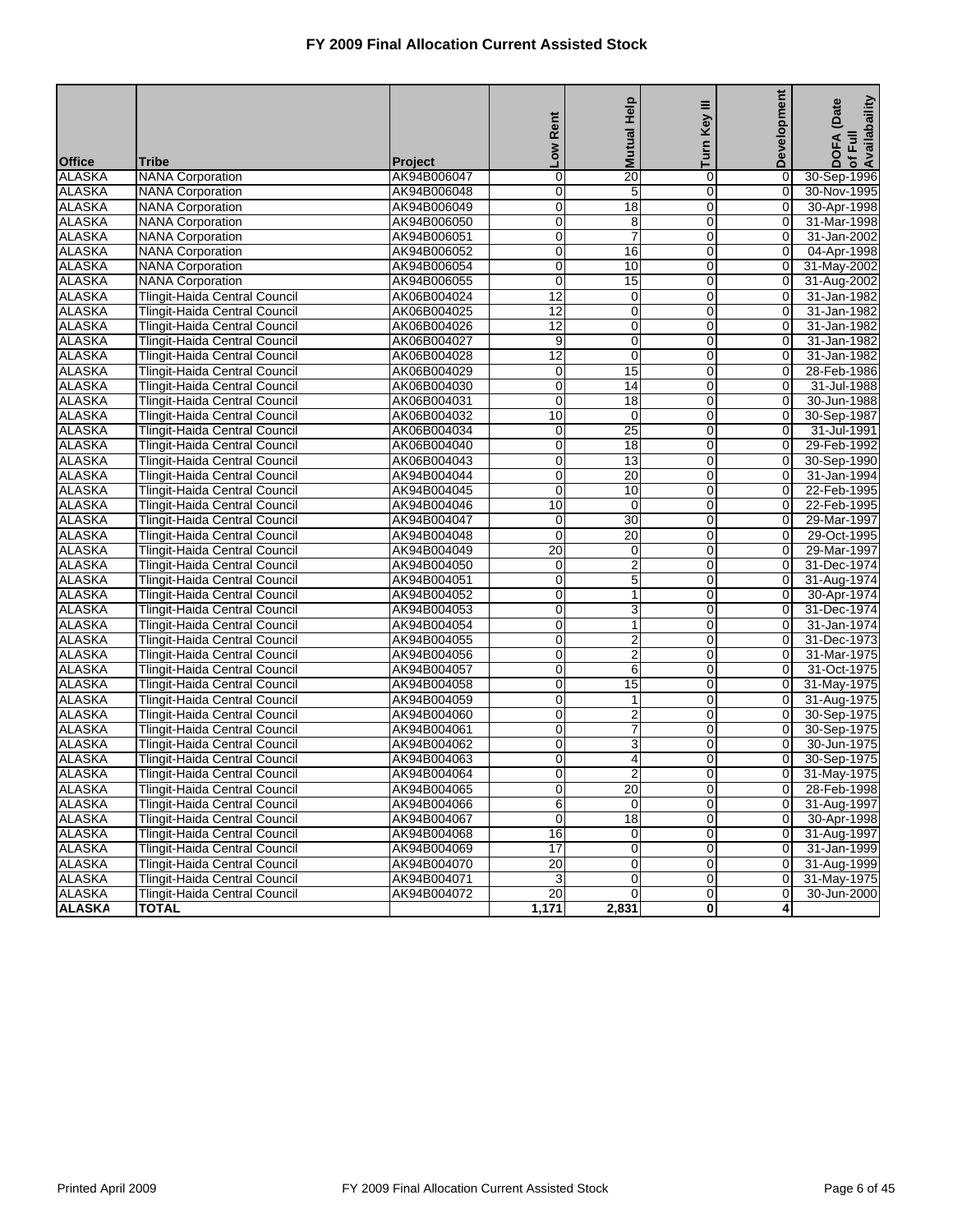|                                  |                                                                                  |                            | Rent                 | Mutual Help          | Key III                    | Development                      | Availabaility<br>(Date<br>DOFA<br>of Full |
|----------------------------------|----------------------------------------------------------------------------------|----------------------------|----------------------|----------------------|----------------------------|----------------------------------|-------------------------------------------|
| <b>Office</b>                    | <b>Tribe</b>                                                                     | <b>Project</b>             | <b>No7</b>           |                      | Turn                       |                                  |                                           |
| <b>CHICAGO</b>                   | Aroostook Band of Micmac                                                         | ME93B034001                | 66                   | 0                    | 0                          | 0                                | 30-Mar-1997                               |
| <b>CHICAGO</b>                   | Aroostook Band of Micmac                                                         | ME93B034002                | 0                    | 4                    | 0                          | $\overline{0}$                   | 31-Oct-2001                               |
| <b>CHICAGO</b>                   | Aroostook Band of Micmac                                                         | ME93B034002                | 0                    | 1                    | 0                          | $\overline{0}$                   | 30-Nov-2001                               |
| <b>CHICAGO</b><br><b>CHICAGO</b> | Aroostook Band of Micmac<br>Aroostook Band of Micmac                             | ME93B034002<br>ME93B034002 | 0<br>0               | 4<br>10              | $\mathbf 0$<br>0           | 0<br>0                           | 31-Dec-2001<br>30-Sep-2002                |
| <b>CHICAGO</b>                   | Aroostook Band of Micmac                                                         | ME93B034002                | $\mathbf 0$          | 1                    | $\mathbf 0$                | 0                                | 30-Nov-2002                               |
| <b>CHICAGO</b>                   | Aroostook Band of Micmac                                                         | ME93B034002                | 0                    | 1                    | 0                          | $\overline{0}$                   | 30-Jun-2003                               |
| <b>CHICAGO</b>                   | Aroostook Band of Micmac                                                         | ME93B034002                | 0                    | 2                    | 0                          | 7                                | 30-Dec-2003                               |
| <b>CHICAGO</b>                   | <b>Bad River Band</b>                                                            | WI93B012001                | $\overline{14}$      | $\overline{0}$       | $\mathbf 0$                | 0                                | 28-Feb-1967                               |
| <b>CHICAGO</b>                   | <b>Bad River Band</b>                                                            | WI93B012004                | 40                   | 0                    | $\mathbf 0$                | $\overline{0}$                   | 31-Oct-1978                               |
| <b>CHICAGO</b>                   | <b>Bad River Band</b>                                                            | WI93B012005                | $\overline{20}$      | 0                    | $\mathbf 0$                | 0                                | 31-Oct-1985                               |
| <b>CHICAGO</b>                   | <b>Bad River Band</b>                                                            | WI93B012006                | $\overline{35}$      | $\overline{0}$       | $\mathbf 0$                | $\overline{0}$                   | 29-Jan-1988                               |
| <b>CHICAGO</b><br><b>CHICAGO</b> | <b>Bad River Band</b><br><b>Bad River Band</b>                                   | WI93B012007<br>WI93B012012 | 0<br>20              | 1<br>0               | 0<br>$\mathbf 0$           | 0<br>$\mathbf 0$                 | 29-Jan-1988<br>31-Aug-1992                |
| <b>CHICAGO</b>                   | <b>Bad River Band</b>                                                            | WI93B012013                | $\overline{17}$      | 0                    | $\mathbf 0$                | $\overline{0}$                   | 30-Nov-1995                               |
| <b>CHICAGO</b>                   | <b>Bad River Band</b>                                                            | WI93B012014                | $\mathbf 0$          | 4                    | $\mathbf 0$                | 0                                | 30-Nov-1995                               |
| <b>CHICAGO</b>                   | <b>Bad River Band</b>                                                            | WI93B012015                | 5                    | $\overline{0}$       | 0                          | $\overline{0}$                   | 30-Nov-1995                               |
| <b>CHICAGO</b>                   | <b>Bad River Band</b>                                                            | WI93B012016                | 16                   | 0                    | 0                          | 0                                | 31-Dec-1995                               |
| <b>CHICAGO</b>                   | <b>Bad River Band</b>                                                            | WI93B012017                | $\mathbf 0$          | 4                    | $\mathbf 0$                | $\mathbf 0$                      | 28-Feb-1998                               |
| <b>CHICAGO</b>                   | <b>Bad River Band</b>                                                            | WI93B012018                | 0                    | $\overline{2}$       | 0                          | $\overline{0}$                   | 28-Feb-1998                               |
| <b>CHICAGO</b>                   | <b>Bay Mills Indian Community</b>                                                | MI93B062002                | 23                   | 0                    | $\mathbf 0$                | 0                                | 30-Sep-1982                               |
| <b>CHICAGO</b><br><b>CHICAGO</b> | Bay Mills Indian Community<br>Bay Mills Indian Community                         | MI93B062004<br>MI93B062005 | 0<br>0               | $\overline{9}$<br>6  | 0<br>0                     | $\overline{0}$<br>$\mathbf 0$    | 28-Sep-1992<br>10-Oct-1993                |
| <b>CHICAGO</b>                   | <b>Bay Mills Indian Community</b>                                                | MI93B062006                | 10                   | $\mathbf 0$          | $\mathbf 0$                | $\mathbf 0$                      | 30-Jun-1994                               |
| <b>CHICAGO</b>                   | <b>Bay Mills Indian Community</b>                                                | MI93B062007                | 0                    | 6                    | 0                          | $\overline{0}$                   | 10-Oct-1994                               |
| <b>CHICAGO</b>                   | <b>Bay Mills Indian Community</b>                                                | MI93B062008                | $\mathbf 0$          | $\overline{12}$      | $\mathbf 0$                | 0                                | 29-Feb-1996                               |
| <b>CHICAGO</b>                   | <b>Bay Mills Indian Community</b>                                                | MI93B062009                | 20                   | 0                    | 0                          | $\overline{0}$                   | 30-Apr-1997                               |
| <b>CHICAGO</b>                   | Bay Mills Indian Community                                                       | MI93B062010                | 0                    | 23                   | 0                          | 0                                | 01-Nov-1999                               |
| <b>CHICAGO</b>                   | Bay Mills Indian Community                                                       | MI93B062011                | 12                   | $\mathbf 0$          | $\mathbf 0$                | 0                                | 31-Dec-1997                               |
| <b>CHICAGO</b>                   | <b>Bay Mills Indian Community</b>                                                | MI93B062012                | 0                    | $\overline{23}$      | $\mathbf 0$                | $\overline{0}$                   | 01-Nov-1999                               |
| <b>CHICAGO</b><br><b>CHICAGO</b> | Bay Mills Indian Community                                                       | MI93B062013<br>MN93B081001 | $\mathbf 0$          | 23                   | $\mathbf 0$<br>$\mathbf 0$ | 0<br>$\overline{0}$              | 01-Nov-1999                               |
| <b>CHICAGO</b>                   | Boise Forte Band of Minnesota Chippewa<br>Boise Forte Band of Minnesota Chippewa | MN93B081002                | 1<br>8               | $\overline{2}$<br>0  | 0                          | 0                                | 01-Sep-1972<br>01-May-1974                |
| <b>CHICAGO</b>                   | Boise Forte Band of Minnesota Chippewa                                           | MN93B081003                | 5                    | 0                    | $\mathbf 0$                | 0                                | 31-Oct-1974                               |
| <b>CHICAGO</b>                   | Boise Forte Band of Minnesota Chippewa                                           | MN93B081005                | 26                   | 0                    | $\mathbf 0$                | $\overline{0}$                   | 30-Nov-1979                               |
| <b>CHICAGO</b>                   | Boise Forte Band of Minnesota Chippewa                                           | MN93B081006                | 8                    | 0                    | $\mathbf 0$                | 0                                | 30-Nov-1996                               |
| <b>CHICAGO</b>                   | Catawba Indian Tribe                                                             | SC93B062001                | 24                   | $\overline{0}$       | $\mathbf 0$                | $\overline{0}$                   | 31-Aug-1998                               |
| <b>CHICAGO</b>                   | Catawba Indian Tribe                                                             | SC93B062002                | $\mathbf 0$          | 30                   | 0                          | $\mathbf 0$                      | 18-Jul-1998                               |
| CHICAGO                          | Catawba Indian Tribe                                                             | SC93B062003                | 10                   | 0                    | $\mathbf 0$                | 0                                | 31-Aug-1998                               |
| <b>CHICAGO</b><br><b>CHICAGO</b> | Catawba Indian Tribe<br><b>Coharie State Tribe</b>                               | SC93B062004<br>NC93B171003 | 0<br>$\overline{20}$ | 10                   | $\mathbf 0$<br>$\mathbf 0$ | 0                                | 01-Jul-1998                               |
| <b>CHICAGO</b>                   | Eastern Cherokee                                                                 | NC93B041001                | 37                   | $\mathbf 0$<br>0     | 0                          | 0<br>0                           | 28-Apr-1993<br>31-Dec-1966                |
| <b>CHICAGO</b>                   | Eastern Cherokee                                                                 | NC93B041008                | 25                   | 0                    | $\mathbf 0$                | $\overline{0}$                   | 30-Sep-1978                               |
| <b>CHICAGO</b>                   | Eastern Cherokee                                                                 | NC93B041009                | 0                    | $\overline{2}$       | 0                          | $\overline{0}$                   | 30-Sep-1978                               |
| <b>CHICAGO</b>                   | Eastern Cherokee                                                                 | NC93B041010                | 0                    | $\overline{34}$      | 0                          | $\overline{0}$                   | 28-Feb-1982                               |
| <b>CHICAGO</b>                   | Eastern Cherokee                                                                 | NC93B041012                | 0                    | 6                    | 0                          | $\mathbf 0$                      | 31-Aug-1982                               |
| <b>CHICAGO</b>                   | Eastern Cherokee                                                                 | NC93B041013                | 0                    | 4                    | $\overline{0}$             | $\overline{0}$                   | 28-Feb-1983                               |
| <b>CHICAGO</b>                   | Eastern Cherokee                                                                 | NC93B041014                | 63                   | 0                    | 0                          | $\overline{0}$                   | 28-Feb-1983                               |
| <b>CHICAGO</b><br><b>CHICAGO</b> | Eastern Cherokee<br>Eastern Cherokee                                             | NC93B041015<br>NC93B041016 | 0<br>0               | $\overline{27}$<br>7 | $\mathbf 0$<br>0           | $\overline{O}$<br>$\overline{0}$ | 30-Sep-1984<br>31-Jul-1986                |
| <b>CHICAGO</b>                   | Eastern Cherokee                                                                 | NC93B041017                | 0                    | 15                   | 0                          | $\overline{0}$                   | 30-Jun-1987                               |
| <b>CHICAGO</b>                   | Eastern Cherokee                                                                 | NC93B041019                | 0                    | 11                   | $\overline{0}$             | $\overline{0}$                   | 30-Jun-1987                               |
| <b>CHICAGO</b>                   | Eastern Cherokee                                                                 | NC93B041020                | 0                    | 13                   | 0                          | $\overline{0}$                   | 30-Sep-1988                               |
| <b>CHICAGO</b>                   | Eastern Cherokee                                                                 | NC93B041021                | 0                    | $\overline{32}$      | $\mathbf 0$                | $\overline{O}$                   | 31-Dec-1989                               |
| <b>CHICAGO</b>                   | Eastern Cherokee                                                                 | NC93B041022                | 0                    | 31                   | 0                          | $\overline{0}$                   | 31-Oct-1991                               |
| <b>CHICAGO</b>                   | Eastern Cherokee                                                                 | NC93B041024                | $\mathbf 0$          | 20                   | 0                          | $\overline{0}$                   | 28-Feb-1993                               |
| <b>CHICAGO</b>                   | Eastern Cherokee                                                                 | NC93B041025                | 0                    | 15                   | $\overline{0}$             | $\overline{0}$                   | 25-Oct-1995                               |
| <b>CHICAGO</b>                   | Eastern Cherokee                                                                 | NC93B041026                | 0                    | 25                   | 0                          | $\overline{0}$                   | 30-Apr-2001                               |
| <b>CHICAGO</b><br><b>CHICAGO</b> | Eastern Cherokee<br>Eastern Cherokee                                             | NC93B041027<br>NC93B041027 | 15                   | $\mathbf 0$<br>0     | $\mathbf 0$<br>0           | 6<br>0                           | 31-Aug-2001<br>06-Sep-2006                |
| <b>CHICAGO</b>                   | Eastern Cherokee                                                                 | NC93B041027                | 3<br>$\mathbf{1}$    | $\mathbf 0$          | 0                          | $\overline{0}$                   | 01-Sep-2007                               |
| <b>CHICAGO</b>                   | Eastern Cherokee                                                                 | NC93B041028                | 0                    | 23                   | 0                          | $\overline{0}$                   | 31-Aug-2001                               |
| <b>CHICAGO</b>                   | Eastern Cherokee                                                                 | NC93B041029                | 0                    | 22                   | 0                          | $\overline{0}$                   | 30-Nov-2001                               |
| <b>CHICAGO</b>                   | Eastern Cherokee                                                                 | NC93B041030                | 0                    | 1                    | 0                          | $\overline{0}$                   | 22-Dec-2004                               |
| <b>CHICAGO</b>                   | Eastern Cherokee                                                                 | NC93B041030                | 0                    | 7                    | 0                          | 0                                | 30-Dec-2005                               |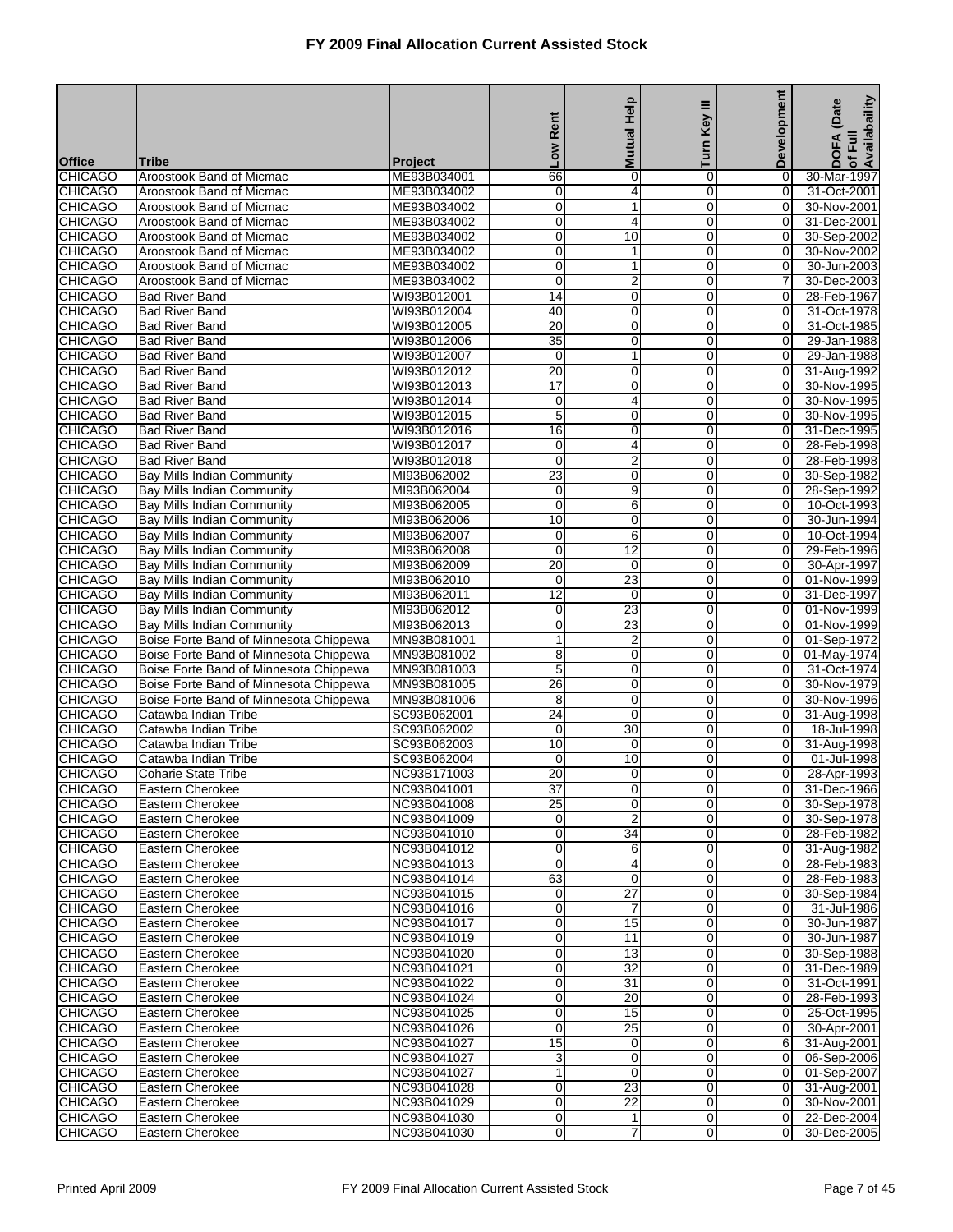|                                  |                                                      |                            | Rent             | <b>Mutual Help</b>             | Key III             | Development                      | of Full<br>Availabaility<br>(Date |
|----------------------------------|------------------------------------------------------|----------------------------|------------------|--------------------------------|---------------------|----------------------------------|-----------------------------------|
|                                  |                                                      |                            |                  |                                | Turn                |                                  | <b>DOFA</b>                       |
| <b>Office</b>                    | Tribe                                                | <b>Project</b>             | <b>No7</b>       |                                |                     |                                  |                                   |
| <b>CHICAGO</b>                   | Eastern Cherokee                                     | NC93B041030                | 0                | $\overline{2}$                 | 0                   | 0                                | 07-Jul-2006                       |
| <b>CHICAGO</b>                   | Eastern Cherokee                                     | NC93B041030                | 0                | 1                              | $\mathbf 0$         | $\overline{0}$                   | 10-Oct-2006                       |
| <b>CHICAGO</b>                   | Eastern Cherokee                                     | NC93B041030                | $\mathbf 0$      | $\overline{2}$<br>1            | 0<br>$\overline{0}$ | 0                                | 31-Jan-2007                       |
| <b>CHICAGO</b><br><b>CHICAGO</b> | Eastern Cherokee<br>Eastern Cherokee                 | NC93B041030<br>NC93B041030 | $\mathbf 0$<br>0 | $\overline{24}$                | 0                   | $\boldsymbol{0}$<br>1            | 28-Feb-2007<br>29-Oct-2003        |
| <b>CHICAGO</b>                   | Eastern Cherokee                                     | NC93B041030                | 0                | $\mathbf{1}$                   | $\mathbf 0$         | 0                                | 28-Sep-2007                       |
| <b>CHICAGO</b>                   | Fond Du Lac Band of Minnesota Chippewa               | MN93B015001                | 25               | $\mathbf 0$                    | $\mathbf 0$         | $\overline{0}$                   | 31-Aug-1967                       |
| <b>CHICAGO</b>                   | Fond Du Lac Band of Minnesota Chippewa               | MN93B015003                | $\overline{35}$  | $\mathbf 0$                    | 0                   | $\mathbf 0$                      | 31-Dec-1982                       |
| <b>CHICAGO</b>                   | Fond Du Lac Band of Minnesota Chippewa               | MN93B015005                | 47               | $\mathbf 0$                    | $\overline{0}$      | $\mathbf 0$                      | 30-Nov-1983                       |
| <b>CHICAGO</b>                   | Fond Du Lac Band of Minnesota Chippewa               | MN93B015006                | $\mathbf 0$      | 5                              | 0                   | 0                                | 31-Aug-1984                       |
| <b>CHICAGO</b>                   | Fond Du Lac Band of Minnesota Chippewa               | MN93B015007                | 11               | $\pmb{0}$                      | $\mathbf 0$         | $\mathbf 0$                      | 31-Aug-1984                       |
| <b>CHICAGO</b>                   | Fond Du Lac Band of Minnesota Chippewa               | MN93B015008                | 20               | $\mathbf 0$                    | $\mathbf 0$         | $\overline{0}$                   | 31-Mar-1985                       |
| <b>CHICAGO</b>                   | Fond Du Lac Band of Minnesota Chippewa               | MN93B015009                | $\overline{23}$  | $\mathbf 0$                    | 0                   | $\mathbf 0$                      | 31-Dec-1986                       |
| <b>CHICAGO</b>                   | Fond Du Lac Band of Minnesota Chippewa               | MN93B015013                | 15               | $\mathbf 0$                    | $\overline{0}$      | $\mathbf 0$                      | 30-Apr-1987                       |
| <b>CHICAGO</b>                   | Fond Du Lac Band of Minnesota Chippewa               | MN93B015014                | $\mathbf 0$      | 8                              | 0                   | $\overline{0}$                   | 31-Dec-1988                       |
| <b>CHICAGO</b>                   | Fond Du Lac Band of Minnesota Chippewa               | MN93B015015                | 12               | $\mathbf 0$                    | $\mathbf 0$         | 0                                | 31-Dec-1988                       |
| <b>CHICAGO</b>                   | Fond Du Lac Band of Minnesota Chippewa               | MN93B015016                | 15               | $\mathbf 0$                    | $\mathbf 0$         | $\overline{0}$                   | 31-Dec-1991                       |
| <b>CHICAGO</b>                   | Fond Du Lac Band of Minnesota Chippewa               | MN93B015017                | $\mathbf 0$      | 15                             | 0                   | 0                                | 30-Nov-1991                       |
| <b>CHICAGO</b>                   | Fond Du Lac Band of Minnesota Chippewa               | MN93B015018                | $\mathbf 0$      | 10                             | $\overline{0}$      | $\mathbf 0$                      | 28-Feb-1994                       |
| <b>CHICAGO</b>                   | Fond Du Lac Band of Minnesota Chippewa               | MN93B015019                | 0                | 16                             | 0                   | 0                                | 30-Apr-1996                       |
| <b>CHICAGO</b>                   | Fond Du Lac Band of Minnesota Chippewa               | MN93B015020                | 0                | 16                             | $\mathbf 0$         | 0                                | 31-Jan-1998                       |
| <b>CHICAGO</b>                   | Fond Du Lac Band of Minnesota Chippewa               | MN93B015021                | $\overline{12}$  | $\mathbf 0$                    | $\mathbf 0$         | 0                                | 31-Jan-1998                       |
| <b>CHICAGO</b>                   | Fond Du Lac Band of Minnesota Chippewa               | MN93B015022                | 16               | $\mathbf 0$                    | 0                   | 0                                | 16-Dec-1996                       |
| <b>CHICAGO</b>                   | Fond Du Lac Band of Minnesota Chippewa               | MN93B015023                | $\mathbf 0$      | 12                             | $\mathbf 0$         | 9                                | 31-Dec-2000                       |
| <b>CHICAGO</b>                   | Fond Du Lac Band of Minnesota Chippewa               | MN93B015023                | 0                | 6                              | 0                   | 0                                | 31-Dec-2001                       |
| <b>CHICAGO</b>                   | Forest County Potawatami                             | WI93B035001                | 7                | $\pmb{0}$                      | 0                   | $\mathbf 0$                      | 01-Jun-1971                       |
| <b>CHICAGO</b>                   | <b>Forest County Potawatami</b>                      | WI93B035004                | 0                | 15                             | $\mathbf 0$         | $\overline{0}$                   | 31-May-1995                       |
| <b>CHICAGO</b>                   | Forest County Potawatami                             | WI93B035005                | 0                | 8                              | 0                   | 0                                | 31-May-1995                       |
| <b>CHICAGO</b><br><b>CHICAGO</b> | Forest County Potawatami<br>Forest County Potawatami | WI93B035006<br>WI93B035007 | $\mathbf 0$<br>8 | $\overline{14}$<br>$\mathbf 0$ | $\mathbf 0$<br>0    | 0<br>0                           | 31-Jan-1997<br>31-Mar-1998        |
| <b>CHICAGO</b>                   | Forest County Potawatami                             | WI93B035008                | 6                | $\pmb{0}$                      | 0                   | 0                                | 31-Jul-1999                       |
| <b>CHICAGO</b>                   | <b>Forest County Potawatami</b>                      | WI93B035009                | 0                | 4                              | $\mathbf 0$         | 0                                | 31-Jul-1999                       |
| <b>CHICAGO</b>                   | Grand Portage Band of Minn. Chippewa                 | MN93B175001                | 5                | $\mathbf 0$                    | 0                   | 0                                | 31-Jan-1981                       |
| <b>CHICAGO</b>                   | Grand Portage Band of Minn. Chippewa                 | MN93B175003                | 4                | $\mathbf 0$                    | $\mathbf 0$         | 0                                | 31-Dec-1983                       |
| <b>CHICAGO</b>                   | Grand Portage Band of Minn. Chippewa                 | MN93B175004                | 4                | $\mathbf 0$                    | 0                   | 0                                | 30-Nov-1986                       |
| <b>CHICAGO</b>                   | Grand Portage Band of Minn. Chippewa                 | MN93B175005                | 0                | 10                             | 0                   | 0                                | 11-Oct-1995                       |
| <b>CHICAGO</b>                   | <b>Grand Traverse Band</b>                           | MI93B197001                | $\overline{30}$  | $\mathbf 0$                    | $\mathbf 0$         | $\overline{0}$                   | 31-May-1989                       |
| <b>CHICAGO</b>                   | <b>Grand Traverse Band</b>                           | MI93B197002                | 16               | $\mathbf 0$                    | 0                   | 0                                | 31-Aug-1989                       |
| <b>CHICAGO</b>                   | <b>Grand Traverse Band</b>                           | MI93B197003                | 14               | $\mathbf 0$                    | $\mathbf 0$         | $\mathbf 0$                      | 30-Apr-1995                       |
| <b>CHICAGO</b>                   | <b>Grand Traverse Band</b>                           | MI93B197004                | 0                | 6                              | 0                   | $\overline{0}$                   | 31-Aug-1998                       |
| <b>CHICAGO</b>                   | <b>Grand Traverse Band</b>                           | MI93B197005                | 0                | 6                              | $\mathbf{O}$        | $\overline{0}$                   | 31-Aug-1998                       |
| <b>CHICAGO</b>                   | <b>Grand Traverse Band</b>                           | MI93B197006                | $\overline{0}$   | 4                              | $\overline{0}$      | 0                                | 31-Aug-2000                       |
| <b>CHICAGO</b>                   | Haliwa-Saponi State Tribe                            | NC93B171002                | 30               | 0                              | $\overline{0}$      | $\overline{0}$                   | 31-Mar-1991                       |
| <b>CHICAGO</b>                   | Haliwa-Saponi State Tribe                            | NC93B171005                | 0                | $\mathbf 5$                    | $\mathbf 0$         | $\overline{0}$                   | 31-Aug-1998                       |
| <b>CHICAGO</b>                   | Hannahville Community                                | MI93B075001                | 15               | 0                              | 0                   | $\overline{0}$                   | 01-Jan-1971                       |
| <b>CHICAGO</b>                   | Hannahville Community                                | MI93B075002                | $\mathbf 0$      | $\overline{5}$                 | $\mathbf 0$         | $\overline{0}$                   | 30-Sep-1996                       |
| <b>CHICAGO</b>                   | Ho-Chunk Nation                                      | WI93B238001                | $\overline{21}$  | $\mathbf 0$                    | 0                   | $\overline{0}$                   | 31-May-1971                       |
| <b>CHICAGO</b>                   | <b>Ho-Chunk Nation</b>                               | WI93B238002                | 51               | 0                              | $\mathbf 0$         | $\overline{0}$                   | 30-Jun-1983                       |
| <b>CHICAGO</b>                   | Ho-Chunk Nation                                      | WI93B238003                | 10               | $\mathbf 0$                    | $\mathbf 0$         | $\overline{0}$                   | 31-Mar-1973                       |
| <b>CHICAGO</b>                   | Ho-Chunk Nation                                      | WI93B238004                | 39<br>20         | 0                              | 0                   | $\overline{0}$                   | 31-Mar-1978                       |
| <b>CHICAGO</b><br><b>CHICAGO</b> | Ho-Chunk Nation<br><b>Ho-Chunk Nation</b>            | WI93B238005<br>WI93B238008 | 10               | 0<br>$\mathbf 0$               | 0<br>0              | $\overline{0}$<br>$\overline{0}$ | 31-May-1973<br>31-Jul-1971        |
| <b>CHICAGO</b>                   | <b>Ho-Chunk Nation</b>                               | WI93B238009                | 0                | 14                             | 0                   | $\overline{0}$                   | 28-Feb-1999                       |
| <b>CHICAGO</b>                   | Ho-Chunk Nation                                      | WI93B238010                | $\mathbf 0$      | 6                              | $\mathbf 0$         | $\overline{0}$                   | 28-Feb-1999                       |
| <b>CHICAGO</b>                   | <b>Houlton Band of Maliseets</b>                     | ME93B033001                | 40               | $\mathbf 0$                    | 0                   | $\overline{0}$                   | 28-Feb-1994                       |
| <b>CHICAGO</b>                   | <b>Houlton Band of Maliseets</b>                     | ME93B033002                | 10               | 0                              | 0                   | $\overline{0}$                   | 31-Jan-1994                       |
| <b>CHICAGO</b>                   | <b>Houlton Band of Maliseets</b>                     | ME93B033003                | 15               | $\mathbf 0$                    | 0                   | $\overline{0}$                   | 15-Sep-2003                       |
| <b>CHICAGO</b>                   | <b>Houlton Band of Maliseets</b>                     | ME93B033004                | 3                | 0                              | 0                   | 2                                | 15-Sep-2003                       |
| <b>CHICAGO</b>                   | <b>Houlton Band of Maliseets</b>                     | ME93B033005                | $\mathbf 0$      | 9                              | $\mathbf 0$         | 6                                | 15-Sep-2003                       |
| <b>CHICAGO</b>                   | Keweenaw Bay Indian Community                        | MI93B065001                | 33               | $\mathbf 0$                    | 0                   | $\overline{0}$                   | 01-Dec-1972                       |
| <b>CHICAGO</b>                   | Keweenaw Bay Indian Community                        | MI93B065002                | 45               | 0                              | 0                   | $\overline{0}$                   | 30-Jun-1981                       |
| <b>CHICAGO</b>                   | Keweenaw Bay Indian Community                        | MI93B065003                | 50               | $\mathbf 0$                    | 0                   | $\overline{O}$                   | 28-Feb-1983                       |
| <b>CHICAGO</b>                   | Keweenaw Bay Indian Community                        | MI93B065004                | 30               | 0                              | 0                   | $\mathbf 0$                      | 30-Nov-1985                       |
| <b>CHICAGO</b>                   | Keweenaw Bay Indian Community                        | MI93B065005                | 50               | $\mathbf 0$                    | 0                   | $\overline{0}$                   | 30-Nov-1985                       |
| <b>CHICAGO</b>                   | Keweenaw Bay Indian Community                        | MI93B065006                | 0                | 2                              | 0                   | $\overline{O}$                   | 30-Sep-1986                       |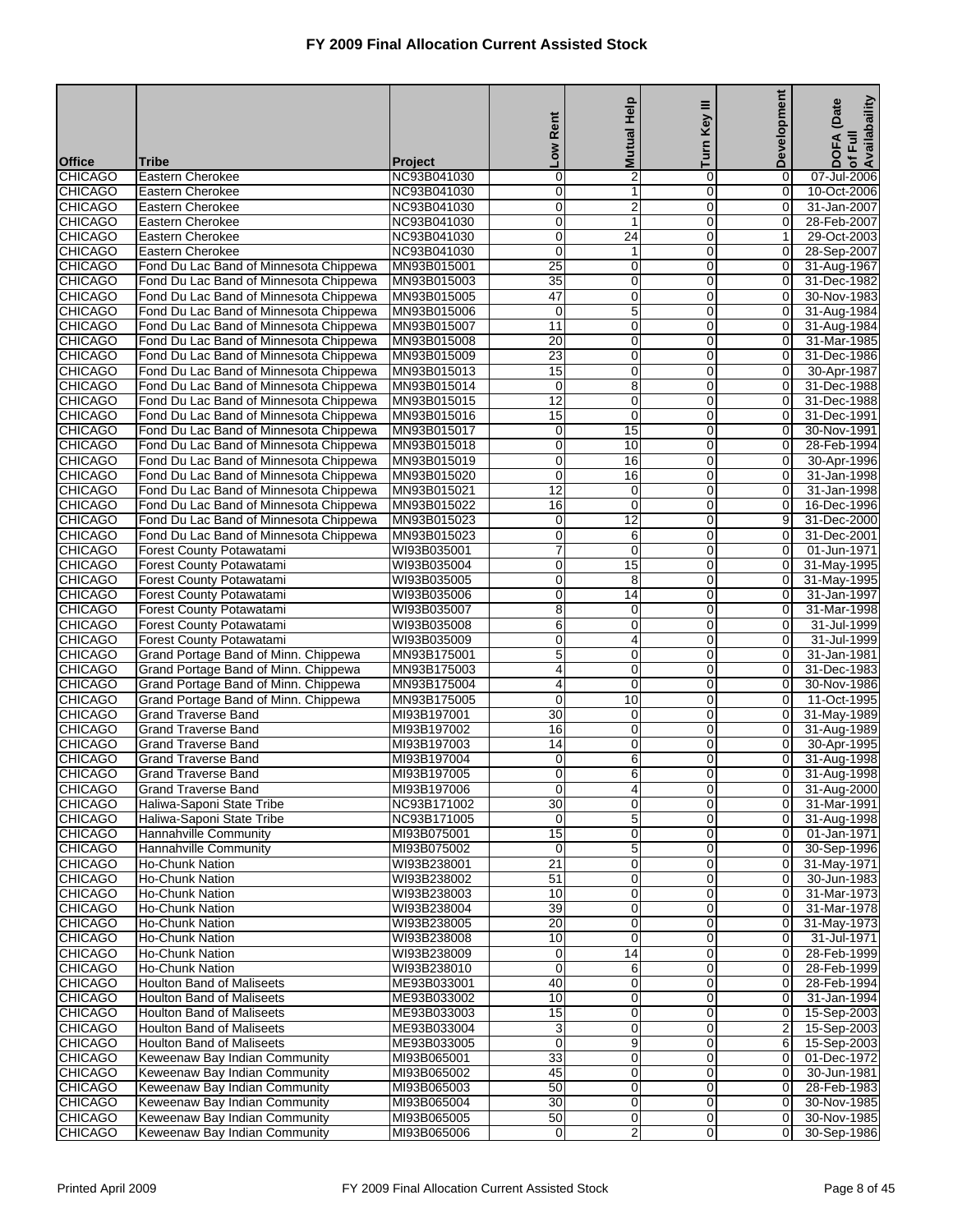|                                  |                                                                                |                               |                                    |                     | Ξ                             | <b>Development</b>               | of Full<br>Availabaility<br>(Date |
|----------------------------------|--------------------------------------------------------------------------------|-------------------------------|------------------------------------|---------------------|-------------------------------|----------------------------------|-----------------------------------|
|                                  |                                                                                |                               | Rent                               | <b>Mutual Help</b>  | Key                           |                                  |                                   |
|                                  |                                                                                |                               | <b>Low</b>                         |                     | Turn                          |                                  | <b>DOFA</b>                       |
| <b>Office</b><br><b>CHICAGO</b>  | <b>Tribe</b><br>Keweenaw Bay Indian Community                                  | <b>Project</b><br>MI93B065009 | $\overline{20}$                    | $\pmb{0}$           | 0                             | 0                                | 31-Oct-1993                       |
| <b>CHICAGO</b>                   | Keweenaw Bay Indian Community                                                  | MI93B065010                   | 20                                 | 0                   | $\mathbf 0$                   | $\overline{0}$                   | 31-Oct-1993                       |
| <b>CHICAGO</b>                   | Lac Courte Oreilles                                                            | WI93B054001                   | 23                                 | $\pmb{0}$           | 0                             | 0                                | 01-Oct-1970                       |
| <b>CHICAGO</b>                   | Lac Courte Oreilles                                                            | WI93B054003                   | 15                                 | $\boldsymbol{0}$    | $\mathbf 0$                   | 0                                | 31-Oct-1974                       |
| <b>CHICAGO</b>                   | Lac Courte Oreilles                                                            | WI93B054004                   | 45                                 | 0                   | 0                             | 0                                | 30-Jan-1979                       |
| <b>CHICAGO</b>                   | Lac Courte Oreilles                                                            | WI93B054005                   | 49                                 | 0                   | $\mathbf 0$                   | 0                                | 30-Nov-1980                       |
| <b>CHICAGO</b>                   | Lac Courte Oreilles                                                            | WI93B054006                   | 0                                  | 1                   | $\mathbf 0$                   | 0                                | 30-Sep-1983                       |
| <b>CHICAGO</b>                   | Lac Courte Oreilles                                                            | WI93B054007                   | 34                                 | 0                   | 0                             | 0                                | 30-Nov-1982                       |
| <b>CHICAGO</b><br><b>CHICAGO</b> | Lac Courte Oreilles<br>Lac Courte Oreilles                                     | WI93B054008<br>WI93B054009    | 24<br>20                           | 0<br>0              | $\mathbf 0$<br>$\mathbf 0$    | 0<br>0                           | 31-Jul-1984<br>28-Feb-1984        |
| <b>CHICAGO</b>                   | Lac Courte Oreilles                                                            | WI93B054010                   | 10                                 | 0                   | $\mathbf 0$                   | 0                                | 30-Sep-1985                       |
| <b>CHICAGO</b>                   | Lac Courte Oreilles                                                            | WI93B054011                   | 40                                 | 0                   | $\mathbf 0$                   | 0                                | 31-Aug-1986                       |
| <b>CHICAGO</b>                   | Lac Courte Oreilles                                                            | WI93B054012                   | $\mathbf 0$                        | $\mathbf{1}$        | 0                             | $\mathbf 0$                      | 31-Dec-1987                       |
| <b>CHICAGO</b>                   | Lac Courte Oreilles                                                            | WI93B054013                   | $\overline{20}$                    | 0                   | $\mathbf 0$                   | 0                                | 31-Dec-1988                       |
| <b>CHICAGO</b>                   | Lac Courte Oreilles                                                            | WI93B054014                   | 0                                  | 1                   | 0                             | 0                                | 30-Sep-1989                       |
| <b>CHICAGO</b>                   | Lac Courte Oreilles                                                            | WI93B054015                   | $\mathbf 0$                        | $\overline{2}$      | $\mathbf 0$                   | 0                                | 30-Nov-1992                       |
| <b>CHICAGO</b>                   | Lac Courte Oreilles                                                            | WI93B054016                   | 16                                 | 0                   | $\mathbf 0$                   | 0                                | 31-Dec-1996                       |
| <b>CHICAGO</b>                   | Lac Courte Oreilles                                                            | WI93B054017                   | 0                                  | 3                   | 0                             | 0                                | 20-Jun-1994                       |
| <b>CHICAGO</b>                   | Lac Courte Oreilles                                                            | WI93B054018                   | 0                                  | 14                  | $\mathbf 0$                   | 0                                | 30-Sep-2000                       |
| <b>CHICAGO</b><br><b>CHICAGO</b> | Lac Courte Oreilles<br>Lac Courte Oreilles                                     | WI93B054019<br>WI93B054019    | 5<br>$\overline{20}$               | 0<br>0              | $\mathbf 0$<br>$\mathbf 0$    | 0<br>0                           | 31-Dec-2001<br>31-Aug-2001        |
| <b>CHICAGO</b>                   | Lac Courte Oreilles                                                            | WI93B054021                   | 0                                  | 5                   | $\mathbf 0$                   | 0                                | 30-Jan-1979                       |
| <b>CHICAGO</b>                   | Lac Courte Oreilles                                                            | WI93B054022                   | 7                                  | $\pmb{0}$           | 0                             | 0                                | 31-Jan-1975                       |
| <b>CHICAGO</b>                   | Lac Courte Oreilles                                                            | WI93B054023                   | $\overline{12}$                    | 0                   | $\mathbf 0$                   | 0                                | 11-Mar-1999                       |
| <b>CHICAGO</b>                   | Lac Courte Oreilles                                                            | WI93B054024                   | 0                                  | 7                   | 0                             | 0                                | 01-Oct-1970                       |
| <b>CHICAGO</b>                   | Lac Du Flambeau Band                                                           | WI93B009001                   | $\overline{20}$                    | 0                   | 0                             | 0                                | 01-Jul-1966                       |
| <b>CHICAGO</b>                   | Lac Du Flambeau Band                                                           | WI93B009004                   | 17                                 | 0                   | $\mathbf 0$                   | 0                                | 30-Jan-1979                       |
| <b>CHICAGO</b>                   | Lac Du Flambeau Band                                                           | WI93B009005                   | 20                                 | $\pmb{0}$           | 0                             | 0                                | 31-Jan-1980                       |
| <b>CHICAGO</b>                   | Lac Du Flambeau Band                                                           | WI93B009006                   | $\overline{25}$                    | 0                   | $\mathbf 0$                   | 0                                | 31-May-1982                       |
| <b>CHICAGO</b>                   | Lac Du Flambeau Band                                                           | WI93B009007                   | 48                                 | 0                   | 0                             | 0                                | 29-Feb-1984                       |
| <b>CHICAGO</b>                   | Lac Du Flambeau Band<br>Lac Du Flambeau Band                                   | WI93B009008<br>WI93B009009    | $\overline{24}$<br>$\overline{18}$ | 0                   | 0<br>$\mathbf 0$              | 0<br>0                           | 31-Jan-1985<br>28-Feb-1986        |
| <b>CHICAGO</b><br><b>CHICAGO</b> | Lac Du Flambeau Band                                                           | WI93B009013                   | 0                                  | 0<br>$\overline{2}$ | 0                             | 0                                | 31-May-1982                       |
| <b>CHICAGO</b>                   | Lac Du Flambeau Band                                                           | WI93B009014                   | 0                                  | $\mathbf 1$         | $\mathbf 0$                   | 0                                | 31-May-1982                       |
| <b>CHICAGO</b>                   | Lac Du Flambeau Band                                                           | WI93B009015                   | 13                                 | 0                   | 0                             | 0                                | 30-Jun-1996                       |
| <b>CHICAGO</b>                   | Lac Du Flambeau Band                                                           | WI93B009016                   | 0                                  | 4                   | $\mathbf 0$                   | 0                                | 30-Jun-1996                       |
| <b>CHICAGO</b>                   | Lac Du Flambeau Band                                                           | WI93B009017                   | 0                                  | 5                   | $\mathbf 0$                   | 0                                | 01-Jan-1995                       |
| <b>CHICAGO</b>                   | Lac Du Flambeau Band                                                           | WI93B009018                   | 0                                  | 1                   | 0                             | 0                                | 31-Aug-1998                       |
| <b>CHICAGO</b>                   | Lac Du Flambeau Band                                                           | WI93B009019                   | $\overline{2}$                     | 0                   | $\mathbf 0$                   | 3                                | 31-Aug-1998                       |
| <b>CHICAGO</b>                   | Lac Vieux Desert Band                                                          | MI93B085001                   | 15                                 | 0                   | 0                             | 0                                | 01-Oct-1970                       |
| <b>CHICAGO</b>                   | Lac Vieux Desert Band                                                          | MI93B085002                   | $\overline{20}$                    | 0                   | $\overline{0}$                | 0                                | 31-Oct-1983                       |
| <b>CHICAGO</b><br><b>CHICAGO</b> | Lac Vieux Desert Band<br>Leech Lake Band of Minnesota Chippewa                 | MI93B085003<br>MN93B012002    | $\overline{0}$<br>50               | 8                   | 0<br>$\mathbf 0$              | 0                                | 30-Sep-1995                       |
| <b>CHICAGO</b>                   | Leech Lake Band of Minnesota Chippewa                                          | MN93B012005                   | 15                                 | 0<br>0              | $\mathbf 0$                   | $\overline{0}$<br>$\overline{0}$ | 01-May-1967<br>01-Dec-1967        |
| <b>CHICAGO</b>                   | Leech Lake Band of Minnesota Chippewa                                          | MN93B012007                   | 45                                 | 0                   | 0                             | $\overline{0}$                   | 31-Oct-1978                       |
| <b>CHICAGO</b>                   | Leech Lake Band of Minnesota Chippewa                                          | MN93B012008                   | 0                                  | 5                   | $\mathbf 0$                   | $\overline{0}$                   | 31-Oct-1978                       |
| <b>CHICAGO</b>                   | Leech Lake Band of Minnesota Chippewa                                          | MN93B012009                   | 52                                 | 0                   | 0                             | $\overline{0}$                   | 31-Mar-1983                       |
| <b>CHICAGO</b>                   | Leech Lake Band of Minnesota Chippewa                                          | MN93B012010                   | 0                                  | 24                  | 0                             | $\overline{0}$                   | 31-Mar-1983                       |
| <b>CHICAGO</b>                   | Leech Lake Band of Minnesota Chippewa                                          | MN93B012012                   | $\mathbf 0$                        | 46                  | $\mathbf 0$                   | $\overline{0}$                   | 30-Sep-1986                       |
| <b>CHICAGO</b>                   | Leech Lake Band of Minnesota Chippewa                                          | MN93B012013                   | 10                                 | 0                   | 0                             | $\overline{0}$                   | 30-Sep-1985                       |
| <b>CHICAGO</b>                   | Leech Lake Band of Minnesota Chippewa                                          | MN93B012015                   | $\overline{30}$                    | 0                   | $\mathbf 0$                   | 0                                | 31-Dec-1987                       |
| <b>CHICAGO</b>                   | Leech Lake Band of Minnesota Chippewa                                          | MN93B012016                   | 41                                 | 0                   | 0                             | $\overline{0}$                   | 28-Feb-1989                       |
| <b>CHICAGO</b>                   | Leech Lake Band of Minnesota Chippewa                                          | MN93B012017                   | 10<br>$\overline{20}$              | 0<br>0              | 0<br>$\mathbf 0$              | 0                                | 31-Jul-1993                       |
| <b>CHICAGO</b><br><b>CHICAGO</b> | Leech Lake Band of Minnesota Chippewa<br>Leech Lake Band of Minnesota Chippewa | MN93B012018<br>MN93B012019    | 20                                 | 0                   | 0                             | $\mathbf 0$<br>$\overline{0}$    | 30-Jun-1994<br>30-Apr-1996        |
| <b>CHICAGO</b>                   | Leech Lake Band of Minnesota Chippewa                                          | MN93B012020                   | 0                                  | 16                  | $\mathbf 0$                   | $\overline{0}$                   | 30-Apr-1996                       |
| <b>CHICAGO</b>                   | Leech Lake Band of Minnesota Chippewa                                          | MN93B012021                   | 20                                 | 0                   | 0                             | $\overline{O}$                   | 27-Feb-1998                       |
| <b>CHICAGO</b>                   | Leech Lake Band of Minnesota Chippewa                                          | MN93B012022                   | 0                                  | 18                  | 0                             | $\overline{0}$                   | 29-May-1998                       |
| <b>CHICAGO</b>                   | Lower Sioux                                                                    | MN93B207002                   | 15                                 | 0                   | $\mathbf 0$                   | $\overline{0}$                   | 31-Dec-1989                       |
| <b>CHICAGO</b>                   | Lower Sioux                                                                    | MN93B207003                   | 8                                  | 0                   | 0                             | $\overline{0}$                   | 31-Dec-1986                       |
| <b>CHICAGO</b>                   | Lower Sioux                                                                    | MN93B207004                   | 9                                  | 0                   | $\mathbf 0$                   | $\overline{0}$                   | 31-May-1987                       |
| <b>CHICAGO</b>                   | Lumbee State Tribe                                                             | NC93B171001                   | 204                                | 0                   | 0                             | $\overline{0}$                   | 29-Feb-1988                       |
| <b>CHICAGO</b>                   | Menominee Indian Tribe                                                         | WI93B243001                   | 147                                | 0                   | 0                             | $\overline{0}$                   | 30-Sep-1984                       |
| <b>CHICAGO</b><br><b>CHICAGO</b> | Menominee Indian Tribe<br>Menominee Indian Tribe                               | WI93B243004<br>WI93B243005    | 0<br>0                             | 1<br>2              | $\mathbf 0$<br>$\overline{0}$ | $\overline{0}$<br>0              | 30-Sep-1986<br>30-Sep-1986        |
|                                  |                                                                                |                               |                                    |                     |                               |                                  |                                   |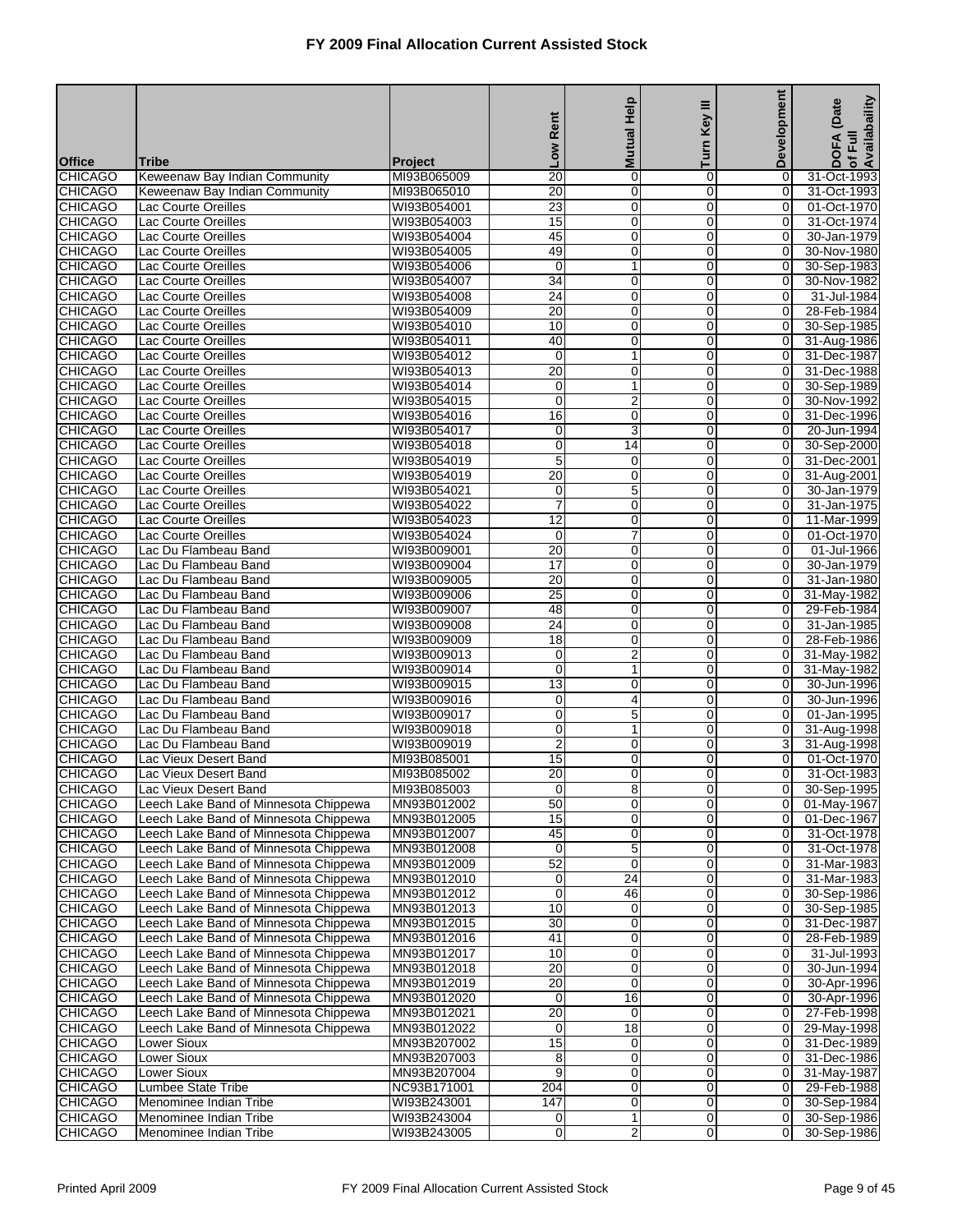|                                  |                                                                                |                            | Low Rent                               | <b>Mutual Help</b>              | Key III             | <b>Development</b>              | Availabaility<br>(Date     |
|----------------------------------|--------------------------------------------------------------------------------|----------------------------|----------------------------------------|---------------------------------|---------------------|---------------------------------|----------------------------|
|                                  |                                                                                |                            |                                        |                                 | Turn                |                                 | <b>DOFA</b><br>of Full     |
| <b>Office</b><br><b>CHICAGO</b>  | <b>Tribe</b><br>Menominee Indian Tribe                                         | Project<br>WI93B243006     | 0                                      | $\overline{2}$                  | 0                   | 0                               | 30-Jun-1988                |
| <b>CHICAGO</b>                   | Menominee Indian Tribe                                                         | WI93B243008                | $\mathbf 0$                            | $\overline{4}$                  | 0                   | 0                               | 30-Sep-1990                |
| <b>CHICAGO</b>                   | Menominee Indian Tribe                                                         | WI93B243009                | $\overline{12}$                        | $\mathbf 0$                     | 0                   | 0                               | 31-Jul-1990                |
| <b>CHICAGO</b>                   | Menominee Indian Tribe                                                         | WI93B243010                | 45                                     | $\mathbf 0$                     | 0                   | 0                               | 30-Apr-1969                |
| <b>CHICAGO</b>                   | Menominee Indian Tribe                                                         | WI93B243011                | 60                                     | $\mathbf 0$                     | 0                   | 0                               | 30-Apr-1974                |
| <b>CHICAGO</b>                   | Menominee Indian Tribe                                                         | WI93B243012                | $\mathbf 0$                            | 3                               | 0                   | 0                               | 31-Jan-1991                |
| <b>CHICAGO</b>                   | Menominee Indian Tribe                                                         | WI93B243014                | 14                                     | $\mathbf 0$                     | 0                   | 0                               | 31-May-1996                |
| <b>CHICAGO</b><br><b>CHICAGO</b> | Menominee Indian Tribe                                                         | WI93B243015                | 0<br>$\overline{30}$                   | $\boldsymbol{7}$<br>$\mathbf 0$ | 0<br>0              | 0<br>$\mathbf 0$                | 31-Dec-1996<br>31-Mar-1983 |
| <b>CHICAGO</b>                   | Mille Lacs Band of Minnesota Chippewa<br>Mille Lacs Band of Minnesota Chippewa | MN93B204001<br>MN93B204002 | 0                                      | 15                              | 0                   | 0                               | 30-Sep-1986                |
| <b>CHICAGO</b>                   | Mille Lacs Band of Minnesota Chippewa                                          | MN93B204003                | $\overline{20}$                        | $\mathbf 0$                     | 0                   | 0                               | 31-Aug-1995                |
| <b>CHICAGO</b>                   | Mille Lacs Band of Minnesota Chippewa                                          | MN93B204004                | $\overline{25}$                        | $\mathbf 0$                     | 0                   | 0                               | 30-Jun-1996                |
| <b>CHICAGO</b>                   | Mille Lacs Band of Minnesota Chippewa                                          | MN93B204005                | 40                                     | $\mathbf 0$                     | 0                   | 0                               | 30-Jun-1997                |
| <b>CHICAGO</b>                   | Mississippi Choctaw Tribe                                                      | MS93B092001                | 29                                     | $\mathbf 0$                     | 0                   | $\boldsymbol{0}$                | 01-Jun-1970                |
| <b>CHICAGO</b>                   | Mississippi Choctaw Tribe                                                      | MS93B092005                | 43                                     | $\mathbf 0$                     | 0                   | 0                               | 01-Apr-1975                |
| <b>CHICAGO</b>                   | Mississippi Choctaw Tribe                                                      | MS93B092006                | 43                                     | $\mathbf 0$                     | 0                   | 0                               | 30-Apr-1977                |
| <b>CHICAGO</b>                   | Mississippi Choctaw Tribe                                                      | MS93B092007                | 85                                     | $\mathbf 0$                     | 0                   | 0                               | 31-Mar-1983                |
| <b>CHICAGO</b><br><b>CHICAGO</b> | Mississippi Choctaw Tribe<br>Mississippi Choctaw Tribe                         | MS93B092008<br>MS93B092009 | 0<br>$\mathbf 0$                       | 30<br>$\overline{51}$           | 0<br>0              | 0<br>0                          | 31-May-1985<br>31-May-1985 |
| <b>CHICAGO</b>                   | Mississippi Choctaw Tribe                                                      | MS93B092010                | $\mathbf 0$                            | 7                               | 0                   | 0                               | 28-Feb-1986                |
| <b>CHICAGO</b>                   | Mississippi Choctaw Tribe                                                      | MS93B092012                | 0                                      | 15                              | 0                   | 0                               | 31-Mar-1987                |
| <b>CHICAGO</b>                   | Mississippi Choctaw Tribe                                                      | MS93B092013                | $\mathbf 0$                            | 21                              | 0                   | 0                               | 31-May-1988                |
| <b>CHICAGO</b>                   | Mississippi Choctaw Tribe                                                      | MS93B092014                | $\mathbf 0$                            | 31                              | 0                   | 0                               | 30-Sep-1989                |
| <b>CHICAGO</b>                   | Mississippi Choctaw Tribe                                                      | MS93B092015                | $\mathbf 0$                            | $\overline{33}$                 | 0                   | $\mathbf 0$                     | 31-Dec-1990                |
| <b>CHICAGO</b>                   | Mississippi Choctaw Tribe                                                      | MS93B092016                | $\mathbf 0$                            | 31                              | 0                   | 0                               | 31-Jul-1992                |
| <b>CHICAGO</b>                   | Mississippi Choctaw Tribe                                                      | MS93B092017                | 0                                      | 16                              | 0                   | 0                               | 31-Aug-1993                |
| <b>CHICAGO</b>                   | Mississippi Choctaw Tribe                                                      | MS93B092018                | $\mathbf 0$                            | 17                              | 0                   | 0                               | 31-Mar-1995                |
| <b>CHICAGO</b><br><b>CHICAGO</b> | Mississippi Choctaw Tribe<br>Mississippi Choctaw Tribe                         | MS93B092019<br>MS93B092020 | $\mathbf 0$<br>$\overline{30}$         | 13<br>$\mathbf 0$               | 0<br>0              | 0<br>$\boldsymbol{0}$           | 31-Mar-1995<br>31-Aug-1996 |
| <b>CHICAGO</b>                   | Mississippi Choctaw Tribe                                                      | MS93B092021                | 0                                      | 51                              | 0                   | $\mathbf 0$                     | 30-Sep-1996                |
| <b>CHICAGO</b>                   | Mississippi Choctaw Tribe                                                      | MS93B092023                | $\overline{22}$                        | $\mathbf 0$                     | 0                   | 0                               | 30-Sep-1996                |
| <b>CHICAGO</b>                   | Mississippi Choctaw Tribe                                                      | MS93B092024                | $\mathbf 0$                            | 41                              | 0                   | 0                               | 31-May-1998                |
| <b>CHICAGO</b>                   | Mississippi Choctaw Tribe                                                      | MS93B092025                | $\mathbf 0$                            | 39                              | 0                   | 0                               | 30-Apr-2000                |
| <b>CHICAGO</b>                   | Mississippi Choctaw Tribe                                                      | MS93B092026                | $\overline{33}$                        | $\mathbf 0$                     | 0                   | $\boldsymbol{0}$                | 29-Feb-2000                |
| <b>CHICAGO</b>                   | <b>MOWA Band of Choctaw Indians</b>                                            | AL93B205001                | 30                                     | $\mathbf 0$                     | 0                   | 0                               | 31-Dec-1993                |
| <b>CHICAGO</b>                   | <b>MOWA Band of Choctaw Indians</b>                                            | AL93B205002                | $\overline{20}$                        | $\mathbf 0$                     | 0                   | 0                               | 30-Oct-1994                |
| <b>CHICAGO</b>                   | <b>MOWA Band of Choctaw Indians</b>                                            | AL93B205003                | 0                                      | 15                              | 0                   | 0                               | 30-Jun-1996                |
| <b>CHICAGO</b><br><b>CHICAGO</b> | MOWA Band of Choctaw Indians<br>Narragansett Tribe                             | AL93B205004<br>RI93B028001 | $\overline{\mathbf{c}}$<br>$\mathbf 0$ | $\mathbf 0$<br>$\mathbf 0$      | 0<br>0              | 14<br>12                        | 09-Aug-1998                |
| <b>CHICAGO</b>                   | Oneida Nation of New York                                                      | NY93B445001                | 30                                     | $\overline{0}$                  | 0                   | 0                               | 30-Sep-1994                |
| <b>CHICAGO</b>                   | Oneida Tribe                                                                   | WI93B010001                | $\overline{24}$                        | 0                               | 0                   | 0                               | 30-Apr-1967                |
| <b>CHICAGO</b>                   | Oneida Tribe                                                                   | WI93B010003                | 40                                     | $\overline{0}$                  | 0                   | $\overline{0}$                  | 31-May-1973                |
| <b>CHICAGO</b>                   | Oneida Tribe                                                                   | WI93B010004                | 25                                     | $\mathbf 0$                     | $\overline{0}$      | $\overline{0}$                  | 31-May-1976                |
| <b>CHICAGO</b>                   | Oneida Tribe                                                                   | WI93B010006                | $\overline{30}$                        | $\mathbf 0$                     | 0                   | $\overline{0}$                  | 30-Sep-1979                |
| <b>CHICAGO</b>                   | Oneida Tribe                                                                   | WI93B010008                | 50                                     | $\overline{0}$                  | 0                   | $\overline{0}$                  | 30-Apr-1986                |
| <b>CHICAGO</b>                   | Oneida Tribe                                                                   | WI93B010010                | $\mathbf 0$                            | $\overline{2}$                  | 0                   | 0                               | 28-Feb-1993                |
| <b>CHICAGO</b>                   | Oneida Tribe                                                                   | WI93B010011                | $\mathbf 0$                            | $\mathbf{1}$                    | 0                   | 0                               | 19-May-1995                |
| <b>CHICAGO</b><br><b>CHICAGO</b> | Oneida Tribe<br>Oneida Tribe                                                   | WI93B010012<br>WI93B010013 | $\mathbf 0$<br>$\mathbf 0$             | 12<br>11                        | $\overline{0}$<br>0 | $\mathbf 0$<br>$\mathbf 0$      | 14-Jan-1997<br>26-Mar-1999 |
| <b>CHICAGO</b>                   | Oneida Tribe                                                                   | WI93B010014                | 20                                     | $\overline{0}$                  | 0                   | $\overline{0}$                  | 31-Jan-1997                |
| <b>CHICAGO</b>                   | Oneida Tribe                                                                   | WI93B010015                | $\mathbf 0$                            | 6                               | 0                   | 0                               | 31-Jan-1997                |
| <b>CHICAGO</b>                   | Oneida Tribe                                                                   | WI93B010016                | 5                                      | $\mathbf 0$                     | 0                   | 0                               | 31-May-2000                |
| <b>CHICAGO</b>                   | Oneida Tribe                                                                   | WI93B010017                | $\mathbf 0$                            | $\sqrt{3}$                      | $\overline{0}$      | $\mathbf 0$                     | 31-Jan-2000                |
| <b>CHICAGO</b>                   | Passamaquody Indian Tribe                                                      | ME93B014002                | $\mathbf 0$                            | $\mathbf 0$                     | 6                   | $\mathbf 0$                     | 31-Jul-1977                |
| <b>CHICAGO</b>                   | Passamaquody Indian Tribe                                                      | ME93B014003                | 16                                     | $\overline{0}$                  | 0                   | $\overline{0}$                  | 31-May-1979                |
| <b>CHICAGO</b>                   | Passamaquody Indian Tribe                                                      | ME93B014004                | $\overline{22}$                        | $\mathbf 0$                     | 0                   | 0                               | 30-Sep-1981                |
| <b>CHICAGO</b>                   | Passamaquody Indian Tribe                                                      | ME93B014005                | 28                                     | $\mathbf 0$                     | 0                   | 0                               | 31-Jan-1983                |
| <b>CHICAGO</b><br><b>CHICAGO</b> | Passamaquody Indian Tribe                                                      | ME93B014008                | 10                                     | $\mathbf 0$<br>20               | $\overline{0}$<br>0 | $\mathbf 0$<br>$\boldsymbol{0}$ | 30-Nov-1990<br>30-Nov-1990 |
| <b>CHICAGO</b>                   | Passamaquody Indian Tribe<br>Passamaquody Indian Tribe                         | ME93B014009<br>ME93B014010 | $\mathbf 0$<br>$\mathbf 0$             | 16                              | 0                   | $\mathbf 0$                     | 30-Apr-1994                |
| <b>CHICAGO</b>                   | Passamaquody Indian Tribe                                                      | ME93B014011                | $\mathbf 0$                            | 12                              | 0                   | 0                               | 29-Jul-1999                |
| <b>CHICAGO</b>                   | Penobscot Tribe                                                                | ME93B012001                | 4                                      | $\overline{0}$                  | 7                   | 0                               | 31-Jul-1977                |
| <b>CHICAGO</b>                   | Penobscot Tribe                                                                | ME93B012002                | 8                                      | $\overline{0}$                  | $\overline{0}$      | $\overline{0}$                  | 30-Jun-1977                |
| <b>CHICAGO</b>                   | Penobscot Tribe                                                                | ME93B012003                | $\mathbf 0$                            | $\mathbf 0$                     | $\overline{13}$     | $\mathbf 0$                     | 30-Apr-1980                |
| <b>CHICAGO</b>                   | Penobscot Tribe                                                                | ME93B012004                | $\overline{22}$                        | 1                               | $\overline{0}$      | $\overline{0}$                  | 31-Oct-1985                |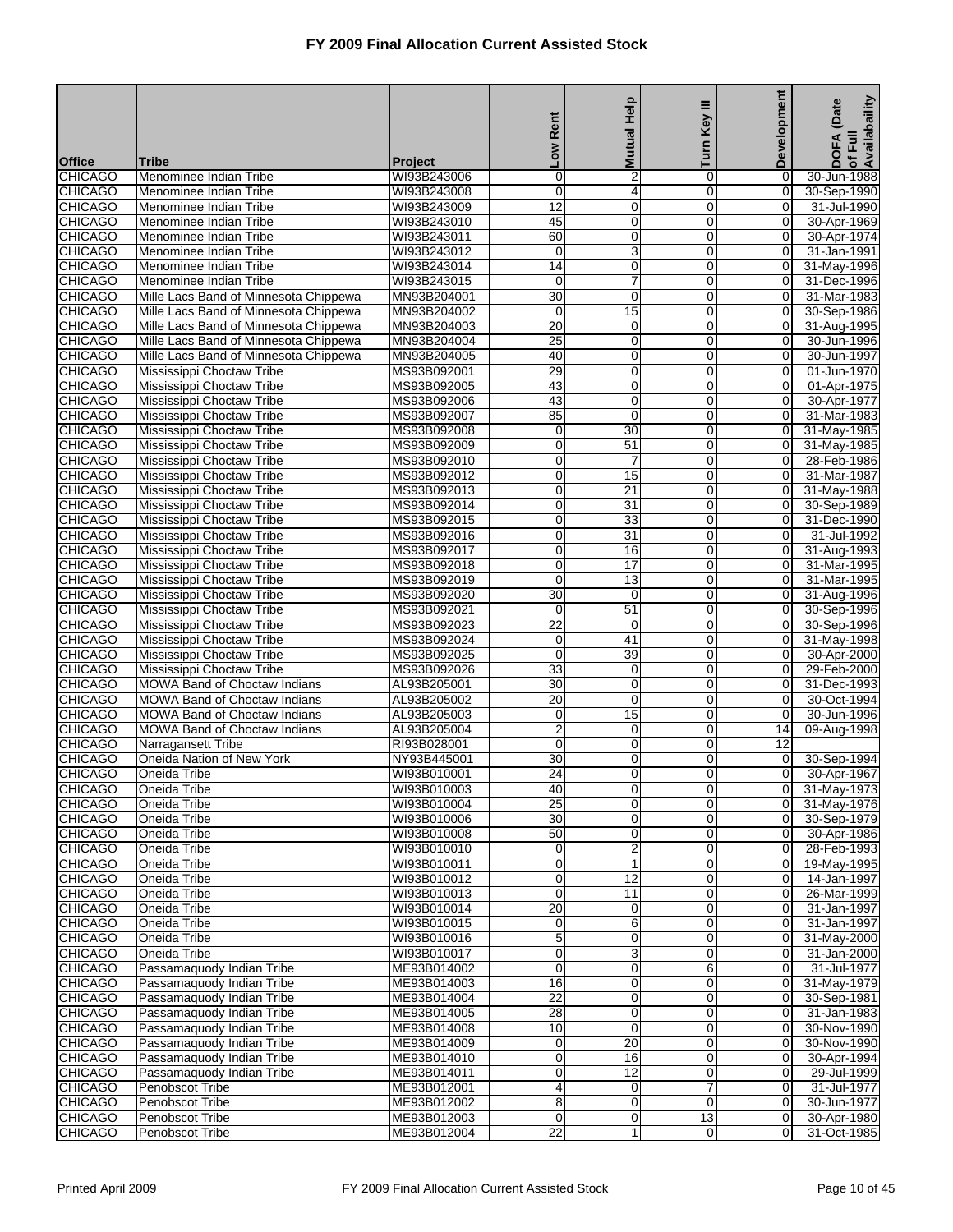|                                  |                                                                                  |                            | Low Rent                           | <b>Mutual Help</b>             | Key III             | Development                | of Full<br>Availabaility<br>(Date |
|----------------------------------|----------------------------------------------------------------------------------|----------------------------|------------------------------------|--------------------------------|---------------------|----------------------------|-----------------------------------|
| <b>Office</b>                    | Tribe                                                                            | Project                    |                                    |                                | Turn                |                            | <b>DOFA</b>                       |
| <b>CHICAGO</b>                   | Penobscot Tribe                                                                  | ME93B012006                | $\mathbf 0$                        | 8                              | 0                   | 0                          | 31-May-1992                       |
| <b>CHICAGO</b>                   | Penobscot Tribe                                                                  | ME93B012007                | 10                                 | $\mathbf 0$                    | 0                   | 0                          | 30-Nov-1993                       |
| <b>CHICAGO</b>                   | Penobscot Tribe                                                                  | ME93B012008                | 10                                 | $\mathbf 0$                    | $\overline{0}$      | 0                          | 31-Jul-1995                       |
| <b>CHICAGO</b>                   | <b>Pleasant Point</b>                                                            | ME93B013002                | 16                                 | $\mathbf 0$                    | 0                   | $\mathbf 0$                | 29-Feb-1976                       |
| <b>CHICAGO</b>                   | <b>Pleasant Point</b>                                                            | ME93B013003                | $\mathbf 0$                        | $\mathbf 0$                    | $\mathbf{1}$        | 0                          | 31-Dec-1977                       |
| <b>CHICAGO</b>                   | <b>Pleasant Point</b>                                                            | ME93B013004                | 0                                  | $\mathbf 0$                    | 2                   | 0                          | 30-Sep-1979                       |
| <b>CHICAGO</b>                   | <b>Pleasant Point</b>                                                            | ME93B013008                | $\mathbf 0$                        | 19                             | 0                   | 0                          | 30-Sep-1992                       |
| <b>CHICAGO</b><br><b>CHICAGO</b> | <b>Pleasant Point</b><br><b>Pleasant Point</b>                                   | ME93B013009<br>ME93B013010 | 15<br>$\mathbf 0$                  | $\mathbf 0$<br>10              | $\overline{0}$<br>0 | 0<br>0                     | 31-Jul-1996<br>08-Feb-1995        |
| <b>CHICAGO</b>                   | <b>Pleasant Point</b>                                                            | ME93B013011                | $\mathbf 0$                        | 12                             | 0                   | 0                          | 30-Nov-1999                       |
| <b>CHICAGO</b>                   | <b>Pleasant Point</b>                                                            | ME93B013012                | $\overline{20}$                    | $\mathbf 0$                    | 0                   | 0                          | 31-Aug-1997                       |
| <b>CHICAGO</b>                   | <b>Pleasant Point</b>                                                            | ME93B013013                | $\mathbf 0$                        | 15                             | 0                   | 0                          | 30-Nov-1999                       |
| <b>CHICAGO</b>                   | Poarch Band of Creek Indians                                                     | AL93B204001                | $\overline{20}$                    | $\mathbf 0$                    | 0                   | 0                          | 30-Sep-1987                       |
| <b>CHICAGO</b>                   | Poarch Band of Creek Indians                                                     | AL93B204002                | $\overline{30}$                    | $\mathbf 0$                    | 0                   | 0                          | 30-Sep-1987                       |
| <b>CHICAGO</b>                   | Poarch Band of Creek Indians                                                     | AL93B204004                | 20                                 | $\mathbf 0$                    | 0                   | 0                          | 31-Aug-1989                       |
| <b>CHICAGO</b>                   | Poarch Band of Creek Indians                                                     | AL93B204005                | 15                                 | $\mathbf 0$                    | 0                   | 0                          | 27-Feb-1995                       |
| <b>CHICAGO</b>                   | Poarch Band of Creek Indians                                                     | AL93B204006                | 10                                 | $\mathbf 0$                    | 0                   | 0                          | 27-Feb-1995                       |
| <b>CHICAGO</b><br><b>CHICAGO</b> | Poarch Band of Creek Indians<br>Poarch Band of Creek Indians                     | AL93B204007<br>AL93B204008 | 0<br>$\mathbf 0$                   | 13<br>5                        | 0<br>0              | 0<br>0                     | 01-Oct-1998<br>01-Oct-1998        |
| <b>CHICAGO</b>                   | Poarch Band of Creek Indians                                                     | AL93B204009                | 0                                  | 16                             | 0                   | 0                          | 01-Dec-1998                       |
| <b>CHICAGO</b>                   | Poarch Band of Creek Indians                                                     | AL93B204010                | 0                                  | 9                              | 0                   | 0                          | 01-Feb-1999                       |
| <b>CHICAGO</b>                   | Poarch Band of Creek Indians                                                     | AL93B204011                | $\mathbf 0$                        | 23                             | 0                   | 0                          | 01-Sep-1999                       |
| <b>CHICAGO</b>                   | Pokagon Band of Potawatomi                                                       | MI93B200001                | $\mathbf 0$                        | 15                             | 0                   | 0                          | 31-Aug-2004                       |
| <b>CHICAGO</b>                   | <b>Prairie Island Sioux</b>                                                      | MN93B207001                | $\overline{24}$                    | $\mathbf 0$                    | 0                   | $\boldsymbol{0}$           | 30-Sep-1985                       |
| <b>CHICAGO</b>                   | Red Cliff Band of Lake Superior Chippe                                           | WI93B013001                | $\overline{20}$                    | $\mathbf 0$                    | 0                   | 0                          | 01-Dec-1967                       |
| <b>CHICAGO</b>                   | Red Cliff Band of Lake Superior Chippe                                           | WI93B013003                | 3                                  | $\boldsymbol{2}$               | 0                   | 0                          | 30-Nov-1971                       |
| <b>CHICAGO</b>                   | Red Cliff Band of Lake Superior Chippe                                           | WI93B013004                | 50                                 | $\mathbf 0$                    | 0                   | 0                          | 31-Mar-1979                       |
| <b>CHICAGO</b><br><b>CHICAGO</b> | Red Cliff Band of Lake Superior Chippe<br>Red Cliff Band of Lake Superior Chippe | WI93B013005<br>WI93B013007 | $\overline{26}$<br>$\mathbf 0$     | $\mathbf{1}$<br>6              | 0<br>0              | 0<br>0                     | 31-Oct-1984<br>30-Jun-1995        |
| <b>CHICAGO</b>                   | Red Cliff Band of Lake Superior Chippe                                           | WI93B013008                | $\mathbf 0$                        | $\overline{\mathbf{c}}$        | 0                   | 0                          | 31-Aug-1997                       |
| <b>CHICAGO</b>                   | Red Cliff Band of Lake Superior Chippe                                           | WI93B013009                | $\overline{18}$                    | $\mathbf 0$                    | 0                   | 0                          | 31-Mar-1998                       |
| <b>CHICAGO</b>                   | Red Lake Band of Chippewa                                                        | MN93B016001                | 12                                 | $\mathbf 0$                    | 0                   | 0                          | 01-Sep-1967                       |
| <b>CHICAGO</b>                   | Red Lake Band of Chippewa                                                        | MN93B016003                | 10                                 | $\pmb{0}$                      | 0                   | 0                          | 01-Sep-1966                       |
| <b>CHICAGO</b>                   | Red Lake Band of Chippewa                                                        | MN93B016004                | 10                                 | $\mathbf 0$                    | 0                   | $\boldsymbol{0}$           | 01-Mar-1969                       |
| <b>CHICAGO</b>                   | Red Lake Band of Chippewa                                                        | MN93B016011                | $\overline{17}$                    | $\mathbf 0$                    | 0                   | 0                          | 30-Apr-1980                       |
| <b>CHICAGO</b>                   | Red Lake Band of Chippewa                                                        | MN93B016013                | $\overline{58}$                    | $\mathbf 0$                    | 0                   | 0                          | 31-Oct-1983                       |
| <b>CHICAGO</b>                   | Red Lake Band of Chippewa                                                        | MN93B016014                | 20                                 | $\mathbf 0$                    | 0                   | 0                          | 30-Aug-1984                       |
| <b>CHICAGO</b><br><b>CHICAGO</b> | Red Lake Band of Chippewa<br>Red Lake Band of Chippewa                           | MN93B016015<br>MN93B016021 | $\overline{30}$<br>$\mathbf 0$     | $\mathbf 0$<br>$\overline{30}$ | 0<br>0              | 0<br>0                     | 31-Dec-1984<br>31-Aug-1988        |
| <b>CHICAGO</b>                   | Red Lake Band of Chippewa                                                        | MN93B016022                | $\mathbf 0$                        | $\overline{30}$                | 0                   | 0                          | 31-Jan-1989                       |
| <b>CHICAGO</b>                   | Red Lake Band of Chippewa                                                        | MN93B016023                | $\mathbf 0$                        | $\overline{20}$                | 0                   | 0                          | 30-Nov-1990                       |
| <b>CHICAGO</b>                   | Red Lake Band of Chippewa                                                        | MN93B016024                | 31                                 | $\overline{0}$                 | $\overline{0}$      | 0                          | 30-Sep-1993                       |
| <b>CHICAGO</b>                   | Red Lake Band of Chippewa                                                        | MN93B016025                | 10                                 | $\mathbf 0$                    | $\overline{0}$      | $\mathbf 0$                | 28-Feb-1994                       |
| <b>CHICAGO</b>                   | Red Lake Band of Chippewa                                                        | MN93B016026                | $\overline{12}$                    | $\mathbf 0$                    | 0                   | $\mathbf 0$                | 30-Sep-1994                       |
| <b>CHICAGO</b>                   | Red Lake Band of Chippewa                                                        | MN93B016027                | 44                                 | $\overline{0}$                 | 0                   | 0                          | 30-Nov-1995                       |
| <b>CHICAGO</b>                   | Red Lake Band of Chippewa                                                        | MN93B016028                | $\mathbf 0$                        | 20                             | 0                   | 0                          | 01-May-1997                       |
| <b>CHICAGO</b>                   | Red Lake Band of Chippewa                                                        | MN93B016029                | 40                                 | $\mathbf 0$                    | $\overline{0}$      | 0                          | 01-Oct-1997                       |
| <b>CHICAGO</b>                   | Sac & Fox Tribe<br>Saginaw Chippewa                                              | IA93B112001                | $\overline{20}$<br>$\overline{20}$ | $\pmb{0}$<br>$\mathbf 0$       | $\mathbf 0$<br>0    | $\mathbf 0$<br>$\mathbf 0$ | 30-Jun-1981                       |
| <b>CHICAGO</b><br><b>CHICAGO</b> | Saginaw Chippewa                                                                 | MI93B043001<br>MI93B043002 | 14                                 | $\mathbf 0$                    | 0                   | 0                          | 01-May-1967<br>30-Sep-1976        |
| <b>CHICAGO</b>                   | Saginaw Chippewa                                                                 | MI93B043003                | $\overline{20}$                    | $\pmb{0}$                      | 0                   | 0                          | 31-Aug-1980                       |
| <b>CHICAGO</b>                   | Saginaw Chippewa                                                                 | MI93B043004                | 8                                  | $\mathbf 0$                    | $\overline{0}$      | 0                          | 22-Nov-1992                       |
| <b>CHICAGO</b>                   | Saginaw Chippewa                                                                 | MI93B043005                | $\pmb{0}$                          | $\overline{2}$                 | $\mathbf 0$         | $\mathbf 0$                | 30-Jun-1992                       |
| <b>CHICAGO</b>                   | Saginaw Chippewa                                                                 | MI93B043006                | $\mathbf 0$                        | 8                              | 0                   | $\boldsymbol{0}$           | 31-Mar-1995                       |
| <b>CHICAGO</b>                   | Saginaw Chippewa                                                                 | MI93B043007                | $\overline{9}$                     | $\mathbf 0$                    | 0                   | $\mathbf 0$                | 30-Jun-1999                       |
| <b>CHICAGO</b>                   | Saginaw Chippewa                                                                 | MI93B043008                | $\overline{3}$                     | $\pmb{0}$                      | 0                   | $\mathbf{1}$               | 30-Jun-1999                       |
| <b>CHICAGO</b>                   | Saginaw Chippewa                                                                 | MI93B043009                | $\overline{0}$                     | 5                              | $\overline{0}$      | 0                          | 23-Jun-1997                       |
| <b>CHICAGO</b>                   | Saint Croix Chippewa                                                             | WI93B062001                | $\overline{25}$<br>30              | $\overline{0}$                 | $\mathbf 0$         | $\mathbf 0$                | 01-May-1973                       |
| <b>CHICAGO</b><br><b>CHICAGO</b> | Saint Croix Chippewa<br>Saint Croix Chippewa                                     | WI93B062003<br>WI93B062004 | 10                                 | $\mathbf 0$<br>$\mathbf 0$     | 0<br>0              | $\boldsymbol{0}$<br>0      | 30-Nov-1982<br>30-Jun-1984        |
| <b>CHICAGO</b>                   | Saint Croix Chippewa                                                             | WI93B062005                | 10                                 | $\pmb{0}$                      | 0                   | 0                          | 30-Jun-1984                       |
| <b>CHICAGO</b>                   | Saint Croix Chippewa                                                             | WI93B062006                | 10                                 | $\overline{\mathbf{0}}$        | $\overline{0}$      | 0                          | 31-Aug-1986                       |
| <b>CHICAGO</b>                   | Saint Croix Chippewa                                                             | WI93B062009                | $\overline{20}$                    | $\overline{0}$                 | $\overline{0}$      | $\mathbf 0$                | 31-Jan-1992                       |
| <b>CHICAGO</b>                   | Saint Croix Chippewa                                                             | WI93B062010                | $\overline{38}$                    | $\mathbf 0$                    | $\mathbf 0$         | $\mathbf 0$                | 01-Dec-1973                       |
| <b>CHICAGO</b>                   | Saint Croix Chippewa                                                             | WI93B062011                | 10                                 | $\mathbf 0$                    | $\overline{0}$      | $\mathbf 0$                | 30-Apr-1994                       |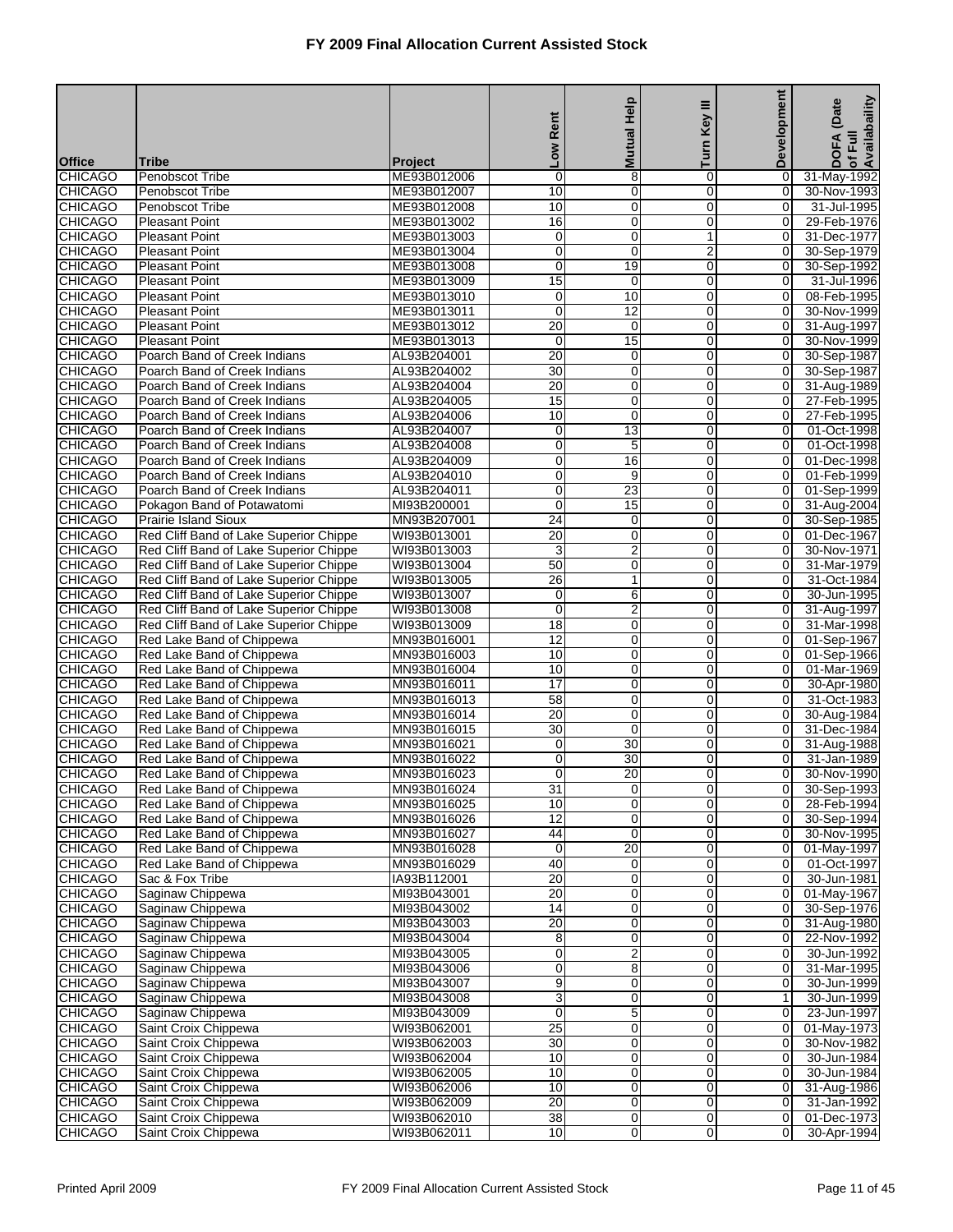|                                  |                                                        |                            | Rent                           | <b>Mutual Help</b>             | Key III             | <b>Development</b>               | Availabaility<br>(Date     |
|----------------------------------|--------------------------------------------------------|----------------------------|--------------------------------|--------------------------------|---------------------|----------------------------------|----------------------------|
|                                  |                                                        |                            | $\overline{\phantom{0}}$       |                                | Turn                |                                  | DOFA<br>of Full            |
| <b>Office</b><br><b>CHICAGO</b>  | <b>Tribe</b>                                           | Project<br>WI93B062012     |                                | 10                             |                     |                                  |                            |
| <b>CHICAGO</b>                   | Saint Croix Chippewa<br>Saint Croix Chippewa           | WI93B062013                | 0<br>21                        | 0                              | 0<br>$\overline{0}$ | 0<br>0                           | 30-Sep-1997<br>30-Apr-1996 |
| <b>CHICAGO</b>                   | Saint Croix Chippewa                                   | WI93B062014                | 0                              | 15                             | 0                   | $\mathbf 0$                      | 30-Apr-1996                |
| <b>CHICAGO</b>                   | Sault Ste. Marie Tribe                                 | MI93B149001                | 48                             | 0                              | $\mathbf 0$         | $\mathbf 0$                      | 31-Mar-1983                |
| <b>CHICAGO</b>                   | Sault Ste. Marie Tribe                                 | MI93B149003                | 40                             | $\mathbf 0$                    | $\mathbf 0$         | $\overline{0}$                   | 31-May-1983                |
| <b>CHICAGO</b>                   | Sault Ste. Marie Tribe                                 | MI93B149005                | $\overline{88}$                | 0                              | $\mathbf 0$         | $\overline{0}$                   | 30-Sep-1984                |
| <b>CHICAGO</b>                   | Sault Ste. Marie Tribe                                 | MI93B149006                | $\overline{25}$                | 0                              | 0                   | $\overline{0}$                   | 30-Nov-1984                |
| <b>CHICAGO</b>                   | Sault Ste. Marie Tribe                                 | MI93B149007                | $\overline{12}$                | $\pmb{0}$                      | 0                   | $\mathbf 0$                      | 31-Mar-1986                |
| <b>CHICAGO</b>                   | Sault Ste. Marie Tribe                                 | MI93B149008                | 9                              | 0                              | $\mathbf 0$         | $\mathbf 0$                      | 31-Oct-1986                |
| <b>CHICAGO</b>                   | Sault Ste. Marie Tribe                                 | MI93B149009                | 11                             | $\mathbf 0$                    | $\mathbf 0$         | $\overline{0}$                   | 31-Oct-1986                |
| <b>CHICAGO</b>                   | Sault Ste. Marie Tribe                                 | MI93B149010                | 0                              | 18                             | $\mathbf 0$         | 0                                | 31-Mar-1988                |
| <b>CHICAGO</b><br><b>CHICAGO</b> | Sault Ste. Marie Tribe<br>Sault Ste. Marie Tribe       | MI93B149012<br>MI93B149013 | 20<br>$\overline{10}$          | 0<br>$\mathbf 0$               | $\overline{0}$<br>0 | $\overline{0}$<br>$\mathbf 0$    | 30-Jun-1992<br>30-Nov-1992 |
| <b>CHICAGO</b>                   | Sault Ste. Marie Tribe                                 | MI93B149014                | 51                             | 0                              | $\mathbf 0$         | $\mathbf 0$                      | 30-Jun-1997                |
| <b>CHICAGO</b>                   | Sault Ste. Marie Tribe                                 | MI93B149015                | 39                             | 0                              | $\mathbf 0$         | $\overline{0}$                   | 30-Jun-1997                |
| <b>CHICAGO</b>                   | Sault Ste. Marie Tribe                                 | MI93B149016                | 45                             | 0                              | 0                   | 0                                | 30-Aug-1998                |
| <b>CHICAGO</b>                   | Sault Ste. Marie Tribe                                 | MI93B149017                | 0                              | 10                             | $\overline{0}$      | $\overline{0}$                   | 30-Sep-1996                |
| <b>CHICAGO</b>                   | Sault Ste. Marie Tribe                                 | MI93B149018                | 0                              | 4                              | $\mathbf 0$         | $\mathbf 0$                      | 01-Jan-1998                |
| <b>CHICAGO</b>                   | Sault Ste. Marie Tribe                                 | MI93B149019                | $\overline{0}$                 | $\overline{5}$                 | $\mathbf 0$         | $\mathbf 0$                      | 31-Mar-2002                |
| <b>CHICAGO</b>                   | Sault Ste. Marie Tribe                                 | MI93B149019                | 0                              | 11                             | $\mathbf 0$         | $\overline{O}$                   | 31-Jul-2002                |
| <b>CHICAGO</b>                   | Sault Ste. Marie Tribe                                 | MI93B149019                | $\mathbf 0$                    | 9                              | $\mathbf 0$         | 0                                | 31-Oct-2002                |
| <b>CHICAGO</b>                   | Seminole Tribe                                         | FL93B059032                | $\overline{0}$                 | 0                              | $\overline{0}$      | 35                               |                            |
| <b>CHICAGO</b>                   | Seneca Nation of New York                              | NY93B040001                | $\overline{28}$                | $\pmb{0}$                      | 0                   | $\overline{0}$                   | 01-Dec-1964                |
| <b>CHICAGO</b>                   | Seneca Nation of New York                              | NY93B040002                | $\overline{17}$                | 0                              | $\mathbf 0$         | $\mathbf 0$                      | 01-May-1967                |
| <b>CHICAGO</b>                   | Seneca Nation of New York                              | NY93B040004                | 0<br>40                        | 0                              | 27                  | $\overline{O}$                   | 16-Feb-1979                |
| <b>CHICAGO</b><br><b>CHICAGO</b> | Seneca Nation of New York<br>Seneca Nation of New York | NY93B040005<br>NY93B040006 | 0                              | 0<br>0                         | 0<br>42             | 0<br>0                           | 31-Oct-1981<br>31-May-1982 |
| <b>CHICAGO</b>                   | Seneca Nation of New York                              | NY93B040007                | $\overline{51}$                | $\mathbf 0$                    | 0                   | $\mathbf 0$                      | 31-Mar-1987                |
| <b>CHICAGO</b>                   | Seneca Nation of New York                              | NY93B040009                | $\overline{28}$                | 0                              | $\mathbf 0$         | $\mathbf 0$                      | 31-Mar-1989                |
| <b>CHICAGO</b>                   | Seneca Nation of New York                              | NY93B040010                | $\overline{12}$                | 0                              | $\mathbf 0$         | $\mathbf 0$                      | 31-Jul-1997                |
| <b>CHICAGO</b>                   | Seneca Nation of New York                              | NY93B040011                | 7                              | 0                              | 0                   | $\overline{0}$                   | 31-Jul-1997                |
| <b>CHICAGO</b>                   | Seneca Nation of New York                              | NY93B040013                | 0                              | 11                             | $\overline{0}$      | 0                                | 31-Mar-2001                |
| <b>CHICAGO</b>                   | Seneca Nation of New York                              | NY93B040014                | 1                              | 3                              | 0                   | $\mathbf 0$                      | 01-Jan-1997                |
| <b>CHICAGO</b>                   | Seneca Nation of New York                              | NY93B040015                | $\mathbf 0$                    | 0                              | $\mathbf 0$         | $\overline{25}$                  |                            |
| <b>CHICAGO</b>                   | Seneca Nation of New York                              | <b>SA16</b>                | 16                             | 0                              | 0                   | $\overline{0}$                   | 22-Sep-1997                |
| <b>CHICAGO</b>                   | Sokagoan Chippewa Tribe                                | WI93B036001                | $\overline{14}$                | 0                              | 0                   | 0                                | 01-Dec-1972                |
| <b>CHICAGO</b>                   | Sokagoan Chippewa Tribe<br>Sokagoan Chippewa Tribe     | WI93B036002                | 20<br>10                       | 0<br>$\mathbf 0$               | 0<br>0              | 0<br>$\mathbf 0$                 | 30-Jun-1980                |
| <b>CHICAGO</b><br><b>CHICAGO</b> | Sokagoan Chippewa Tribe                                | WI93B036003<br>WI93B036004 | $\overline{30}$                | 0                              | $\mathbf 0$         | $\mathbf 0$                      | 28-Feb-1986<br>30-Sep-1987 |
| <b>CHICAGO</b>                   | Sokagoan Chippewa Tribe                                | WI93B036005                | 0                              | 11                             | $\mathbf 0$         | $\overline{0}$                   | 31-Dec-1989                |
| <b>CHICAGO</b>                   | Sokagoan Chippewa Tribe                                | WI93B036006                | $\overline{11}$                | 0                              | $\mathbf 0$         | 0                                | 30-Nov-1989                |
| <b>CHICAGO</b>                   | Sokagoan Chippewa Tribe                                | WI93B036007                | 10                             | $\overline{0}$                 | $\overline{0}$      | 0                                | 30-Jan-1994                |
| <b>CHICAGO</b>                   | Sokagoan Chippewa Tribe                                | WI93B036008                | $\overline{10}$                | $\overline{\mathbf{0}}$        | $\overline{0}$      | $\overline{0}$                   | 30-Aug-1994                |
| <b>CHICAGO</b>                   | Sokagoan Chippewa Tribe                                | WI93B036009                | 0                              | 15                             | $\mathbf 0$         | $\overline{0}$                   | 30-Jun-1997                |
| <b>CHICAGO</b>                   | Sokagoan Chippewa Tribe                                | WI93B036010                | 15                             | 0                              | 0                   | $\overline{0}$                   | 31-Aug-2000                |
| <b>CHICAGO</b>                   | St. Regis Mohawk Tribe                                 | NY93B436001                | 0                              | 40                             | $\pmb{0}$           | $\overline{0}$                   | 30-Sep-1987                |
| <b>CHICAGO</b>                   | St. Regis Mohawk Tribe                                 | NY93B436003                | $\overline{0}$                 | 34                             | $\overline{0}$      | $\overline{0}$                   | 31-Mar-1990                |
| <b>CHICAGO</b>                   | St. Regis Mohawk Tribe                                 | NY93B436004                | $\overline{10}$                | $\mathbf 0$                    | 0                   | $\overline{0}$                   | 31-Mar-1990                |
| <b>CHICAGO</b><br><b>CHICAGO</b> | St. Regis Mohawk Tribe<br>St. Regis Mohawk Tribe       | NY93B436005<br>NY93B436006 | $\overline{20}$<br>$\mathbf 0$ | $\mathbf 0$<br>$\overline{18}$ | $\mathbf 0$<br>0    | $\overline{0}$<br>$\overline{0}$ | 28-Feb-1991<br>24-Dec-1991 |
| <b>CHICAGO</b>                   | St. Regis Mohawk Tribe                                 | NY93B436007                | 0                              | 16                             | $\pmb{0}$           | $\mathbf 0$                      | 28-Feb-1994                |
| <b>CHICAGO</b>                   | St. Regis Mohawk Tribe                                 | NY93B436008                | $\overline{0}$                 | $\overline{18}$                | $\overline{0}$      | $\overline{0}$                   | 28-Feb-1994                |
| <b>CHICAGO</b>                   | St. Regis Mohawk Tribe                                 | NY93B436009                | 18                             | $\mathbf 0$                    | 0                   | $\overline{0}$                   | 10-May-1995                |
| <b>CHICAGO</b>                   | St. Regis Mohawk Tribe                                 | NY93B436010                | 0                              | $\overline{36}$                | $\mathbf 0$         | $\overline{0}$                   | 28-Feb-1995                |
| <b>CHICAGO</b>                   | St. Regis Mohawk Tribe                                 | NY93B436011                | $\mathbf 0$                    | $\overline{18}$                | $\overline{0}$      | $\overline{0}$                   | 31-Jan-1997                |
| <b>CHICAGO</b>                   | St. Regis Mohawk Tribe                                 | NY93B436012                | 19                             | 0                              | $\pmb{0}$           | $\overline{0}$                   | 31-Dec-1999                |
| <b>CHICAGO</b>                   | St. Regis Mohawk Tribe                                 | NY93B436012                | $\mathbf{1}$                   | 0                              | $\overline{0}$      | $\overline{0}$                   | 31-Dec-2000                |
| <b>CHICAGO</b>                   | St. Regis Mohawk Tribe                                 | NY93B436013                | 31                             | $\pmb{0}$                      | 0                   | $\overline{0}$                   | 31-Dec-1999                |
| <b>CHICAGO</b>                   | St. Regis Mohawk Tribe                                 | NY93B436013                | 4                              | 0                              | $\mathbf 0$         | $\overline{0}$                   | 31-Dec-2000                |
| <b>CHICAGO</b>                   | St. Regis Mohawk Tribe                                 | NY93B436013                | 3                              | $\pmb{0}$                      | 0                   | $\overline{0}$                   | 31-Aug-2002                |
| <b>CHICAGO</b>                   | St. Regis Mohawk Tribe                                 | NY93B436014                | $\boldsymbol{0}$               | 7                              | $\mathbf 0$         | $\overline{0}$                   | 30-Apr-1997                |
| <b>CHICAGO</b><br><b>CHICAGO</b> | Stockbridge-Munsee Tribe<br>Stockbridge-Munsee Tribe   | WI93B014001<br>WI93B014004 | 18<br>6                        | 0<br>$\overline{0}$            | $\overline{0}$<br>0 | $\overline{0}$<br>$\overline{0}$ | 01-Sep-1967<br>01-Dec-1972 |
| <b>CHICAGO</b>                   | Stockbridge-Munsee Tribe                               | WI93B014007                | 0                              | $\mathbf 0$                    | 0                   | $\boldsymbol{9}$                 |                            |
| <b>CHICAGO</b>                   | Stockbridge-Munsee Tribe                               | WI93B014009                | $\overline{0}$                 | 0                              | 0                   | 10                               |                            |
|                                  |                                                        |                            |                                |                                |                     |                                  |                            |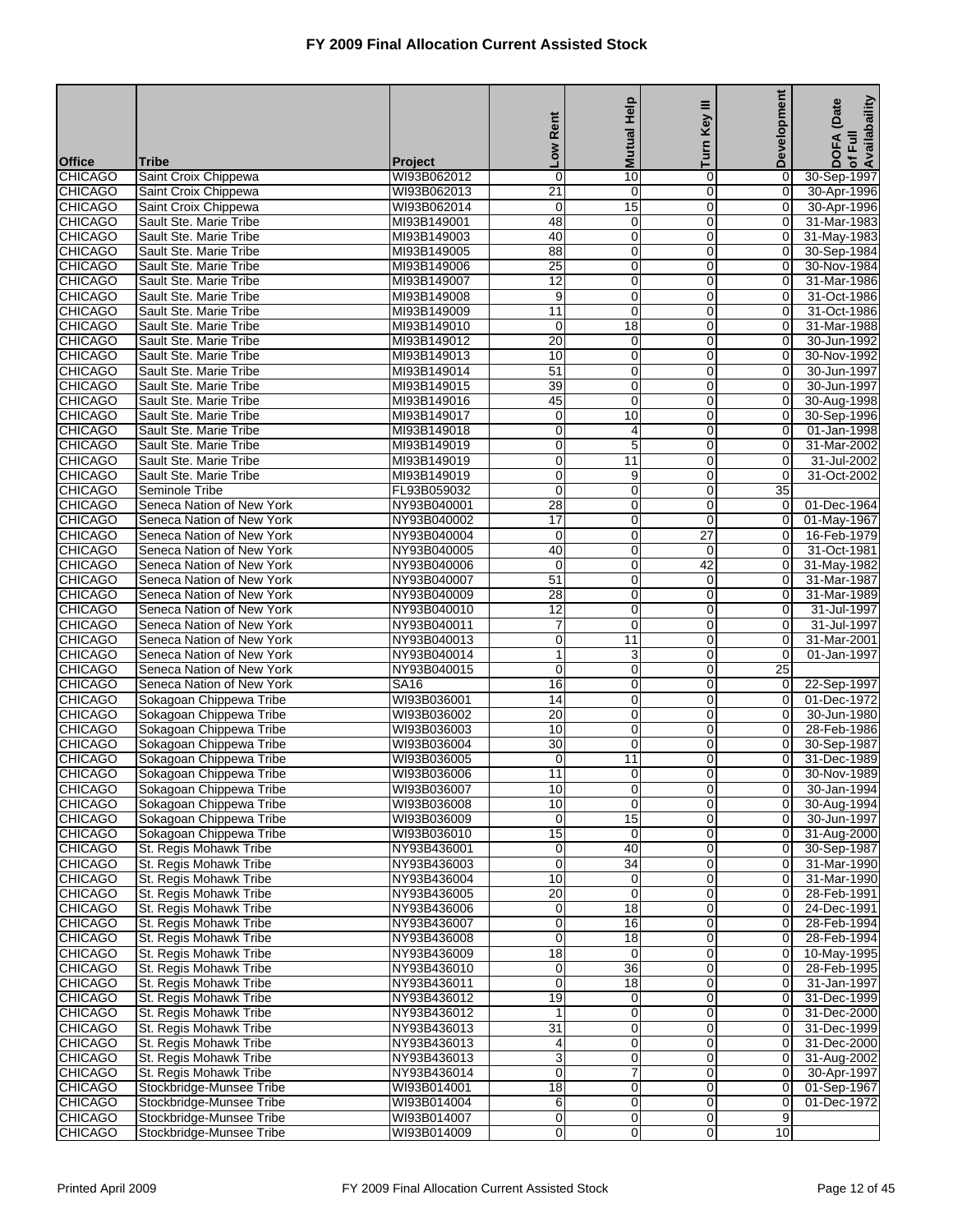| <b>Office</b>  | Tribe                                  | <b>Project</b> | ä<br>œ          | Mutual Help     | Key          | <b>Development</b> | of Full<br>Availabaility<br>(Date<br>DOF |
|----------------|----------------------------------------|----------------|-----------------|-----------------|--------------|--------------------|------------------------------------------|
| <b>CHICAGO</b> | Stockbridge-Munsee Tribe               | WI93B014010    | 0               | $\mathbf 0$     | 0            | $\overline{20}$    |                                          |
| <b>CHICAGO</b> | <b>Upper Sioux Indian Community</b>    | MN93B207006    | 0               | 11              | 0            | $\overline{0}$     | 01-Dec-1999                              |
| <b>CHICAGO</b> | <b>Upper Sioux Indian Community</b>    | MN93B207006    | $\Omega$        | 4               | 0            | $\Omega$           | 01-Jan-2001                              |
| <b>CHICAGO</b> | Waccamaw Siouan State Tribe            | NC93B171004    | 9               | 0               | 0            | $\Omega$           | 30-Sep-1998                              |
| <b>CHICAGO</b> | Wampanoag Tribe                        | MA93B176001    | $\overline{18}$ | $\mathbf 0$     | 0            | $\overline{0}$     | 31-Mar-1996                              |
| <b>CHICAGO</b> | Wampanoag Tribe                        | MA93B176002    | 0               | $\overline{7}$  | 0            | $\Omega$           | 31-Dec-2000                              |
| <b>CHICAGO</b> | Wampanoag Tribe                        | MA93B176003    | 6               | $\mathbf 0$     | 0            | $\overline{0}$     | 30-Sep-1998                              |
| <b>CHICAGO</b> | Wampanoag Tribe                        | MA93B176003    | $\overline{2}$  | $\mathbf 0$     | 0            | $\Omega$           | 31-Oct-2003                              |
| <b>CHICAGO</b> | White Earth Band of Minnesota Chippewa | MN93B013001    | $\overline{50}$ | $\mathbf 0$     | 0            | $\Omega$           | 01-Apr-1968                              |
| <b>CHICAGO</b> | White Earth Band of Minnesota Chippewa | MN93B013005    | 15              | 0               | 0            | $\Omega$           | 01-Jan-1968                              |
| <b>CHICAGO</b> | White Earth Band of Minnesota Chippewa | MN93B013006    | 50              | $\mathbf 0$     | 0            | $\overline{0}$     | 30-Jul-1979                              |
| <b>CHICAGO</b> | White Earth Band of Minnesota Chippewa | MN93B013008    | 8               | $\overline{0}$  | 0            | $\Omega$           | 31-Oct-1981                              |
| <b>CHICAGO</b> | White Earth Band of Minnesota Chippewa | MN93B013009    | 60              | $\mathbf 0$     | $\mathbf{0}$ | $\overline{0}$     | 30-Jun-1984                              |
| <b>CHICAGO</b> | White Earth Band of Minnesota Chippewa | MN93B013010    | 0               | $\overline{25}$ | 0            | $\Omega$           | 28-Feb-1987                              |
| <b>CHICAGO</b> | White Earth Band of Minnesota Chippewa | MN93B013013    | 0               | 20              | 0            | $\overline{0}$     | 30-Sep-1988                              |
| <b>CHICAGO</b> | White Earth Band of Minnesota Chippewa | MN93B013015    | 20              | $\mathbf 0$     | 0            | $\Omega$           | 31-Dec-1990                              |
| <b>CHICAGO</b> | White Earth Band of Minnesota Chippewa | MN93B013016    | 20              | $\overline{0}$  | $\mathbf{0}$ | $\overline{0}$     | 31-Jan-1992                              |
| <b>CHICAGO</b> | White Earth Band of Minnesota Chippewa | MN93B013017    | 0               | 10              | 0            | $\Omega$           | 24-Feb-1995                              |
| <b>CHICAGO</b> | White Earth Band of Minnesota Chippewa | MN93B013018    | $\Omega$        | 10              | $\mathbf{0}$ | $\Omega$           | 24-Feb-1995                              |
| <b>CHICAGO</b> | White Earth Band of Minnesota Chippewa | MN93B013019    | $\overline{20}$ | $\Omega$        | 0            | $\Omega$           | 31-Dec-1995                              |
| <b>CHICAGO</b> | White Earth Band of Minnesota Chippewa | MN93B013020    | 0               | 22              | 0            | 0                  | 30-Sep-1998                              |
| <b>CHICAGO</b> | White Earth Band of Minnesota Chippewa | MN93B013021    | $\overline{22}$ | $\mathbf 0$     | 0            | 0                  | 31-Jul-1998                              |
| <b>CHICAGO</b> | White Earth Band of Minnesota Chippewa | MN93B013022    | $\Omega$        | $\Omega$        | $\mathbf{0}$ | 25                 |                                          |
| <b>CHICAGO</b> | <b>TOTAL</b>                           |                | 5,573           | 2,082           | 98           | 185                |                                          |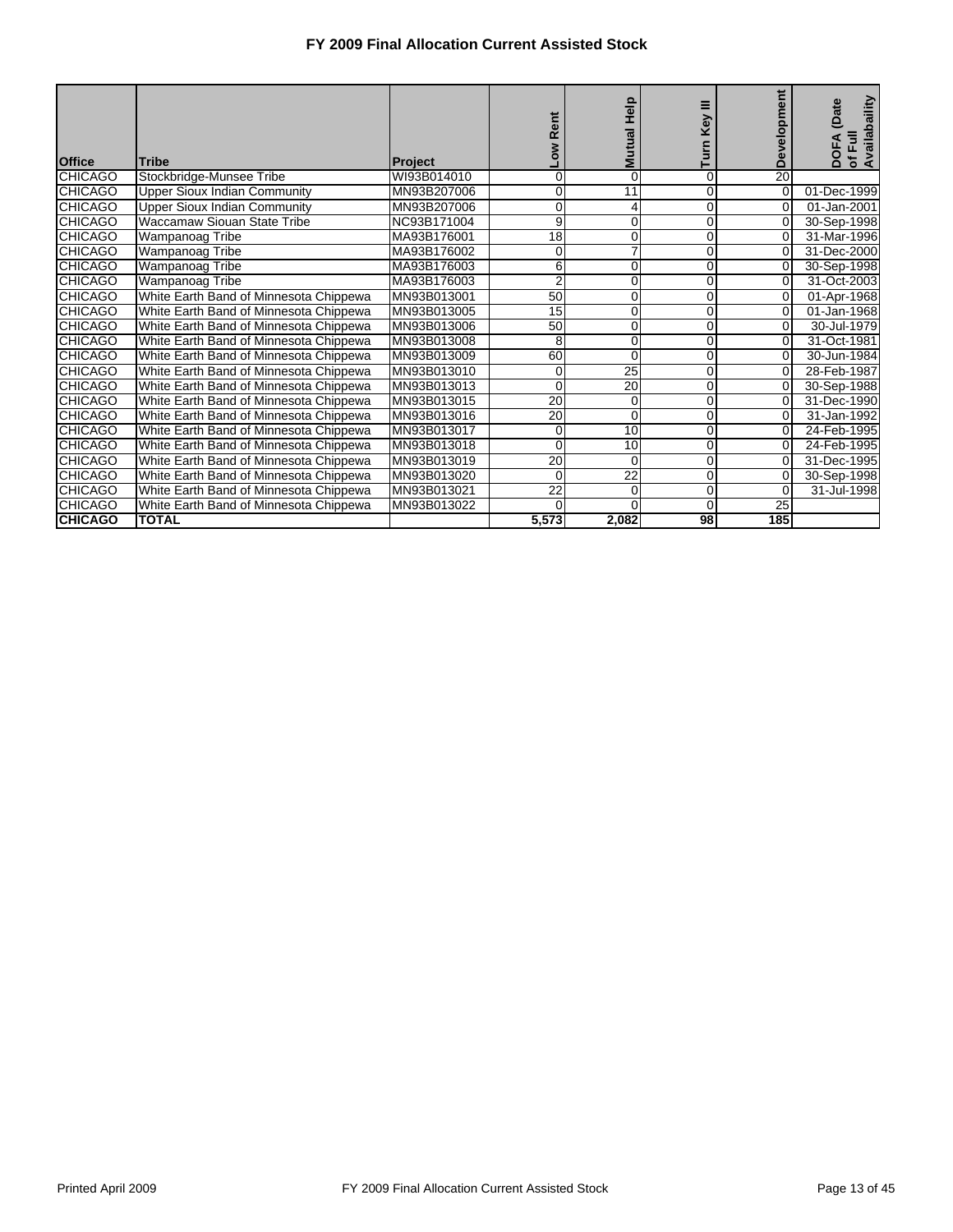|                                |                                                            |                               | Rent                          | <b>Mutual Help</b>             | Ξ<br>Key                   | Development                      | of Full<br>Availabaility<br>(Date |
|--------------------------------|------------------------------------------------------------|-------------------------------|-------------------------------|--------------------------------|----------------------------|----------------------------------|-----------------------------------|
|                                |                                                            |                               | <b>No7</b>                    |                                | Turn                       |                                  | DOFA                              |
| <b>Office</b><br><b>DENVER</b> | <b>Tribe</b><br><b>Blackfeet Tribe</b>                     | <b>Project</b><br>MT10B008001 | $\overline{50}$               | $\pmb{0}$                      | 0                          | 0                                | 31-Jan-1966                       |
| <b>DENVER</b>                  | <b>Blackfeet Tribe</b>                                     | MT10B008002                   | 0                             | $\overline{\mathbf{c}}$        | $\mathbf 0$                | $\overline{0}$                   | 30-Apr-1972                       |
| <b>DENVER</b>                  | <b>Blackfeet Tribe</b>                                     | MT10B008006                   | 55                            | $\mathbf 0$                    | $\mathbf 0$                | 0                                | 31-Mar-1971                       |
| <b>DENVER</b>                  | <b>Blackfeet Tribe</b>                                     | MT10B008007                   | 55                            | $\mathbf 0$                    | $\Omega$                   | $\mathbf 0$                      | 31-Dec-1973                       |
| <b>DENVER</b>                  | <b>Blackfeet Tribe</b>                                     | MT10B008008                   | 6                             | $\mathbf 0$                    | 0                          | 0                                | 30-Jun-1977                       |
| <b>DENVER</b>                  | <b>Blackfeet Tribe</b>                                     | MT10B008010                   | 0                             | 3                              | 0                          | 0                                | 30-Sep-1979                       |
| <b>DENVER</b>                  | <b>Blackfeet Tribe</b>                                     | MT10B008011                   | 14                            | $\overline{0}$                 | $\mathbf 0$                | $\overline{O}$                   | 31-May-1977                       |
| <b>DENVER</b>                  | <b>Blackfeet Tribe</b>                                     | MT10B008012                   | 25                            | $\mathbf 0$                    | 0                          | 0                                | 28-Feb-1975                       |
| <b>DENVER</b>                  | <b>Blackfeet Tribe</b>                                     | MT10B008013                   | 10                            | $\mathbf 0$                    | $\Omega$                   | $\mathbf 0$                      | 31-May-1975                       |
| <b>DENVER</b><br><b>DENVER</b> | <b>Blackfeet Tribe</b><br><b>Blackfeet Tribe</b>           | MT10B008014<br>MT10B008015    | 43<br>$\mathbf 0$             | $\mathbf 0$<br>$\overline{71}$ | 0<br>0                     | 0<br>0                           | 30-Sep-1975<br>31-Jul-1979        |
| <b>DENVER</b>                  | <b>Blackfeet Tribe</b>                                     | MT10B008017                   | $\mathbf 0$                   | 53                             | $\mathbf 0$                | 0                                | 30-Sep-1980                       |
| <b>DENVER</b>                  | <b>Blackfeet Tribe</b>                                     | MT10B008018                   | 50                            | 0                              | 0                          | 0                                | 31-Aug-1981                       |
| <b>DENVER</b>                  | <b>Blackfeet Tribe</b>                                     | MT10B008019                   | $\mathbf 0$                   | $\overline{3}$                 | $\Omega$                   | 0                                | 31-Jul-1981                       |
| <b>DENVER</b>                  | <b>Blackfeet Tribe</b>                                     | MT10B008020                   | 50                            | $\mathbf 0$                    | 0                          | 0                                | 31-Jul-1982                       |
| <b>DENVER</b>                  | <b>Blackfeet Tribe</b>                                     | MT10B008021                   | 0                             | $\overline{2}$                 | $\mathbf 0$                | $\mathbf 0$                      | 30-Jun-1982                       |
| <b>DENVER</b>                  | <b>Blackfeet Tribe</b>                                     | MT10B008022                   | 20                            | $\overline{0}$                 | $\mathbf 0$                | $\overline{O}$                   | 31-Jan-1984                       |
| <b>DENVER</b>                  | <b>Blackfeet Tribe</b>                                     | MT10B008023                   | 20                            | $\mathbf 0$                    | 0                          | 0                                | 31-Mar-1984                       |
| <b>DENVER</b>                  | <b>Blackfeet Tribe</b>                                     | MT10B008024                   | $\overline{25}$               | $\mathbf 0$                    | $\Omega$                   | $\mathbf 0$                      | 30-Nov-1981                       |
| <b>DENVER</b>                  | <b>Blackfeet Tribe</b>                                     | MT10B008036                   | 11                            | $\mathbf 0$                    | 0                          | 0                                | 31-Oct-1985                       |
| <b>DENVER</b>                  | <b>Blackfeet Tribe</b>                                     | MT10B008037                   | 10                            | $\mathbf 0$                    | $\mathbf 0$                | $\mathbf 0$                      | 30-Sep-1986                       |
| <b>DENVER</b>                  | <b>Blackfeet Tribe</b>                                     | MT10B008045                   | 50                            | $\overline{0}$                 | 0                          | $\overline{O}$                   | 31-Jul-1988                       |
| <b>DENVER</b>                  | <b>Blackfeet Tribe</b>                                     | MT10B008046                   | 50                            | $\mathbf 0$<br>$\overline{24}$ | 0<br>$\Omega$              | 0<br>$\mathbf 0$                 | 30-Sep-1988<br>31-Jan-1992        |
| <b>DENVER</b><br><b>DENVER</b> | <b>Blackfeet Tribe</b><br><b>Blackfeet Tribe</b>           | MT91B008047<br>MT91B008048    | $\mathbf 0$<br>$\mathbf 0$    | 49                             | $\mathbf 0$                | 0                                | 29-Feb-1992                       |
| <b>DENVER</b>                  | <b>Blackfeet Tribe</b>                                     | MT91B008049                   | 10                            | $\mathbf 0$                    | 0                          | $\mathbf 0$                      | 30-Apr-1992                       |
| <b>DENVER</b>                  | <b>Blackfeet Tribe</b>                                     | MT91B008050                   | 50                            | $\overline{0}$                 | 0                          | $\overline{O}$                   | 30-Nov-1994                       |
| <b>DENVER</b>                  | <b>Blackfeet Tribe</b>                                     | MT91B008051                   | 0                             | 30                             | 0                          | 0                                | 30-Jun-1997                       |
| <b>DENVER</b>                  | <b>Blackfeet Tribe</b>                                     | MT91B008052                   | $\overline{25}$               | $\mathbf 0$                    | $\Omega$                   | $\mathbf 0$                      | 30-Jun-1995                       |
| <b>DENVER</b>                  | <b>Blackfeet Tribe</b>                                     | MT91B008053                   | 0                             | 50                             | $\mathbf 0$                | 0                                | 30-Jun-1997                       |
| <b>DENVER</b>                  | <b>Blackfeet Tribe</b>                                     | MT91B008055                   | $\overline{20}$               | $\mathbf 0$                    | 0                          | $\mathbf 0$                      | 31-Mar-2000                       |
| <b>DENVER</b>                  | <b>Cheyenne River Sioux</b>                                | SD10B005001                   | 46                            | $\overline{0}$                 | $\mathbf 0$                | $\overline{O}$                   | 28-Feb-1966                       |
| <b>DENVER</b>                  | <b>Cheyenne River Sioux</b>                                | SD10B005002                   | $\overline{32}$               | $\pmb{0}$                      | 0                          | 0                                | 31-Aug-1968                       |
| <b>DENVER</b>                  | <b>Cheyenne River Sioux</b>                                | SD10B005004                   | 156                           | $\mathbf 0$                    | $\Omega$                   | $\mathbf 0$                      | 31-Dec-1974                       |
| <b>DENVER</b>                  | <b>Cheyenne River Sioux</b>                                | SD10B005005                   | 68                            | $\mathbf 0$                    | 0                          | 0                                | 31-May-1976                       |
| <b>DENVER</b><br><b>DENVER</b> | <b>Chevenne River Sioux</b><br><b>Cheyenne River Sioux</b> | SD10B005008<br>SD10B005009    | 53<br>0                       | $\mathbf 0$<br>$\mathbf{1}$    | 0<br>0                     | 0<br>$\overline{O}$              | 30-Nov-1977<br>30-Sep-1977        |
| <b>DENVER</b>                  | <b>Cheyenne River Sioux</b>                                | SD10B005012                   | 58                            | $\pmb{0}$                      | 0                          | 0                                | 30-Sep-1981                       |
| <b>DENVER</b>                  | <b>Cheyenne River Sioux</b>                                | SD10B005014                   | $\overline{56}$               | $\mathbf 0$                    | $\Omega$                   | $\mathbf 0$                      | 30-Sep-1980                       |
| <b>DENVER</b>                  | <b>Cheyenne River Sioux</b>                                | SD10B005016                   | 94                            | $\mathbf 0$                    | 0                          | 0                                | 31-Dec-1986                       |
| <b>DENVER</b>                  | <b>Cheyenne River Sioux</b>                                | SD10B005017                   | $\overline{O}$                | 44                             | $\overline{0}$             | 0                                | 30-Sep-1987                       |
| <b>DENVER</b>                  | <b>Cheyenne River Sioux</b>                                | SD91B005020                   | 0                             | 33                             | $\overline{0}$             | 01                               | 30-Sep-1994                       |
| <b>DENVER</b>                  | <b>Chevenne River Sioux</b>                                | SD91B005021                   | 15                            | $\mathbf 0$                    | $\overline{0}$             | $\overline{0}$                   | 30-Jun-1994                       |
| <b>DENVER</b>                  | <b>Chevenne River Sioux</b>                                | SD91B005023                   | $\overline{2}$                | $\mathbf 0$                    | 0                          | $\overline{0}$                   | 31-Aug-1976                       |
| <b>DENVER</b>                  | <b>Cheyenne River Sioux</b>                                | SD91B005024                   | 91                            | 0                              | $\overline{0}$             | 0                                | 30-Sep-1998                       |
| <b>DENVER</b>                  | <b>Cheyenne River Sioux</b>                                | SD91B005025                   | $\mathbf 0$                   | 26                             | $\mathbf 0$                | $\overline{0}$                   | 31-Dec-1974                       |
| <b>DENVER</b>                  | <b>Cheyenne River Sioux</b>                                | SD91B005026                   | 27                            | $\pmb{0}$                      | $\overline{0}$             | $\overline{0}$                   | 30-Apr-1999                       |
| <b>DENVER</b><br><b>DENVER</b> | <b>Crow Creek Sioux</b><br><b>Crow Creek Sioux</b>         | SD10B004001<br>SD10B004002    | 50<br>$\mathbf 0$             | $\pmb{0}$<br>$\mathbf{1}$      | $\mathbf 0$<br>$\mathbf 0$ | $\overline{0}$<br>$\overline{O}$ | 30-Apr-1966<br>31-Jan-1970        |
| <b>DENVER</b>                  | Crow Creek Sioux                                           | SD10B004003                   | $\overline{20}$               | $\pmb{0}$                      | 0                          | 0                                | 30-Sep-1969                       |
| <b>DENVER</b>                  | Crow Creek Sioux                                           | SD10B004004                   | 6                             | $\boldsymbol{0}$               | $\mathbf 0$                | $\overline{0}$                   | 31-Aug-1972                       |
| <b>DENVER</b>                  | <b>Crow Creek Sioux</b>                                    | SD10B004005                   | $\overline{0}$                | $\overline{\mathbf{1}}$        | $\overline{0}$             | $\overline{0}$                   | 30-Jun-1972                       |
| <b>DENVER</b>                  | <b>Crow Creek Sioux</b>                                    | SD10B004006                   | 36                            | $\pmb{0}$                      | $\mathbf 0$                | $\overline{0}$                   | 31-Dec-1973                       |
| <b>DENVER</b>                  | <b>Crow Creek Sioux</b>                                    | SD10B004008                   | 15                            | $\mathbf 0$                    | 0                          | 0                                | 30-Nov-1976                       |
| <b>DENVER</b>                  | Crow Creek Sioux                                           | SD10B004010                   | $\overline{31}$               | $\mathbf 0$                    | 0                          | 0                                | 31-Jan-1981                       |
| <b>DENVER</b>                  | Crow Creek Sioux                                           | SD91B004013                   | 10                            | $\mathbf 0$                    | $\mathbf 0$                | $\overline{0}$                   | 30-Nov-1994                       |
| <b>DENVER</b>                  | <b>Crow Creek Sioux</b>                                    | SD91B004014                   | 0                             | 10                             | $\overline{0}$             | $\overline{0}$                   | 30-Apr-1994                       |
| <b>DENVER</b>                  | <b>Crow Creek Sioux</b>                                    | SD91B004015                   | 0                             | 28                             | $\mathbf 0$                | $\overline{0}$                   | 31-Oct-1995                       |
| <b>DENVER</b>                  | <b>Crow Creek Sioux</b>                                    | SD91B004016                   | 10                            | $\mathbf 0$                    | 0                          | $\overline{O}$                   | 31-Mar-1997                       |
| <b>DENVER</b>                  | Crow Creek Sioux                                           | SD91B004017                   | 20                            | $\mathbf 0$                    | 0                          | 0                                | 30-Jun-1998                       |
| <b>DENVER</b><br><b>DENVER</b> | Crow Tribe<br><b>Crow Tribe</b>                            | MT10B014001<br>MT10B014002    | $\mathbf 0$<br>$\overline{0}$ | 4<br>$\overline{0}$            | $\mathbf 0$<br>11          | $\overline{0}$<br>$\overline{0}$ | 30-Sep-1970<br>28-Feb-1973        |
| <b>DENVER</b>                  | Crow Tribe                                                 | MT10B014003                   | 0                             | 5                              | $\overline{0}$             | $\overline{0}$                   | 31-Dec-1973                       |
| <b>DENVER</b>                  | <b>Crow Tribe</b>                                          | MT10B014004                   | $\overline{37}$               | $\mathbf 0$                    | $\overline{0}$             | $\overline{0}$                   | 31-Dec-1973                       |
| <b>DENVER</b>                  | <b>Crow Tribe</b>                                          | MT10B014005                   | $\overline{0}$                | 5                              | $\overline{0}$             | $\Omega$                         | 31-Dec-1973                       |
|                                |                                                            |                               |                               |                                |                            |                                  |                                   |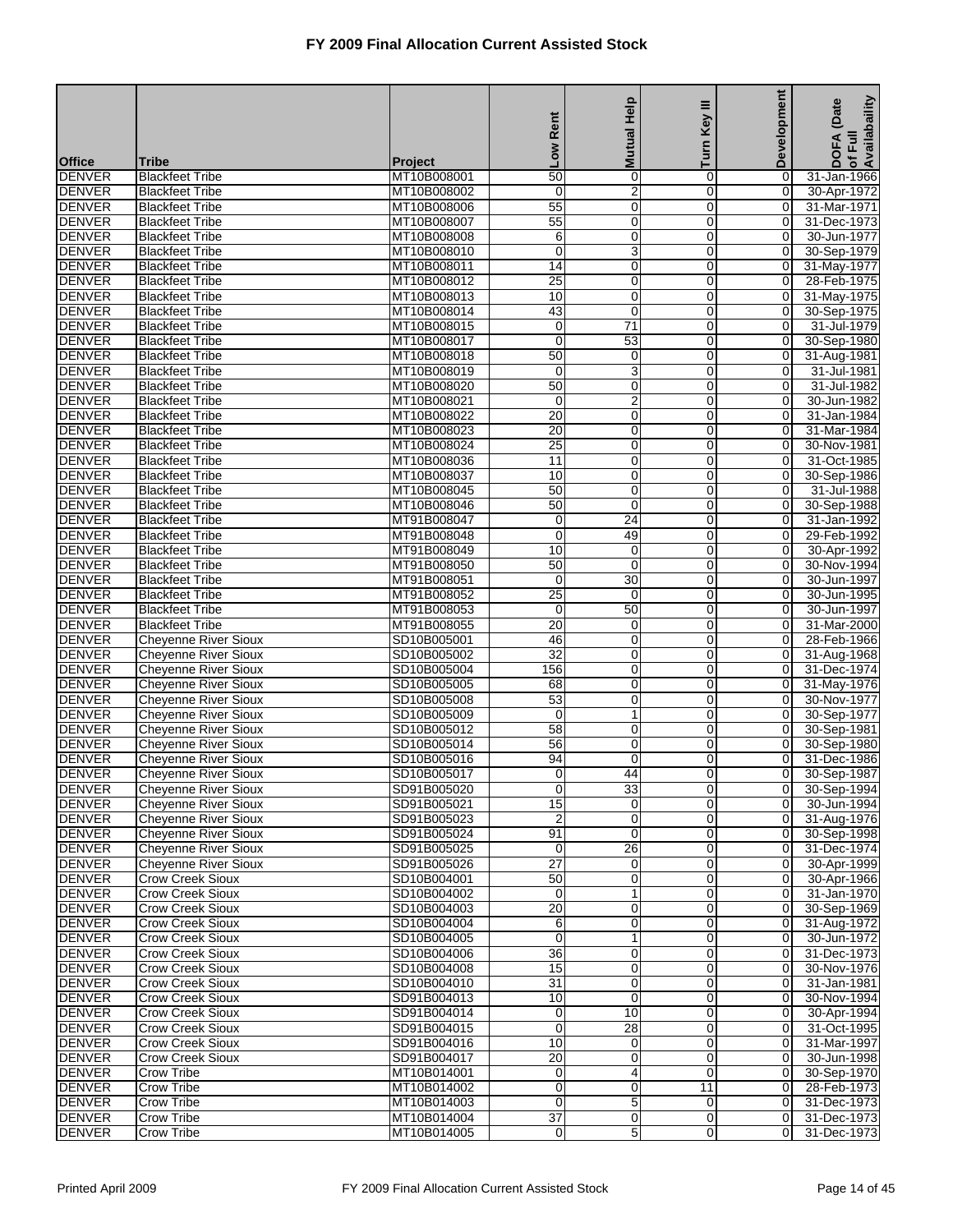|                                |                                                                    |                            | Low Rent                   | <b>Mutual Help</b>               | Key III<br>Turn     | Development         | of Full<br>Availabaility<br>(Date<br><b>DOFA</b> |
|--------------------------------|--------------------------------------------------------------------|----------------------------|----------------------------|----------------------------------|---------------------|---------------------|--------------------------------------------------|
| <b>Office</b>                  | <b>Tribe</b>                                                       | <b>Project</b>             |                            |                                  |                     |                     |                                                  |
| <b>DENVER</b>                  | <b>Crow Tribe</b>                                                  | MT10B014006                | 5                          | $\mathbf 0$                      | 0                   | 0                   | 31-Dec-1973                                      |
| <b>DENVER</b><br><b>DENVER</b> | <b>Crow Tribe</b><br>Crow Tribe                                    | MT10B014007                | $\mathbf 0$<br>40          | 28<br>$\mathbf 0$                | $\overline{0}$<br>0 | $\overline{0}$<br>0 | 30-Nov-1979<br>30-Nov-1979                       |
| <b>DENVER</b>                  | Crow Tribe                                                         | MT10B014008<br>MT10B014009 | $\overline{14}$            | $\mathbf 0$                      | 0                   | 0                   | 31-Aug-1981                                      |
| <b>DENVER</b>                  | Crow Tribe                                                         | MT10B014010                | 44                         | $\mathbf 0$                      | 0                   | 0                   | 31-Jul-1981                                      |
| <b>DENVER</b>                  | Crow Tribe                                                         | MT10B014011                | $\mathbf 0$                | 49                               | 0                   | 0                   | 28-Feb-1987                                      |
| <b>DENVER</b>                  | <b>Crow Tribe</b>                                                  | MT10B014012                | 4                          | $\mathbf 0$                      | 0                   | $\mathbf 0$         | 30-Sep-1980                                      |
| <b>DENVER</b>                  | Crow Tribe                                                         | MT10B014019                | 39                         | $\mathbf 0$                      | 0                   | 0                   | 31-Oct-1985                                      |
| <b>DENVER</b>                  | Crow Tribe                                                         | MT10B014020                | $\mathbf 0$                | 43                               | 0                   | 0                   | 31-Dec-1985                                      |
| <b>DENVER</b>                  | Crow Tribe                                                         | MT10B014022                | 0                          | 29                               | 0                   | 0                   | 28-Feb-1987                                      |
| <b>DENVER</b><br><b>DENVER</b> | Crow Tribe<br><b>Crow Tribe</b>                                    | MT10B014023                | $\mathbf 0$<br>$\mathbf 0$ | 20<br>23                         | 0<br>0              | 0<br>$\overline{O}$ | 31-Jan-1986                                      |
| <b>DENVER</b>                  | Crow Tribe                                                         | MT91B014024<br>MT91B014025 | $\mathbf 0$                | 11                               | 0                   | 0                   | 31-Jan-1996<br>30-Nov-1979                       |
| <b>DENVER</b>                  | <b>Flandreau Santee Sioux</b>                                      | SD10B049002                | 10                         | $\mathbf 0$                      | 0                   | 0                   | 31-Dec-1979                                      |
| <b>DENVER</b>                  | Flandreau Santee Sioux                                             | SD10B049003                | 10                         | 0                                | 0                   | 0                   | 31-Dec-1980                                      |
| <b>DENVER</b>                  | <b>Flandreau Santee Sioux</b>                                      | SD10B049005                | 15                         | $\mathbf 0$                      | 0                   | 0                   | 30-Sep-1985                                      |
| <b>DENVER</b>                  | <b>Flandreau Santee Sioux</b>                                      | SD91B049007                | 15                         | $\mathbf 0$                      | 0                   | $\overline{O}$      | 24-Feb-1993                                      |
| <b>DENVER</b>                  | <b>Flandreau Santee Sioux</b>                                      | SD91B049008                | 0                          | 14                               | 0                   | 0                   | 31-Dec-1994                                      |
| <b>DENVER</b>                  | Fort Belknap Indian Community                                      | MT10B010001                | $\mathbf 0$                | $\overline{20}$                  | 0                   | 0                   | 31-Dec-1972                                      |
| <b>DENVER</b>                  | Fort Belknap Indian Community                                      | MT10B010002                | 0                          | 7                                | 0                   | 0                   | 31-Mar-1967                                      |
| <b>DENVER</b><br><b>DENVER</b> | Fort Belknap Indian Community                                      | MT10B010003<br>MT10B010004 | $\mathbf 0$<br>$\mathbf 0$ | $\overline{12}$<br>16            | 0                   | 0<br>$\overline{O}$ | 30-Sep-1968<br>31-Jan-1971                       |
| <b>DENVER</b>                  | Fort Belknap Indian Community<br>Fort Belknap Indian Community     | MT10B010005                | 50                         | 0                                | 0<br>0              | 0                   | 31-Aug-1971                                      |
| <b>DENVER</b>                  | Fort Belknap Indian Community                                      | MT10B010006                | $\mathbf 0$                | 15                               | 0                   | 0                   | 31-Mar-1974                                      |
| <b>DENVER</b>                  | Fort Belknap Indian Community                                      | MT10B010007                | 0                          | 16                               | 0                   | 0                   | 30-Nov-1975                                      |
| <b>DENVER</b>                  | Fort Belknap Indian Community                                      | MT10B010008                | $\mathbf 0$                | $\overline{14}$                  | 0                   | 0                   | 31-May-1976                                      |
| <b>DENVER</b>                  | Fort Belknap Indian Community                                      | MT10B010009                | 48                         | $\mathbf 0$                      | 0                   | $\overline{O}$      | 31-Dec-1976                                      |
| <b>DENVER</b>                  | Fort Belknap Indian Community                                      | MT10B010012                | 16                         | $\mathbf 0$                      | 0                   | 0                   | 30-Nov-1979                                      |
| <b>DENVER</b>                  | Fort Belknap Indian Community                                      | MT10B010014                | $\overline{20}$            | $\mathbf 0$                      | 0                   | 0                   | 30-Sep-1981                                      |
| <b>DENVER</b>                  | Fort Belknap Indian Community                                      | MT10B010015                | 10                         | 0                                | 0                   | 0                   | 30-Jun-1982                                      |
| <b>DENVER</b><br><b>DENVER</b> | Fort Belknap Indian Community<br>Fort Belknap Indian Community     | MT10B010016<br>MT10B010019 | 10<br>14                   | $\mathbf 0$<br>$\mathbf 0$       | 0<br>0              | 0<br>$\overline{O}$ | 30-Jun-1982<br>30-Nov-1984                       |
| <b>DENVER</b>                  | Fort Belknap Indian Community                                      | MT10B010020                | 10                         | $\mathbf 0$                      | 0                   | 0                   | 30-Nov-1984                                      |
| <b>DENVER</b>                  | Fort Belknap Indian Community                                      | MT10B010021                | $\mathbf 0$                | $\overline{31}$                  | 0                   | 0                   | 31-Jul-1986                                      |
| <b>DENVER</b>                  | Fort Belknap Indian Community                                      | MT10B010022                | 0                          | 35                               | 0                   | 0                   | 30-Sep-1987                                      |
| <b>DENVER</b>                  | Fort Belknap Indian Community                                      | MT10B010023                | $\overline{24}$            | $\mathbf 0$                      | 0                   | 0                   | 31-Oct-1987                                      |
| <b>DENVER</b>                  | Fort Belknap Indian Community                                      | MT10B010028                | 0                          | 2                                | 0                   | $\overline{0}$      | 31-Aug-1971                                      |
| <b>DENVER</b>                  | Fort Belknap Indian Community                                      | MT10B010029                | 0                          | $\overline{2}$                   | 0                   | 0                   | 31-Aug-1971                                      |
| <b>DENVER</b>                  | Fort Belknap Indian Community                                      | MT91B010024                | $\mathbf 0$                | $\overline{24}$                  | 0                   | 0                   | 31-Aug-1994                                      |
| <b>DENVER</b>                  | Fort Belknap Indian Community                                      | MT91B010025                | 0                          | $\overline{24}$                  | 0                   | 0                   | 31-Jul-1994<br>31-Dec-1995                       |
| <b>DENVER</b><br><b>DENVER</b> | Fort Belknap Indian Community<br>Fort Belknap Indian Community     | MT91B010026<br>MT91B010027 | $\overline{27}$<br>20      | $\overline{0}$<br>$\overline{0}$ | 0<br>0              | 0<br>0              | 31-Jan-1996                                      |
| <b>DENVER</b>                  | Fort Peck Assiniboine and Sioux                                    | MT10B009001                | 30                         | $\mathbf 0$                      | $\overline{0}$      | $\overline{0}$      | 31-Jul-1964                                      |
| <b>DENVER</b>                  | Fort Peck Assiniboine and Sioux                                    | MT10B009002                | 26                         | $\mathbf 0$                      | 0                   | 0                   | 30-Sep-1964                                      |
| <b>DENVER</b>                  | Fort Peck Assiniboine and Sioux                                    | MT10B009004                | 0                          | 1                                | 0                   | $\overline{0}$      | 31-Jul-1969                                      |
| <b>DENVER</b>                  | Fort Peck Assiniboine and Sioux                                    | MT10B009006                | 46                         | $\mathbf 0$                      | 0                   | 0                   | 30-Jun-1970                                      |
| <b>DENVER</b>                  | Fort Peck Assiniboine and Sioux                                    | MT10B009007                | $\mathbf 0$                | $\mathbf 0$                      | 1                   | $\mathbf 0$         | 31-Aug-1972                                      |
| DENVER                         | Fort Peck Assiniboine and Sioux                                    | MT10B009008                | $\mathbf 0$                | $\mathbf 0$                      | 2                   | $\mathbf 0$         | 31-Jan-1974                                      |
| <b>DENVER</b>                  | Fort Peck Assiniboine and Sioux                                    | MT10B009010                | 10                         | $\mathbf 0$                      | 0                   | 0                   | 30-Nov-1975                                      |
| <b>DENVER</b>                  | Fort Peck Assiniboine and Sioux                                    | MT10B009011                | 17                         | 0                                | 0                   | $\overline{0}$      | 30-Jun-1978                                      |
| <b>DENVER</b>                  | Fort Peck Assiniboine and Sioux                                    | MT10B009012                | $\mathbf 0$<br>$\mathbf 0$ | $\overline{2}$                   | 0<br>0              | 0<br>$\overline{0}$ | 30-Jun-1978                                      |
| <b>DENVER</b><br>DENVER        | Fort Peck Assiniboine and Sioux<br>Fort Peck Assiniboine and Sioux | MT10B009013<br>MT10B009014 | 48                         | 5<br>$\mathbf 0$                 | 0                   | $\mathbf 0$         | 30-Sep-1979<br>31-May-1979                       |
| <b>DENVER</b>                  | Fort Peck Assiniboine and Sioux                                    | MT10B009015                | $\overline{47}$            | $\mathbf 0$                      | 0                   | $\mathbf 0$         | 31-Mar-1981                                      |
| <b>DENVER</b>                  | Fort Peck Assiniboine and Sioux                                    | MT10B009016                | 0                          | 4                                | 0                   | $\overline{0}$      | 30-May-1980                                      |
| <b>DENVER</b>                  | Fort Peck Assiniboine and Sioux                                    | MT10B009017                | $\mathbf 0$                | 17                               | 0                   | 0                   | 31-Mar-1982                                      |
| <b>DENVER</b>                  | Fort Peck Assiniboine and Sioux                                    | MT10B009018                | 17                         | $\overline{0}$                   | 0                   | $\overline{0}$      | 28-Feb-1982                                      |
| DENVER                         | Fort Peck Assiniboine and Sioux                                    | MT10B009020                | 16                         | $\mathbf 0$                      | 0                   | $\mathbf 0$         | 31-Mar-1983                                      |
| <b>DENVER</b>                  | Fort Peck Assiniboine and Sioux                                    | MT10B009021                | 60                         | $\mathbf 0$                      | 0                   | $\mathbf 0$         | 30-Jun-1983                                      |
| <b>DENVER</b>                  | Fort Peck Assiniboine and Sioux                                    | MT10B009022                | $\mathbf 0$                | 33                               | 0                   | $\overline{0}$      | 30-Sep-1983                                      |
| <b>DENVER</b>                  | Fort Peck Assiniboine and Sioux                                    | MT10B009025                | $\overline{39}$<br>0       | $\mathbf 0$                      | 0<br>0              | 0<br>$\overline{0}$ | 31-Dec-1985                                      |
| <b>DENVER</b><br>DENVER        | Fort Peck Assiniboine and Sioux<br>Fort Peck Assiniboine and Sioux | MT10B009026<br>MT10B009031 | $\mathbf 0$                | $\overline{27}$<br>74            | $\overline{0}$      | $\mathbf 0$         | 31-May-1986<br>30-Jun-1989                       |
| <b>DENVER</b>                  | Fort Peck Assiniboine and Sioux                                    | MT10B009032                | 42                         | $\overline{0}$                   | 0                   | $\mathbf 0$         | 31-Jul-1988                                      |
| <b>DENVER</b>                  | Fort Peck Assiniboine and Sioux                                    | MT91B009033                | 45                         | 0                                | 0                   | $\overline{0}$      | 31-Dec-1989                                      |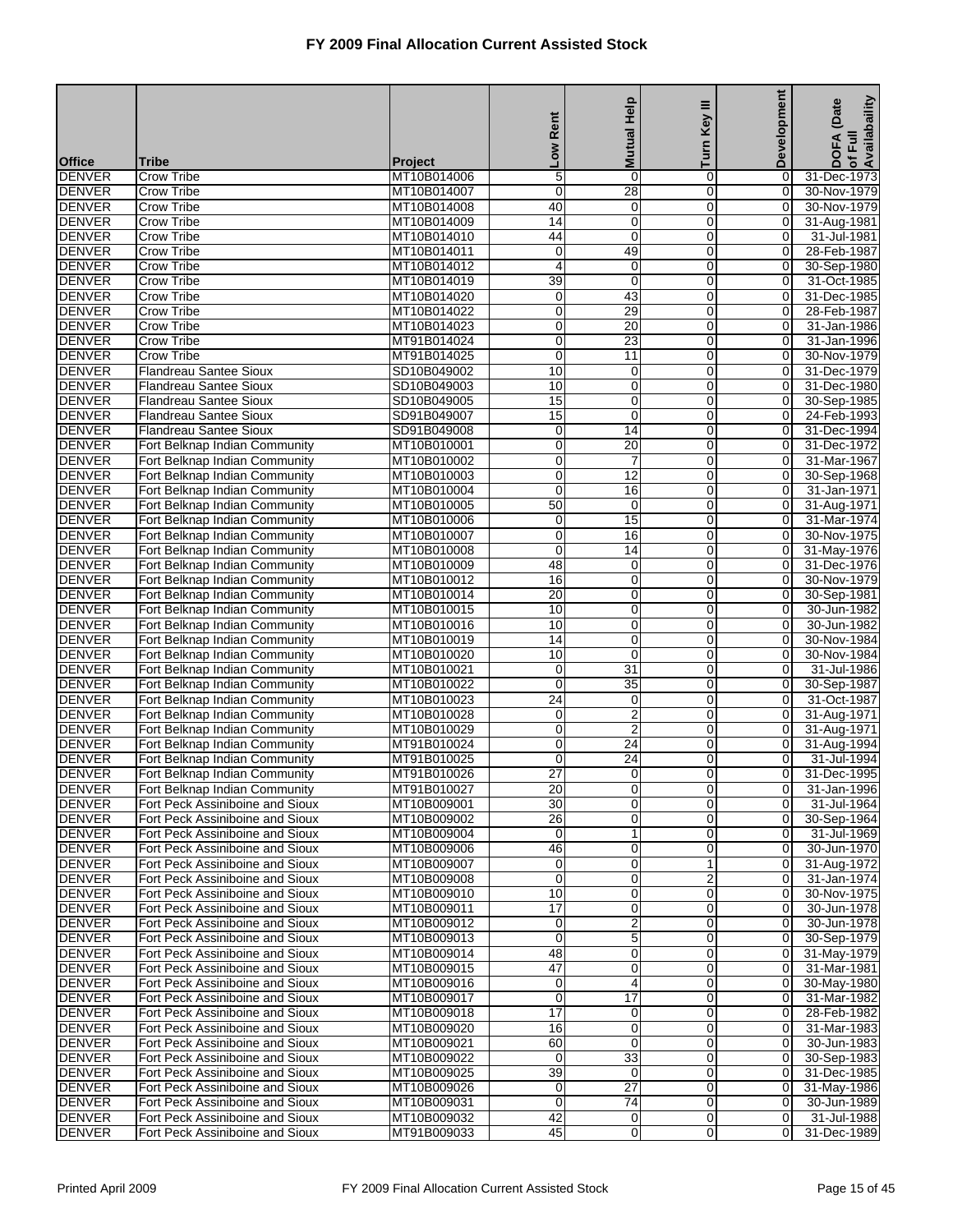|                                |                                                                         |                            | Low Rent                            | <b>Mutual Help</b>                 | Ξ<br>Turn Key            | Development                      | of Full<br>Availabaility<br>DOFA (Date |
|--------------------------------|-------------------------------------------------------------------------|----------------------------|-------------------------------------|------------------------------------|--------------------------|----------------------------------|----------------------------------------|
| <b>Office</b>                  |                                                                         |                            |                                     |                                    |                          |                                  |                                        |
| <b>DENVER</b>                  | <b>Tribe</b><br>Fort Peck Assiniboine and Sioux                         | Project<br>MT91B009034     | 0                                   | 44                                 | 0                        | 0                                | 30-Jun-1991                            |
| <b>DENVER</b>                  | Fort Peck Assiniboine and Sioux                                         | MT91B009035                | 16                                  | 0                                  | 0                        | 0                                | 30-Jun-1993                            |
| <b>DENVER</b>                  | Fort Peck Assiniboine and Sioux                                         | MT91B009036                | 23                                  | 0                                  | $\pmb{0}$                | 0                                | 30-Apr-1994                            |
| <b>DENVER</b>                  | Fort Peck Assiniboine and Sioux                                         | MT91B009037                | 10                                  | 0                                  | $\mathbf 0$              | $\overline{0}$                   | 30-Jun-1995                            |
| <b>DENVER</b>                  | Fort Peck Assiniboine and Sioux                                         | MT91B009038                | $\mathbf 0$                         | 1                                  | 0                        | $\mathbf 0$                      | 31-Aug-1972                            |
| <b>DENVER</b><br><b>DENVER</b> | Fort Peck Assiniboine and Sioux<br>Fort Peck Assiniboine and Sioux      | MT91B009039<br>MT91B009040 | $\overline{22}$<br>0                | 0<br>4                             | $\mathbf 0$<br>0         | $\mathbf 0$<br>$\overline{0}$    | 30-Jun-1995<br>31-Oct-1980             |
| <b>DENVER</b>                  | Fort Peck Assiniboine and Sioux                                         | MT91B009041                | 0                                   | 10                                 | $\pmb{0}$                | 0                                | 30-Jun-1978                            |
| <b>DENVER</b>                  | Fort Peck Assiniboine and Sioux                                         | MT91B009042                | 0                                   | 1                                  | $\mathbf 0$              | $\overline{0}$                   | 31-Aug-1972                            |
| <b>DENVER</b>                  | Fort Peck Assiniboine and Sioux                                         | MT91B009043                | 0                                   | 3                                  | 0                        | $\overline{0}$                   | 31-Aug-1972                            |
| <b>DENVER</b>                  | Fort Peck Assiniboine and Sioux                                         | MT91B009044                | 0                                   | $\overline{11}$                    | $\mathbf 0$              | 0                                | 30-Jun-1970                            |
| <b>DENVER</b>                  | Fort Peck Assiniboine and Sioux                                         | MT91B009045                | 0                                   | 3                                  | 0                        | 0                                | 31-Aug-1972                            |
| <b>DENVER</b>                  | Fort Peck Assiniboine and Sioux                                         | MT91B009046                | 0                                   | 7                                  | $\pmb{0}$                | 0                                | 30-Jun-1970                            |
| <b>DENVER</b><br><b>DENVER</b> | Fort Peck Assiniboine and Sioux<br>Fort Peck Assiniboine and Sioux      | MT91B009047<br>MT91B009048 | 3<br>0                              | 0<br>$\overline{24}$               | $\mathbf 0$<br>0         | $\overline{0}$<br>$\mathbf 0$    | 31-Aug-1972<br>30-Jun-1970             |
| <b>DENVER</b>                  | Fort Peck Assiniboine and Sioux                                         | MT91B009049                | $\overline{20}$                     | 0                                  | $\mathbf 0$              | $\overline{O}$                   | 31-Dec-1999                            |
| <b>DENVER</b>                  | Ft. Berthold Affiliated Tribes                                          | ND10B005001                | 60                                  | 0                                  | 0                        | 0                                | 31-Dec-1967                            |
| <b>DENVER</b>                  | <b>Ft. Berthold Affiliated Tribes</b>                                   | ND10B005003                | $\overline{20}$                     | 0                                  | $\pmb{0}$                | 0                                | 30-Sep-1969                            |
| <b>DENVER</b>                  | Ft. Berthold Affiliated Tribes                                          | ND10B005004                | 120                                 | 0                                  | $\mathbf 0$              | $\overline{0}$                   | 30-Dec-1971                            |
| <b>DENVER</b>                  | <b>Ft. Berthold Affiliated Tribes</b>                                   | ND10B005009                | 64                                  | $\mathbf 0$                        | 0                        | $\mathbf 0$                      | 30-Jun-1980                            |
| <b>DENVER</b>                  | Ft. Berthold Affiliated Tribes                                          | ND10B005010                | $\mathbf 0$                         | 10                                 | $\mathbf 0$              | 0                                | 31-Dec-1983                            |
| <b>DENVER</b>                  | Ft. Berthold Affiliated Tribes                                          | ND10B005011                | 39                                  | 0                                  | 0                        | 0                                | 31-Dec-1981                            |
| <b>DENVER</b><br><b>DENVER</b> | <b>Ft. Berthold Affiliated Tribes</b><br>Ft. Berthold Affiliated Tribes | ND10B005013<br>ND10B005015 | 0<br>54                             | $\overline{30}$<br>0               | $\pmb{0}$<br>$\mathbf 0$ | 0<br>$\mathbf 0$                 | 31-Oct-1984<br>30-Jul-1987             |
| <b>DENVER</b>                  | <b>Ft. Berthold Affiliated Tribes</b>                                   | ND10B005019                | $\mathbf 0$                         | $\overline{20}$                    | 0                        | 0                                | 31-Jan-1987                            |
| <b>DENVER</b>                  | Ft. Berthold Affiliated Tribes                                          | ND91B005022                | $\mathbf 0$                         | 47                                 | $\mathbf 0$              | $\overline{O}$                   | 31-Mar-1995                            |
| <b>DENVER</b>                  | Ft. Berthold Affiliated Tribes                                          | ND91B005023                | 52                                  | $\mathbf 0$                        | 0                        | $\Omega$                         | 31-Jan-1992                            |
| <b>DENVER</b>                  | Ft. Berthold Affiliated Tribes                                          | ND91B005024                | 0                                   | 20                                 | $\pmb{0}$                | 0                                | 31-Oct-1990                            |
| <b>DENVER</b>                  | Ft. Berthold Affiliated Tribes                                          | ND91B005025                | 0                                   | $\overline{34}$                    | $\mathbf 0$              | 0                                | 29-Feb-1992                            |
| <b>DENVER</b>                  | <b>Ft. Berthold Affiliated Tribes</b>                                   | ND91B005026                | 0                                   | $\overline{20}$                    | 0                        | 0                                | 31-Mar-1998                            |
| <b>DENVER</b><br><b>DENVER</b> | Ft. Berthold Affiliated Tribes<br>Ft. Berthold Affiliated Tribes        | ND91B005027<br>ND91B005028 | 0<br>0                              | $\overline{17}$<br>$\overline{18}$ | $\mathbf 0$<br>0         | 0<br>0                           | 31-Mar-1998<br>31-Mar-1998             |
| <b>DENVER</b>                  | <b>Goshute Reservation</b>                                              | NV99B015012                | 8                                   | 0                                  | $\pmb{0}$                | 0                                | 31-May-1986                            |
| <b>DENVER</b>                  | <b>Goshute Reservation</b>                                              | NV99B015016                | 4                                   | 0                                  | $\mathbf 0$              | $\overline{0}$                   | 30-Jun-1995                            |
| <b>DENVER</b>                  | <b>Goshute Reservation</b>                                              | UT91B034001                | 15                                  | 0                                  | 0                        | 0                                | 31-Dec-2000                            |
| <b>DENVER</b>                  | <b>Lower Brule Sioux</b>                                                | SD10B003003                | $\overline{20}$                     | 0                                  | 0                        | 0                                | 31-Dec-1970                            |
| <b>DENVER</b>                  | Lower Brule Sioux                                                       | SD10B003005                | 10                                  | 0                                  | 0                        | 0                                | 31-Dec-1974                            |
| <b>DENVER</b>                  | Lower Brule Sioux                                                       | SD10B003007                | 19                                  | 0                                  | $\mathbf 0$              | $\overline{0}$                   | 31-Mar-1977                            |
| <b>DENVER</b><br><b>DENVER</b> | Lower Brule Sioux                                                       | SD10B003009                | $\overline{24}$<br>10               | 0                                  | $\mathbf 0$<br>0         | $\overline{0}$                   | 28-Feb-1980                            |
| <b>DENVER</b>                  | Lower Brule Sioux<br>Lower Brule Sioux                                  | SD10B003011<br>SD10B003014 | $\overline{12}$                     | 0<br>0                             | $\mathbf 0$              | 0<br>0                           | 30-Sep-1981<br>31-Oct-1985             |
| <b>DENVER</b>                  | Lower Brule Sioux                                                       | SD91B003017                | $\overline{0}$                      | 20                                 | $\overline{0}$           | 01                               | 31-Dec-1990                            |
| <b>DENVER</b>                  | Lower Brule Sioux                                                       | SD91B003018                | 10                                  | $\mathbf 0$                        | $\overline{0}$           | $\overline{0}$                   | 31-Jul-1990                            |
| <b>DENVER</b>                  | <b>Lower Brule Sioux</b>                                                | SD91B003019                | 29                                  | 0                                  | $\mathbf 0$              | $\overline{0}$                   | 30-Nov-1995                            |
| <b>DENVER</b>                  | Lower Brule Sioux                                                       | SD91B003020                | 19                                  | 0                                  | 0                        | $\overline{0}$                   | 30-Nov-1996                            |
| <b>DENVER</b>                  | Lower Brule Sioux                                                       | SD91B003021                | 0                                   | 19                                 | $\mathbf 0$              | $\mathbf 0$                      | 31-Dec-1999                            |
| <b>DENVER</b>                  | Lower Brule Sioux                                                       | SD91B003022                | 7                                   | 0                                  | 0                        | 0<br>$\overline{0}$              | 30-Jun-2000                            |
| <b>DENVER</b><br><b>DENVER</b> | Northern Arapahoe<br>Northern Arapahoe                                  | WY91B018001<br>WY91B018002 | 0<br>0                              | 20<br>$\overline{17}$              | $\pmb{0}$<br>0           | 1                                | 31-Dec-1996<br>30-Sep-1999             |
| <b>DENVER</b>                  | Northern Arapahoe                                                       | WY91B018004                | 42                                  | 0                                  | 0                        | $\overline{0}$                   | 31-Aug-1972                            |
| <b>DENVER</b>                  | Northern Arapahoe                                                       | WY91B018005                | 0                                   | 1                                  | $\mathbf 0$              | $\overline{O}$                   | 30-May-1974                            |
| <b>DENVER</b>                  | Northern Arapahoe                                                       | WY91B018007                | 0                                   | 1                                  | 0                        | $\overline{0}$                   | 31-Dec-1979                            |
| <b>DENVER</b>                  | Northern Arapahoe                                                       | WY91B018009                | 0                                   | $\overline{2}$                     | 0                        | 0                                | 30-Sep-1987                            |
| <b>DENVER</b>                  | Northern Arapahoe                                                       | WY91B018010                | 0                                   | 5                                  | $\mathbf 0$              | $\overline{0}$                   | 31-May-1988                            |
| <b>DENVER</b>                  | Northern Arapahoe                                                       | WY91B018011                | 0                                   | 1                                  | 0                        | $\overline{0}$                   | 31-Jul-1990                            |
| <b>DENVER</b><br><b>DENVER</b> | Northern Arapahoe<br>Northern Arapahoe                                  | WY91B018012<br>WY91B018014 | $\boldsymbol{0}$<br>$\overline{28}$ | 12<br>0                            | $\mathbf 0$<br>0         | $\mathbf 0$<br>$\overline{0}$    | 30-Jun-1995<br>31-Aug-1978             |
| <b>DENVER</b>                  | Northern Arapahoe                                                       | WY91B018015                | 23                                  | $\mathbf 0$                        | $\pmb{0}$                | $\overline{0}$                   | 30-Nov-1983                            |
| <b>DENVER</b>                  | Northern Arapahoe                                                       | WY91B018016                | 23                                  | 0                                  | $\mathbf 0$              | $\overline{0}$                   | 31-Dec-1984                            |
| <b>DENVER</b>                  | Northern Arapahoe                                                       | WY91B018017                | 40                                  | $\pmb{0}$                          | 0                        | $\overline{0}$                   | 31-Mar-1986                            |
| <b>DENVER</b>                  | Northern Arapahoe                                                       | WY91B018018                | 10                                  | $\mathbf 0$                        | $\mathbf 0$              | $\mathbf 0$                      | 30-Sep-1991                            |
| <b>DENVER</b>                  | Northern Cheyenne                                                       | MT10B012005                | 40                                  | 0                                  | 0                        | $\overline{0}$                   | 30-Jun-1973                            |
| <b>DENVER</b>                  | Northern Cheyenne                                                       | MT10B012010                | $\mathbf 0$                         | 38                                 | $\pmb{0}$                | $\overline{0}$                   | 30-Oct-1979                            |
| <b>DENVER</b><br><b>DENVER</b> | Northern Cheyenne<br>Northern Cheyenne                                  | MT10B012011<br>MT10B012012 | 0<br>0                              | 33<br>50                           | $\mathbf 0$<br>0         | $\overline{0}$<br>$\overline{0}$ | 31-Oct-1979<br>30-Nov-1979             |
|                                |                                                                         |                            |                                     |                                    |                          |                                  |                                        |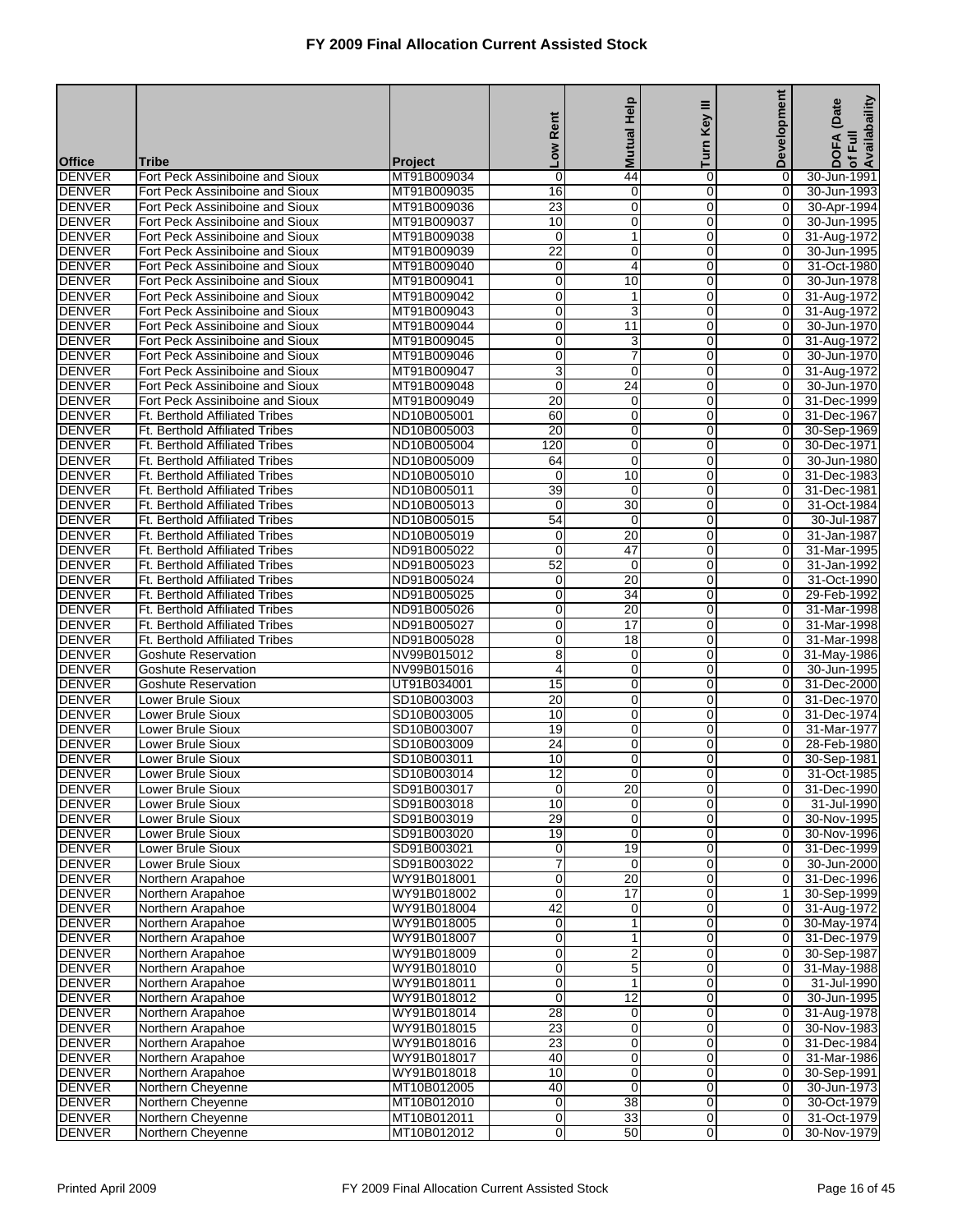|                                |                                                                                  |                               | Rent                           | <b>Mutual Help</b>                      | Key III                    | <b>Development</b>               | of Full<br>Availabaility<br>(Date |
|--------------------------------|----------------------------------------------------------------------------------|-------------------------------|--------------------------------|-----------------------------------------|----------------------------|----------------------------------|-----------------------------------|
|                                |                                                                                  |                               | Low                            |                                         | Turn                       |                                  | <b>DOFA</b>                       |
| <b>Office</b><br><b>DENVER</b> | <b>Tribe</b>                                                                     | <b>Project</b><br>MT10B012013 | $\overline{14}$                | $\mathbf 0$                             | $\overline{0}$             |                                  |                                   |
| <b>DENVER</b>                  | Northern Cheyenne<br>Northern Cheyenne                                           | MT10B012014                   | 0                              | 44                                      | $\mathbf 0$                | 0<br>0                           | 31-May-1981<br>30-Nov-1981        |
| <b>DENVER</b>                  | Northern Cheyenne                                                                | MT10B012015                   | 0                              | 24                                      | 0                          | 0                                | 31-Mar-1983                       |
| <b>DENVER</b>                  | Northern Cheyenne                                                                | MT10B012020                   | 94                             | $\mathbf 0$                             | $\mathbf 0$                | 0                                | 31-Mar-1984                       |
| <b>DENVER</b>                  | Northern Cheyenne                                                                | MT10B012024                   | 0                              | 20                                      | 0                          | 0                                | 31-Aug-1986                       |
| <b>DENVER</b>                  | Northern Cheyenne                                                                | MT91B012009                   | $\overline{35}$                | $\mathbf 0$                             | $\mathbf 0$                | $\mathbf 0$                      | 31-Aug-1978                       |
| <b>DENVER</b>                  | Northern Cheyenne                                                                | MT91B012025                   | 0                              | 30                                      | $\mathbf 0$                | $\overline{O}$                   | 30-Nov-1990                       |
| <b>DENVER</b>                  | Northern Cheyenne                                                                | MT91B012026                   | 45                             | 0                                       | 0                          | $\mathbf 0$                      | 30-Nov-1990                       |
| <b>DENVER</b>                  | Northern Cheyenne                                                                | MT91B012027                   | $\mathbf 0$<br>$\overline{37}$ | 15                                      | $\mathbf 0$<br>0           | 0<br>0                           | 29-Feb-1996                       |
| <b>DENVER</b><br><b>DENVER</b> | Northern Cheyenne<br>Northern Cheyenne                                           | MT91B012028<br>MT91B012029    | $\overline{18}$                | $\pmb{0}$<br>$\pmb{0}$                  | $\mathbf 0$                | $\mathbf 0$                      | 31-Dec-1991<br>31-May-2001        |
| <b>DENVER</b>                  | NW Band of Shoshone Nation                                                       | UT91B033001                   | 15                             | $\mathbf 0$                             | 0                          | 0                                | 30-Nov-1999                       |
| <b>DENVER</b>                  | Oglala Sioux of Pine Ridge Reservation                                           | SD10B001001                   | $\overline{51}$                | $\mathbf 0$                             | 0                          | $\mathbf 0$                      | 30-Sep-1963                       |
| <b>DENVER</b>                  | Oglala Sioux of Pine Ridge Reservation                                           | SD10B001002                   | 23                             | $\mathbf 0$                             | $\mathbf 0$                | 0                                | 30-Sep-1964                       |
| <b>DENVER</b>                  | Oglala Sioux of Pine Ridge Reservation                                           | SD10B001003                   | 76                             | $\mathbf 0$                             | 0                          | 0                                | 30-Jun-1966                       |
| <b>DENVER</b>                  | Oglala Sioux of Pine Ridge Reservation                                           | SD10B001004                   | 50                             | $\boldsymbol{0}$                        | $\mathbf 0$                | $\mathbf 0$                      | 30-Sep-1970                       |
| <b>DENVER</b>                  | Oglala Sioux of Pine Ridge Reservation                                           | SD10B001005                   | 243                            | $\mathbf 0$                             | 0                          | 0                                | 31-Mar-1974                       |
| <b>DENVER</b>                  | Oglala Sioux of Pine Ridge Reservation                                           | SD10B001006                   | 99                             | $\mathbf 0$                             | 0                          | 0                                | 31-Dec-1974                       |
| <b>DENVER</b>                  | Oglala Sioux of Pine Ridge Reservation                                           | SD10B001008                   | 195                            | $\pmb{0}$                               | $\mathbf 0$                | 0                                | 31-May-1973                       |
| <b>DENVER</b>                  | Oglala Sioux of Pine Ridge Reservation                                           | SD10B001015                   | $\overline{20}$                | $\mathbf 0$                             | 0                          | 0                                | 31-Mar-1981                       |
| <b>DENVER</b>                  | Oglala Sioux of Pine Ridge Reservation                                           | SD10B001016                   | 50                             | $\boldsymbol{0}$                        | $\mathbf 0$                | $\pmb{0}$                        | 31-Dec-1979                       |
| <b>DENVER</b><br><b>DENVER</b> | Oglala Sioux of Pine Ridge Reservation<br>Oglala Sioux of Pine Ridge Reservation | SD10B001019<br>SD10B001020    | 25<br>30                       | $\mathbf 0$<br>$\mathbf 0$              | 0<br>0                     | 0<br>$\mathbf 0$                 | 31-Oct-1987<br>31-May-1988        |
| <b>DENVER</b>                  | Oglala Sioux of Pine Ridge Reservation                                           | SD10B001021                   | $\mathbf 0$                    | $\overline{20}$                         | $\mathbf 0$                | 0                                | 31-Jan-1985                       |
| <b>DENVER</b>                  | Oglala Sioux of Pine Ridge Reservation                                           | SD10B001022                   | 0                              | 21                                      | 0                          | 0                                | 31-May-1986                       |
| <b>DENVER</b>                  | Oglala Sioux of Pine Ridge Reservation                                           | SD10B001023                   | $\overline{30}$                | $\pmb{0}$                               | $\mathbf 0$                | $\mathbf 0$                      | 31-May-1988                       |
| <b>DENVER</b>                  | Oglala Sioux of Pine Ridge Reservation                                           | SD10B001024                   | 13                             | $\mathbf 0$                             | 0                          | $\overline{0}$                   | 31-Oct-1978                       |
| <b>DENVER</b>                  | Oglala Sioux of Pine Ridge Reservation                                           | SD10B001027                   | 24                             | $\mathbf 0$                             | 0                          | $\mathbf 0$                      | 31-Dec-1981                       |
| <b>DENVER</b>                  | Oglala Sioux of Pine Ridge Reservation                                           | SD91B001028                   | $\mathbf 0$                    | $\overline{70}$                         | $\mathbf 0$                | 0                                | 31-Aug-1991                       |
| <b>DENVER</b>                  | Oglala Sioux of Pine Ridge Reservation                                           | SD91B001029                   | 30                             | $\pmb{0}$                               | 0                          | 0                                | 30-Apr-1991                       |
| <b>DENVER</b>                  | Oglala Sioux of Pine Ridge Reservation                                           | SD91B001030                   | 40                             | $\mathbf 0$                             | $\mathbf 0$                | $\mathbf 0$                      | 30-Jun-1994                       |
| <b>DENVER</b>                  | Oglala Sioux of Pine Ridge Reservation                                           | SD91B001031                   | 0                              | 25                                      | $\mathbf 0$                | 0                                | 30-Jun-1991                       |
| <b>DENVER</b>                  | Oglala Sioux of Pine Ridge Reservation                                           | SD91B001032                   | 45                             | $\mathbf 0$<br>40                       | 0                          | 0                                | 31-Mar-1995                       |
| <b>DENVER</b><br><b>DENVER</b> | Oglala Sioux of Pine Ridge Reservation<br>Oglala Sioux of Pine Ridge Reservation | SD91B001033<br>SD91B001034    | 0<br>0                         | 40                                      | $\mathbf 0$<br>0           | 0<br>0                           | 31-Jul-1996<br>30-Sep-1998        |
| <b>DENVER</b>                  | Oglala Sioux of Pine Ridge Reservation                                           | SD91B001035                   | 40                             | $\mathbf 0$                             | $\mathbf 0$                | $\mathbf 0$                      | 30-Jun-1997                       |
| <b>DENVER</b>                  | Oglala Sioux of Pine Ridge Reservation                                           | SD91B001036                   | 0                              | 25                                      | $\mathbf 0$                | 0                                | 31-Aug-1998                       |
| <b>DENVER</b>                  | Oglala Sioux of Pine Ridge Reservation                                           | SD91B001037                   | 20                             | 0                                       | 0                          | $\mathbf 0$                      | 30-Jun-1997                       |
| <b>DENVER</b>                  | Oglala Sioux of Pine Ridge Reservation                                           | SD91B001038                   | $\mathbf 0$                    | 18                                      | $\mathbf 0$                | 0                                | 20-Feb-2001                       |
| <b>DENVER</b>                  | Oglala Sioux of Pine Ridge Reservation                                           | SD91B001039                   | 54                             | $\pmb{0}$                               | 0                          | 6                                | 31-Dec-2001                       |
| <b>DENVER</b>                  | Omaha Tribe                                                                      | NE10B013001                   | $\overline{23}$                | $\mathbf 0$                             | $\overline{0}$             | $\overline{O}$                   | 30-Jun-1965                       |
| <b>DENVER</b>                  | Omaha Tribe                                                                      | NE10B013002                   | 33                             | 0                                       | 0                          | 0                                | 31-May-1971                       |
| <b>DENVER</b>                  | Omaha Tribe                                                                      | NE10B013003                   | 65                             | $\mathbf 0$                             | $\mathbf{O}$               | $\overline{0}$                   | 31-Jul-1974                       |
| <b>DENVER</b>                  | Omaha Tribe                                                                      | NE10B013004                   | $\overline{70}$                | $\mathbf 0$                             | $\mathbf 0$                | $\overline{0}$                   | 30-Sep-1980<br>30-Jun-1981        |
| <b>DENVER</b><br><b>DENVER</b> | Omaha Tribe<br>Omaha Tribe                                                       | NE10B013005<br>NE10B013006    | 0<br>0                         | $\overline{\mathbf{c}}$<br>$\mathbf{1}$ | 0<br>$\mathbf 0$           | $\overline{0}$<br>$\mathbf 0$    | 30-Apr-1987                       |
| <b>DENVER</b>                  | Omaha Tribe                                                                      | NE10B013007                   | 0                              | 5                                       | $\mathbf 0$                | $\mathbf 0$                      | 30-Apr-1988                       |
| <b>DENVER</b>                  | Ponca Tribe of Nebraska                                                          | NE91B183001                   | 12                             | $\mathbf 0$                             | $\mathbf 0$                | $\mathbf 0$                      | 30-Jun-1997                       |
| <b>DENVER</b>                  | Ponca Tribe of Nebraska                                                          | NE91B183002                   | 0                              | 6                                       | $\mathbf 0$                | $\mathbf 0$                      | 31-Dec-1996                       |
| <b>DENVER</b>                  | Ponca Tribe of Nebraska                                                          | NE91B183003                   | 4                              | $\mathbf 0$                             | 0                          | $\overline{0}$                   | 30-Jun-1997                       |
| <b>DENVER</b>                  | Ponca Tribe of Nebraska                                                          | NE91B183004                   | 0                              | 11                                      | $\mathbf 0$                | $\overline{0}$                   | 31-Dec-1996                       |
| <b>DENVER</b>                  | Ponca Tribe of Nebraska                                                          | NE91B183005                   | $\overline{22}$                | 0                                       | $\mathbf 0$                | $\overline{0}$                   | 31-Dec-1996                       |
| <b>DENVER</b>                  | Ponca Tribe of Nebraska                                                          | NE91B183006                   | 0                              | 18                                      | $\mathbf 0$                | $\mathbf 0$                      | 31-Dec-1996                       |
| <b>DENVER</b>                  | Rocky Boy Chippewa-Cree                                                          | MT10B011001                   | $\mathbf 0$                    | 6                                       | $\mathbf 0$                | $\overline{O}$                   | 31-May-1969                       |
| <b>DENVER</b>                  | Rocky Boy Chippewa-Cree                                                          | MT10B011002                   | 0                              | $\overline{\mathbf{c}}$                 | 0                          | 0                                | 31-Dec-1967                       |
| <b>DENVER</b><br><b>DENVER</b> | Rocky Boy Chippewa-Cree<br>Rocky Boy Chippewa-Cree                               | MT10B011003<br>MT10B011004    | 0<br>0                         | 6<br>9                                  | $\mathbf 0$<br>$\mathbf 0$ | $\overline{0}$<br>$\overline{0}$ | 30-Sep-1971<br>31-May-1972        |
| <b>DENVER</b>                  | Rocky Boy Chippewa-Cree                                                          | MT10B011005                   | 0                              | $\overline{2}$                          | $\mathbf 0$                | $\overline{0}$                   | 30-Nov-1971                       |
| <b>DENVER</b>                  | Rocky Boy Chippewa-Cree                                                          | MT10B011006                   | $\mathbf 0$                    | $\overline{3}$                          | 0                          | $\mathbf 0$                      | 31-Oct-1970                       |
| <b>DENVER</b>                  | Rocky Boy Chippewa-Cree                                                          | MT10B011007                   | 30                             | $\mathbf 0$                             | 0                          | $\overline{0}$                   | 31-Dec-1971                       |
| <b>DENVER</b>                  | Rocky Boy Chippewa-Cree                                                          | MT10B011008                   | 0                              | 26                                      | $\mathbf 0$                | $\overline{0}$                   | 31-Oct-1974                       |
| <b>DENVER</b>                  | Rocky Boy Chippewa-Cree                                                          | MT10B011009                   | 0                              | $\overline{12}$                         | $\mathbf 0$                | $\overline{O}$                   | 30-Nov-1974                       |
| <b>DENVER</b>                  | Rocky Boy Chippewa-Cree                                                          | MT10B011010                   | 0                              | 7                                       | $\mathbf 0$                | $\mathbf 0$                      | 30-May-1976                       |
| <b>DENVER</b>                  | Rocky Boy Chippewa-Cree                                                          | MT10B011011                   | 0                              | 9                                       | $\mathbf 0$                | $\overline{0}$                   | 31-Jul-1977                       |
| <b>DENVER</b>                  | Rocky Boy Chippewa-Cree                                                          | MT10B011012                   | 40                             | $\mathbf 0$                             | $\overline{0}$             | $\Omega$                         | 30-Jan-1980                       |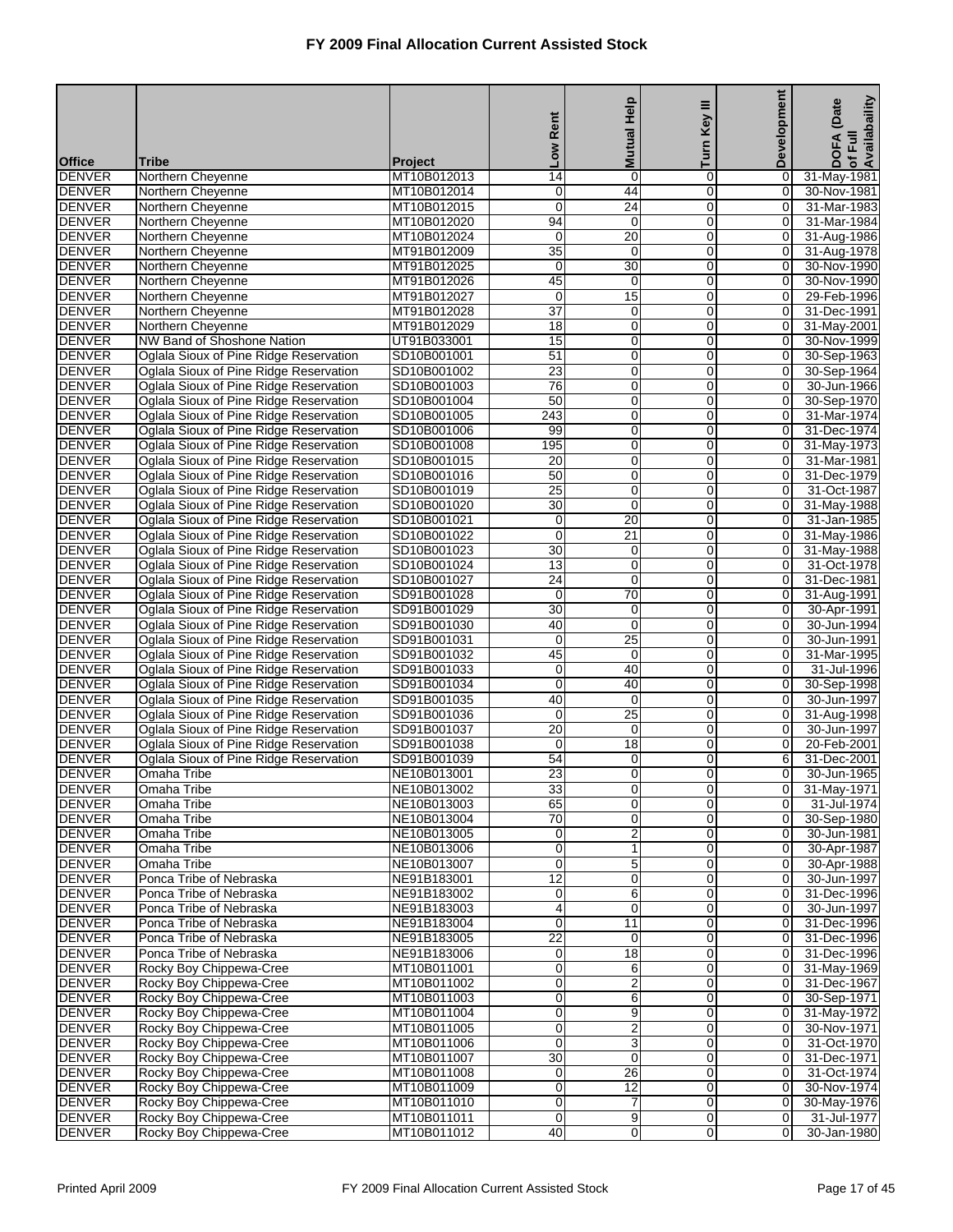|                                |                                                          |                            | Rent                           | <b>Mutual Help</b> | Ξ                             | <b>Development</b>               | of Full<br>Availabaility<br>DOFA (Date |
|--------------------------------|----------------------------------------------------------|----------------------------|--------------------------------|--------------------|-------------------------------|----------------------------------|----------------------------------------|
|                                |                                                          |                            | <b>No</b>                      |                    | Turn Key                      |                                  |                                        |
| <b>Office</b>                  | <b>Tribe</b>                                             | Project                    |                                |                    |                               |                                  |                                        |
| <b>DENVER</b><br><b>DENVER</b> | Rocky Boy Chippewa-Cree<br>Rocky Boy Chippewa-Cree       | MT10B011013<br>MT91B011021 | $\overline{36}$<br>43          | $\mathbf 0$<br>0   | 0<br>0                        | 0<br>0                           | 31-May-1986<br>30-Sep-1990             |
| <b>DENVER</b>                  | Rocky Boy Chippewa-Cree                                  | MT91B011022                | $\boldsymbol{0}$               | $\overline{22}$    | $\mathbf 0$                   | 0                                | 30-Sep-1990                            |
| <b>DENVER</b>                  | Rocky Boy Chippewa-Cree                                  | MT91B011023                | 15                             | 0                  | $\mathbf 0$                   | o                                | 30-Aug-1994                            |
| <b>DENVER</b>                  | Rocky Boy Chippewa-Cree                                  | MT91B011024                | 45                             | $\mathbf 0$        | 0                             | $\mathbf 0$                      | 31-Oct-1995                            |
| <b>DENVER</b>                  | Rocky Boy Chippewa-Cree                                  | MT91B011025                | 20                             | 0                  | $\mathbf 0$                   | $\mathbf 0$                      | 31-Oct-1995                            |
| <b>DENVER</b>                  | Rocky Boy Chippewa-Cree                                  | MT91B011026                | 40                             | 0                  | 0                             | 0                                | 31-Dec-1996                            |
| <b>DENVER</b>                  | Rocky Boy Chippewa-Cree                                  | MT91B011027                | 5                              | 0                  | $\mathbf 0$                   | 0                                | 30-Aug-1994                            |
| <b>DENVER</b><br><b>DENVER</b> | Rocky Boy Chippewa-Cree                                  | MT91B011028                | $\overline{22}$                | 0                  | $\mathbf 0$                   | $\overline{0}$                   | 31-Mar-1999                            |
| <b>DENVER</b>                  | <b>Rosebud Sioux</b><br><b>Rosebud Sioux</b>             | SD10B002001<br>SD10B002002 | 38<br>$\overline{14}$          | $\pmb{0}$<br>0     | 0<br>$\mathbf 0$              | 0<br>$\mathbf 0$                 | 31-Dec-1966<br>31-Dec-1966             |
| <b>DENVER</b>                  | <b>Rosebud Sioux</b>                                     | SD10B002003                | 26                             | 0                  | 0                             | 0                                | 31-Dec-1966                            |
| <b>DENVER</b>                  | Rosebud Sioux                                            | SD10B002004                | $\overline{14}$                | 0                  | $\mathbf 0$                   | 0                                | 31-Dec-1966                            |
| <b>DENVER</b>                  | <b>Rosebud Sioux</b>                                     | SD10B002007                | 62                             | 0                  | $\mathbf 0$                   | $\overline{0}$                   | 30-Nov-1978                            |
| <b>DENVER</b>                  | <b>Rosebud Sioux</b>                                     | SD10B002008                | $\mathbf 0$                    | $\overline{2}$     | 0                             | 0                                | 30-Nov-1978                            |
| <b>DENVER</b>                  | <b>Rosebud Sioux</b>                                     | SD10B002009                | $\overline{90}$                | 0                  | $\mathbf 0$                   | $\overline{O}$                   | 30-Sep-1978                            |
| <b>DENVER</b>                  | <b>Rosebud Sioux</b>                                     | SD10B002011                | 80                             | 0                  | 0                             | $\overline{0}$                   | 30-Sep-1979                            |
| <b>DENVER</b>                  | Rosebud Sioux                                            | SD10B002012                | 0                              | $\overline{2}$     | $\mathbf 0$                   | 0                                | 30-Apr-1980                            |
| <b>DENVER</b>                  | <b>Rosebud Sioux</b><br><b>Rosebud Sioux</b>             | SD10B002013<br>SD10B002014 | 60<br>120                      | 0<br>0             | $\mathbf 0$<br>0              | $\overline{0}$<br>0              | 30-Sep-1980<br>31-Dec-1979             |
| <b>DENVER</b><br><b>DENVER</b> | <b>Rosebud Sioux</b>                                     | SD10B002015                | $\mathbf 0$                    | 4                  | $\mathbf 0$                   | $\mathbf 0$                      | 31-Dec-1979                            |
| <b>DENVER</b>                  | <b>Rosebud Sioux</b>                                     | SD10B002016                | $\overline{31}$                | 0                  | 0                             | 0                                | 31-Aug-1985                            |
| <b>DENVER</b>                  | Rosebud Sioux                                            | SD10B002017                | $\overline{48}$                | 0                  | $\pmb{0}$                     | 0                                | 30-Sep-1985                            |
| <b>DENVER</b>                  | <b>Rosebud Sioux</b>                                     | SD10B002018                | $\mathbf 0$                    | $\overline{12}$    | $\mathbf 0$                   | $\overline{0}$                   | 31-Jul-1986                            |
| <b>DENVER</b>                  | <b>Rosebud Sioux</b>                                     | SD10B002019                | $\overline{0}$                 | 11                 | 0                             | 0                                | 31-Aug-1986                            |
| <b>DENVER</b>                  | <b>Rosebud Sioux</b>                                     | SD10B002020                | 132                            | $\mathbf 0$        | $\mathbf 0$                   | $\mathbf 0$                      | 28-Feb-1986                            |
| <b>DENVER</b>                  | <b>Rosebud Sioux</b>                                     | SD10B002021                | 0                              | $\overline{28}$    | 0                             | 0                                | 30-Sep-1986                            |
| <b>DENVER</b>                  | Rosebud Sioux                                            | SD91B002026                | 0                              | 41                 | $\mathbf 0$                   | 0                                | 30-Sep-1989                            |
| <b>DENVER</b><br><b>DENVER</b> | <b>Rosebud Sioux</b><br><b>Rosebud Sioux</b>             | SD91B002027<br>SD91B002028 | $\overline{70}$<br>$\mathbf 0$ | $\mathbf 0$<br>30  | $\mathbf 0$<br>0              | 0<br>0                           | 31-Mar-1990<br>31-Jan-1990             |
| <b>DENVER</b>                  | <b>Rosebud Sioux</b>                                     | SD91B002029                | $\mathbf 0$                    | $\overline{20}$    | $\overline{0}$                | $\mathbf 0$                      | 30-Jun-1993                            |
| <b>DENVER</b>                  | <b>Rosebud Sioux</b>                                     | SD91B002030                | 20                             | $\mathbf 0$        | 0                             | 0                                | 31-May-1992                            |
| <b>DENVER</b>                  | <b>Rosebud Sioux</b>                                     | SD91B002031                | 0                              | $\overline{20}$    | $\mathbf 0$                   | 0                                | 31-Aug-1996                            |
| <b>DENVER</b>                  | <b>Rosebud Sioux</b>                                     | SD91B002032                | 0                              | $\overline{28}$    | $\mathbf 0$                   | $\overline{0}$                   | 31-Aug-1999                            |
| <b>DENVER</b>                  | <b>Rosebud Sioux</b>                                     | SD91B002033                | 15                             | 0                  | 0                             | 0                                | 30-Sep-1999                            |
| <b>DENVER</b>                  | <b>Rosebud Sioux</b>                                     | SD91B002034                | $\mathbf 0$                    | $\overline{12}$    | $\mathbf 0$                   | $\mathbf 0$                      | 30-Sep-1999                            |
| <b>DENVER</b>                  | Salish and Kootenai Tribes                               | MT10B013003                | 40                             | 0                  | 0                             | 0                                | 30-Nov-1974                            |
| <b>DENVER</b><br><b>DENVER</b> | Salish and Kootenai Tribes                               | MT10B013005                | 7                              | 0                  | $\mathbf 0$<br>$\overline{0}$ | 0                                | 30-Jun-1976                            |
| <b>DENVER</b>                  | Salish and Kootenai Tribes<br>Salish and Kootenai Tribes | MT10B013006<br>MT10B013007 | $\overline{7}$<br>22           | 0<br>0             | 0                             | $\overline{0}$<br>0              | 31-Aug-1976<br>31-Oct-1976             |
| <b>DENVER</b>                  | Salish and Kootenai Tribes                               | MT10B013008                | 9                              | 0                  | $\overline{0}$                | 0                                | 30-Jun-1977                            |
| <b>DENVER</b>                  | Salish and Kootenai Tribes                               | MT10B013009                | 20                             | 0                  | 0                             | 01                               | 30-Sep-1977                            |
| <b>DENVER</b>                  | Salish and Kootenai Tribes                               | MT10B013010                | 35                             | $\mathbf 0$        | $\mathbf 0$                   | $\overline{0}$                   | 31-Aug-1978                            |
| <b>DENVER</b>                  | Salish and Kootenai Tribes                               | MT10B013011                | 0                              | 5                  | $\mathbf 0$                   | $\overline{0}$                   | 31-Jul-1979                            |
| <b>DENVER</b>                  | Salish and Kootenai Tribes                               | MT10B013013                | 0                              | 1                  | 0                             | $\overline{0}$                   | 30-Sep-1979                            |
| <b>DENVER</b>                  | Salish and Kootenai Tribes                               | MT10B013014                | 10                             | 0                  | $\mathbf 0$                   | $\overline{0}$                   | 30-May-1979                            |
| <b>DENVER</b>                  | Salish and Kootenai Tribes                               | MT10B013015                | 0                              | 1                  | 0                             | 0                                | 30-Sep-1980                            |
| <b>DENVER</b>                  | Salish and Kootenai Tribes<br>Salish and Kootenai Tribes | MT10B013017                | $\mathbf 0$                    | 1                  | 0                             | $\overline{0}$                   | 28-Feb-1981                            |
| <b>DENVER</b><br><b>DENVER</b> | Salish and Kootenai Tribes                               | MT10B013018<br>MT10B013019 | 40<br>6                        | 0<br>0             | 0<br>0                        | $\overline{0}$<br>$\overline{0}$ | 28-Feb-1981<br>30-Jun-1981             |
| <b>DENVER</b>                  | Salish and Kootenai Tribes                               | MT10B013020                | $\overline{27}$                | 0                  | $\mathbf 0$                   | $\overline{O}$                   | 30-Nov-1981                            |
| <b>DENVER</b>                  | Salish and Kootenai Tribes                               | MT10B013022                | 4                              | 0                  | 0                             | 0                                | 31-Aug-1982                            |
| <b>DENVER</b>                  | Salish and Kootenai Tribes                               | MT10B013023                | 57                             | $\mathbf 0$        | 0                             | $\overline{0}$                   | 30-Nov-1983                            |
| <b>DENVER</b>                  | Salish and Kootenai Tribes                               | MT10B013024                | 0                              | 7                  | 0                             | $\overline{0}$                   | 30-Nov-1985                            |
| <b>DENVER</b>                  | Salish and Kootenai Tribes                               | MT10B013025                | $\overline{20}$                | 0                  | 0                             | $\overline{0}$                   | 31-Oct-1984                            |
| <b>DENVER</b>                  | Salish and Kootenai Tribes                               | MT10B013026                | 0                              | 4                  | 0                             | $\overline{0}$                   | 31-Oct-1986                            |
| <b>DENVER</b>                  | Salish and Kootenai Tribes                               | MT10B013027                | 5                              | 0                  | 0                             | $\overline{0}$                   | 30-Apr-1987                            |
| <b>DENVER</b>                  | Salish and Kootenai Tribes                               | MT10B013028                | 31                             | $\mathbf 0$        | 0                             | $\overline{0}$                   | 30-Jun-1986                            |
| <b>DENVER</b><br><b>DENVER</b> | Salish and Kootenai Tribes<br>Salish and Kootenai Tribes | MT10B013029<br>MT91B013030 | $\mathbf 0$<br>28              | 8<br>0             | 0<br>0                        | $\overline{0}$<br>$\overline{0}$ | 31-Mar-1989<br>30-Jun-1989             |
| <b>DENVER</b>                  | Salish and Kootenai Tribes                               | MT91B013031                | 36                             | 0                  | $\mathbf 0$                   | $\overline{O}$                   | 30-Jun-1990                            |
| <b>DENVER</b>                  | Salish and Kootenai Tribes                               | MT91B013032                | 0                              | 7                  | 0                             | $\overline{0}$                   | 31-Jan-1991                            |
| <b>DENVER</b>                  | Salish and Kootenai Tribes                               | MT91B013033                | 0                              | 8                  | 0                             | $\overline{0}$                   | 31-Dec-1991                            |
| <b>DENVER</b>                  | Salish and Kootenai Tribes                               | MT91B013034                | 0                              | 9                  | 0                             | $\overline{0}$                   | 02-Oct-1996                            |
| <b>DENVER</b>                  | Salish and Kootenai Tribes                               | MT91B013037                | 0                              | 16                 | 0                             | $\overline{0}$                   | 30-Sep-1998                            |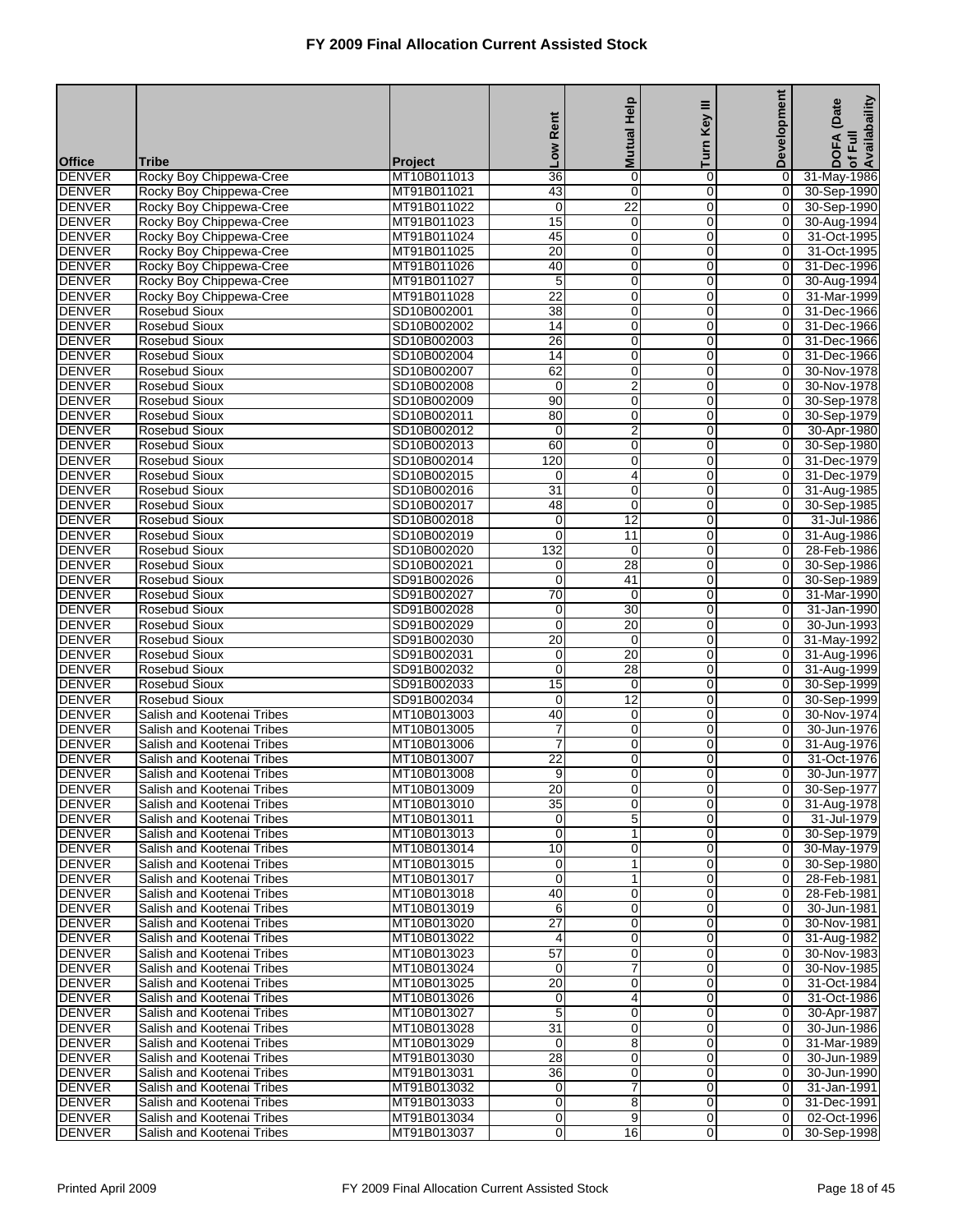|                                |                                                                                  |                            | Rent                  | <b>Mutual Help</b>                 | Ξ<br>Key I                    | Development                      | of Full<br>Availabaility<br>(Date |
|--------------------------------|----------------------------------------------------------------------------------|----------------------------|-----------------------|------------------------------------|-------------------------------|----------------------------------|-----------------------------------|
| <b>Office</b>                  | <b>Tribe</b>                                                                     | <b>Project</b>             | <b>Mo7</b>            |                                    | Turn                          |                                  | <b>DOFA</b>                       |
| <b>DENVER</b>                  | Salish and Kootenai Tribes                                                       | MT91B013038                | 10                    | $\mathbf 0$                        | $\overline{0}$                | 0                                | 30-Sep-1998                       |
| <b>DENVER</b>                  | <b>Santee Sioux Tribe</b>                                                        | NE10B105001                | 36                    | $\mathbf 0$                        | $\Omega$                      | 0                                | 31-Oct-1971                       |
| <b>DENVER</b>                  | <b>Santee Sioux Tribe</b>                                                        | NE10B105002                | 30                    | $\mathbf 0$                        | $\mathbf 0$                   | 0                                | 31-Jan-1974                       |
| <b>DENVER</b>                  | Santee Sioux Tribe                                                               | NE10B105003                | 10<br>0               | $\mathbf 0$<br>$\overline{21}$     | $\Omega$<br>0                 | 0                                | 30-Sep-1977                       |
| <b>DENVER</b><br><b>DENVER</b> | Santee Sioux Tribe<br>Santee Sioux Tribe                                         | NE10B105004<br>NE10B105005 | 10                    | $\mathbf 0$                        | $\overline{0}$                | 0<br>0                           | 31-Dec-1984<br>31-Oct-1984        |
| <b>DENVER</b>                  | <b>Santee Sioux Tribe</b>                                                        | NE91B105006                | 15                    | $\mathbf 0$                        | $\mathbf 0$                   | 0                                | 30-Jun-1994                       |
| <b>DENVER</b>                  | Santee Sioux Tribe                                                               | NE91B105007                | 0                     | 13                                 | $\mathbf 0$                   | 0                                | 01-Jul-1995                       |
| <b>DENVER</b>                  | <b>Santee Sioux Tribe</b>                                                        | NE91B105008                | 0                     | $\overline{17}$                    | $\Omega$                      | 0                                | 30-Jun-1999                       |
| <b>DENVER</b>                  | Shoshone Tribe of the Wind River Reser                                           | WY91B019003                | 0                     | 4                                  | 0                             | 0                                | 31-Dec-1979                       |
| <b>DENVER</b><br><b>DENVER</b> | Shoshone Tribe of the Wind River Reser<br>Shoshone Tribe of the Wind River Reser | WY91B019005<br>WY91B019006 | 0<br>0                | $\overline{12}$<br>$\overline{22}$ | $\overline{0}$<br>$\mathbf 0$ | 0<br>0                           | 30-Sep-1987<br>30-Jun-1988        |
| <b>DENVER</b>                  | Shoshone Tribe of the Wind River Reser                                           | WY91B019007                | 0                     | 10                                 | $\mathbf 0$                   | 0                                | 31-Jul-1990                       |
| <b>DENVER</b>                  | Shoshone Tribe of the Wind River Reser                                           | WY91B019008                | 0                     | $\overline{11}$                    | $\Omega$                      | 0                                | 30-Jun-1995                       |
| <b>DENVER</b>                  | Shoshone Tribe of the Wind River Reser                                           | WY91B019009                | $\overline{20}$       | $\mathbf 0$                        | 0                             | 0                                | 31-Mar-1967                       |
| <b>DENVER</b>                  | Shoshone Tribe of the Wind River Reser                                           | WY91B019010                | $\overline{20}$       | $\pmb{0}$                          | $\overline{0}$                | 0                                | 31-Aug-1972                       |
| <b>DENVER</b>                  | Shoshone Tribe of the Wind River Reser                                           | WY91B019011                | 28                    | $\mathbf 0$                        | 0                             | $\overline{0}$                   | 31-Aug-1978                       |
| <b>DENVER</b>                  | Shoshone Tribe of the Wind River Reser<br>Shoshone Tribe of the Wind River Reser | WY91B019012                | 22<br>$\overline{35}$ | $\mathbf 0$                        | $\mathbf 0$                   | $\mathbf 0$                      | 31-Oct-1983                       |
| <b>DENVER</b><br><b>DENVER</b> | Shoshone Tribe of the Wind River Reser                                           | WY91B019013<br>WY91B019014 | 10                    | $\mathbf 0$<br>$\mathbf 0$         | $\mathbf 0$<br>0              | 0<br>0                           | 31-Mar-1986<br>30-Sep-1991        |
| <b>DENVER</b>                  | Shoshone Tribe of the Wind River Reser                                           | WY91B019015                | 0                     | $\overline{28}$                    | $\overline{0}$                | 0                                | 31-Aug-2000                       |
| <b>DENVER</b>                  | Shoshone Tribe of the Wind River Reser                                           | WY91B019016                | $\Omega$              | 15                                 | 0                             | 0                                | 30-Apr-2002                       |
| <b>DENVER</b>                  | Sisseton-Wahpeton Sioux                                                          | SD10B015001                | 100                   | $\mathbf 0$                        | $\mathbf 0$                   | 0                                | 30-Jun-1971                       |
| <b>DENVER</b>                  | Sisseton-Wahpeton Sioux                                                          | SD10B015002                | $\overline{80}$       | $\mathbf 0$                        | $\mathbf 0$                   | 0                                | 31-Jul-1972                       |
| <b>DENVER</b>                  | Sisseton-Wahpeton Sioux                                                          | SD10B015003                | 60                    | $\mathbf 0$                        | 0                             | 0                                | 31-Jul-1973                       |
| <b>DENVER</b>                  | Sisseton-Wahpeton Sioux                                                          | SD10B015004                | $\overline{35}$       | $\boldsymbol{0}$                   | $\overline{0}$                | 0                                | 31-Mar-1976                       |
| <b>DENVER</b>                  | Sisseton-Wahpeton Sioux<br>Sisseton-Wahpeton Sioux                               | SD10B015007                | 90<br>55              | $\mathbf 0$<br>$\mathbf 0$         | $\mathbf 0$<br>$\mathbf 0$    | 0<br>0                           | 31-Oct-1978                       |
| <b>DENVER</b><br><b>DENVER</b> | Sisseton-Wahpeton Sioux                                                          | SD10B015008<br>SD10B015010 | $\overline{58}$       | $\mathbf 0$                        | $\Omega$                      | 0                                | 30-Sep-1979<br>30-Oct-1980        |
| <b>DENVER</b>                  | Sisseton-Wahpeton Sioux                                                          | SD10B015017                | 0                     | 3                                  | 0                             | 0                                | 31-Oct-1988                       |
| <b>DENVER</b>                  | Sisseton-Wahpeton Sioux                                                          | SD91B015018                | 0                     | $\overline{20}$                    | $\overline{0}$                | 0                                | 31-Dec-1992                       |
| <b>DENVER</b>                  | Sisseton-Wahpeton Sioux                                                          | SD91B015019                | 0                     | $\overline{27}$                    | $\mathbf 0$                   | 3                                | 31-May-1997                       |
| <b>DENVER</b>                  | Southern Ute Tribe                                                               | CO10B010003                | $\overline{25}$       | $\mathbf 0$                        | $\mathbf 0$                   | $\mathbf 0$                      | 31-Aug-1970                       |
| <b>DENVER</b>                  | Southern Ute Tribe                                                               | CO10B010004                | 40                    | $\mathbf 0$                        | $\Omega$                      | 0                                | 28-Feb-1977                       |
| <b>DENVER</b><br><b>DENVER</b> | Southern Ute Tribe<br>Southern Ute Tribe                                         | CO10B010006<br>CO10B010008 | 16<br>$\overline{20}$ | $\mathbf 0$<br>$\mathbf 0$         | 0<br>$\overline{0}$           | 0<br>0                           | 30-Jun-1978<br>31-Oct-1981        |
| <b>DENVER</b>                  | Southern Ute Tribe                                                               | CO10B010009                | 0                     | 10                                 | 0                             | 0                                | 28-Feb-1986                       |
| <b>DENVER</b>                  | Southern Ute Tribe                                                               | CO10B010010                | 0                     | 15                                 | $\mathbf 0$                   | 0                                | 31-Dec-1987                       |
| <b>DENVER</b>                  | Southern Ute Tribe                                                               | CO91B010011                | 10                    | $\mathbf 0$                        | $\Omega$                      | $\Omega$                         | 31-Oct-1990                       |
| <b>DENVER</b>                  | Southern Ute Tribe                                                               | CO91B010012                | 0                     | $\overline{20}$                    | 0                             | 0                                | 31-Oct-1990                       |
| <b>DENVER</b>                  | Southern Ute Tribe                                                               | CO91B010013                | 0                     | $\overline{15}$                    | $\overline{0}$                | $\overline{O}$                   | 31-Aug-1994                       |
| <b>DENVER</b>                  | Southern Ute Tribe                                                               | CO91B010014                | $\overline{0}$        | 20                                 | $\overline{0}$                | 01                               | 30-Sep-1995                       |
| <b>DENVER</b><br><b>DENVER</b> | Spirit Lake Sioux Tribe<br>Spirit Lake Sioux Tribe                               | ND10B008001<br>ND10B008004 | 60<br>48              | $\mathbf 0$<br>$\mathbf 0$         | $\overline{0}$<br>$\mathbf 0$ | $\overline{0}$<br>$\overline{0}$ | 31-Oct-1968<br>31-Aug-1974        |
| <b>DENVER</b>                  | <b>Spirit Lake Sioux Tribe</b>                                                   | ND10B008005                | $\overline{27}$       | $\mathbf 0$                        | 0                             | 0                                | 31-May-1972                       |
| <b>DENVER</b>                  | Spirit Lake Sioux Tribe                                                          | ND10B008007                | 20                    | $\pmb{0}$                          | $\mathbf 0$                   | $\overline{0}$                   | 30-Nov-1977                       |
| <b>DENVER</b>                  | Spirit Lake Sioux Tribe                                                          | ND10B008008                | 50                    | $\mathbf 0$                        | $\mathbf 0$                   | $\overline{0}$                   | 31-Aug-1979                       |
| <b>DENVER</b>                  | <b>Spirit Lake Sioux Tribe</b>                                                   | ND10B008009                | 50                    | $\mathbf 0$                        | $\mathbf 0$                   | $\mathbf 0$                      | 30-Jun-1981                       |
| <b>DENVER</b>                  | Spirit Lake Sioux Tribe                                                          | ND10B008010                | 14                    | $\mathbf 0$                        | $\mathbf 0$                   | $\mathbf 0$                      | 31-Jan-1985                       |
| <b>DENVER</b>                  | Spirit Lake Sioux Tribe                                                          | ND10B008011                | 14                    | $\mathbf 0$                        | 0                             | $\overline{0}$                   | 31-Jan-1985                       |
| <b>DENVER</b><br><b>DENVER</b> | Spirit Lake Sioux Tribe<br><b>Spirit Lake Sioux Tribe</b>                        | ND10B008012<br>ND10B008013 | 25<br>0               | $\mathbf 0$<br>40                  | $\mathbf 0$<br>$\mathbf 0$    | $\overline{0}$<br>$\Omega$       | 31-Jul-1987<br>31-Aug-1987        |
| <b>DENVER</b>                  | <b>Spirit Lake Sioux Tribe</b>                                                   | ND91B008014                | 20                    | 0                                  | $\mathbf 0$                   | $\mathbf 0$                      | 31-Jan-1993                       |
| <b>DENVER</b>                  | Spirit Lake Sioux Tribe                                                          | ND91B008015                | 0                     | $\overline{14}$                    | $\mathbf 0$                   | 1                                | 29-Sep-1997                       |
| <b>DENVER</b>                  | <b>Standing Rock Sioux</b>                                                       | SD10B006001                | 56                    | $\mathbf 0$                        | 0                             | $\overline{0}$                   | 31-Jan-1965                       |
| <b>DENVER</b>                  | <b>Standing Rock Sioux</b>                                                       | SD10B006002                | 109                   | $\pmb{0}$                          | $\mathbf 0$                   | $\overline{0}$                   | 31-Aug-1971                       |
| <b>DENVER</b>                  | <b>Standing Rock Sioux</b>                                                       | SD10B006003                | 10                    | $\mathbf 0$                        | $\mathbf 0$                   | $\overline{0}$                   | 31-Aug-1974                       |
| <b>DENVER</b>                  | <b>Standing Rock Sioux</b>                                                       | SD10B006005                | 85                    | $\mathbf 0$                        | $\mathbf 0$                   | $\overline{0}$                   | 30-Nov-1974                       |
| <b>DENVER</b><br><b>DENVER</b> | <b>Standing Rock Sioux</b><br><b>Standing Rock Sioux</b>                         | SD10B006007<br>SD10B006008 | 64<br>84              | $\mathbf 0$<br>$\pmb{0}$           | 0<br>0                        | $\mathbf 0$<br>$\Omega$          | 31-Dec-1975<br>30-Sep-1973        |
| <b>DENVER</b>                  | <b>Standing Rock Sioux</b>                                                       | SD10B006009                | 10                    | $\pmb{0}$                          | $\mathbf 0$                   | $\overline{0}$                   | 28-Feb-1977                       |
| <b>DENVER</b>                  | <b>Standing Rock Sioux</b>                                                       | SD10B006012                | 50                    | $\mathbf 0$                        | $\mathbf 0$                   | $\overline{O}$                   | 31-May-1979                       |
| <b>DENVER</b>                  | <b>Standing Rock Sioux</b>                                                       | SD10B006013                | 15                    | $\mathbf 0$                        | $\mathbf 0$                   | $\overline{0}$                   | 30-Oct-1981                       |
| <b>DENVER</b>                  | <b>Standing Rock Sioux</b>                                                       | SD10B006014                | 19                    | $\mathbf 0$                        | $\mathbf 0$                   | $\overline{O}$                   | 31-Dec-1980                       |
| <b>DENVER</b>                  | <b>Standing Rock Sioux</b>                                                       | SD10B006016                | 5                     | $\mathbf 0$                        | $\overline{0}$                | 0                                | 30-Jun-1985                       |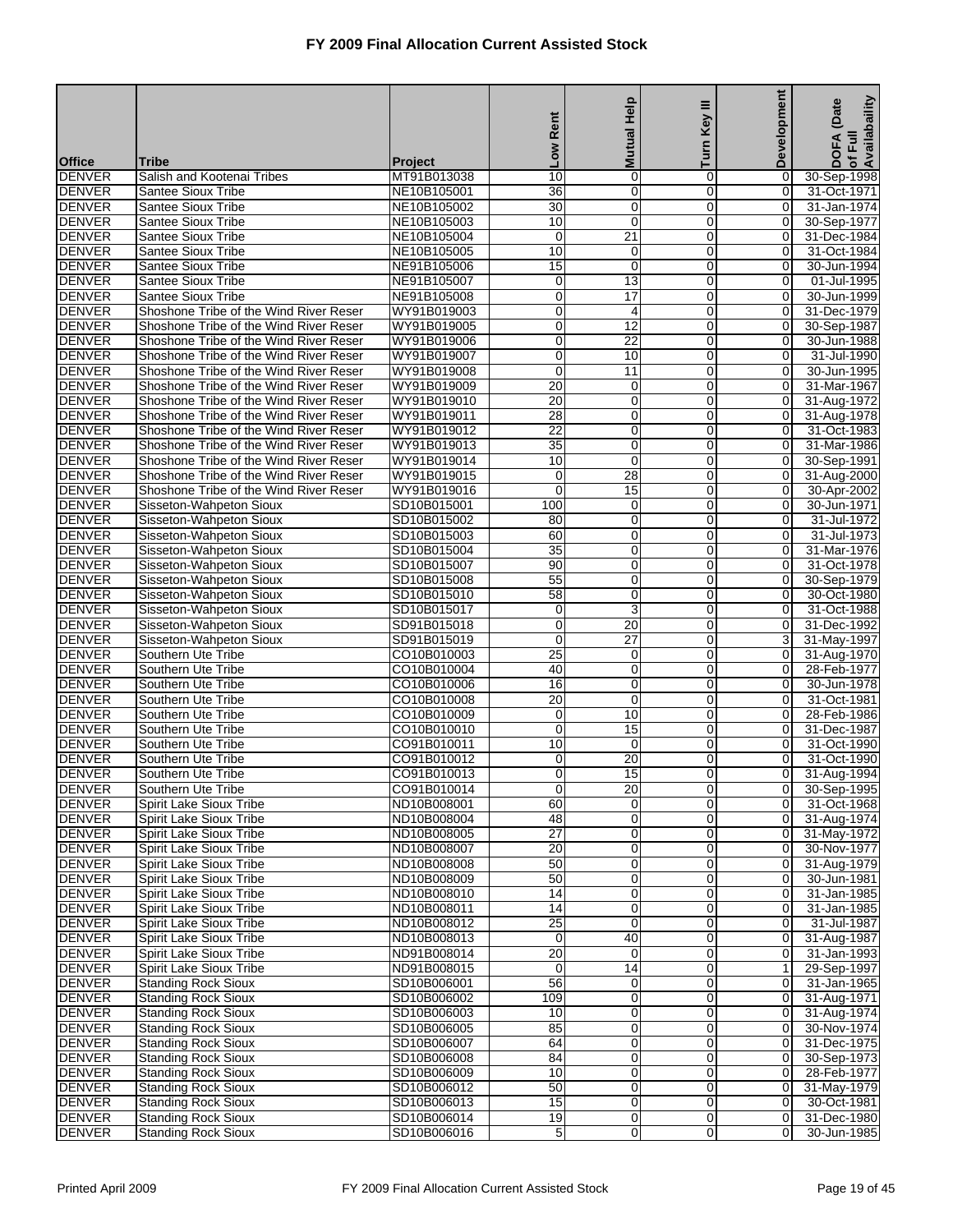| Turn<br><b>Mo7</b><br><b>Office</b><br>Tribe<br><b>Project</b><br>$\overline{39}$<br>$\mathbf 0$<br><b>DENVER</b><br><b>Standing Rock Sioux</b><br>SD10B006021<br>0<br>30-Sep-1986<br>0<br><b>DENVER</b><br><b>Standing Rock Sioux</b><br>26<br>0<br>0<br>$\mathbf 0$<br>31-Jul-1987<br>SD10B006022<br><b>DENVER</b><br>$\mathbf 0$<br>38<br>0<br>0<br>29-Feb-1988<br><b>Standing Rock Sioux</b><br>SD10B006023<br>$\overline{28}$<br>31-Dec-1990<br><b>DENVER</b><br><b>Standing Rock Sioux</b><br>SD91B006024<br>0<br>0<br>0<br><b>DENVER</b><br><b>Standing Rock Sioux</b><br>0<br>$\overline{20}$<br>0<br>0<br>31-Mar-1995<br>SD91B006025<br><b>DENVER</b><br>40<br>$\pmb{0}$<br>31-Dec-1999<br><b>Standing Rock Sioux</b><br>0<br>0<br>SD91B006026<br><b>DENVER</b><br><b>Standing Rock Sioux</b><br>0<br>0<br>0<br>24<br>SD91B006028<br>$\mathbf 0$<br><b>DENVER</b><br><b>Standing Rock Sioux</b><br>24<br>0<br>31-Oct-1997<br>SD91B006029<br>$\overline{0}$<br>$\overline{20}$<br>$\mathbf 0$<br><b>DENVER</b><br><b>Standing Rock Sioux</b><br>SD91B006030<br>0<br>$\mathbf 0$<br>31-Dec-1999<br><b>DENVER</b><br><b>Standing Rock Sioux</b><br>1<br>$\mathbf 0$<br>0<br>$\overline{0}$<br>31-Jan-1997<br>SD91B006031<br><b>DENVER</b><br>40<br>$\pmb{0}$<br><b>Standing Rock Sioux</b><br>0<br>0<br>31-Dec-1997<br>SD91B006032<br>19<br>30-Mar-1999<br><b>DENVER</b><br><b>Standing Rock Sioux</b><br>0<br>0<br>0<br>SD91B006033<br>$\mathbf 0$<br><b>DENVER</b><br><b>Standing Rock Sioux</b><br>$\mathbf 0$<br>0<br>6<br>SD91B006034<br>$\overline{17}$<br><b>DENVER</b><br>$\mathbf 0$<br>$\mathbf 0$<br><b>Standing Rock Sioux</b><br>SD91B006035<br>16<br>30-Jun-1999<br><b>DENVER</b><br><b>Standing Rock Sioux</b><br>0<br>0<br>0<br>33<br>SD91B006036<br>57<br><b>DENVER</b><br>$\mathbf 0$<br>$\pmb{0}$<br>Turtle Mountain Band of Chippewa<br>$\overline{0}$<br>31-Aug-1967<br>ND10B006001<br><b>DENVER</b><br>40<br>0<br>0<br>$\overline{0}$<br>Turtle Mountain Band of Chippewa<br>ND10B006002<br>31-Oct-1967<br>$\overline{28}$<br>0<br><b>DENVER</b><br>0<br>$\overline{0}$<br>Turtle Mountain Band of Chippewa<br>ND10B006003<br>31-Dec-1968<br><b>DENVER</b><br>$\overline{70}$<br>0<br>$\mathbf 0$<br>$\mathbf 0$<br>30-Nov-1974<br>Turtle Mountain Band of Chippewa<br>ND10B006006<br><b>DENVER</b><br>47<br>3<br>0<br>$\overline{0}$<br>30-Apr-1977<br>Turtle Mountain Band of Chippewa<br>ND10B006008<br><b>DENVER</b><br>49<br>Turtle Mountain Band of Chippewa<br>1<br>0<br>$\overline{0}$<br>30-Sep-1978<br>ND10B006010<br><b>DENVER</b><br>41<br>0<br>0<br>Turtle Mountain Band of Chippewa<br>ND10B006012<br>1<br>31-Mar-1980<br>50<br><b>DENVER</b><br>0<br>0<br>$\mathbf 0$<br>31-Jul-1981<br>Turtle Mountain Band of Chippewa<br>ND10B006013<br><b>DENVER</b><br>$\overline{23}$<br>0<br>Turtle Mountain Band of Chippewa<br>ND10B006014<br>0<br>$\overline{O}$<br>30-Apr-1982<br><b>DENVER</b><br>30<br>0<br>0<br>$\overline{0}$<br>31-Dec-1983<br>Turtle Mountain Band of Chippewa<br>ND10B006015<br><b>DENVER</b><br>Turtle Mountain Band of Chippewa<br>0<br>1<br>0<br>0<br>31-Jul-1981<br>ND10B006016<br>72<br>$\overline{2}$<br><b>DENVER</b><br>0<br>$\overline{0}$<br>30-Sep-1983<br>Turtle Mountain Band of Chippewa<br>ND10B006017<br><b>DENVER</b><br>$\mathbf 0$<br>22<br>0<br>0<br>31-Dec-1984<br>Turtle Mountain Band of Chippewa<br>ND10B006018<br>$\overline{37}$<br>$\mathbf 0$<br><b>DENVER</b><br>Turtle Mountain Band of Chippewa<br>ND10B006022<br>$\mathbf 0$<br>0<br>30-Sep-1985<br>31<br><b>DENVER</b><br>0<br>0<br>$\overline{0}$<br>30-Jun-1986<br>Turtle Mountain Band of Chippewa<br>ND10B006023<br><b>DENVER</b><br>$\overline{24}$<br>$\pmb{0}$<br>$\mathbf 0$<br>0<br>31-Oct-1986<br>Turtle Mountain Band of Chippewa<br>ND10B006024<br>13<br><b>DENVER</b><br>0<br>0<br>$\overline{0}$<br>31-Dec-1986<br>Turtle Mountain Band of Chippewa<br>ND10B006025<br>$\mathbf 0$<br><b>DENVER</b><br>49<br>0<br>$\mathbf 0$<br>31-Oct-1987<br>Turtle Mountain Band of Chippewa<br>ND10B006027<br><b>DENVER</b><br>89<br>$\mathbf 0$<br>$\mathbf 0$<br>$\mathbf 0$<br>Turtle Mountain Band of Chippewa<br>ND10B006028<br>31-Dec-1987<br>29<br><b>DENVER</b><br>$\mathbf 0$<br>0<br>$\overline{0}$<br>30-Sep-1987<br>Turtle Mountain Band of Chippewa<br>ND10B006030<br><b>DENVER</b><br>40<br>$\mathbf 0$<br>0<br>0<br>31-Jan-1989<br>Turtle Mountain Band of Chippewa<br>ND10B006031<br><b>DENVER</b><br>0<br>39<br>0<br>$\overline{O}$<br>31-Mar-1989<br>Turtle Mountain Band of Chippewa<br>ND10B006032<br><b>DENVER</b><br>0<br>3<br>0<br>$\mathbf 0$<br>30-Apr-1982<br>Turtle Mountain Band of Chippewa<br>ND10B006034<br><b>DENVER</b><br>$\overline{2}$<br>$\mathbf 0$<br>$\mathbf 0$<br>Turtle Mountain Band of Chippewa<br>ND10B042001<br>$\mathbf 0$<br>30-Sep-1976<br><b>DENVER</b><br>ND10B042003<br>4<br>0<br>$\mathbf 0$<br>0<br>30-Jun-1977<br>Turtle Mountain Band of Chippewa<br>0<br>4<br>$\mathbf{0}$<br><b>DENVER</b><br>Turtle Mountain Band of Chippewa<br>ND10B042004<br>$\mathbf 0$<br>31-Jul-1980<br><b>DENVER</b><br>Turtle Mountain Band of Chippewa<br>ND10B068001<br>7<br>$\overline{0}$<br>$\mathbf 0$<br>$\overline{0}$<br>31-Jul-1980<br>$\boldsymbol{0}$<br>3<br>0<br><b>DENVER</b><br>$\overline{0}$<br>Turtle Mountain Band of Chippewa<br>ND10B068002<br>31-Jul-1980<br>$\overline{10}$<br>0<br><b>DENVER</b><br>Turtle Mountain Band of Chippewa<br>0<br>$\overline{0}$<br>31-Jul-1980<br>ND10B068003<br><b>DENVER</b><br>Turtle Mountain Band of Chippewa<br>0<br>2<br>0<br>31-Jul-1980<br>ND10B068004<br>0<br>5<br>$\mathbf 0$<br>$\pmb{0}$<br><b>DENVER</b><br>Turtle Mountain Band of Chippewa<br>30-Sep-1981<br>ND10B068005<br>0<br><b>DENVER</b><br>Turtle Mountain Band of Chippewa<br>0<br>6<br>0<br>$\overline{0}$<br>31-Dec-1981<br>ND10B068006<br><b>DENVER</b><br>20<br>$\mathbf 0$<br>0<br>Turtle Mountain Band of Chippewa<br>ND10B068007<br>$\overline{0}$<br>28-Feb-1985<br>18<br>$\mathbf 0$<br><b>DENVER</b><br>Turtle Mountain Band of Chippewa<br>ND10B068008<br>0<br>$\mathbf 0$<br>31-Mar-1985<br><b>DENVER</b><br>0<br>45<br>0<br>$\overline{0}$<br>30-Nov-1989<br>Turtle Mountain Band of Chippewa<br>ND91B006033<br>0<br>$\pmb{0}$<br><b>DENVER</b><br>Turtle Mountain Band of Chippewa<br>27<br>31-May-1994<br>ND91B006035<br>0<br>$\overline{17}$<br><b>DENVER</b><br>Turtle Mountain Band of Chippewa<br>3<br>0<br>$\overline{0}$<br>30-Sep-1993<br>ND91B006036<br>0<br><b>DENVER</b><br>0<br>10<br>$\overline{0}$<br>28-Feb-1994<br>Turtle Mountain Band of Chippewa<br>ND91B006037<br>40<br>$\mathbf 0$<br><b>DENVER</b><br>Turtle Mountain Band of Chippewa<br>ND91B006038<br>8<br>$\mathbf 0$<br>31-May-1996<br><b>DENVER</b><br>0<br>6<br>0<br>Turtle Mountain Band of Chippewa<br>ND91B006039<br>0<br>31-Oct-1996<br>$\pmb{0}$<br><b>DENVER</b><br>Turtle Mountain Band of Chippewa<br>0<br>10<br>30-Sep-1978<br>ND91B006041<br>0<br><b>DENVER</b><br>5<br>0<br>$\overline{0}$<br>31-Jul-1997<br>Turtle Mountain Band of Chippewa<br>ND91B006042<br>0<br><b>DENVER</b><br>0<br>1<br>0<br>31-Aug-1995<br>Turtle Mountain Band of Chippewa<br>ND91B006043<br>0<br>7<br><b>DENVER</b><br>Turtle Mountain Band of Chippewa<br>ND91B006044<br>0<br>0<br>$\overline{O}$<br>31-May-1996<br><b>DENVER</b><br>0<br>18<br>0<br>1<br>30-Jun-2001<br>Turtle Mountain Band of Chippewa<br>ND91B006045<br>$\mathbf 0$<br><b>DENVER</b><br>Turtle Mountain Band of Chippewa<br>7<br>0<br>31-May-1996<br>ND91B006046<br>0<br>40<br><b>DENVER</b><br>0<br>0<br>$\overline{0}$<br>30-Nov-1974<br>Uintah & Ouray Ute Indian Tribe<br>UT10B001006<br><b>DENVER</b><br>30<br>$\mathbf 0$<br>0<br>30-Sep-1978<br>Uintah & Ouray Ute Indian Tribe<br>UT10B001008<br>$\overline{0}$<br>20<br>$\mathbf 0$<br><b>DENVER</b><br>Uintah & Ouray Ute Indian Tribe<br>UT10B001010<br>$\mathbf 0$<br>$\overline{O}$<br>30-Sep-1982<br><b>DENVER</b><br>Uintah & Ouray Ute Indian Tribe<br>UT10B001012<br>$\pmb{0}$<br>15<br>0<br>$\overline{0}$<br>30-Apr-1985 |  | Rent | <b>Mutual Help</b> | Key III | Development | of Full<br>Availabaility<br>(Date<br><b>DOFA</b> |
|--------------------------------------------------------------------------------------------------------------------------------------------------------------------------------------------------------------------------------------------------------------------------------------------------------------------------------------------------------------------------------------------------------------------------------------------------------------------------------------------------------------------------------------------------------------------------------------------------------------------------------------------------------------------------------------------------------------------------------------------------------------------------------------------------------------------------------------------------------------------------------------------------------------------------------------------------------------------------------------------------------------------------------------------------------------------------------------------------------------------------------------------------------------------------------------------------------------------------------------------------------------------------------------------------------------------------------------------------------------------------------------------------------------------------------------------------------------------------------------------------------------------------------------------------------------------------------------------------------------------------------------------------------------------------------------------------------------------------------------------------------------------------------------------------------------------------------------------------------------------------------------------------------------------------------------------------------------------------------------------------------------------------------------------------------------------------------------------------------------------------------------------------------------------------------------------------------------------------------------------------------------------------------------------------------------------------------------------------------------------------------------------------------------------------------------------------------------------------------------------------------------------------------------------------------------------------------------------------------------------------------------------------------------------------------------------------------------------------------------------------------------------------------------------------------------------------------------------------------------------------------------------------------------------------------------------------------------------------------------------------------------------------------------------------------------------------------------------------------------------------------------------------------------------------------------------------------------------------------------------------------------------------------------------------------------------------------------------------------------------------------------------------------------------------------------------------------------------------------------------------------------------------------------------------------------------------------------------------------------------------------------------------------------------------------------------------------------------------------------------------------------------------------------------------------------------------------------------------------------------------------------------------------------------------------------------------------------------------------------------------------------------------------------------------------------------------------------------------------------------------------------------------------------------------------------------------------------------------------------------------------------------------------------------------------------------------------------------------------------------------------------------------------------------------------------------------------------------------------------------------------------------------------------------------------------------------------------------------------------------------------------------------------------------------------------------------------------------------------------------------------------------------------------------------------------------------------------------------------------------------------------------------------------------------------------------------------------------------------------------------------------------------------------------------------------------------------------------------------------------------------------------------------------------------------------------------------------------------------------------------------------------------------------------------------------------------------------------------------------------------------------------------------------------------------------------------------------------------------------------------------------------------------------------------------------------------------------------------------------------------------------------------------------------------------------------------------------------------------------------------------------------------------------------------------------------------------------------------------------------------------------------------------------------------------------------------------------------------------------------------------------------------------------------------------------------------------------------------------------------------------------------------------------------------------------------------------------------------------------------------------------------------------------------------------------------------------------------------------------------------------------------------------------------------------------------------------------------------------------------------------------------------------------------------------------------------------------------------------------------------------------------------------------------------------------------------------------------------------------------------------------------------------------------------------------------------------------------------------------------------------------------------------------------------------------------------------------------------------------------------------------------------------------------------------------------------------------------------------------------------------------------------------------------------------------------------------------------------------------------------------------------------------------------------------------------------------------------------------------------------------------------------------------------------------------------------------------------------------------------------------------------------------------------------------------------------------------------------------------------------------------------------------------------------------------------------------------------------------------------------------------------------------------------------------------------------------------------------------------------------------------------------------------------------------------------------------------------------------------------------------------------------------------------------------------------|--|------|--------------------|---------|-------------|--------------------------------------------------|
|                                                                                                                                                                                                                                                                                                                                                                                                                                                                                                                                                                                                                                                                                                                                                                                                                                                                                                                                                                                                                                                                                                                                                                                                                                                                                                                                                                                                                                                                                                                                                                                                                                                                                                                                                                                                                                                                                                                                                                                                                                                                                                                                                                                                                                                                                                                                                                                                                                                                                                                                                                                                                                                                                                                                                                                                                                                                                                                                                                                                                                                                                                                                                                                                                                                                                                                                                                                                                                                                                                                                                                                                                                                                                                                                                                                                                                                                                                                                                                                                                                                                                                                                                                                                                                                                                                                                                                                                                                                                                                                                                                                                                                                                                                                                                                                                                                                                                                                                                                                                                                                                                                                                                                                                                                                                                                                                                                                                                                                                                                                                                                                                                                                                                                                                                                                                                                                                                                                                                                                                                                                                                                                                                                                                                                                                                                                                                                                                                                                                                                                                                                                                                                                                                                                                                                                                                                                                                                                                                                                                                                                                                                                                                                                                                                                                                                                                                                                                                                                                                                                                                                                                                                                                                                                                                                                                                                                                                                                                                                                                                                                                    |  |      |                    |         |             |                                                  |
|                                                                                                                                                                                                                                                                                                                                                                                                                                                                                                                                                                                                                                                                                                                                                                                                                                                                                                                                                                                                                                                                                                                                                                                                                                                                                                                                                                                                                                                                                                                                                                                                                                                                                                                                                                                                                                                                                                                                                                                                                                                                                                                                                                                                                                                                                                                                                                                                                                                                                                                                                                                                                                                                                                                                                                                                                                                                                                                                                                                                                                                                                                                                                                                                                                                                                                                                                                                                                                                                                                                                                                                                                                                                                                                                                                                                                                                                                                                                                                                                                                                                                                                                                                                                                                                                                                                                                                                                                                                                                                                                                                                                                                                                                                                                                                                                                                                                                                                                                                                                                                                                                                                                                                                                                                                                                                                                                                                                                                                                                                                                                                                                                                                                                                                                                                                                                                                                                                                                                                                                                                                                                                                                                                                                                                                                                                                                                                                                                                                                                                                                                                                                                                                                                                                                                                                                                                                                                                                                                                                                                                                                                                                                                                                                                                                                                                                                                                                                                                                                                                                                                                                                                                                                                                                                                                                                                                                                                                                                                                                                                                                                    |  |      |                    |         |             |                                                  |
|                                                                                                                                                                                                                                                                                                                                                                                                                                                                                                                                                                                                                                                                                                                                                                                                                                                                                                                                                                                                                                                                                                                                                                                                                                                                                                                                                                                                                                                                                                                                                                                                                                                                                                                                                                                                                                                                                                                                                                                                                                                                                                                                                                                                                                                                                                                                                                                                                                                                                                                                                                                                                                                                                                                                                                                                                                                                                                                                                                                                                                                                                                                                                                                                                                                                                                                                                                                                                                                                                                                                                                                                                                                                                                                                                                                                                                                                                                                                                                                                                                                                                                                                                                                                                                                                                                                                                                                                                                                                                                                                                                                                                                                                                                                                                                                                                                                                                                                                                                                                                                                                                                                                                                                                                                                                                                                                                                                                                                                                                                                                                                                                                                                                                                                                                                                                                                                                                                                                                                                                                                                                                                                                                                                                                                                                                                                                                                                                                                                                                                                                                                                                                                                                                                                                                                                                                                                                                                                                                                                                                                                                                                                                                                                                                                                                                                                                                                                                                                                                                                                                                                                                                                                                                                                                                                                                                                                                                                                                                                                                                                                                    |  |      |                    |         |             |                                                  |
|                                                                                                                                                                                                                                                                                                                                                                                                                                                                                                                                                                                                                                                                                                                                                                                                                                                                                                                                                                                                                                                                                                                                                                                                                                                                                                                                                                                                                                                                                                                                                                                                                                                                                                                                                                                                                                                                                                                                                                                                                                                                                                                                                                                                                                                                                                                                                                                                                                                                                                                                                                                                                                                                                                                                                                                                                                                                                                                                                                                                                                                                                                                                                                                                                                                                                                                                                                                                                                                                                                                                                                                                                                                                                                                                                                                                                                                                                                                                                                                                                                                                                                                                                                                                                                                                                                                                                                                                                                                                                                                                                                                                                                                                                                                                                                                                                                                                                                                                                                                                                                                                                                                                                                                                                                                                                                                                                                                                                                                                                                                                                                                                                                                                                                                                                                                                                                                                                                                                                                                                                                                                                                                                                                                                                                                                                                                                                                                                                                                                                                                                                                                                                                                                                                                                                                                                                                                                                                                                                                                                                                                                                                                                                                                                                                                                                                                                                                                                                                                                                                                                                                                                                                                                                                                                                                                                                                                                                                                                                                                                                                                                    |  |      |                    |         |             |                                                  |
|                                                                                                                                                                                                                                                                                                                                                                                                                                                                                                                                                                                                                                                                                                                                                                                                                                                                                                                                                                                                                                                                                                                                                                                                                                                                                                                                                                                                                                                                                                                                                                                                                                                                                                                                                                                                                                                                                                                                                                                                                                                                                                                                                                                                                                                                                                                                                                                                                                                                                                                                                                                                                                                                                                                                                                                                                                                                                                                                                                                                                                                                                                                                                                                                                                                                                                                                                                                                                                                                                                                                                                                                                                                                                                                                                                                                                                                                                                                                                                                                                                                                                                                                                                                                                                                                                                                                                                                                                                                                                                                                                                                                                                                                                                                                                                                                                                                                                                                                                                                                                                                                                                                                                                                                                                                                                                                                                                                                                                                                                                                                                                                                                                                                                                                                                                                                                                                                                                                                                                                                                                                                                                                                                                                                                                                                                                                                                                                                                                                                                                                                                                                                                                                                                                                                                                                                                                                                                                                                                                                                                                                                                                                                                                                                                                                                                                                                                                                                                                                                                                                                                                                                                                                                                                                                                                                                                                                                                                                                                                                                                                                                    |  |      |                    |         |             |                                                  |
|                                                                                                                                                                                                                                                                                                                                                                                                                                                                                                                                                                                                                                                                                                                                                                                                                                                                                                                                                                                                                                                                                                                                                                                                                                                                                                                                                                                                                                                                                                                                                                                                                                                                                                                                                                                                                                                                                                                                                                                                                                                                                                                                                                                                                                                                                                                                                                                                                                                                                                                                                                                                                                                                                                                                                                                                                                                                                                                                                                                                                                                                                                                                                                                                                                                                                                                                                                                                                                                                                                                                                                                                                                                                                                                                                                                                                                                                                                                                                                                                                                                                                                                                                                                                                                                                                                                                                                                                                                                                                                                                                                                                                                                                                                                                                                                                                                                                                                                                                                                                                                                                                                                                                                                                                                                                                                                                                                                                                                                                                                                                                                                                                                                                                                                                                                                                                                                                                                                                                                                                                                                                                                                                                                                                                                                                                                                                                                                                                                                                                                                                                                                                                                                                                                                                                                                                                                                                                                                                                                                                                                                                                                                                                                                                                                                                                                                                                                                                                                                                                                                                                                                                                                                                                                                                                                                                                                                                                                                                                                                                                                                                    |  |      |                    |         |             |                                                  |
|                                                                                                                                                                                                                                                                                                                                                                                                                                                                                                                                                                                                                                                                                                                                                                                                                                                                                                                                                                                                                                                                                                                                                                                                                                                                                                                                                                                                                                                                                                                                                                                                                                                                                                                                                                                                                                                                                                                                                                                                                                                                                                                                                                                                                                                                                                                                                                                                                                                                                                                                                                                                                                                                                                                                                                                                                                                                                                                                                                                                                                                                                                                                                                                                                                                                                                                                                                                                                                                                                                                                                                                                                                                                                                                                                                                                                                                                                                                                                                                                                                                                                                                                                                                                                                                                                                                                                                                                                                                                                                                                                                                                                                                                                                                                                                                                                                                                                                                                                                                                                                                                                                                                                                                                                                                                                                                                                                                                                                                                                                                                                                                                                                                                                                                                                                                                                                                                                                                                                                                                                                                                                                                                                                                                                                                                                                                                                                                                                                                                                                                                                                                                                                                                                                                                                                                                                                                                                                                                                                                                                                                                                                                                                                                                                                                                                                                                                                                                                                                                                                                                                                                                                                                                                                                                                                                                                                                                                                                                                                                                                                                                    |  |      |                    |         |             |                                                  |
|                                                                                                                                                                                                                                                                                                                                                                                                                                                                                                                                                                                                                                                                                                                                                                                                                                                                                                                                                                                                                                                                                                                                                                                                                                                                                                                                                                                                                                                                                                                                                                                                                                                                                                                                                                                                                                                                                                                                                                                                                                                                                                                                                                                                                                                                                                                                                                                                                                                                                                                                                                                                                                                                                                                                                                                                                                                                                                                                                                                                                                                                                                                                                                                                                                                                                                                                                                                                                                                                                                                                                                                                                                                                                                                                                                                                                                                                                                                                                                                                                                                                                                                                                                                                                                                                                                                                                                                                                                                                                                                                                                                                                                                                                                                                                                                                                                                                                                                                                                                                                                                                                                                                                                                                                                                                                                                                                                                                                                                                                                                                                                                                                                                                                                                                                                                                                                                                                                                                                                                                                                                                                                                                                                                                                                                                                                                                                                                                                                                                                                                                                                                                                                                                                                                                                                                                                                                                                                                                                                                                                                                                                                                                                                                                                                                                                                                                                                                                                                                                                                                                                                                                                                                                                                                                                                                                                                                                                                                                                                                                                                                                    |  |      |                    |         |             |                                                  |
|                                                                                                                                                                                                                                                                                                                                                                                                                                                                                                                                                                                                                                                                                                                                                                                                                                                                                                                                                                                                                                                                                                                                                                                                                                                                                                                                                                                                                                                                                                                                                                                                                                                                                                                                                                                                                                                                                                                                                                                                                                                                                                                                                                                                                                                                                                                                                                                                                                                                                                                                                                                                                                                                                                                                                                                                                                                                                                                                                                                                                                                                                                                                                                                                                                                                                                                                                                                                                                                                                                                                                                                                                                                                                                                                                                                                                                                                                                                                                                                                                                                                                                                                                                                                                                                                                                                                                                                                                                                                                                                                                                                                                                                                                                                                                                                                                                                                                                                                                                                                                                                                                                                                                                                                                                                                                                                                                                                                                                                                                                                                                                                                                                                                                                                                                                                                                                                                                                                                                                                                                                                                                                                                                                                                                                                                                                                                                                                                                                                                                                                                                                                                                                                                                                                                                                                                                                                                                                                                                                                                                                                                                                                                                                                                                                                                                                                                                                                                                                                                                                                                                                                                                                                                                                                                                                                                                                                                                                                                                                                                                                                                    |  |      |                    |         |             |                                                  |
|                                                                                                                                                                                                                                                                                                                                                                                                                                                                                                                                                                                                                                                                                                                                                                                                                                                                                                                                                                                                                                                                                                                                                                                                                                                                                                                                                                                                                                                                                                                                                                                                                                                                                                                                                                                                                                                                                                                                                                                                                                                                                                                                                                                                                                                                                                                                                                                                                                                                                                                                                                                                                                                                                                                                                                                                                                                                                                                                                                                                                                                                                                                                                                                                                                                                                                                                                                                                                                                                                                                                                                                                                                                                                                                                                                                                                                                                                                                                                                                                                                                                                                                                                                                                                                                                                                                                                                                                                                                                                                                                                                                                                                                                                                                                                                                                                                                                                                                                                                                                                                                                                                                                                                                                                                                                                                                                                                                                                                                                                                                                                                                                                                                                                                                                                                                                                                                                                                                                                                                                                                                                                                                                                                                                                                                                                                                                                                                                                                                                                                                                                                                                                                                                                                                                                                                                                                                                                                                                                                                                                                                                                                                                                                                                                                                                                                                                                                                                                                                                                                                                                                                                                                                                                                                                                                                                                                                                                                                                                                                                                                                                    |  |      |                    |         |             |                                                  |
|                                                                                                                                                                                                                                                                                                                                                                                                                                                                                                                                                                                                                                                                                                                                                                                                                                                                                                                                                                                                                                                                                                                                                                                                                                                                                                                                                                                                                                                                                                                                                                                                                                                                                                                                                                                                                                                                                                                                                                                                                                                                                                                                                                                                                                                                                                                                                                                                                                                                                                                                                                                                                                                                                                                                                                                                                                                                                                                                                                                                                                                                                                                                                                                                                                                                                                                                                                                                                                                                                                                                                                                                                                                                                                                                                                                                                                                                                                                                                                                                                                                                                                                                                                                                                                                                                                                                                                                                                                                                                                                                                                                                                                                                                                                                                                                                                                                                                                                                                                                                                                                                                                                                                                                                                                                                                                                                                                                                                                                                                                                                                                                                                                                                                                                                                                                                                                                                                                                                                                                                                                                                                                                                                                                                                                                                                                                                                                                                                                                                                                                                                                                                                                                                                                                                                                                                                                                                                                                                                                                                                                                                                                                                                                                                                                                                                                                                                                                                                                                                                                                                                                                                                                                                                                                                                                                                                                                                                                                                                                                                                                                                    |  |      |                    |         |             |                                                  |
|                                                                                                                                                                                                                                                                                                                                                                                                                                                                                                                                                                                                                                                                                                                                                                                                                                                                                                                                                                                                                                                                                                                                                                                                                                                                                                                                                                                                                                                                                                                                                                                                                                                                                                                                                                                                                                                                                                                                                                                                                                                                                                                                                                                                                                                                                                                                                                                                                                                                                                                                                                                                                                                                                                                                                                                                                                                                                                                                                                                                                                                                                                                                                                                                                                                                                                                                                                                                                                                                                                                                                                                                                                                                                                                                                                                                                                                                                                                                                                                                                                                                                                                                                                                                                                                                                                                                                                                                                                                                                                                                                                                                                                                                                                                                                                                                                                                                                                                                                                                                                                                                                                                                                                                                                                                                                                                                                                                                                                                                                                                                                                                                                                                                                                                                                                                                                                                                                                                                                                                                                                                                                                                                                                                                                                                                                                                                                                                                                                                                                                                                                                                                                                                                                                                                                                                                                                                                                                                                                                                                                                                                                                                                                                                                                                                                                                                                                                                                                                                                                                                                                                                                                                                                                                                                                                                                                                                                                                                                                                                                                                                                    |  |      |                    |         |             |                                                  |
|                                                                                                                                                                                                                                                                                                                                                                                                                                                                                                                                                                                                                                                                                                                                                                                                                                                                                                                                                                                                                                                                                                                                                                                                                                                                                                                                                                                                                                                                                                                                                                                                                                                                                                                                                                                                                                                                                                                                                                                                                                                                                                                                                                                                                                                                                                                                                                                                                                                                                                                                                                                                                                                                                                                                                                                                                                                                                                                                                                                                                                                                                                                                                                                                                                                                                                                                                                                                                                                                                                                                                                                                                                                                                                                                                                                                                                                                                                                                                                                                                                                                                                                                                                                                                                                                                                                                                                                                                                                                                                                                                                                                                                                                                                                                                                                                                                                                                                                                                                                                                                                                                                                                                                                                                                                                                                                                                                                                                                                                                                                                                                                                                                                                                                                                                                                                                                                                                                                                                                                                                                                                                                                                                                                                                                                                                                                                                                                                                                                                                                                                                                                                                                                                                                                                                                                                                                                                                                                                                                                                                                                                                                                                                                                                                                                                                                                                                                                                                                                                                                                                                                                                                                                                                                                                                                                                                                                                                                                                                                                                                                                                    |  |      |                    |         |             |                                                  |
|                                                                                                                                                                                                                                                                                                                                                                                                                                                                                                                                                                                                                                                                                                                                                                                                                                                                                                                                                                                                                                                                                                                                                                                                                                                                                                                                                                                                                                                                                                                                                                                                                                                                                                                                                                                                                                                                                                                                                                                                                                                                                                                                                                                                                                                                                                                                                                                                                                                                                                                                                                                                                                                                                                                                                                                                                                                                                                                                                                                                                                                                                                                                                                                                                                                                                                                                                                                                                                                                                                                                                                                                                                                                                                                                                                                                                                                                                                                                                                                                                                                                                                                                                                                                                                                                                                                                                                                                                                                                                                                                                                                                                                                                                                                                                                                                                                                                                                                                                                                                                                                                                                                                                                                                                                                                                                                                                                                                                                                                                                                                                                                                                                                                                                                                                                                                                                                                                                                                                                                                                                                                                                                                                                                                                                                                                                                                                                                                                                                                                                                                                                                                                                                                                                                                                                                                                                                                                                                                                                                                                                                                                                                                                                                                                                                                                                                                                                                                                                                                                                                                                                                                                                                                                                                                                                                                                                                                                                                                                                                                                                                                    |  |      |                    |         |             |                                                  |
|                                                                                                                                                                                                                                                                                                                                                                                                                                                                                                                                                                                                                                                                                                                                                                                                                                                                                                                                                                                                                                                                                                                                                                                                                                                                                                                                                                                                                                                                                                                                                                                                                                                                                                                                                                                                                                                                                                                                                                                                                                                                                                                                                                                                                                                                                                                                                                                                                                                                                                                                                                                                                                                                                                                                                                                                                                                                                                                                                                                                                                                                                                                                                                                                                                                                                                                                                                                                                                                                                                                                                                                                                                                                                                                                                                                                                                                                                                                                                                                                                                                                                                                                                                                                                                                                                                                                                                                                                                                                                                                                                                                                                                                                                                                                                                                                                                                                                                                                                                                                                                                                                                                                                                                                                                                                                                                                                                                                                                                                                                                                                                                                                                                                                                                                                                                                                                                                                                                                                                                                                                                                                                                                                                                                                                                                                                                                                                                                                                                                                                                                                                                                                                                                                                                                                                                                                                                                                                                                                                                                                                                                                                                                                                                                                                                                                                                                                                                                                                                                                                                                                                                                                                                                                                                                                                                                                                                                                                                                                                                                                                                                    |  |      |                    |         |             |                                                  |
|                                                                                                                                                                                                                                                                                                                                                                                                                                                                                                                                                                                                                                                                                                                                                                                                                                                                                                                                                                                                                                                                                                                                                                                                                                                                                                                                                                                                                                                                                                                                                                                                                                                                                                                                                                                                                                                                                                                                                                                                                                                                                                                                                                                                                                                                                                                                                                                                                                                                                                                                                                                                                                                                                                                                                                                                                                                                                                                                                                                                                                                                                                                                                                                                                                                                                                                                                                                                                                                                                                                                                                                                                                                                                                                                                                                                                                                                                                                                                                                                                                                                                                                                                                                                                                                                                                                                                                                                                                                                                                                                                                                                                                                                                                                                                                                                                                                                                                                                                                                                                                                                                                                                                                                                                                                                                                                                                                                                                                                                                                                                                                                                                                                                                                                                                                                                                                                                                                                                                                                                                                                                                                                                                                                                                                                                                                                                                                                                                                                                                                                                                                                                                                                                                                                                                                                                                                                                                                                                                                                                                                                                                                                                                                                                                                                                                                                                                                                                                                                                                                                                                                                                                                                                                                                                                                                                                                                                                                                                                                                                                                                                    |  |      |                    |         |             |                                                  |
|                                                                                                                                                                                                                                                                                                                                                                                                                                                                                                                                                                                                                                                                                                                                                                                                                                                                                                                                                                                                                                                                                                                                                                                                                                                                                                                                                                                                                                                                                                                                                                                                                                                                                                                                                                                                                                                                                                                                                                                                                                                                                                                                                                                                                                                                                                                                                                                                                                                                                                                                                                                                                                                                                                                                                                                                                                                                                                                                                                                                                                                                                                                                                                                                                                                                                                                                                                                                                                                                                                                                                                                                                                                                                                                                                                                                                                                                                                                                                                                                                                                                                                                                                                                                                                                                                                                                                                                                                                                                                                                                                                                                                                                                                                                                                                                                                                                                                                                                                                                                                                                                                                                                                                                                                                                                                                                                                                                                                                                                                                                                                                                                                                                                                                                                                                                                                                                                                                                                                                                                                                                                                                                                                                                                                                                                                                                                                                                                                                                                                                                                                                                                                                                                                                                                                                                                                                                                                                                                                                                                                                                                                                                                                                                                                                                                                                                                                                                                                                                                                                                                                                                                                                                                                                                                                                                                                                                                                                                                                                                                                                                                    |  |      |                    |         |             |                                                  |
|                                                                                                                                                                                                                                                                                                                                                                                                                                                                                                                                                                                                                                                                                                                                                                                                                                                                                                                                                                                                                                                                                                                                                                                                                                                                                                                                                                                                                                                                                                                                                                                                                                                                                                                                                                                                                                                                                                                                                                                                                                                                                                                                                                                                                                                                                                                                                                                                                                                                                                                                                                                                                                                                                                                                                                                                                                                                                                                                                                                                                                                                                                                                                                                                                                                                                                                                                                                                                                                                                                                                                                                                                                                                                                                                                                                                                                                                                                                                                                                                                                                                                                                                                                                                                                                                                                                                                                                                                                                                                                                                                                                                                                                                                                                                                                                                                                                                                                                                                                                                                                                                                                                                                                                                                                                                                                                                                                                                                                                                                                                                                                                                                                                                                                                                                                                                                                                                                                                                                                                                                                                                                                                                                                                                                                                                                                                                                                                                                                                                                                                                                                                                                                                                                                                                                                                                                                                                                                                                                                                                                                                                                                                                                                                                                                                                                                                                                                                                                                                                                                                                                                                                                                                                                                                                                                                                                                                                                                                                                                                                                                                                    |  |      |                    |         |             |                                                  |
|                                                                                                                                                                                                                                                                                                                                                                                                                                                                                                                                                                                                                                                                                                                                                                                                                                                                                                                                                                                                                                                                                                                                                                                                                                                                                                                                                                                                                                                                                                                                                                                                                                                                                                                                                                                                                                                                                                                                                                                                                                                                                                                                                                                                                                                                                                                                                                                                                                                                                                                                                                                                                                                                                                                                                                                                                                                                                                                                                                                                                                                                                                                                                                                                                                                                                                                                                                                                                                                                                                                                                                                                                                                                                                                                                                                                                                                                                                                                                                                                                                                                                                                                                                                                                                                                                                                                                                                                                                                                                                                                                                                                                                                                                                                                                                                                                                                                                                                                                                                                                                                                                                                                                                                                                                                                                                                                                                                                                                                                                                                                                                                                                                                                                                                                                                                                                                                                                                                                                                                                                                                                                                                                                                                                                                                                                                                                                                                                                                                                                                                                                                                                                                                                                                                                                                                                                                                                                                                                                                                                                                                                                                                                                                                                                                                                                                                                                                                                                                                                                                                                                                                                                                                                                                                                                                                                                                                                                                                                                                                                                                                                    |  |      |                    |         |             |                                                  |
|                                                                                                                                                                                                                                                                                                                                                                                                                                                                                                                                                                                                                                                                                                                                                                                                                                                                                                                                                                                                                                                                                                                                                                                                                                                                                                                                                                                                                                                                                                                                                                                                                                                                                                                                                                                                                                                                                                                                                                                                                                                                                                                                                                                                                                                                                                                                                                                                                                                                                                                                                                                                                                                                                                                                                                                                                                                                                                                                                                                                                                                                                                                                                                                                                                                                                                                                                                                                                                                                                                                                                                                                                                                                                                                                                                                                                                                                                                                                                                                                                                                                                                                                                                                                                                                                                                                                                                                                                                                                                                                                                                                                                                                                                                                                                                                                                                                                                                                                                                                                                                                                                                                                                                                                                                                                                                                                                                                                                                                                                                                                                                                                                                                                                                                                                                                                                                                                                                                                                                                                                                                                                                                                                                                                                                                                                                                                                                                                                                                                                                                                                                                                                                                                                                                                                                                                                                                                                                                                                                                                                                                                                                                                                                                                                                                                                                                                                                                                                                                                                                                                                                                                                                                                                                                                                                                                                                                                                                                                                                                                                                                                    |  |      |                    |         |             |                                                  |
|                                                                                                                                                                                                                                                                                                                                                                                                                                                                                                                                                                                                                                                                                                                                                                                                                                                                                                                                                                                                                                                                                                                                                                                                                                                                                                                                                                                                                                                                                                                                                                                                                                                                                                                                                                                                                                                                                                                                                                                                                                                                                                                                                                                                                                                                                                                                                                                                                                                                                                                                                                                                                                                                                                                                                                                                                                                                                                                                                                                                                                                                                                                                                                                                                                                                                                                                                                                                                                                                                                                                                                                                                                                                                                                                                                                                                                                                                                                                                                                                                                                                                                                                                                                                                                                                                                                                                                                                                                                                                                                                                                                                                                                                                                                                                                                                                                                                                                                                                                                                                                                                                                                                                                                                                                                                                                                                                                                                                                                                                                                                                                                                                                                                                                                                                                                                                                                                                                                                                                                                                                                                                                                                                                                                                                                                                                                                                                                                                                                                                                                                                                                                                                                                                                                                                                                                                                                                                                                                                                                                                                                                                                                                                                                                                                                                                                                                                                                                                                                                                                                                                                                                                                                                                                                                                                                                                                                                                                                                                                                                                                                                    |  |      |                    |         |             |                                                  |
|                                                                                                                                                                                                                                                                                                                                                                                                                                                                                                                                                                                                                                                                                                                                                                                                                                                                                                                                                                                                                                                                                                                                                                                                                                                                                                                                                                                                                                                                                                                                                                                                                                                                                                                                                                                                                                                                                                                                                                                                                                                                                                                                                                                                                                                                                                                                                                                                                                                                                                                                                                                                                                                                                                                                                                                                                                                                                                                                                                                                                                                                                                                                                                                                                                                                                                                                                                                                                                                                                                                                                                                                                                                                                                                                                                                                                                                                                                                                                                                                                                                                                                                                                                                                                                                                                                                                                                                                                                                                                                                                                                                                                                                                                                                                                                                                                                                                                                                                                                                                                                                                                                                                                                                                                                                                                                                                                                                                                                                                                                                                                                                                                                                                                                                                                                                                                                                                                                                                                                                                                                                                                                                                                                                                                                                                                                                                                                                                                                                                                                                                                                                                                                                                                                                                                                                                                                                                                                                                                                                                                                                                                                                                                                                                                                                                                                                                                                                                                                                                                                                                                                                                                                                                                                                                                                                                                                                                                                                                                                                                                                                                    |  |      |                    |         |             |                                                  |
|                                                                                                                                                                                                                                                                                                                                                                                                                                                                                                                                                                                                                                                                                                                                                                                                                                                                                                                                                                                                                                                                                                                                                                                                                                                                                                                                                                                                                                                                                                                                                                                                                                                                                                                                                                                                                                                                                                                                                                                                                                                                                                                                                                                                                                                                                                                                                                                                                                                                                                                                                                                                                                                                                                                                                                                                                                                                                                                                                                                                                                                                                                                                                                                                                                                                                                                                                                                                                                                                                                                                                                                                                                                                                                                                                                                                                                                                                                                                                                                                                                                                                                                                                                                                                                                                                                                                                                                                                                                                                                                                                                                                                                                                                                                                                                                                                                                                                                                                                                                                                                                                                                                                                                                                                                                                                                                                                                                                                                                                                                                                                                                                                                                                                                                                                                                                                                                                                                                                                                                                                                                                                                                                                                                                                                                                                                                                                                                                                                                                                                                                                                                                                                                                                                                                                                                                                                                                                                                                                                                                                                                                                                                                                                                                                                                                                                                                                                                                                                                                                                                                                                                                                                                                                                                                                                                                                                                                                                                                                                                                                                                                    |  |      |                    |         |             |                                                  |
|                                                                                                                                                                                                                                                                                                                                                                                                                                                                                                                                                                                                                                                                                                                                                                                                                                                                                                                                                                                                                                                                                                                                                                                                                                                                                                                                                                                                                                                                                                                                                                                                                                                                                                                                                                                                                                                                                                                                                                                                                                                                                                                                                                                                                                                                                                                                                                                                                                                                                                                                                                                                                                                                                                                                                                                                                                                                                                                                                                                                                                                                                                                                                                                                                                                                                                                                                                                                                                                                                                                                                                                                                                                                                                                                                                                                                                                                                                                                                                                                                                                                                                                                                                                                                                                                                                                                                                                                                                                                                                                                                                                                                                                                                                                                                                                                                                                                                                                                                                                                                                                                                                                                                                                                                                                                                                                                                                                                                                                                                                                                                                                                                                                                                                                                                                                                                                                                                                                                                                                                                                                                                                                                                                                                                                                                                                                                                                                                                                                                                                                                                                                                                                                                                                                                                                                                                                                                                                                                                                                                                                                                                                                                                                                                                                                                                                                                                                                                                                                                                                                                                                                                                                                                                                                                                                                                                                                                                                                                                                                                                                                                    |  |      |                    |         |             |                                                  |
|                                                                                                                                                                                                                                                                                                                                                                                                                                                                                                                                                                                                                                                                                                                                                                                                                                                                                                                                                                                                                                                                                                                                                                                                                                                                                                                                                                                                                                                                                                                                                                                                                                                                                                                                                                                                                                                                                                                                                                                                                                                                                                                                                                                                                                                                                                                                                                                                                                                                                                                                                                                                                                                                                                                                                                                                                                                                                                                                                                                                                                                                                                                                                                                                                                                                                                                                                                                                                                                                                                                                                                                                                                                                                                                                                                                                                                                                                                                                                                                                                                                                                                                                                                                                                                                                                                                                                                                                                                                                                                                                                                                                                                                                                                                                                                                                                                                                                                                                                                                                                                                                                                                                                                                                                                                                                                                                                                                                                                                                                                                                                                                                                                                                                                                                                                                                                                                                                                                                                                                                                                                                                                                                                                                                                                                                                                                                                                                                                                                                                                                                                                                                                                                                                                                                                                                                                                                                                                                                                                                                                                                                                                                                                                                                                                                                                                                                                                                                                                                                                                                                                                                                                                                                                                                                                                                                                                                                                                                                                                                                                                                                    |  |      |                    |         |             |                                                  |
|                                                                                                                                                                                                                                                                                                                                                                                                                                                                                                                                                                                                                                                                                                                                                                                                                                                                                                                                                                                                                                                                                                                                                                                                                                                                                                                                                                                                                                                                                                                                                                                                                                                                                                                                                                                                                                                                                                                                                                                                                                                                                                                                                                                                                                                                                                                                                                                                                                                                                                                                                                                                                                                                                                                                                                                                                                                                                                                                                                                                                                                                                                                                                                                                                                                                                                                                                                                                                                                                                                                                                                                                                                                                                                                                                                                                                                                                                                                                                                                                                                                                                                                                                                                                                                                                                                                                                                                                                                                                                                                                                                                                                                                                                                                                                                                                                                                                                                                                                                                                                                                                                                                                                                                                                                                                                                                                                                                                                                                                                                                                                                                                                                                                                                                                                                                                                                                                                                                                                                                                                                                                                                                                                                                                                                                                                                                                                                                                                                                                                                                                                                                                                                                                                                                                                                                                                                                                                                                                                                                                                                                                                                                                                                                                                                                                                                                                                                                                                                                                                                                                                                                                                                                                                                                                                                                                                                                                                                                                                                                                                                                                    |  |      |                    |         |             |                                                  |
|                                                                                                                                                                                                                                                                                                                                                                                                                                                                                                                                                                                                                                                                                                                                                                                                                                                                                                                                                                                                                                                                                                                                                                                                                                                                                                                                                                                                                                                                                                                                                                                                                                                                                                                                                                                                                                                                                                                                                                                                                                                                                                                                                                                                                                                                                                                                                                                                                                                                                                                                                                                                                                                                                                                                                                                                                                                                                                                                                                                                                                                                                                                                                                                                                                                                                                                                                                                                                                                                                                                                                                                                                                                                                                                                                                                                                                                                                                                                                                                                                                                                                                                                                                                                                                                                                                                                                                                                                                                                                                                                                                                                                                                                                                                                                                                                                                                                                                                                                                                                                                                                                                                                                                                                                                                                                                                                                                                                                                                                                                                                                                                                                                                                                                                                                                                                                                                                                                                                                                                                                                                                                                                                                                                                                                                                                                                                                                                                                                                                                                                                                                                                                                                                                                                                                                                                                                                                                                                                                                                                                                                                                                                                                                                                                                                                                                                                                                                                                                                                                                                                                                                                                                                                                                                                                                                                                                                                                                                                                                                                                                                                    |  |      |                    |         |             |                                                  |
|                                                                                                                                                                                                                                                                                                                                                                                                                                                                                                                                                                                                                                                                                                                                                                                                                                                                                                                                                                                                                                                                                                                                                                                                                                                                                                                                                                                                                                                                                                                                                                                                                                                                                                                                                                                                                                                                                                                                                                                                                                                                                                                                                                                                                                                                                                                                                                                                                                                                                                                                                                                                                                                                                                                                                                                                                                                                                                                                                                                                                                                                                                                                                                                                                                                                                                                                                                                                                                                                                                                                                                                                                                                                                                                                                                                                                                                                                                                                                                                                                                                                                                                                                                                                                                                                                                                                                                                                                                                                                                                                                                                                                                                                                                                                                                                                                                                                                                                                                                                                                                                                                                                                                                                                                                                                                                                                                                                                                                                                                                                                                                                                                                                                                                                                                                                                                                                                                                                                                                                                                                                                                                                                                                                                                                                                                                                                                                                                                                                                                                                                                                                                                                                                                                                                                                                                                                                                                                                                                                                                                                                                                                                                                                                                                                                                                                                                                                                                                                                                                                                                                                                                                                                                                                                                                                                                                                                                                                                                                                                                                                                                    |  |      |                    |         |             |                                                  |
|                                                                                                                                                                                                                                                                                                                                                                                                                                                                                                                                                                                                                                                                                                                                                                                                                                                                                                                                                                                                                                                                                                                                                                                                                                                                                                                                                                                                                                                                                                                                                                                                                                                                                                                                                                                                                                                                                                                                                                                                                                                                                                                                                                                                                                                                                                                                                                                                                                                                                                                                                                                                                                                                                                                                                                                                                                                                                                                                                                                                                                                                                                                                                                                                                                                                                                                                                                                                                                                                                                                                                                                                                                                                                                                                                                                                                                                                                                                                                                                                                                                                                                                                                                                                                                                                                                                                                                                                                                                                                                                                                                                                                                                                                                                                                                                                                                                                                                                                                                                                                                                                                                                                                                                                                                                                                                                                                                                                                                                                                                                                                                                                                                                                                                                                                                                                                                                                                                                                                                                                                                                                                                                                                                                                                                                                                                                                                                                                                                                                                                                                                                                                                                                                                                                                                                                                                                                                                                                                                                                                                                                                                                                                                                                                                                                                                                                                                                                                                                                                                                                                                                                                                                                                                                                                                                                                                                                                                                                                                                                                                                                                    |  |      |                    |         |             |                                                  |
|                                                                                                                                                                                                                                                                                                                                                                                                                                                                                                                                                                                                                                                                                                                                                                                                                                                                                                                                                                                                                                                                                                                                                                                                                                                                                                                                                                                                                                                                                                                                                                                                                                                                                                                                                                                                                                                                                                                                                                                                                                                                                                                                                                                                                                                                                                                                                                                                                                                                                                                                                                                                                                                                                                                                                                                                                                                                                                                                                                                                                                                                                                                                                                                                                                                                                                                                                                                                                                                                                                                                                                                                                                                                                                                                                                                                                                                                                                                                                                                                                                                                                                                                                                                                                                                                                                                                                                                                                                                                                                                                                                                                                                                                                                                                                                                                                                                                                                                                                                                                                                                                                                                                                                                                                                                                                                                                                                                                                                                                                                                                                                                                                                                                                                                                                                                                                                                                                                                                                                                                                                                                                                                                                                                                                                                                                                                                                                                                                                                                                                                                                                                                                                                                                                                                                                                                                                                                                                                                                                                                                                                                                                                                                                                                                                                                                                                                                                                                                                                                                                                                                                                                                                                                                                                                                                                                                                                                                                                                                                                                                                                                    |  |      |                    |         |             |                                                  |
|                                                                                                                                                                                                                                                                                                                                                                                                                                                                                                                                                                                                                                                                                                                                                                                                                                                                                                                                                                                                                                                                                                                                                                                                                                                                                                                                                                                                                                                                                                                                                                                                                                                                                                                                                                                                                                                                                                                                                                                                                                                                                                                                                                                                                                                                                                                                                                                                                                                                                                                                                                                                                                                                                                                                                                                                                                                                                                                                                                                                                                                                                                                                                                                                                                                                                                                                                                                                                                                                                                                                                                                                                                                                                                                                                                                                                                                                                                                                                                                                                                                                                                                                                                                                                                                                                                                                                                                                                                                                                                                                                                                                                                                                                                                                                                                                                                                                                                                                                                                                                                                                                                                                                                                                                                                                                                                                                                                                                                                                                                                                                                                                                                                                                                                                                                                                                                                                                                                                                                                                                                                                                                                                                                                                                                                                                                                                                                                                                                                                                                                                                                                                                                                                                                                                                                                                                                                                                                                                                                                                                                                                                                                                                                                                                                                                                                                                                                                                                                                                                                                                                                                                                                                                                                                                                                                                                                                                                                                                                                                                                                                                    |  |      |                    |         |             |                                                  |
|                                                                                                                                                                                                                                                                                                                                                                                                                                                                                                                                                                                                                                                                                                                                                                                                                                                                                                                                                                                                                                                                                                                                                                                                                                                                                                                                                                                                                                                                                                                                                                                                                                                                                                                                                                                                                                                                                                                                                                                                                                                                                                                                                                                                                                                                                                                                                                                                                                                                                                                                                                                                                                                                                                                                                                                                                                                                                                                                                                                                                                                                                                                                                                                                                                                                                                                                                                                                                                                                                                                                                                                                                                                                                                                                                                                                                                                                                                                                                                                                                                                                                                                                                                                                                                                                                                                                                                                                                                                                                                                                                                                                                                                                                                                                                                                                                                                                                                                                                                                                                                                                                                                                                                                                                                                                                                                                                                                                                                                                                                                                                                                                                                                                                                                                                                                                                                                                                                                                                                                                                                                                                                                                                                                                                                                                                                                                                                                                                                                                                                                                                                                                                                                                                                                                                                                                                                                                                                                                                                                                                                                                                                                                                                                                                                                                                                                                                                                                                                                                                                                                                                                                                                                                                                                                                                                                                                                                                                                                                                                                                                                                    |  |      |                    |         |             |                                                  |
|                                                                                                                                                                                                                                                                                                                                                                                                                                                                                                                                                                                                                                                                                                                                                                                                                                                                                                                                                                                                                                                                                                                                                                                                                                                                                                                                                                                                                                                                                                                                                                                                                                                                                                                                                                                                                                                                                                                                                                                                                                                                                                                                                                                                                                                                                                                                                                                                                                                                                                                                                                                                                                                                                                                                                                                                                                                                                                                                                                                                                                                                                                                                                                                                                                                                                                                                                                                                                                                                                                                                                                                                                                                                                                                                                                                                                                                                                                                                                                                                                                                                                                                                                                                                                                                                                                                                                                                                                                                                                                                                                                                                                                                                                                                                                                                                                                                                                                                                                                                                                                                                                                                                                                                                                                                                                                                                                                                                                                                                                                                                                                                                                                                                                                                                                                                                                                                                                                                                                                                                                                                                                                                                                                                                                                                                                                                                                                                                                                                                                                                                                                                                                                                                                                                                                                                                                                                                                                                                                                                                                                                                                                                                                                                                                                                                                                                                                                                                                                                                                                                                                                                                                                                                                                                                                                                                                                                                                                                                                                                                                                                                    |  |      |                    |         |             |                                                  |
|                                                                                                                                                                                                                                                                                                                                                                                                                                                                                                                                                                                                                                                                                                                                                                                                                                                                                                                                                                                                                                                                                                                                                                                                                                                                                                                                                                                                                                                                                                                                                                                                                                                                                                                                                                                                                                                                                                                                                                                                                                                                                                                                                                                                                                                                                                                                                                                                                                                                                                                                                                                                                                                                                                                                                                                                                                                                                                                                                                                                                                                                                                                                                                                                                                                                                                                                                                                                                                                                                                                                                                                                                                                                                                                                                                                                                                                                                                                                                                                                                                                                                                                                                                                                                                                                                                                                                                                                                                                                                                                                                                                                                                                                                                                                                                                                                                                                                                                                                                                                                                                                                                                                                                                                                                                                                                                                                                                                                                                                                                                                                                                                                                                                                                                                                                                                                                                                                                                                                                                                                                                                                                                                                                                                                                                                                                                                                                                                                                                                                                                                                                                                                                                                                                                                                                                                                                                                                                                                                                                                                                                                                                                                                                                                                                                                                                                                                                                                                                                                                                                                                                                                                                                                                                                                                                                                                                                                                                                                                                                                                                                                    |  |      |                    |         |             |                                                  |
|                                                                                                                                                                                                                                                                                                                                                                                                                                                                                                                                                                                                                                                                                                                                                                                                                                                                                                                                                                                                                                                                                                                                                                                                                                                                                                                                                                                                                                                                                                                                                                                                                                                                                                                                                                                                                                                                                                                                                                                                                                                                                                                                                                                                                                                                                                                                                                                                                                                                                                                                                                                                                                                                                                                                                                                                                                                                                                                                                                                                                                                                                                                                                                                                                                                                                                                                                                                                                                                                                                                                                                                                                                                                                                                                                                                                                                                                                                                                                                                                                                                                                                                                                                                                                                                                                                                                                                                                                                                                                                                                                                                                                                                                                                                                                                                                                                                                                                                                                                                                                                                                                                                                                                                                                                                                                                                                                                                                                                                                                                                                                                                                                                                                                                                                                                                                                                                                                                                                                                                                                                                                                                                                                                                                                                                                                                                                                                                                                                                                                                                                                                                                                                                                                                                                                                                                                                                                                                                                                                                                                                                                                                                                                                                                                                                                                                                                                                                                                                                                                                                                                                                                                                                                                                                                                                                                                                                                                                                                                                                                                                                                    |  |      |                    |         |             |                                                  |
|                                                                                                                                                                                                                                                                                                                                                                                                                                                                                                                                                                                                                                                                                                                                                                                                                                                                                                                                                                                                                                                                                                                                                                                                                                                                                                                                                                                                                                                                                                                                                                                                                                                                                                                                                                                                                                                                                                                                                                                                                                                                                                                                                                                                                                                                                                                                                                                                                                                                                                                                                                                                                                                                                                                                                                                                                                                                                                                                                                                                                                                                                                                                                                                                                                                                                                                                                                                                                                                                                                                                                                                                                                                                                                                                                                                                                                                                                                                                                                                                                                                                                                                                                                                                                                                                                                                                                                                                                                                                                                                                                                                                                                                                                                                                                                                                                                                                                                                                                                                                                                                                                                                                                                                                                                                                                                                                                                                                                                                                                                                                                                                                                                                                                                                                                                                                                                                                                                                                                                                                                                                                                                                                                                                                                                                                                                                                                                                                                                                                                                                                                                                                                                                                                                                                                                                                                                                                                                                                                                                                                                                                                                                                                                                                                                                                                                                                                                                                                                                                                                                                                                                                                                                                                                                                                                                                                                                                                                                                                                                                                                                                    |  |      |                    |         |             |                                                  |
|                                                                                                                                                                                                                                                                                                                                                                                                                                                                                                                                                                                                                                                                                                                                                                                                                                                                                                                                                                                                                                                                                                                                                                                                                                                                                                                                                                                                                                                                                                                                                                                                                                                                                                                                                                                                                                                                                                                                                                                                                                                                                                                                                                                                                                                                                                                                                                                                                                                                                                                                                                                                                                                                                                                                                                                                                                                                                                                                                                                                                                                                                                                                                                                                                                                                                                                                                                                                                                                                                                                                                                                                                                                                                                                                                                                                                                                                                                                                                                                                                                                                                                                                                                                                                                                                                                                                                                                                                                                                                                                                                                                                                                                                                                                                                                                                                                                                                                                                                                                                                                                                                                                                                                                                                                                                                                                                                                                                                                                                                                                                                                                                                                                                                                                                                                                                                                                                                                                                                                                                                                                                                                                                                                                                                                                                                                                                                                                                                                                                                                                                                                                                                                                                                                                                                                                                                                                                                                                                                                                                                                                                                                                                                                                                                                                                                                                                                                                                                                                                                                                                                                                                                                                                                                                                                                                                                                                                                                                                                                                                                                                                    |  |      |                    |         |             |                                                  |
|                                                                                                                                                                                                                                                                                                                                                                                                                                                                                                                                                                                                                                                                                                                                                                                                                                                                                                                                                                                                                                                                                                                                                                                                                                                                                                                                                                                                                                                                                                                                                                                                                                                                                                                                                                                                                                                                                                                                                                                                                                                                                                                                                                                                                                                                                                                                                                                                                                                                                                                                                                                                                                                                                                                                                                                                                                                                                                                                                                                                                                                                                                                                                                                                                                                                                                                                                                                                                                                                                                                                                                                                                                                                                                                                                                                                                                                                                                                                                                                                                                                                                                                                                                                                                                                                                                                                                                                                                                                                                                                                                                                                                                                                                                                                                                                                                                                                                                                                                                                                                                                                                                                                                                                                                                                                                                                                                                                                                                                                                                                                                                                                                                                                                                                                                                                                                                                                                                                                                                                                                                                                                                                                                                                                                                                                                                                                                                                                                                                                                                                                                                                                                                                                                                                                                                                                                                                                                                                                                                                                                                                                                                                                                                                                                                                                                                                                                                                                                                                                                                                                                                                                                                                                                                                                                                                                                                                                                                                                                                                                                                                                    |  |      |                    |         |             |                                                  |
|                                                                                                                                                                                                                                                                                                                                                                                                                                                                                                                                                                                                                                                                                                                                                                                                                                                                                                                                                                                                                                                                                                                                                                                                                                                                                                                                                                                                                                                                                                                                                                                                                                                                                                                                                                                                                                                                                                                                                                                                                                                                                                                                                                                                                                                                                                                                                                                                                                                                                                                                                                                                                                                                                                                                                                                                                                                                                                                                                                                                                                                                                                                                                                                                                                                                                                                                                                                                                                                                                                                                                                                                                                                                                                                                                                                                                                                                                                                                                                                                                                                                                                                                                                                                                                                                                                                                                                                                                                                                                                                                                                                                                                                                                                                                                                                                                                                                                                                                                                                                                                                                                                                                                                                                                                                                                                                                                                                                                                                                                                                                                                                                                                                                                                                                                                                                                                                                                                                                                                                                                                                                                                                                                                                                                                                                                                                                                                                                                                                                                                                                                                                                                                                                                                                                                                                                                                                                                                                                                                                                                                                                                                                                                                                                                                                                                                                                                                                                                                                                                                                                                                                                                                                                                                                                                                                                                                                                                                                                                                                                                                                                    |  |      |                    |         |             |                                                  |
|                                                                                                                                                                                                                                                                                                                                                                                                                                                                                                                                                                                                                                                                                                                                                                                                                                                                                                                                                                                                                                                                                                                                                                                                                                                                                                                                                                                                                                                                                                                                                                                                                                                                                                                                                                                                                                                                                                                                                                                                                                                                                                                                                                                                                                                                                                                                                                                                                                                                                                                                                                                                                                                                                                                                                                                                                                                                                                                                                                                                                                                                                                                                                                                                                                                                                                                                                                                                                                                                                                                                                                                                                                                                                                                                                                                                                                                                                                                                                                                                                                                                                                                                                                                                                                                                                                                                                                                                                                                                                                                                                                                                                                                                                                                                                                                                                                                                                                                                                                                                                                                                                                                                                                                                                                                                                                                                                                                                                                                                                                                                                                                                                                                                                                                                                                                                                                                                                                                                                                                                                                                                                                                                                                                                                                                                                                                                                                                                                                                                                                                                                                                                                                                                                                                                                                                                                                                                                                                                                                                                                                                                                                                                                                                                                                                                                                                                                                                                                                                                                                                                                                                                                                                                                                                                                                                                                                                                                                                                                                                                                                                                    |  |      |                    |         |             |                                                  |
|                                                                                                                                                                                                                                                                                                                                                                                                                                                                                                                                                                                                                                                                                                                                                                                                                                                                                                                                                                                                                                                                                                                                                                                                                                                                                                                                                                                                                                                                                                                                                                                                                                                                                                                                                                                                                                                                                                                                                                                                                                                                                                                                                                                                                                                                                                                                                                                                                                                                                                                                                                                                                                                                                                                                                                                                                                                                                                                                                                                                                                                                                                                                                                                                                                                                                                                                                                                                                                                                                                                                                                                                                                                                                                                                                                                                                                                                                                                                                                                                                                                                                                                                                                                                                                                                                                                                                                                                                                                                                                                                                                                                                                                                                                                                                                                                                                                                                                                                                                                                                                                                                                                                                                                                                                                                                                                                                                                                                                                                                                                                                                                                                                                                                                                                                                                                                                                                                                                                                                                                                                                                                                                                                                                                                                                                                                                                                                                                                                                                                                                                                                                                                                                                                                                                                                                                                                                                                                                                                                                                                                                                                                                                                                                                                                                                                                                                                                                                                                                                                                                                                                                                                                                                                                                                                                                                                                                                                                                                                                                                                                                                    |  |      |                    |         |             |                                                  |
|                                                                                                                                                                                                                                                                                                                                                                                                                                                                                                                                                                                                                                                                                                                                                                                                                                                                                                                                                                                                                                                                                                                                                                                                                                                                                                                                                                                                                                                                                                                                                                                                                                                                                                                                                                                                                                                                                                                                                                                                                                                                                                                                                                                                                                                                                                                                                                                                                                                                                                                                                                                                                                                                                                                                                                                                                                                                                                                                                                                                                                                                                                                                                                                                                                                                                                                                                                                                                                                                                                                                                                                                                                                                                                                                                                                                                                                                                                                                                                                                                                                                                                                                                                                                                                                                                                                                                                                                                                                                                                                                                                                                                                                                                                                                                                                                                                                                                                                                                                                                                                                                                                                                                                                                                                                                                                                                                                                                                                                                                                                                                                                                                                                                                                                                                                                                                                                                                                                                                                                                                                                                                                                                                                                                                                                                                                                                                                                                                                                                                                                                                                                                                                                                                                                                                                                                                                                                                                                                                                                                                                                                                                                                                                                                                                                                                                                                                                                                                                                                                                                                                                                                                                                                                                                                                                                                                                                                                                                                                                                                                                                                    |  |      |                    |         |             |                                                  |
|                                                                                                                                                                                                                                                                                                                                                                                                                                                                                                                                                                                                                                                                                                                                                                                                                                                                                                                                                                                                                                                                                                                                                                                                                                                                                                                                                                                                                                                                                                                                                                                                                                                                                                                                                                                                                                                                                                                                                                                                                                                                                                                                                                                                                                                                                                                                                                                                                                                                                                                                                                                                                                                                                                                                                                                                                                                                                                                                                                                                                                                                                                                                                                                                                                                                                                                                                                                                                                                                                                                                                                                                                                                                                                                                                                                                                                                                                                                                                                                                                                                                                                                                                                                                                                                                                                                                                                                                                                                                                                                                                                                                                                                                                                                                                                                                                                                                                                                                                                                                                                                                                                                                                                                                                                                                                                                                                                                                                                                                                                                                                                                                                                                                                                                                                                                                                                                                                                                                                                                                                                                                                                                                                                                                                                                                                                                                                                                                                                                                                                                                                                                                                                                                                                                                                                                                                                                                                                                                                                                                                                                                                                                                                                                                                                                                                                                                                                                                                                                                                                                                                                                                                                                                                                                                                                                                                                                                                                                                                                                                                                                                    |  |      |                    |         |             |                                                  |
|                                                                                                                                                                                                                                                                                                                                                                                                                                                                                                                                                                                                                                                                                                                                                                                                                                                                                                                                                                                                                                                                                                                                                                                                                                                                                                                                                                                                                                                                                                                                                                                                                                                                                                                                                                                                                                                                                                                                                                                                                                                                                                                                                                                                                                                                                                                                                                                                                                                                                                                                                                                                                                                                                                                                                                                                                                                                                                                                                                                                                                                                                                                                                                                                                                                                                                                                                                                                                                                                                                                                                                                                                                                                                                                                                                                                                                                                                                                                                                                                                                                                                                                                                                                                                                                                                                                                                                                                                                                                                                                                                                                                                                                                                                                                                                                                                                                                                                                                                                                                                                                                                                                                                                                                                                                                                                                                                                                                                                                                                                                                                                                                                                                                                                                                                                                                                                                                                                                                                                                                                                                                                                                                                                                                                                                                                                                                                                                                                                                                                                                                                                                                                                                                                                                                                                                                                                                                                                                                                                                                                                                                                                                                                                                                                                                                                                                                                                                                                                                                                                                                                                                                                                                                                                                                                                                                                                                                                                                                                                                                                                                                    |  |      |                    |         |             |                                                  |
|                                                                                                                                                                                                                                                                                                                                                                                                                                                                                                                                                                                                                                                                                                                                                                                                                                                                                                                                                                                                                                                                                                                                                                                                                                                                                                                                                                                                                                                                                                                                                                                                                                                                                                                                                                                                                                                                                                                                                                                                                                                                                                                                                                                                                                                                                                                                                                                                                                                                                                                                                                                                                                                                                                                                                                                                                                                                                                                                                                                                                                                                                                                                                                                                                                                                                                                                                                                                                                                                                                                                                                                                                                                                                                                                                                                                                                                                                                                                                                                                                                                                                                                                                                                                                                                                                                                                                                                                                                                                                                                                                                                                                                                                                                                                                                                                                                                                                                                                                                                                                                                                                                                                                                                                                                                                                                                                                                                                                                                                                                                                                                                                                                                                                                                                                                                                                                                                                                                                                                                                                                                                                                                                                                                                                                                                                                                                                                                                                                                                                                                                                                                                                                                                                                                                                                                                                                                                                                                                                                                                                                                                                                                                                                                                                                                                                                                                                                                                                                                                                                                                                                                                                                                                                                                                                                                                                                                                                                                                                                                                                                                                    |  |      |                    |         |             |                                                  |
|                                                                                                                                                                                                                                                                                                                                                                                                                                                                                                                                                                                                                                                                                                                                                                                                                                                                                                                                                                                                                                                                                                                                                                                                                                                                                                                                                                                                                                                                                                                                                                                                                                                                                                                                                                                                                                                                                                                                                                                                                                                                                                                                                                                                                                                                                                                                                                                                                                                                                                                                                                                                                                                                                                                                                                                                                                                                                                                                                                                                                                                                                                                                                                                                                                                                                                                                                                                                                                                                                                                                                                                                                                                                                                                                                                                                                                                                                                                                                                                                                                                                                                                                                                                                                                                                                                                                                                                                                                                                                                                                                                                                                                                                                                                                                                                                                                                                                                                                                                                                                                                                                                                                                                                                                                                                                                                                                                                                                                                                                                                                                                                                                                                                                                                                                                                                                                                                                                                                                                                                                                                                                                                                                                                                                                                                                                                                                                                                                                                                                                                                                                                                                                                                                                                                                                                                                                                                                                                                                                                                                                                                                                                                                                                                                                                                                                                                                                                                                                                                                                                                                                                                                                                                                                                                                                                                                                                                                                                                                                                                                                                                    |  |      |                    |         |             |                                                  |
|                                                                                                                                                                                                                                                                                                                                                                                                                                                                                                                                                                                                                                                                                                                                                                                                                                                                                                                                                                                                                                                                                                                                                                                                                                                                                                                                                                                                                                                                                                                                                                                                                                                                                                                                                                                                                                                                                                                                                                                                                                                                                                                                                                                                                                                                                                                                                                                                                                                                                                                                                                                                                                                                                                                                                                                                                                                                                                                                                                                                                                                                                                                                                                                                                                                                                                                                                                                                                                                                                                                                                                                                                                                                                                                                                                                                                                                                                                                                                                                                                                                                                                                                                                                                                                                                                                                                                                                                                                                                                                                                                                                                                                                                                                                                                                                                                                                                                                                                                                                                                                                                                                                                                                                                                                                                                                                                                                                                                                                                                                                                                                                                                                                                                                                                                                                                                                                                                                                                                                                                                                                                                                                                                                                                                                                                                                                                                                                                                                                                                                                                                                                                                                                                                                                                                                                                                                                                                                                                                                                                                                                                                                                                                                                                                                                                                                                                                                                                                                                                                                                                                                                                                                                                                                                                                                                                                                                                                                                                                                                                                                                                    |  |      |                    |         |             |                                                  |
|                                                                                                                                                                                                                                                                                                                                                                                                                                                                                                                                                                                                                                                                                                                                                                                                                                                                                                                                                                                                                                                                                                                                                                                                                                                                                                                                                                                                                                                                                                                                                                                                                                                                                                                                                                                                                                                                                                                                                                                                                                                                                                                                                                                                                                                                                                                                                                                                                                                                                                                                                                                                                                                                                                                                                                                                                                                                                                                                                                                                                                                                                                                                                                                                                                                                                                                                                                                                                                                                                                                                                                                                                                                                                                                                                                                                                                                                                                                                                                                                                                                                                                                                                                                                                                                                                                                                                                                                                                                                                                                                                                                                                                                                                                                                                                                                                                                                                                                                                                                                                                                                                                                                                                                                                                                                                                                                                                                                                                                                                                                                                                                                                                                                                                                                                                                                                                                                                                                                                                                                                                                                                                                                                                                                                                                                                                                                                                                                                                                                                                                                                                                                                                                                                                                                                                                                                                                                                                                                                                                                                                                                                                                                                                                                                                                                                                                                                                                                                                                                                                                                                                                                                                                                                                                                                                                                                                                                                                                                                                                                                                                                    |  |      |                    |         |             |                                                  |
|                                                                                                                                                                                                                                                                                                                                                                                                                                                                                                                                                                                                                                                                                                                                                                                                                                                                                                                                                                                                                                                                                                                                                                                                                                                                                                                                                                                                                                                                                                                                                                                                                                                                                                                                                                                                                                                                                                                                                                                                                                                                                                                                                                                                                                                                                                                                                                                                                                                                                                                                                                                                                                                                                                                                                                                                                                                                                                                                                                                                                                                                                                                                                                                                                                                                                                                                                                                                                                                                                                                                                                                                                                                                                                                                                                                                                                                                                                                                                                                                                                                                                                                                                                                                                                                                                                                                                                                                                                                                                                                                                                                                                                                                                                                                                                                                                                                                                                                                                                                                                                                                                                                                                                                                                                                                                                                                                                                                                                                                                                                                                                                                                                                                                                                                                                                                                                                                                                                                                                                                                                                                                                                                                                                                                                                                                                                                                                                                                                                                                                                                                                                                                                                                                                                                                                                                                                                                                                                                                                                                                                                                                                                                                                                                                                                                                                                                                                                                                                                                                                                                                                                                                                                                                                                                                                                                                                                                                                                                                                                                                                                                    |  |      |                    |         |             |                                                  |
|                                                                                                                                                                                                                                                                                                                                                                                                                                                                                                                                                                                                                                                                                                                                                                                                                                                                                                                                                                                                                                                                                                                                                                                                                                                                                                                                                                                                                                                                                                                                                                                                                                                                                                                                                                                                                                                                                                                                                                                                                                                                                                                                                                                                                                                                                                                                                                                                                                                                                                                                                                                                                                                                                                                                                                                                                                                                                                                                                                                                                                                                                                                                                                                                                                                                                                                                                                                                                                                                                                                                                                                                                                                                                                                                                                                                                                                                                                                                                                                                                                                                                                                                                                                                                                                                                                                                                                                                                                                                                                                                                                                                                                                                                                                                                                                                                                                                                                                                                                                                                                                                                                                                                                                                                                                                                                                                                                                                                                                                                                                                                                                                                                                                                                                                                                                                                                                                                                                                                                                                                                                                                                                                                                                                                                                                                                                                                                                                                                                                                                                                                                                                                                                                                                                                                                                                                                                                                                                                                                                                                                                                                                                                                                                                                                                                                                                                                                                                                                                                                                                                                                                                                                                                                                                                                                                                                                                                                                                                                                                                                                                                    |  |      |                    |         |             |                                                  |
|                                                                                                                                                                                                                                                                                                                                                                                                                                                                                                                                                                                                                                                                                                                                                                                                                                                                                                                                                                                                                                                                                                                                                                                                                                                                                                                                                                                                                                                                                                                                                                                                                                                                                                                                                                                                                                                                                                                                                                                                                                                                                                                                                                                                                                                                                                                                                                                                                                                                                                                                                                                                                                                                                                                                                                                                                                                                                                                                                                                                                                                                                                                                                                                                                                                                                                                                                                                                                                                                                                                                                                                                                                                                                                                                                                                                                                                                                                                                                                                                                                                                                                                                                                                                                                                                                                                                                                                                                                                                                                                                                                                                                                                                                                                                                                                                                                                                                                                                                                                                                                                                                                                                                                                                                                                                                                                                                                                                                                                                                                                                                                                                                                                                                                                                                                                                                                                                                                                                                                                                                                                                                                                                                                                                                                                                                                                                                                                                                                                                                                                                                                                                                                                                                                                                                                                                                                                                                                                                                                                                                                                                                                                                                                                                                                                                                                                                                                                                                                                                                                                                                                                                                                                                                                                                                                                                                                                                                                                                                                                                                                                                    |  |      |                    |         |             |                                                  |
|                                                                                                                                                                                                                                                                                                                                                                                                                                                                                                                                                                                                                                                                                                                                                                                                                                                                                                                                                                                                                                                                                                                                                                                                                                                                                                                                                                                                                                                                                                                                                                                                                                                                                                                                                                                                                                                                                                                                                                                                                                                                                                                                                                                                                                                                                                                                                                                                                                                                                                                                                                                                                                                                                                                                                                                                                                                                                                                                                                                                                                                                                                                                                                                                                                                                                                                                                                                                                                                                                                                                                                                                                                                                                                                                                                                                                                                                                                                                                                                                                                                                                                                                                                                                                                                                                                                                                                                                                                                                                                                                                                                                                                                                                                                                                                                                                                                                                                                                                                                                                                                                                                                                                                                                                                                                                                                                                                                                                                                                                                                                                                                                                                                                                                                                                                                                                                                                                                                                                                                                                                                                                                                                                                                                                                                                                                                                                                                                                                                                                                                                                                                                                                                                                                                                                                                                                                                                                                                                                                                                                                                                                                                                                                                                                                                                                                                                                                                                                                                                                                                                                                                                                                                                                                                                                                                                                                                                                                                                                                                                                                                                    |  |      |                    |         |             |                                                  |
|                                                                                                                                                                                                                                                                                                                                                                                                                                                                                                                                                                                                                                                                                                                                                                                                                                                                                                                                                                                                                                                                                                                                                                                                                                                                                                                                                                                                                                                                                                                                                                                                                                                                                                                                                                                                                                                                                                                                                                                                                                                                                                                                                                                                                                                                                                                                                                                                                                                                                                                                                                                                                                                                                                                                                                                                                                                                                                                                                                                                                                                                                                                                                                                                                                                                                                                                                                                                                                                                                                                                                                                                                                                                                                                                                                                                                                                                                                                                                                                                                                                                                                                                                                                                                                                                                                                                                                                                                                                                                                                                                                                                                                                                                                                                                                                                                                                                                                                                                                                                                                                                                                                                                                                                                                                                                                                                                                                                                                                                                                                                                                                                                                                                                                                                                                                                                                                                                                                                                                                                                                                                                                                                                                                                                                                                                                                                                                                                                                                                                                                                                                                                                                                                                                                                                                                                                                                                                                                                                                                                                                                                                                                                                                                                                                                                                                                                                                                                                                                                                                                                                                                                                                                                                                                                                                                                                                                                                                                                                                                                                                                                    |  |      |                    |         |             |                                                  |
|                                                                                                                                                                                                                                                                                                                                                                                                                                                                                                                                                                                                                                                                                                                                                                                                                                                                                                                                                                                                                                                                                                                                                                                                                                                                                                                                                                                                                                                                                                                                                                                                                                                                                                                                                                                                                                                                                                                                                                                                                                                                                                                                                                                                                                                                                                                                                                                                                                                                                                                                                                                                                                                                                                                                                                                                                                                                                                                                                                                                                                                                                                                                                                                                                                                                                                                                                                                                                                                                                                                                                                                                                                                                                                                                                                                                                                                                                                                                                                                                                                                                                                                                                                                                                                                                                                                                                                                                                                                                                                                                                                                                                                                                                                                                                                                                                                                                                                                                                                                                                                                                                                                                                                                                                                                                                                                                                                                                                                                                                                                                                                                                                                                                                                                                                                                                                                                                                                                                                                                                                                                                                                                                                                                                                                                                                                                                                                                                                                                                                                                                                                                                                                                                                                                                                                                                                                                                                                                                                                                                                                                                                                                                                                                                                                                                                                                                                                                                                                                                                                                                                                                                                                                                                                                                                                                                                                                                                                                                                                                                                                                                    |  |      |                    |         |             |                                                  |
|                                                                                                                                                                                                                                                                                                                                                                                                                                                                                                                                                                                                                                                                                                                                                                                                                                                                                                                                                                                                                                                                                                                                                                                                                                                                                                                                                                                                                                                                                                                                                                                                                                                                                                                                                                                                                                                                                                                                                                                                                                                                                                                                                                                                                                                                                                                                                                                                                                                                                                                                                                                                                                                                                                                                                                                                                                                                                                                                                                                                                                                                                                                                                                                                                                                                                                                                                                                                                                                                                                                                                                                                                                                                                                                                                                                                                                                                                                                                                                                                                                                                                                                                                                                                                                                                                                                                                                                                                                                                                                                                                                                                                                                                                                                                                                                                                                                                                                                                                                                                                                                                                                                                                                                                                                                                                                                                                                                                                                                                                                                                                                                                                                                                                                                                                                                                                                                                                                                                                                                                                                                                                                                                                                                                                                                                                                                                                                                                                                                                                                                                                                                                                                                                                                                                                                                                                                                                                                                                                                                                                                                                                                                                                                                                                                                                                                                                                                                                                                                                                                                                                                                                                                                                                                                                                                                                                                                                                                                                                                                                                                                                    |  |      |                    |         |             |                                                  |
|                                                                                                                                                                                                                                                                                                                                                                                                                                                                                                                                                                                                                                                                                                                                                                                                                                                                                                                                                                                                                                                                                                                                                                                                                                                                                                                                                                                                                                                                                                                                                                                                                                                                                                                                                                                                                                                                                                                                                                                                                                                                                                                                                                                                                                                                                                                                                                                                                                                                                                                                                                                                                                                                                                                                                                                                                                                                                                                                                                                                                                                                                                                                                                                                                                                                                                                                                                                                                                                                                                                                                                                                                                                                                                                                                                                                                                                                                                                                                                                                                                                                                                                                                                                                                                                                                                                                                                                                                                                                                                                                                                                                                                                                                                                                                                                                                                                                                                                                                                                                                                                                                                                                                                                                                                                                                                                                                                                                                                                                                                                                                                                                                                                                                                                                                                                                                                                                                                                                                                                                                                                                                                                                                                                                                                                                                                                                                                                                                                                                                                                                                                                                                                                                                                                                                                                                                                                                                                                                                                                                                                                                                                                                                                                                                                                                                                                                                                                                                                                                                                                                                                                                                                                                                                                                                                                                                                                                                                                                                                                                                                                                    |  |      |                    |         |             |                                                  |
|                                                                                                                                                                                                                                                                                                                                                                                                                                                                                                                                                                                                                                                                                                                                                                                                                                                                                                                                                                                                                                                                                                                                                                                                                                                                                                                                                                                                                                                                                                                                                                                                                                                                                                                                                                                                                                                                                                                                                                                                                                                                                                                                                                                                                                                                                                                                                                                                                                                                                                                                                                                                                                                                                                                                                                                                                                                                                                                                                                                                                                                                                                                                                                                                                                                                                                                                                                                                                                                                                                                                                                                                                                                                                                                                                                                                                                                                                                                                                                                                                                                                                                                                                                                                                                                                                                                                                                                                                                                                                                                                                                                                                                                                                                                                                                                                                                                                                                                                                                                                                                                                                                                                                                                                                                                                                                                                                                                                                                                                                                                                                                                                                                                                                                                                                                                                                                                                                                                                                                                                                                                                                                                                                                                                                                                                                                                                                                                                                                                                                                                                                                                                                                                                                                                                                                                                                                                                                                                                                                                                                                                                                                                                                                                                                                                                                                                                                                                                                                                                                                                                                                                                                                                                                                                                                                                                                                                                                                                                                                                                                                                                    |  |      |                    |         |             |                                                  |
|                                                                                                                                                                                                                                                                                                                                                                                                                                                                                                                                                                                                                                                                                                                                                                                                                                                                                                                                                                                                                                                                                                                                                                                                                                                                                                                                                                                                                                                                                                                                                                                                                                                                                                                                                                                                                                                                                                                                                                                                                                                                                                                                                                                                                                                                                                                                                                                                                                                                                                                                                                                                                                                                                                                                                                                                                                                                                                                                                                                                                                                                                                                                                                                                                                                                                                                                                                                                                                                                                                                                                                                                                                                                                                                                                                                                                                                                                                                                                                                                                                                                                                                                                                                                                                                                                                                                                                                                                                                                                                                                                                                                                                                                                                                                                                                                                                                                                                                                                                                                                                                                                                                                                                                                                                                                                                                                                                                                                                                                                                                                                                                                                                                                                                                                                                                                                                                                                                                                                                                                                                                                                                                                                                                                                                                                                                                                                                                                                                                                                                                                                                                                                                                                                                                                                                                                                                                                                                                                                                                                                                                                                                                                                                                                                                                                                                                                                                                                                                                                                                                                                                                                                                                                                                                                                                                                                                                                                                                                                                                                                                                                    |  |      |                    |         |             |                                                  |
|                                                                                                                                                                                                                                                                                                                                                                                                                                                                                                                                                                                                                                                                                                                                                                                                                                                                                                                                                                                                                                                                                                                                                                                                                                                                                                                                                                                                                                                                                                                                                                                                                                                                                                                                                                                                                                                                                                                                                                                                                                                                                                                                                                                                                                                                                                                                                                                                                                                                                                                                                                                                                                                                                                                                                                                                                                                                                                                                                                                                                                                                                                                                                                                                                                                                                                                                                                                                                                                                                                                                                                                                                                                                                                                                                                                                                                                                                                                                                                                                                                                                                                                                                                                                                                                                                                                                                                                                                                                                                                                                                                                                                                                                                                                                                                                                                                                                                                                                                                                                                                                                                                                                                                                                                                                                                                                                                                                                                                                                                                                                                                                                                                                                                                                                                                                                                                                                                                                                                                                                                                                                                                                                                                                                                                                                                                                                                                                                                                                                                                                                                                                                                                                                                                                                                                                                                                                                                                                                                                                                                                                                                                                                                                                                                                                                                                                                                                                                                                                                                                                                                                                                                                                                                                                                                                                                                                                                                                                                                                                                                                                                    |  |      |                    |         |             |                                                  |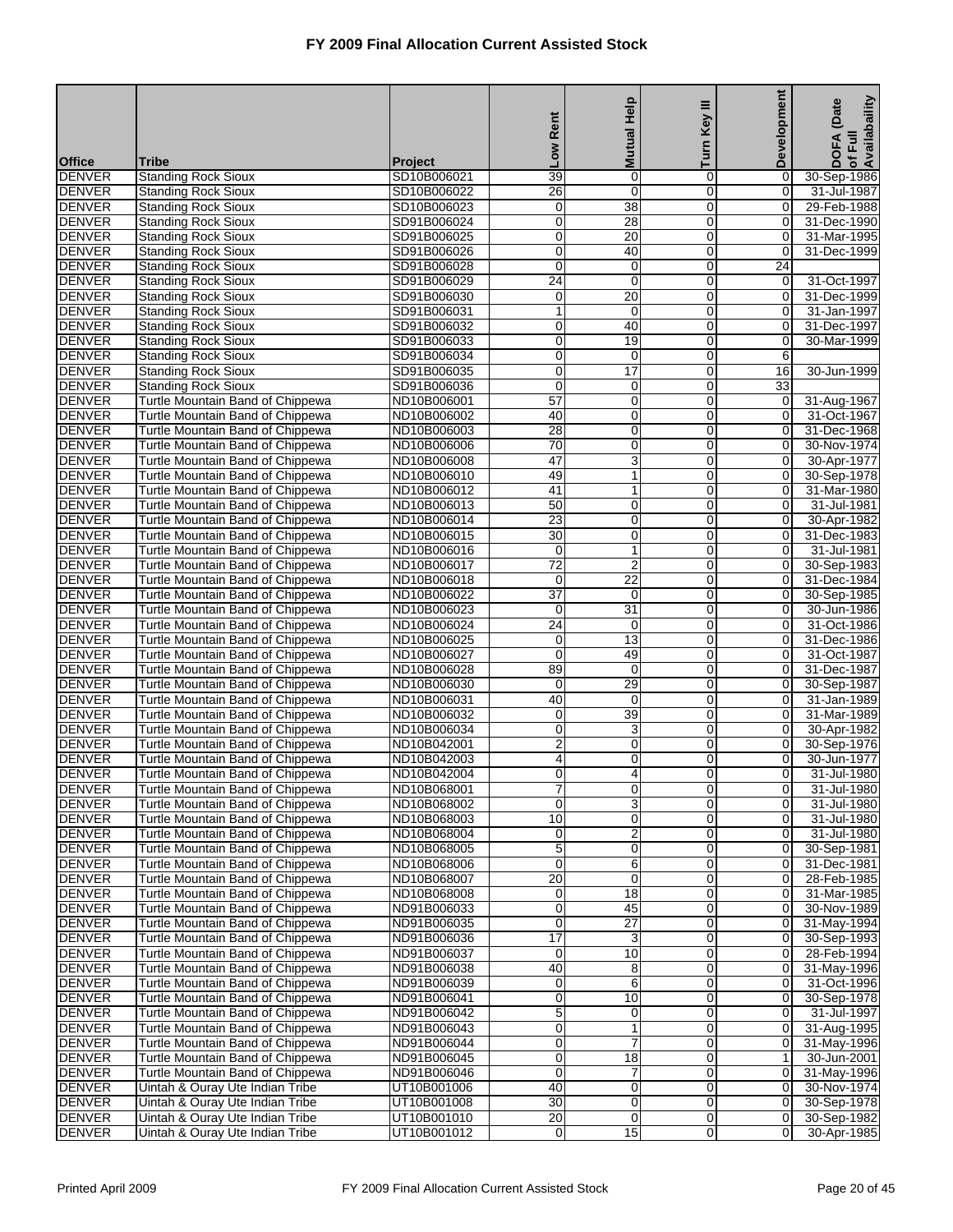|               |                                 |                | Rent<br><b>NOT</b> | <b>Mutual Help</b> | Key III<br>Turn | <b>Development</b> | of Full<br>Availabaility<br>DOFA (Date |
|---------------|---------------------------------|----------------|--------------------|--------------------|-----------------|--------------------|----------------------------------------|
| <b>Office</b> | <b>Tribe</b>                    | <b>Project</b> |                    |                    |                 |                    |                                        |
| <b>DENVER</b> | Uintah & Ouray Ute Indian Tribe | UT91B001015    | $\mathbf 0$        | $\overline{32}$    | 0               | 0                  | 31-Jul-1990                            |
| <b>DENVER</b> | Uintah & Ouray Ute Indian Tribe | UT91B001016    | 19                 | $\overline{0}$     | $\overline{0}$  | $\overline{0}$     | 30-Sep-1995                            |
| <b>DENVER</b> | Uintah & Ouray Ute Indian Tribe | UT91B001017    | 0                  | 14                 | 0               | 0                  | 31-Dec-1995                            |
| <b>DENVER</b> | <b>Utah Paiute Tribe</b>        | UT10B010002    | $\overline{0}$     | $\mathbf{1}$       | $\mathbf 0$     | 0                  | 30-Sep-1979                            |
| <b>DENVER</b> | <b>Utah Paiute Tribe</b>        | UT10B010005    | 0                  | $\overline{2}$     | 0               | $\overline{0}$     | 31-Dec-1980                            |
| <b>DENVER</b> | <b>Utah Paiute Tribe</b>        | UT10B010006    | $\overline{24}$    | $\pmb{0}$          | $\mathbf 0$     | 0                  | 31-Dec-1988                            |
| <b>DENVER</b> | <b>Utah Paiute Tribe</b>        | UT91B010007    | 32                 | $\overline{0}$     | $\overline{0}$  | $\overline{O}$     | 31-Jul-1988                            |
| <b>DENVER</b> | <b>Utah Paiute Tribe</b>        | UT91B010008    | 20                 | 0                  | 0               | 0                  | 30-Nov-1992                            |
| <b>DENVER</b> | <b>Utah Paiute Tribe</b>        | UT91B010010    | $\overline{18}$    | $\mathbf 0$        | $\mathbf 0$     | 0                  | 30-Sep-1993                            |
| <b>DENVER</b> | <b>Utah Paiute Tribe</b>        | UT91B010011    | 14                 | $\mathbf 0$        | 0               | 0                  | 30-Sep-1995                            |
| <b>DENVER</b> | Utah Paiute Tribe               | UT91B010012    | $\overline{13}$    | $\pmb{0}$          | $\mathbf 0$     | 0                  | 01-Dec-1996                            |
| <b>DENVER</b> | <b>Utah Paiute Tribe</b>        | UT91B010013    | 1                  | 0                  | $\overline{0}$  | $\overline{O}$     | 31-Dec-1980                            |
| <b>DENVER</b> | Utah Paiute Tribe               | UT91B010015    | 1                  | 0                  | 0               | 0                  | 31-Oct-1976                            |
| <b>DENVER</b> | <b>Utah Paiute Tribe</b>        | UT91B010017    | $\overline{11}$    | $\mathbf 0$        | $\mathbf 0$     | 0                  | 30-Sep-1997                            |
| <b>DENVER</b> | <b>Utah Paiute Tribe</b>        | UT91B010017    | 5                  | $\mathbf 0$        | 0               | 0                  | 31-Oct-1999                            |
| <b>DENVER</b> | Utah Paiute Tribe               | UT91B010018    | $\mathbf 0$        | $\mathbf{1}$       | $\mathbf 0$     | 0                  | 31-Dec-1988                            |
| <b>DENVER</b> | <b>Utah Paiute Tribe</b>        | UT91B010020    | $\mathbf{1}$       | 0                  | $\overline{0}$  | $\mathbf 0$        | 31-Jul-1988                            |
| <b>DENVER</b> | <b>Utah Paiute Tribe</b>        | UT91B010021    | 20                 | 0                  | 0               | 0                  | 30-Sep-2002                            |
| <b>DENVER</b> | Ute Mountain Tribe              | CO10B047003    | 16                 | $\mathbf 0$        | $\mathbf 0$     | 0                  | 31-Oct-1978                            |
| <b>DENVER</b> | Ute Mountain Tribe              | CO10B047004    | 15                 | $\mathbf 0$        | $\mathbf 0$     | $\overline{0}$     | 30-Jun-1979                            |
| <b>DENVER</b> | Ute Mountain Tribe              | CO10B047005    | $\mathbf 0$        | 19                 | $\mathbf 0$     | 0                  | 31-May-1986                            |
| <b>DENVER</b> | <b>Ute Mountain Tribe</b>       | CO10B047007    | 0                  | 16                 | $\overline{0}$  | $\mathbf 0$        | 30-Nov-1987                            |
| <b>DENVER</b> | Ute Mountain Tribe              | CO91B047008    | 0                  | 20                 | $\mathbf 0$     | 0                  | 30-Jun-1989                            |
| <b>DENVER</b> | <b>Ute Mountain Tribe</b>       | CO91B047009    | 10                 | $\mathbf 0$        | $\mathbf 0$     | 0                  | 31-Jul-1990                            |
| <b>DENVER</b> | <b>Ute Mountain Tribe</b>       | CO91B047010    | 20                 | $\mathbf 0$        | $\mathbf 0$     | 0                  | 31-Jul-1990                            |
| <b>DENVER</b> | Ute Mountain Tribe              | CO91B047011    | $\mathbf 0$        | 10                 | $\mathbf 0$     | 0                  | 31-Oct-1991                            |
| <b>DENVER</b> | <b>Ute Mountain Tribe</b>       | CO91B047012    | 16                 | 0                  | $\overline{0}$  | $\overline{0}$     | 31-Oct-1991                            |
| <b>DENVER</b> | Ute Mountain Tribe              | CO91B047013    | 20                 | 0                  | 0               | 0                  | 31-Dec-1992                            |
| <b>DENVER</b> | <b>Ute Mountain Tribe</b>       | CO91B047014    | 20                 | $\mathbf 0$        | $\mathbf 0$     | 0                  | 30-Nov-1993                            |
| <b>DENVER</b> | Ute Mountain Tribe              | CO91B047015    | 0                  | 15                 | $\mathbf 0$     | $\overline{0}$     | 30-Nov-1993                            |
| <b>DENVER</b> | Ute Mountain Tribe              | CO91B047016    | $\overline{13}$    | 0                  | $\mathbf 0$     | 0                  | 30-Nov-1994                            |
| <b>DENVER</b> | <b>Ute Mountain Tribe</b>       | CO91B047017    | 20                 | $\overline{0}$     | $\overline{0}$  | $\overline{O}$     | 31-Jul-1996                            |
| <b>DENVER</b> | Winnebago Tribe                 | NE10B045001    | 30                 | 0                  | 0               | 0                  | 28-Feb-1966                            |
| <b>DENVER</b> | Winnebago Tribe                 | NE10B045003    | $\overline{77}$    | $\mathbf 0$        | $\mathbf 0$     | 0                  | 31-Jan-1974                            |
| <b>DENVER</b> | Winnebago Tribe                 | NE10B045007    | 0                  | 3                  | $\mathbf 0$     | 0                  | 31-Jan-1980                            |
| <b>DENVER</b> | Winnebago Tribe                 | NE10B045008    | $\overline{35}$    | $\pmb{0}$          | $\mathbf 0$     | 0                  | 31-Aug-1980                            |
| <b>DENVER</b> | Winnebago Tribe                 | NE10B045009    | 0                  | $\overline{20}$    | $\mathbf 0$     | $\overline{O}$     | 30-Jun-1987                            |
| <b>DENVER</b> | Winnebago Tribe                 | NE10B045011    | 21                 | 0                  | 0               | 0                  | 31-May-1989                            |
| <b>DENVER</b> | Winnebago Tribe                 | NE91B045012    | $\mathbf 0$        | 10                 | $\mathbf{0}$    | 0                  | 31-Jul-1991                            |
| <b>DENVER</b> | Winnebago Tribe                 | NE91B045013    | 7                  | 0                  | 0               | 0                  | 31-Jan-1991                            |
| <b>DENVER</b> | Winnebago Tribe                 | NE91B045015    | 0                  | $\overline{15}$    | $\overline{0}$  | 0                  | 31-Jan-1999                            |
| <b>DENVER</b> | <b>Yankton Sioux</b>            | SD10B012001    | 100                | $\overline{0}$     | $\overline{0}$  | 0                  | 31-Dec-1971                            |
| <b>DENVER</b> | <b>Yankton Sioux</b>            | SD10B012002    | 30                 | $\pmb{0}$          | $\overline{0}$  | $\overline{0}$     | 31-Jul-1976                            |
| <b>DENVER</b> | Yankton Sioux                   | SD10B012004    | $\overline{21}$    | 0                  | $\overline{0}$  | $\overline{0}$     | 30-Sep-1979                            |
| <b>DENVER</b> | Yankton Sioux                   | SD10B012007    | 24                 | 0                  | $\mathbf 0$     | 0                  | 31-Dec-1980                            |
| <b>DENVER</b> | Yankton Sioux                   | SD10B012008    | 17                 | $\pmb{0}$          | $\mathbf 0$     | 0                  | 31-Jul-1981                            |
| <b>DENVER</b> | Yankton Sioux                   | SD91B012013    | $\overline{18}$    | $\overline{0}$     | $\mathbf 0$     | $\overline{0}$     | 31-Mar-1993                            |
| <b>DENVER</b> | Yankton Sioux                   | SD91B012014    | 18                 | 0                  | $\mathbf 0$     | $\overline{0}$     | 31-Jul-1994                            |
| <b>DENVER</b> | Yankton Sioux                   | SD91B012015    | 0                  | $\overline{20}$    | 0               | $\overline{0}$     | 28-Feb-1995                            |
| <b>DENVER</b> | Yankton Sioux                   | SD91B012016    | 0                  | $\overline{27}$    | $\overline{0}$  | $\overline{0}$     | 08-Sep-1997                            |
| <b>DENVER</b> | <b>Yankton Sioux</b>            | SD91B012017    | 23                 | $\mathbf 0$        | $\overline{0}$  | $\mathbf 0$        | 10-Nov-1997                            |
| <b>DENVER</b> | <b>Yankton Sioux</b>            | SD91B012018    | $\Omega$           | $\mathbf{1}$       | $\overline{0}$  | $\overline{O}$     | 08-Sep-1997                            |
| <b>DENVER</b> | <b>TOTAL</b>                    |                | 9,938              | 3,571              | $\overline{14}$ | 91                 |                                        |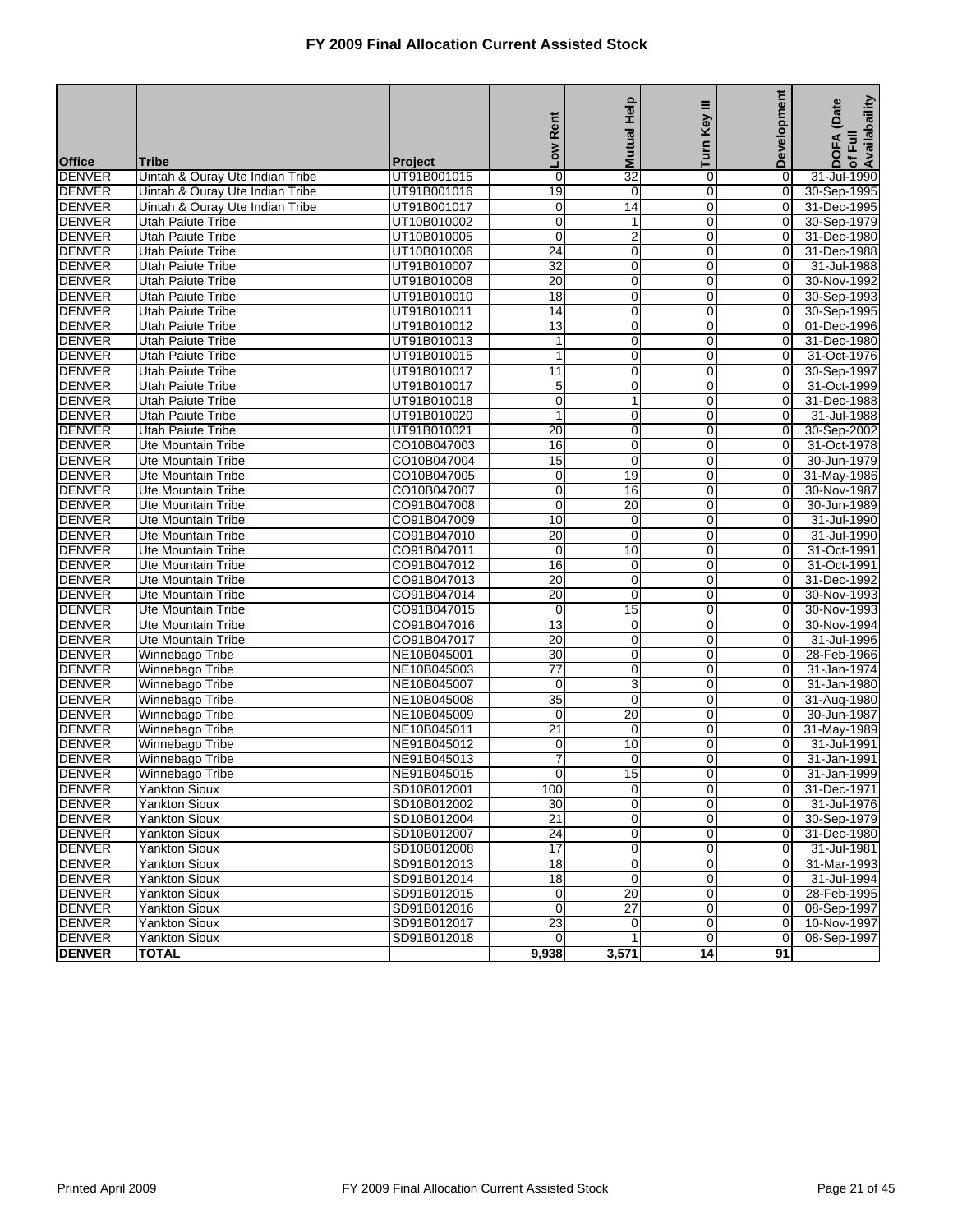| <b>DOFA</b><br><b>No7</b><br><b>Office</b><br><b>Tribe</b><br>Project<br>8<br>OK56B091011<br>0<br>0<br>31-Mar-1982<br><b>OKLAHOMA</b><br>Absentee-Shawnee<br>0<br>25<br>$\overline{0}$<br>$\overline{0}$<br><b>OKLAHOMA</b><br>OK56B091012<br>0<br>30-Jun-1981<br>Absentee-Shawnee<br>OKLAHOMA Absentee-Shawnee<br>$\mathbf 0$<br>14<br>0<br>0<br>31-Oct-1981<br>OK56B091013<br>$\overline{25}$<br>$\mathbf 0$<br>$\mathbf 0$<br>$\mathbf 0$<br>OKLAHOMA Absentee-Shawnee<br>OK56B091015<br>30-Apr-1982<br><b>OKLAHOMA</b><br>$\overline{73}$<br>$\mathbf 0$<br>0<br>0<br>Absentee-Shawnee<br>OK95B091006<br>31-Mar-1979<br>$\overline{2}$<br>0<br><b>OKLAHOMA</b><br>0<br>0<br>30-Oct-1979<br>Absentee-Shawnee<br>OK95B091007<br>13<br><b>OKLAHOMA</b><br>OK95B091008<br>$\mathbf 0$<br>0<br>$\overline{O}$<br>30-Sep-1982<br>Absentee-Shawnee<br>OKLAHOMA Absentee-Shawnee<br>0<br>7<br>0<br>OK95B091009<br>0<br>31-Dec-1980<br>$\overline{25}$<br>$\mathbf 0$<br>$\Omega$<br>$\mathbf 0$<br>OKLAHOMA Absentee-Shawnee<br>OK95B091010<br>30-Sep-1979<br><b>OKLAHOMA</b><br>$\overline{25}$<br>$\mathbf 0$<br>0<br>0<br>Absentee-Shawnee<br>OK95B091014<br>31-Aug-1982<br>$\mathbf 0$<br>$\overline{13}$<br><b>OKLAHOMA</b><br>OK95B091016<br>0<br>0<br>31-Mar-1984<br>Absentee-Shawnee<br>12<br><b>OKLAHOMA</b><br>OK95B091017<br>0<br>0<br>$\mathbf 0$<br>30-Jun-1984<br>Absentee-Shawnee<br>OKLAHOMA Absentee-Shawnee<br>9<br>0<br>OK95B091018<br>0<br>0<br>31-Mar-1986<br>$\overline{7}$<br>$\mathbf 0$<br>$\Omega$<br>$\mathbf 0$<br>OKLAHOMA Absentee-Shawnee<br>OK95B091019<br>30-Nov-1984<br><b>OKLAHOMA</b><br>OK95B091020<br>0<br>4<br>0<br>0<br>Absentee-Shawnee<br>31-Jul-1984<br>$\mathbf 0$<br>10<br><b>OKLAHOMA</b><br>OK95B091021<br>0<br>0<br>30-Sep-1987<br>Absentee-Shawnee<br><b>OKLAHOMA</b><br>OK95B091023<br>0<br>6<br>0<br>$\overline{0}$<br>Absentee-Shawnee<br>31-Aug-1986<br>13<br>OKLAHOMA Absentee-Shawnee<br>0<br>OK95B091024<br>0<br>0<br>31-May-1987<br>$\overline{0}$<br>9<br>$\Omega$<br>$\mathbf 0$<br>OKLAHOMA Absentee-Shawnee<br>OK95B091025<br>31-Mar-1989<br><b>OKLAHOMA</b><br>OK95B091026<br>0<br>10<br>0<br>0<br>30-Nov-1989<br>Absentee-Shawnee<br>$\mathbf 0$<br>$\mathbf 5$<br>0<br>OK95B091027<br>0<br>31-Mar-1990<br>OKLAHOMA<br>Absentee-Shawnee<br>$\overline{6}$<br>OKLAHOMA Absentee-Shawnee<br>OK95B091028<br>0<br>0<br>$\overline{O}$<br>31-Dec-1990<br>OKLAHOMA Absentee-Shawnee<br>13<br>0<br>31-Jul-1992<br>OK95B091029<br>0<br>0<br>$\mathbf 0$<br>16<br>$\mathbf 0$<br>$\mathbf 0$<br>OKLAHOMA Absentee-Shawnee<br>OK95B091030<br>31-Jul-1995<br><b>OKLAHOMA</b><br>OK95B091031<br>$\mathbf 0$<br>$\overline{12}$<br>$\mathbf 0$<br>0<br>31-Dec-1993<br>Absentee-Shawnee<br>$\overline{20}$<br>$\overline{7}$<br>0<br><b>OKLAHOMA</b><br>OK95B091032<br>0<br>30-Nov-1995<br>Absentee-Shawnee<br>14<br>OKLAHOMA Absentee-Shawnee<br>OK95B091033<br>0<br>0<br>$\overline{O}$<br>30-Nov-1996<br>OKLAHOMA Absentee-Shawnee<br>14<br>0<br>OK95B091034<br>0<br>0<br>31-Jan-1995<br>$\overline{0}$<br>$\overline{18}$<br>0<br>$\mathbf 0$<br>OKLAHOMA Absentee-Shawnee<br>OK95B091035<br>31-Oct-1995<br><b>OKLAHOMA</b><br>0<br>$\overline{23}$<br>$\mathbf 0$<br>0<br>Absentee-Shawnee<br>OK95B091036<br>30-Jan-1999<br>$\mathbf 0$<br>$\overline{25}$<br>0<br><b>OKLAHOMA</b><br>0<br>31-Mar-2000<br>Absentee-Shawnee<br>OK95B091037<br>24<br><b>OKLAHOMA</b><br>OK95B091038<br>0<br>0<br>$\overline{O}$<br>30-Apr-1999<br>Absentee-Shawnee<br>23<br><b>OKLAHOMA</b><br>0<br>0<br>0<br>30-Apr-2001<br>Absentee-Shawnee<br>OK95B091039<br>$\overline{24}$<br>$\mathbf 0$<br>$\overline{0}$<br>0<br>OKLAHOMA Absentee-Shawnee<br>OK95B091040<br>30-Apr-1999<br><b>OKLAHOMA</b><br>TX95B338005<br>0<br>10<br>$\mathbf 0$<br>0<br>Alabama-Coushatta<br>28-Feb-1993<br>$\mathbf 0$<br>10<br><b>OKLAHOMA</b><br>TX95B338006<br>$\mathbf 0$<br>0<br>Alabama-Coushatta<br>30-Jun-1995<br>30<br><b>OKLAHOMA</b><br>TX95B338007<br>0<br>0<br>0<br>31-Dec-1998<br>Alabama-Coushatta<br><b>OKLAHOMA</b> Apache Tribe<br>0<br>19<br>0<br>30-Apr-1991<br>OK95B128002<br>0<br>$\overline{0}$<br>9<br>$\overline{0}$<br>$\mathbf 0$<br>OKLAHOMA Apache Tribe<br>OK95B128003<br>30-Nov-1990<br>0<br>9<br>OKLAHOMA<br>Apache Tribe<br>OK95B128004<br>0<br>0<br>30-Nov-1991<br>0<br>19<br>30-Sep-1987<br><b>OKLAHOMA</b><br>Apache Tribe<br>OK95B128005<br>$\overline{0}$<br>0<br><b>OKLAHOMA</b> Apache Tribe<br>OK95B128006<br>0<br>20<br>0<br>01<br>0<br>36<br>$\overline{0}$<br>OKLAHOMA Apache Tribe<br>OK95B128010<br>$\overline{0}$<br>$\Omega$<br>18<br>$\Omega$<br>$\overline{0}$<br>OKLAHOMA Apache Tribe<br>OK95B128011<br>OKLAHOMA Caddo Tribe<br>OK95B077002<br>20<br>0<br>0<br>0<br>OKLAHOMA Caddo Tribe<br>0<br>$\mathbf{1}$<br>$\mathbf 0$<br>OK95B077007<br>$\overline{0}$<br>OKLAHOMA Caddo Tribe<br>0<br>$\mathbf{1}$<br>$\overline{0}$<br>$\overline{O}$<br>31-Jan-1991<br>OK95B077008<br>$\mathbf 0$<br>$\mathbf 0$<br>OKLAHOMA Caddo Tribe<br>OK95B077010<br>0<br>9<br>$\overline{50}$<br>OKLAHOMA Cherokee Nation<br>$\mathbf 0$<br>$\Omega$<br>$\mathbf 0$<br>OK56B045041<br>31-Jul-1982<br>OKLAHOMA Cherokee Nation<br>OK56B045047<br>32<br>0<br>0<br>0<br>31-Mar-1981<br>40<br>$\pmb{0}$<br>$\mathbf 0$<br>OKLAHOMA Cherokee Nation<br>OK56B045048<br>31-Dec-1981<br>0<br><b>OKLAHOMA</b> Cherokee Nation<br>$\mathbf 0$<br>9<br>$\overline{0}$<br>OK56B045050<br>$\overline{0}$<br>25<br>$\mathbf 0$<br>OKLAHOMA Cherokee Nation<br>OK56B045052<br>0<br>30-Nov-1981<br>$\overline{0}$<br>$\overline{50}$<br>$\mathbf 0$<br>OKLAHOMA Cherokee Nation<br>$\mathbf 0$<br>$\overline{O}$<br>OK56B045054<br><b>OKLAHOMA</b> Cherokee Nation<br>OK56B045055<br>50<br>0<br>0<br>0<br>31-Oct-1981<br>$\overline{7}$<br>0<br>$\mathbf 0$<br>OKLAHOMA Cherokee Nation<br>OK56B045056<br>$\overline{0}$<br><b>OKLAHOMA</b> Cherokee Nation<br>0<br>4<br>$\overline{0}$<br>$\overline{0}$<br>OK56B045057<br>7<br>$\mathbf 0$<br>OKLAHOMA Cherokee Nation<br>OK56B045058<br>0<br>$\overline{0}$<br>$\overline{24}$<br>$\mathbf 0$<br>OKLAHOMA Cherokee Nation<br>$\mathbf 0$<br>$\mathbf 0$<br>OK95B045001<br>30-Jun-1968<br>OKLAHOMA Cherokee Nation<br>OK95B045002<br>16<br>0<br>0<br>0<br>40<br>$\mathbf 0$<br>$\mathbf 0$<br>30-Jun-1971<br>OKLAHOMA Cherokee Nation<br>OK95B045005<br>$\overline{0}$<br><b>OKLAHOMA</b> Cherokee Nation<br>81<br>$\mathbf 0$<br>$\overline{0}$<br>$\overline{0}$<br>OK95B045016<br>$\mathbf 0$<br>$\mathbf 0$<br>OKLAHOMA Cherokee Nation<br>OK95B045024<br>29<br>$\overline{0}$<br>OKLAHOMA Cherokee Nation<br>OK95B045025<br>19<br>$\mathbf 0$<br>$\mathbf 0$<br>$\overline{O}$<br>$\Omega$<br>OKLAHOMA Cherokee Nation<br>OK95B045026<br>19<br>0<br>$\overline{0}$ |  | Rent | <b>Mutual Help</b> | Turn Key III | <b>Development</b> | of Full<br>Availabaility<br>(Date |
|--------------------------------------------------------------------------------------------------------------------------------------------------------------------------------------------------------------------------------------------------------------------------------------------------------------------------------------------------------------------------------------------------------------------------------------------------------------------------------------------------------------------------------------------------------------------------------------------------------------------------------------------------------------------------------------------------------------------------------------------------------------------------------------------------------------------------------------------------------------------------------------------------------------------------------------------------------------------------------------------------------------------------------------------------------------------------------------------------------------------------------------------------------------------------------------------------------------------------------------------------------------------------------------------------------------------------------------------------------------------------------------------------------------------------------------------------------------------------------------------------------------------------------------------------------------------------------------------------------------------------------------------------------------------------------------------------------------------------------------------------------------------------------------------------------------------------------------------------------------------------------------------------------------------------------------------------------------------------------------------------------------------------------------------------------------------------------------------------------------------------------------------------------------------------------------------------------------------------------------------------------------------------------------------------------------------------------------------------------------------------------------------------------------------------------------------------------------------------------------------------------------------------------------------------------------------------------------------------------------------------------------------------------------------------------------------------------------------------------------------------------------------------------------------------------------------------------------------------------------------------------------------------------------------------------------------------------------------------------------------------------------------------------------------------------------------------------------------------------------------------------------------------------------------------------------------------------------------------------------------------------------------------------------------------------------------------------------------------------------------------------------------------------------------------------------------------------------------------------------------------------------------------------------------------------------------------------------------------------------------------------------------------------------------------------------------------------------------------------------------------------------------------------------------------------------------------------------------------------------------------------------------------------------------------------------------------------------------------------------------------------------------------------------------------------------------------------------------------------------------------------------------------------------------------------------------------------------------------------------------------------------------------------------------------------------------------------------------------------------------------------------------------------------------------------------------------------------------------------------------------------------------------------------------------------------------------------------------------------------------------------------------------------------------------------------------------------------------------------------------------------------------------------------------------------------------------------------------------------------------------------------------------------------------------------------------------------------------------------------------------------------------------------------------------------------------------------------------------------------------------------------------------------------------------------------------------------------------------------------------------------------------------------------------------------------------------------------------------------------------------------------------------------------------------------------------------------------------------------------------------------------------------------------------------------------------------------------------------------------------------------------------------------------------------------------------------------------------------------------------------------------------------------------------------------------------------------------------------------------------------------------------------------------------------------------------------------------------------------------------------------------------------------------------------------------------------------------------------------------------------------------------------------------------------------------------------------------------------------------------------------------------------------------------------------------------------------------------------------------------------------------------------------------------------------------------------------------------------------------------------------------------------------------------------------------------------------------------------------------------------------------------------------------------------------------------------------------------------------------------------------------|--|------|--------------------|--------------|--------------------|-----------------------------------|
|                                                                                                                                                                                                                                                                                                                                                                                                                                                                                                                                                                                                                                                                                                                                                                                                                                                                                                                                                                                                                                                                                                                                                                                                                                                                                                                                                                                                                                                                                                                                                                                                                                                                                                                                                                                                                                                                                                                                                                                                                                                                                                                                                                                                                                                                                                                                                                                                                                                                                                                                                                                                                                                                                                                                                                                                                                                                                                                                                                                                                                                                                                                                                                                                                                                                                                                                                                                                                                                                                                                                                                                                                                                                                                                                                                                                                                                                                                                                                                                                                                                                                                                                                                                                                                                                                                                                                                                                                                                                                                                                                                                                                                                                                                                                                                                                                                                                                                                                                                                                                                                                                                                                                                                                                                                                                                                                                                                                                                                                                                                                                                                                                                                                                                                                                                                                                                                                                                                                                                                                                                                                                                                                                                                                                                                                                                                                                                                                                                                                                                                                                                                                                                                                                                                                                              |  |      |                    |              |                    |                                   |
|                                                                                                                                                                                                                                                                                                                                                                                                                                                                                                                                                                                                                                                                                                                                                                                                                                                                                                                                                                                                                                                                                                                                                                                                                                                                                                                                                                                                                                                                                                                                                                                                                                                                                                                                                                                                                                                                                                                                                                                                                                                                                                                                                                                                                                                                                                                                                                                                                                                                                                                                                                                                                                                                                                                                                                                                                                                                                                                                                                                                                                                                                                                                                                                                                                                                                                                                                                                                                                                                                                                                                                                                                                                                                                                                                                                                                                                                                                                                                                                                                                                                                                                                                                                                                                                                                                                                                                                                                                                                                                                                                                                                                                                                                                                                                                                                                                                                                                                                                                                                                                                                                                                                                                                                                                                                                                                                                                                                                                                                                                                                                                                                                                                                                                                                                                                                                                                                                                                                                                                                                                                                                                                                                                                                                                                                                                                                                                                                                                                                                                                                                                                                                                                                                                                                                              |  |      |                    |              |                    |                                   |
|                                                                                                                                                                                                                                                                                                                                                                                                                                                                                                                                                                                                                                                                                                                                                                                                                                                                                                                                                                                                                                                                                                                                                                                                                                                                                                                                                                                                                                                                                                                                                                                                                                                                                                                                                                                                                                                                                                                                                                                                                                                                                                                                                                                                                                                                                                                                                                                                                                                                                                                                                                                                                                                                                                                                                                                                                                                                                                                                                                                                                                                                                                                                                                                                                                                                                                                                                                                                                                                                                                                                                                                                                                                                                                                                                                                                                                                                                                                                                                                                                                                                                                                                                                                                                                                                                                                                                                                                                                                                                                                                                                                                                                                                                                                                                                                                                                                                                                                                                                                                                                                                                                                                                                                                                                                                                                                                                                                                                                                                                                                                                                                                                                                                                                                                                                                                                                                                                                                                                                                                                                                                                                                                                                                                                                                                                                                                                                                                                                                                                                                                                                                                                                                                                                                                                              |  |      |                    |              |                    |                                   |
|                                                                                                                                                                                                                                                                                                                                                                                                                                                                                                                                                                                                                                                                                                                                                                                                                                                                                                                                                                                                                                                                                                                                                                                                                                                                                                                                                                                                                                                                                                                                                                                                                                                                                                                                                                                                                                                                                                                                                                                                                                                                                                                                                                                                                                                                                                                                                                                                                                                                                                                                                                                                                                                                                                                                                                                                                                                                                                                                                                                                                                                                                                                                                                                                                                                                                                                                                                                                                                                                                                                                                                                                                                                                                                                                                                                                                                                                                                                                                                                                                                                                                                                                                                                                                                                                                                                                                                                                                                                                                                                                                                                                                                                                                                                                                                                                                                                                                                                                                                                                                                                                                                                                                                                                                                                                                                                                                                                                                                                                                                                                                                                                                                                                                                                                                                                                                                                                                                                                                                                                                                                                                                                                                                                                                                                                                                                                                                                                                                                                                                                                                                                                                                                                                                                                                              |  |      |                    |              |                    |                                   |
| 30-Sep-1994<br>31-Mar-1998<br>30-Nov-1996<br>31-May-1972<br>31-Oct-1987<br>31-Mar-1983<br>31-Jan-1983<br>31-Jan-1983<br>31-Jan-1983<br>30-Sep-1982<br>31-Aug-1969<br>31-Aug-1972<br>31-Jul-1974<br>30-Nov-1974<br>30-Nov-1974                                                                                                                                                                                                                                                                                                                                                                                                                                                                                                                                                                                                                                                                                                                                                                                                                                                                                                                                                                                                                                                                                                                                                                                                                                                                                                                                                                                                                                                                                                                                                                                                                                                                                                                                                                                                                                                                                                                                                                                                                                                                                                                                                                                                                                                                                                                                                                                                                                                                                                                                                                                                                                                                                                                                                                                                                                                                                                                                                                                                                                                                                                                                                                                                                                                                                                                                                                                                                                                                                                                                                                                                                                                                                                                                                                                                                                                                                                                                                                                                                                                                                                                                                                                                                                                                                                                                                                                                                                                                                                                                                                                                                                                                                                                                                                                                                                                                                                                                                                                                                                                                                                                                                                                                                                                                                                                                                                                                                                                                                                                                                                                                                                                                                                                                                                                                                                                                                                                                                                                                                                                                                                                                                                                                                                                                                                                                                                                                                                                                                                                                |  |      |                    |              |                    |                                   |
|                                                                                                                                                                                                                                                                                                                                                                                                                                                                                                                                                                                                                                                                                                                                                                                                                                                                                                                                                                                                                                                                                                                                                                                                                                                                                                                                                                                                                                                                                                                                                                                                                                                                                                                                                                                                                                                                                                                                                                                                                                                                                                                                                                                                                                                                                                                                                                                                                                                                                                                                                                                                                                                                                                                                                                                                                                                                                                                                                                                                                                                                                                                                                                                                                                                                                                                                                                                                                                                                                                                                                                                                                                                                                                                                                                                                                                                                                                                                                                                                                                                                                                                                                                                                                                                                                                                                                                                                                                                                                                                                                                                                                                                                                                                                                                                                                                                                                                                                                                                                                                                                                                                                                                                                                                                                                                                                                                                                                                                                                                                                                                                                                                                                                                                                                                                                                                                                                                                                                                                                                                                                                                                                                                                                                                                                                                                                                                                                                                                                                                                                                                                                                                                                                                                                                              |  |      |                    |              |                    |                                   |
|                                                                                                                                                                                                                                                                                                                                                                                                                                                                                                                                                                                                                                                                                                                                                                                                                                                                                                                                                                                                                                                                                                                                                                                                                                                                                                                                                                                                                                                                                                                                                                                                                                                                                                                                                                                                                                                                                                                                                                                                                                                                                                                                                                                                                                                                                                                                                                                                                                                                                                                                                                                                                                                                                                                                                                                                                                                                                                                                                                                                                                                                                                                                                                                                                                                                                                                                                                                                                                                                                                                                                                                                                                                                                                                                                                                                                                                                                                                                                                                                                                                                                                                                                                                                                                                                                                                                                                                                                                                                                                                                                                                                                                                                                                                                                                                                                                                                                                                                                                                                                                                                                                                                                                                                                                                                                                                                                                                                                                                                                                                                                                                                                                                                                                                                                                                                                                                                                                                                                                                                                                                                                                                                                                                                                                                                                                                                                                                                                                                                                                                                                                                                                                                                                                                                                              |  |      |                    |              |                    |                                   |
|                                                                                                                                                                                                                                                                                                                                                                                                                                                                                                                                                                                                                                                                                                                                                                                                                                                                                                                                                                                                                                                                                                                                                                                                                                                                                                                                                                                                                                                                                                                                                                                                                                                                                                                                                                                                                                                                                                                                                                                                                                                                                                                                                                                                                                                                                                                                                                                                                                                                                                                                                                                                                                                                                                                                                                                                                                                                                                                                                                                                                                                                                                                                                                                                                                                                                                                                                                                                                                                                                                                                                                                                                                                                                                                                                                                                                                                                                                                                                                                                                                                                                                                                                                                                                                                                                                                                                                                                                                                                                                                                                                                                                                                                                                                                                                                                                                                                                                                                                                                                                                                                                                                                                                                                                                                                                                                                                                                                                                                                                                                                                                                                                                                                                                                                                                                                                                                                                                                                                                                                                                                                                                                                                                                                                                                                                                                                                                                                                                                                                                                                                                                                                                                                                                                                                              |  |      |                    |              |                    |                                   |
|                                                                                                                                                                                                                                                                                                                                                                                                                                                                                                                                                                                                                                                                                                                                                                                                                                                                                                                                                                                                                                                                                                                                                                                                                                                                                                                                                                                                                                                                                                                                                                                                                                                                                                                                                                                                                                                                                                                                                                                                                                                                                                                                                                                                                                                                                                                                                                                                                                                                                                                                                                                                                                                                                                                                                                                                                                                                                                                                                                                                                                                                                                                                                                                                                                                                                                                                                                                                                                                                                                                                                                                                                                                                                                                                                                                                                                                                                                                                                                                                                                                                                                                                                                                                                                                                                                                                                                                                                                                                                                                                                                                                                                                                                                                                                                                                                                                                                                                                                                                                                                                                                                                                                                                                                                                                                                                                                                                                                                                                                                                                                                                                                                                                                                                                                                                                                                                                                                                                                                                                                                                                                                                                                                                                                                                                                                                                                                                                                                                                                                                                                                                                                                                                                                                                                              |  |      |                    |              |                    |                                   |
|                                                                                                                                                                                                                                                                                                                                                                                                                                                                                                                                                                                                                                                                                                                                                                                                                                                                                                                                                                                                                                                                                                                                                                                                                                                                                                                                                                                                                                                                                                                                                                                                                                                                                                                                                                                                                                                                                                                                                                                                                                                                                                                                                                                                                                                                                                                                                                                                                                                                                                                                                                                                                                                                                                                                                                                                                                                                                                                                                                                                                                                                                                                                                                                                                                                                                                                                                                                                                                                                                                                                                                                                                                                                                                                                                                                                                                                                                                                                                                                                                                                                                                                                                                                                                                                                                                                                                                                                                                                                                                                                                                                                                                                                                                                                                                                                                                                                                                                                                                                                                                                                                                                                                                                                                                                                                                                                                                                                                                                                                                                                                                                                                                                                                                                                                                                                                                                                                                                                                                                                                                                                                                                                                                                                                                                                                                                                                                                                                                                                                                                                                                                                                                                                                                                                                              |  |      |                    |              |                    |                                   |
|                                                                                                                                                                                                                                                                                                                                                                                                                                                                                                                                                                                                                                                                                                                                                                                                                                                                                                                                                                                                                                                                                                                                                                                                                                                                                                                                                                                                                                                                                                                                                                                                                                                                                                                                                                                                                                                                                                                                                                                                                                                                                                                                                                                                                                                                                                                                                                                                                                                                                                                                                                                                                                                                                                                                                                                                                                                                                                                                                                                                                                                                                                                                                                                                                                                                                                                                                                                                                                                                                                                                                                                                                                                                                                                                                                                                                                                                                                                                                                                                                                                                                                                                                                                                                                                                                                                                                                                                                                                                                                                                                                                                                                                                                                                                                                                                                                                                                                                                                                                                                                                                                                                                                                                                                                                                                                                                                                                                                                                                                                                                                                                                                                                                                                                                                                                                                                                                                                                                                                                                                                                                                                                                                                                                                                                                                                                                                                                                                                                                                                                                                                                                                                                                                                                                                              |  |      |                    |              |                    |                                   |
|                                                                                                                                                                                                                                                                                                                                                                                                                                                                                                                                                                                                                                                                                                                                                                                                                                                                                                                                                                                                                                                                                                                                                                                                                                                                                                                                                                                                                                                                                                                                                                                                                                                                                                                                                                                                                                                                                                                                                                                                                                                                                                                                                                                                                                                                                                                                                                                                                                                                                                                                                                                                                                                                                                                                                                                                                                                                                                                                                                                                                                                                                                                                                                                                                                                                                                                                                                                                                                                                                                                                                                                                                                                                                                                                                                                                                                                                                                                                                                                                                                                                                                                                                                                                                                                                                                                                                                                                                                                                                                                                                                                                                                                                                                                                                                                                                                                                                                                                                                                                                                                                                                                                                                                                                                                                                                                                                                                                                                                                                                                                                                                                                                                                                                                                                                                                                                                                                                                                                                                                                                                                                                                                                                                                                                                                                                                                                                                                                                                                                                                                                                                                                                                                                                                                                              |  |      |                    |              |                    |                                   |
|                                                                                                                                                                                                                                                                                                                                                                                                                                                                                                                                                                                                                                                                                                                                                                                                                                                                                                                                                                                                                                                                                                                                                                                                                                                                                                                                                                                                                                                                                                                                                                                                                                                                                                                                                                                                                                                                                                                                                                                                                                                                                                                                                                                                                                                                                                                                                                                                                                                                                                                                                                                                                                                                                                                                                                                                                                                                                                                                                                                                                                                                                                                                                                                                                                                                                                                                                                                                                                                                                                                                                                                                                                                                                                                                                                                                                                                                                                                                                                                                                                                                                                                                                                                                                                                                                                                                                                                                                                                                                                                                                                                                                                                                                                                                                                                                                                                                                                                                                                                                                                                                                                                                                                                                                                                                                                                                                                                                                                                                                                                                                                                                                                                                                                                                                                                                                                                                                                                                                                                                                                                                                                                                                                                                                                                                                                                                                                                                                                                                                                                                                                                                                                                                                                                                                              |  |      |                    |              |                    |                                   |
|                                                                                                                                                                                                                                                                                                                                                                                                                                                                                                                                                                                                                                                                                                                                                                                                                                                                                                                                                                                                                                                                                                                                                                                                                                                                                                                                                                                                                                                                                                                                                                                                                                                                                                                                                                                                                                                                                                                                                                                                                                                                                                                                                                                                                                                                                                                                                                                                                                                                                                                                                                                                                                                                                                                                                                                                                                                                                                                                                                                                                                                                                                                                                                                                                                                                                                                                                                                                                                                                                                                                                                                                                                                                                                                                                                                                                                                                                                                                                                                                                                                                                                                                                                                                                                                                                                                                                                                                                                                                                                                                                                                                                                                                                                                                                                                                                                                                                                                                                                                                                                                                                                                                                                                                                                                                                                                                                                                                                                                                                                                                                                                                                                                                                                                                                                                                                                                                                                                                                                                                                                                                                                                                                                                                                                                                                                                                                                                                                                                                                                                                                                                                                                                                                                                                                              |  |      |                    |              |                    |                                   |
|                                                                                                                                                                                                                                                                                                                                                                                                                                                                                                                                                                                                                                                                                                                                                                                                                                                                                                                                                                                                                                                                                                                                                                                                                                                                                                                                                                                                                                                                                                                                                                                                                                                                                                                                                                                                                                                                                                                                                                                                                                                                                                                                                                                                                                                                                                                                                                                                                                                                                                                                                                                                                                                                                                                                                                                                                                                                                                                                                                                                                                                                                                                                                                                                                                                                                                                                                                                                                                                                                                                                                                                                                                                                                                                                                                                                                                                                                                                                                                                                                                                                                                                                                                                                                                                                                                                                                                                                                                                                                                                                                                                                                                                                                                                                                                                                                                                                                                                                                                                                                                                                                                                                                                                                                                                                                                                                                                                                                                                                                                                                                                                                                                                                                                                                                                                                                                                                                                                                                                                                                                                                                                                                                                                                                                                                                                                                                                                                                                                                                                                                                                                                                                                                                                                                                              |  |      |                    |              |                    |                                   |
|                                                                                                                                                                                                                                                                                                                                                                                                                                                                                                                                                                                                                                                                                                                                                                                                                                                                                                                                                                                                                                                                                                                                                                                                                                                                                                                                                                                                                                                                                                                                                                                                                                                                                                                                                                                                                                                                                                                                                                                                                                                                                                                                                                                                                                                                                                                                                                                                                                                                                                                                                                                                                                                                                                                                                                                                                                                                                                                                                                                                                                                                                                                                                                                                                                                                                                                                                                                                                                                                                                                                                                                                                                                                                                                                                                                                                                                                                                                                                                                                                                                                                                                                                                                                                                                                                                                                                                                                                                                                                                                                                                                                                                                                                                                                                                                                                                                                                                                                                                                                                                                                                                                                                                                                                                                                                                                                                                                                                                                                                                                                                                                                                                                                                                                                                                                                                                                                                                                                                                                                                                                                                                                                                                                                                                                                                                                                                                                                                                                                                                                                                                                                                                                                                                                                                              |  |      |                    |              |                    |                                   |
|                                                                                                                                                                                                                                                                                                                                                                                                                                                                                                                                                                                                                                                                                                                                                                                                                                                                                                                                                                                                                                                                                                                                                                                                                                                                                                                                                                                                                                                                                                                                                                                                                                                                                                                                                                                                                                                                                                                                                                                                                                                                                                                                                                                                                                                                                                                                                                                                                                                                                                                                                                                                                                                                                                                                                                                                                                                                                                                                                                                                                                                                                                                                                                                                                                                                                                                                                                                                                                                                                                                                                                                                                                                                                                                                                                                                                                                                                                                                                                                                                                                                                                                                                                                                                                                                                                                                                                                                                                                                                                                                                                                                                                                                                                                                                                                                                                                                                                                                                                                                                                                                                                                                                                                                                                                                                                                                                                                                                                                                                                                                                                                                                                                                                                                                                                                                                                                                                                                                                                                                                                                                                                                                                                                                                                                                                                                                                                                                                                                                                                                                                                                                                                                                                                                                                              |  |      |                    |              |                    |                                   |
|                                                                                                                                                                                                                                                                                                                                                                                                                                                                                                                                                                                                                                                                                                                                                                                                                                                                                                                                                                                                                                                                                                                                                                                                                                                                                                                                                                                                                                                                                                                                                                                                                                                                                                                                                                                                                                                                                                                                                                                                                                                                                                                                                                                                                                                                                                                                                                                                                                                                                                                                                                                                                                                                                                                                                                                                                                                                                                                                                                                                                                                                                                                                                                                                                                                                                                                                                                                                                                                                                                                                                                                                                                                                                                                                                                                                                                                                                                                                                                                                                                                                                                                                                                                                                                                                                                                                                                                                                                                                                                                                                                                                                                                                                                                                                                                                                                                                                                                                                                                                                                                                                                                                                                                                                                                                                                                                                                                                                                                                                                                                                                                                                                                                                                                                                                                                                                                                                                                                                                                                                                                                                                                                                                                                                                                                                                                                                                                                                                                                                                                                                                                                                                                                                                                                                              |  |      |                    |              |                    |                                   |
|                                                                                                                                                                                                                                                                                                                                                                                                                                                                                                                                                                                                                                                                                                                                                                                                                                                                                                                                                                                                                                                                                                                                                                                                                                                                                                                                                                                                                                                                                                                                                                                                                                                                                                                                                                                                                                                                                                                                                                                                                                                                                                                                                                                                                                                                                                                                                                                                                                                                                                                                                                                                                                                                                                                                                                                                                                                                                                                                                                                                                                                                                                                                                                                                                                                                                                                                                                                                                                                                                                                                                                                                                                                                                                                                                                                                                                                                                                                                                                                                                                                                                                                                                                                                                                                                                                                                                                                                                                                                                                                                                                                                                                                                                                                                                                                                                                                                                                                                                                                                                                                                                                                                                                                                                                                                                                                                                                                                                                                                                                                                                                                                                                                                                                                                                                                                                                                                                                                                                                                                                                                                                                                                                                                                                                                                                                                                                                                                                                                                                                                                                                                                                                                                                                                                                              |  |      |                    |              |                    |                                   |
|                                                                                                                                                                                                                                                                                                                                                                                                                                                                                                                                                                                                                                                                                                                                                                                                                                                                                                                                                                                                                                                                                                                                                                                                                                                                                                                                                                                                                                                                                                                                                                                                                                                                                                                                                                                                                                                                                                                                                                                                                                                                                                                                                                                                                                                                                                                                                                                                                                                                                                                                                                                                                                                                                                                                                                                                                                                                                                                                                                                                                                                                                                                                                                                                                                                                                                                                                                                                                                                                                                                                                                                                                                                                                                                                                                                                                                                                                                                                                                                                                                                                                                                                                                                                                                                                                                                                                                                                                                                                                                                                                                                                                                                                                                                                                                                                                                                                                                                                                                                                                                                                                                                                                                                                                                                                                                                                                                                                                                                                                                                                                                                                                                                                                                                                                                                                                                                                                                                                                                                                                                                                                                                                                                                                                                                                                                                                                                                                                                                                                                                                                                                                                                                                                                                                                              |  |      |                    |              |                    |                                   |
|                                                                                                                                                                                                                                                                                                                                                                                                                                                                                                                                                                                                                                                                                                                                                                                                                                                                                                                                                                                                                                                                                                                                                                                                                                                                                                                                                                                                                                                                                                                                                                                                                                                                                                                                                                                                                                                                                                                                                                                                                                                                                                                                                                                                                                                                                                                                                                                                                                                                                                                                                                                                                                                                                                                                                                                                                                                                                                                                                                                                                                                                                                                                                                                                                                                                                                                                                                                                                                                                                                                                                                                                                                                                                                                                                                                                                                                                                                                                                                                                                                                                                                                                                                                                                                                                                                                                                                                                                                                                                                                                                                                                                                                                                                                                                                                                                                                                                                                                                                                                                                                                                                                                                                                                                                                                                                                                                                                                                                                                                                                                                                                                                                                                                                                                                                                                                                                                                                                                                                                                                                                                                                                                                                                                                                                                                                                                                                                                                                                                                                                                                                                                                                                                                                                                                              |  |      |                    |              |                    |                                   |
|                                                                                                                                                                                                                                                                                                                                                                                                                                                                                                                                                                                                                                                                                                                                                                                                                                                                                                                                                                                                                                                                                                                                                                                                                                                                                                                                                                                                                                                                                                                                                                                                                                                                                                                                                                                                                                                                                                                                                                                                                                                                                                                                                                                                                                                                                                                                                                                                                                                                                                                                                                                                                                                                                                                                                                                                                                                                                                                                                                                                                                                                                                                                                                                                                                                                                                                                                                                                                                                                                                                                                                                                                                                                                                                                                                                                                                                                                                                                                                                                                                                                                                                                                                                                                                                                                                                                                                                                                                                                                                                                                                                                                                                                                                                                                                                                                                                                                                                                                                                                                                                                                                                                                                                                                                                                                                                                                                                                                                                                                                                                                                                                                                                                                                                                                                                                                                                                                                                                                                                                                                                                                                                                                                                                                                                                                                                                                                                                                                                                                                                                                                                                                                                                                                                                                              |  |      |                    |              |                    |                                   |
|                                                                                                                                                                                                                                                                                                                                                                                                                                                                                                                                                                                                                                                                                                                                                                                                                                                                                                                                                                                                                                                                                                                                                                                                                                                                                                                                                                                                                                                                                                                                                                                                                                                                                                                                                                                                                                                                                                                                                                                                                                                                                                                                                                                                                                                                                                                                                                                                                                                                                                                                                                                                                                                                                                                                                                                                                                                                                                                                                                                                                                                                                                                                                                                                                                                                                                                                                                                                                                                                                                                                                                                                                                                                                                                                                                                                                                                                                                                                                                                                                                                                                                                                                                                                                                                                                                                                                                                                                                                                                                                                                                                                                                                                                                                                                                                                                                                                                                                                                                                                                                                                                                                                                                                                                                                                                                                                                                                                                                                                                                                                                                                                                                                                                                                                                                                                                                                                                                                                                                                                                                                                                                                                                                                                                                                                                                                                                                                                                                                                                                                                                                                                                                                                                                                                                              |  |      |                    |              |                    |                                   |
|                                                                                                                                                                                                                                                                                                                                                                                                                                                                                                                                                                                                                                                                                                                                                                                                                                                                                                                                                                                                                                                                                                                                                                                                                                                                                                                                                                                                                                                                                                                                                                                                                                                                                                                                                                                                                                                                                                                                                                                                                                                                                                                                                                                                                                                                                                                                                                                                                                                                                                                                                                                                                                                                                                                                                                                                                                                                                                                                                                                                                                                                                                                                                                                                                                                                                                                                                                                                                                                                                                                                                                                                                                                                                                                                                                                                                                                                                                                                                                                                                                                                                                                                                                                                                                                                                                                                                                                                                                                                                                                                                                                                                                                                                                                                                                                                                                                                                                                                                                                                                                                                                                                                                                                                                                                                                                                                                                                                                                                                                                                                                                                                                                                                                                                                                                                                                                                                                                                                                                                                                                                                                                                                                                                                                                                                                                                                                                                                                                                                                                                                                                                                                                                                                                                                                              |  |      |                    |              |                    |                                   |
|                                                                                                                                                                                                                                                                                                                                                                                                                                                                                                                                                                                                                                                                                                                                                                                                                                                                                                                                                                                                                                                                                                                                                                                                                                                                                                                                                                                                                                                                                                                                                                                                                                                                                                                                                                                                                                                                                                                                                                                                                                                                                                                                                                                                                                                                                                                                                                                                                                                                                                                                                                                                                                                                                                                                                                                                                                                                                                                                                                                                                                                                                                                                                                                                                                                                                                                                                                                                                                                                                                                                                                                                                                                                                                                                                                                                                                                                                                                                                                                                                                                                                                                                                                                                                                                                                                                                                                                                                                                                                                                                                                                                                                                                                                                                                                                                                                                                                                                                                                                                                                                                                                                                                                                                                                                                                                                                                                                                                                                                                                                                                                                                                                                                                                                                                                                                                                                                                                                                                                                                                                                                                                                                                                                                                                                                                                                                                                                                                                                                                                                                                                                                                                                                                                                                                              |  |      |                    |              |                    |                                   |
|                                                                                                                                                                                                                                                                                                                                                                                                                                                                                                                                                                                                                                                                                                                                                                                                                                                                                                                                                                                                                                                                                                                                                                                                                                                                                                                                                                                                                                                                                                                                                                                                                                                                                                                                                                                                                                                                                                                                                                                                                                                                                                                                                                                                                                                                                                                                                                                                                                                                                                                                                                                                                                                                                                                                                                                                                                                                                                                                                                                                                                                                                                                                                                                                                                                                                                                                                                                                                                                                                                                                                                                                                                                                                                                                                                                                                                                                                                                                                                                                                                                                                                                                                                                                                                                                                                                                                                                                                                                                                                                                                                                                                                                                                                                                                                                                                                                                                                                                                                                                                                                                                                                                                                                                                                                                                                                                                                                                                                                                                                                                                                                                                                                                                                                                                                                                                                                                                                                                                                                                                                                                                                                                                                                                                                                                                                                                                                                                                                                                                                                                                                                                                                                                                                                                                              |  |      |                    |              |                    |                                   |
|                                                                                                                                                                                                                                                                                                                                                                                                                                                                                                                                                                                                                                                                                                                                                                                                                                                                                                                                                                                                                                                                                                                                                                                                                                                                                                                                                                                                                                                                                                                                                                                                                                                                                                                                                                                                                                                                                                                                                                                                                                                                                                                                                                                                                                                                                                                                                                                                                                                                                                                                                                                                                                                                                                                                                                                                                                                                                                                                                                                                                                                                                                                                                                                                                                                                                                                                                                                                                                                                                                                                                                                                                                                                                                                                                                                                                                                                                                                                                                                                                                                                                                                                                                                                                                                                                                                                                                                                                                                                                                                                                                                                                                                                                                                                                                                                                                                                                                                                                                                                                                                                                                                                                                                                                                                                                                                                                                                                                                                                                                                                                                                                                                                                                                                                                                                                                                                                                                                                                                                                                                                                                                                                                                                                                                                                                                                                                                                                                                                                                                                                                                                                                                                                                                                                                              |  |      |                    |              |                    |                                   |
|                                                                                                                                                                                                                                                                                                                                                                                                                                                                                                                                                                                                                                                                                                                                                                                                                                                                                                                                                                                                                                                                                                                                                                                                                                                                                                                                                                                                                                                                                                                                                                                                                                                                                                                                                                                                                                                                                                                                                                                                                                                                                                                                                                                                                                                                                                                                                                                                                                                                                                                                                                                                                                                                                                                                                                                                                                                                                                                                                                                                                                                                                                                                                                                                                                                                                                                                                                                                                                                                                                                                                                                                                                                                                                                                                                                                                                                                                                                                                                                                                                                                                                                                                                                                                                                                                                                                                                                                                                                                                                                                                                                                                                                                                                                                                                                                                                                                                                                                                                                                                                                                                                                                                                                                                                                                                                                                                                                                                                                                                                                                                                                                                                                                                                                                                                                                                                                                                                                                                                                                                                                                                                                                                                                                                                                                                                                                                                                                                                                                                                                                                                                                                                                                                                                                                              |  |      |                    |              |                    |                                   |
|                                                                                                                                                                                                                                                                                                                                                                                                                                                                                                                                                                                                                                                                                                                                                                                                                                                                                                                                                                                                                                                                                                                                                                                                                                                                                                                                                                                                                                                                                                                                                                                                                                                                                                                                                                                                                                                                                                                                                                                                                                                                                                                                                                                                                                                                                                                                                                                                                                                                                                                                                                                                                                                                                                                                                                                                                                                                                                                                                                                                                                                                                                                                                                                                                                                                                                                                                                                                                                                                                                                                                                                                                                                                                                                                                                                                                                                                                                                                                                                                                                                                                                                                                                                                                                                                                                                                                                                                                                                                                                                                                                                                                                                                                                                                                                                                                                                                                                                                                                                                                                                                                                                                                                                                                                                                                                                                                                                                                                                                                                                                                                                                                                                                                                                                                                                                                                                                                                                                                                                                                                                                                                                                                                                                                                                                                                                                                                                                                                                                                                                                                                                                                                                                                                                                                              |  |      |                    |              |                    |                                   |
|                                                                                                                                                                                                                                                                                                                                                                                                                                                                                                                                                                                                                                                                                                                                                                                                                                                                                                                                                                                                                                                                                                                                                                                                                                                                                                                                                                                                                                                                                                                                                                                                                                                                                                                                                                                                                                                                                                                                                                                                                                                                                                                                                                                                                                                                                                                                                                                                                                                                                                                                                                                                                                                                                                                                                                                                                                                                                                                                                                                                                                                                                                                                                                                                                                                                                                                                                                                                                                                                                                                                                                                                                                                                                                                                                                                                                                                                                                                                                                                                                                                                                                                                                                                                                                                                                                                                                                                                                                                                                                                                                                                                                                                                                                                                                                                                                                                                                                                                                                                                                                                                                                                                                                                                                                                                                                                                                                                                                                                                                                                                                                                                                                                                                                                                                                                                                                                                                                                                                                                                                                                                                                                                                                                                                                                                                                                                                                                                                                                                                                                                                                                                                                                                                                                                                              |  |      |                    |              |                    |                                   |
|                                                                                                                                                                                                                                                                                                                                                                                                                                                                                                                                                                                                                                                                                                                                                                                                                                                                                                                                                                                                                                                                                                                                                                                                                                                                                                                                                                                                                                                                                                                                                                                                                                                                                                                                                                                                                                                                                                                                                                                                                                                                                                                                                                                                                                                                                                                                                                                                                                                                                                                                                                                                                                                                                                                                                                                                                                                                                                                                                                                                                                                                                                                                                                                                                                                                                                                                                                                                                                                                                                                                                                                                                                                                                                                                                                                                                                                                                                                                                                                                                                                                                                                                                                                                                                                                                                                                                                                                                                                                                                                                                                                                                                                                                                                                                                                                                                                                                                                                                                                                                                                                                                                                                                                                                                                                                                                                                                                                                                                                                                                                                                                                                                                                                                                                                                                                                                                                                                                                                                                                                                                                                                                                                                                                                                                                                                                                                                                                                                                                                                                                                                                                                                                                                                                                                              |  |      |                    |              |                    |                                   |
|                                                                                                                                                                                                                                                                                                                                                                                                                                                                                                                                                                                                                                                                                                                                                                                                                                                                                                                                                                                                                                                                                                                                                                                                                                                                                                                                                                                                                                                                                                                                                                                                                                                                                                                                                                                                                                                                                                                                                                                                                                                                                                                                                                                                                                                                                                                                                                                                                                                                                                                                                                                                                                                                                                                                                                                                                                                                                                                                                                                                                                                                                                                                                                                                                                                                                                                                                                                                                                                                                                                                                                                                                                                                                                                                                                                                                                                                                                                                                                                                                                                                                                                                                                                                                                                                                                                                                                                                                                                                                                                                                                                                                                                                                                                                                                                                                                                                                                                                                                                                                                                                                                                                                                                                                                                                                                                                                                                                                                                                                                                                                                                                                                                                                                                                                                                                                                                                                                                                                                                                                                                                                                                                                                                                                                                                                                                                                                                                                                                                                                                                                                                                                                                                                                                                                              |  |      |                    |              |                    |                                   |
|                                                                                                                                                                                                                                                                                                                                                                                                                                                                                                                                                                                                                                                                                                                                                                                                                                                                                                                                                                                                                                                                                                                                                                                                                                                                                                                                                                                                                                                                                                                                                                                                                                                                                                                                                                                                                                                                                                                                                                                                                                                                                                                                                                                                                                                                                                                                                                                                                                                                                                                                                                                                                                                                                                                                                                                                                                                                                                                                                                                                                                                                                                                                                                                                                                                                                                                                                                                                                                                                                                                                                                                                                                                                                                                                                                                                                                                                                                                                                                                                                                                                                                                                                                                                                                                                                                                                                                                                                                                                                                                                                                                                                                                                                                                                                                                                                                                                                                                                                                                                                                                                                                                                                                                                                                                                                                                                                                                                                                                                                                                                                                                                                                                                                                                                                                                                                                                                                                                                                                                                                                                                                                                                                                                                                                                                                                                                                                                                                                                                                                                                                                                                                                                                                                                                                              |  |      |                    |              |                    |                                   |
|                                                                                                                                                                                                                                                                                                                                                                                                                                                                                                                                                                                                                                                                                                                                                                                                                                                                                                                                                                                                                                                                                                                                                                                                                                                                                                                                                                                                                                                                                                                                                                                                                                                                                                                                                                                                                                                                                                                                                                                                                                                                                                                                                                                                                                                                                                                                                                                                                                                                                                                                                                                                                                                                                                                                                                                                                                                                                                                                                                                                                                                                                                                                                                                                                                                                                                                                                                                                                                                                                                                                                                                                                                                                                                                                                                                                                                                                                                                                                                                                                                                                                                                                                                                                                                                                                                                                                                                                                                                                                                                                                                                                                                                                                                                                                                                                                                                                                                                                                                                                                                                                                                                                                                                                                                                                                                                                                                                                                                                                                                                                                                                                                                                                                                                                                                                                                                                                                                                                                                                                                                                                                                                                                                                                                                                                                                                                                                                                                                                                                                                                                                                                                                                                                                                                                              |  |      |                    |              |                    |                                   |
|                                                                                                                                                                                                                                                                                                                                                                                                                                                                                                                                                                                                                                                                                                                                                                                                                                                                                                                                                                                                                                                                                                                                                                                                                                                                                                                                                                                                                                                                                                                                                                                                                                                                                                                                                                                                                                                                                                                                                                                                                                                                                                                                                                                                                                                                                                                                                                                                                                                                                                                                                                                                                                                                                                                                                                                                                                                                                                                                                                                                                                                                                                                                                                                                                                                                                                                                                                                                                                                                                                                                                                                                                                                                                                                                                                                                                                                                                                                                                                                                                                                                                                                                                                                                                                                                                                                                                                                                                                                                                                                                                                                                                                                                                                                                                                                                                                                                                                                                                                                                                                                                                                                                                                                                                                                                                                                                                                                                                                                                                                                                                                                                                                                                                                                                                                                                                                                                                                                                                                                                                                                                                                                                                                                                                                                                                                                                                                                                                                                                                                                                                                                                                                                                                                                                                              |  |      |                    |              |                    |                                   |
|                                                                                                                                                                                                                                                                                                                                                                                                                                                                                                                                                                                                                                                                                                                                                                                                                                                                                                                                                                                                                                                                                                                                                                                                                                                                                                                                                                                                                                                                                                                                                                                                                                                                                                                                                                                                                                                                                                                                                                                                                                                                                                                                                                                                                                                                                                                                                                                                                                                                                                                                                                                                                                                                                                                                                                                                                                                                                                                                                                                                                                                                                                                                                                                                                                                                                                                                                                                                                                                                                                                                                                                                                                                                                                                                                                                                                                                                                                                                                                                                                                                                                                                                                                                                                                                                                                                                                                                                                                                                                                                                                                                                                                                                                                                                                                                                                                                                                                                                                                                                                                                                                                                                                                                                                                                                                                                                                                                                                                                                                                                                                                                                                                                                                                                                                                                                                                                                                                                                                                                                                                                                                                                                                                                                                                                                                                                                                                                                                                                                                                                                                                                                                                                                                                                                                              |  |      |                    |              |                    |                                   |
|                                                                                                                                                                                                                                                                                                                                                                                                                                                                                                                                                                                                                                                                                                                                                                                                                                                                                                                                                                                                                                                                                                                                                                                                                                                                                                                                                                                                                                                                                                                                                                                                                                                                                                                                                                                                                                                                                                                                                                                                                                                                                                                                                                                                                                                                                                                                                                                                                                                                                                                                                                                                                                                                                                                                                                                                                                                                                                                                                                                                                                                                                                                                                                                                                                                                                                                                                                                                                                                                                                                                                                                                                                                                                                                                                                                                                                                                                                                                                                                                                                                                                                                                                                                                                                                                                                                                                                                                                                                                                                                                                                                                                                                                                                                                                                                                                                                                                                                                                                                                                                                                                                                                                                                                                                                                                                                                                                                                                                                                                                                                                                                                                                                                                                                                                                                                                                                                                                                                                                                                                                                                                                                                                                                                                                                                                                                                                                                                                                                                                                                                                                                                                                                                                                                                                              |  |      |                    |              |                    |                                   |
|                                                                                                                                                                                                                                                                                                                                                                                                                                                                                                                                                                                                                                                                                                                                                                                                                                                                                                                                                                                                                                                                                                                                                                                                                                                                                                                                                                                                                                                                                                                                                                                                                                                                                                                                                                                                                                                                                                                                                                                                                                                                                                                                                                                                                                                                                                                                                                                                                                                                                                                                                                                                                                                                                                                                                                                                                                                                                                                                                                                                                                                                                                                                                                                                                                                                                                                                                                                                                                                                                                                                                                                                                                                                                                                                                                                                                                                                                                                                                                                                                                                                                                                                                                                                                                                                                                                                                                                                                                                                                                                                                                                                                                                                                                                                                                                                                                                                                                                                                                                                                                                                                                                                                                                                                                                                                                                                                                                                                                                                                                                                                                                                                                                                                                                                                                                                                                                                                                                                                                                                                                                                                                                                                                                                                                                                                                                                                                                                                                                                                                                                                                                                                                                                                                                                                              |  |      |                    |              |                    |                                   |
|                                                                                                                                                                                                                                                                                                                                                                                                                                                                                                                                                                                                                                                                                                                                                                                                                                                                                                                                                                                                                                                                                                                                                                                                                                                                                                                                                                                                                                                                                                                                                                                                                                                                                                                                                                                                                                                                                                                                                                                                                                                                                                                                                                                                                                                                                                                                                                                                                                                                                                                                                                                                                                                                                                                                                                                                                                                                                                                                                                                                                                                                                                                                                                                                                                                                                                                                                                                                                                                                                                                                                                                                                                                                                                                                                                                                                                                                                                                                                                                                                                                                                                                                                                                                                                                                                                                                                                                                                                                                                                                                                                                                                                                                                                                                                                                                                                                                                                                                                                                                                                                                                                                                                                                                                                                                                                                                                                                                                                                                                                                                                                                                                                                                                                                                                                                                                                                                                                                                                                                                                                                                                                                                                                                                                                                                                                                                                                                                                                                                                                                                                                                                                                                                                                                                                              |  |      |                    |              |                    |                                   |
|                                                                                                                                                                                                                                                                                                                                                                                                                                                                                                                                                                                                                                                                                                                                                                                                                                                                                                                                                                                                                                                                                                                                                                                                                                                                                                                                                                                                                                                                                                                                                                                                                                                                                                                                                                                                                                                                                                                                                                                                                                                                                                                                                                                                                                                                                                                                                                                                                                                                                                                                                                                                                                                                                                                                                                                                                                                                                                                                                                                                                                                                                                                                                                                                                                                                                                                                                                                                                                                                                                                                                                                                                                                                                                                                                                                                                                                                                                                                                                                                                                                                                                                                                                                                                                                                                                                                                                                                                                                                                                                                                                                                                                                                                                                                                                                                                                                                                                                                                                                                                                                                                                                                                                                                                                                                                                                                                                                                                                                                                                                                                                                                                                                                                                                                                                                                                                                                                                                                                                                                                                                                                                                                                                                                                                                                                                                                                                                                                                                                                                                                                                                                                                                                                                                                                              |  |      |                    |              |                    |                                   |
|                                                                                                                                                                                                                                                                                                                                                                                                                                                                                                                                                                                                                                                                                                                                                                                                                                                                                                                                                                                                                                                                                                                                                                                                                                                                                                                                                                                                                                                                                                                                                                                                                                                                                                                                                                                                                                                                                                                                                                                                                                                                                                                                                                                                                                                                                                                                                                                                                                                                                                                                                                                                                                                                                                                                                                                                                                                                                                                                                                                                                                                                                                                                                                                                                                                                                                                                                                                                                                                                                                                                                                                                                                                                                                                                                                                                                                                                                                                                                                                                                                                                                                                                                                                                                                                                                                                                                                                                                                                                                                                                                                                                                                                                                                                                                                                                                                                                                                                                                                                                                                                                                                                                                                                                                                                                                                                                                                                                                                                                                                                                                                                                                                                                                                                                                                                                                                                                                                                                                                                                                                                                                                                                                                                                                                                                                                                                                                                                                                                                                                                                                                                                                                                                                                                                                              |  |      |                    |              |                    |                                   |
|                                                                                                                                                                                                                                                                                                                                                                                                                                                                                                                                                                                                                                                                                                                                                                                                                                                                                                                                                                                                                                                                                                                                                                                                                                                                                                                                                                                                                                                                                                                                                                                                                                                                                                                                                                                                                                                                                                                                                                                                                                                                                                                                                                                                                                                                                                                                                                                                                                                                                                                                                                                                                                                                                                                                                                                                                                                                                                                                                                                                                                                                                                                                                                                                                                                                                                                                                                                                                                                                                                                                                                                                                                                                                                                                                                                                                                                                                                                                                                                                                                                                                                                                                                                                                                                                                                                                                                                                                                                                                                                                                                                                                                                                                                                                                                                                                                                                                                                                                                                                                                                                                                                                                                                                                                                                                                                                                                                                                                                                                                                                                                                                                                                                                                                                                                                                                                                                                                                                                                                                                                                                                                                                                                                                                                                                                                                                                                                                                                                                                                                                                                                                                                                                                                                                                              |  |      |                    |              |                    |                                   |
|                                                                                                                                                                                                                                                                                                                                                                                                                                                                                                                                                                                                                                                                                                                                                                                                                                                                                                                                                                                                                                                                                                                                                                                                                                                                                                                                                                                                                                                                                                                                                                                                                                                                                                                                                                                                                                                                                                                                                                                                                                                                                                                                                                                                                                                                                                                                                                                                                                                                                                                                                                                                                                                                                                                                                                                                                                                                                                                                                                                                                                                                                                                                                                                                                                                                                                                                                                                                                                                                                                                                                                                                                                                                                                                                                                                                                                                                                                                                                                                                                                                                                                                                                                                                                                                                                                                                                                                                                                                                                                                                                                                                                                                                                                                                                                                                                                                                                                                                                                                                                                                                                                                                                                                                                                                                                                                                                                                                                                                                                                                                                                                                                                                                                                                                                                                                                                                                                                                                                                                                                                                                                                                                                                                                                                                                                                                                                                                                                                                                                                                                                                                                                                                                                                                                                              |  |      |                    |              |                    |                                   |
|                                                                                                                                                                                                                                                                                                                                                                                                                                                                                                                                                                                                                                                                                                                                                                                                                                                                                                                                                                                                                                                                                                                                                                                                                                                                                                                                                                                                                                                                                                                                                                                                                                                                                                                                                                                                                                                                                                                                                                                                                                                                                                                                                                                                                                                                                                                                                                                                                                                                                                                                                                                                                                                                                                                                                                                                                                                                                                                                                                                                                                                                                                                                                                                                                                                                                                                                                                                                                                                                                                                                                                                                                                                                                                                                                                                                                                                                                                                                                                                                                                                                                                                                                                                                                                                                                                                                                                                                                                                                                                                                                                                                                                                                                                                                                                                                                                                                                                                                                                                                                                                                                                                                                                                                                                                                                                                                                                                                                                                                                                                                                                                                                                                                                                                                                                                                                                                                                                                                                                                                                                                                                                                                                                                                                                                                                                                                                                                                                                                                                                                                                                                                                                                                                                                                                              |  |      |                    |              |                    |                                   |
|                                                                                                                                                                                                                                                                                                                                                                                                                                                                                                                                                                                                                                                                                                                                                                                                                                                                                                                                                                                                                                                                                                                                                                                                                                                                                                                                                                                                                                                                                                                                                                                                                                                                                                                                                                                                                                                                                                                                                                                                                                                                                                                                                                                                                                                                                                                                                                                                                                                                                                                                                                                                                                                                                                                                                                                                                                                                                                                                                                                                                                                                                                                                                                                                                                                                                                                                                                                                                                                                                                                                                                                                                                                                                                                                                                                                                                                                                                                                                                                                                                                                                                                                                                                                                                                                                                                                                                                                                                                                                                                                                                                                                                                                                                                                                                                                                                                                                                                                                                                                                                                                                                                                                                                                                                                                                                                                                                                                                                                                                                                                                                                                                                                                                                                                                                                                                                                                                                                                                                                                                                                                                                                                                                                                                                                                                                                                                                                                                                                                                                                                                                                                                                                                                                                                                              |  |      |                    |              |                    |                                   |
|                                                                                                                                                                                                                                                                                                                                                                                                                                                                                                                                                                                                                                                                                                                                                                                                                                                                                                                                                                                                                                                                                                                                                                                                                                                                                                                                                                                                                                                                                                                                                                                                                                                                                                                                                                                                                                                                                                                                                                                                                                                                                                                                                                                                                                                                                                                                                                                                                                                                                                                                                                                                                                                                                                                                                                                                                                                                                                                                                                                                                                                                                                                                                                                                                                                                                                                                                                                                                                                                                                                                                                                                                                                                                                                                                                                                                                                                                                                                                                                                                                                                                                                                                                                                                                                                                                                                                                                                                                                                                                                                                                                                                                                                                                                                                                                                                                                                                                                                                                                                                                                                                                                                                                                                                                                                                                                                                                                                                                                                                                                                                                                                                                                                                                                                                                                                                                                                                                                                                                                                                                                                                                                                                                                                                                                                                                                                                                                                                                                                                                                                                                                                                                                                                                                                                              |  |      |                    |              |                    |                                   |
|                                                                                                                                                                                                                                                                                                                                                                                                                                                                                                                                                                                                                                                                                                                                                                                                                                                                                                                                                                                                                                                                                                                                                                                                                                                                                                                                                                                                                                                                                                                                                                                                                                                                                                                                                                                                                                                                                                                                                                                                                                                                                                                                                                                                                                                                                                                                                                                                                                                                                                                                                                                                                                                                                                                                                                                                                                                                                                                                                                                                                                                                                                                                                                                                                                                                                                                                                                                                                                                                                                                                                                                                                                                                                                                                                                                                                                                                                                                                                                                                                                                                                                                                                                                                                                                                                                                                                                                                                                                                                                                                                                                                                                                                                                                                                                                                                                                                                                                                                                                                                                                                                                                                                                                                                                                                                                                                                                                                                                                                                                                                                                                                                                                                                                                                                                                                                                                                                                                                                                                                                                                                                                                                                                                                                                                                                                                                                                                                                                                                                                                                                                                                                                                                                                                                                              |  |      |                    |              |                    |                                   |
|                                                                                                                                                                                                                                                                                                                                                                                                                                                                                                                                                                                                                                                                                                                                                                                                                                                                                                                                                                                                                                                                                                                                                                                                                                                                                                                                                                                                                                                                                                                                                                                                                                                                                                                                                                                                                                                                                                                                                                                                                                                                                                                                                                                                                                                                                                                                                                                                                                                                                                                                                                                                                                                                                                                                                                                                                                                                                                                                                                                                                                                                                                                                                                                                                                                                                                                                                                                                                                                                                                                                                                                                                                                                                                                                                                                                                                                                                                                                                                                                                                                                                                                                                                                                                                                                                                                                                                                                                                                                                                                                                                                                                                                                                                                                                                                                                                                                                                                                                                                                                                                                                                                                                                                                                                                                                                                                                                                                                                                                                                                                                                                                                                                                                                                                                                                                                                                                                                                                                                                                                                                                                                                                                                                                                                                                                                                                                                                                                                                                                                                                                                                                                                                                                                                                                              |  |      |                    |              |                    |                                   |
|                                                                                                                                                                                                                                                                                                                                                                                                                                                                                                                                                                                                                                                                                                                                                                                                                                                                                                                                                                                                                                                                                                                                                                                                                                                                                                                                                                                                                                                                                                                                                                                                                                                                                                                                                                                                                                                                                                                                                                                                                                                                                                                                                                                                                                                                                                                                                                                                                                                                                                                                                                                                                                                                                                                                                                                                                                                                                                                                                                                                                                                                                                                                                                                                                                                                                                                                                                                                                                                                                                                                                                                                                                                                                                                                                                                                                                                                                                                                                                                                                                                                                                                                                                                                                                                                                                                                                                                                                                                                                                                                                                                                                                                                                                                                                                                                                                                                                                                                                                                                                                                                                                                                                                                                                                                                                                                                                                                                                                                                                                                                                                                                                                                                                                                                                                                                                                                                                                                                                                                                                                                                                                                                                                                                                                                                                                                                                                                                                                                                                                                                                                                                                                                                                                                                                              |  |      |                    |              |                    |                                   |
|                                                                                                                                                                                                                                                                                                                                                                                                                                                                                                                                                                                                                                                                                                                                                                                                                                                                                                                                                                                                                                                                                                                                                                                                                                                                                                                                                                                                                                                                                                                                                                                                                                                                                                                                                                                                                                                                                                                                                                                                                                                                                                                                                                                                                                                                                                                                                                                                                                                                                                                                                                                                                                                                                                                                                                                                                                                                                                                                                                                                                                                                                                                                                                                                                                                                                                                                                                                                                                                                                                                                                                                                                                                                                                                                                                                                                                                                                                                                                                                                                                                                                                                                                                                                                                                                                                                                                                                                                                                                                                                                                                                                                                                                                                                                                                                                                                                                                                                                                                                                                                                                                                                                                                                                                                                                                                                                                                                                                                                                                                                                                                                                                                                                                                                                                                                                                                                                                                                                                                                                                                                                                                                                                                                                                                                                                                                                                                                                                                                                                                                                                                                                                                                                                                                                                              |  |      |                    |              |                    |                                   |
|                                                                                                                                                                                                                                                                                                                                                                                                                                                                                                                                                                                                                                                                                                                                                                                                                                                                                                                                                                                                                                                                                                                                                                                                                                                                                                                                                                                                                                                                                                                                                                                                                                                                                                                                                                                                                                                                                                                                                                                                                                                                                                                                                                                                                                                                                                                                                                                                                                                                                                                                                                                                                                                                                                                                                                                                                                                                                                                                                                                                                                                                                                                                                                                                                                                                                                                                                                                                                                                                                                                                                                                                                                                                                                                                                                                                                                                                                                                                                                                                                                                                                                                                                                                                                                                                                                                                                                                                                                                                                                                                                                                                                                                                                                                                                                                                                                                                                                                                                                                                                                                                                                                                                                                                                                                                                                                                                                                                                                                                                                                                                                                                                                                                                                                                                                                                                                                                                                                                                                                                                                                                                                                                                                                                                                                                                                                                                                                                                                                                                                                                                                                                                                                                                                                                                              |  |      |                    |              |                    |                                   |
|                                                                                                                                                                                                                                                                                                                                                                                                                                                                                                                                                                                                                                                                                                                                                                                                                                                                                                                                                                                                                                                                                                                                                                                                                                                                                                                                                                                                                                                                                                                                                                                                                                                                                                                                                                                                                                                                                                                                                                                                                                                                                                                                                                                                                                                                                                                                                                                                                                                                                                                                                                                                                                                                                                                                                                                                                                                                                                                                                                                                                                                                                                                                                                                                                                                                                                                                                                                                                                                                                                                                                                                                                                                                                                                                                                                                                                                                                                                                                                                                                                                                                                                                                                                                                                                                                                                                                                                                                                                                                                                                                                                                                                                                                                                                                                                                                                                                                                                                                                                                                                                                                                                                                                                                                                                                                                                                                                                                                                                                                                                                                                                                                                                                                                                                                                                                                                                                                                                                                                                                                                                                                                                                                                                                                                                                                                                                                                                                                                                                                                                                                                                                                                                                                                                                                              |  |      |                    |              |                    |                                   |
|                                                                                                                                                                                                                                                                                                                                                                                                                                                                                                                                                                                                                                                                                                                                                                                                                                                                                                                                                                                                                                                                                                                                                                                                                                                                                                                                                                                                                                                                                                                                                                                                                                                                                                                                                                                                                                                                                                                                                                                                                                                                                                                                                                                                                                                                                                                                                                                                                                                                                                                                                                                                                                                                                                                                                                                                                                                                                                                                                                                                                                                                                                                                                                                                                                                                                                                                                                                                                                                                                                                                                                                                                                                                                                                                                                                                                                                                                                                                                                                                                                                                                                                                                                                                                                                                                                                                                                                                                                                                                                                                                                                                                                                                                                                                                                                                                                                                                                                                                                                                                                                                                                                                                                                                                                                                                                                                                                                                                                                                                                                                                                                                                                                                                                                                                                                                                                                                                                                                                                                                                                                                                                                                                                                                                                                                                                                                                                                                                                                                                                                                                                                                                                                                                                                                                              |  |      |                    |              |                    |                                   |
|                                                                                                                                                                                                                                                                                                                                                                                                                                                                                                                                                                                                                                                                                                                                                                                                                                                                                                                                                                                                                                                                                                                                                                                                                                                                                                                                                                                                                                                                                                                                                                                                                                                                                                                                                                                                                                                                                                                                                                                                                                                                                                                                                                                                                                                                                                                                                                                                                                                                                                                                                                                                                                                                                                                                                                                                                                                                                                                                                                                                                                                                                                                                                                                                                                                                                                                                                                                                                                                                                                                                                                                                                                                                                                                                                                                                                                                                                                                                                                                                                                                                                                                                                                                                                                                                                                                                                                                                                                                                                                                                                                                                                                                                                                                                                                                                                                                                                                                                                                                                                                                                                                                                                                                                                                                                                                                                                                                                                                                                                                                                                                                                                                                                                                                                                                                                                                                                                                                                                                                                                                                                                                                                                                                                                                                                                                                                                                                                                                                                                                                                                                                                                                                                                                                                                              |  |      |                    |              |                    |                                   |
|                                                                                                                                                                                                                                                                                                                                                                                                                                                                                                                                                                                                                                                                                                                                                                                                                                                                                                                                                                                                                                                                                                                                                                                                                                                                                                                                                                                                                                                                                                                                                                                                                                                                                                                                                                                                                                                                                                                                                                                                                                                                                                                                                                                                                                                                                                                                                                                                                                                                                                                                                                                                                                                                                                                                                                                                                                                                                                                                                                                                                                                                                                                                                                                                                                                                                                                                                                                                                                                                                                                                                                                                                                                                                                                                                                                                                                                                                                                                                                                                                                                                                                                                                                                                                                                                                                                                                                                                                                                                                                                                                                                                                                                                                                                                                                                                                                                                                                                                                                                                                                                                                                                                                                                                                                                                                                                                                                                                                                                                                                                                                                                                                                                                                                                                                                                                                                                                                                                                                                                                                                                                                                                                                                                                                                                                                                                                                                                                                                                                                                                                                                                                                                                                                                                                                              |  |      |                    |              |                    |                                   |
|                                                                                                                                                                                                                                                                                                                                                                                                                                                                                                                                                                                                                                                                                                                                                                                                                                                                                                                                                                                                                                                                                                                                                                                                                                                                                                                                                                                                                                                                                                                                                                                                                                                                                                                                                                                                                                                                                                                                                                                                                                                                                                                                                                                                                                                                                                                                                                                                                                                                                                                                                                                                                                                                                                                                                                                                                                                                                                                                                                                                                                                                                                                                                                                                                                                                                                                                                                                                                                                                                                                                                                                                                                                                                                                                                                                                                                                                                                                                                                                                                                                                                                                                                                                                                                                                                                                                                                                                                                                                                                                                                                                                                                                                                                                                                                                                                                                                                                                                                                                                                                                                                                                                                                                                                                                                                                                                                                                                                                                                                                                                                                                                                                                                                                                                                                                                                                                                                                                                                                                                                                                                                                                                                                                                                                                                                                                                                                                                                                                                                                                                                                                                                                                                                                                                                              |  |      |                    |              |                    |                                   |
|                                                                                                                                                                                                                                                                                                                                                                                                                                                                                                                                                                                                                                                                                                                                                                                                                                                                                                                                                                                                                                                                                                                                                                                                                                                                                                                                                                                                                                                                                                                                                                                                                                                                                                                                                                                                                                                                                                                                                                                                                                                                                                                                                                                                                                                                                                                                                                                                                                                                                                                                                                                                                                                                                                                                                                                                                                                                                                                                                                                                                                                                                                                                                                                                                                                                                                                                                                                                                                                                                                                                                                                                                                                                                                                                                                                                                                                                                                                                                                                                                                                                                                                                                                                                                                                                                                                                                                                                                                                                                                                                                                                                                                                                                                                                                                                                                                                                                                                                                                                                                                                                                                                                                                                                                                                                                                                                                                                                                                                                                                                                                                                                                                                                                                                                                                                                                                                                                                                                                                                                                                                                                                                                                                                                                                                                                                                                                                                                                                                                                                                                                                                                                                                                                                                                                              |  |      |                    |              |                    |                                   |
|                                                                                                                                                                                                                                                                                                                                                                                                                                                                                                                                                                                                                                                                                                                                                                                                                                                                                                                                                                                                                                                                                                                                                                                                                                                                                                                                                                                                                                                                                                                                                                                                                                                                                                                                                                                                                                                                                                                                                                                                                                                                                                                                                                                                                                                                                                                                                                                                                                                                                                                                                                                                                                                                                                                                                                                                                                                                                                                                                                                                                                                                                                                                                                                                                                                                                                                                                                                                                                                                                                                                                                                                                                                                                                                                                                                                                                                                                                                                                                                                                                                                                                                                                                                                                                                                                                                                                                                                                                                                                                                                                                                                                                                                                                                                                                                                                                                                                                                                                                                                                                                                                                                                                                                                                                                                                                                                                                                                                                                                                                                                                                                                                                                                                                                                                                                                                                                                                                                                                                                                                                                                                                                                                                                                                                                                                                                                                                                                                                                                                                                                                                                                                                                                                                                                                              |  |      |                    |              |                    |                                   |
|                                                                                                                                                                                                                                                                                                                                                                                                                                                                                                                                                                                                                                                                                                                                                                                                                                                                                                                                                                                                                                                                                                                                                                                                                                                                                                                                                                                                                                                                                                                                                                                                                                                                                                                                                                                                                                                                                                                                                                                                                                                                                                                                                                                                                                                                                                                                                                                                                                                                                                                                                                                                                                                                                                                                                                                                                                                                                                                                                                                                                                                                                                                                                                                                                                                                                                                                                                                                                                                                                                                                                                                                                                                                                                                                                                                                                                                                                                                                                                                                                                                                                                                                                                                                                                                                                                                                                                                                                                                                                                                                                                                                                                                                                                                                                                                                                                                                                                                                                                                                                                                                                                                                                                                                                                                                                                                                                                                                                                                                                                                                                                                                                                                                                                                                                                                                                                                                                                                                                                                                                                                                                                                                                                                                                                                                                                                                                                                                                                                                                                                                                                                                                                                                                                                                                              |  |      |                    |              |                    |                                   |
|                                                                                                                                                                                                                                                                                                                                                                                                                                                                                                                                                                                                                                                                                                                                                                                                                                                                                                                                                                                                                                                                                                                                                                                                                                                                                                                                                                                                                                                                                                                                                                                                                                                                                                                                                                                                                                                                                                                                                                                                                                                                                                                                                                                                                                                                                                                                                                                                                                                                                                                                                                                                                                                                                                                                                                                                                                                                                                                                                                                                                                                                                                                                                                                                                                                                                                                                                                                                                                                                                                                                                                                                                                                                                                                                                                                                                                                                                                                                                                                                                                                                                                                                                                                                                                                                                                                                                                                                                                                                                                                                                                                                                                                                                                                                                                                                                                                                                                                                                                                                                                                                                                                                                                                                                                                                                                                                                                                                                                                                                                                                                                                                                                                                                                                                                                                                                                                                                                                                                                                                                                                                                                                                                                                                                                                                                                                                                                                                                                                                                                                                                                                                                                                                                                                                                              |  |      |                    |              |                    |                                   |
|                                                                                                                                                                                                                                                                                                                                                                                                                                                                                                                                                                                                                                                                                                                                                                                                                                                                                                                                                                                                                                                                                                                                                                                                                                                                                                                                                                                                                                                                                                                                                                                                                                                                                                                                                                                                                                                                                                                                                                                                                                                                                                                                                                                                                                                                                                                                                                                                                                                                                                                                                                                                                                                                                                                                                                                                                                                                                                                                                                                                                                                                                                                                                                                                                                                                                                                                                                                                                                                                                                                                                                                                                                                                                                                                                                                                                                                                                                                                                                                                                                                                                                                                                                                                                                                                                                                                                                                                                                                                                                                                                                                                                                                                                                                                                                                                                                                                                                                                                                                                                                                                                                                                                                                                                                                                                                                                                                                                                                                                                                                                                                                                                                                                                                                                                                                                                                                                                                                                                                                                                                                                                                                                                                                                                                                                                                                                                                                                                                                                                                                                                                                                                                                                                                                                                              |  |      |                    |              |                    |                                   |
|                                                                                                                                                                                                                                                                                                                                                                                                                                                                                                                                                                                                                                                                                                                                                                                                                                                                                                                                                                                                                                                                                                                                                                                                                                                                                                                                                                                                                                                                                                                                                                                                                                                                                                                                                                                                                                                                                                                                                                                                                                                                                                                                                                                                                                                                                                                                                                                                                                                                                                                                                                                                                                                                                                                                                                                                                                                                                                                                                                                                                                                                                                                                                                                                                                                                                                                                                                                                                                                                                                                                                                                                                                                                                                                                                                                                                                                                                                                                                                                                                                                                                                                                                                                                                                                                                                                                                                                                                                                                                                                                                                                                                                                                                                                                                                                                                                                                                                                                                                                                                                                                                                                                                                                                                                                                                                                                                                                                                                                                                                                                                                                                                                                                                                                                                                                                                                                                                                                                                                                                                                                                                                                                                                                                                                                                                                                                                                                                                                                                                                                                                                                                                                                                                                                                                              |  |      |                    |              |                    |                                   |
|                                                                                                                                                                                                                                                                                                                                                                                                                                                                                                                                                                                                                                                                                                                                                                                                                                                                                                                                                                                                                                                                                                                                                                                                                                                                                                                                                                                                                                                                                                                                                                                                                                                                                                                                                                                                                                                                                                                                                                                                                                                                                                                                                                                                                                                                                                                                                                                                                                                                                                                                                                                                                                                                                                                                                                                                                                                                                                                                                                                                                                                                                                                                                                                                                                                                                                                                                                                                                                                                                                                                                                                                                                                                                                                                                                                                                                                                                                                                                                                                                                                                                                                                                                                                                                                                                                                                                                                                                                                                                                                                                                                                                                                                                                                                                                                                                                                                                                                                                                                                                                                                                                                                                                                                                                                                                                                                                                                                                                                                                                                                                                                                                                                                                                                                                                                                                                                                                                                                                                                                                                                                                                                                                                                                                                                                                                                                                                                                                                                                                                                                                                                                                                                                                                                                                              |  |      |                    |              |                    |                                   |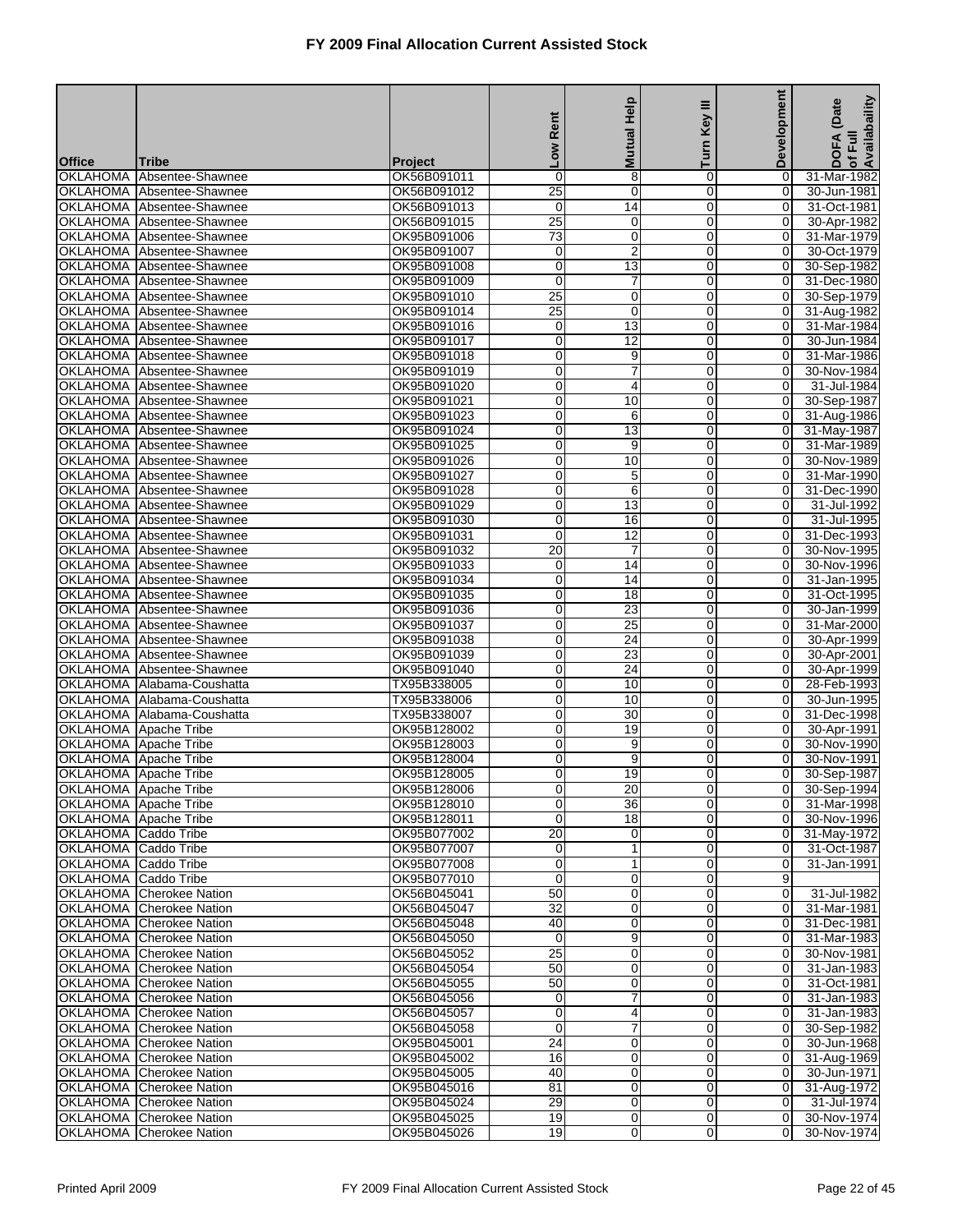|               |                                                                      |                            |                       | <b>Mutual Help</b>                 | Ξ                             | <b>Development</b>               | of Full<br>Availabaility<br>(Date |
|---------------|----------------------------------------------------------------------|----------------------------|-----------------------|------------------------------------|-------------------------------|----------------------------------|-----------------------------------|
|               |                                                                      |                            | Rent                  |                                    | Key                           |                                  |                                   |
|               |                                                                      |                            | <b>NOT</b>            |                                    | Turn                          |                                  | DOFA                              |
| <b>Office</b> | Tribe                                                                | <b>Project</b>             |                       |                                    |                               |                                  |                                   |
|               | <b>OKLAHOMA</b> Cherokee Nation<br><b>OKLAHOMA</b> Cherokee Nation   | OK95B045030<br>OK95B045032 | $\overline{50}$<br>20 | $\pmb{0}$<br>$\overline{0}$        | 0<br>$\overline{0}$           | 0<br>$\overline{0}$              | 30-Sep-1977<br>31-Jan-1978        |
|               | <b>OKLAHOMA</b> Cherokee Nation                                      | OK95B045033                | 0                     | 5                                  | 0                             | 0                                | 31-Dec-1977                       |
|               | <b>OKLAHOMA</b> Cherokee Nation                                      | OK95B045034                | $\overline{0}$        | $\mathbf{1}$                       | $\mathbf 0$                   | $\mathbf 0$                      | 31-Dec-1979                       |
|               | <b>OKLAHOMA</b> Cherokee Nation                                      | OK95B045035                | 50                    | 0                                  | 0                             | 0                                | 30-Sep-1977                       |
|               | OKLAHOMA Cherokee Nation                                             | OK95B045036                | $\mathbf 0$           | $\overline{2}$                     | $\mathbf 0$                   | 0                                | 31-Dec-1979                       |
|               | <b>OKLAHOMA</b> Cherokee Nation                                      | OK95B045037                | 25                    | 0                                  | $\mathbf 0$                   | $\overline{0}$                   | 31-Dec-1978                       |
|               | OKLAHOMA Cherokee Nation                                             | OK95B045038                | 24                    | 0                                  | 0                             | 0                                | 31-Dec-1979                       |
|               | OKLAHOMA Cherokee Nation                                             | OK95B045039                | 30                    | 0                                  | $\mathbf 0$                   | 0                                | 31-Jan-1981                       |
|               | <b>OKLAHOMA</b> Cherokee Nation                                      | OK95B045040                | 46                    | 0                                  | 0                             | 0                                | 31-Mar-1981                       |
|               | OKLAHOMA Cherokee Nation<br><b>OKLAHOMA</b> Cherokee Nation          | OK95B045042<br>OK95B045043 | $\overline{25}$<br>50 | 0<br>0                             | $\mathbf 0$<br>$\mathbf 0$    | 0<br>$\overline{0}$              | 31-Oct-1980<br>31-Aug-1980        |
|               | <b>OKLAHOMA</b> Cherokee Nation                                      | OK95B045044                | 50                    | 0                                  | 0                             | $\overline{0}$                   | 30-Nov-1980                       |
|               | OKLAHOMA Cherokee Nation                                             | OK95B045045                | $\overline{24}$       | 0                                  | $\mathbf 0$                   | 0                                | 31-Aug-1980                       |
|               | <b>OKLAHOMA</b> Cherokee Nation                                      | OK95B045046                | 60                    | 0                                  | 0                             | 0                                | 31-Jan-1981                       |
|               | OKLAHOMA Cherokee Nation                                             | OK95B045049                | 0                     | 4                                  | $\mathbf 0$                   | $\mathbf 0$                      | 31-Oct-1980                       |
|               | <b>OKLAHOMA</b> Cherokee Nation                                      | OK95B045053                | 0                     | $\overline{27}$                    | $\mathbf 0$                   | $\overline{0}$                   | 30-Sep-1981                       |
|               | <b>OKLAHOMA</b> Cherokee Nation                                      | OK95B045059                | 0                     | 34                                 | 0                             | 0                                | 31-Oct-1984                       |
|               | OKLAHOMA Cherokee Nation                                             | OK95B045060                | $\overline{0}$        | 12                                 | $\mathbf 0$                   | 0                                | 28-Feb-1986                       |
|               | <b>OKLAHOMA</b> Cherokee Nation                                      | OK95B045061                | 0                     | 16                                 | 0                             | 0                                | 30-Sep-1986                       |
|               | OKLAHOMA Cherokee Nation                                             | OK95B045062                | 0                     | 16                                 | $\mathbf 0$                   | 0                                | 30-Nov-1986                       |
|               | <b>OKLAHOMA</b> Cherokee Nation                                      | OK95B045063                | 0                     | 8                                  | $\mathbf 0$                   | $\overline{0}$                   | 30-Sep-1986                       |
|               | <b>OKLAHOMA</b> Cherokee Nation                                      | OK95B045064                | 0                     | 21                                 | 0                             | 0                                | 31-Oct-1987                       |
|               | OKLAHOMA Cherokee Nation                                             | OK95B045065                | $\overline{0}$        | 6                                  | $\Omega$                      | 0                                | 31-Oct-1984                       |
|               | <b>OKLAHOMA</b> Cherokee Nation<br>OKLAHOMA Cherokee Nation          | OK95B045066<br>OK95B045067 | 0<br>0                | $\overline{23}$<br>$\overline{30}$ | 0<br>$\mathbf 0$              | 0                                | 28-Feb-1987                       |
|               | <b>OKLAHOMA</b> Cherokee Nation                                      | OK95B045068                | 0                     | $\overline{26}$                    | $\mathbf 0$                   | 0<br>$\overline{O}$              | 29-Feb-1988<br>31-Mar-1988        |
|               | <b>OKLAHOMA</b> Cherokee Nation                                      | OK95B045069                | 0                     | 9                                  | 0                             | 0                                | 31-Mar-1988                       |
|               | OKLAHOMA Cherokee Nation                                             | OK95B045070                | $\overline{0}$        | $\overline{3}$                     | $\Omega$                      | 0                                | 30-Sep-1986                       |
|               | <b>OKLAHOMA</b> Cherokee Nation                                      | OK95B045071                | 0                     | 9                                  | 0                             | 0                                | 30-Sep-1986                       |
|               | OKLAHOMA Cherokee Nation                                             | OK95B045072                | 0                     | 19                                 | $\mathbf 0$                   | $\mathbf 0$                      | 30-Sep-1988                       |
|               | <b>OKLAHOMA</b> Cherokee Nation                                      | OK95B045073                | 0                     | $\overline{20}$                    | $\mathbf 0$                   | $\overline{0}$                   | 30-Sep-1988                       |
|               | <b>OKLAHOMA</b> Cherokee Nation                                      | OK95B045074                | 0                     | 9                                  | 0                             | 0                                | 30-Sep-1988                       |
|               | OKLAHOMA Cherokee Nation                                             | OK95B045075                | 0                     | 46                                 | $\Omega$                      | 0                                | 30-Sep-1989                       |
|               | <b>OKLAHOMA</b> Cherokee Nation                                      | OK95B045076                | 0                     | 65                                 | 0                             | 0                                | 30-Apr-1992                       |
|               | <b>OKLAHOMA</b> Cherokee Nation                                      | OK95B045077                | 0                     | 4<br>42                            | $\mathbf 0$                   | $\overline{0}$                   | 30-Apr-1990                       |
|               | <b>OKLAHOMA</b> Cherokee Nation                                      | OK95B045078                | 0<br>0                |                                    | $\mathbf 0$                   | $\overline{O}$                   | 31-Dec-1993                       |
|               | OKLAHOMA Cherokee Nation<br><b>OKLAHOMA Cherokee Nation</b>          | OK95B045079<br>OK95B045080 | 0                     | 36<br>$\overline{17}$              | 0<br>$\Omega$                 | 0<br>$\Omega$                    | 31-Oct-1993<br>30-Apr-1994        |
|               | <b>OKLAHOMA</b> Cherokee Nation                                      | OK95B045081                | 0                     | $\overline{26}$                    | 0                             | 0                                | 31-May-1994                       |
|               | OKLAHOMA Cherokee Nation                                             | OK95B045082                | 0                     | 124                                | $\overline{0}$                | $\mathbf 0$                      | 30-Apr-1995                       |
|               | <b>OKLAHOMA</b> Cherokee Nation                                      | OK95B045083                | 49                    | 0                                  | $\overline{0}$                | 0                                | 30-Nov-1995                       |
|               | OKLAHOMA Cherokee Nation                                             | OK95B045085                | 0                     | 123                                | $\overline{0}$                | $\overline{0}$                   | 30-Apr-1996                       |
|               | OKLAHOMA Cherokee Nation                                             | OK95B045086                | 0                     | 160                                | $\mathbf 0$                   | $\overline{0}$                   | 25-Mar-1998                       |
|               | OKLAHOMA Cherokee Nation                                             | OK95B045087                | 0                     | 16                                 | $\overline{0}$                | $\overline{0}$                   | 31-Dec-1999                       |
|               | OKLAHOMA Cherokee Nation                                             | OK95B045088                | $\mathbf 0$           | 48                                 | $\mathbf 0$                   | $\overline{0}$                   | 31-Dec-2000                       |
|               | OKLAHOMA Cherokee Nation                                             | OK95B144001                | 25                    | 0                                  | $\overline{0}$                | $\overline{0}$                   | 30-Sep-1980                       |
|               | OKLAHOMA Cherokee Nation                                             | OK95B144002                | 0                     | 9                                  | $\mathbf 0$                   | $\mathbf 0$                      | 31-Jan-1981                       |
|               | OKLAHOMA Cherokee Nation<br><b>OKLAHOMA</b> Cherokee Nation          | OK95B144003                | 0                     | 5                                  | $\mathbf 0$                   | $\overline{0}$                   | 30-Apr-1990                       |
|               | OKLAHOMA Cherokee Nation                                             | OK95B144004<br>OK95B144006 | 0<br>0                | 6<br>$\overline{2}$                | 0<br>$\mathbf 0$              | 0<br>$\overline{0}$              | 31-Aug-1989<br>31-May-1990        |
|               | OKLAHOMA Cherokee Nation                                             | OK95B144007                | 0                     | 6                                  | $\overline{0}$                | $\overline{0}$                   | 30-Jun-1993                       |
|               | OKLAHOMA Cherokee Nation                                             | OK95B144008                | 0                     | 12                                 | $\mathbf 0$                   | $\overline{0}$                   | 30-Sep-1993                       |
|               | OKLAHOMA Cherokee Nation                                             | OK95B144009                | 0                     | $\overline{13}$                    | $\mathbf 0$                   | $\mathbf 0$                      | 30-Sep-1995                       |
|               | <b>OKLAHOMA</b> Cherokee Nation                                      | OK95B144010                | 0                     | 15                                 | 0                             | $\overline{0}$                   | 20-Jul-1997                       |
|               | OKLAHOMA Cherokee Nation                                             | OK95B144011                | 16                    | 0                                  | $\mathbf 0$                   | $\overline{0}$                   | 20-Nov-1997                       |
|               | OKLAHOMA Cherokee Nation                                             | OK95B144012                | 36                    | 0                                  | $\overline{0}$                | $\overline{0}$                   | 30-Sep-1998                       |
|               | OKLAHOMA Cheyenne-Arapaho Tribes                                     | OK95B100001                | 0                     | 11                                 | $\mathbf 0$                   | $\overline{0}$                   | 28-Feb-1975                       |
|               | OKLAHOMA Cheyenne-Arapaho Tribes                                     | OK95B100002                | 0                     | $\overline{12}$                    | $\mathbf 0$                   | $\mathbf 0$                      | 28-Feb-1975                       |
|               | OKLAHOMA Cheyenne-Arapaho Tribes                                     | OK95B100003                | 0                     | 69                                 | 0                             | $\overline{0}$                   | 30-Sep-1979                       |
|               | OKLAHOMA Cheyenne-Arapaho Tribes                                     | OK95B100004                | 0                     | $\overline{7}$                     | $\mathbf 0$                   | $\overline{0}$                   | 31-Jul-1981                       |
|               | OKLAHOMA Cheyenne-Arapaho Tribes<br>OKLAHOMA Cheyenne-Arapaho Tribes | OK95B100005<br>OK95B100006 | $\overline{0}$<br>0   | $\overline{23}$<br>25              | $\overline{0}$<br>$\mathbf 0$ | $\overline{0}$<br>$\overline{0}$ | 30-Oct-1987<br>31-Aug-1989        |
|               | OKLAHOMA Cheyenne-Arapaho Tribes                                     | OK95B100007                | 0                     | 20                                 | $\mathbf 0$                   | $\mathbf 0$                      | 30-Apr-1992                       |
|               | OKLAHOMA Cheyenne-Arapaho Tribes                                     | OK95B100008                | 0                     | 9                                  | $\mathbf 0$                   | $\mathbf 0$                      | 31-Jul-1993                       |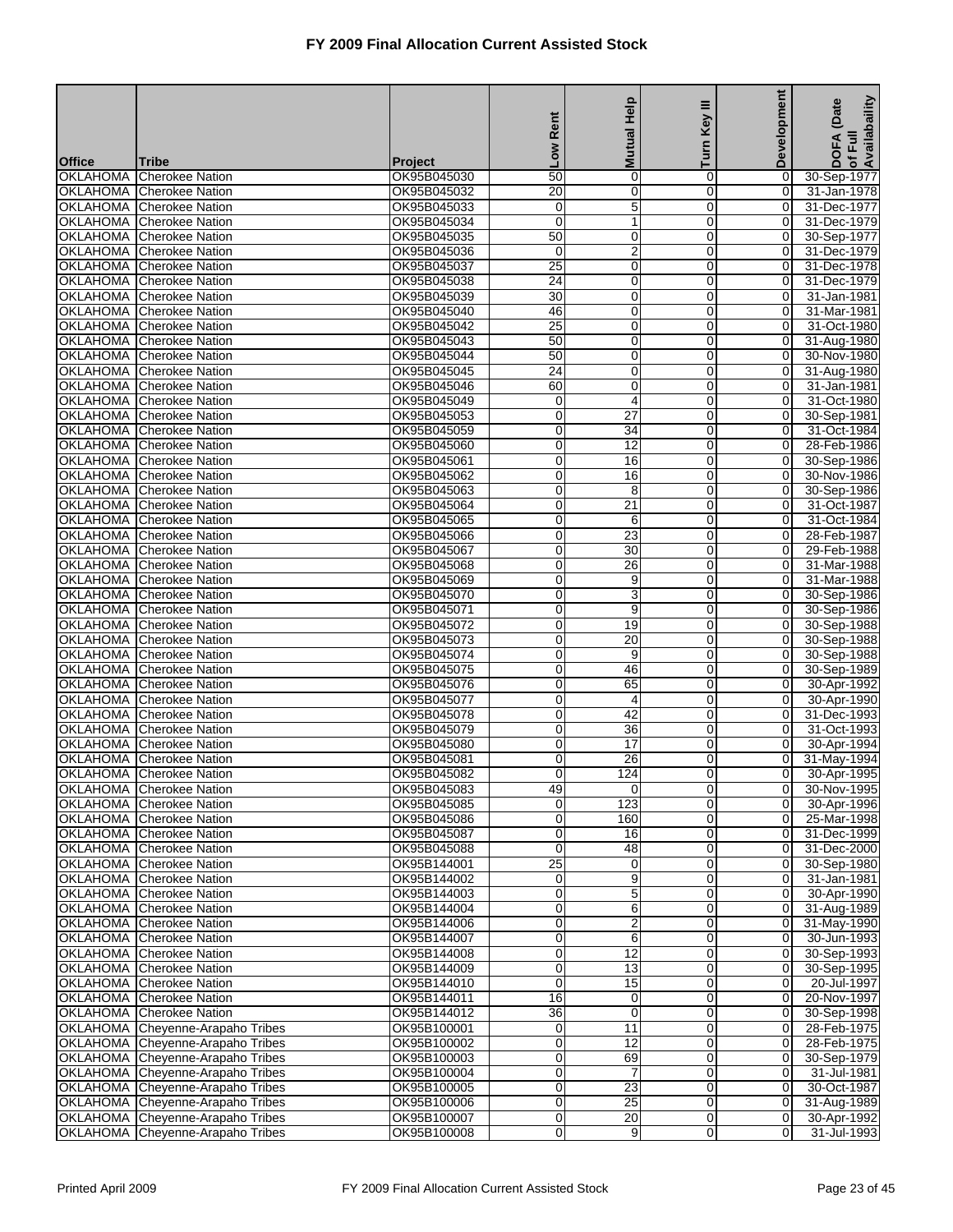|                                                 |                                                                  |                            | Rent                 | <b>Mutual Help</b>      | Ξ<br>Key                         | Development                      | of Full<br>Availabaility<br>(Date |
|-------------------------------------------------|------------------------------------------------------------------|----------------------------|----------------------|-------------------------|----------------------------------|----------------------------------|-----------------------------------|
| <b>Office</b>                                   | Tribe                                                            | Project                    | <b>NOT</b>           |                         | Turn                             |                                  | <b>DOFA</b>                       |
| <b>OKLAHOMA</b>                                 | Cheyenne-Arapaho Tribes                                          | OK95B100009                | 0                    | 10                      | $\mathbf 0$                      | 0                                | 13-May-1996                       |
|                                                 | OKLAHOMA Cheyenne-Arapaho Tribes                                 | OK95B100010                | 0                    | 21                      | $\Omega$                         | $\overline{0}$                   | 30-Dec-1997                       |
| OKLAHOMA                                        | Cheyenne-Arapaho Tribes                                          | OK95B100012                | 0                    | 30                      | 0                                | 0                                | 28-Feb-1999                       |
| <b>OKLAHOMA</b>                                 | Chickasaw                                                        | OK56B047041                | 0                    | $\overline{\mathbf{c}}$ | $\mathbf 0$                      | 0                                | 31-Oct-1982                       |
| <b>OKLAHOMA</b>                                 | Chickasaw                                                        | OK56B047042                | 0                    | 4                       | $\mathbf 0$                      | 0                                | 30-Apr-1982                       |
| <b>OKLAHOMA</b><br><b>OKLAHOMA</b>              | Chickasaw<br>Chickasaw                                           | OK56B047044<br>OK56B047045 | 0<br>$\mathbf 0$     | 12<br>$\overline{7}$    | $\overline{0}$<br>$\Omega$       | $\mathbf 0$<br>$\overline{O}$    | 31-May-1985<br>30-Sep-1984        |
| <b>OKLAHOMA</b>                                 | Chickasaw                                                        | OK95B047002                | 24                   | $\mathbf 0$             | 0                                | 0                                | 30-Nov-1970                       |
| <b>OKLAHOMA</b>                                 | Chickasaw                                                        | OK95B047004                | 64                   | $\mathbf 0$             | $\mathbf 0$                      | 0                                | 31-Dec-1971                       |
| <b>OKLAHOMA</b>                                 | Chickasaw                                                        | OK95B047006                | 100                  | $\overline{0}$          | $\mathbf 0$                      | 0                                | 31-Oct-1971                       |
| <b>OKLAHOMA</b>                                 | Chickasaw                                                        | OK95B047008                | 97                   | $\pmb{0}$               | $\overline{0}$                   | 0                                | 28-Feb-1975                       |
| <b>OKLAHOMA</b>                                 | Chickasaw                                                        | OK95B047010                | 100                  | $\mathbf 0$             | $\Omega$                         | 0                                | 28-Feb-1973                       |
| <b>OKLAHOMA</b>                                 | Chickasaw                                                        | OK95B047011                | 25                   | $\mathbf 0$             | 0                                | 0                                | 30-Jun-1973                       |
| <b>OKLAHOMA</b>                                 | Chickasaw                                                        | OK95B047013                | 30                   | $\mathbf 0$             | 0                                | 0                                | 31-Oct-1972                       |
| <b>OKLAHOMA</b><br><b>OKLAHOMA</b>              | Chickasaw                                                        | OK95B047014                | $\overline{22}$<br>0 | $\overline{0}$<br>10    | $\mathbf 0$<br>$\overline{0}$    | 0<br>$\mathbf 0$                 | 31-Oct-1972<br>31-Dec-1980        |
| <b>OKLAHOMA</b>                                 | Chickasaw<br>Chickasaw                                           | OK95B047029<br>OK95B047031 | 0                    | 1                       | $\Omega$                         | $\overline{0}$                   | 28-Feb-1979                       |
| <b>OKLAHOMA</b>                                 | Chickasaw                                                        | OK95B047032                | $\mathbf 0$          | $\overline{2}$          | 0                                | 0                                | 31-Aug-1979                       |
| <b>OKLAHOMA</b>                                 | Chickasaw                                                        | OK95B047033                | 40                   | $\pmb{0}$               | $\mathbf 0$                      | 0                                | 31-May-1979                       |
| <b>OKLAHOMA</b>                                 | Chickasaw                                                        | OK95B047034                | 0                    | 3                       | $\mathbf 0$                      | $\overline{\mathsf{o}}$          | 30-Apr-1981                       |
| <b>OKLAHOMA</b>                                 | Chickasaw                                                        | OK95B047035                | $\mathbf 0$          | $\overline{7}$          | $\overline{0}$                   | $\mathbf 0$                      | 31-Dec-1980                       |
| <b>OKLAHOMA</b>                                 | Chickasaw                                                        | OK95B047036                | 90                   | $\mathbf 0$             | $\Omega$                         | $\overline{O}$                   | 30-Sep-1981                       |
| <b>OKLAHOMA</b>                                 | Chickasaw                                                        | OK95B047037                | 60                   | $\mathbf 0$             | 0                                | 0                                | 30-Sep-1980                       |
| <b>OKLAHOMA</b>                                 | Chickasaw                                                        | OK95B047038                | 50                   | $\mathbf 0$             | $\mathbf 0$                      | 0                                | 30-Jun-1983                       |
| <b>OKLAHOMA</b><br><b>OKLAHOMA</b>              | Chickasaw<br>Chickasaw                                           | OK95B047039<br>OK95B047040 | 0<br>0               | 4<br>$\overline{13}$    | $\mathbf 0$<br>$\overline{0}$    | $\overline{0}$<br>$\overline{0}$ | 30-Apr-1980<br>31-May-1984        |
| <b>OKLAHOMA</b>                                 | Chickasaw                                                        | OK95B047046                | 0                    | 6                       | $\Omega$                         | $\overline{O}$                   | 30-Sep-1986                       |
| <b>OKLAHOMA</b>                                 | Chickasaw                                                        | OK95B047047                | $\mathbf 0$          | 11                      | 0                                | 0                                | 31-Jul-1986                       |
| <b>OKLAHOMA</b>                                 | Chickasaw                                                        | OK95B047048                | 0                    | $\overline{12}$         | $\mathbf 0$                      | 0                                | 30-Sep-1986                       |
| <b>OKLAHOMA</b>                                 | Chickasaw                                                        | OK95B047049                | 0                    | 16                      | $\mathbf 0$                      | $\mathbf 0$                      | 30-Apr-1987                       |
| <b>OKLAHOMA</b>                                 | Chickasaw                                                        | OK95B047052                | 0                    | 5                       | $\overline{0}$                   | $\mathbf 0$                      | 31-Aug-1984                       |
| <b>OKLAHOMA</b>                                 | Chickasaw                                                        | OK95B047053                | 0                    | 12                      | $\Omega$                         | $\overline{0}$                   | 31-May-1987                       |
| <b>OKLAHOMA</b>                                 | Chickasaw                                                        | OK95B047054                | 0                    | 14                      | 0                                | 0                                | 31-Aug-1987                       |
| <b>OKLAHOMA</b><br><b>OKLAHOMA</b>              | Chickasaw<br>Chickasaw                                           | OK95B047055<br>OK95B047056 | 0<br>0               | 9<br>6                  | $\mathbf 0$<br>$\mathbf 0$       | 0<br>$\mathbf 0$                 | 31-Aug-1987<br>31-Aug-1987        |
| <b>OKLAHOMA</b>                                 | Chickasaw                                                        | OK95B047057                | 0                    | 10                      | $\overline{0}$                   | $\mathbf 0$                      | 31-Jul-1986                       |
| <b>OKLAHOMA</b>                                 | Chickasaw                                                        | OK95B047058                | 0                    | $\overline{17}$         | $\Omega$                         | 0                                | 30-Sep-1988                       |
| <b>OKLAHOMA</b>                                 | Chickasaw                                                        | OK95B047059                | 0                    | 29                      | 0                                | 0                                | 30-Apr-1989                       |
| <b>OKLAHOMA</b>                                 | Chickasaw                                                        | OK95B047060                | 0                    | 18                      | 0                                | 0                                | 30-Apr-1990                       |
| <b>OKLAHOMA</b>                                 | Chickasaw                                                        | OK95B047061                | 0                    | 13                      | 0                                | 0                                | 31-Mar-1991                       |
| OKLAHOMA Chickasaw                              |                                                                  | OK95B047062                | $\overline{O}$       | 14                      | $\Omega$                         | $\overline{0}$                   | 31-Dec-1989                       |
| OKLAHOMA Chickasaw                              |                                                                  | OK95B047063                | 0                    | 23                      | $\overline{0}$                   | $\overline{0}$                   | 31-Jan-1992                       |
| OKLAHOMA Chickasaw                              |                                                                  | OK95B047064                | 0                    | 24                      | $\mathbf 0$                      | $\overline{O}$                   | 31-Oct-1992                       |
| OKLAHOMA Chickasaw<br><b>OKLAHOMA Chickasaw</b> |                                                                  | OK95B047065<br>OK95B047066 | 0<br>0               | 8<br>$\overline{18}$    | $\mathbf 0$<br>$\overline{0}$    | $\overline{0}$<br>$\overline{0}$ | 30-Apr-1992<br>30-Jun-1995        |
| OKLAHOMA Chickasaw                              |                                                                  | OK95B047067                | 0                    | 8                       | $\overline{0}$                   | $\overline{0}$                   | 31-Mar-1993                       |
| OKLAHOMA Chickasaw                              |                                                                  | OK95B047068                | 0                    | 21                      | 0                                | $\overline{0}$                   | 25-Mar-1996                       |
| <b>OKLAHOMA</b> Chickasaw                       |                                                                  | OK95B047069                | 0                    | 29                      | $\mathbf 0$                      | $\overline{0}$                   | 31-Oct-1995                       |
| OKLAHOMA Chickasaw                              |                                                                  | OK95B047070                | 0                    | 25                      | $\mathbf 0$                      | $\overline{0}$                   | 31-Mar-1996                       |
| OKLAHOMA Chickasaw                              |                                                                  | OK95B047071                | 0                    | $\overline{22}$         | $\mathbf 0$                      | $\overline{0}$                   | 31-Mar-1996                       |
| OKLAHOMA Chickasaw                              |                                                                  | OK95B047072                | 0                    | 22                      | $\overline{0}$                   | $\overline{0}$                   | 29-Feb-1996                       |
| OKLAHOMA Chickasaw                              |                                                                  | OK95B047073                | 0                    | $\mathbf 0$             | 23                               | $\overline{0}$                   | 30-Jun-1997                       |
| OKLAHOMA Chickasaw                              |                                                                  | OK95B047074                | 0                    | 18                      | 0                                | $\overline{O}$                   | 30-Nov-1996                       |
| OKLAHOMA Chickasaw<br>OKLAHOMA Chickasaw        |                                                                  | OK95B047075<br>OK95B047076 | 0<br>0               | $\overline{23}$         | $\mathbf 0$<br>0                 | 0<br>$\overline{0}$              | 28-Feb-1997<br>30-Jun-1983        |
| OKLAHOMA Chickasaw                              |                                                                  | OK95B047077                | 0                    | 4<br>7                  | $\overline{0}$                   | $\overline{0}$                   | 31-Mar-1998                       |
|                                                 | OKLAHOMA Chitimacha Tribe                                        | LA95B244001                | 0                    | $\overline{2}$          | $\mathbf 0$                      | $\overline{0}$                   | 30-Jun-1988                       |
|                                                 | OKLAHOMA Chitimacha Tribe                                        | LA95B244002                | 0                    | 4                       | $\mathbf 0$                      | $\overline{O}$                   | 31-Jul-1992                       |
|                                                 | OKLAHOMA Chitimacha Tribe                                        | LA95B244003                | 0                    | 7                       | $\mathbf 0$                      | $\overline{0}$                   | 31-Mar-1994                       |
|                                                 | OKLAHOMA Chitimacha Tribe                                        | LA95B244004                | 0                    | $\overline{12}$         | $\overline{0}$                   | $\overline{0}$                   | 31-Dec-1995                       |
|                                                 | <b>OKLAHOMA</b> Choctaw Nation                                   | OK56B049050                | 0                    | 1                       | $\overline{0}$                   | $\overline{0}$                   | 31-Mar-1983                       |
|                                                 | <b>OKLAHOMA</b> Choctaw Nation                                   | OK56B049055                | 0                    | 4                       | $\mathbf 0$                      | $\overline{0}$                   | 30-Sep-1983                       |
|                                                 | <b>OKLAHOMA</b> Choctaw Nation                                   | OK56B049056                | 0                    | $\mathbf{1}$            | $\overline{0}$                   | $\overline{0}$                   | 31-Oct-1983                       |
|                                                 | <b>OKLAHOMA</b> Choctaw Nation<br><b>OKLAHOMA</b> Choctaw Nation | OK56B049057<br>OK56B049058 | 0<br>0               | 17<br>4                 | $\overline{0}$<br>$\overline{0}$ | $\overline{0}$<br>$\overline{0}$ | 31-May-1984<br>30-Jun-1983        |
|                                                 |                                                                  |                            |                      |                         |                                  |                                  |                                   |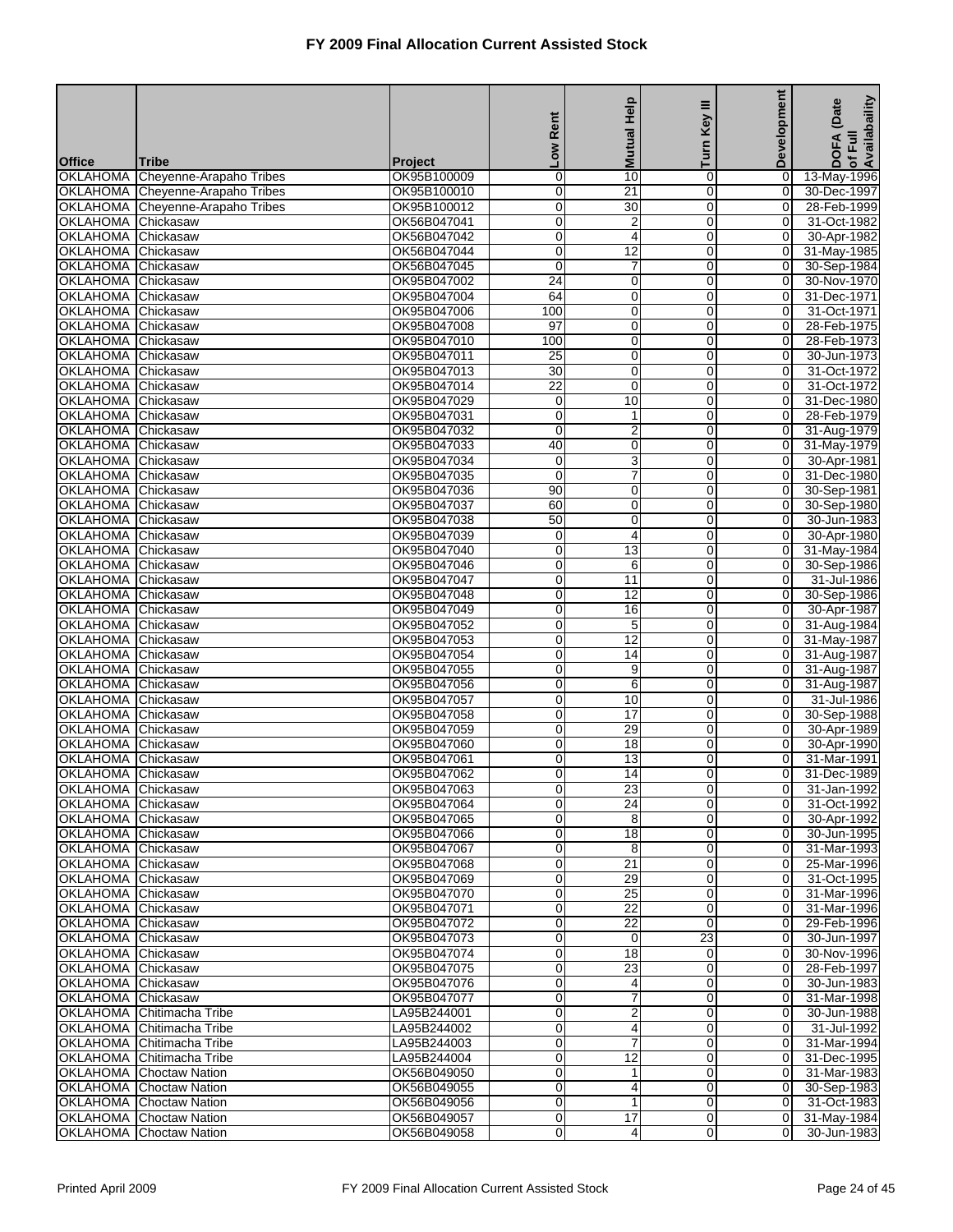|                                    |                                                                          |                            |                 | <b>Mutual Help</b>             | Key III                 | Development                      | of Full<br>Availabaility<br>(Date |
|------------------------------------|--------------------------------------------------------------------------|----------------------------|-----------------|--------------------------------|-------------------------|----------------------------------|-----------------------------------|
|                                    |                                                                          |                            | Rent            |                                | Turn                    |                                  | <b>DOFA</b>                       |
| <b>Office</b>                      | <b>Tribe</b>                                                             | <b>Project</b>             | <b>No</b>       |                                |                         |                                  |                                   |
| <b>OKLAHOMA</b>                    | <b>Choctaw Nation</b>                                                    | OK95B049002                | $\overline{30}$ | $\pmb{0}$                      | 0                       | 0                                | 31-Dec-1969                       |
| <b>OKLAHOMA</b>                    | <b>Choctaw Nation</b>                                                    | OK95B049009                | 14              | $\overline{0}$                 | 0                       | $\overline{0}$                   | 28-Feb-1971                       |
| <b>OKLAHOMA</b><br><b>OKLAHOMA</b> | <b>Choctaw Nation</b>                                                    | OK95B049010<br>OK95B049011 | 20<br>12        | $\pmb{0}$<br>$\mathbf 0$       | 0<br>$\mathbf 0$        | 0<br>$\mathbf 0$                 | 31-Aug-1971<br>31-Dec-1971        |
| <b>OKLAHOMA</b>                    | <b>Choctaw Nation</b><br><b>Choctaw Nation</b>                           | OK95B049014                | $\overline{24}$ | $\mathbf 0$                    | 0                       | 0                                | 31-Jul-1971                       |
| <b>OKLAHOMA</b>                    | <b>Choctaw Nation</b>                                                    | OK95B049016                | 16              | $\mathbf 0$                    | 0                       | 0                                | 31-Dec-1971                       |
| <b>OKLAHOMA</b>                    | <b>Choctaw Nation</b>                                                    | OK95B049020                | 30              | $\overline{0}$                 | $\mathbf 0$             | 0                                | 30-Apr-1974                       |
| <b>OKLAHOMA</b>                    | <b>Choctaw Nation</b>                                                    | OK95B049034                | 0               | $\mathbf{1}$                   | 0                       | 0                                | 30-Jun-1979                       |
|                                    | OKLAHOMA Choctaw Nation                                                  | OK95B049059                | $\mathbf 0$     | 10                             | $\Omega$                | 0                                | 31-May-1985                       |
| <b>OKLAHOMA</b>                    | <b>Choctaw Nation</b>                                                    | OK95B049060                | 0               | 15                             | 0                       | 0                                | 30-Sep-1986                       |
| <b>OKLAHOMA</b>                    | <b>Choctaw Nation</b>                                                    | OK95B049061                | 0               | 29                             | 0                       | 0                                | 31-Dec-1986                       |
| <b>OKLAHOMA</b>                    | <b>Choctaw Nation</b>                                                    | OK95B049062                | 0               | 18                             | $\mathbf 0$             | $\mathbf 0$                      | 31-Jul-1985                       |
| <b>OKLAHOMA</b>                    | <b>Choctaw Nation</b>                                                    | OK95B049063                | 0               | 11                             | 0                       | 0                                | 30-Apr-1986                       |
|                                    | OKLAHOMA Choctaw Nation                                                  | OK95B049064                | 0               | $\overline{11}$                | $\Omega$                | 0                                | 31-Jan-1987                       |
| <b>OKLAHOMA</b>                    | <b>Choctaw Nation</b>                                                    | OK95B049065                | 0               | 15                             | 0                       | 0                                | 31-Jan-1987                       |
| <b>OKLAHOMA</b><br><b>OKLAHOMA</b> | <b>Choctaw Nation</b>                                                    | OK95B049066<br>OK95B049067 | 0               | 4                              | $\mathbf 0$             | $\mathbf 0$                      | 31-Jan-1987                       |
| <b>OKLAHOMA</b>                    | <b>Choctaw Nation</b><br><b>Choctaw Nation</b>                           | OK95B049068                | 0<br>0          | $\overline{9}$<br>11           | 0<br>0                  | $\overline{O}$<br>0              | 30-Nov-1987<br>31-Dec-1987        |
|                                    | OKLAHOMA Choctaw Nation                                                  | OK95B049069                | 0               | $\overline{17}$                | $\Omega$                | 0                                | 31-Jul-1988                       |
| <b>OKLAHOMA</b>                    | <b>Choctaw Nation</b>                                                    | OK95B049070                | 0               | 6                              | 0                       | 0                                | 30-Apr-1986                       |
| <b>OKLAHOMA</b>                    | <b>Choctaw Nation</b>                                                    | OK95B049071                | $\mathbf 0$     | $\overline{11}$                | 0                       | $\mathbf 0$                      | 30-Sep-1988                       |
| <b>OKLAHOMA</b>                    | <b>Choctaw Nation</b>                                                    | OK95B049072                | 0               | 11                             | 0                       | $\overline{0}$                   | 30-Sep-1988                       |
| <b>OKLAHOMA</b>                    | <b>Choctaw Nation</b>                                                    | OK95B049073                | 0               | 11                             | 0                       | 0                                | 31-Dec-1988                       |
|                                    | <b>OKLAHOMA</b> Choctaw Nation                                           | OK95B049074                | $\overline{0}$  | $\overline{7}$                 | $\Omega$                | $\mathbf 0$                      | 31-Jan-1989                       |
| <b>OKLAHOMA</b>                    | <b>Choctaw Nation</b>                                                    | OK95B049075                | 0               | $\overline{18}$                | $\mathbf 0$             | 0                                | 30-Apr-1989                       |
| <b>OKLAHOMA</b>                    | <b>Choctaw Nation</b>                                                    | OK95B049076                | 0               | 16                             | 0                       | $\overline{0}$                   | 30-Sep-1989                       |
| <b>OKLAHOMA</b>                    | <b>Choctaw Nation</b>                                                    | OK95B049077                | 0               | 13                             | 0                       | $\overline{O}$                   | 31-Dec-1989                       |
| <b>OKLAHOMA</b>                    | <b>Choctaw Nation</b>                                                    | OK95B049078                | 0               | 14                             | 0                       | 0                                | 31-Aug-1990                       |
| <b>OKLAHOMA</b>                    | <b>Choctaw Nation</b>                                                    | OK95B049079                | $\overline{0}$  | 15                             | $\mathbf 0$             | 0                                | 30-Jun-1990                       |
| <b>OKLAHOMA</b>                    | <b>Choctaw Nation</b>                                                    | OK95B049080                | 0               | 16                             | $\mathbf 0$             | 0                                | 30-Nov-1990                       |
| <b>OKLAHOMA</b><br><b>OKLAHOMA</b> | <b>Choctaw Nation</b>                                                    | OK95B049081<br>OK95B049082 | 0<br>0          | $\overline{14}$                | 0<br>0                  | $\overline{0}$<br>$\overline{0}$ | 31-May-1991                       |
| <b>OKLAHOMA</b>                    | <b>Choctaw Nation</b><br><b>Choctaw Nation</b>                           | OK95B049083                | 0               | 8<br>16                        | 0                       | 0                                | 30-Sep-1991<br>31-May-1992        |
| <b>OKLAHOMA</b>                    | <b>Choctaw Nation</b>                                                    | OK95B049084                | $\overline{0}$  | $\overline{18}$                | $\Omega$                | 0                                | 31-Mar-1993                       |
| <b>OKLAHOMA</b>                    | <b>Choctaw Nation</b>                                                    | OK95B049085                | 0               | 79                             | $\mathbf 0$             | 0                                | 30-Apr-1995                       |
| <b>OKLAHOMA</b>                    | <b>Choctaw Nation</b>                                                    | OK95B049086                | 0               | 45                             | $\mathbf 0$             | 0                                | 31-Aug-1996                       |
| <b>OKLAHOMA</b>                    | <b>Choctaw Nation</b>                                                    | OK95B049087                | 0               | 41                             | 0                       | $\overline{O}$                   | 31-Mar-1997                       |
| <b>OKLAHOMA</b>                    | <b>Choctaw Nation</b>                                                    | OK95B049088                | 0               | 40                             | 0                       | 0                                | 31-Jul-1997                       |
| <b>OKLAHOMA</b>                    | <b>Choctaw Nation</b>                                                    | OK95B049089                | 0               | $\overline{20}$                | $\Omega$                | 0                                | 30-Sep-1997                       |
| OKLAHOMA                           | <b>Choctaw Nation</b>                                                    | OK95B049090                | 0               | 45                             | 0                       | 0                                | 31-Mar-1998                       |
| <b>OKLAHOMA</b>                    | <b>Choctaw Nation</b>                                                    | OK95B049091                | $\overline{0}$  | $\overline{51}$                | $\overline{0}$          | 0                                | 28-Feb-1999                       |
|                                    | <b>OKLAHOMA</b> Choctaw Nation                                           | OK95B049092                | 0               | 46                             | $\overline{0}$          | 0                                | 28-Feb-1999                       |
|                                    | <b>OKLAHOMA</b> Choctaw Nation                                           | OK95B049093                | 0               | 50                             | $\overline{0}$          | $\overline{0}$                   | 31-Dec-1999                       |
|                                    | <b>OKLAHOMA</b> Choctaw Nation                                           | OK95B049094                | 0               | 49                             | $\Omega$                | $\overline{O}$                   | 30-Apr-2000                       |
|                                    | <b>OKLAHOMA</b> Choctaw Nation<br>OKLAHOMA Citizen Band Potawatomi Tribe | OK95B049095<br>OK95B091022 | 0<br>25         | $\overline{35}$<br>$\mathbf 0$ | 0<br>$\mathbf 0$        | 0<br>$\overline{0}$              | 31-Aug-2000<br>31-Jul-1987        |
|                                    | <b>OKLAHOMA</b> Comanche Tribe                                           | OK95B110006                | $\overline{0}$  | 8                              | $\overline{0}$          | $\overline{0}$                   | 30-Apr-1980                       |
|                                    | OKLAHOMA Comanche Tribe                                                  | OK95B110007                | 0               | 12                             | $\mathbf 0$             | $\overline{0}$                   | 30-Nov-1982                       |
|                                    | OKLAHOMA Comanche Tribe                                                  | OK95B110008                | 0               | 5                              | $\Omega$                | $\overline{O}$                   | 31-Jul-1983                       |
|                                    | OKLAHOMA Comanche Tribe                                                  | OK95B110009                | 0               | 4                              | 0                       | 0                                | 30-Jun-1982                       |
|                                    | OKLAHOMA Comanche Tribe                                                  | OK95B110011                | 0               | $\overline{20}$                | $\mathbf 0$             | $\overline{0}$                   | 30-Nov-1987                       |
|                                    | <b>OKLAHOMA</b> Comanche Tribe                                           | OK95B110012                | 0               | 10                             | $\overline{0}$          | $\overline{0}$                   | 30-Jun-1990                       |
|                                    | OKLAHOMA Comanche Tribe                                                  | OK95B110013                | 0               | 9                              | $\mathbf 0$             | $\overline{0}$                   | 31-Jul-1991                       |
|                                    | OKLAHOMA Comanche Tribe                                                  | OK95B110014                | $\overline{55}$ | $\overline{0}$                 | $\Omega$                | $\overline{O}$                   | 30-Apr-1997                       |
|                                    | OKLAHOMA Comanche Tribe                                                  | OK95B110015                | 0               | 36                             | 0                       | 0                                | 31-Dec-1998                       |
|                                    | OKLAHOMA Comanche Tribe                                                  | OK95B110016                | 0               | 44                             | $\mathbf 0$             | 1                                | 30-Sep-1998                       |
|                                    | <b>OKLAHOMA</b> Comanche Tribe                                           | OK95B110017                | 45              | $\mathbf 0$                    | $\overline{0}$          | $\overline{0}$                   | 30-Jun-1999                       |
|                                    | OKLAHOMA Comanche Tribe                                                  | OK95B110018                | 40              | $\mathbf 0$                    | $\mathbf 0$<br>$\Omega$ | $\overline{0}$<br>$\mathbf 0$    | 30-Jun-1999                       |
|                                    | OKLAHOMA Coushatta Tribe<br>OKLAHOMA Coushatta Tribe                     | LA95B260001<br>LA95B260002 | 0<br>0          | 16<br>0                        | 0                       | 19                               | 30-Jun-1995                       |
|                                    | OKLAHOMA   Delaware Nation of West Oklahoma                              | OK95B170001                | 0               | 13                             | $\mathbf 0$             | 0                                | 09-Sep-2004                       |
|                                    | <b>OKLAHOMA</b> Eastern Shawnee Tribe                                    | OK95B167001                | 0               | 12                             | $\overline{0}$          | $\overline{0}$                   | 30-Mar-2000                       |
|                                    | OKLAHOMA   Fort Sill Apache Tribe                                        | OK95B159001                | 0               | 15                             | $\mathbf 0$             | $\overline{0}$                   | 31-Aug-2000                       |
|                                    | OKLAHOMA Iowa Tribe of Kansas and Nebraska                               | KS95B067003                | 46              | $\mathbf 0$                    | $\mathbf 0$             | $\overline{0}$                   | 31-Mar-1980                       |
|                                    | OKLAHOMA lowa Tribe of Kansas and Nebraska                               | KS95B067005                | 0               | 11                             | $\overline{0}$          | $\overline{0}$                   | 28-Feb-1986                       |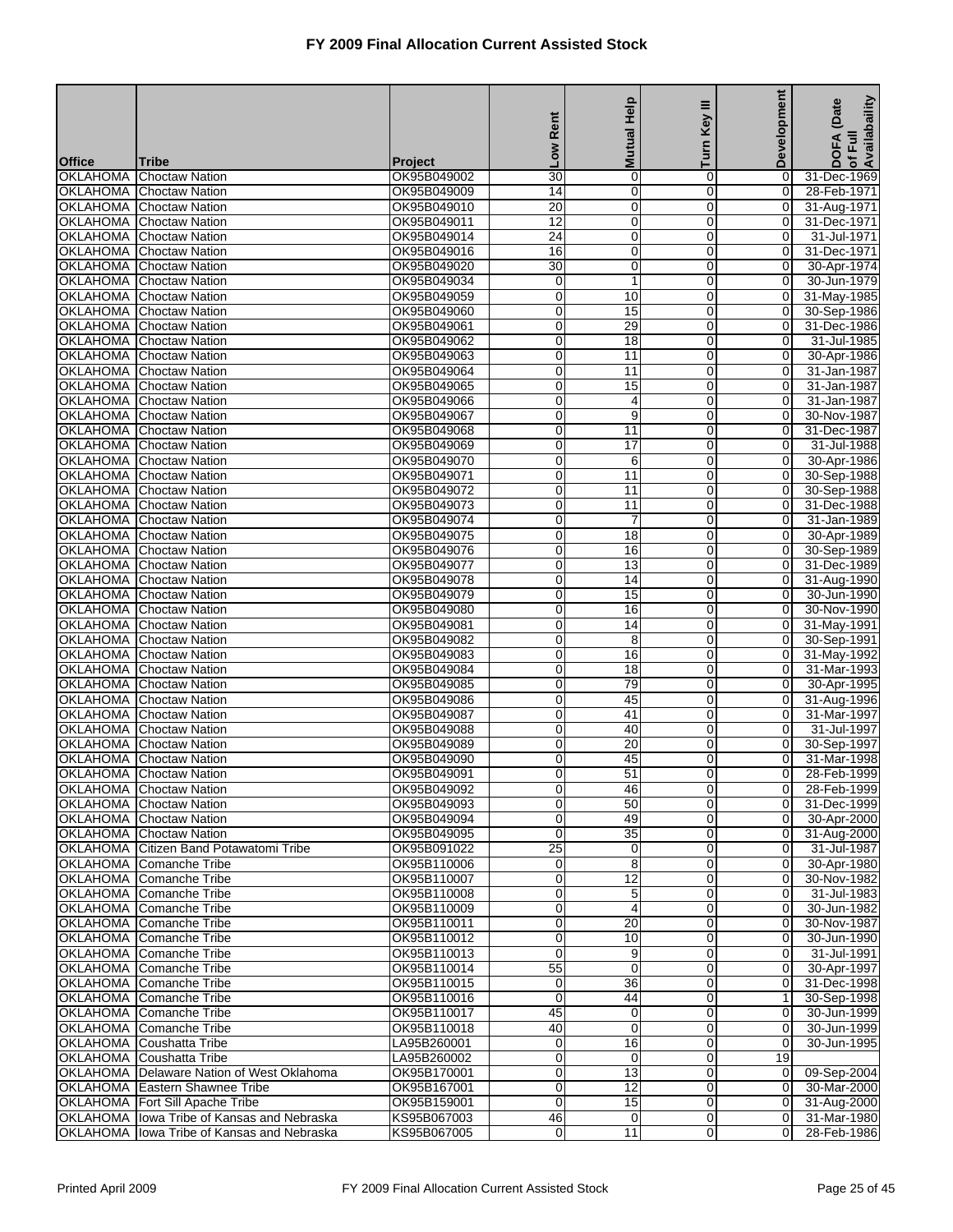| <b>Tribe</b><br>Project<br><b>OKLAHOMA</b><br>lowa Tribe of Kansas and Nebraska<br>KS95B067006<br>0<br>10<br>0<br>$\mathbf 0$<br>29-Feb-2000<br>$\overline{0}$<br>5<br>$\overline{0}$<br>$\overline{0}$<br><b>OKLAHOMA</b><br>Iowa Tribe of Oklahoma<br>OK95B161001<br>15-Jul-1997<br>0<br>$\overline{0}$<br>OKLAHOMA   Kaw Tribe<br>OK95B145001<br>22<br>0<br>31-Aug-1985<br>0<br>$\overline{14}$<br>$\mathbf 0$<br>$\overline{0}$<br>OKLAHOMA Kaw Tribe<br>OK95B145002<br>30-Sep-1988<br>OKLAHOMA Kaw Tribe<br>OK95B145003<br>0<br>9<br>$\mathbf 0$<br>$\overline{0}$<br>30-Sep-1990<br>$\mathbf 0$<br>9<br>$\mathbf 0$<br>$\mathbf 0$<br>OKLAHOMA Kaw Tribe<br>OK95B145004<br>29-Feb-1992<br>OKLAHOMA Kaw Tribe<br>OK95B145005<br>0<br>9<br>0<br>$\overline{0}$<br>30-Jun-1993<br>OKLAHOMA Kaw Tribe<br>OK95B145006<br>0<br>19<br>0<br>$\overline{0}$<br>31-Mar-1995<br>$\mathbf 0$<br>$\mathbf 0$<br>$\overline{0}$<br>OKLAHOMA Kaw Tribe<br>OK95B145007<br>10<br>31-Mar-1999<br>OKLAHOMA Kickapoo Tribe<br>46<br>$\mathbf 0$<br>$\overline{0}$<br>30-Jun-1980<br>KS95B048003<br>$\mathbf 0$<br>$\overline{25}$<br>0<br>$\mathbf 0$<br>$\overline{0}$<br>OKLAHOMA Kickapoo Tribe<br>KS95B048004<br>30-Jun-1980<br>OKLAHOMA Kickapoo Tribe<br>KS95B048006<br>$\overline{18}$<br>0<br>$\overline{0}$<br>28-Feb-2000<br>0<br>9<br>OKLAHOMA Kickapoo Tribe of Oklahoma<br>OK95B158001<br>$\mathbf 0$<br>0<br>6<br>01-Sep-2004<br>9<br>0<br>$\mathbf 0$<br>6<br>OKLAHOMA Kickapoo Tribe of Oklahoma<br>OK95B158002<br>01-Sep-2004<br>OKLAHOMA Kiowa Tribe<br>OK56B098004<br>0<br>$\overline{17}$<br>$\mathbf 0$<br>$\overline{0}$<br>31-Dec-1985<br>OKLAHOMA Kiowa Tribe<br>OK95B098002<br>0<br>4<br>0<br>0<br>31-Jul-1983<br>$\overline{0}$<br>OKLAHOMA Kiowa Tribe<br>OK95B098006<br>0<br>13<br>$\overline{0}$<br>30-Sep-1987<br>OKLAHOMA Kiowa Tribe<br>OK95B098007<br>0<br>13<br>0<br>$\overline{0}$<br>31-Jul-1991<br>0<br>$\mathbf 0$<br>$\overline{0}$<br>OKLAHOMA Kiowa Tribe<br>OK95B098008<br>16<br>31-Jul-1991<br><b>OKLAHOMA</b> Kiowa Tribe<br>OK95B098009<br>0<br>8<br>$\mathbf 0$<br>$\overline{0}$<br>30-Apr-1994<br>$\mathbf 0$<br>8<br>$\mathbf 0$<br>$\overline{0}$<br>OKLAHOMA Kiowa Tribe<br>OK95B098010<br>26-Feb-1993<br>$\overline{0}$<br>0<br>OKLAHOMA Kiowa Tribe<br>OK95B098011<br>13<br>0<br>30-Sep-1996<br>OKLAHOMA Kiowa Tribe<br>OK95B098012<br>21<br>$\mathbf 0$<br>0<br>$\overline{0}$<br>30-Apr-1997<br>0<br>$\mathbf 0$<br>$\overline{0}$<br>OKLAHOMA Modoc Tribe<br>OK95B165001<br>15<br>30-Sep-1998<br>OKLAHOMA Muskogee (Creek) Nation<br>OK56B051031<br>$\mathbf{1}$<br>$\mathbf 0$<br>$\overline{0}$<br>31-Mar-1981<br>0<br>$\mathbf 0$<br>$\mathbf 0$<br>$\overline{0}$<br>OKLAHOMA Muskogee (Creek) Nation<br>OK56B051032<br>4<br>31-Jan-1981<br>OKLAHOMA Muskogee (Creek) Nation<br>OK56B051035<br>0<br>3<br>0<br>$\overline{0}$<br>30-Sep-1981<br>OKLAHOMA Muskogee (Creek) Nation<br>OK56B051037<br>0<br>$\mathbf{1}$<br>0<br>$\overline{0}$<br>30-Jun-1982<br>$\overline{20}$<br>0<br>$\mathbf 0$<br>$\overline{0}$<br>OKLAHOMA Muskogee (Creek) Nation<br>OK95B051001<br>30-May-1969<br>OKLAHOMA Muskogee (Creek) Nation<br>28<br>$\mathbf 0$<br>$\mathbf 0$<br>$\overline{0}$<br>30-Jun-1971<br>OK95B051006<br>$\overline{30}$<br>$\overline{0}$<br>OKLAHOMA Muskogee (Creek) Nation<br>OK95B051007<br>0<br>0<br>30-Apr-1973<br>OKLAHOMA Muskogee (Creek) Nation<br>OK95B051008<br>$\overline{70}$<br>0<br>0<br>$\overline{0}$<br>30-Apr-1973<br>$\mathbf 0$<br>31-Jul-1974<br>OKLAHOMA Muskogee (Creek) Nation<br>OK95B051012<br>70<br>0<br>$\overline{0}$<br>$\mathbf{1}$<br>$\mathbf 0$<br>$\overline{0}$<br>OKLAHOMA Muskogee (Creek) Nation<br>OK95B051017<br>0<br>31-Aug-1978<br>OKLAHOMA Muskogee (Creek) Nation<br>$\mathbf 0$<br>1<br>$\mathbf 0$<br>$\overline{0}$<br>31-Oct-1977<br>OK95B051018<br>OKLAHOMA Muskogee (Creek) Nation<br>OK95B051019<br>50<br>0<br>0<br>0<br>31-Jan-1980<br>3<br>OKLAHOMA Muskogee (Creek) Nation<br>OK95B051020<br>0<br>$\overline{0}$<br>31-Jan-1980<br>0<br>$\overline{4}$<br>$\boldsymbol{0}$<br>OKLAHOMA Muskogee (Creek) Nation<br>OK95B051021<br>0<br>$\overline{0}$<br>31-Oct-1979<br>$\mathbf 0$<br>$\mathbf 0$<br>$\overline{0}$<br>OKLAHOMA Muskogee (Creek) Nation<br>OK95B051022<br>13<br>29-Feb-1980<br>50<br>$\mathbf 0$<br>$\overline{0}$<br>30-Jun-1980<br>OKLAHOMA Muskogee (Creek) Nation<br>OK95B051023<br>0<br>$\overline{0}$<br>OKLAHOMA Muskogee (Creek) Nation<br>OK95B051024<br>0<br>1<br>$\mathbf 0$<br>31-Jul-1980<br>OKLAHOMA Muskogee (Creek) Nation<br>OK95B051025<br>$\overline{0}$<br>$\overline{0}$<br>30-Nov-1980<br>$\mathbf{2}$<br>01<br>$\overline{2}$<br>$\mathbf 0$<br>0<br>$\overline{0}$<br>OKLAHOMA Muskogee (Creek) Nation<br>OK95B051026<br>31-Oct-1980<br>0<br>3<br>$\mathbf 0$<br>$\overline{0}$<br>OKLAHOMA Muskogee (Creek) Nation<br>OK95B051041<br>31-Dec-1984<br>OKLAHOMA Muskogee (Creek) Nation<br>OK95B051042<br>$\overline{0}$<br>7<br>0<br>$\overline{0}$<br>31-Jan-1985<br>OKLAHOMA Muskogee (Creek) Nation<br>OK95B051043<br>0<br>10<br>0<br>$\overline{0}$<br>30-Sep-1985<br>0<br>0<br>OKLAHOMA Muskogee (Creek) Nation<br>OK95B051044<br>8<br>0<br>30-Sep-1985<br>$\mathbf 0$<br>8<br>0<br>$\overline{0}$<br>OKLAHOMA Muskogee (Creek) Nation<br>OK95B051045<br>30-Jun-1986<br>$\mathbf 0$<br>OKLAHOMA Muskogee (Creek) Nation<br>0<br>10<br>$\overline{0}$<br>30-Sep-1986<br>OK95B051046<br>OKLAHOMA Muskogee (Creek) Nation<br>$\overline{17}$<br>0<br>OK95B051047<br>0<br>$\overline{0}$<br>31-Aug-1987<br>OKLAHOMA Muskogee (Creek) Nation<br>0<br>10<br>0<br>0<br>31-Aug-1987<br>OK95B051048<br>OKLAHOMA Muskogee (Creek) Nation<br>0<br>11<br>0<br>$\overline{0}$<br>OK95B051049<br>31-Jan-1988<br>OKLAHOMA Muskogee (Creek) Nation<br>$\mathbf 0$<br>18<br>0<br>$\overline{0}$<br>31-Mar-1988<br>OK95B051050<br>$\mathbf 0$<br>OKLAHOMA Muskogee (Creek) Nation<br>0<br>9<br>$\overline{0}$<br>OK95B051051<br>31-Dec-1987<br>0<br>OKLAHOMA Muskogee (Creek) Nation<br>OK95B051052<br>0<br>14<br>$\overline{0}$<br>31-Aug-1988<br>OKLAHOMA Muskogee (Creek) Nation<br>0<br>20<br>0<br>$\overline{0}$<br>OK95B051053<br>31-Jul-1989<br>0<br>0<br>OKLAHOMA Muskogee (Creek) Nation<br>OK95B051054<br>20<br>$\overline{0}$<br>31-Jul-1989<br>$\mathbf 0$<br>10<br>0<br>$\overline{0}$<br>OKLAHOMA Muskogee (Creek) Nation<br>OK95B051055<br>31-Jan-1989<br>$\mathbf 0$<br>$\mathbf 0$<br>OKLAHOMA Muskogee (Creek) Nation<br>6<br>$\overline{0}$<br>31-Jan-1986<br>OK95B051056<br>8<br>0<br>OKLAHOMA Muskogee (Creek) Nation<br>OK95B051057<br>0<br>$\overline{0}$<br>30-Sep-1986<br>OKLAHOMA Muskogee (Creek) Nation<br>OK95B051058<br>0<br>11<br>0<br>$\overline{0}$<br>31-Mar-1991<br>0<br>0<br>OKLAHOMA Muskogee (Creek) Nation<br>OK95B051059<br>9<br>$\overline{0}$<br>30-Sep-1989<br>$\sqrt{5}$<br>$\mathbf 0$<br>0<br>OKLAHOMA Muskogee (Creek) Nation<br>OK95B051060<br>$\overline{0}$<br>30-Oct-1989<br>0<br>0<br>11<br>$\overline{0}$<br>OKLAHOMA Muskogee (Creek) Nation<br>OK95B051061<br>31-Oct-1991<br>OKLAHOMA Muskogee (Creek) Nation |               |             | Rent       | <b>Mutual Help</b> | Key III | Development    | of Full<br>Availabaility<br>DOFA (Date |
|---------------------------------------------------------------------------------------------------------------------------------------------------------------------------------------------------------------------------------------------------------------------------------------------------------------------------------------------------------------------------------------------------------------------------------------------------------------------------------------------------------------------------------------------------------------------------------------------------------------------------------------------------------------------------------------------------------------------------------------------------------------------------------------------------------------------------------------------------------------------------------------------------------------------------------------------------------------------------------------------------------------------------------------------------------------------------------------------------------------------------------------------------------------------------------------------------------------------------------------------------------------------------------------------------------------------------------------------------------------------------------------------------------------------------------------------------------------------------------------------------------------------------------------------------------------------------------------------------------------------------------------------------------------------------------------------------------------------------------------------------------------------------------------------------------------------------------------------------------------------------------------------------------------------------------------------------------------------------------------------------------------------------------------------------------------------------------------------------------------------------------------------------------------------------------------------------------------------------------------------------------------------------------------------------------------------------------------------------------------------------------------------------------------------------------------------------------------------------------------------------------------------------------------------------------------------------------------------------------------------------------------------------------------------------------------------------------------------------------------------------------------------------------------------------------------------------------------------------------------------------------------------------------------------------------------------------------------------------------------------------------------------------------------------------------------------------------------------------------------------------------------------------------------------------------------------------------------------------------------------------------------------------------------------------------------------------------------------------------------------------------------------------------------------------------------------------------------------------------------------------------------------------------------------------------------------------------------------------------------------------------------------------------------------------------------------------------------------------------------------------------------------------------------------------------------------------------------------------------------------------------------------------------------------------------------------------------------------------------------------------------------------------------------------------------------------------------------------------------------------------------------------------------------------------------------------------------------------------------------------------------------------------------------------------------------------------------------------------------------------------------------------------------------------------------------------------------------------------------------------------------------------------------------------------------------------------------------------------------------------------------------------------------------------------------------------------------------------------------------------------------------------------------------------------------------------------------------------------------------------------------------------------------------------------------------------------------------------------------------------------------------------------------------------------------------------------------------------------------------------------------------------------------------------------------------------------------------------------------------------------------------------------------------------------------------------------------------------------------------------------------------------------------------------------------------------------------------------------------------------------------------------------------------------------------------------------------------------------------------------------------------------------------------------------------------------------------------------------------------------------------------------------------------------------------------------------------------------------------------------------------------------------------------------------------------------------------------------------------------------------------------------------------------------------------------------------------------------------------------------------------------------------------------------------------------------------------------------------------------------------------------------------------------------------------------------------------------------------------------------------------------------------------------------------------------------------------------------------------------------------------------------------------------------------------------------------------------------------------------------------------------------------------------------------------------------------------------------------------------------------------------------------------------------------------------------------------------------------------------------------------------------------------------------------------------------------------------------------------------------------------------------------------------------------------------------------------------------------------------|---------------|-------------|------------|--------------------|---------|----------------|----------------------------------------|
|                                                                                                                                                                                                                                                                                                                                                                                                                                                                                                                                                                                                                                                                                                                                                                                                                                                                                                                                                                                                                                                                                                                                                                                                                                                                                                                                                                                                                                                                                                                                                                                                                                                                                                                                                                                                                                                                                                                                                                                                                                                                                                                                                                                                                                                                                                                                                                                                                                                                                                                                                                                                                                                                                                                                                                                                                                                                                                                                                                                                                                                                                                                                                                                                                                                                                                                                                                                                                                                                                                                                                                                                                                                                                                                                                                                                                                                                                                                                                                                                                                                                                                                                                                                                                                                                                                                                                                                                                                                                                                                                                                                                                                                                                                                                                                                                                                                                                                                                                                                                                                                                                                                                                                                                                                                                                                                                                                                                                                                                                                                                                                                                                                                                                                                                                                                                                                                                                                                                                                                                                                                                                                                                                                                                                                                                                                                                                                                                                                                                                                                                                                                                                                                                                                                                                                                                                                                                                                                                                                                                                                                                                                               | <b>Office</b> |             | <b>NOT</b> |                    | Turn    |                |                                        |
|                                                                                                                                                                                                                                                                                                                                                                                                                                                                                                                                                                                                                                                                                                                                                                                                                                                                                                                                                                                                                                                                                                                                                                                                                                                                                                                                                                                                                                                                                                                                                                                                                                                                                                                                                                                                                                                                                                                                                                                                                                                                                                                                                                                                                                                                                                                                                                                                                                                                                                                                                                                                                                                                                                                                                                                                                                                                                                                                                                                                                                                                                                                                                                                                                                                                                                                                                                                                                                                                                                                                                                                                                                                                                                                                                                                                                                                                                                                                                                                                                                                                                                                                                                                                                                                                                                                                                                                                                                                                                                                                                                                                                                                                                                                                                                                                                                                                                                                                                                                                                                                                                                                                                                                                                                                                                                                                                                                                                                                                                                                                                                                                                                                                                                                                                                                                                                                                                                                                                                                                                                                                                                                                                                                                                                                                                                                                                                                                                                                                                                                                                                                                                                                                                                                                                                                                                                                                                                                                                                                                                                                                                                               |               |             |            |                    |         |                |                                        |
|                                                                                                                                                                                                                                                                                                                                                                                                                                                                                                                                                                                                                                                                                                                                                                                                                                                                                                                                                                                                                                                                                                                                                                                                                                                                                                                                                                                                                                                                                                                                                                                                                                                                                                                                                                                                                                                                                                                                                                                                                                                                                                                                                                                                                                                                                                                                                                                                                                                                                                                                                                                                                                                                                                                                                                                                                                                                                                                                                                                                                                                                                                                                                                                                                                                                                                                                                                                                                                                                                                                                                                                                                                                                                                                                                                                                                                                                                                                                                                                                                                                                                                                                                                                                                                                                                                                                                                                                                                                                                                                                                                                                                                                                                                                                                                                                                                                                                                                                                                                                                                                                                                                                                                                                                                                                                                                                                                                                                                                                                                                                                                                                                                                                                                                                                                                                                                                                                                                                                                                                                                                                                                                                                                                                                                                                                                                                                                                                                                                                                                                                                                                                                                                                                                                                                                                                                                                                                                                                                                                                                                                                                                               |               |             |            |                    |         |                |                                        |
|                                                                                                                                                                                                                                                                                                                                                                                                                                                                                                                                                                                                                                                                                                                                                                                                                                                                                                                                                                                                                                                                                                                                                                                                                                                                                                                                                                                                                                                                                                                                                                                                                                                                                                                                                                                                                                                                                                                                                                                                                                                                                                                                                                                                                                                                                                                                                                                                                                                                                                                                                                                                                                                                                                                                                                                                                                                                                                                                                                                                                                                                                                                                                                                                                                                                                                                                                                                                                                                                                                                                                                                                                                                                                                                                                                                                                                                                                                                                                                                                                                                                                                                                                                                                                                                                                                                                                                                                                                                                                                                                                                                                                                                                                                                                                                                                                                                                                                                                                                                                                                                                                                                                                                                                                                                                                                                                                                                                                                                                                                                                                                                                                                                                                                                                                                                                                                                                                                                                                                                                                                                                                                                                                                                                                                                                                                                                                                                                                                                                                                                                                                                                                                                                                                                                                                                                                                                                                                                                                                                                                                                                                                               |               |             |            |                    |         |                |                                        |
|                                                                                                                                                                                                                                                                                                                                                                                                                                                                                                                                                                                                                                                                                                                                                                                                                                                                                                                                                                                                                                                                                                                                                                                                                                                                                                                                                                                                                                                                                                                                                                                                                                                                                                                                                                                                                                                                                                                                                                                                                                                                                                                                                                                                                                                                                                                                                                                                                                                                                                                                                                                                                                                                                                                                                                                                                                                                                                                                                                                                                                                                                                                                                                                                                                                                                                                                                                                                                                                                                                                                                                                                                                                                                                                                                                                                                                                                                                                                                                                                                                                                                                                                                                                                                                                                                                                                                                                                                                                                                                                                                                                                                                                                                                                                                                                                                                                                                                                                                                                                                                                                                                                                                                                                                                                                                                                                                                                                                                                                                                                                                                                                                                                                                                                                                                                                                                                                                                                                                                                                                                                                                                                                                                                                                                                                                                                                                                                                                                                                                                                                                                                                                                                                                                                                                                                                                                                                                                                                                                                                                                                                                                               |               |             |            |                    |         |                |                                        |
|                                                                                                                                                                                                                                                                                                                                                                                                                                                                                                                                                                                                                                                                                                                                                                                                                                                                                                                                                                                                                                                                                                                                                                                                                                                                                                                                                                                                                                                                                                                                                                                                                                                                                                                                                                                                                                                                                                                                                                                                                                                                                                                                                                                                                                                                                                                                                                                                                                                                                                                                                                                                                                                                                                                                                                                                                                                                                                                                                                                                                                                                                                                                                                                                                                                                                                                                                                                                                                                                                                                                                                                                                                                                                                                                                                                                                                                                                                                                                                                                                                                                                                                                                                                                                                                                                                                                                                                                                                                                                                                                                                                                                                                                                                                                                                                                                                                                                                                                                                                                                                                                                                                                                                                                                                                                                                                                                                                                                                                                                                                                                                                                                                                                                                                                                                                                                                                                                                                                                                                                                                                                                                                                                                                                                                                                                                                                                                                                                                                                                                                                                                                                                                                                                                                                                                                                                                                                                                                                                                                                                                                                                                               |               |             |            |                    |         |                |                                        |
|                                                                                                                                                                                                                                                                                                                                                                                                                                                                                                                                                                                                                                                                                                                                                                                                                                                                                                                                                                                                                                                                                                                                                                                                                                                                                                                                                                                                                                                                                                                                                                                                                                                                                                                                                                                                                                                                                                                                                                                                                                                                                                                                                                                                                                                                                                                                                                                                                                                                                                                                                                                                                                                                                                                                                                                                                                                                                                                                                                                                                                                                                                                                                                                                                                                                                                                                                                                                                                                                                                                                                                                                                                                                                                                                                                                                                                                                                                                                                                                                                                                                                                                                                                                                                                                                                                                                                                                                                                                                                                                                                                                                                                                                                                                                                                                                                                                                                                                                                                                                                                                                                                                                                                                                                                                                                                                                                                                                                                                                                                                                                                                                                                                                                                                                                                                                                                                                                                                                                                                                                                                                                                                                                                                                                                                                                                                                                                                                                                                                                                                                                                                                                                                                                                                                                                                                                                                                                                                                                                                                                                                                                                               |               |             |            |                    |         |                |                                        |
|                                                                                                                                                                                                                                                                                                                                                                                                                                                                                                                                                                                                                                                                                                                                                                                                                                                                                                                                                                                                                                                                                                                                                                                                                                                                                                                                                                                                                                                                                                                                                                                                                                                                                                                                                                                                                                                                                                                                                                                                                                                                                                                                                                                                                                                                                                                                                                                                                                                                                                                                                                                                                                                                                                                                                                                                                                                                                                                                                                                                                                                                                                                                                                                                                                                                                                                                                                                                                                                                                                                                                                                                                                                                                                                                                                                                                                                                                                                                                                                                                                                                                                                                                                                                                                                                                                                                                                                                                                                                                                                                                                                                                                                                                                                                                                                                                                                                                                                                                                                                                                                                                                                                                                                                                                                                                                                                                                                                                                                                                                                                                                                                                                                                                                                                                                                                                                                                                                                                                                                                                                                                                                                                                                                                                                                                                                                                                                                                                                                                                                                                                                                                                                                                                                                                                                                                                                                                                                                                                                                                                                                                                                               |               |             |            |                    |         |                |                                        |
|                                                                                                                                                                                                                                                                                                                                                                                                                                                                                                                                                                                                                                                                                                                                                                                                                                                                                                                                                                                                                                                                                                                                                                                                                                                                                                                                                                                                                                                                                                                                                                                                                                                                                                                                                                                                                                                                                                                                                                                                                                                                                                                                                                                                                                                                                                                                                                                                                                                                                                                                                                                                                                                                                                                                                                                                                                                                                                                                                                                                                                                                                                                                                                                                                                                                                                                                                                                                                                                                                                                                                                                                                                                                                                                                                                                                                                                                                                                                                                                                                                                                                                                                                                                                                                                                                                                                                                                                                                                                                                                                                                                                                                                                                                                                                                                                                                                                                                                                                                                                                                                                                                                                                                                                                                                                                                                                                                                                                                                                                                                                                                                                                                                                                                                                                                                                                                                                                                                                                                                                                                                                                                                                                                                                                                                                                                                                                                                                                                                                                                                                                                                                                                                                                                                                                                                                                                                                                                                                                                                                                                                                                                               |               |             |            |                    |         |                |                                        |
|                                                                                                                                                                                                                                                                                                                                                                                                                                                                                                                                                                                                                                                                                                                                                                                                                                                                                                                                                                                                                                                                                                                                                                                                                                                                                                                                                                                                                                                                                                                                                                                                                                                                                                                                                                                                                                                                                                                                                                                                                                                                                                                                                                                                                                                                                                                                                                                                                                                                                                                                                                                                                                                                                                                                                                                                                                                                                                                                                                                                                                                                                                                                                                                                                                                                                                                                                                                                                                                                                                                                                                                                                                                                                                                                                                                                                                                                                                                                                                                                                                                                                                                                                                                                                                                                                                                                                                                                                                                                                                                                                                                                                                                                                                                                                                                                                                                                                                                                                                                                                                                                                                                                                                                                                                                                                                                                                                                                                                                                                                                                                                                                                                                                                                                                                                                                                                                                                                                                                                                                                                                                                                                                                                                                                                                                                                                                                                                                                                                                                                                                                                                                                                                                                                                                                                                                                                                                                                                                                                                                                                                                                                               |               |             |            |                    |         |                |                                        |
|                                                                                                                                                                                                                                                                                                                                                                                                                                                                                                                                                                                                                                                                                                                                                                                                                                                                                                                                                                                                                                                                                                                                                                                                                                                                                                                                                                                                                                                                                                                                                                                                                                                                                                                                                                                                                                                                                                                                                                                                                                                                                                                                                                                                                                                                                                                                                                                                                                                                                                                                                                                                                                                                                                                                                                                                                                                                                                                                                                                                                                                                                                                                                                                                                                                                                                                                                                                                                                                                                                                                                                                                                                                                                                                                                                                                                                                                                                                                                                                                                                                                                                                                                                                                                                                                                                                                                                                                                                                                                                                                                                                                                                                                                                                                                                                                                                                                                                                                                                                                                                                                                                                                                                                                                                                                                                                                                                                                                                                                                                                                                                                                                                                                                                                                                                                                                                                                                                                                                                                                                                                                                                                                                                                                                                                                                                                                                                                                                                                                                                                                                                                                                                                                                                                                                                                                                                                                                                                                                                                                                                                                                                               |               |             |            |                    |         |                |                                        |
|                                                                                                                                                                                                                                                                                                                                                                                                                                                                                                                                                                                                                                                                                                                                                                                                                                                                                                                                                                                                                                                                                                                                                                                                                                                                                                                                                                                                                                                                                                                                                                                                                                                                                                                                                                                                                                                                                                                                                                                                                                                                                                                                                                                                                                                                                                                                                                                                                                                                                                                                                                                                                                                                                                                                                                                                                                                                                                                                                                                                                                                                                                                                                                                                                                                                                                                                                                                                                                                                                                                                                                                                                                                                                                                                                                                                                                                                                                                                                                                                                                                                                                                                                                                                                                                                                                                                                                                                                                                                                                                                                                                                                                                                                                                                                                                                                                                                                                                                                                                                                                                                                                                                                                                                                                                                                                                                                                                                                                                                                                                                                                                                                                                                                                                                                                                                                                                                                                                                                                                                                                                                                                                                                                                                                                                                                                                                                                                                                                                                                                                                                                                                                                                                                                                                                                                                                                                                                                                                                                                                                                                                                                               |               |             |            |                    |         |                |                                        |
|                                                                                                                                                                                                                                                                                                                                                                                                                                                                                                                                                                                                                                                                                                                                                                                                                                                                                                                                                                                                                                                                                                                                                                                                                                                                                                                                                                                                                                                                                                                                                                                                                                                                                                                                                                                                                                                                                                                                                                                                                                                                                                                                                                                                                                                                                                                                                                                                                                                                                                                                                                                                                                                                                                                                                                                                                                                                                                                                                                                                                                                                                                                                                                                                                                                                                                                                                                                                                                                                                                                                                                                                                                                                                                                                                                                                                                                                                                                                                                                                                                                                                                                                                                                                                                                                                                                                                                                                                                                                                                                                                                                                                                                                                                                                                                                                                                                                                                                                                                                                                                                                                                                                                                                                                                                                                                                                                                                                                                                                                                                                                                                                                                                                                                                                                                                                                                                                                                                                                                                                                                                                                                                                                                                                                                                                                                                                                                                                                                                                                                                                                                                                                                                                                                                                                                                                                                                                                                                                                                                                                                                                                                               |               |             |            |                    |         |                |                                        |
|                                                                                                                                                                                                                                                                                                                                                                                                                                                                                                                                                                                                                                                                                                                                                                                                                                                                                                                                                                                                                                                                                                                                                                                                                                                                                                                                                                                                                                                                                                                                                                                                                                                                                                                                                                                                                                                                                                                                                                                                                                                                                                                                                                                                                                                                                                                                                                                                                                                                                                                                                                                                                                                                                                                                                                                                                                                                                                                                                                                                                                                                                                                                                                                                                                                                                                                                                                                                                                                                                                                                                                                                                                                                                                                                                                                                                                                                                                                                                                                                                                                                                                                                                                                                                                                                                                                                                                                                                                                                                                                                                                                                                                                                                                                                                                                                                                                                                                                                                                                                                                                                                                                                                                                                                                                                                                                                                                                                                                                                                                                                                                                                                                                                                                                                                                                                                                                                                                                                                                                                                                                                                                                                                                                                                                                                                                                                                                                                                                                                                                                                                                                                                                                                                                                                                                                                                                                                                                                                                                                                                                                                                                               |               |             |            |                    |         |                |                                        |
|                                                                                                                                                                                                                                                                                                                                                                                                                                                                                                                                                                                                                                                                                                                                                                                                                                                                                                                                                                                                                                                                                                                                                                                                                                                                                                                                                                                                                                                                                                                                                                                                                                                                                                                                                                                                                                                                                                                                                                                                                                                                                                                                                                                                                                                                                                                                                                                                                                                                                                                                                                                                                                                                                                                                                                                                                                                                                                                                                                                                                                                                                                                                                                                                                                                                                                                                                                                                                                                                                                                                                                                                                                                                                                                                                                                                                                                                                                                                                                                                                                                                                                                                                                                                                                                                                                                                                                                                                                                                                                                                                                                                                                                                                                                                                                                                                                                                                                                                                                                                                                                                                                                                                                                                                                                                                                                                                                                                                                                                                                                                                                                                                                                                                                                                                                                                                                                                                                                                                                                                                                                                                                                                                                                                                                                                                                                                                                                                                                                                                                                                                                                                                                                                                                                                                                                                                                                                                                                                                                                                                                                                                                               |               |             |            |                    |         |                |                                        |
|                                                                                                                                                                                                                                                                                                                                                                                                                                                                                                                                                                                                                                                                                                                                                                                                                                                                                                                                                                                                                                                                                                                                                                                                                                                                                                                                                                                                                                                                                                                                                                                                                                                                                                                                                                                                                                                                                                                                                                                                                                                                                                                                                                                                                                                                                                                                                                                                                                                                                                                                                                                                                                                                                                                                                                                                                                                                                                                                                                                                                                                                                                                                                                                                                                                                                                                                                                                                                                                                                                                                                                                                                                                                                                                                                                                                                                                                                                                                                                                                                                                                                                                                                                                                                                                                                                                                                                                                                                                                                                                                                                                                                                                                                                                                                                                                                                                                                                                                                                                                                                                                                                                                                                                                                                                                                                                                                                                                                                                                                                                                                                                                                                                                                                                                                                                                                                                                                                                                                                                                                                                                                                                                                                                                                                                                                                                                                                                                                                                                                                                                                                                                                                                                                                                                                                                                                                                                                                                                                                                                                                                                                                               |               |             |            |                    |         |                |                                        |
|                                                                                                                                                                                                                                                                                                                                                                                                                                                                                                                                                                                                                                                                                                                                                                                                                                                                                                                                                                                                                                                                                                                                                                                                                                                                                                                                                                                                                                                                                                                                                                                                                                                                                                                                                                                                                                                                                                                                                                                                                                                                                                                                                                                                                                                                                                                                                                                                                                                                                                                                                                                                                                                                                                                                                                                                                                                                                                                                                                                                                                                                                                                                                                                                                                                                                                                                                                                                                                                                                                                                                                                                                                                                                                                                                                                                                                                                                                                                                                                                                                                                                                                                                                                                                                                                                                                                                                                                                                                                                                                                                                                                                                                                                                                                                                                                                                                                                                                                                                                                                                                                                                                                                                                                                                                                                                                                                                                                                                                                                                                                                                                                                                                                                                                                                                                                                                                                                                                                                                                                                                                                                                                                                                                                                                                                                                                                                                                                                                                                                                                                                                                                                                                                                                                                                                                                                                                                                                                                                                                                                                                                                                               |               |             |            |                    |         |                |                                        |
|                                                                                                                                                                                                                                                                                                                                                                                                                                                                                                                                                                                                                                                                                                                                                                                                                                                                                                                                                                                                                                                                                                                                                                                                                                                                                                                                                                                                                                                                                                                                                                                                                                                                                                                                                                                                                                                                                                                                                                                                                                                                                                                                                                                                                                                                                                                                                                                                                                                                                                                                                                                                                                                                                                                                                                                                                                                                                                                                                                                                                                                                                                                                                                                                                                                                                                                                                                                                                                                                                                                                                                                                                                                                                                                                                                                                                                                                                                                                                                                                                                                                                                                                                                                                                                                                                                                                                                                                                                                                                                                                                                                                                                                                                                                                                                                                                                                                                                                                                                                                                                                                                                                                                                                                                                                                                                                                                                                                                                                                                                                                                                                                                                                                                                                                                                                                                                                                                                                                                                                                                                                                                                                                                                                                                                                                                                                                                                                                                                                                                                                                                                                                                                                                                                                                                                                                                                                                                                                                                                                                                                                                                                               |               |             |            |                    |         |                |                                        |
|                                                                                                                                                                                                                                                                                                                                                                                                                                                                                                                                                                                                                                                                                                                                                                                                                                                                                                                                                                                                                                                                                                                                                                                                                                                                                                                                                                                                                                                                                                                                                                                                                                                                                                                                                                                                                                                                                                                                                                                                                                                                                                                                                                                                                                                                                                                                                                                                                                                                                                                                                                                                                                                                                                                                                                                                                                                                                                                                                                                                                                                                                                                                                                                                                                                                                                                                                                                                                                                                                                                                                                                                                                                                                                                                                                                                                                                                                                                                                                                                                                                                                                                                                                                                                                                                                                                                                                                                                                                                                                                                                                                                                                                                                                                                                                                                                                                                                                                                                                                                                                                                                                                                                                                                                                                                                                                                                                                                                                                                                                                                                                                                                                                                                                                                                                                                                                                                                                                                                                                                                                                                                                                                                                                                                                                                                                                                                                                                                                                                                                                                                                                                                                                                                                                                                                                                                                                                                                                                                                                                                                                                                                               |               |             |            |                    |         |                |                                        |
|                                                                                                                                                                                                                                                                                                                                                                                                                                                                                                                                                                                                                                                                                                                                                                                                                                                                                                                                                                                                                                                                                                                                                                                                                                                                                                                                                                                                                                                                                                                                                                                                                                                                                                                                                                                                                                                                                                                                                                                                                                                                                                                                                                                                                                                                                                                                                                                                                                                                                                                                                                                                                                                                                                                                                                                                                                                                                                                                                                                                                                                                                                                                                                                                                                                                                                                                                                                                                                                                                                                                                                                                                                                                                                                                                                                                                                                                                                                                                                                                                                                                                                                                                                                                                                                                                                                                                                                                                                                                                                                                                                                                                                                                                                                                                                                                                                                                                                                                                                                                                                                                                                                                                                                                                                                                                                                                                                                                                                                                                                                                                                                                                                                                                                                                                                                                                                                                                                                                                                                                                                                                                                                                                                                                                                                                                                                                                                                                                                                                                                                                                                                                                                                                                                                                                                                                                                                                                                                                                                                                                                                                                                               |               |             |            |                    |         |                |                                        |
|                                                                                                                                                                                                                                                                                                                                                                                                                                                                                                                                                                                                                                                                                                                                                                                                                                                                                                                                                                                                                                                                                                                                                                                                                                                                                                                                                                                                                                                                                                                                                                                                                                                                                                                                                                                                                                                                                                                                                                                                                                                                                                                                                                                                                                                                                                                                                                                                                                                                                                                                                                                                                                                                                                                                                                                                                                                                                                                                                                                                                                                                                                                                                                                                                                                                                                                                                                                                                                                                                                                                                                                                                                                                                                                                                                                                                                                                                                                                                                                                                                                                                                                                                                                                                                                                                                                                                                                                                                                                                                                                                                                                                                                                                                                                                                                                                                                                                                                                                                                                                                                                                                                                                                                                                                                                                                                                                                                                                                                                                                                                                                                                                                                                                                                                                                                                                                                                                                                                                                                                                                                                                                                                                                                                                                                                                                                                                                                                                                                                                                                                                                                                                                                                                                                                                                                                                                                                                                                                                                                                                                                                                                               |               |             |            |                    |         |                |                                        |
|                                                                                                                                                                                                                                                                                                                                                                                                                                                                                                                                                                                                                                                                                                                                                                                                                                                                                                                                                                                                                                                                                                                                                                                                                                                                                                                                                                                                                                                                                                                                                                                                                                                                                                                                                                                                                                                                                                                                                                                                                                                                                                                                                                                                                                                                                                                                                                                                                                                                                                                                                                                                                                                                                                                                                                                                                                                                                                                                                                                                                                                                                                                                                                                                                                                                                                                                                                                                                                                                                                                                                                                                                                                                                                                                                                                                                                                                                                                                                                                                                                                                                                                                                                                                                                                                                                                                                                                                                                                                                                                                                                                                                                                                                                                                                                                                                                                                                                                                                                                                                                                                                                                                                                                                                                                                                                                                                                                                                                                                                                                                                                                                                                                                                                                                                                                                                                                                                                                                                                                                                                                                                                                                                                                                                                                                                                                                                                                                                                                                                                                                                                                                                                                                                                                                                                                                                                                                                                                                                                                                                                                                                                               |               |             |            |                    |         |                |                                        |
|                                                                                                                                                                                                                                                                                                                                                                                                                                                                                                                                                                                                                                                                                                                                                                                                                                                                                                                                                                                                                                                                                                                                                                                                                                                                                                                                                                                                                                                                                                                                                                                                                                                                                                                                                                                                                                                                                                                                                                                                                                                                                                                                                                                                                                                                                                                                                                                                                                                                                                                                                                                                                                                                                                                                                                                                                                                                                                                                                                                                                                                                                                                                                                                                                                                                                                                                                                                                                                                                                                                                                                                                                                                                                                                                                                                                                                                                                                                                                                                                                                                                                                                                                                                                                                                                                                                                                                                                                                                                                                                                                                                                                                                                                                                                                                                                                                                                                                                                                                                                                                                                                                                                                                                                                                                                                                                                                                                                                                                                                                                                                                                                                                                                                                                                                                                                                                                                                                                                                                                                                                                                                                                                                                                                                                                                                                                                                                                                                                                                                                                                                                                                                                                                                                                                                                                                                                                                                                                                                                                                                                                                                                               |               |             |            |                    |         |                |                                        |
|                                                                                                                                                                                                                                                                                                                                                                                                                                                                                                                                                                                                                                                                                                                                                                                                                                                                                                                                                                                                                                                                                                                                                                                                                                                                                                                                                                                                                                                                                                                                                                                                                                                                                                                                                                                                                                                                                                                                                                                                                                                                                                                                                                                                                                                                                                                                                                                                                                                                                                                                                                                                                                                                                                                                                                                                                                                                                                                                                                                                                                                                                                                                                                                                                                                                                                                                                                                                                                                                                                                                                                                                                                                                                                                                                                                                                                                                                                                                                                                                                                                                                                                                                                                                                                                                                                                                                                                                                                                                                                                                                                                                                                                                                                                                                                                                                                                                                                                                                                                                                                                                                                                                                                                                                                                                                                                                                                                                                                                                                                                                                                                                                                                                                                                                                                                                                                                                                                                                                                                                                                                                                                                                                                                                                                                                                                                                                                                                                                                                                                                                                                                                                                                                                                                                                                                                                                                                                                                                                                                                                                                                                                               |               |             |            |                    |         |                |                                        |
|                                                                                                                                                                                                                                                                                                                                                                                                                                                                                                                                                                                                                                                                                                                                                                                                                                                                                                                                                                                                                                                                                                                                                                                                                                                                                                                                                                                                                                                                                                                                                                                                                                                                                                                                                                                                                                                                                                                                                                                                                                                                                                                                                                                                                                                                                                                                                                                                                                                                                                                                                                                                                                                                                                                                                                                                                                                                                                                                                                                                                                                                                                                                                                                                                                                                                                                                                                                                                                                                                                                                                                                                                                                                                                                                                                                                                                                                                                                                                                                                                                                                                                                                                                                                                                                                                                                                                                                                                                                                                                                                                                                                                                                                                                                                                                                                                                                                                                                                                                                                                                                                                                                                                                                                                                                                                                                                                                                                                                                                                                                                                                                                                                                                                                                                                                                                                                                                                                                                                                                                                                                                                                                                                                                                                                                                                                                                                                                                                                                                                                                                                                                                                                                                                                                                                                                                                                                                                                                                                                                                                                                                                                               |               |             |            |                    |         |                |                                        |
|                                                                                                                                                                                                                                                                                                                                                                                                                                                                                                                                                                                                                                                                                                                                                                                                                                                                                                                                                                                                                                                                                                                                                                                                                                                                                                                                                                                                                                                                                                                                                                                                                                                                                                                                                                                                                                                                                                                                                                                                                                                                                                                                                                                                                                                                                                                                                                                                                                                                                                                                                                                                                                                                                                                                                                                                                                                                                                                                                                                                                                                                                                                                                                                                                                                                                                                                                                                                                                                                                                                                                                                                                                                                                                                                                                                                                                                                                                                                                                                                                                                                                                                                                                                                                                                                                                                                                                                                                                                                                                                                                                                                                                                                                                                                                                                                                                                                                                                                                                                                                                                                                                                                                                                                                                                                                                                                                                                                                                                                                                                                                                                                                                                                                                                                                                                                                                                                                                                                                                                                                                                                                                                                                                                                                                                                                                                                                                                                                                                                                                                                                                                                                                                                                                                                                                                                                                                                                                                                                                                                                                                                                                               |               |             |            |                    |         |                |                                        |
|                                                                                                                                                                                                                                                                                                                                                                                                                                                                                                                                                                                                                                                                                                                                                                                                                                                                                                                                                                                                                                                                                                                                                                                                                                                                                                                                                                                                                                                                                                                                                                                                                                                                                                                                                                                                                                                                                                                                                                                                                                                                                                                                                                                                                                                                                                                                                                                                                                                                                                                                                                                                                                                                                                                                                                                                                                                                                                                                                                                                                                                                                                                                                                                                                                                                                                                                                                                                                                                                                                                                                                                                                                                                                                                                                                                                                                                                                                                                                                                                                                                                                                                                                                                                                                                                                                                                                                                                                                                                                                                                                                                                                                                                                                                                                                                                                                                                                                                                                                                                                                                                                                                                                                                                                                                                                                                                                                                                                                                                                                                                                                                                                                                                                                                                                                                                                                                                                                                                                                                                                                                                                                                                                                                                                                                                                                                                                                                                                                                                                                                                                                                                                                                                                                                                                                                                                                                                                                                                                                                                                                                                                                               |               |             |            |                    |         |                |                                        |
|                                                                                                                                                                                                                                                                                                                                                                                                                                                                                                                                                                                                                                                                                                                                                                                                                                                                                                                                                                                                                                                                                                                                                                                                                                                                                                                                                                                                                                                                                                                                                                                                                                                                                                                                                                                                                                                                                                                                                                                                                                                                                                                                                                                                                                                                                                                                                                                                                                                                                                                                                                                                                                                                                                                                                                                                                                                                                                                                                                                                                                                                                                                                                                                                                                                                                                                                                                                                                                                                                                                                                                                                                                                                                                                                                                                                                                                                                                                                                                                                                                                                                                                                                                                                                                                                                                                                                                                                                                                                                                                                                                                                                                                                                                                                                                                                                                                                                                                                                                                                                                                                                                                                                                                                                                                                                                                                                                                                                                                                                                                                                                                                                                                                                                                                                                                                                                                                                                                                                                                                                                                                                                                                                                                                                                                                                                                                                                                                                                                                                                                                                                                                                                                                                                                                                                                                                                                                                                                                                                                                                                                                                                               |               |             |            |                    |         |                |                                        |
|                                                                                                                                                                                                                                                                                                                                                                                                                                                                                                                                                                                                                                                                                                                                                                                                                                                                                                                                                                                                                                                                                                                                                                                                                                                                                                                                                                                                                                                                                                                                                                                                                                                                                                                                                                                                                                                                                                                                                                                                                                                                                                                                                                                                                                                                                                                                                                                                                                                                                                                                                                                                                                                                                                                                                                                                                                                                                                                                                                                                                                                                                                                                                                                                                                                                                                                                                                                                                                                                                                                                                                                                                                                                                                                                                                                                                                                                                                                                                                                                                                                                                                                                                                                                                                                                                                                                                                                                                                                                                                                                                                                                                                                                                                                                                                                                                                                                                                                                                                                                                                                                                                                                                                                                                                                                                                                                                                                                                                                                                                                                                                                                                                                                                                                                                                                                                                                                                                                                                                                                                                                                                                                                                                                                                                                                                                                                                                                                                                                                                                                                                                                                                                                                                                                                                                                                                                                                                                                                                                                                                                                                                                               |               |             |            |                    |         |                |                                        |
|                                                                                                                                                                                                                                                                                                                                                                                                                                                                                                                                                                                                                                                                                                                                                                                                                                                                                                                                                                                                                                                                                                                                                                                                                                                                                                                                                                                                                                                                                                                                                                                                                                                                                                                                                                                                                                                                                                                                                                                                                                                                                                                                                                                                                                                                                                                                                                                                                                                                                                                                                                                                                                                                                                                                                                                                                                                                                                                                                                                                                                                                                                                                                                                                                                                                                                                                                                                                                                                                                                                                                                                                                                                                                                                                                                                                                                                                                                                                                                                                                                                                                                                                                                                                                                                                                                                                                                                                                                                                                                                                                                                                                                                                                                                                                                                                                                                                                                                                                                                                                                                                                                                                                                                                                                                                                                                                                                                                                                                                                                                                                                                                                                                                                                                                                                                                                                                                                                                                                                                                                                                                                                                                                                                                                                                                                                                                                                                                                                                                                                                                                                                                                                                                                                                                                                                                                                                                                                                                                                                                                                                                                                               |               |             |            |                    |         |                |                                        |
|                                                                                                                                                                                                                                                                                                                                                                                                                                                                                                                                                                                                                                                                                                                                                                                                                                                                                                                                                                                                                                                                                                                                                                                                                                                                                                                                                                                                                                                                                                                                                                                                                                                                                                                                                                                                                                                                                                                                                                                                                                                                                                                                                                                                                                                                                                                                                                                                                                                                                                                                                                                                                                                                                                                                                                                                                                                                                                                                                                                                                                                                                                                                                                                                                                                                                                                                                                                                                                                                                                                                                                                                                                                                                                                                                                                                                                                                                                                                                                                                                                                                                                                                                                                                                                                                                                                                                                                                                                                                                                                                                                                                                                                                                                                                                                                                                                                                                                                                                                                                                                                                                                                                                                                                                                                                                                                                                                                                                                                                                                                                                                                                                                                                                                                                                                                                                                                                                                                                                                                                                                                                                                                                                                                                                                                                                                                                                                                                                                                                                                                                                                                                                                                                                                                                                                                                                                                                                                                                                                                                                                                                                                               |               |             |            |                    |         |                |                                        |
|                                                                                                                                                                                                                                                                                                                                                                                                                                                                                                                                                                                                                                                                                                                                                                                                                                                                                                                                                                                                                                                                                                                                                                                                                                                                                                                                                                                                                                                                                                                                                                                                                                                                                                                                                                                                                                                                                                                                                                                                                                                                                                                                                                                                                                                                                                                                                                                                                                                                                                                                                                                                                                                                                                                                                                                                                                                                                                                                                                                                                                                                                                                                                                                                                                                                                                                                                                                                                                                                                                                                                                                                                                                                                                                                                                                                                                                                                                                                                                                                                                                                                                                                                                                                                                                                                                                                                                                                                                                                                                                                                                                                                                                                                                                                                                                                                                                                                                                                                                                                                                                                                                                                                                                                                                                                                                                                                                                                                                                                                                                                                                                                                                                                                                                                                                                                                                                                                                                                                                                                                                                                                                                                                                                                                                                                                                                                                                                                                                                                                                                                                                                                                                                                                                                                                                                                                                                                                                                                                                                                                                                                                                               |               |             |            |                    |         |                |                                        |
|                                                                                                                                                                                                                                                                                                                                                                                                                                                                                                                                                                                                                                                                                                                                                                                                                                                                                                                                                                                                                                                                                                                                                                                                                                                                                                                                                                                                                                                                                                                                                                                                                                                                                                                                                                                                                                                                                                                                                                                                                                                                                                                                                                                                                                                                                                                                                                                                                                                                                                                                                                                                                                                                                                                                                                                                                                                                                                                                                                                                                                                                                                                                                                                                                                                                                                                                                                                                                                                                                                                                                                                                                                                                                                                                                                                                                                                                                                                                                                                                                                                                                                                                                                                                                                                                                                                                                                                                                                                                                                                                                                                                                                                                                                                                                                                                                                                                                                                                                                                                                                                                                                                                                                                                                                                                                                                                                                                                                                                                                                                                                                                                                                                                                                                                                                                                                                                                                                                                                                                                                                                                                                                                                                                                                                                                                                                                                                                                                                                                                                                                                                                                                                                                                                                                                                                                                                                                                                                                                                                                                                                                                                               |               |             |            |                    |         |                |                                        |
|                                                                                                                                                                                                                                                                                                                                                                                                                                                                                                                                                                                                                                                                                                                                                                                                                                                                                                                                                                                                                                                                                                                                                                                                                                                                                                                                                                                                                                                                                                                                                                                                                                                                                                                                                                                                                                                                                                                                                                                                                                                                                                                                                                                                                                                                                                                                                                                                                                                                                                                                                                                                                                                                                                                                                                                                                                                                                                                                                                                                                                                                                                                                                                                                                                                                                                                                                                                                                                                                                                                                                                                                                                                                                                                                                                                                                                                                                                                                                                                                                                                                                                                                                                                                                                                                                                                                                                                                                                                                                                                                                                                                                                                                                                                                                                                                                                                                                                                                                                                                                                                                                                                                                                                                                                                                                                                                                                                                                                                                                                                                                                                                                                                                                                                                                                                                                                                                                                                                                                                                                                                                                                                                                                                                                                                                                                                                                                                                                                                                                                                                                                                                                                                                                                                                                                                                                                                                                                                                                                                                                                                                                                               |               |             |            |                    |         |                |                                        |
|                                                                                                                                                                                                                                                                                                                                                                                                                                                                                                                                                                                                                                                                                                                                                                                                                                                                                                                                                                                                                                                                                                                                                                                                                                                                                                                                                                                                                                                                                                                                                                                                                                                                                                                                                                                                                                                                                                                                                                                                                                                                                                                                                                                                                                                                                                                                                                                                                                                                                                                                                                                                                                                                                                                                                                                                                                                                                                                                                                                                                                                                                                                                                                                                                                                                                                                                                                                                                                                                                                                                                                                                                                                                                                                                                                                                                                                                                                                                                                                                                                                                                                                                                                                                                                                                                                                                                                                                                                                                                                                                                                                                                                                                                                                                                                                                                                                                                                                                                                                                                                                                                                                                                                                                                                                                                                                                                                                                                                                                                                                                                                                                                                                                                                                                                                                                                                                                                                                                                                                                                                                                                                                                                                                                                                                                                                                                                                                                                                                                                                                                                                                                                                                                                                                                                                                                                                                                                                                                                                                                                                                                                                               |               |             |            |                    |         |                |                                        |
|                                                                                                                                                                                                                                                                                                                                                                                                                                                                                                                                                                                                                                                                                                                                                                                                                                                                                                                                                                                                                                                                                                                                                                                                                                                                                                                                                                                                                                                                                                                                                                                                                                                                                                                                                                                                                                                                                                                                                                                                                                                                                                                                                                                                                                                                                                                                                                                                                                                                                                                                                                                                                                                                                                                                                                                                                                                                                                                                                                                                                                                                                                                                                                                                                                                                                                                                                                                                                                                                                                                                                                                                                                                                                                                                                                                                                                                                                                                                                                                                                                                                                                                                                                                                                                                                                                                                                                                                                                                                                                                                                                                                                                                                                                                                                                                                                                                                                                                                                                                                                                                                                                                                                                                                                                                                                                                                                                                                                                                                                                                                                                                                                                                                                                                                                                                                                                                                                                                                                                                                                                                                                                                                                                                                                                                                                                                                                                                                                                                                                                                                                                                                                                                                                                                                                                                                                                                                                                                                                                                                                                                                                                               |               |             |            |                    |         |                |                                        |
|                                                                                                                                                                                                                                                                                                                                                                                                                                                                                                                                                                                                                                                                                                                                                                                                                                                                                                                                                                                                                                                                                                                                                                                                                                                                                                                                                                                                                                                                                                                                                                                                                                                                                                                                                                                                                                                                                                                                                                                                                                                                                                                                                                                                                                                                                                                                                                                                                                                                                                                                                                                                                                                                                                                                                                                                                                                                                                                                                                                                                                                                                                                                                                                                                                                                                                                                                                                                                                                                                                                                                                                                                                                                                                                                                                                                                                                                                                                                                                                                                                                                                                                                                                                                                                                                                                                                                                                                                                                                                                                                                                                                                                                                                                                                                                                                                                                                                                                                                                                                                                                                                                                                                                                                                                                                                                                                                                                                                                                                                                                                                                                                                                                                                                                                                                                                                                                                                                                                                                                                                                                                                                                                                                                                                                                                                                                                                                                                                                                                                                                                                                                                                                                                                                                                                                                                                                                                                                                                                                                                                                                                                                               |               |             |            |                    |         |                |                                        |
|                                                                                                                                                                                                                                                                                                                                                                                                                                                                                                                                                                                                                                                                                                                                                                                                                                                                                                                                                                                                                                                                                                                                                                                                                                                                                                                                                                                                                                                                                                                                                                                                                                                                                                                                                                                                                                                                                                                                                                                                                                                                                                                                                                                                                                                                                                                                                                                                                                                                                                                                                                                                                                                                                                                                                                                                                                                                                                                                                                                                                                                                                                                                                                                                                                                                                                                                                                                                                                                                                                                                                                                                                                                                                                                                                                                                                                                                                                                                                                                                                                                                                                                                                                                                                                                                                                                                                                                                                                                                                                                                                                                                                                                                                                                                                                                                                                                                                                                                                                                                                                                                                                                                                                                                                                                                                                                                                                                                                                                                                                                                                                                                                                                                                                                                                                                                                                                                                                                                                                                                                                                                                                                                                                                                                                                                                                                                                                                                                                                                                                                                                                                                                                                                                                                                                                                                                                                                                                                                                                                                                                                                                                               |               |             |            |                    |         |                |                                        |
|                                                                                                                                                                                                                                                                                                                                                                                                                                                                                                                                                                                                                                                                                                                                                                                                                                                                                                                                                                                                                                                                                                                                                                                                                                                                                                                                                                                                                                                                                                                                                                                                                                                                                                                                                                                                                                                                                                                                                                                                                                                                                                                                                                                                                                                                                                                                                                                                                                                                                                                                                                                                                                                                                                                                                                                                                                                                                                                                                                                                                                                                                                                                                                                                                                                                                                                                                                                                                                                                                                                                                                                                                                                                                                                                                                                                                                                                                                                                                                                                                                                                                                                                                                                                                                                                                                                                                                                                                                                                                                                                                                                                                                                                                                                                                                                                                                                                                                                                                                                                                                                                                                                                                                                                                                                                                                                                                                                                                                                                                                                                                                                                                                                                                                                                                                                                                                                                                                                                                                                                                                                                                                                                                                                                                                                                                                                                                                                                                                                                                                                                                                                                                                                                                                                                                                                                                                                                                                                                                                                                                                                                                                               |               |             |            |                    |         |                |                                        |
|                                                                                                                                                                                                                                                                                                                                                                                                                                                                                                                                                                                                                                                                                                                                                                                                                                                                                                                                                                                                                                                                                                                                                                                                                                                                                                                                                                                                                                                                                                                                                                                                                                                                                                                                                                                                                                                                                                                                                                                                                                                                                                                                                                                                                                                                                                                                                                                                                                                                                                                                                                                                                                                                                                                                                                                                                                                                                                                                                                                                                                                                                                                                                                                                                                                                                                                                                                                                                                                                                                                                                                                                                                                                                                                                                                                                                                                                                                                                                                                                                                                                                                                                                                                                                                                                                                                                                                                                                                                                                                                                                                                                                                                                                                                                                                                                                                                                                                                                                                                                                                                                                                                                                                                                                                                                                                                                                                                                                                                                                                                                                                                                                                                                                                                                                                                                                                                                                                                                                                                                                                                                                                                                                                                                                                                                                                                                                                                                                                                                                                                                                                                                                                                                                                                                                                                                                                                                                                                                                                                                                                                                                                               |               |             |            |                    |         |                |                                        |
|                                                                                                                                                                                                                                                                                                                                                                                                                                                                                                                                                                                                                                                                                                                                                                                                                                                                                                                                                                                                                                                                                                                                                                                                                                                                                                                                                                                                                                                                                                                                                                                                                                                                                                                                                                                                                                                                                                                                                                                                                                                                                                                                                                                                                                                                                                                                                                                                                                                                                                                                                                                                                                                                                                                                                                                                                                                                                                                                                                                                                                                                                                                                                                                                                                                                                                                                                                                                                                                                                                                                                                                                                                                                                                                                                                                                                                                                                                                                                                                                                                                                                                                                                                                                                                                                                                                                                                                                                                                                                                                                                                                                                                                                                                                                                                                                                                                                                                                                                                                                                                                                                                                                                                                                                                                                                                                                                                                                                                                                                                                                                                                                                                                                                                                                                                                                                                                                                                                                                                                                                                                                                                                                                                                                                                                                                                                                                                                                                                                                                                                                                                                                                                                                                                                                                                                                                                                                                                                                                                                                                                                                                                               |               |             |            |                    |         |                |                                        |
|                                                                                                                                                                                                                                                                                                                                                                                                                                                                                                                                                                                                                                                                                                                                                                                                                                                                                                                                                                                                                                                                                                                                                                                                                                                                                                                                                                                                                                                                                                                                                                                                                                                                                                                                                                                                                                                                                                                                                                                                                                                                                                                                                                                                                                                                                                                                                                                                                                                                                                                                                                                                                                                                                                                                                                                                                                                                                                                                                                                                                                                                                                                                                                                                                                                                                                                                                                                                                                                                                                                                                                                                                                                                                                                                                                                                                                                                                                                                                                                                                                                                                                                                                                                                                                                                                                                                                                                                                                                                                                                                                                                                                                                                                                                                                                                                                                                                                                                                                                                                                                                                                                                                                                                                                                                                                                                                                                                                                                                                                                                                                                                                                                                                                                                                                                                                                                                                                                                                                                                                                                                                                                                                                                                                                                                                                                                                                                                                                                                                                                                                                                                                                                                                                                                                                                                                                                                                                                                                                                                                                                                                                                               |               |             |            |                    |         |                |                                        |
|                                                                                                                                                                                                                                                                                                                                                                                                                                                                                                                                                                                                                                                                                                                                                                                                                                                                                                                                                                                                                                                                                                                                                                                                                                                                                                                                                                                                                                                                                                                                                                                                                                                                                                                                                                                                                                                                                                                                                                                                                                                                                                                                                                                                                                                                                                                                                                                                                                                                                                                                                                                                                                                                                                                                                                                                                                                                                                                                                                                                                                                                                                                                                                                                                                                                                                                                                                                                                                                                                                                                                                                                                                                                                                                                                                                                                                                                                                                                                                                                                                                                                                                                                                                                                                                                                                                                                                                                                                                                                                                                                                                                                                                                                                                                                                                                                                                                                                                                                                                                                                                                                                                                                                                                                                                                                                                                                                                                                                                                                                                                                                                                                                                                                                                                                                                                                                                                                                                                                                                                                                                                                                                                                                                                                                                                                                                                                                                                                                                                                                                                                                                                                                                                                                                                                                                                                                                                                                                                                                                                                                                                                                               |               |             |            |                    |         |                |                                        |
|                                                                                                                                                                                                                                                                                                                                                                                                                                                                                                                                                                                                                                                                                                                                                                                                                                                                                                                                                                                                                                                                                                                                                                                                                                                                                                                                                                                                                                                                                                                                                                                                                                                                                                                                                                                                                                                                                                                                                                                                                                                                                                                                                                                                                                                                                                                                                                                                                                                                                                                                                                                                                                                                                                                                                                                                                                                                                                                                                                                                                                                                                                                                                                                                                                                                                                                                                                                                                                                                                                                                                                                                                                                                                                                                                                                                                                                                                                                                                                                                                                                                                                                                                                                                                                                                                                                                                                                                                                                                                                                                                                                                                                                                                                                                                                                                                                                                                                                                                                                                                                                                                                                                                                                                                                                                                                                                                                                                                                                                                                                                                                                                                                                                                                                                                                                                                                                                                                                                                                                                                                                                                                                                                                                                                                                                                                                                                                                                                                                                                                                                                                                                                                                                                                                                                                                                                                                                                                                                                                                                                                                                                                               |               |             |            |                    |         |                |                                        |
|                                                                                                                                                                                                                                                                                                                                                                                                                                                                                                                                                                                                                                                                                                                                                                                                                                                                                                                                                                                                                                                                                                                                                                                                                                                                                                                                                                                                                                                                                                                                                                                                                                                                                                                                                                                                                                                                                                                                                                                                                                                                                                                                                                                                                                                                                                                                                                                                                                                                                                                                                                                                                                                                                                                                                                                                                                                                                                                                                                                                                                                                                                                                                                                                                                                                                                                                                                                                                                                                                                                                                                                                                                                                                                                                                                                                                                                                                                                                                                                                                                                                                                                                                                                                                                                                                                                                                                                                                                                                                                                                                                                                                                                                                                                                                                                                                                                                                                                                                                                                                                                                                                                                                                                                                                                                                                                                                                                                                                                                                                                                                                                                                                                                                                                                                                                                                                                                                                                                                                                                                                                                                                                                                                                                                                                                                                                                                                                                                                                                                                                                                                                                                                                                                                                                                                                                                                                                                                                                                                                                                                                                                                               |               |             |            |                    |         |                |                                        |
|                                                                                                                                                                                                                                                                                                                                                                                                                                                                                                                                                                                                                                                                                                                                                                                                                                                                                                                                                                                                                                                                                                                                                                                                                                                                                                                                                                                                                                                                                                                                                                                                                                                                                                                                                                                                                                                                                                                                                                                                                                                                                                                                                                                                                                                                                                                                                                                                                                                                                                                                                                                                                                                                                                                                                                                                                                                                                                                                                                                                                                                                                                                                                                                                                                                                                                                                                                                                                                                                                                                                                                                                                                                                                                                                                                                                                                                                                                                                                                                                                                                                                                                                                                                                                                                                                                                                                                                                                                                                                                                                                                                                                                                                                                                                                                                                                                                                                                                                                                                                                                                                                                                                                                                                                                                                                                                                                                                                                                                                                                                                                                                                                                                                                                                                                                                                                                                                                                                                                                                                                                                                                                                                                                                                                                                                                                                                                                                                                                                                                                                                                                                                                                                                                                                                                                                                                                                                                                                                                                                                                                                                                                               |               |             |            |                    |         |                |                                        |
|                                                                                                                                                                                                                                                                                                                                                                                                                                                                                                                                                                                                                                                                                                                                                                                                                                                                                                                                                                                                                                                                                                                                                                                                                                                                                                                                                                                                                                                                                                                                                                                                                                                                                                                                                                                                                                                                                                                                                                                                                                                                                                                                                                                                                                                                                                                                                                                                                                                                                                                                                                                                                                                                                                                                                                                                                                                                                                                                                                                                                                                                                                                                                                                                                                                                                                                                                                                                                                                                                                                                                                                                                                                                                                                                                                                                                                                                                                                                                                                                                                                                                                                                                                                                                                                                                                                                                                                                                                                                                                                                                                                                                                                                                                                                                                                                                                                                                                                                                                                                                                                                                                                                                                                                                                                                                                                                                                                                                                                                                                                                                                                                                                                                                                                                                                                                                                                                                                                                                                                                                                                                                                                                                                                                                                                                                                                                                                                                                                                                                                                                                                                                                                                                                                                                                                                                                                                                                                                                                                                                                                                                                                               |               |             |            |                    |         |                |                                        |
|                                                                                                                                                                                                                                                                                                                                                                                                                                                                                                                                                                                                                                                                                                                                                                                                                                                                                                                                                                                                                                                                                                                                                                                                                                                                                                                                                                                                                                                                                                                                                                                                                                                                                                                                                                                                                                                                                                                                                                                                                                                                                                                                                                                                                                                                                                                                                                                                                                                                                                                                                                                                                                                                                                                                                                                                                                                                                                                                                                                                                                                                                                                                                                                                                                                                                                                                                                                                                                                                                                                                                                                                                                                                                                                                                                                                                                                                                                                                                                                                                                                                                                                                                                                                                                                                                                                                                                                                                                                                                                                                                                                                                                                                                                                                                                                                                                                                                                                                                                                                                                                                                                                                                                                                                                                                                                                                                                                                                                                                                                                                                                                                                                                                                                                                                                                                                                                                                                                                                                                                                                                                                                                                                                                                                                                                                                                                                                                                                                                                                                                                                                                                                                                                                                                                                                                                                                                                                                                                                                                                                                                                                                               |               |             |            |                    |         |                |                                        |
|                                                                                                                                                                                                                                                                                                                                                                                                                                                                                                                                                                                                                                                                                                                                                                                                                                                                                                                                                                                                                                                                                                                                                                                                                                                                                                                                                                                                                                                                                                                                                                                                                                                                                                                                                                                                                                                                                                                                                                                                                                                                                                                                                                                                                                                                                                                                                                                                                                                                                                                                                                                                                                                                                                                                                                                                                                                                                                                                                                                                                                                                                                                                                                                                                                                                                                                                                                                                                                                                                                                                                                                                                                                                                                                                                                                                                                                                                                                                                                                                                                                                                                                                                                                                                                                                                                                                                                                                                                                                                                                                                                                                                                                                                                                                                                                                                                                                                                                                                                                                                                                                                                                                                                                                                                                                                                                                                                                                                                                                                                                                                                                                                                                                                                                                                                                                                                                                                                                                                                                                                                                                                                                                                                                                                                                                                                                                                                                                                                                                                                                                                                                                                                                                                                                                                                                                                                                                                                                                                                                                                                                                                                               |               |             |            |                    |         |                |                                        |
|                                                                                                                                                                                                                                                                                                                                                                                                                                                                                                                                                                                                                                                                                                                                                                                                                                                                                                                                                                                                                                                                                                                                                                                                                                                                                                                                                                                                                                                                                                                                                                                                                                                                                                                                                                                                                                                                                                                                                                                                                                                                                                                                                                                                                                                                                                                                                                                                                                                                                                                                                                                                                                                                                                                                                                                                                                                                                                                                                                                                                                                                                                                                                                                                                                                                                                                                                                                                                                                                                                                                                                                                                                                                                                                                                                                                                                                                                                                                                                                                                                                                                                                                                                                                                                                                                                                                                                                                                                                                                                                                                                                                                                                                                                                                                                                                                                                                                                                                                                                                                                                                                                                                                                                                                                                                                                                                                                                                                                                                                                                                                                                                                                                                                                                                                                                                                                                                                                                                                                                                                                                                                                                                                                                                                                                                                                                                                                                                                                                                                                                                                                                                                                                                                                                                                                                                                                                                                                                                                                                                                                                                                                               |               |             |            |                    |         |                |                                        |
|                                                                                                                                                                                                                                                                                                                                                                                                                                                                                                                                                                                                                                                                                                                                                                                                                                                                                                                                                                                                                                                                                                                                                                                                                                                                                                                                                                                                                                                                                                                                                                                                                                                                                                                                                                                                                                                                                                                                                                                                                                                                                                                                                                                                                                                                                                                                                                                                                                                                                                                                                                                                                                                                                                                                                                                                                                                                                                                                                                                                                                                                                                                                                                                                                                                                                                                                                                                                                                                                                                                                                                                                                                                                                                                                                                                                                                                                                                                                                                                                                                                                                                                                                                                                                                                                                                                                                                                                                                                                                                                                                                                                                                                                                                                                                                                                                                                                                                                                                                                                                                                                                                                                                                                                                                                                                                                                                                                                                                                                                                                                                                                                                                                                                                                                                                                                                                                                                                                                                                                                                                                                                                                                                                                                                                                                                                                                                                                                                                                                                                                                                                                                                                                                                                                                                                                                                                                                                                                                                                                                                                                                                                               |               |             |            |                    |         |                |                                        |
|                                                                                                                                                                                                                                                                                                                                                                                                                                                                                                                                                                                                                                                                                                                                                                                                                                                                                                                                                                                                                                                                                                                                                                                                                                                                                                                                                                                                                                                                                                                                                                                                                                                                                                                                                                                                                                                                                                                                                                                                                                                                                                                                                                                                                                                                                                                                                                                                                                                                                                                                                                                                                                                                                                                                                                                                                                                                                                                                                                                                                                                                                                                                                                                                                                                                                                                                                                                                                                                                                                                                                                                                                                                                                                                                                                                                                                                                                                                                                                                                                                                                                                                                                                                                                                                                                                                                                                                                                                                                                                                                                                                                                                                                                                                                                                                                                                                                                                                                                                                                                                                                                                                                                                                                                                                                                                                                                                                                                                                                                                                                                                                                                                                                                                                                                                                                                                                                                                                                                                                                                                                                                                                                                                                                                                                                                                                                                                                                                                                                                                                                                                                                                                                                                                                                                                                                                                                                                                                                                                                                                                                                                                               |               |             |            |                    |         |                |                                        |
|                                                                                                                                                                                                                                                                                                                                                                                                                                                                                                                                                                                                                                                                                                                                                                                                                                                                                                                                                                                                                                                                                                                                                                                                                                                                                                                                                                                                                                                                                                                                                                                                                                                                                                                                                                                                                                                                                                                                                                                                                                                                                                                                                                                                                                                                                                                                                                                                                                                                                                                                                                                                                                                                                                                                                                                                                                                                                                                                                                                                                                                                                                                                                                                                                                                                                                                                                                                                                                                                                                                                                                                                                                                                                                                                                                                                                                                                                                                                                                                                                                                                                                                                                                                                                                                                                                                                                                                                                                                                                                                                                                                                                                                                                                                                                                                                                                                                                                                                                                                                                                                                                                                                                                                                                                                                                                                                                                                                                                                                                                                                                                                                                                                                                                                                                                                                                                                                                                                                                                                                                                                                                                                                                                                                                                                                                                                                                                                                                                                                                                                                                                                                                                                                                                                                                                                                                                                                                                                                                                                                                                                                                                               |               |             |            |                    |         |                |                                        |
|                                                                                                                                                                                                                                                                                                                                                                                                                                                                                                                                                                                                                                                                                                                                                                                                                                                                                                                                                                                                                                                                                                                                                                                                                                                                                                                                                                                                                                                                                                                                                                                                                                                                                                                                                                                                                                                                                                                                                                                                                                                                                                                                                                                                                                                                                                                                                                                                                                                                                                                                                                                                                                                                                                                                                                                                                                                                                                                                                                                                                                                                                                                                                                                                                                                                                                                                                                                                                                                                                                                                                                                                                                                                                                                                                                                                                                                                                                                                                                                                                                                                                                                                                                                                                                                                                                                                                                                                                                                                                                                                                                                                                                                                                                                                                                                                                                                                                                                                                                                                                                                                                                                                                                                                                                                                                                                                                                                                                                                                                                                                                                                                                                                                                                                                                                                                                                                                                                                                                                                                                                                                                                                                                                                                                                                                                                                                                                                                                                                                                                                                                                                                                                                                                                                                                                                                                                                                                                                                                                                                                                                                                                               |               |             |            |                    |         |                |                                        |
|                                                                                                                                                                                                                                                                                                                                                                                                                                                                                                                                                                                                                                                                                                                                                                                                                                                                                                                                                                                                                                                                                                                                                                                                                                                                                                                                                                                                                                                                                                                                                                                                                                                                                                                                                                                                                                                                                                                                                                                                                                                                                                                                                                                                                                                                                                                                                                                                                                                                                                                                                                                                                                                                                                                                                                                                                                                                                                                                                                                                                                                                                                                                                                                                                                                                                                                                                                                                                                                                                                                                                                                                                                                                                                                                                                                                                                                                                                                                                                                                                                                                                                                                                                                                                                                                                                                                                                                                                                                                                                                                                                                                                                                                                                                                                                                                                                                                                                                                                                                                                                                                                                                                                                                                                                                                                                                                                                                                                                                                                                                                                                                                                                                                                                                                                                                                                                                                                                                                                                                                                                                                                                                                                                                                                                                                                                                                                                                                                                                                                                                                                                                                                                                                                                                                                                                                                                                                                                                                                                                                                                                                                                               |               |             |            |                    |         |                |                                        |
|                                                                                                                                                                                                                                                                                                                                                                                                                                                                                                                                                                                                                                                                                                                                                                                                                                                                                                                                                                                                                                                                                                                                                                                                                                                                                                                                                                                                                                                                                                                                                                                                                                                                                                                                                                                                                                                                                                                                                                                                                                                                                                                                                                                                                                                                                                                                                                                                                                                                                                                                                                                                                                                                                                                                                                                                                                                                                                                                                                                                                                                                                                                                                                                                                                                                                                                                                                                                                                                                                                                                                                                                                                                                                                                                                                                                                                                                                                                                                                                                                                                                                                                                                                                                                                                                                                                                                                                                                                                                                                                                                                                                                                                                                                                                                                                                                                                                                                                                                                                                                                                                                                                                                                                                                                                                                                                                                                                                                                                                                                                                                                                                                                                                                                                                                                                                                                                                                                                                                                                                                                                                                                                                                                                                                                                                                                                                                                                                                                                                                                                                                                                                                                                                                                                                                                                                                                                                                                                                                                                                                                                                                                               |               |             |            |                    |         |                |                                        |
|                                                                                                                                                                                                                                                                                                                                                                                                                                                                                                                                                                                                                                                                                                                                                                                                                                                                                                                                                                                                                                                                                                                                                                                                                                                                                                                                                                                                                                                                                                                                                                                                                                                                                                                                                                                                                                                                                                                                                                                                                                                                                                                                                                                                                                                                                                                                                                                                                                                                                                                                                                                                                                                                                                                                                                                                                                                                                                                                                                                                                                                                                                                                                                                                                                                                                                                                                                                                                                                                                                                                                                                                                                                                                                                                                                                                                                                                                                                                                                                                                                                                                                                                                                                                                                                                                                                                                                                                                                                                                                                                                                                                                                                                                                                                                                                                                                                                                                                                                                                                                                                                                                                                                                                                                                                                                                                                                                                                                                                                                                                                                                                                                                                                                                                                                                                                                                                                                                                                                                                                                                                                                                                                                                                                                                                                                                                                                                                                                                                                                                                                                                                                                                                                                                                                                                                                                                                                                                                                                                                                                                                                                                               |               |             |            |                    |         |                |                                        |
|                                                                                                                                                                                                                                                                                                                                                                                                                                                                                                                                                                                                                                                                                                                                                                                                                                                                                                                                                                                                                                                                                                                                                                                                                                                                                                                                                                                                                                                                                                                                                                                                                                                                                                                                                                                                                                                                                                                                                                                                                                                                                                                                                                                                                                                                                                                                                                                                                                                                                                                                                                                                                                                                                                                                                                                                                                                                                                                                                                                                                                                                                                                                                                                                                                                                                                                                                                                                                                                                                                                                                                                                                                                                                                                                                                                                                                                                                                                                                                                                                                                                                                                                                                                                                                                                                                                                                                                                                                                                                                                                                                                                                                                                                                                                                                                                                                                                                                                                                                                                                                                                                                                                                                                                                                                                                                                                                                                                                                                                                                                                                                                                                                                                                                                                                                                                                                                                                                                                                                                                                                                                                                                                                                                                                                                                                                                                                                                                                                                                                                                                                                                                                                                                                                                                                                                                                                                                                                                                                                                                                                                                                                               |               |             |            |                    |         |                |                                        |
|                                                                                                                                                                                                                                                                                                                                                                                                                                                                                                                                                                                                                                                                                                                                                                                                                                                                                                                                                                                                                                                                                                                                                                                                                                                                                                                                                                                                                                                                                                                                                                                                                                                                                                                                                                                                                                                                                                                                                                                                                                                                                                                                                                                                                                                                                                                                                                                                                                                                                                                                                                                                                                                                                                                                                                                                                                                                                                                                                                                                                                                                                                                                                                                                                                                                                                                                                                                                                                                                                                                                                                                                                                                                                                                                                                                                                                                                                                                                                                                                                                                                                                                                                                                                                                                                                                                                                                                                                                                                                                                                                                                                                                                                                                                                                                                                                                                                                                                                                                                                                                                                                                                                                                                                                                                                                                                                                                                                                                                                                                                                                                                                                                                                                                                                                                                                                                                                                                                                                                                                                                                                                                                                                                                                                                                                                                                                                                                                                                                                                                                                                                                                                                                                                                                                                                                                                                                                                                                                                                                                                                                                                                               |               | OK95B051062 | 0          | 17                 | 0       | $\overline{0}$ | 30-Nov-1993                            |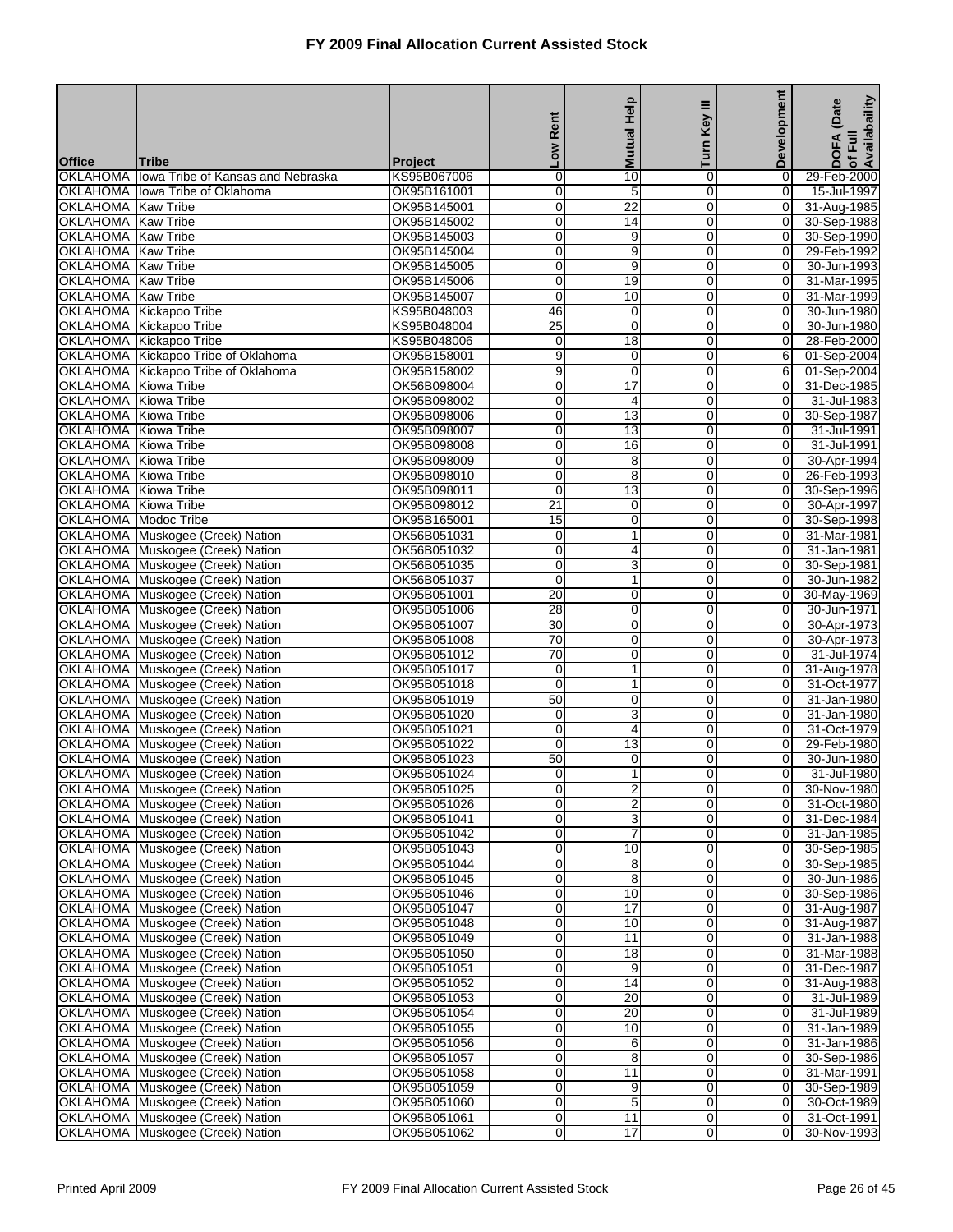| <b>Mutual Help</b><br>Turn<br><b>No7</b><br><b>Office</b><br><b>Tribe</b><br><b>Project</b>                                                                                         | Development<br>0                 |                                  |
|-------------------------------------------------------------------------------------------------------------------------------------------------------------------------------------|----------------------------------|----------------------------------|
|                                                                                                                                                                                     |                                  | of Full<br>Availabaility<br>DOFA |
| $\overline{11}$<br>OKLAHOMA Muskogee (Creek) Nation<br>OK95B051063<br>0<br>0                                                                                                        |                                  | 31-Aug-1993                      |
| OKLAHOMA Muskogee (Creek) Nation<br>OK95B051064<br>0<br>$\overline{7}$<br>$\Omega$                                                                                                  | $\overline{0}$                   | 31-Jan-1991                      |
| OKLAHOMA Muskogee (Creek) Nation<br>12<br>$\mathbf 0$<br>OK95B051065<br>0                                                                                                           | 0                                | 30-Jun-1994                      |
| OK95B051066<br>$\mathbf 0$<br>40<br>$\Omega$<br>OKLAHOMA Muskogee (Creek) Nation                                                                                                    | 0                                | 30-Jun-1995                      |
| OKLAHOMA Muskogee (Creek) Nation<br>OK95B051067<br>0<br>45<br>$\mathbf 0$<br>41<br>OKLAHOMA Muskogee (Creek) Nation<br>OK95B051068<br>0<br>$\mathbf 0$                              | 0<br>$\overline{0}$              | 31-Jul-1996<br>30-Sep-1997       |
| 18<br>OKLAHOMA Muskogee (Creek) Nation<br>OK95B051069<br>0<br>$\mathbf 0$                                                                                                           | $\overline{0}$                   | 31-Aug-1996                      |
| OKLAHOMA Muskogee (Creek) Nation<br>OK95B051070<br>9<br>$\mathbf 0$<br>0                                                                                                            | $\mathbf 0$                      | 30-Sep-1999                      |
| $\overline{6}$<br>$\Omega$<br>OKLAHOMA Osage Tribe<br>OK56B127006<br>$\mathbf 0$                                                                                                    | 0                                | 31-Mar-1984                      |
| OKLAHOMA Osage Tribe<br>OK95B127004<br>0<br>$\overline{27}$<br>0                                                                                                                    | 0                                | 30-Jun-1982                      |
| $\overline{7}$<br><b>OKLAHOMA</b><br>Osage Tribe<br>OK95B127007<br>0<br>$\overline{0}$                                                                                              | 0                                | 30-Sep-1985                      |
| OKLAHOMA Osage Tribe<br>OK95B127008<br>0<br>$\overline{17}$<br>$\overline{0}$<br>$\overline{0}$                                                                                     | $\overline{O}$                   | 31-Dec-1986                      |
| OKLAHOMA Osage Tribe<br>OK95B127009<br>0<br>4<br>$\mathbf 0$<br>$\overline{23}$<br>$\Omega$<br>OKLAHOMA Osage Tribe<br>OK95B127010                                                  | 0<br>0                           | 30-Sep-1987<br>30-Apr-1989       |
| OKLAHOMA Osage Tribe<br>OK95B127011<br>0<br>19<br>$\mathbf 0$                                                                                                                       | 0                                | 31-Jul-1989                      |
| <b>OKLAHOMA</b><br><b>Osage Tribe</b><br>OK95B127012<br>0<br>6<br>$\overline{0}$                                                                                                    | $\overline{0}$                   | 31-May-1989                      |
| OKLAHOMA Osage Tribe<br>OK95B127013<br>0<br>$\mathbf{1}$<br>$\overline{0}$                                                                                                          | $\overline{0}$                   | 31-Jul-1992                      |
| OKLAHOMA Osage Tribe<br>OK95B127014<br>5<br>$\mathbf 0$<br>0                                                                                                                        | 0                                | 31-Mar-1994                      |
| OKLAHOMA Osage Tribe<br>OK95B127015<br>$\mathbf 0$<br>4<br>$\Omega$                                                                                                                 | 0                                | 30-Jun-1995                      |
| OKLAHOMA Osage Tribe<br>OK95B127016<br>0<br>3<br>$\mathbf 0$                                                                                                                        | 0                                | 31-Dec-1993                      |
| 0<br>9<br>OKLAHOMA Osage Tribe<br>OK95B127017<br>$\overline{0}$<br>$\overline{0}$<br>OKLAHOMA Otoe-Missouria Tribe<br>OK95B114002<br>49<br>0                                        | $\mathbf 0$<br>$\overline{0}$    | 30-Jun-1999<br>30-Apr-1981       |
| OKLAHOMA   Pawnee Tribe<br>OK56B094004<br>25<br>$\mathbf 0$<br>0                                                                                                                    | $\mathbf 0$                      | 30-Jun-1982                      |
| $\overline{5}$<br>OKLAHOMA Pawnee Tribe<br>$\Omega$<br>OK95B094008<br>0                                                                                                             | 0                                | 31-Jul-1995                      |
| $\overline{7}$<br>OKLAHOMA Pawnee Tribe<br>OK95B094009<br>0<br>$\mathbf 0$                                                                                                          | 0                                | 31-Mar-1996                      |
| 0<br>$\overline{11}$<br><b>OKLAHOMA</b><br>Peoria Tribe<br>OK56B143004<br>$\overline{0}$                                                                                            | $\overline{0}$                   | 31-Mar-1984                      |
| 123<br>OKLAHOMA Peoria Tribe<br>OK95B143001<br>$\mathbf 0$<br>$\Omega$                                                                                                              | $\overline{0}$                   | 29-Feb-1980                      |
| OKLAHOMA Peoria Tribe<br>OK95B143002<br>24<br>0<br>0                                                                                                                                | $\mathbf 0$                      | 28-Feb-1981                      |
| OKLAHOMA Peoria Tribe<br>OK95B143003<br>$\mathbf 0$<br>3<br>$\Omega$<br>Peoria Tribe<br>0<br>$\mathbf 0$                                                                            | 0                                | 30-Nov-1982                      |
| <b>OKLAHOMA</b><br>OK95B143005<br>9<br>10<br><b>OKLAHOMA</b><br>Peoria Tribe<br>OK95B143006<br>0<br>$\overline{0}$                                                                  | 0<br>$\mathbf 0$                 | 30-Apr-1986<br>30-Jun-1987       |
| <b>OKLAHOMA</b><br>11<br>Peoria Tribe<br>OK95B143007<br>0<br>0                                                                                                                      | $\overline{0}$                   | 30-Sep-1987                      |
| OKLAHOMA Peoria Tribe<br>OK95B143008<br>14<br>$\mathbf 0$<br>0                                                                                                                      | 0                                | 31-Mar-1989                      |
| OKLAHOMA Peoria Tribe<br>$\mathbf 0$<br>$\overline{13}$<br>$\Omega$<br>OK95B143009                                                                                                  | 0                                | 30-Apr-1990                      |
| <b>OKLAHOMA</b><br>Peoria Tribe<br>OK95B143010<br>0<br>15<br>$\mathbf 0$                                                                                                            | 0                                | 29-Feb-1992                      |
| 8<br><b>OKLAHOMA</b><br>Peoria Tribe<br>OK95B143011<br>0<br>$\mathbf 0$                                                                                                             | $\mathbf 0$                      | 30-Apr-1990                      |
| <b>OKLAHOMA</b><br>Peoria Tribe<br>OK95B143012<br>0<br>19<br>0<br>OKLAHOMA Peoria Tribe<br>$\overline{7}$<br>$\overline{0}$<br>0                                                    | $\overline{O}$<br>0              | 31-Jul-1993<br>31-Mar-1994       |
| OK95B143013<br>$\mathbf 0$<br>10<br>$\Omega$<br>OKLAHOMA Peoria Tribe<br>OK95B143014                                                                                                | 0                                | 30-Jun-1995                      |
| OKLAHOMA Peoria Tribe<br>OK95B143015<br>16<br>0<br>0                                                                                                                                | 0                                | 28-Feb-1996                      |
| $\overline{17}$<br>OKLAHOMA Peoria Tribe<br>OK95B143016<br>$\overline{0}$<br>$\overline{0}$                                                                                         | $\overline{0}$                   | 30-Sep-1998                      |
| OKLAHOMA   Peoria Tribe<br>OK95B143016<br>$\overline{0}$<br>6<br>$\overline{0}$                                                                                                     | 01                               | 28-Feb-1999                      |
| 10<br>$\mathbf 0$<br>$\overline{0}$<br>OKLAHOMA   Ponca Tribe<br>OK95B054002                                                                                                        | $\overline{0}$                   | 30-Sep-1971                      |
| $\overline{25}$<br>OKLAHOMA Ponca Tribe<br>OK95B054005<br>$\mathbf 0$<br>$\Omega$                                                                                                   | $\overline{0}$                   | 31-Jul-1974                      |
| OKLAHOMA Ponca Tribe<br>OK95B054007<br>15<br>0<br>0<br>OKLAHOMA Prairie Band of Potawatomi<br>13<br>$\mathbf 0$<br>$\mathbf 0$<br>KS95B084003                                       | 0<br>$\overline{0}$              | 30-Apr-1990<br>31-Aug-1984       |
| OKLAHOMA Sac and Fox of Missouri<br>$\mathbf 0$<br>$\overline{0}$<br>KS16B151001<br>19                                                                                              | $\overline{0}$                   | 30-Jun-1986                      |
| 19<br>$\mathbf 0$<br>OKLAHOMA Sac and Fox of Missouri<br>KS16B151002<br>0                                                                                                           | $\overline{0}$                   | 28-Feb-1990                      |
| $\mathbf 0$<br>OKLAHOMA Sac and Fox of Missouri<br>8<br>$\mathbf 0$<br>KS95B151003                                                                                                  | $\overline{O}$                   | 31-Jul-1999                      |
| OKLAHOMA Sac and Fox of Missouri<br>KS95B151004<br>10<br>0<br>0                                                                                                                     | 0                                | 31-Jan-2007                      |
| OKLAHOMA Sac and Fox Tribe<br>OK56B090012<br>$\mathbf 0$<br>35<br>$\mathbf 0$                                                                                                       | $\overline{0}$                   | 31-Mar-1984                      |
| OKLAHOMA Sac and Fox Tribe<br>$\overline{20}$<br>$\overline{0}$<br>OK95B090002<br>0                                                                                                 | $\overline{0}$                   | 31-Jul-1975                      |
| $\mathbf 0$<br>OKLAHOMA Sac and Fox Tribe<br>OK95B090011<br>24<br>0<br>$\overline{17}$<br>OKLAHOMA Sac and Fox Tribe<br>OK95B090013<br>0<br>$\mathbf 0$                             | $\overline{0}$<br>$\overline{O}$ | 31-Jul-1979<br>31-Aug-1986       |
| OKLAHOMA Sac and Fox Tribe<br>OK95B090014<br>0<br>8<br>0                                                                                                                            | 0                                | 31-Aug-1986                      |
| OKLAHOMA Sac and Fox Tribe<br>OK95B090015<br>0<br>16<br>$\mathbf 0$                                                                                                                 | $\overline{0}$                   | 30-Sep-1988                      |
| OKLAHOMA Sac and Fox Tribe<br>0<br>$\overline{18}$<br>$\overline{0}$<br>OK95B090017                                                                                                 | $\overline{0}$                   | 31-Jul-1990                      |
| $\mathbf 0$<br>OKLAHOMA Sac and Fox Tribe<br>OK95B090018<br>0<br>4                                                                                                                  | $\overline{0}$                   | 29-Feb-1992                      |
| 6<br>OKLAHOMA Sac and Fox Tribe<br>OK95B090019<br>0<br>$\mathbf 0$                                                                                                                  | $\overline{O}$                   | 31-Dec-1991                      |
| OKLAHOMA Sac and Fox Tribe<br>9<br>OK95B090020<br>0<br>0                                                                                                                            | 0                                | 30-Sep-1993                      |
| 9<br>OKLAHOMA Sac and Fox Tribe<br>OK95B090021<br>0<br>$\mathbf 0$                                                                                                                  | $\overline{0}$                   | 31-Jan-1995                      |
| $\overline{30}$<br>$\mathbf 0$<br>$\overline{0}$<br>OKLAHOMA Sac and Fox Tribe<br>OK95B090022<br>25<br>$\mathbf 0$<br>$\mathbf 0$<br><b>OKLAHOMA</b> Seminole Nation<br>OK95B093005 | $\overline{0}$<br>$\overline{0}$ | 31-Dec-1997<br>31-May-1981       |
| 8<br>OKLAHOMA Seminole Nation<br>OK95B093006<br>$\overline{0}$<br>0                                                                                                                 | $\overline{0}$                   | 30-Sep-1982                      |
| OK95B093007<br><b>OKLAHOMA</b> Seminole Nation<br>0<br>18<br>$\overline{0}$                                                                                                         | $\overline{0}$                   | 30-Sep-1984                      |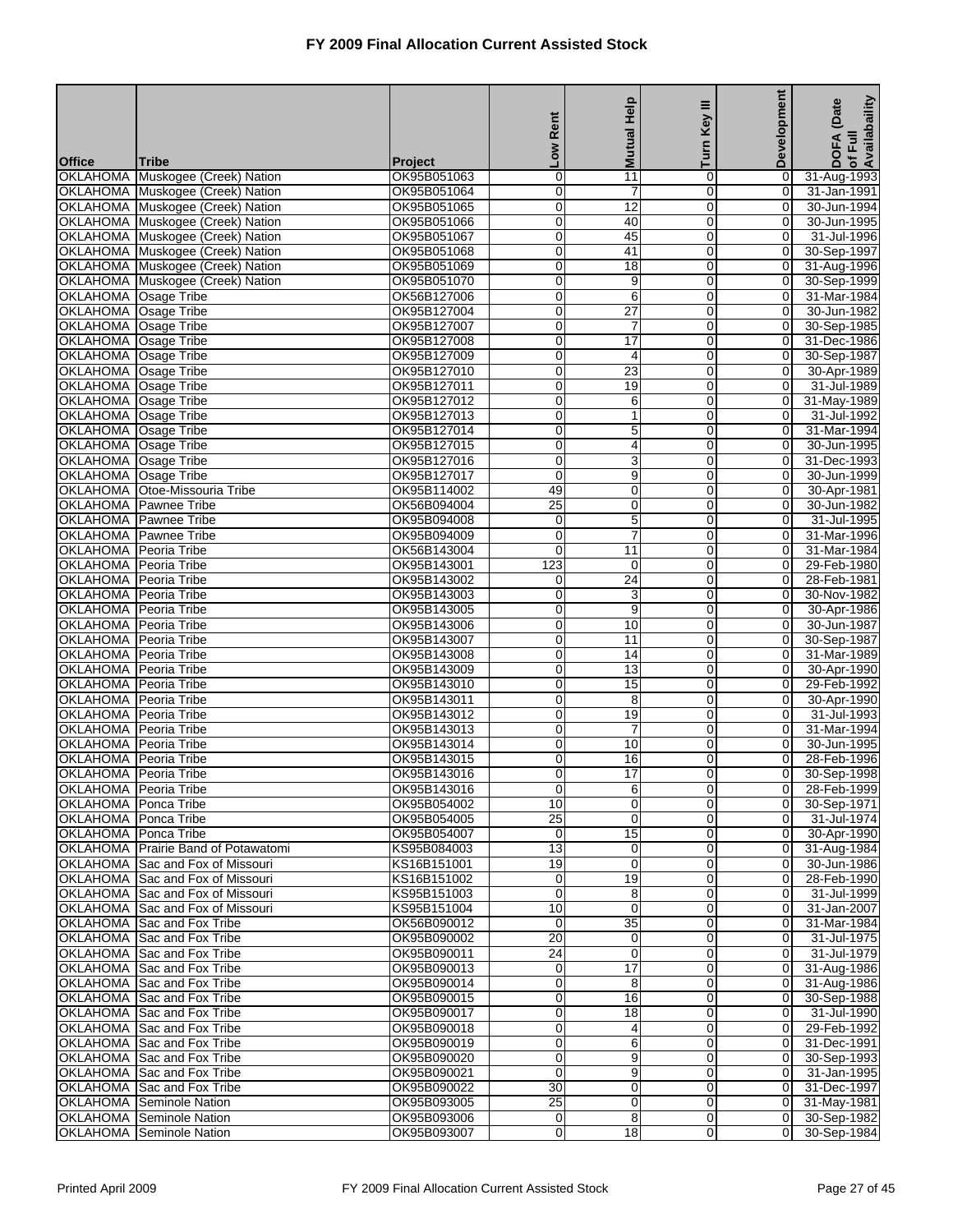| <b>Office</b>                 | <b>Tribe</b>                            | Project     |       | $\frac{1}{2}$<br><b>Mutual</b> | \$ | だ<br><b>Develo</b> | vailabaility<br>(Date<br>Ē<br><b>DOFA</b><br>চ ≼ |
|-------------------------------|-----------------------------------------|-------------|-------|--------------------------------|----|--------------------|--------------------------------------------------|
|                               | <b>OKLAHOMA</b> Seminole Nation         | OK95B093008 | 0     | 17                             |    | 0                  | 28-Feb-1994                                      |
|                               | <b>OKLAHOMA</b> Seminole Nation         | OK95B093009 |       | 10                             |    | $\overline{0}$     | 31-Oct-1992                                      |
|                               | <b>OKLAHOMA Seminole Nation</b>         | OK95B093010 |       | 22                             |    | 0                  | 31-Mar-1996                                      |
|                               | <b>OKLAHOMA Seminole Nation</b>         | OK95B093011 | 8     | 0                              |    | $\overline{0}$     | 31-Oct-1997                                      |
|                               | <b>OKLAHOMA Seminole Nation</b>         | OK95B093013 | 0     | 3                              |    |                    | 30-Dec-1998                                      |
|                               | OKLAHOMA Texas Band of Kickapoo Indians | TX95B558001 | 20    | 0                              |    |                    | 31-Dec-1995                                      |
|                               | OKLAHOMA Tonkawa Tribe                  | OK56B141002 | 0     | 18                             |    | 0                  | 29-Feb-1984                                      |
|                               | IOKLAHOMA ITonkawa Tribe                | OK95B141001 | 50    | 0                              |    | 01                 | 31-Mar-1980                                      |
|                               | IOKLAHOMA ITonkawa Tribe                | OK95B141003 |       | 10                             |    |                    | 31-Mar-1987                                      |
|                               | IOKLAHOMA ITonkawa Tribe                | OK95B141004 | 0     | 12                             |    | 0                  | 30-Jul-2002                                      |
| <b>OKLAHOMA Wichita Tribe</b> |                                         | OK95B157001 |       | 19                             |    | 0                  | 30-Jun-1997                                      |
|                               | <b>OKLAHOMA</b> Wichita Tribe           | OK95B157002 | 0     | 40                             |    | 0                  | 30-Jul-1998                                      |
| OKLAHOMA Wichita Tribe        |                                         | OK95B157003 | 40    | 0                              |    |                    | 31-Mar-1998                                      |
|                               | OKLAHOMA Wyandotte Tribe                | OK95B162001 |       | 15                             |    |                    | 31-Jul-2000                                      |
| <b> OKLAHOMA  TOTAL</b>       |                                         |             | 3,261 | 4,874                          | 23 | 41                 |                                                  |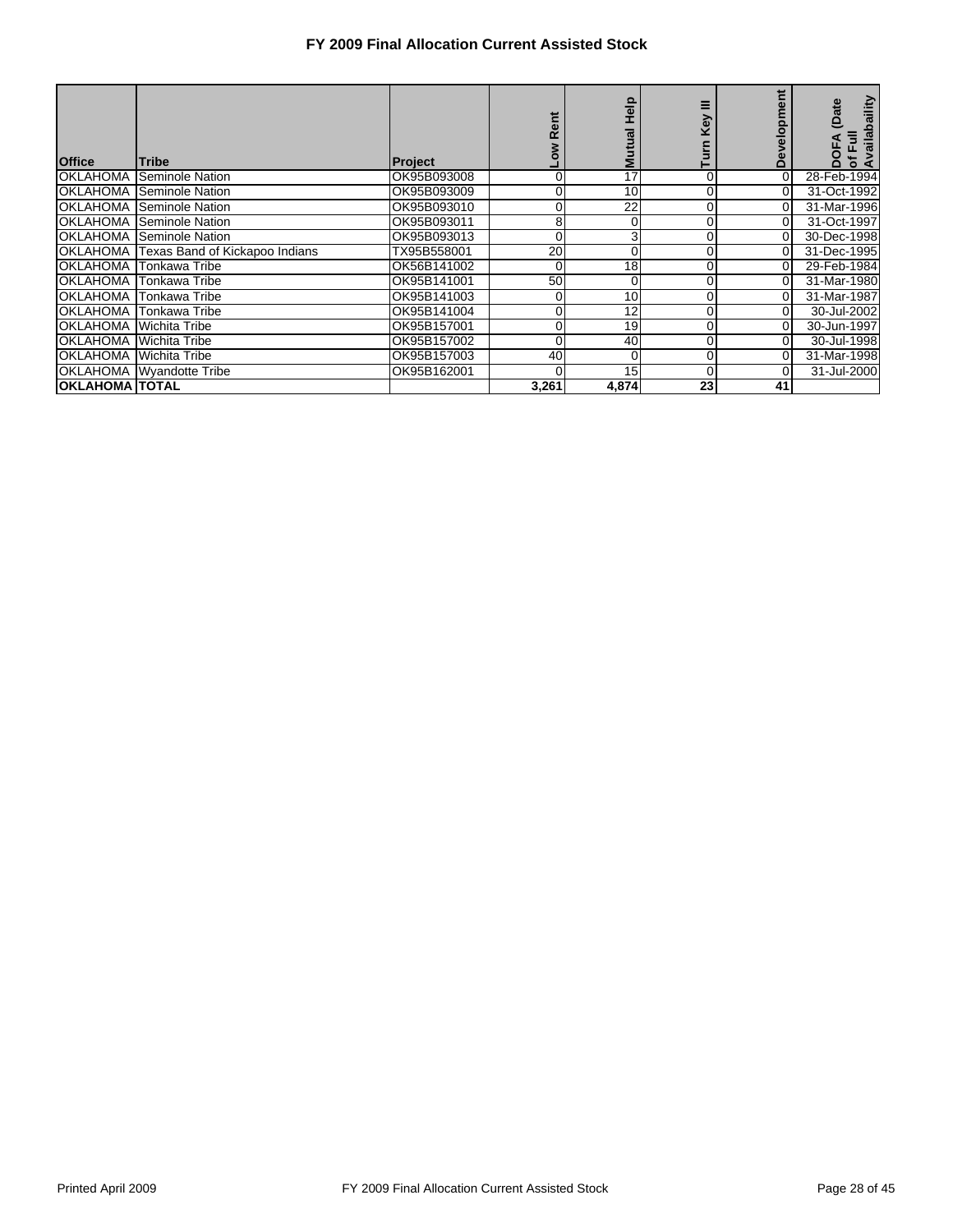|                                  |                                                                |                            |                                |                                 | Ξ                                | Development                      | of Full<br>Availabaility<br>(Date |
|----------------------------------|----------------------------------------------------------------|----------------------------|--------------------------------|---------------------------------|----------------------------------|----------------------------------|-----------------------------------|
|                                  |                                                                |                            | Rent                           | <b>Mutual Help</b>              | <b>Key</b>                       |                                  |                                   |
|                                  |                                                                |                            | <b>MOT</b>                     |                                 | Turn                             |                                  | <b>DOFA</b>                       |
| <b>Office</b><br><b>PHOENIX</b>  | <b>Tribe</b><br>Acoma Pueblo                                   | Project<br>NM99B079001     | 0                              | $\mathbf{1}$                    | 0                                | 0                                | 31-May-1973                       |
| <b>PHOENIX</b>                   | Acoma Pueblo                                                   | NM99B079002                | $\overline{0}$                 | 1                               | $\overline{0}$                   | $\overline{0}$                   | 30-Jun-1976                       |
| PHOENIX                          | Acoma Pueblo                                                   | NM99B079003                | 0                              | 14                              | 0                                | 0                                | 30-Sep-1980                       |
| <b>PHOENIX</b>                   | Acoma Pueblo                                                   | NM99B079004                | $\overline{0}$                 | $\overline{30}$                 | $\mathbf 0$                      | $\mathbf 0$                      | 29-Feb-1984                       |
| <b>PHOENIX</b>                   | Acoma Pueblo                                                   | NM99B079005                | 0                              | 7                               | 0                                | 0                                | 29-Feb-1984                       |
| <b>PHOENIX</b>                   | Acoma Pueblo                                                   | NM99B079006                | 0                              | 16                              | 0                                | 0                                | 29-Feb-1984                       |
| <b>PHOENIX</b><br><b>PHOENIX</b> | Acoma Pueblo<br>Acoma Pueblo                                   | NM99B079007<br>NM99B079008 | 0<br>14                        | 29<br>0                         | $\mathbf 0$<br>0                 | $\overline{O}$<br>0              | 31-Oct-1999<br>30-Apr-2002        |
| <b>PHOENIX</b>                   | Acoma Pueblo                                                   | NM99B079009                | 1                              | 0                               | $\mathbf 0$                      | 0                                | 30-Nov-2002                       |
| <b>PHOENIX</b>                   | Acoma Pueblo                                                   | NM99B079010                | 0                              | 3                               | 0                                | 0                                | 30-Apr-2002                       |
| <b>PHOENIX</b>                   | Acoma Pueblo                                                   | NM99B079011                | 0                              | 4                               | $\mathbf 0$                      | $\mathbf 0$                      | 30-Apr-2002                       |
| <b>PHOENIX</b>                   | Acoma Pueblo                                                   | NM99B079012                | 0                              | 20                              | $\mathbf 0$                      | $\overline{0}$                   | 30-Apr-2002                       |
| <b>PHOENIX</b>                   | Acoma Pueblo                                                   | NM99B079013                | 20                             | 0                               | 0                                | $\mathbf 0$                      | 30-Apr-2002                       |
| <b>PHOENIX</b>                   | Ak-Chin                                                        | AZ99B042001                | 19                             | 0                               | $\mathbf 0$                      | 0                                | 29-Feb-1992                       |
| <b>PHOENIX</b><br><b>PHOENIX</b> | Ak-Chin<br><b>Berry Creek Rancheria</b>                        | AZ99B042002<br>CA99B130017 | $\overline{12}$<br>15          | 0<br>0                          | 0<br>0                           | 0<br>0                           | 30-Jun-1992<br>31-Oct-1992        |
| <b>PHOENIX</b>                   | Berry Creek Rancheria                                          | CA99B130018                | 0                              | 3                               | $\mathbf 0$                      | $\overline{0}$                   | 31-Oct-1992                       |
| <b>PHOENIX</b>                   | Berry Creek Rancheria                                          | CA99B130021                | 0                              | 4                               | 0                                | 0                                | 31-Dec-1995                       |
| <b>PHOENIX</b>                   | Berry Creek Rancheria                                          | CA99B130023                | 8                              | 0                               | $\mathbf 0$                      | 0                                | 31-Dec-1995                       |
| <b>PHOENIX</b>                   | <b>Big Pine Band</b>                                           | CA99B098004                | 4                              | 0                               | 0                                | 0                                | 31-Mar-1982                       |
| <b>PHOENIX</b>                   | <b>Big Pine Band</b>                                           | CA99B098005                | 4                              | 0                               | 0                                | 0                                | 31-Mar-1979                       |
| <b>PHOENIX</b>                   | <b>Big Pine Band</b>                                           | CA99B098008                | $\overline{c}$                 | 0                               | $\mathbf 0$                      | $\overline{0}$                   | 29-Feb-1984                       |
| <b>PHOENIX</b>                   | <b>Big Pine Band</b>                                           | CA99B098010                | $\overline{c}$                 | 0                               | 0                                | 0                                | 30-Nov-1987                       |
| <b>PHOENIX</b>                   | <b>Big Pine Band</b>                                           | CA99B098013                | $\overline{0}$                 | $\mathbf{1}$<br>$\overline{12}$ | $\mathbf 0$                      | 0                                | 30-Apr-1993                       |
| <b>PHOENIX</b><br><b>PHOENIX</b> | <b>Big Pine Band</b><br><b>Bridgeport Paiute Indian Colony</b> | CA99B098014<br>CA99B098006 | 0<br>$\overline{21}$           | 0                               | 0<br>0                           | 0<br>0                           | 31-May-2001<br>31-Oct-1980        |
| <b>PHOENIX</b>                   | Cahuilla Band                                                  | CA99B080052                | 0                              | 13                              | $\mathbf 0$                      | $\overline{0}$                   | 31-Dec-1993                       |
| <b>PHOENIX</b>                   | Campo Band                                                     | CA99B150001                | 15                             | 0                               | 0                                | 0                                | 30-Sep-1991                       |
| <b>PHOENIX</b>                   | Campo Band                                                     | CA99B150003                | $\overline{18}$                | 0                               | $\mathbf 0$                      | 0                                | 01-Apr-1998                       |
| <b>PHOENIX</b>                   | Campo Band                                                     | CA99B150004                | 0                              | 9                               | 0                                | 0                                | 01-Apr-1998                       |
| <b>PHOENIX</b>                   | Capitan Grande Band                                            | CA99B080058                | $\mathbf 0$                    | $\overline{13}$                 | 0                                | $\overline{0}$                   | 31-May-1995                       |
| <b>PHOENIX</b>                   | Chemehuevi                                                     | CA99B133001                | 25                             | 0                               | $\mathbf 0$                      | $\overline{0}$                   | 30-Nov-1988                       |
| <b>PHOENIX</b><br><b>PHOENIX</b> | Chemehuevi<br>Chemehuevi                                       | CA99B133002<br>CA99B133003 | $\mathbf 0$<br>10              | 6<br>0                          | 0<br>$\mathbf 0$                 | 0<br>0                           | 30-Sep-1980<br>30-Sep-1980        |
| <b>PHOENIX</b>                   | Chemehuevi                                                     | CA99B133004                | 0                              | 15                              | 0                                | 0                                | 31-Oct-1988                       |
| <b>PHOENIX</b>                   | Chemehuevi                                                     | CA99B133005                | 10                             | 0                               | $\mathbf 0$                      | 0                                | 31-Oct-1988                       |
| PHOENIX                          | Chemehuevi                                                     | CA99B133008                | 10                             | $\mathbf 0$                     | $\mathbf 0$                      | 10                               | 31-May-2002                       |
| <b>PHOENIX</b>                   | Chicken Ranch Rancheria                                        | CA99B129021                | 0                              | 12                              | 0                                | 0                                | 30-Nov-2001                       |
| <b>PHOENIX</b>                   | Chicken Ranch Rancheria                                        | CA99B129021                | $\overline{0}$                 | 3                               | $\Omega$                         | 0                                | 30-Apr-2002                       |
| <b>PHOENIX</b>                   | Cochiti Pueblo                                                 | NM99B084004                | 0                              | 26                              | 0                                | 0                                | 31-May-1998                       |
| PHOENIX                          | Cochiti Pueblo                                                 | NM99B084005                | $\overline{10}$                | $\mathbf 0$                     | $\overline{0}$                   | $\overline{0}$                   | 31-May-1998                       |
| <b>PHOENIX</b><br>PHOENIX        | Cochiti Pueblo<br>Cochiti Pueblo                               | NM99B084006<br>NM99B084007 | $\overline{0}$<br>$\mathbf{1}$ | 3<br>0                          | $\overline{0}$<br>$\overline{0}$ | $\overline{0}$<br>$\overline{0}$ | 31-May-1998<br>31-May-1998        |
| <b>PHOENIX</b>                   | Cocopah Tribe                                                  | AZ99B020003                | $\overline{32}$                | 0                               | $\mathbf 0$                      | $\mathbf 0$                      | 31-Oct-1980                       |
| <b>PHOENIX</b>                   | Cocopah Tribe                                                  | AZ99B020004                | 15                             | 0                               | $\overline{0}$                   | $\overline{0}$                   | 31-Jul-1992                       |
| <b>PHOENIX</b>                   | Cocopah Tribe                                                  | AZ99B020005                | 28                             | 0                               | $\mathbf 0$                      | 0                                | 31-Oct-1998                       |
| <b>PHOENIX</b>                   | Cold Springs Rancheria                                         | CA99B129003                | $\mathbf 0$                    | 7                               | $\overline{0}$                   | $\overline{0}$                   | 30-Sep-1982                       |
| PHOENIX                          | Cold Springs Rancheria                                         | CA99B129004                | 11                             | 0                               | $\mathbf 0$                      | $\mathbf 0$                      | 30-Sep-1982                       |
| <b>PHOENIX</b>                   | Cold Springs Rancheria                                         | CA99B129009                | 8                              | 0                               | $\mathbf 0$                      | $\boldsymbol{0}$                 | 31-Dec-1987                       |
| <b>PHOENIX</b>                   | Cold Springs Rancheria                                         | CA99B129011                | 10<br>1                        | 0                               | 0<br>$\mathbf 0$                 | 0                                | 31-Dec-1987                       |
| <b>PHOENIX</b><br><b>PHOENIX</b> | Cold Springs Rancheria<br>Cold Springs Rancheria               | CA99B129019<br>CA99B129022 | $\overline{2}$                 | $\pmb{0}$<br>0                  | $\mathbf 0$                      | 0<br>$\overline{18}$             | 30-Sep-1982<br>22-Apr-2005        |
| <b>PHOENIX</b>                   | Colorado River Indian Tribes                                   | AZ99B018005                | 50                             | 0                               | $\mathbf 0$                      | $\mathbf 0$                      | 31-Aug-1972                       |
| PHOENIX                          | Colorado River Indian Tribes                                   | AZ99B018006                | 99                             | 0                               | $\mathbf 0$                      | $\boldsymbol{0}$                 | 30-Nov-1973                       |
| <b>PHOENIX</b>                   | Colorado River Indian Tribes                                   | AZ99B018007                | $\overline{25}$                | 0                               | 0                                | $\overline{0}$                   | 31-Oct-1975                       |
| <b>PHOENIX</b>                   | Colorado River Indian Tribes                                   | AZ99B018009                | $\mathbf 0$                    | $\overline{5}$                  | $\mathbf 0$                      | 0                                | 30-Jun-1980                       |
| <b>PHOENIX</b>                   | Colorado River Indian Tribes                                   | AZ99B018010                | 50                             | 0                               | $\overline{0}$                   | $\overline{0}$                   | 31-Oct-1982                       |
| <b>PHOENIX</b>                   | Colorado River Indian Tribes                                   | AZ99B018011                | $\mathbf 0$                    | 21                              | $\mathbf 0$                      | 0                                | 28-Feb-1982                       |
| PHOENIX                          | Colorado River Indian Tribes                                   | AZ99B018013                | 0<br>0                         | 54                              | $\mathbf 0$                      | $\boldsymbol{0}$                 | 31-Dec-1986                       |
| <b>PHOENIX</b><br><b>PHOENIX</b> | Colorado River Indian Tribes<br>Colorado River Indian Tribes   | AZ99B018014<br>AZ99B018015 | 0                              | 24<br>16                        | 0<br>$\mathbf 0$                 | 0<br>0                           | 31-Mar-1990<br>31-Jan-1992        |
| <b>PHOENIX</b>                   | Colorado River Indian Tribes                                   | AZ99B018016                | $\overline{0}$                 | 15                              | $\overline{0}$                   | $\overline{0}$                   | 30-Apr-1993                       |
| <b>PHOENIX</b>                   | Colorado River Indian Tribes                                   | AZ99B018017                | 0                              | 14                              | $\mathbf 0$                      | $\mathbf 0$                      | 31-Dec-1971                       |
| PHOENIX                          | Coyote Valley Band                                             | CA99B097007                | 15                             | 0                               | $\mathbf 0$                      | $\mathbf 0$                      | 28-Feb-1987                       |
| <b>PHOENIX</b>                   | Coyote Valley Band                                             | CA99B097009                | 15                             | 0                               | 0                                | 0                                | 28-Feb-1987                       |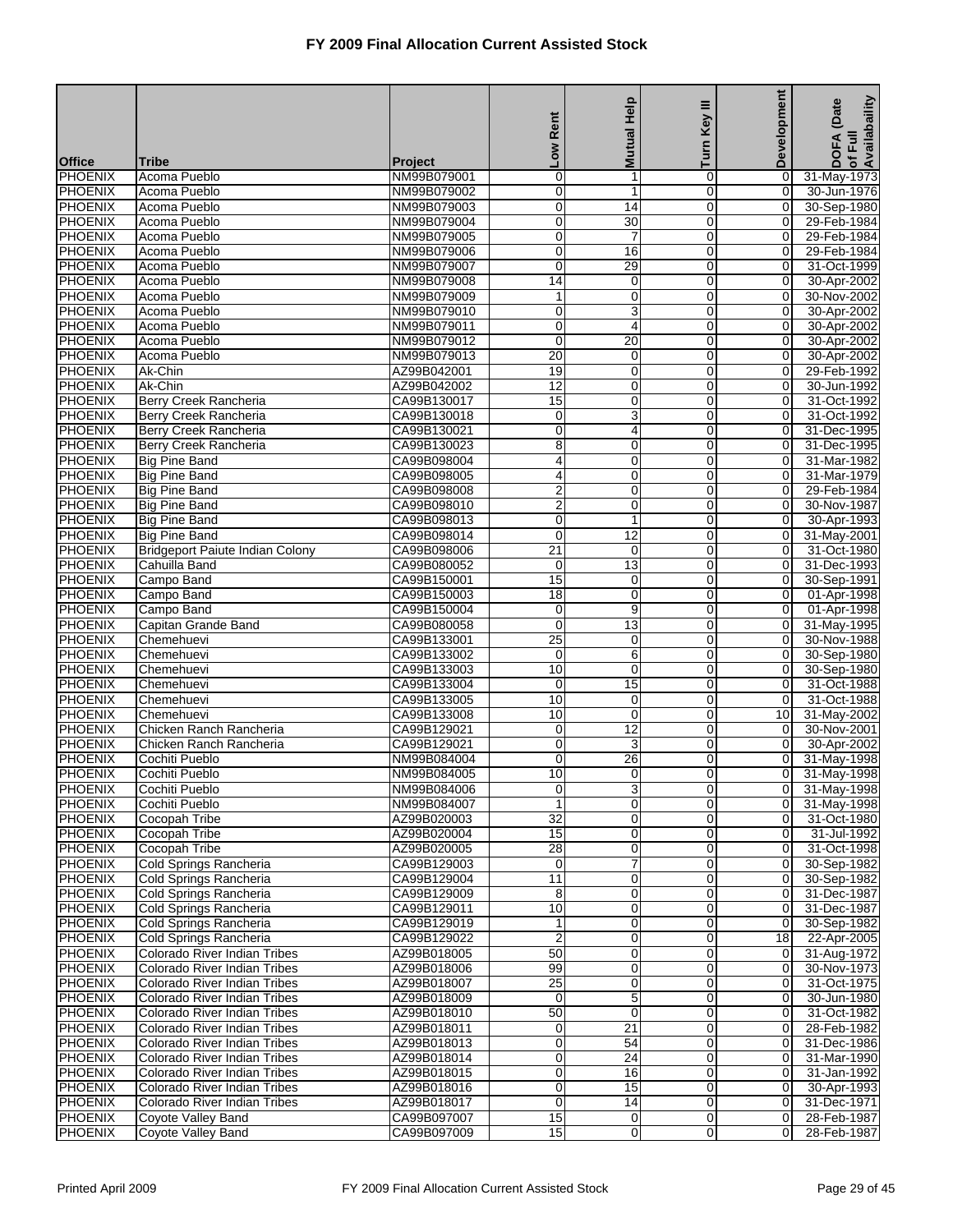|                                  |                                                            |                            |                       | <b>Mutual Help</b>         | ≡                             | Development                      | of Full<br>Availabaility<br>(Date |
|----------------------------------|------------------------------------------------------------|----------------------------|-----------------------|----------------------------|-------------------------------|----------------------------------|-----------------------------------|
|                                  |                                                            |                            | Rent                  |                            | Key                           |                                  |                                   |
| <b>Office</b>                    | Tribe                                                      | <b>Project</b>             | <b>No7</b>            |                            | Turn                          |                                  | <b>DOFA</b>                       |
| <b>PHOENIX</b>                   | Duck Valley Shoshone-Paiute                                | NV99B006005                | $\mathbf 0$           | 1                          | $\mathbf 0$                   | 0                                | 28-Feb-1979                       |
| <b>PHOENIX</b>                   | Duck Valley Shoshone-Paiute                                | NV99B006008                | $\overline{19}$       | 0                          | $\mathbf 0$                   | $\overline{0}$                   | 30-Sep-1982                       |
| <b>PHOENIX</b>                   | Duck Valley Shoshone-Paiute                                | NV99B006009                | 0                     | 9                          | 0                             | 0                                | 31-Oct-1982                       |
| <b>PHOENIX</b><br><b>PHOENIX</b> | Duck Valley Shoshone-Paiute                                | NV99B006010<br>NV99B006011 | $\mathbf 0$<br>19     | 4<br>0                     | $\mathbf 0$<br>0              | 0<br>0                           | 31-Jan-1985                       |
| <b>PHOENIX</b>                   | Duck Valley Shoshone-Paiute<br>Duck Valley Shoshone-Paiute | NV99B006012                | $\mathbf 0$           | 11                         | 0                             | 0                                | 01-Jul-1986<br>01-Jul-1986        |
| <b>PHOENIX</b>                   | Duck Valley Shoshone-Paiute                                | NV99B006013                | 25                    | $\mathbf 0$                | $\mathbf 0$                   | 0                                | 18-Mar-1996                       |
| <b>PHOENIX</b>                   | Duck Valley Shoshone-Paiute                                | NV99B006014                | $\mathbf 0$           | $\overline{25}$            | 0                             | $\mathbf 0$                      | 09-Jun-1997                       |
| <b>PHOENIX</b>                   | Duck Valley Shoshone-Paiute                                | NV99B006015                | $\overline{12}$       | $\mathbf 0$                | $\mathbf 0$                   | 0                                | 02-Dec-1998                       |
| <b>PHOENIX</b>                   | Duck Valley Shoshone-Paiute                                | NV99B006016                | 0                     | 1                          | 0                             | 0                                | 30-Sep-1982                       |
| <b>PHOENIX</b>                   | Duckwater Shoshone                                         | NV99B015010                | 8                     | $\mathbf 0$                | 0                             | 0                                | 31-Dec-1985                       |
| <b>PHOENIX</b>                   | Duckwater Shoshone                                         | NV99B015015                | 10                    | 0                          | $\mathbf 0$                   | 0                                | 31-Dec-1986                       |
| <b>PHOENIX</b><br><b>PHOENIX</b> | Ely Shoshone<br><b>Ely Shoshone</b>                        | NV99B015008<br>NV99B015014 | 10<br>$\overline{18}$ | $\mathbf 0$<br>$\mathbf 0$ | 0<br>$\mathbf 0$              | 0<br>0                           | 31-Oct-1985<br>31-Oct-1985        |
| <b>PHOENIX</b>                   | <b>Ely Shoshone</b>                                        | NV99B015016                | 3                     | 0                          | 0                             | 0                                | 30-Sep-2000                       |
| <b>PHOENIX</b>                   | Enterprise Rancheria                                       | CA99B160001                | $\mathbf 0$           | $\mathbf 0$                | 0                             | 15                               |                                   |
| <b>PHOENIX</b>                   | Fallon Paiute-Shoshone                                     | NV99B011003                | $\mathbf 0$           | 33                         | $\mathbf 0$                   | 0                                | 31-Jul-1980                       |
| <b>PHOENIX</b>                   | Fallon Paiute-Shoshone                                     | NV99B011006                | $\overline{22}$       | $\mathbf 0$                | 0                             | 0                                | 30-Apr-1989                       |
| <b>PHOENIX</b>                   | Fallon Paiute-Shoshone                                     | NV99B011007                | $\mathbf 0$           | 19                         | $\mathbf 0$                   | 0                                | 30-Sep-1989                       |
| <b>PHOENIX</b>                   | Fallon Paiute-Shoshone                                     | NV99B011008                | 0                     | 15                         | 0                             | 0                                | 31-May-1992                       |
| <b>PHOENIX</b>                   | Fallon Paiute-Shoshone                                     | NV99B011009                | $\overline{15}$       | $\mathbf 0$                | 0                             | $\mathbf 0$                      | 31-May-1992                       |
| <b>PHOENIX</b><br><b>PHOENIX</b> | Fallon Paiute-Shoshone<br>Fallon Paiute-Shoshone           | NV99B011010<br>NV99B011011 | $\mathbf 0$<br>20     | 15<br>$\mathbf 0$          | $\mathbf 0$<br>0              | $\overline{O}$<br>$\mathbf 0$    | 31-May-1992<br>31-Jan-1995        |
| <b>PHOENIX</b>                   | Fallon Paiute-Shoshone                                     | NV99B011012                | $\mathbf 0$           | 15                         | $\mathbf 0$                   | 0                                | 31-Jan-1995                       |
| <b>PHOENIX</b>                   | <b>Fort Bidwell</b>                                        | CA99B083001                | $\overline{2}$        | $\pmb{0}$                  | 0                             | 0                                | 31-Oct-1975                       |
| <b>PHOENIX</b>                   | <b>Fort Bidwell</b>                                        | CA99B083005                | 6                     | $\pmb{0}$                  | 0                             | 0                                | 31-Oct-1982                       |
| <b>PHOENIX</b>                   | <b>Fort Bidwell</b>                                        | CA99B083006                | $\mathbf 0$           | 8                          | $\mathbf 0$                   | 0                                | 31-Oct-1982                       |
| <b>PHOENIX</b>                   | <b>Fort Bidwell</b>                                        | CA99B603004                | 10                    | $\mathbf 0$                | 0                             | 0                                | 28-Oct-1999                       |
| <b>PHOENIX</b>                   | Fort Independence                                          | CA99B098007                | 0                     | 6                          | $\mathbf 0$                   | 0                                | 29-Feb-1984                       |
| <b>PHOENIX</b>                   | Fort Independence                                          | CA99B098008                | 1                     | 0                          | 0                             | 0                                | 29-Feb-1984                       |
| <b>PHOENIX</b><br><b>PHOENIX</b> | Fort Independence<br>Fort Independence                     | CA99B098009<br>CA99B098012 | 0<br>0                | $\overline{2}$<br>1        | 0<br>$\mathbf 0$              | 0<br>0                           | 30-Nov-1987<br>30-Sep-1991        |
| PHOENIX                          | Fort Independence                                          | CA99B098013                | 0                     | $\overline{2}$             | 0                             | 0                                | 30-Apr-1993                       |
| <b>PHOENIX</b>                   | Fort Independence                                          | CA99B604001                | $\mathbf 0$           | $\overline{2}$             | $\mathbf 0$                   | 0                                | 31-Jul-2000                       |
| <b>PHOENIX</b>                   | Fort Mojave Tribe                                          | CA99B100003                | 10                    | 0                          | 0                             | 0                                | 30-Apr-1982                       |
| <b>PHOENIX</b>                   | Fort Mojave Tribe                                          | CA99B100004                | 50                    | 0                          | $\mathbf 0$                   | 0                                | 31-May-1987                       |
| <b>PHOENIX</b>                   | Fort Mojave Tribe                                          | CA99B100006                | $\overline{2}$        | 0                          | $\mathbf 0$                   | 0                                | 30-Jun-1985                       |
| <b>PHOENIX</b>                   | Fort Mojave Tribe                                          | CA99B100007                | 19                    | $\mathbf 0$                | 0                             | 0                                | 31-Jul-1987                       |
| <b>PHOENIX</b><br><b>PHOENIX</b> | Fort Mojave Tribe                                          | CA99B100008<br>CA99B100009 | $\overline{25}$       | $\mathbf 0$                | $\Omega$<br>0                 | 0                                | 30-Apr-1987                       |
| <b>PHOENIX</b>                   | Fort Mojave Tribe<br><b>Gila River</b>                     | AZ99B015005                | 4<br>10               | 0<br>0                     | $\overline{0}$                | 0<br>$\overline{O}$              | 31-Aug-1978<br>30-Jun-1973        |
| <b>PHOENIX</b>                   | <b>Gila River</b>                                          | AZ99B015006                | 80                    | $\overline{0}$             | 0                             | 0                                | 28-Feb-1974                       |
| <b>PHOENIX</b>                   | Gila River                                                 | AZ99B015007                | 10                    | $\mathbf 0$                | $\overline{0}$                | $\overline{0}$                   | 02-Oct-1973                       |
| <b>PHOENIX</b>                   | Gila River                                                 | AZ99B015009                | 0                     | 1                          | $\mathbf 0$                   | $\overline{0}$                   | 30-Apr-1979                       |
| <b>PHOENIX</b>                   | Gila River                                                 | AZ99B015010                | $\overline{20}$       | 0                          | $\overline{0}$                | $\overline{0}$                   | 31-Jul-1980                       |
| <b>PHOENIX</b>                   | Gila River                                                 | AZ99B015011                | 30                    | 0                          | $\mathbf 0$                   | $\overline{0}$                   | 30-Sep-1978                       |
| <b>PHOENIX</b>                   | Gila River                                                 | AZ99B015012                | 0                     | $\overline{c}$             | $\overline{0}$                | $\overline{0}$                   | 31-Jan-1980                       |
| <b>PHOENIX</b>                   | Gila River                                                 | AZ99B015013                | 20<br>30              | $\mathbf 0$<br>$\mathbf 0$ | $\mathbf 0$<br>$\mathbf 0$    | $\overline{0}$<br>$\overline{0}$ | 31-Jan-1981                       |
| <b>PHOENIX</b><br><b>PHOENIX</b> | Gila River<br>Gila River                                   | AZ99B015014<br>AZ99B015015 | 50                    | 0                          | 0                             | $\overline{0}$                   | 31-Jul-1979<br>30-Jun-1980        |
| <b>PHOENIX</b>                   | Gila River                                                 | AZ99B015016                | 30                    | 0                          | $\mathbf 0$                   | $\overline{0}$                   | 31-Aug-1980                       |
| <b>PHOENIX</b>                   | Gila River                                                 | AZ99B015017                | $\overline{20}$       | 0                          | $\overline{0}$                | $\overline{0}$                   | 31-Jan-1980                       |
| <b>PHOENIX</b>                   | Gila River                                                 | AZ99B015018                | 0                     | 2                          | $\mathbf 0$                   | $\overline{0}$                   | 30-Jun-1982                       |
| <b>PHOENIX</b>                   | Gila River                                                 | AZ99B015019                | $\overline{20}$       | $\mathbf 0$                | $\mathbf 0$                   | $\overline{0}$                   | 31-Aug-1982                       |
| <b>PHOENIX</b>                   | Gila River                                                 | AZ99B015020                | $\overline{71}$       | 0                          | 0                             | $\overline{0}$                   | 31-Oct-1986                       |
| <b>PHOENIX</b>                   | Gila River                                                 | AZ99B015021                | 60                    | $\pmb{0}$                  | $\mathbf 0$                   | $\overline{0}$                   | 30-Apr-1987                       |
| <b>PHOENIX</b><br><b>PHOENIX</b> | Gila River<br>Gila River                                   | AZ99B015022<br>AZ99B015023 | 0<br>9                | 9<br>$\mathbf 0$           | $\overline{0}$<br>$\mathbf 0$ | $\overline{0}$<br>$\overline{0}$ | 30-Apr-1987<br>31-Jan-1987        |
| <b>PHOENIX</b>                   | Gila River                                                 | AZ99B015024                | 64                    | $\mathbf 0$                | $\mathbf 0$                   | $\overline{0}$                   | 31-Dec-1987                       |
| <b>PHOENIX</b>                   | Gila River                                                 | AZ99B015025                | 0                     | $\overline{17}$            | 0                             | $\overline{0}$                   | 30-Jun-1988                       |
| <b>PHOENIX</b>                   | Gila River                                                 | AZ99B015026                | 0                     | $\overline{\mathbf{c}}$    | $\mathbf 0$                   | $\overline{0}$                   | 31-Oct-1986                       |
| <b>PHOENIX</b>                   | Gila River                                                 | AZ99B015027                | 0                     | 5                          | $\overline{0}$                | $\overline{0}$                   | 31-Oct-1986                       |
| <b>PHOENIX</b>                   | Gila River                                                 | AZ99B015028                | 0                     | 16                         | $\mathbf 0$                   | $\overline{0}$                   | 30-Jun-1988                       |
| <b>PHOENIX</b>                   | Gila River                                                 | AZ99B015029                | $\mathbf 0$           | 20                         | $\overline{0}$                | $\overline{0}$                   | 31-May-1988                       |
| <b>PHOENIX</b>                   | Gila River                                                 | AZ99B015030                | $\overline{38}$       | 0                          | $\overline{0}$                | $\overline{0}$                   | 31-Mar-1988                       |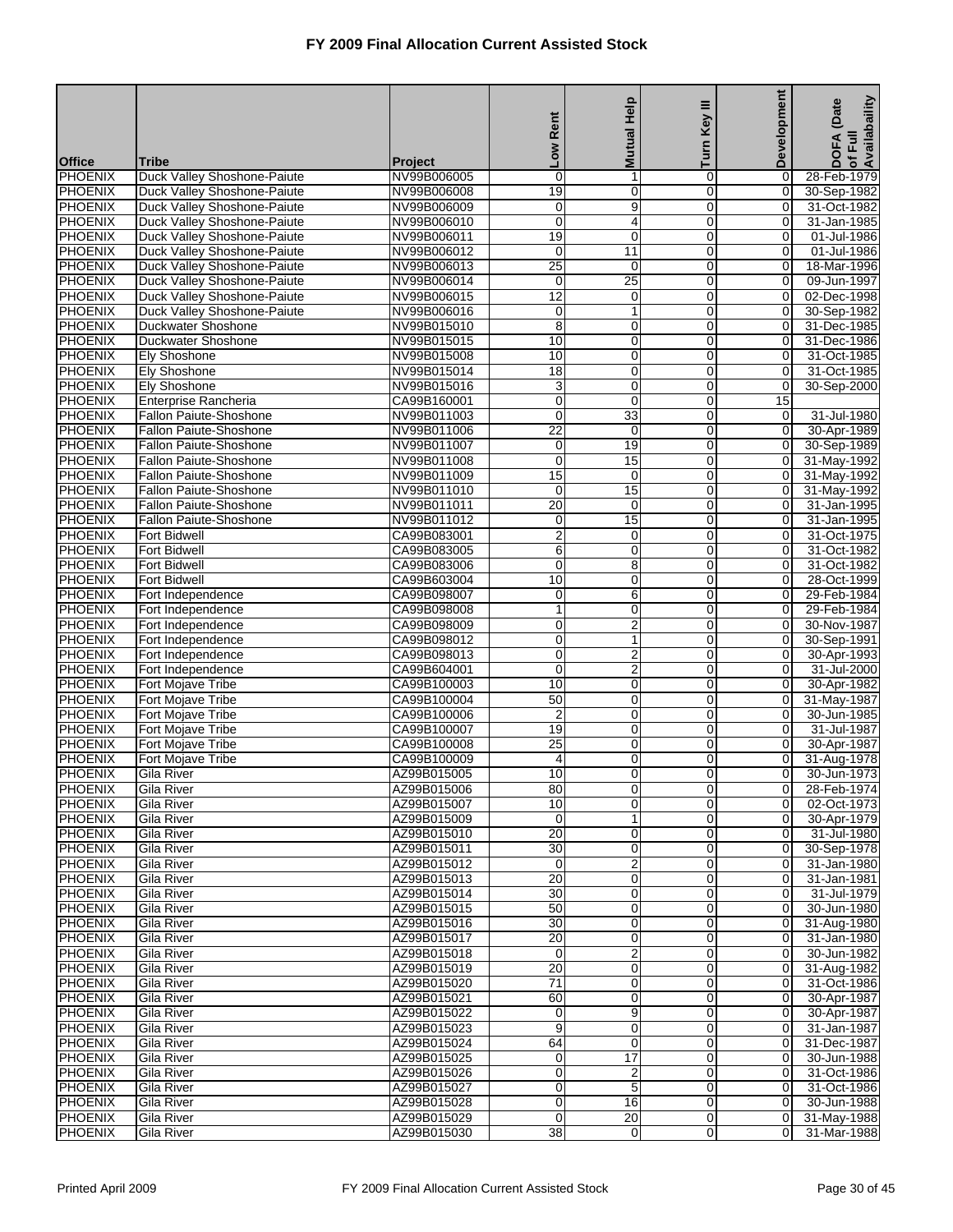|                                  |                                                |                            | Rent                           | <b>Mutual Help</b>             | Ξ<br><b>Key</b>               | Development                      | of Full<br>Availabaility<br>(Date |
|----------------------------------|------------------------------------------------|----------------------------|--------------------------------|--------------------------------|-------------------------------|----------------------------------|-----------------------------------|
| <b>Office</b>                    | Tribe                                          | <b>Project</b>             | <b>No7</b>                     |                                | Turn                          |                                  | <b>DOFA</b>                       |
| <b>PHOENIX</b>                   | Gila River                                     | AZ99B015031                | 0                              | $\overline{23}$                | 0                             | 0                                | 30-Sep-1992                       |
| <b>PHOENIX</b>                   | <b>Gila River</b>                              | AZ99B015032                | 20                             | $\overline{0}$                 | $\overline{0}$                | $\overline{0}$                   | 31-Jul-1993                       |
| <b>PHOENIX</b>                   | Gila River                                     | AZ99B015033                | 94                             | $\mathbf 0$                    | 0                             | 0                                | 31-Jan-1991                       |
| <b>PHOENIX</b>                   | Gila River                                     | AZ99B015034                | 10                             | $\mathbf 0$                    | $\Omega$                      | $\mathbf 0$                      | 31-Jul-1993                       |
| <b>PHOENIX</b>                   | Grindstone Rancheria                           | CA99B083001                | 0                              | $\mathbf{1}$                   | 0                             | 0                                | 31-Oct-1975                       |
| <b>PHOENIX</b><br><b>PHOENIX</b> | Grindstone Rancheria<br>Grindstone Rancheria   | CA99B083009<br>CA99B083013 | $\overline{12}$<br>16          | $\mathbf 0$<br>$\overline{0}$  | 0<br>$\mathbf 0$              | 0<br>0                           | 30-Jun-1995<br>31-Mar-1997        |
| <b>PHOENIX</b>                   | Grindstone Rancheria                           | CA99B083015                | 3                              | $\mathbf 0$                    | 0                             | 0                                | 31-Mar-1997                       |
| <b>PHOENIX</b>                   | Guidiville Rancheria                           | CA99B130026                | 19                             | $\mathbf 0$                    | $\Omega$                      | $\mathbf{1}$                     | 01-Jan-2001                       |
| PHOENIX                          | Hoopa Valley                                   | CA99B090002                | $\overline{30}$                | $\mathbf 0$                    | 0                             | 0                                | 31-May-1980                       |
| <b>PHOENIX</b>                   | Hoopa Valley                                   | CA99B090004                | 0                              | 39                             | 0                             | 0                                | 31-Oct-1985                       |
| <b>PHOENIX</b>                   | <b>Hoopa Valley</b>                            | CA99B090005                | 0                              | 10                             | $\mathbf 0$                   | $\overline{0}$                   | 31-Oct-1987                       |
| <b>PHOENIX</b>                   | Hoopa Valley                                   | CA99B090008                | 0                              | 28                             | 0                             | 0                                | 31-May-1992                       |
| <b>PHOENIX</b>                   | Hoopa Valley                                   | CA99B090009                | $\mathbf 0$                    | 17                             | $\Omega$                      | $\mathbf 0$                      | 28-Feb-1993                       |
| PHOENIX                          | Hoopa Valley                                   | CA99B090010                | 0                              | 40                             | 0                             | 0                                | 30-Sep-1994                       |
| <b>PHOENIX</b><br><b>PHOENIX</b> | Hoopa Valley<br>Hoopa Valley                   | CA99B090011<br>CA99B090012 | $\mathbf 0$<br>$\overline{21}$ | 29<br>$\mathbf 0$              | $\mathbf 0$<br>$\overline{0}$ | 0<br>$\overline{O}$              | 01-Apr-1998<br>30-Sep-1997        |
| <b>PHOENIX</b>                   | Hoopa Valley                                   | CA99B090013                | 0                              | 20                             | 0                             | 0                                | 30-Sep-1997                       |
| <b>PHOENIX</b>                   | Hopi                                           | AZ99B027007                | $\overline{0}$                 | 15                             | $\Omega$                      | $\mathbf 0$                      | 31-Aug-1980                       |
| <b>PHOENIX</b>                   | Hopi                                           | AZ99B027011                | 0                              | 92                             | 0                             | 0                                | 30-Sep-1984                       |
| <b>PHOENIX</b>                   | Hopi                                           | AZ99B027015                | $\mathbf 0$                    | $\overline{32}$                | $\mathbf 0$                   | $\mathbf 0$                      | 30-Nov-1991                       |
| <b>PHOENIX</b>                   | Hopi                                           | AZ99B027016                | 20                             | $\mathbf 0$                    | 0                             | $\overline{O}$                   | 31-Mar-1993                       |
| <b>PHOENIX</b>                   | Hopi                                           | AZ99B027017                | 0                              | 15                             | 0                             | 0                                | 31-Mar-1997                       |
| <b>PHOENIX</b>                   | Hopi                                           | AZ99B027018                | 13                             | $\mathbf 0$                    | $\Omega$                      | $\mathbf 0$                      | 31-Dec-1997                       |
| PHOENIX                          | <b>Hopland Rancheria</b>                       | CA99B130008                | 10                             | $\mathbf 0$                    | $\mathbf 0$                   | 0                                | 31-Mar-1988                       |
| <b>PHOENIX</b><br><b>PHOENIX</b> | <b>Hopland Rancheria</b><br>Hualapai           | CA99B130010<br>AZ99B017002 | 10<br>0                        | $\mathbf 0$<br>$\overline{4}$  | 0<br>0                        | 0<br>$\overline{O}$              | 29-Feb-1988<br>30-Sep-1973        |
| <b>PHOENIX</b>                   | Hualapai                                       | AZ99B017004                | 30                             | $\mathbf 0$                    | 0                             | 0                                | 31-Jul-1981                       |
| <b>PHOENIX</b>                   | Hualapai                                       | AZ99B017007                | $\overline{20}$                | $\mathbf 0$                    | $\Omega$                      | $\mathbf 0$                      | 30-Apr-1987                       |
| PHOENIX                          | Hualapai                                       | AZ99B017008                | 10                             | $\mathbf 0$                    | $\mathbf 0$                   | 0                                | 31-Mar-1988                       |
| <b>PHOENIX</b>                   | Hualapai                                       | AZ99B017009                | $\mathbf 0$                    | $\overline{14}$                | 0                             | $\mathbf 0$                      | 31-Mar-1988                       |
| <b>PHOENIX</b>                   | Hualapai                                       | AZ99B017010                | $\overline{20}$                | $\mathbf 0$                    | 0                             | $\overline{O}$                   | 31-Jul-1989                       |
| <b>PHOENIX</b>                   | Hualapai                                       | AZ99B017011                | 0                              | 10                             | 0                             | 0                                | 31-Oct-1991                       |
| <b>PHOENIX</b>                   | Hualapai                                       | AZ99B017012                | $\overline{25}$                | $\mathbf 0$                    | $\Omega$                      | 0                                | 30-Aug-1991                       |
| PHOENIX<br><b>PHOENIX</b>        | Hualapai<br>Hualapai                           | AZ99B017013<br>AZ99B017014 | 30<br>0                        | $\mathbf 0$<br>$\overline{28}$ | 0<br>0                        | 0<br>0                           | 30-Sep-1994<br>31-Dec-1995        |
| <b>PHOENIX</b>                   | Isleta Pueblo                                  | NM99B081005                | 0                              | $\mathbf{1}$                   | 0                             | 0                                | 31-Oct-1974                       |
| <b>PHOENIX</b>                   | Isleta Pueblo                                  | NM99B081008                | 3                              | 23                             | 0                             | 0                                | 30-Nov-1998                       |
| <b>PHOENIX</b>                   | <b>Isleta Pueblo</b>                           | NM99B081009                | $\overline{25}$                | $\mathbf 0$                    | $\Omega$                      | $\mathbf 0$                      | 30-Nov-1998                       |
| <b>PHOENIX</b>                   | <b>Isleta Pueblo</b>                           | NM99B081010                | $\overline{\mathbf{c}}$        | $\mathbf 0$                    | 0                             | 0                                | 30-Nov-1998                       |
| <b>PHOENIX</b>                   | <b>Isleta Pueblo</b>                           | NM99B081011                | $\overline{0}$                 | $\overline{2}$                 | $\overline{0}$                | 0                                | 30-Nov-1998                       |
| <b>PHOENIX</b>                   | Jemez Pueblo                                   | NM99B080002                | 0                              | 4                              | $\overline{0}$                | 01                               | 31-Oct-1980                       |
| <b>PHOENIX</b>                   | Jemez Pueblo                                   | NM99B080003                | 0                              | $\overline{23}$                | $\overline{0}$                | $\overline{0}$                   | 31-Oct-1996                       |
| <b>PHOENIX</b>                   | Jemez Pueblo                                   | NM99B080004                | 0                              | $\overline{2}$                 | 0                             | $\overline{0}$                   | 31-Dec-1998                       |
| <b>PHOENIX</b><br>PHOENIX        | Jicarilla Reservation<br>Jicarilla Reservation | NM99B014001<br>NM99B014008 | $\overline{22}$<br>29          | 3<br>$\mathbf{1}$              | 0<br>$\mathbf 0$              | $\overline{0}$<br>0              | 31-Jul-1966<br>30-Sep-1981        |
| <b>PHOENIX</b>                   | Jicarilla Reservation                          | NM99B014009                | 55                             | $\mathbf{1}$                   | $\overline{0}$                | $\overline{0}$                   | 30-Nov-1981                       |
| PHOENIX                          | Jicarilla Reservation                          | NM99B014010                | 0                              | 13                             | $\overline{0}$                | $\overline{0}$                   | 30-Sep-1987                       |
| <b>PHOENIX</b>                   | Jicarilla Reservation                          | NM99B014011                | 0                              | 16                             | $\mathbf 0$                   | $\overline{O}$                   | 31-Dec-1987                       |
| <b>PHOENIX</b>                   | Jicarilla Reservation                          | NM99B014012                | 0                              | 3                              | 0                             | $\Omega$                         | 30-Nov-1986                       |
| PHOENIX                          | Jicarilla Reservation                          | NM99B014013                | 0                              | 10                             | $\mathbf 0$                   | $\overline{0}$                   | 31-May-1991                       |
| <b>PHOENIX</b>                   | Jicarilla Reservation                          | NM99B014014                | 0                              | 6                              | $\overline{0}$                | $\overline{0}$                   | 30-Nov-1981                       |
| PHOENIX                          | Jicarilla Reservation                          | NM99B014015                | 32                             | 0                              | $\overline{0}$                | $\overline{0}$                   | 31-Oct-1996                       |
| <b>PHOENIX</b>                   | Jicarilla Reservation                          | NM99B014016                | 0                              | $\mathbf{1}$                   | $\mathbf 0$                   | 0                                | 30-Nov-1986                       |
| <b>PHOENIX</b>                   | Kaibab Band of Paiute                          | AZ99B024003<br>AZ99B024004 | $\overline{13}$                | 0<br>$\mathbf 0$               | 0<br>$\mathbf 0$              | 0                                | 30-Sep-1982                       |
| PHOENIX<br><b>PHOENIX</b>        | Kaibab Band of Paiute<br>Kaibab Band of Paiute | AZ99B024005                | 8<br>0                         | 5                              | $\overline{0}$                | $\overline{0}$<br>$\overline{0}$ | 31-Jan-1987<br>31-Jan-1987        |
| PHOENIX                          | Kaibab Band of Paiute                          | AZ99B024006                | 4                              | 0                              | $\overline{0}$                | $\overline{0}$                   | 31-Dec-1986                       |
| <b>PHOENIX</b>                   | Kaibab Band of Paiute                          | AZ99B024007                | $\mathbf 0$                    | $\overline{5}$                 | $\mathbf 0$                   | $\overline{O}$                   | 31-Jan-1992                       |
| <b>PHOENIX</b>                   | Kaibab Band of Paiute                          | AZ99B024008                | 13                             | 0                              | 0                             | $\Omega$                         | 30-Sep-1997                       |
| <b>PHOENIX</b>                   | Kaibab Band of Paiute                          | AZ99B024009                | $\mathbf 0$                    | $\overline{2}$                 | $\mathbf 0$                   | $\overline{0}$                   | 31-Aug-1970                       |
| <b>PHOENIX</b>                   | Karuk                                          | CA99B134003                | 63                             | $\mathbf 0$                    | $\overline{0}$                | $\overline{0}$                   | 31-May-1992                       |
| PHOENIX                          | Karuk                                          | CA99B134004                | 17                             | $\mathbf 0$                    | $\mathbf 0$                   | $\overline{0}$                   | 31-May-1993                       |
| <b>PHOENIX</b>                   | Karuk                                          | CA99B134005                | 15                             | $\mathbf 0$                    | $\mathbf 0$                   | $\overline{0}$                   | 31-Mar-1997                       |
| <b>PHOENIX</b>                   | Karuk                                          | CA99B134006                | 0                              | 5                              | $\overline{0}$                | 0                                | 31-Mar-1997                       |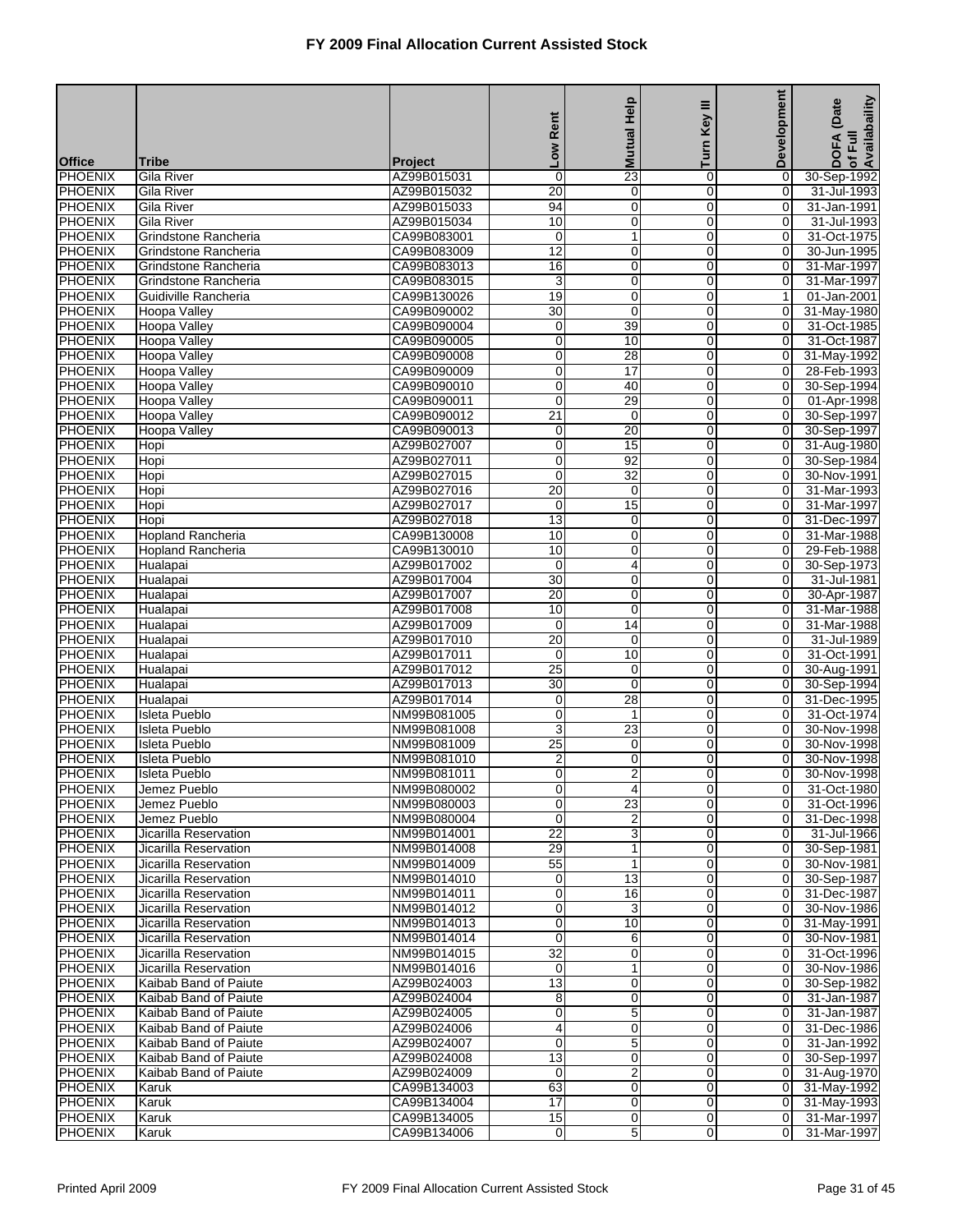|                                  |                                                              |                            | Rent                               | <b>Mutual Help</b>                     | Key III                       | Development                      | Availabaility<br>(Date     |
|----------------------------------|--------------------------------------------------------------|----------------------------|------------------------------------|----------------------------------------|-------------------------------|----------------------------------|----------------------------|
| <b>Office</b>                    | <b>Tribe</b>                                                 | Project                    | $\overline{\phantom{0}}$           |                                        | Turn                          |                                  | <b>DOFA</b><br>of Full     |
| <b>PHOENIX</b>                   | Karuk                                                        | CA99B134007                | $\mathbf 0$                        | 16                                     | 0                             | 0                                | 31-May-2001                |
| <b>PHOENIX</b>                   | Karuk                                                        | CA99B134008                | 16                                 | 0                                      | $\overline{0}$                | $\overline{0}$                   | 30-Sep-2003                |
| <b>PHOENIX</b>                   | Karuk                                                        | CA99B134009                | $\overline{20}$                    | $\mathbf 0$                            | 0                             | $\overline{0}$                   | 31-May-2001                |
| <b>PHOENIX</b><br><b>PHOENIX</b> | Karuk<br>Karuk                                               | CA99B134010<br>CA99B134010 | 10<br>14                           | 0<br>$\mathbf 0$                       | $\mathbf 0$<br>0              | $\overline{0}$<br>$\overline{0}$ | 01-Aug-2004<br>01-Sep-2005 |
| <b>PHOENIX</b>                   | La Jolla Band                                                | CA99B080027                | 0                                  | $\overline{23}$                        | $\mathbf 0$                   | 0                                | 29-Feb-1988                |
| <b>PHOENIX</b>                   | La Jolla Band                                                | CA99B080057                | $\overline{2}$                     | $\mathbf 0$                            | 0                             | $\overline{0}$                   | 31-Oct-1995                |
| <b>PHOENIX</b>                   | La Jolla Band                                                | CA99B080062                | 0                                  | 11                                     | 0                             | $\mathbf 0$                      | 31-Oct-1995                |
| <b>PHOENIX</b>                   | La Jolla Band                                                | CA99B080071                | $\mathbf 0$                        | $\mathbf 0$                            | $\mathbf 0$                   | $\overline{12}$                  |                            |
| <b>PHOENIX</b><br><b>PHOENIX</b> | Laguna Pueblo<br>Laguna Pueblo                               | NM99B012001<br>NM99B012002 | 10<br>29                           | $\mathbf 0$<br>0                       | 0<br>$\mathbf 0$              | $\overline{0}$<br>0              | 28-Feb-1967<br>28-Feb-1967 |
| <b>PHOENIX</b>                   | Laguna Pueblo                                                | NM99B012006                | 0                                  | $\overline{2}$                         | $\overline{0}$                | $\overline{0}$                   | 31-Mar-1979                |
| <b>PHOENIX</b>                   | Laguna Pueblo                                                | NM99B012008                | $\boldsymbol{0}$                   | 32                                     | 0                             | $\mathbf 0$                      | 30-Nov-1997                |
| <b>PHOENIX</b>                   | Laguna Pueblo                                                | NM99B012009                | 10                                 | 0                                      | $\mathbf 0$                   | $\mathbf 0$                      | 31-Dec-2004                |
| <b>PHOENIX</b>                   | Laguna Pueblo                                                | NM99B012010                | 0                                  | 4                                      | 0                             | $\overline{0}$                   | 30-Sep-1999                |
| <b>PHOENIX</b><br><b>PHOENIX</b> | Laguna Pueblo<br>Laytonville Rancheria                       | NM99B012011<br>CA99B130001 | $\overline{30}$<br>$\overline{31}$ | 0<br>0                                 | 0<br>$\overline{0}$           | 0<br>0                           | 31-Dec-2004<br>31-Jul-1985 |
| <b>PHOENIX</b>                   | Laytonville Rancheria                                        | CA99B130025                | 0                                  | $\overline{2}$                         | 0                             | $\overline{0}$                   | 31-Jul-1985                |
| <b>PHOENIX</b>                   | Lone Pine Paiute-Shoshone                                    | CA99B098003                | $\overline{36}$                    | 0                                      | $\mathbf 0$                   | $\overline{0}$                   | 30-Sep-1997                |
| <b>PHOENIX</b>                   | Lone Pine Paiute-Shoshone                                    | CA99B098004                | 5                                  | $\mathbf 0$                            | 0                             | $\overline{0}$                   | 31-Mar-1982                |
| PHOENIX                          | Lone Pine Paiute-Shoshone                                    | CA99B098005                | 3                                  | 0                                      | $\mathbf 0$                   | 0                                | 31-Mar-1979                |
| <b>PHOENIX</b><br><b>PHOENIX</b> | Lone Pine Paiute-Shoshone                                    | CA99B098007                | 0                                  | 1                                      | 0<br>0                        | $\overline{0}$<br>$\mathbf 0$    | 29-Feb-1984<br>30-Nov-1987 |
| <b>PHOENIX</b>                   | Lone Pine Paiute-Shoshone<br>Lone Pine Paiute-Shoshone       | CA99B098010<br>CA99B098012 | $\overline{2}$<br>0                | $\mathbf 0$<br>$\overline{\mathbf{c}}$ | $\mathbf 0$                   | $\mathbf 0$                      | 30-Sep-1991                |
| <b>PHOENIX</b>                   | Lone Pine Paiute-Shoshone                                    | CA99B098013                | 0                                  | 1                                      | 0                             | $\overline{0}$                   | 30-Apr-1993                |
| <b>PHOENIX</b>                   | Lone Pine Paiute-Shoshone                                    | CA99B098017                | $\mathbf 0$                        | 1                                      | $\mathbf 0$                   | $\overline{0}$                   | 30-Nov-1987                |
| <b>PHOENIX</b>                   | Manchester Point Arena Rancheria                             | CA99B130004                | 29                                 | 0                                      | 0                             | $\overline{0}$                   | 29-Feb-1988                |
| <b>PHOENIX</b>                   | Manchester Point Arena Rancheria                             | CA99B130006                | 0                                  | 4                                      | 0                             | $\mathbf 0$                      | 29-Feb-1988                |
| <b>PHOENIX</b><br><b>PHOENIX</b> | Manchester Point Arena Rancheria<br>Mesa Grande Band         | CA99B130016<br>CA99B148001 | 9<br>$\overline{14}$               | 0<br>$\mathbf 0$                       | $\mathbf 0$<br>0              | $\mathbf 0$<br>$\overline{0}$    | 30-Jun-1992<br>01-Mar-1996 |
| <b>PHOENIX</b>                   | Mesa Grande Band                                             | CA99B148002                | 8                                  | 0                                      | 0                             | 0                                | 31-Aug-1999                |
| <b>PHOENIX</b>                   | <b>Mescalero Reservation</b>                                 | NM99B013001                | 54                                 | 0                                      | $\overline{0}$                | $\overline{0}$                   | 31-Mar-1966                |
| <b>PHOENIX</b>                   | <b>Mescalero Reservation</b>                                 | NM99B013003                | $\overline{36}$                    | $\pmb{0}$                              | 0                             | $\mathbf 0$                      | 31-Mar-1977                |
| <b>PHOENIX</b>                   | <b>Mescalero Reservation</b>                                 | NM99B013004                | $\overline{55}$                    | 0                                      | $\mathbf 0$                   | $\mathbf 0$                      | 31-Mar-1979                |
| <b>PHOENIX</b><br>PHOENIX        | <b>Mescalero Reservation</b><br><b>Mescalero Reservation</b> | NM99B013005<br>NM99B013006 | $\overline{13}$<br>$\overline{12}$ | $\mathbf 0$<br>0                       | 0<br>0                        | $\overline{0}$<br>0              | 30-Apr-1979<br>30-Sep-1980 |
| <b>PHOENIX</b>                   | <b>Mescalero Reservation</b>                                 | NM99B013007                | 26                                 | 0                                      | $\overline{0}$                | 0                                | 30-Nov-1981                |
| <b>PHOENIX</b>                   | <b>Mescalero Reservation</b>                                 | NM99B013008                | $\overline{25}$                    | $\mathbf 0$                            | 0                             | $\mathbf 0$                      | 31-Mar-1984                |
| <b>PHOENIX</b>                   | <b>Mescalero Reservation</b>                                 | NM99B013010                | $\mathbf 0$                        | $\mathbf{1}$                           | $\mathbf 0$                   | $\overline{0}$                   | 31-May-1988                |
| <b>PHOENIX</b>                   | <b>Mescalero Reservation</b>                                 | NM99B013011                | 25                                 | 0                                      | 0                             | $\overline{0}$                   | 31-May-1988                |
| <b>PHOENIX</b><br><b>PHOENIX</b> | <b>Mescalero Reservation</b><br><b>Mescalero Reservation</b> | NM99B013012<br>NM99B013014 | $\overline{25}$<br>40              | 0<br>$\overline{0}$                    | $\mathbf 0$<br>$\overline{0}$ | 0<br>0 I                         | 31-May-1988<br>31-May-1993 |
| <b>PHOENIX</b>                   | Moapa Band of Paiute                                         | NV99B014003                | $\mathbf 0$                        | 5                                      | 0                             | $\overline{0}$                   | 30-Sep-1978                |
| <b>PHOENIX</b>                   | Moapa Band of Paiute                                         | NV99B014004                | 39                                 | $\mathbf 0$                            | 0                             | $\overline{0}$                   | 31-May-1982                |
| <b>PHOENIX</b>                   | Mooretown Rancheria                                          | CA99B130019                | 20                                 | 0                                      | 0                             | $\overline{0}$                   | 31-Aug-1996                |
| PHOENIX                          | Mooretown Rancheria                                          | CA99B130020                | $\mathbf 0$                        | 5                                      | 0                             | 0                                | 31-Aug-1996                |
| <b>PHOENIX</b><br><b>PHOENIX</b> | Mooretown Rancheria<br>Morongo Band of Cahuilla              | CA99B130022<br>CA99B080022 | $\overline{20}$<br>$\mathbf 0$     | 0<br>18                                | 0<br>0                        | $\overline{0}$<br>$\overline{0}$ | 31-Aug-1996<br>30-Jun-1987 |
| <b>PHOENIX</b>                   | Morongo Band of Cahuilla                                     | CA99B080043                | 0                                  | 30                                     | $\mathbf 0$                   | $\overline{0}$                   | 30-Apr-1989                |
| <b>PHOENIX</b>                   | Morongo Band of Cahuilla                                     | CA99B080050                | 0                                  | $\overline{18}$                        | 0                             | $\overline{0}$                   | 30-Jun-1992                |
| PHOENIX                          | Morongo Band of Cahuilla                                     | CA99B080061                | 0                                  | 0                                      | 0                             | $\overline{2}$                   | 07-May-1996                |
| <b>PHOENIX</b>                   | Morongo Band of Cahuilla                                     | CA99B080064                | 0                                  | 0                                      | 0                             | $\overline{4}$                   |                            |
| <b>PHOENIX</b><br><b>PHOENIX</b> | Nambe Pueblo<br>Nambe Pueblo                                 | NM99B040011                | $\pmb{0}$<br>0                     | 17<br>7                                | 0<br>$\mathbf 0$              | $\overline{0}$<br>$\overline{0}$ | 30-Sep-1980<br>30-Sep-1980 |
| <b>PHOENIX</b>                   | Nambe Pueblo                                                 | NM99B040013<br>NM99B040017 | 0                                  | 15                                     | 0                             | $\overline{0}$                   | 30-Apr-1984                |
| PHOENIX                          | Nambe Pueblo                                                 | NM99B040018                | 0                                  | 5                                      | 0                             | $\overline{0}$                   | 31-Jul-1987                |
| <b>PHOENIX</b>                   | Nambe Pueblo                                                 | NM99B040023                | $\overline{0}$                     | 5                                      | 0                             | $\overline{0}$                   | 30-Apr-1989                |
| <b>PHOENIX</b>                   | Nambe Pueblo                                                 | NM99B040024                | $\pmb{0}$                          | 22                                     | 0                             | $\overline{0}$                   | 31-Oct-1988                |
| <b>PHOENIX</b>                   | Nambe Pueblo                                                 | NM99B040027                | $\mathbf 0$                        | 14                                     | $\mathbf 0$                   | $\overline{0}$                   | 28-Feb-1995                |
| <b>PHOENIX</b><br>PHOENIX        | Nambe Pueblo<br>Navajo Nation                                | NM99B040030<br>AZ99B012001 | 20<br>60                           | 0<br>0                                 | 0<br>0                        | $\overline{0}$<br>$\overline{0}$ | 31-Jul-1999<br>31-Dec-1968 |
| <b>PHOENIX</b>                   | Navajo Nation                                                | AZ99B012002                | 49                                 | $\mathbf 0$                            | 0                             | $\overline{0}$                   | 30-Apr-1968                |
| <b>PHOENIX</b>                   | Navajo Nation                                                | AZ99B012003                | 110                                | $\mathbf 0$                            | 0                             | $\overline{0}$                   | 30-Apr-1968                |
| <b>PHOENIX</b>                   | Navajo Nation                                                | AZ99B012004                | 40                                 | $\mathbf 0$                            | 0                             | $\overline{0}$                   | 30-Nov-1967                |
| <b>PHOENIX</b>                   | Navajo Nation                                                | AZ99B012005                | 50                                 | 0                                      | 0                             | $\overline{0}$                   | 31-Jan-1967                |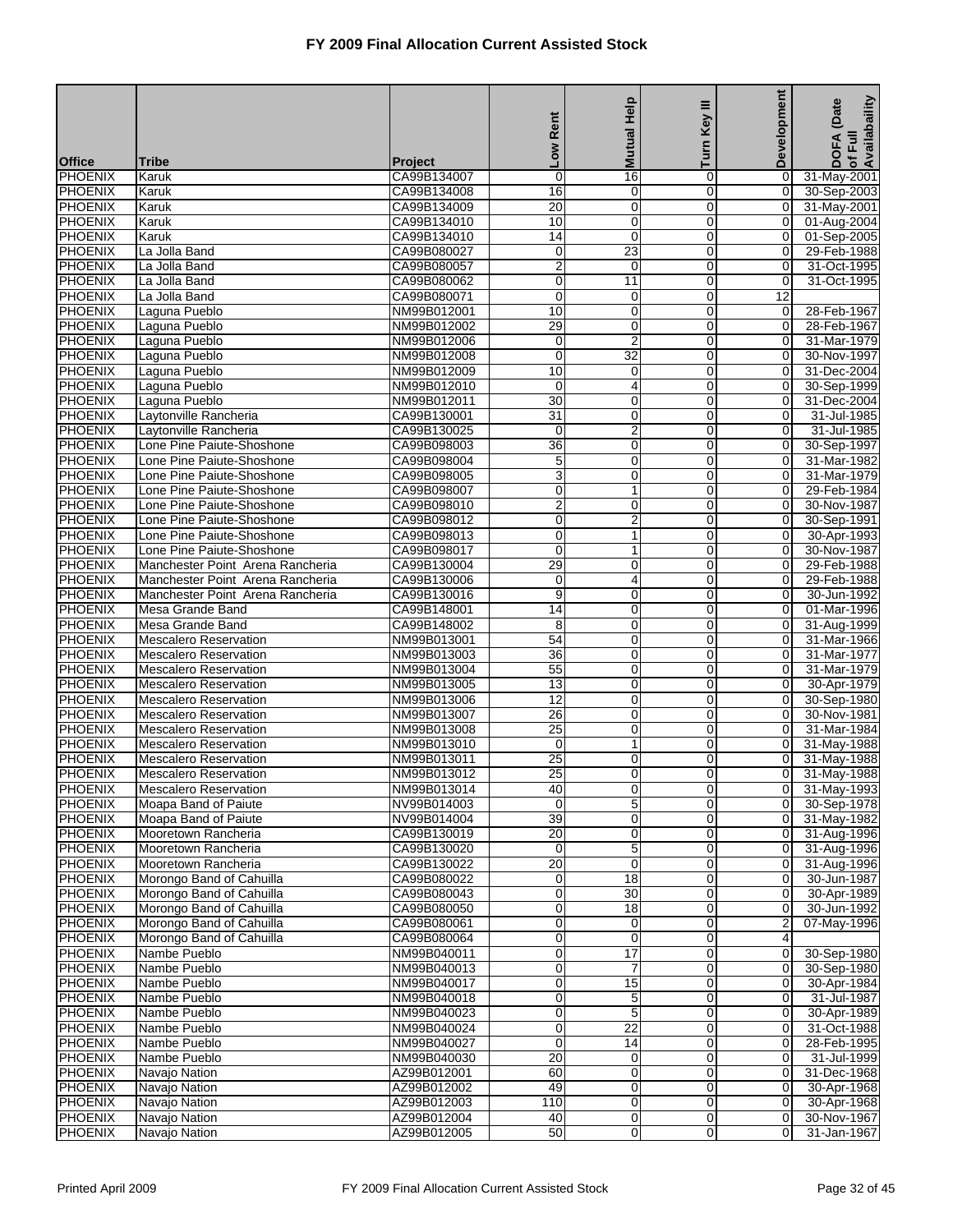|                                  |                                |                            |                     | <b>Mutual Help</b>         | Ξ<br>Key            | <b>Development</b>               | of Full<br>Availabaility<br>(Date |
|----------------------------------|--------------------------------|----------------------------|---------------------|----------------------------|---------------------|----------------------------------|-----------------------------------|
|                                  |                                |                            | Rent                |                            |                     |                                  | <b>DOFA</b>                       |
| <b>Office</b>                    | Tribe                          | <b>Project</b>             | Low                 |                            | Turn                |                                  |                                   |
| <b>PHOENIX</b>                   | Navajo Nation                  | AZ99B012012                | $\overline{50}$     | $\pmb{0}$                  | 0                   | 0                                | 31-Jan-1971                       |
| <b>PHOENIX</b>                   | Navajo Nation                  | AZ99B012038                | 10                  | $\overline{0}$             | $\mathbf 0$         | $\overline{\mathsf{o}}$          | 30-Dec-1974                       |
| <b>PHOENIX</b>                   | Navajo Nation                  | AZ99B012039                | 10                  | $\pmb{0}$                  | 0                   | 0                                | 31-Dec-1975                       |
| <b>PHOENIX</b><br>PHOENIX        | Navajo Nation                  | AZ99B012040                | 10                  | $\mathbf 0$                | $\mathbf 0$<br>0    | 0<br>0                           | 30-Jun-1976                       |
| <b>PHOENIX</b>                   | Navajo Nation<br>Navajo Nation | AZ99B012043<br>AZ99B012048 | 43<br>10            | $\mathbf 0$<br>$\mathbf 0$ | 0                   | $\mathbf 0$                      | 30-Apr-1979<br>31-Oct-1978        |
| <b>PHOENIX</b>                   | Navajo Nation                  | AZ99B012050                | 40                  | $\overline{0}$             | $\mathbf 0$         | $\overline{O}$                   | 31-Aug-1983                       |
| <b>PHOENIX</b>                   | Navajo Nation                  | AZ99B012051                | $\mathbf 0$         | 4                          | 0                   | $\mathbf 0$                      | 31-Dec-1981                       |
| <b>PHOENIX</b>                   | Navajo Nation                  | AZ99B012057                | 150                 | $\mathbf 0$                | $\mathbf 0$         | 0                                | 30-Apr-1987                       |
| PHOENIX                          | Navajo Nation                  | AZ99B012058                | $\overline{37}$     | $\mathbf 0$                | 0                   | 0                                | 31-May-1983                       |
| <b>PHOENIX</b>                   | Navajo Nation                  | AZ99B012059                | $\overline{30}$     | $\mathbf 0$                | $\mathbf 0$         | 0                                | 31-Dec-1982                       |
| <b>PHOENIX</b>                   | Navajo Nation                  | AZ99B012060                | 10                  | $\overline{0}$             | $\overline{0}$      | $\overline{0}$                   | 30-Nov-1982                       |
| PHOENIX                          | Navajo Nation                  | AZ99B012061                | 6                   | $\pmb{0}$                  | 0                   | 0                                | 31-Aug-1982                       |
| <b>PHOENIX</b>                   | Navajo Nation                  | AZ99B012062                | 129                 | $\mathbf 0$                | $\mathbf 0$         | 0                                | 30-Nov-1983                       |
| PHOENIX                          | Navajo Nation                  | AZ99B012063                | 88                  | $\mathbf 0$                | 0                   | 0                                | 31-Mar-1984                       |
| <b>PHOENIX</b><br><b>PHOENIX</b> | Navajo Nation                  | AZ99B012067                | 64                  | $\boldsymbol{0}$           | $\mathbf 0$         | $\mathbf 0$                      | 30-Nov-1982                       |
| <b>PHOENIX</b>                   | Navajo Nation<br>Navajo Nation | AZ99B012070<br>AZ99B012073 | 0<br>15             | $\mathbf{1}$<br>$\pmb{0}$  | $\overline{0}$<br>0 | $\overline{0}$<br>$\overline{0}$ | 30-Sep-1982<br>31-Oct-1983        |
| <b>PHOENIX</b>                   | Navajo Nation                  | AZ99B012082                | 50                  | $\mathbf 0$                | $\mathbf 0$         | 0                                | 30-Sep-1986                       |
| PHOENIX                          | Navajo Nation                  | AZ99B012083                | $\overline{70}$     | $\mathbf 0$                | 0                   | 0                                | 31-Aug-1985                       |
| <b>PHOENIX</b>                   | Navajo Nation                  | AZ99B012084                | 0                   | $\overline{37}$            | $\mathbf 0$         | $\overline{0}$                   | 31-May-1985                       |
| <b>PHOENIX</b>                   | Navajo Nation                  | AZ99B012085                | 50                  | $\mathbf 0$                | $\overline{0}$      | $\overline{0}$                   | 31-Aug-1986                       |
| <b>PHOENIX</b>                   | Navajo Nation                  | AZ99B012086                | 50                  | $\pmb{0}$                  | 0                   | $\mathbf 0$                      | 31-Aug-1986                       |
| <b>PHOENIX</b>                   | Navajo Nation                  | AZ99B012087                | $\overline{50}$     | $\mathbf 0$                | $\mathbf 0$         | $\overline{0}$                   | 30-Sep-1986                       |
| <b>PHOENIX</b>                   | Navajo Nation                  | AZ99B012088                | 0                   | 45                         | 0                   | 0                                | 30-Sep-1985                       |
| <b>PHOENIX</b>                   | Navajo Nation                  | AZ99B012089                | 0                   | 16                         | $\mathbf 0$         | $\overline{0}$                   | 31-May-1985                       |
| <b>PHOENIX</b>                   | Navajo Nation                  | AZ99B012090                | $\overline{0}$      | 45                         | 0                   | $\overline{0}$                   | 31-Oct-1987                       |
| <b>PHOENIX</b>                   | Navajo Nation                  | AZ99B012091                | 0                   | 18                         | 0                   | 0                                | 31-Mar-1986                       |
| <b>PHOENIX</b>                   | Navajo Nation                  | AZ99B012093                | 40                  | $\mathbf 0$                | $\mathbf 0$         | 0                                | 31-Aug-1985                       |
| <b>PHOENIX</b>                   | Navajo Nation                  | AZ99B012094                | 0                   | 26<br>$\overline{27}$      | 0                   | 0                                | 30-Nov-1987                       |
| <b>PHOENIX</b><br><b>PHOENIX</b> | Navajo Nation<br>Navajo Nation | AZ99B012095<br>AZ99B012096 | 0<br>$\overline{0}$ | 28                         | $\mathbf 0$<br>0    | $\mathbf 0$<br>$\overline{0}$    | 30-Jun-1987<br>31-Oct-1987        |
| <b>PHOENIX</b>                   | Navajo Nation                  | AZ99B012097                | 0                   | 15                         | 0                   | 0                                | 31-Dec-1987                       |
| <b>PHOENIX</b>                   | Navajo Nation                  | AZ99B012098                | 33                  | $\mathbf 0$                | $\mathbf 0$         | 0                                | 31-Oct-1987                       |
| <b>PHOENIX</b>                   | Navajo Nation                  | AZ99B012099                | 0                   | 15                         | 0                   | 0                                | 31-May-1988                       |
| <b>PHOENIX</b>                   | Navajo Nation                  | AZ99B012100                | 0                   | $\overline{22}$            | 0                   | $\mathbf 0$                      | 29-Feb-1988                       |
| <b>PHOENIX</b>                   | Navajo Nation                  | AZ99B012101                | 0                   | 14                         | $\mathbf 0$         | $\overline{O}$                   | 30-Jun-1988                       |
| <b>PHOENIX</b>                   | Navajo Nation                  | AZ99B012102                | 0                   | 13                         | $\mathbf 0$         | 0                                | 31-Dec-1987                       |
| <b>PHOENIX</b>                   | Navajo Nation                  | AZ99B012103                | 65                  | $\mathbf 0$                | $\Omega$            | 0                                | 31-May-1991                       |
| <b>PHOENIX</b>                   | Navajo Nation                  | AZ99B012104                | 0                   | 13                         | 0                   | 0                                | 30-Sep-1990                       |
| <b>PHOENIX</b>                   | Navajo Nation                  | AZ99B012105                | $\mathbf 0$         | 16                         | $\overline{0}$      | $\overline{0}$                   | 30-Sep-1990                       |
| <b>PHOENIX</b>                   | Navajo Nation                  | AZ99B012106                | 0                   | 36                         | $\overline{0}$      | 0                                | 31-Dec-1990                       |
| <b>PHOENIX</b><br><b>PHOENIX</b> | Navajo Nation<br>Navajo Nation | AZ99B012107<br>AZ99B012108 | 0<br>0              | 16<br>$\overline{37}$      | $\overline{0}$<br>0 | $\overline{0}$<br>$\overline{0}$ | 31-May-1991<br>31-May-1991        |
| <b>PHOENIX</b>                   | Navajo Nation                  | AZ99B012109                | 0                   | $\overline{25}$            | $\overline{0}$      | 0                                | 30-Sep-1990                       |
| PHOENIX                          | Navajo Nation                  | AZ99B012110                | 0                   | 6                          | $\mathbf 0$         | $\overline{0}$                   | 30-Sep-1990                       |
| <b>PHOENIX</b>                   | Navajo Nation                  | AZ99B012111                | $\overline{0}$      | 33                         | $\mathbf 0$         | $\overline{0}$                   | 30-Sep-1990                       |
| <b>PHOENIX</b>                   | Navajo Nation                  | AZ99B012112                | 0                   | 14                         | $\mathbf 0$         | $\overline{0}$                   | 31-May-1992                       |
| <b>PHOENIX</b>                   | Navajo Nation                  | AZ99B012113                | $\overline{25}$     | $\mathbf 0$                | $\mathbf 0$         | $\overline{O}$                   | 31-May-1992                       |
| <b>PHOENIX</b>                   | Navajo Nation                  | AZ99B012114                | 0                   | $\overline{34}$            | 0                   | 0                                | 30-Apr-1992                       |
| <b>PHOENIX</b>                   | Navajo Nation                  | AZ99B012115                | 0                   | $\overline{11}$            | $\mathbf 0$         | $\overline{0}$                   | 31-Mar-1992                       |
| <b>PHOENIX</b>                   | Navajo Nation                  | AZ99B012116                | $\overline{0}$      | 16                         | $\mathbf 0$         | $\overline{0}$                   | 30-Nov-1991                       |
| PHOENIX                          | Navajo Nation                  | AZ99B012117                | 0                   | 19                         | $\mathbf 0$         | $\overline{0}$                   | 31-Dec-1991                       |
| <b>PHOENIX</b>                   | Navajo Nation                  | AZ99B012118                | $\overline{15}$     | $\mathbf 0$                | 0                   | 0                                | 30-Nov-1991                       |
| <b>PHOENIX</b><br>PHOENIX        | Navajo Nation<br>Navajo Nation | AZ99B012119<br>AZ99B012120 | 0<br>0              | $\overline{22}$<br>31      | 0<br>$\mathbf 0$    | 0<br>$\overline{0}$              | 30-Nov-1992<br>30-Apr-1992        |
| <b>PHOENIX</b>                   | Navajo Nation                  | AZ99B012121                | $\overline{0}$      | 19                         | $\overline{0}$      | $\overline{0}$                   | 31-Mar-1992                       |
| PHOENIX                          | Navajo Nation                  | AZ99B012122                | 10                  | 0                          | $\mathbf 0$         | $\overline{0}$                   | 31-Mar-1992                       |
| <b>PHOENIX</b>                   | Navajo Nation                  | AZ99B012123                | 0                   | $\overline{13}$            | 0                   | 0                                | 31-Dec-1991                       |
| <b>PHOENIX</b>                   | Navajo Nation                  | AZ99B012124                | 10                  | 0                          | 0                   | 0                                | 31-Dec-1991                       |
| PHOENIX                          | Navajo Nation                  | AZ99B012125                | $\mathbf 0$         | $\overline{22}$            | $\mathbf 0$         | $\overline{0}$                   | 30-Nov-1992                       |
| <b>PHOENIX</b>                   | Navajo Nation                  | AZ99B012126                | $\overline{28}$     | $\mathbf 0$                | $\overline{0}$      | $\overline{O}$                   | 30-Nov-1992                       |
| PHOENIX                          | Navajo Nation                  | AZ99B012127                | 0                   | 19                         | $\mathbf 0$         | $\overline{0}$                   | 31-Jul-1994                       |
| <b>PHOENIX</b>                   | Navajo Nation                  | AZ99B012128                | 0                   | $\overline{30}$            | $\mathbf{O}$        | 0                                | 30-Apr-1994                       |
| <b>PHOENIX</b>                   | Navajo Nation                  | AZ99B012129                | 0                   | 15                         | 0                   | $\overline{0}$                   | 31-Jul-1994                       |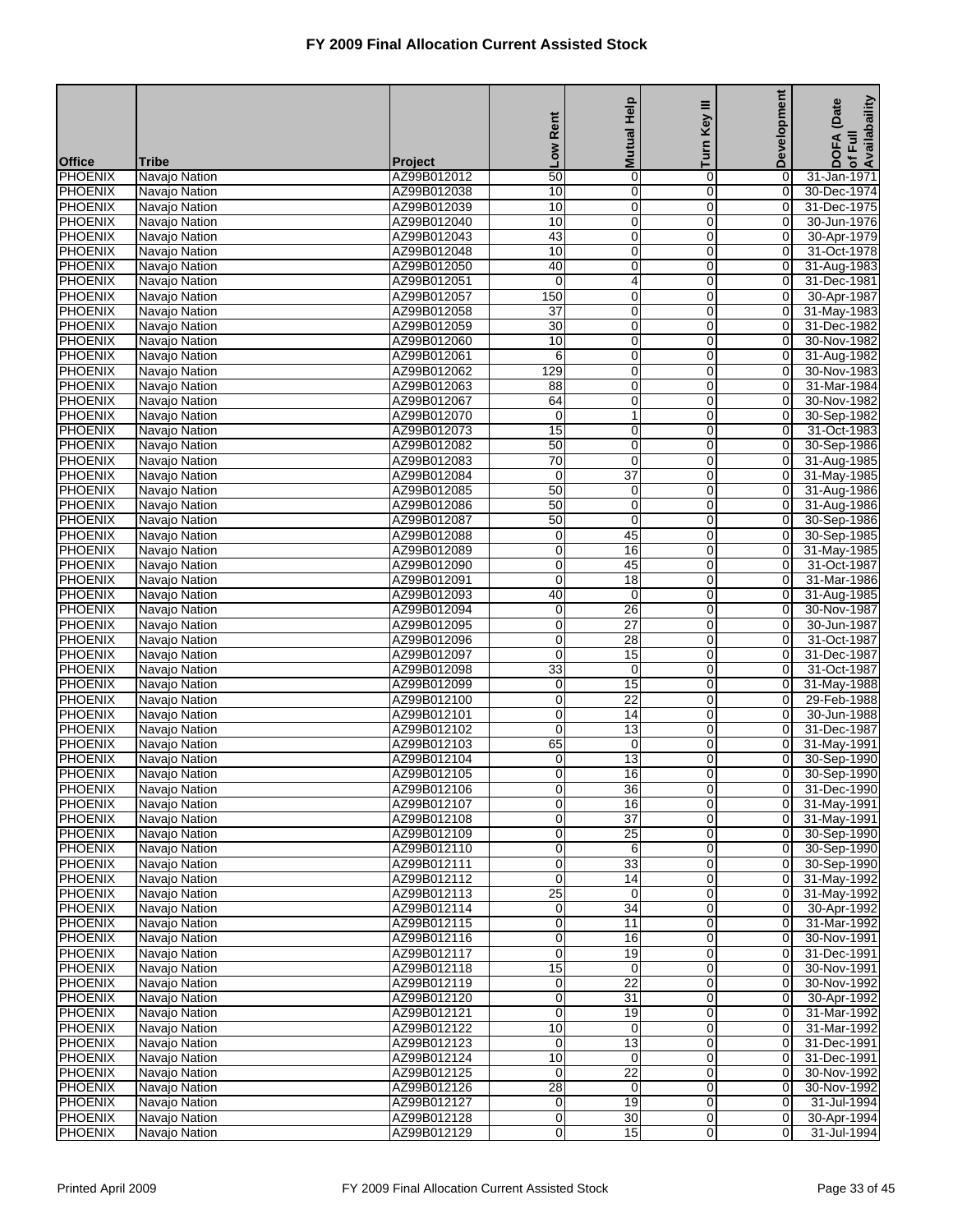|                                  |                                |                               | Rent                | <b>Mutual Help</b>   | Ξ<br>Key                   | Development                      | of Full<br>Availabaility<br>(Date |
|----------------------------------|--------------------------------|-------------------------------|---------------------|----------------------|----------------------------|----------------------------------|-----------------------------------|
|                                  |                                |                               | <b>No</b>           |                      | Turn                       |                                  | <b>DOFA</b>                       |
| <b>Office</b><br><b>PHOENIX</b>  | Tribe<br>Navajo Nation         | <b>Project</b><br>AZ99B012130 | 0                   | 11                   | 0                          |                                  | 31-May-1995                       |
| <b>PHOENIX</b>                   | Navajo Nation                  | AZ99B012131                   | $\overline{0}$      | 7                    | $\mathbf 0$                | 0<br>$\overline{0}$              | 31-Oct-1994                       |
| <b>PHOENIX</b>                   | Navajo Nation                  | AZ99B012132                   | 20                  | $\pmb{0}$            | 0                          | 0                                | 31-May-1995                       |
| <b>PHOENIX</b>                   | Navajo Nation                  | AZ99B012133                   | 19                  | $\mathbf 0$          | $\mathbf 0$                | $\mathbf 0$                      | 31-Oct-1994                       |
| PHOENIX                          | Navajo Nation                  | AZ99B012134                   | 19                  | $\mathbf 0$          | 0                          | 0                                | 31-Jul-1994                       |
| <b>PHOENIX</b>                   | Navajo Nation                  | AZ99B012135                   | 19                  | $\mathbf 0$          | 0                          | $\mathbf 0$                      | 31-Jul-1994                       |
| <b>PHOENIX</b>                   | Navajo Nation                  | AZ99B012136                   | 0                   | 30                   | $\mathbf 0$                | 0                                | 31-Mar-1995                       |
| <b>PHOENIX</b>                   | Navajo Nation                  | AZ99B012137                   | 0                   | 24                   | 0                          | 0                                | 31-Oct-1996                       |
| <b>PHOENIX</b>                   | Navajo Nation                  | AZ99B012138                   | 16                  | $\mathbf 0$          | $\mathbf 0$                | $\mathbf 0$                      | 31-Oct-1996                       |
| PHOENIX                          | Navajo Nation                  | AZ99B012139                   | 0                   | $\overline{25}$      | 0                          | 0                                | 31-Oct-1996                       |
| <b>PHOENIX</b>                   | Navajo Nation                  | AZ99B012140                   | 0                   | 12                   | 0                          | 0                                | 30-Sep-1996                       |
| <b>PHOENIX</b>                   | Navajo Nation                  | AZ99B012141                   | 0                   | 10                   | $\overline{0}$             | $\overline{O}$                   | 31-May-1997                       |
| PHOENIX                          | Navajo Nation                  | AZ99B012142                   | 0                   | 14                   | 0                          | 0                                | 30-Nov-1998                       |
| <b>PHOENIX</b>                   | Navajo Nation                  | AZ99B012143                   | $\overline{0}$      | $\overline{17}$      | $\mathbf 0$                | 0                                | 31-Oct-1996                       |
| PHOENIX                          | Navajo Nation                  | AZ99B012144                   | $\overline{15}$     | $\mathbf 0$          | 0                          | 0                                | 31-May-1997                       |
| <b>PHOENIX</b>                   | Navajo Nation                  | AZ99B012145                   | 6<br>$\overline{0}$ | $\mathbf 0$          | $\mathbf 0$                | 0<br>$\overline{0}$              | 30-Nov-1998                       |
| <b>PHOENIX</b>                   | Navajo Nation                  | AZ99B012146                   |                     | 12                   | $\overline{0}$             |                                  | 31-May-1997                       |
| <b>PHOENIX</b><br><b>PHOENIX</b> | Navajo Nation                  | AZ99B012147<br>AZ99B012148    | 15<br>$\mathbf 0$   | 0<br>$\overline{58}$ | 0<br>$\mathbf 0$           | 0<br>0                           | 31-May-1997                       |
| PHOENIX                          | Navajo Nation<br>Navajo Nation | AZ99B012149                   | $\overline{20}$     | 0                    | 0                          | 0                                | 31-May-1998<br>31-May-1998        |
| <b>PHOENIX</b>                   | Navajo Nation                  | AZ99B012150                   | 40                  | $\mathbf 0$          | $\mathbf 0$                | $\overline{0}$                   | 31-May-1998                       |
| <b>PHOENIX</b>                   | Navajo Nation                  | AZ99B012151                   | 40                  | $\overline{0}$       | 0                          | $\overline{0}$                   | 30-Sep-1997                       |
| <b>PHOENIX</b>                   | Navajo Nation                  | AZ99B012152                   | 0                   | 8                    | 0                          | 0                                | 30-Apr-1999                       |
| <b>PHOENIX</b>                   | Navajo Nation                  | AZ99B012153                   | $\overline{0}$      | $\overline{25}$      | $\mathbf 0$                | $\mathbf 0$                      | 31-Jan-1999                       |
| PHOENIX                          | Navajo Nation                  | AZ99B012154                   | 0                   | 64                   | 0                          | 0                                | 31-Mar-1999                       |
| <b>PHOENIX</b>                   | Navajo Nation                  | AZ99B012155                   | 0                   | $\overline{20}$      | $\mathbf 0$                | $\mathbf 0$                      | 28-Feb-2000                       |
| <b>PHOENIX</b>                   | Navajo Nation                  | AZ99B012156                   | $\overline{0}$      | 30                   | 0                          | $\overline{0}$                   | 28-Feb-2000                       |
| <b>PHOENIX</b>                   | Navajo Nation                  | AZ99B012157                   | 0                   | 0                    | 0                          | 10                               |                                   |
| <b>PHOENIX</b>                   | Navajo Nation                  | AZ99B012158                   | $\overline{0}$      | 10                   | $\mathbf 0$                | $\pmb{0}$                        | 28-Feb-2000                       |
| <b>PHOENIX</b>                   | Navajo Nation                  | AZ99B012159                   | 0                   | $\mathbf 0$          | 0                          | 15                               |                                   |
| <b>PHOENIX</b>                   | Navajo Nation                  | AZ99B012160                   | 10                  | $\mathbf 0$          | 0                          | $\pmb{0}$                        | 31-Mar-2001                       |
| <b>PHOENIX</b>                   | Navajo Nation                  | AZ99B012161                   | 54                  | $\overline{0}$       | 0                          | $\overline{\mathsf{o}}$          | 31-Mar-1997                       |
| <b>PHOENIX</b>                   | Navajo Nation                  | AZ99B012162                   | 0                   | 10                   | 0                          | 0                                | 31-Oct-2001                       |
| <b>PHOENIX</b>                   | Navajo Nation                  | AZ99B012163                   | $\overline{0}$      | 13                   | $\mathbf 0$                | $\overline{2}$                   | 30-Jun-2001                       |
| PHOENIX                          | Navajo Nation                  | AZ99B012164                   | 0                   | $\overline{25}$      | 0                          | 0                                | 30-Jun-2001                       |
| <b>PHOENIX</b>                   | Navajo Nation                  | AZ99B012165                   | 0                   | $\overline{20}$      | 0                          | $\mathbf 0$                      | 30-Jun-2001                       |
| <b>PHOENIX</b>                   | Navajo Nation                  | AZ99B012166                   | 0                   | 25                   | $\mathbf 0$                | $\overline{O}$                   | 30-Nov-1998                       |
| PHOENIX<br><b>PHOENIX</b>        | Navajo Nation                  | NM99B015001<br>NM99B015002    | 60<br>59            | 0<br>$\mathbf 0$     | 0<br>$\Omega$              | 0<br>0                           | 30-Nov-1965<br>30-Sep-1976        |
| <b>PHOENIX</b>                   | Navajo Nation<br>Navajo Nation | NM99B015003                   | 19                  | $\mathbf 0$          | 0                          | 0                                | 31-Oct-1966                       |
| <b>PHOENIX</b>                   | Navajo Nation                  | NM99B015004                   | 30                  | $\mathbf 0$          | $\overline{0}$             | $\mathbf 0$                      | 31-Oct-1966                       |
| <b>PHOENIX</b>                   | Navajo Nation                  | NM99B015005                   | 19                  | 0                    | $\overline{0}$             | 0                                | 31-Jan-1967                       |
| <b>PHOENIX</b>                   | Navajo Nation                  | NM99B015006                   | 100                 | $\mathbf 0$          | $\overline{0}$             | $\mathbf 0$                      | 30-Apr-1968                       |
| <b>PHOENIX</b>                   | Navajo Nation                  | NM99B015012                   | 50                  | $\mathbf 0$          | 0                          | $\overline{O}$                   | 30-Apr-1971                       |
| <b>PHOENIX</b>                   | Navajo Nation                  | NM99B015013                   | 60                  | 0                    | $\overline{0}$             | 0                                | 30-Jun-1973                       |
| PHOENIX                          | Navajo Nation                  | NM99B015014                   | $\overline{20}$     | $\boldsymbol{0}$     | $\mathbf 0$                | $\overline{0}$                   | 31-Oct-1972                       |
| <b>PHOENIX</b>                   | Navajo Nation                  | NM99B015024                   | 10                  | $\pmb{0}$            | $\mathbf 0$                | $\overline{0}$                   | 28-Feb-1975                       |
| <b>PHOENIX</b>                   | Navajo Nation                  | NM99B015028                   | 20                  | $\pmb{0}$            | $\mathbf 0$                | $\overline{0}$                   | 30-Sep-1975                       |
| <b>PHOENIX</b>                   | Navajo Nation                  | NM99B015030                   | $\overline{30}$     | $\mathbf 0$          | $\mathbf 0$                | 0                                | 30-Jun-1975                       |
| <b>PHOENIX</b>                   | Navajo Nation                  | NM99B015032                   | 150                 | 0                    | 0                          | 0                                | 31-Jul-1979                       |
| <b>PHOENIX</b>                   | Navajo Nation                  | NM99B015036                   | 105                 | $\boldsymbol{0}$     | $\mathbf 0$                | $\overline{0}$                   | 31-Aug-1979                       |
| <b>PHOENIX</b>                   | Navajo Nation                  | NM99B015038                   | 0                   | $\mathbf{1}$         | $\mathbf 0$                | $\overline{0}$                   | 30-Sep-2001                       |
| <b>PHOENIX</b>                   | Navajo Nation                  | NM99B015039                   | 90                  | $\pmb{0}$            | $\mathbf 0$                | $\overline{0}$                   | 30-Sep-1980                       |
| <b>PHOENIX</b>                   | Navajo Nation                  | NM99B015040                   | $\overline{74}$     | $\mathbf 0$          | 0                          | 0                                | 30-Apr-1983                       |
| <b>PHOENIX</b>                   | Navajo Nation                  | NM99B015041                   | 100                 | 0                    | 0                          | 0                                | 30-Apr-1984                       |
| <b>PHOENIX</b><br><b>PHOENIX</b> | Navajo Nation                  | NM99B015042                   | 20<br>0             | $\mathbf 0$<br>13    | $\mathbf 0$<br>$\mathbf 0$ | $\overline{0}$<br>$\overline{0}$ | 28-Feb-1983                       |
| PHOENIX                          | Navajo Nation<br>Navajo Nation | NM99B015043<br>NM99B015044    | 20                  | 0                    | $\mathbf 0$                | $\overline{0}$                   | 31-Jan-1984<br>30-Jun-1983        |
| <b>PHOENIX</b>                   | Navajo Nation                  | NM99B015045                   | 10                  | $\mathbf 0$          | 0                          | 0                                | 30-Nov-1983                       |
| <b>PHOENIX</b>                   | Navajo Nation                  | NM99B015046                   | $\overline{25}$     | 0                    | 0                          | 0                                | 31-Jan-1983                       |
| PHOENIX                          | Navajo Nation                  | NM99B015047                   | 50                  | $\boldsymbol{0}$     | $\mathbf 0$                | $\overline{0}$                   | 31-Dec-1983                       |
| <b>PHOENIX</b>                   | Navajo Nation                  | NM99B015048                   | 100                 | $\overline{0}$       | $\overline{0}$             | $\overline{0}$                   | 31-Jan-1984                       |
| PHOENIX                          | Navajo Nation                  | NM99B015049                   | 51                  | $\mathbf 0$          | $\mathbf 0$                | $\overline{0}$                   | 29-Feb-1984                       |
| <b>PHOENIX</b>                   | Navajo Nation                  | NM99B015052                   | 3                   | $\mathbf 0$          | $\mathbf 0$                | $\overline{O}$                   | 30-Apr-1984                       |
| <b>PHOENIX</b>                   | Navajo Nation                  | NM99B015053                   | 0                   | $\overline{26}$      | 0                          | $\overline{0}$                   | 31-Mar-1986                       |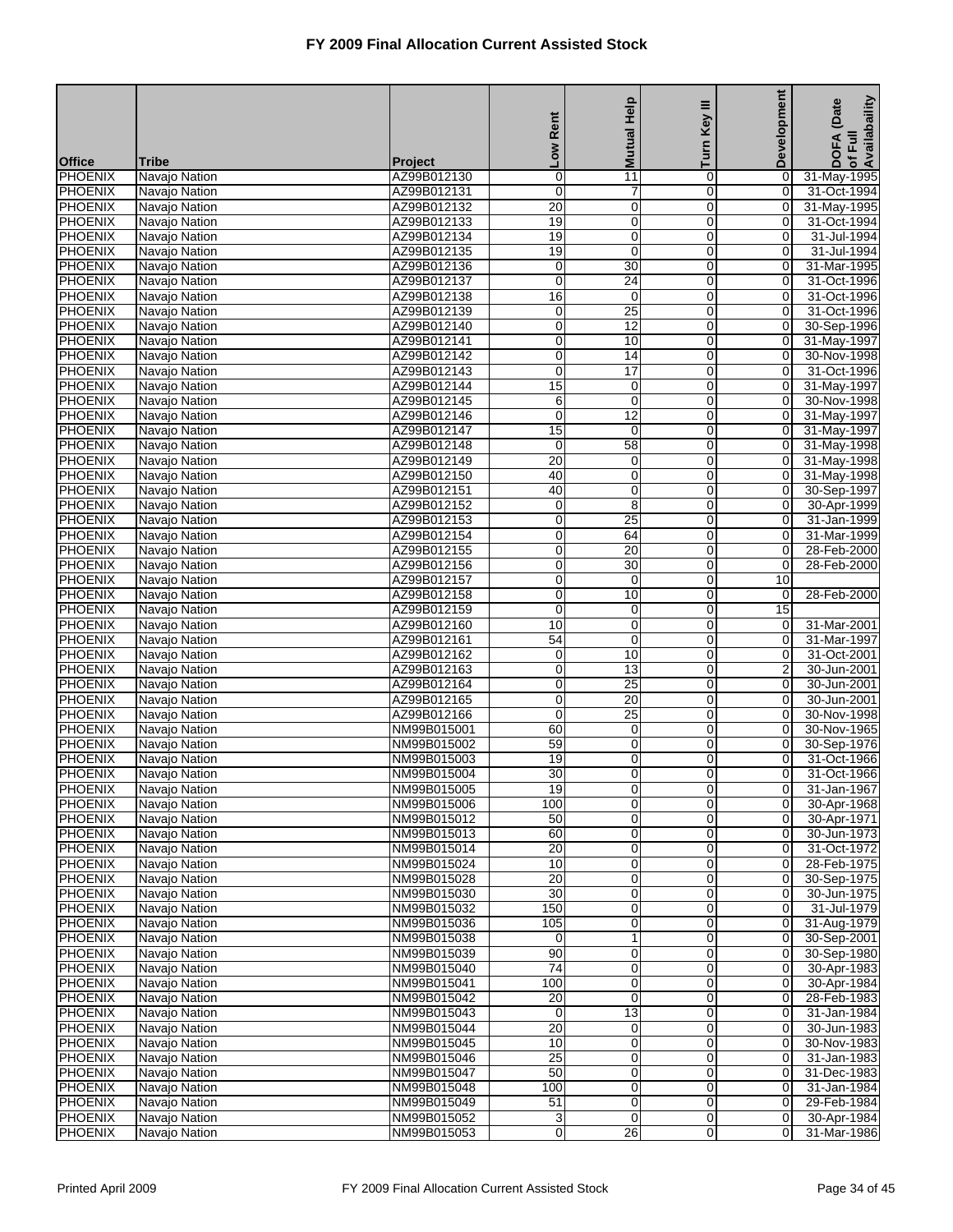|                                  |                                |                            | Rent                 | <b>Mutual Help</b>                | Ξ<br>Key                   | Development                      | of Full<br>Availabaility<br>(Date |
|----------------------------------|--------------------------------|----------------------------|----------------------|-----------------------------------|----------------------------|----------------------------------|-----------------------------------|
| <b>Office</b>                    | Tribe                          | <b>Project</b>             | <b>No7</b>           |                                   | Turn                       |                                  | <b>DOFA</b>                       |
| <b>PHOENIX</b>                   | Navajo Nation                  | NM99B015054                | 0                    | 15                                | 0                          | 0                                | 31-Jan-1985                       |
| <b>PHOENIX</b>                   | Navajo Nation                  | NM99B015055                | 59                   | $\overline{0}$                    | $\mathbf 0$                | $\overline{0}$                   | 31-Jan-1986                       |
| <b>PHOENIX</b>                   | Navajo Nation                  | NM99B015056                | 0                    | 29                                | 0                          | 0                                | 31-Mar-1987                       |
| <b>PHOENIX</b>                   | Navajo Nation                  | NM99B015057                | $\overline{0}$       | 36                                | $\mathbf 0$                | $\mathbf 0$                      | 30-Jun-1987                       |
| PHOENIX<br><b>PHOENIX</b>        | Navajo Nation                  | NM99B015058                | 0<br>$\mathbf 0$     | 14<br>6                           | 0<br>0                     | 0<br>0                           | 31-Aug-1987                       |
| <b>PHOENIX</b>                   | Navajo Nation<br>Navajo Nation | NM99B015059<br>NM99B015060 | $\overline{0}$       | 21                                | $\mathbf 0$                | $\overline{O}$                   | 31-Dec-1984<br>31-Aug-1987        |
| <b>PHOENIX</b>                   | Navajo Nation                  | NM99B015061                | 21                   | 0                                 | 0                          | 0                                | 31-Mar-1987                       |
| <b>PHOENIX</b>                   | Navajo Nation                  | NM99B015062                | 0                    | 26                                | $\mathbf 0$                | $\mathbf 0$                      | 30-Jun-1987                       |
| PHOENIX                          | Navajo Nation                  | NM99B015063                | 0                    | 9                                 | 0                          | 0                                | 31-Jul-1987                       |
| <b>PHOENIX</b>                   | Navajo Nation                  | NM99B015064                | $\mathbf 0$          | $\overline{22}$                   | 0                          | 0                                | 31-Oct-1987                       |
| <b>PHOENIX</b>                   | Navajo Nation                  | NM99B015065                | 0                    | 19                                | $\mathbf 0$                | $\mathbf 0$                      | 31-Dec-1987                       |
| <b>PHOENIX</b>                   | Navajo Nation                  | NM99B015066                | 0<br>$\overline{0}$  | 13<br>29                          | 0<br>$\Omega$              | 0<br>0                           | 31-Oct-1990                       |
| <b>PHOENIX</b><br>PHOENIX        | Navajo Nation<br>Navajo Nation | NM99B015067<br>NM99B015068 | 0                    | 66                                | 0                          | 0                                | 31-Mar-1991<br>30-Sep-1990        |
| <b>PHOENIX</b>                   | Navajo Nation                  | NM99B015069                | 0                    | 40                                | $\mathbf 0$                | 0                                | 31-Mar-1991                       |
| <b>PHOENIX</b>                   | Navajo Nation                  | NM99B015070                | $\overline{0}$       | 13                                | $\overline{0}$             | $\overline{\mathsf{o}}$          | 30-Sep-1990                       |
| <b>PHOENIX</b>                   | Navajo Nation                  | NM99B015071                | 0                    | 40                                | 0                          | 0                                | 31-Oct-1990                       |
| <b>PHOENIX</b>                   | Navajo Nation                  | NM99B015072                | $\overline{0}$       | $\overline{17}$                   | $\mathbf 0$                | $\mathbf 0$                      | 31-Dec-1991                       |
| PHOENIX                          | Navajo Nation                  | NM99B015073                | 10                   | $\mathbf 0$                       | 0                          | 0                                | 31-Dec-1991                       |
| <b>PHOENIX</b>                   | Navajo Nation                  | NM99B015074                | 0                    | $\overline{13}$                   | $\mathbf 0$                | $\mathbf 0$                      | 30-Nov-1991                       |
| <b>PHOENIX</b><br><b>PHOENIX</b> | Navajo Nation                  | NM99B015075<br>NM99B015076 | 10                   | $\mathbf 0$                       | 0                          | $\overline{0}$                   | 30-Nov-1991                       |
| <b>PHOENIX</b>                   | Navajo Nation<br>Navajo Nation | NM99B015077                | 0<br>$\overline{35}$ | 20<br>$\overline{0}$              | 0<br>$\mathbf 0$           | 0<br>$\mathbf 0$                 | 31-Dec-1991<br>31-Dec-1991        |
| PHOENIX                          | Navajo Nation                  | NM99B015078                | 0                    | 14                                | 0                          | 0                                | 31-Mar-1992                       |
| <b>PHOENIX</b>                   | Navajo Nation                  | NM99B015079                | $\overline{20}$      | $\mathbf 0$                       | $\mathbf 0$                | $\mathbf 0$                      | 31-Mar-1992                       |
| <b>PHOENIX</b>                   | Navajo Nation                  | NM99B015080                | $\overline{20}$      | $\overline{0}$                    | 0                          | $\overline{0}$                   | 31-Aug-1991                       |
| <b>PHOENIX</b>                   | Navajo Nation                  | NM99B015081                | 0                    | 10                                | 0                          | 0                                | 30-Nov-1991                       |
| <b>PHOENIX</b>                   | Navajo Nation                  | NM99B015082                | 10                   | $\mathbf 0$                       | $\mathbf 0$                | $\overline{0}$                   | 30-Nov-1991                       |
| PHOENIX                          | Navajo Nation                  | NM99B015083                | 0                    | 19                                | 0                          | 0                                | 30-Nov-1991                       |
| <b>PHOENIX</b><br><b>PHOENIX</b> | Navajo Nation                  | NM99B015084<br>NM99B015085 | 0<br>10              | $\overline{24}$<br>$\overline{0}$ | 0<br>0                     | $\mathbf 0$<br>$\overline{O}$    | 30-Nov-1991<br>30-Nov-1991        |
| <b>PHOENIX</b>                   | Navajo Nation<br>Navajo Nation | NM99B015086                | 0                    | 15                                | 0                          | 0                                | 31-Jan-1994                       |
| <b>PHOENIX</b>                   | Navajo Nation                  | NM99B015087                | $\overline{20}$      | $\mathbf 0$                       | $\mathbf 0$                | $\mathbf 0$                      | 31-Dec-1993                       |
| PHOENIX                          | Navajo Nation                  | NM99B015088                | 0                    | 5                                 | 0                          | 0                                | 31-Aug-1992                       |
| <b>PHOENIX</b>                   | Navajo Nation                  | NM99B015089                | $\overline{18}$      | $\mathbf 0$                       | 0                          | 0                                | 31-Aug-1992                       |
| <b>PHOENIX</b>                   | Navajo Nation                  | NM99B015090                | 0                    | 26                                | $\mathbf 0$                | $\overline{O}$                   | 30-Nov-1993                       |
| <b>PHOENIX</b>                   | Navajo Nation                  | NM99B015091                | 0                    | 14                                | 0                          | 0                                | 30-Nov-1993                       |
| <b>PHOENIX</b>                   | Navajo Nation                  | NM99B015092                | $\overline{0}$       | 20                                | $\Omega$                   | $\mathbf 0$                      | 31-Mar-1994                       |
| <b>PHOENIX</b><br><b>PHOENIX</b> | Navajo Nation<br>Navajo Nation | NM99B015093<br>NM99B015094 | 0<br>$\overline{3}$  | $\overline{17}$<br>$\mathbf 0$    | 0<br>$\overline{0}$        | 0<br>$\mathbf 0$                 | 31-Jan-1994<br>31-Jan-1994        |
| <b>PHOENIX</b>                   | Navajo Nation                  | NM99B015095                | 17                   | 0                                 | $\overline{0}$             | 0                                | 31-Mar-1994                       |
| <b>PHOENIX</b>                   | Navajo Nation                  | NM99B015096                | 20                   | $\mathbf 0$                       | $\overline{0}$             | $\overline{0}$                   | 31-Dec-1993                       |
| <b>PHOENIX</b>                   | Navajo Nation                  | NM99B015097                | 0                    | $\overline{24}$                   | 0                          | $\mathbf 0$                      | 31-Jan-1995                       |
| <b>PHOENIX</b>                   | Navajo Nation                  | NM99B015098                | 0                    | 39                                | 0                          | 0                                | 30-Nov-1994                       |
| PHOENIX                          | Navajo Nation                  | NM99B015099                | 0                    | 25                                | $\mathbf 0$                | 0                                | 28-Feb-1997                       |
| <b>PHOENIX</b>                   | Navajo Nation                  | NM99B015100                | 0                    | 7                                 | $\mathbf 0$                | $\overline{0}$                   | 31-Oct-1996                       |
| PHOENIX<br><b>PHOENIX</b>        | Navajo Nation<br>Navajo Nation | NM99B015101<br>NM99B015102 | 0<br>$\mathbf 0$     | 9<br>20                           | $\mathbf 0$<br>$\mathbf 0$ | $\overline{0}$<br>0              | 31-Oct-1996<br>31-May-1996        |
| <b>PHOENIX</b>                   | Navajo Nation                  | NM99B015103                | 0                    | $\overline{25}$                   | 0                          | 0                                | 30-Sep-1996                       |
| <b>PHOENIX</b>                   | Navajo Nation                  | NM99B015104                | 11                   | $\pmb{0}$                         | $\mathbf 0$                | $\overline{0}$                   | 31-Oct-1996                       |
| <b>PHOENIX</b>                   | Navajo Nation                  | NM99B015105                | 9                    | $\mathbf 0$                       | $\mathbf 0$                | $\overline{0}$                   | 31-Oct-1996                       |
| PHOENIX                          | Navajo Nation                  | NM99B015106                | 20                   | $\pmb{0}$                         | $\mathbf 0$                | $\overline{0}$                   | 31-May-1996                       |
| <b>PHOENIX</b>                   | Navajo Nation                  | NM99B015107                | $\overline{14}$      | $\mathbf 0$                       | 0                          | 0                                | 30-Sep-1996                       |
| <b>PHOENIX</b>                   | Navajo Nation                  | NM99B015108                | 0                    | 9                                 | 0                          | 0                                | 30-Sep-1996                       |
| PHOENIX                          | Navajo Nation                  | NM99B015109                | 14                   | $\boldsymbol{0}$                  | $\mathbf 0$                | $\overline{0}$                   | 30-Jun-1996                       |
| <b>PHOENIX</b>                   | Navajo Nation                  | NM99B015110                | $\overline{10}$      | $\overline{0}$                    | $\overline{0}$             | $\overline{0}$                   | 30-Apr-1996                       |
| PHOENIX<br><b>PHOENIX</b>        | Navajo Nation<br>Navajo Nation | NM99B015111<br>NM99B015112 | 0<br>$\mathbf 0$     | $\overline{7}$<br>$\overline{37}$ | $\mathbf 0$<br>0           | $\overline{0}$<br>$\overline{0}$ | 30-Apr-1996<br>31-May-1998        |
| <b>PHOENIX</b>                   | Navajo Nation                  | NM99B015113                | 0                    | 77                                | 0                          | 0                                | 30-Sep-1998                       |
| PHOENIX                          | Navajo Nation                  | NM99B015114                | 0                    | 18                                | $\mathbf 0$                | $\overline{0}$                   | 30-Sep-1980                       |
| <b>PHOENIX</b>                   | Navajo Nation                  | NM99B015115                | $\overline{0}$       | $\overline{20}$                   | $\overline{0}$             | $\overline{0}$                   | 31-Dec-1999                       |
| PHOENIX                          | Navajo Nation                  | NM99B015116                | 0                    | 15                                | $\mathbf 0$                | $\overline{0}$                   | 30-Nov-1999                       |
| <b>PHOENIX</b>                   | Navajo Nation                  | NM99B015117                | 0                    | 10                                | 0                          | $\overline{0}$                   | 30-Nov-1999                       |
| <b>PHOENIX</b>                   | Navajo Nation                  | NM99B015118                | 0                    | 10                                | $\mathbf 0$                | $\overline{0}$                   | 28-Feb-1999                       |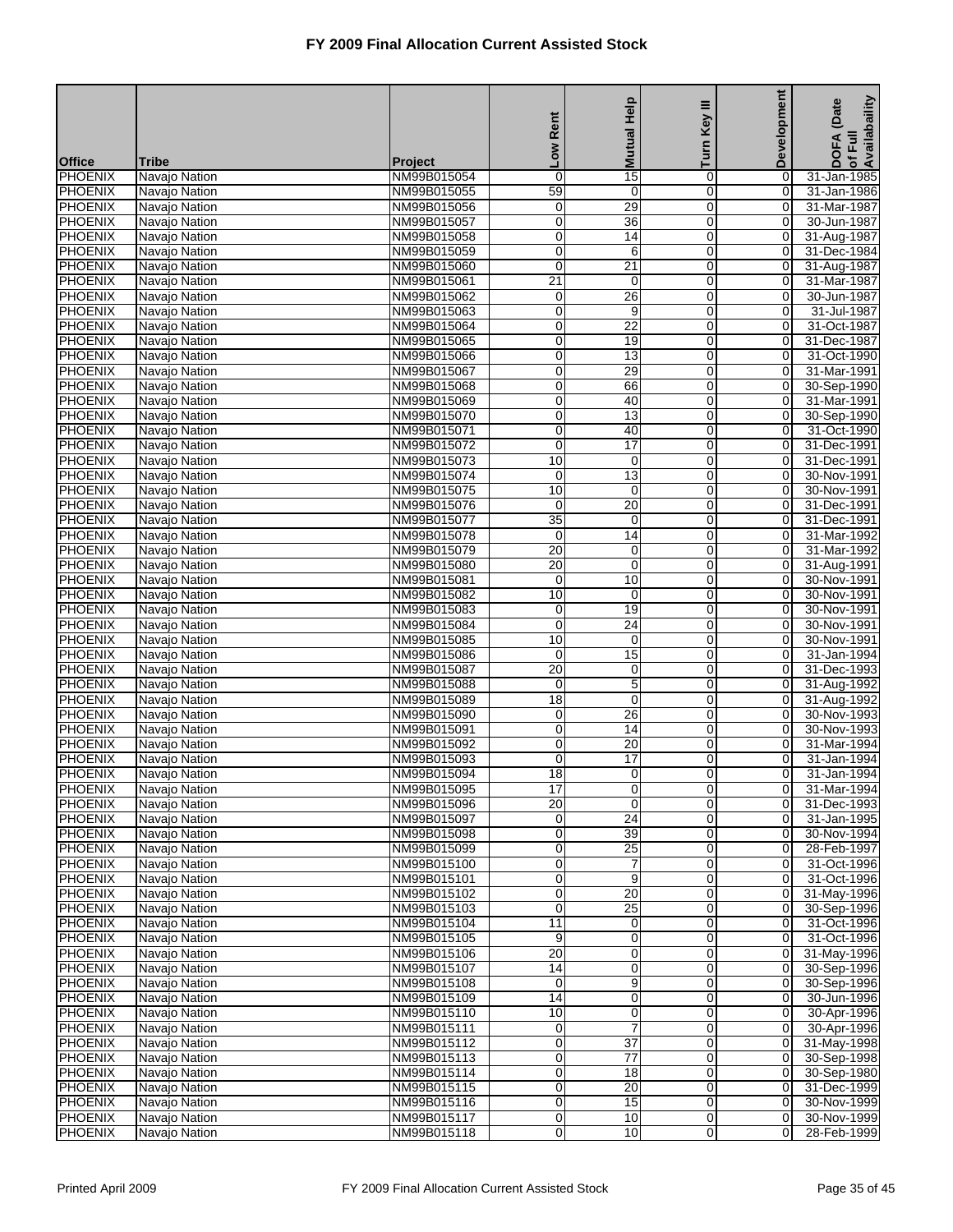|                                  |                                                                      |                            | Low Rent                   | <b>Mutual Help</b>         | Ξ<br>Turn Key       | Development                   | of Full<br>Availabaility<br><b>DOFA</b> (Date |
|----------------------------------|----------------------------------------------------------------------|----------------------------|----------------------------|----------------------------|---------------------|-------------------------------|-----------------------------------------------|
| <b>Office</b>                    | <b>Tribe</b>                                                         | <b>Project</b>             |                            |                            |                     |                               |                                               |
| PHOENIX                          | Navajo Nation                                                        | NM99B015119                | $\mathbf 0$                | 15                         | 0                   | 0                             | 28-Feb-1999                                   |
| <b>PHOENIX</b>                   | Navajo Nation                                                        | NM99B015120                | 0                          | 11                         | 0                   | 0                             | 30-Sep-2000                                   |
| <b>PHOENIX</b>                   | Navajo Nation                                                        | NM99B015121                | $\mathbf 0$                | 10                         | 0                   | 0                             | 31-Dec-1999                                   |
| PHOENIX<br>PHOENIX               | Navajo Nation<br>Navajo Nation                                       | NM99B015122<br>NM99B015123 | $\mathbf 0$<br>$\mathbf 0$ | $\overline{20}$<br>19      | 0<br>0              | 0<br>0                        | 30-Nov-2000<br>31-Dec-2000                    |
| PHOENIX                          | Navajo Nation                                                        | NM99B015124                | $\mathbf 0$                | 15                         | 0                   | $\mathbf 0$                   | 30-Nov-2000                                   |
| <b>PHOENIX</b>                   | Navajo Nation                                                        | NM99B015125                | 20                         | $\pmb{0}$                  | 0                   | 0                             | 31-Mar-2002                                   |
| <b>PHOENIX</b>                   | Navajo Nation                                                        | NM99B015126                | $\mathbf 0$                | $\,6$                      | 0                   | $\mathbf 0$                   | 30-Jun-2001                                   |
| PHOENIX                          | Navajo Nation                                                        | NM99B015127                | 18                         | $\mathbf 0$                | 0                   | 0                             | 30-Jun-2001                                   |
| PHOENIX<br>PHOENIX               | Navajo Nation<br>Navajo Nation                                       | NM99B015128<br>UT99B005002 | 0<br>$\mathbf 0$           | 30<br>$\overline{22}$      | 0<br>0              | 0<br>$\mathbf 0$              | 30-Jun-2001<br>31-Aug-1985                    |
| PHOENIX                          | Navajo Nation                                                        | UT99B005003                | 0                          | 20                         | 0                   | 0                             | 28-Feb-1986                                   |
| <b>PHOENIX</b>                   | Navajo Nation                                                        | UT99B005004                | $\mathbf 0$                | $\overline{17}$            | 0                   | $\mathbf 0$                   | 31-Oct-1987                                   |
| PHOENIX                          | Ohkay Owingeh (San Juan Pueblo)                                      | NM99B083005                | 0                          | $\overline{\mathbf{c}}$    | 0                   | 0                             | 30-Sep-1980                                   |
| PHOENIX                          | Ohkay Owingeh (San Juan Pueblo)                                      | NM99B083006                | $\mathbf 0$                | $6\overline{6}$            | 0                   | 0                             | 31-May-1983                                   |
| PHOENIX                          | Ohkay Owingeh (San Juan Pueblo)                                      | NM99B083007                | $\mathbf 0$                | 19                         | 0                   | $\mathbf 0$                   | 31-May-1989                                   |
| <b>PHOENIX</b>                   | Ohkay Owingeh (San Juan Pueblo)                                      | NM99B083008                | $\mathbf 0$                | 1                          | 0                   | $\mathbf 0$                   | 31-Jul-1996                                   |
| <b>PHOENIX</b>                   | Ohkay Owingeh (San Juan Pueblo)                                      | NM99B083009                | 23                         | $\mathbf 0$                | 0                   | 0                             | 31-Dec-1997                                   |
| PHOENIX<br>PHOENIX               | Ohkay Owingeh (San Juan Pueblo)<br>Paiute-Shoshone of Bishop Colony  | NM99B083010<br>CA99B098002 | 3<br>$\mathbf 0$           | $\mathbf 0$<br>39          | 0<br>0              | 0<br>0                        | 30-Nov-2005<br>31-Mar-1979                    |
| PHOENIX                          | Paiute-Shoshone of Bishop Colony                                     | CA99B098004                | 9                          | $\mathbf 0$                | 0                   | $\mathbf 0$                   | 31-Mar-1982                                   |
| PHOENIX                          | Paiute-Shoshone of Bishop Colony                                     | CA99B098005                | 6                          | $\mathbf 0$                | 0                   | 0                             | 31-Mar-1979                                   |
| <b>PHOENIX</b>                   | Paiute-Shoshone of Bishop Colony                                     | CA99B098007                | $\mathbf 0$                | $\overline{38}$            | 0                   | 0                             | 29-Feb-1984                                   |
| PHOENIX                          | Paiute-Shoshone of Bishop Colony                                     | CA99B098008                | 4                          | $\mathbf 0$                | 0                   | 0                             | 29-Feb-1984                                   |
| PHOENIX                          | Paiute-Shoshone of Bishop Colony                                     | CA99B098009                | $\mathbf 0$                | 17                         | 0                   | 0                             | 30-Nov-1987                                   |
| PHOENIX                          | Paiute-Shoshone of Bishop Colony                                     | CA99B098010                | $\overline{3}$             | $\mathbf 0$                | 0                   | $\mathbf 0$                   | 30-Nov-1987                                   |
| PHOENIX                          | Paiute-Shoshone of Bishop Colony                                     | CA99B098011                | 7                          | $\mathbf 0$                | 0                   | 0                             | 30-Sep-1991                                   |
| <b>PHOENIX</b><br>PHOENIX        | Paiute-Shoshone of Bishop Colony<br>Paiute-Shoshone of Bishop Colony | CA99B098012<br>CA99B098013 | $\mathbf 0$<br>0           | 10<br>13                   | 0<br>0              | $\mathbf 0$<br>0              | 30-Sep-1991<br>30-Apr-1993                    |
| PHOENIX                          | Paiute-Shoshone of Bishop Colony                                     | CA99B098015                | $\mathbf 0$                | $\overline{5}$             | 0                   | 0                             | 15-Jun-1994                                   |
| PHOENIX                          | Paiute-Shoshone of Bishop Colony                                     | CA99B098016                | $\mathbf 0$                | $\mathbf 5$                | 0                   | $\mathbf 0$                   | 30-Nov-1987                                   |
| PHOENIX                          | Paiute-Shoshone of Bishop Colony                                     | CA99B605001                | 0                          | 5                          | 0                   | 0                             | 30-Sep-2002                                   |
| PHOENIX                          | Paiute-Shoshone of Bishop Colony                                     | CA99B605001                | $\mathbf 0$                | 6                          | 0                   | $\mathbf 0$                   | 30-Apr-2005                                   |
| PHOENIX                          | Pala Band                                                            | CA99B080018                | 0                          | 6                          | 0                   | 0                             | 30-Sep-1981                                   |
| PHOENIX                          | Pala Band                                                            | CA99B080039                | $\mathbf 0$                | 18                         | 0                   | 0                             | 30-Jun-1989                                   |
| PHOENIX<br><b>PHOENIX</b>        | Pala Band<br>Pascua Yaqui Tribe                                      | CA99B080053<br>AZ99B040001 | 12<br>60                   | $\mathbf 0$<br>$\mathbf 0$ | 0<br>0              | $\mathbf 0$<br>0              | 30-Nov-1994<br>31-Oct-1981                    |
| PHOENIX                          | Pascua Yaqui Tribe                                                   | AZ99B040002                | $\mathbf 0$                | 60                         | 0                   | 0                             | 31-Mar-1983                                   |
| PHOENIX                          | Pascua Yaqui Tribe                                                   | AZ99B040003                | 40                         | $\mathbf 0$                | 0                   | 0                             | 30-Apr-1986                                   |
| <b>PHOENIX</b>                   | Pascua Yaqui Tribe                                                   | AZ99B040004                | 50                         | $\mathbf 0$                | 0                   | 0                             | 31-Dec-1986                                   |
| PHOENIX                          | Pascua Yaqui Tribe                                                   | AZ99B040005                | $\mathbf 0$                | 93                         | 0                   | 0                             | 31-May-1987                                   |
| <b>PHOENIX</b>                   | Pascua Yaqui Tribe                                                   | AZ99B040006                | 50                         | $\overline{0}$             | 0                   | 0                             | 30-Jun-1987                                   |
| <b>PHOENIX</b>                   | Pascua Yaqui Tribe                                                   | AZ99B040007                | 79                         | $\mathbf 0$                | O                   | $\mathbf 0$                   | 31-Dec-1987                                   |
| <b>PHOENIX</b><br><b>PHOENIX</b> | Pascua Yaqui Tribe<br>Pascua Yaqui Tribe                             | AZ99B040008<br>AZ99B040009 | 0<br>$\mathbf 0$           | 79<br>75                   | 0<br>$\overline{0}$ | $\mathbf 0$<br>0              | 30-Nov-1987<br>30-Nov-1991                    |
| PHOENIX                          | Pascua Yaqui Tribe                                                   | AZ99B040010                | $\mathbf 0$                | 13                         | 0                   | 0                             | 30-Nov-1991                                   |
| <b>PHOENIX</b>                   | Pascua Yaqui Tribe                                                   | AZ99B040011                | 43                         | $\mathbf 0$                | 0                   | $\overline{0}$                | 30-Apr-1992                                   |
| PHOENIX                          | Pascua Yaqui Tribe                                                   | AZ99B040012                | 0                          | 20                         | $\mathbf 0$         | $\mathbf 0$                   | 31-Mar-1995                                   |
| <b>PHOENIX</b>                   | Pascua Yaqui Tribe                                                   | AZ99B040013                | 20                         | $\overline{0}$             | 0                   | $\mathbf 0$                   | 31-Mar-1995                                   |
| <b>PHOENIX</b>                   | Pascua Yaqui Tribe                                                   | AZ99B040014                | 0                          | 40                         | 0                   | 0                             | 28-Feb-1998                                   |
| PHOENIX                          | Pascua Yaqui Tribe                                                   | AZ99B040015                | 40                         | $\mathbf 0$                | 0                   | 0                             | 28-Feb-1998                                   |
| <b>PHOENIX</b>                   | Pauma Band                                                           | CA99B080025                | $\mathbf 0$                | $\overline{2}$             | 0<br>$\mathbf 0$    | $\overline{0}$                | 30-Nov-1973                                   |
| PHOENIX<br><b>PHOENIX</b>        | Pauma Band<br>Pauma Band                                             | CA99B080038<br>CA99B080063 | $\mathbf 0$<br>$\mathbf 0$ | 1<br>5                     | 0                   | 0<br>$\mathbf 0$              | 30-Sep-1989<br>30-Apr-1995                    |
| <b>PHOENIX</b>                   | Picayune Rancheria                                                   | CA99B159001                | $\overline{12}$            | $\mathbf 0$                | 0                   | 5                             | 31-Dec-1999                                   |
| PHOENIX                          | Picayune Rancheria                                                   | CA99B159001                | 3                          | $\mathbf 0$                | 0                   | $\mathbf 0$                   | 08-Feb-2003                                   |
| <b>PHOENIX</b>                   | Picayune Rancheria                                                   | CA99B159002                | $\mathbf 0$                | $\mathbf 0$                | 0                   | 8                             |                                               |
| PHOENIX                          | Picuris Pueblo                                                       | NM99B040015                | $\pmb{0}$                  | $\overline{17}$            | $\mathbf 0$         | 0                             | 31-Dec-1984                                   |
| <b>PHOENIX</b>                   | Pinoleville Rancheria                                                | CA99B130024                | 5                          | $\overline{0}$             | 0                   | 14                            | 01-Sep-2006                                   |
| <b>PHOENIX</b>                   | Pojoaque Pueblo                                                      | NM99B040014                | $\mathbf 0$                | $\overline{12}$            | 0                   | 0                             | 30-Sep-1984                                   |
| PHOENIX<br><b>PHOENIX</b>        | Pojoaque Pueblo<br>Pojoaque Pueblo                                   | NM99B040021<br>NM99B040022 | $\mathbf 0$<br>$\mathbf 0$ | 5<br>10                    | 0<br>0              | $\mathbf 0$<br>$\overline{0}$ | 31-May-1987<br>30-Apr-1989                    |
| PHOENIX                          | Pojoaque Pueblo                                                      | NM99B040023                | $\mathbf 0$                | 5                          | $\mathbf 0$         | $\mathbf 0$                   | 30-Apr-1989                                   |
| <b>PHOENIX</b>                   | Pojoaque Pueblo                                                      | NM99B040025                | $\mathbf 0$                | 3                          | $\overline{0}$      | $\mathbf 0$                   | 30-Apr-1992                                   |
| <b>PHOENIX</b>                   | Pyramid Lake Paiute                                                  | NV99B004003                | 0                          | 1                          | 0                   | $\mathbf 0$                   | 30-Sep-1978                                   |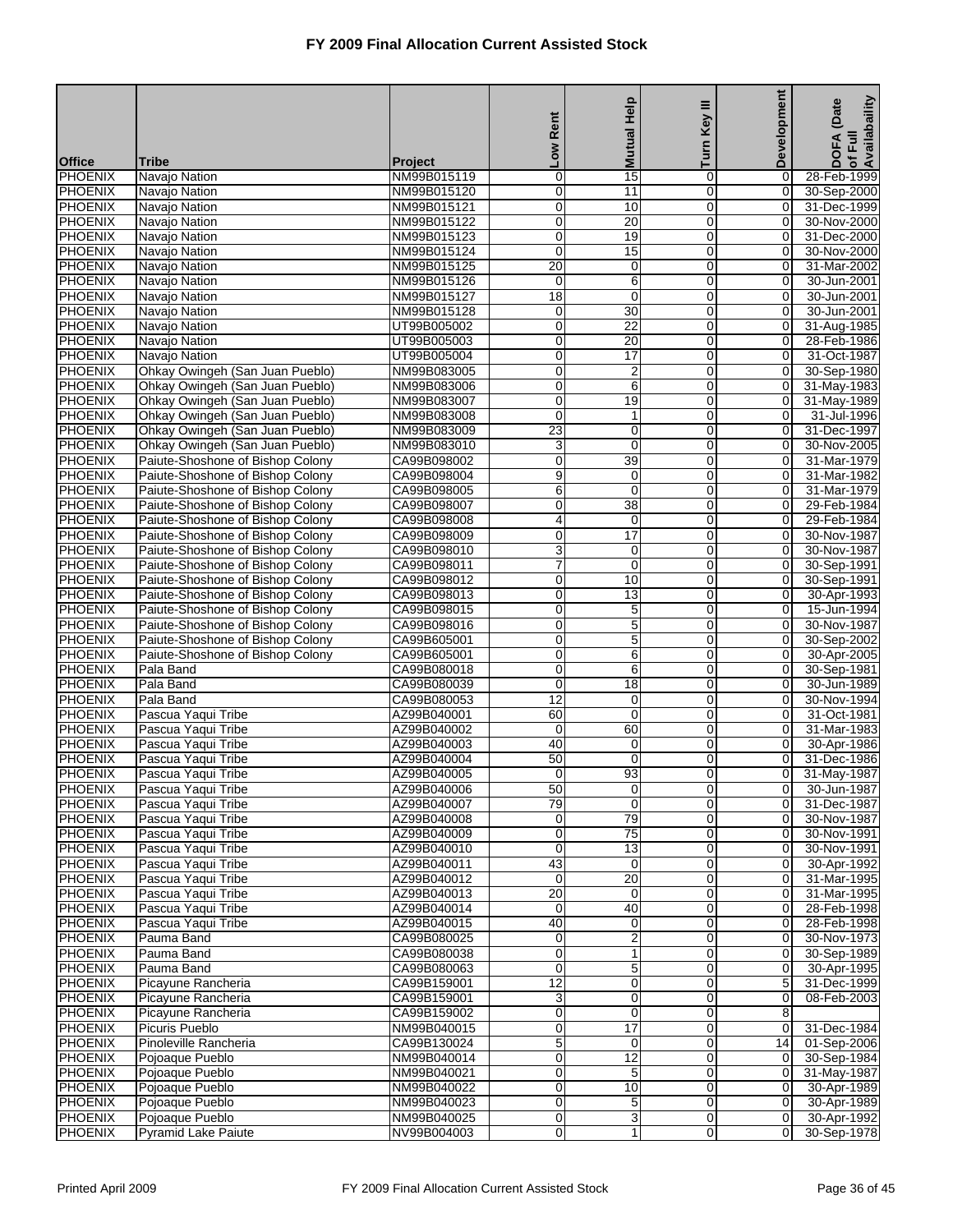|                                  |                                                        |                            | Rent                 | <b>Mutual Help</b>                 | Ξ<br>Key                      | <b>Development</b>            | of Full<br>Availabaility<br>(Date |
|----------------------------------|--------------------------------------------------------|----------------------------|----------------------|------------------------------------|-------------------------------|-------------------------------|-----------------------------------|
| <b>Office</b>                    | <b>Tribe</b>                                           | <b>Project</b>             | <b>No7</b>           |                                    | Turn                          |                               | <b>DOFA</b>                       |
| <b>PHOENIX</b>                   | <b>Pyramid Lake Paiute</b>                             | NV99B004005                | 20                   | $\mathbf 0$                        | 0                             | 0                             | 31-Aug-1980                       |
| <b>PHOENIX</b>                   | <b>Pyramid Lake Paiute</b>                             | NV99B004006                | 36                   | $\overline{0}$                     | $\mathbf 0$                   | $\overline{\mathsf{o}}$       | 31-Jul-1981                       |
| <b>PHOENIX</b>                   | <b>Pyramid Lake Paiute</b>                             | NV99B004007                | 0                    | 6                                  | 0                             | 0                             | 31-Jul-1982                       |
| <b>PHOENIX</b>                   | <b>Pyramid Lake Paiute</b>                             | NV99B004009                | $\overline{0}$       | 50                                 | $\mathbf 0$                   | $\mathbf 0$                   | 31-Dec-1991                       |
| PHOENIX                          | <b>Pyramid Lake Paiute</b>                             | NV99B004010                | 0                    | $\overline{35}$                    | 0                             | 0                             | 31-May-1995                       |
| <b>PHOENIX</b><br><b>PHOENIX</b> | Pyramid Lake Paiute                                    | NV99B004011<br>NV99B004013 | $\mathbf 0$<br>0     | $\overline{25}$                    | 0<br>$\mathbf 0$              | 0<br>$\overline{O}$           | 30-Apr-1997                       |
| <b>PHOENIX</b>                   | <b>Pyramid Lake Paiute</b><br>Quartz Valley Rancheria  | CA99B083011                | 10                   | $\overline{2}$<br>$\pmb{0}$        | 0                             | $\mathbf 0$                   | 31-Mar-1998<br>04-May-2004        |
| <b>PHOENIX</b>                   | Quartz Valley Rancheria                                | CA99B083012                | 0                    | $\overline{5}$                     | $\Omega$                      | 0                             | 04-May-2004                       |
| <b>PHOENIX</b>                   | Quartz Valley Rancheria                                | CA99B083014                | $\mathbf{1}$         | $\mathbf 0$                        | 0                             | 0                             | 31-Dec-1997                       |
| <b>PHOENIX</b>                   | Quartz Valley Rancheria                                | CA99B083017                | 10                   | $\mathbf 0$                        | 0                             | 0                             | 30-Nov-2000                       |
| <b>PHOENIX</b>                   | Quechan Tribe                                          | CA99B054005                | 0                    | 4                                  | $\mathbf 0$                   | $\mathbf 0$                   | 31-Oct-1979                       |
| <b>PHOENIX</b>                   | Quechan Tribe                                          | CA99B054006                | 39                   | $\mathbf 0$                        | 0                             | 0                             | 31-Jul-1982                       |
| <b>PHOENIX</b>                   | Quechan Tribe                                          | CA99B054007                | 0                    | 4                                  | $\Omega$                      | 0                             | 31-Aug-1982                       |
| PHOENIX<br><b>PHOENIX</b>        | Quechan Tribe<br>Quechan Tribe                         | CA99B054012<br>CA99B054013 | 0<br>0               | $\overline{35}$<br>45              | 0                             | 0                             | 31-Jul-1990                       |
| <b>PHOENIX</b>                   | Quechan Tribe                                          | CA99B054014                | 20                   | $\mathbf 0$                        | $\mathbf 0$<br>$\overline{0}$ | 0<br>$\overline{O}$           | 31-Aug-1993<br>30-Nov-1994        |
| <b>PHOENIX</b>                   | Quechan Tribe                                          | CA99B054015                | 20                   | $\pmb{0}$                          | 0                             | 0                             | 12-Jun-1997                       |
| <b>PHOENIX</b>                   | Quechan Tribe                                          | CA99B054017                | $\overline{22}$      | $\mathbf 0$                        | $\Omega$                      | 0                             | 30-Jun-1999                       |
| <b>PHOENIX</b>                   | Redwood Valley Rancheria                               | CA99B130009                | 0                    | $\mathbf{1}$                       | 0                             | 0                             | 31-May-1990                       |
| <b>PHOENIX</b>                   | Redwood Valley Rancheria                               | CA99B130011                | 9                    | $\mathbf 0$                        | $\mathbf 0$                   | $\overline{0}$                | 31-May-1990                       |
| <b>PHOENIX</b>                   | Reno-Sparks Colony                                     | NV99B012003                | 29                   | $\overline{0}$                     | 0                             | $\overline{0}$                | 30-Sep-1974                       |
| <b>PHOENIX</b>                   | Reno-Sparks Colony                                     | NV99B012006                | 0                    | 4                                  | 0                             | 0                             | 31-Oct-1985                       |
| <b>PHOENIX</b>                   | Reno-Sparks Colony                                     | NV99B012007                | $\overline{20}$      | $\overline{0}$                     | $\Omega$                      | 0                             | 31-Jul-1991                       |
| <b>PHOENIX</b><br><b>PHOENIX</b> | Reno-Sparks Colony                                     | NV99B012008<br>NV99B012009 | 0<br>$\mathbf 0$     | $\overline{57}$<br>$\overline{17}$ | $\mathbf 0$<br>$\mathbf 0$    | 0<br>$\overline{0}$           | 30-Sep-1991                       |
| <b>PHOENIX</b>                   | Reno-Sparks Colony<br>Reno-Sparks Colony               | NV99B012010                | $\overline{0}$       | 20                                 | 0                             | $\overline{0}$                | 30-Sep-1991<br>14-Jun-1995        |
| <b>PHOENIX</b>                   | Reno-Sparks Colony                                     | NV99B012011                | 0                    | 1                                  | 0                             | 0                             | 06-May-1996                       |
| <b>PHOENIX</b>                   | Reno-Sparks Colony                                     | NV99B012012                | 29                   | $\mathbf 0$                        | $\mathbf 0$                   | 0                             | 30-Apr-1997                       |
| <b>PHOENIX</b>                   | <b>Rincon Reservation</b>                              | CA99B080010                | 0                    | $\mathbf{1}$                       | 0                             | 0                             | 30-Jun-1981                       |
| <b>PHOENIX</b>                   | Rincon Reservation                                     | CA99B080025                | 0                    | 3                                  | 0                             | $\mathbf 0$                   | 30-Jun-1987                       |
| <b>PHOENIX</b>                   | <b>Rincon Reservation</b>                              | CA99B080038                | 0                    | $\overline{2}$                     | 0                             | $\overline{O}$                | 30-Sep-1989                       |
| <b>PHOENIX</b>                   | <b>Rincon Reservation</b>                              | CA99B080049                | 0                    | 18                                 | 0                             | 0                             | 31-Jul-1991                       |
| <b>PHOENIX</b><br>PHOENIX        | <b>Rincon Reservation</b><br><b>Rincon Reservation</b> | CA99B080054                | 9                    | $\mathbf 0$                        | $\mathbf 0$                   | 0                             | 30-Apr-1994                       |
| <b>PHOENIX</b>                   | Rincon Reservation                                     | CA99B080061<br>CA99B080065 | 0<br>0               | $\mathbf{1}$<br>10                 | 0<br>0                        | 0<br>$\mathbf 0$              | 07-May-1996<br>31-Jan-1996        |
| <b>PHOENIX</b>                   | <b>Rincon Reservation</b>                              | CA99B080066                | 6                    | $\mathbf 0$                        | 0                             | $\overline{O}$                | 31-Jan-1996                       |
| <b>PHOENIX</b>                   | Robinson Rancheria                                     | CA99B130003                | 0                    | 20                                 | 0                             | 0                             | 28-Feb-1988                       |
| <b>PHOENIX</b>                   | Robinson Rancheria                                     | CA99B130005                | $\overline{11}$      | $\mathbf 0$                        | $\Omega$                      | 0                             | 30-Apr-1988                       |
| <b>PHOENIX</b>                   | Robinson Rancheria                                     | CA99B130007                | 0                    | 10                                 | 0                             | 0                             | 31-Mar-1988                       |
| <b>PHOENIX</b>                   | Round Valley Rancheria                                 | CA99B097001                | $\overline{0}$       | $\overline{38}$                    | $\overline{0}$                | $\overline{0}$                | 31-Aug-1978                       |
| <b>PHOENIX</b>                   | Round Valley Rancheria                                 | CA99B097002                | 29                   | 0                                  | $\overline{0}$                | 0                             | 31-Aug-1978                       |
| <b>PHOENIX</b>                   | Round Valley Rancheria                                 | CA99B097004                | $\mathbf 0$          | $\overline{22}$                    | $\mathbf 0$                   | $\overline{0}$                | 31-Aug-1981                       |
| <b>PHOENIX</b><br><b>PHOENIX</b> | Round Valley Rancheria<br>Salt River Plma-Maricopa     | CA99B097005<br>AZ99B014002 | $\overline{22}$<br>0 | $\mathbf 0$                        | 0<br>0                        | $\overline{0}$<br>0           | 31-Aug-1981<br>31-Dec-1974        |
| PHOENIX                          | Salt River Plma-Maricopa                               | AZ99B014004                | 0                    | 4<br>30                            | $\mathbf 0$                   | 0                             | 28-Feb-1979                       |
| <b>PHOENIX</b>                   | Salt River Plma-Maricopa                               | AZ99B014005                | 0                    | 13                                 | $\mathbf 0$                   | $\overline{0}$                | 28-Feb-1979                       |
| PHOENIX                          | Salt River Plma-Maricopa                               | AZ99B014006                | 0                    | 22                                 | $\mathbf 0$                   | 0                             | 30-Sep-1979                       |
| <b>PHOENIX</b>                   | Salt River Plma-Maricopa                               | AZ99B014007                | 25                   | $\mathbf 0$                        | $\mathbf 0$                   | 0                             | 30-Jun-1980                       |
| <b>PHOENIX</b>                   | Salt River Plma-Maricopa                               | AZ99B014008                | 0                    | $\overline{12}$                    | 0                             | 0                             | 31-Jul-1981                       |
| <b>PHOENIX</b>                   | Salt River PIma-Maricopa                               | AZ99B014009                | 60                   | $\pmb{0}$                          | $\mathbf 0$                   | $\overline{0}$                | 30-Sep-1980                       |
| <b>PHOENIX</b>                   | Salt River Plma-Maricopa                               | AZ99B014011                | $\overline{28}$      | $\overline{0}$                     | $\overline{0}$                | $\overline{0}$                | 31-Jan-1986                       |
| <b>PHOENIX</b>                   | Salt River Plma-Maricopa                               | AZ99B014013                | 0                    | 34                                 | $\mathbf 0$                   | 0                             | 31-Jan-1989                       |
| <b>PHOENIX</b><br><b>PHOENIX</b> | Salt River Plma-Maricopa<br>Salt River Plma-Maricopa   | AZ99B014014<br>AZ99B014015 | 0<br>0               | $\overline{13}$<br>16              | $\mathbf 0$<br>0              | 0<br>0                        | 31-Jul-1990<br>31-Oct-1991        |
| PHOENIX                          | Salt River Plma-Maricopa                               | AZ99B014016                | 0                    | 24                                 | $\mathbf 0$                   | $\overline{0}$                | 31-May-1993                       |
| <b>PHOENIX</b>                   | Salt River Plma-Maricopa                               | AZ99B014017                | 40                   | $\pmb{0}$                          | $\overline{0}$                | $\overline{0}$                | 31-Oct-1995                       |
| <b>PHOENIX</b>                   | Salt River Plma-Maricopa                               | AZ99B014018                | 20                   | $\pmb{0}$                          | $\mathbf 0$                   | $\overline{0}$                | 09-Feb-1999                       |
| <b>PHOENIX</b>                   | San Carlos Apache                                      | AZ99B011012                | 0                    | $\mathbf{1}$                       | 0                             | 0                             | 30-Sep-1979                       |
| <b>PHOENIX</b>                   | San Carlos Apache                                      | AZ99B011013                | 0                    | $\overline{\mathbf{c}}$            | 0                             | 0                             | 31-Jan-1980                       |
| <b>PHOENIX</b>                   | San Carlos Apache                                      | AZ99B011015                | 0                    | $\mathbf{1}$                       | $\mathbf 0$                   | $\overline{0}$                | 31-Oct-1979                       |
| <b>PHOENIX</b>                   | San Carlos Apache                                      | AZ99B011016                | 99                   | $\overline{1}$                     | $\overline{0}$                | $\overline{0}$                | 30-Jul-1980                       |
| <b>PHOENIX</b>                   | San Carlos Apache                                      | AZ99B011017                | 20                   | $\mathbf 0$                        | $\mathbf 0$                   | $\overline{0}$                | 31-Dec-1981                       |
| <b>PHOENIX</b><br><b>PHOENIX</b> | San Carlos Apache<br>San Carlos Apache                 | AZ99B011018<br>AZ99B011019 | 0<br>4               | 160<br>0                           | $\mathbf 0$<br>0              | $\mathbf 0$<br>$\overline{0}$ | 31-May-1987<br>30-Apr-1983        |
|                                  |                                                        |                            |                      |                                    |                               |                               |                                   |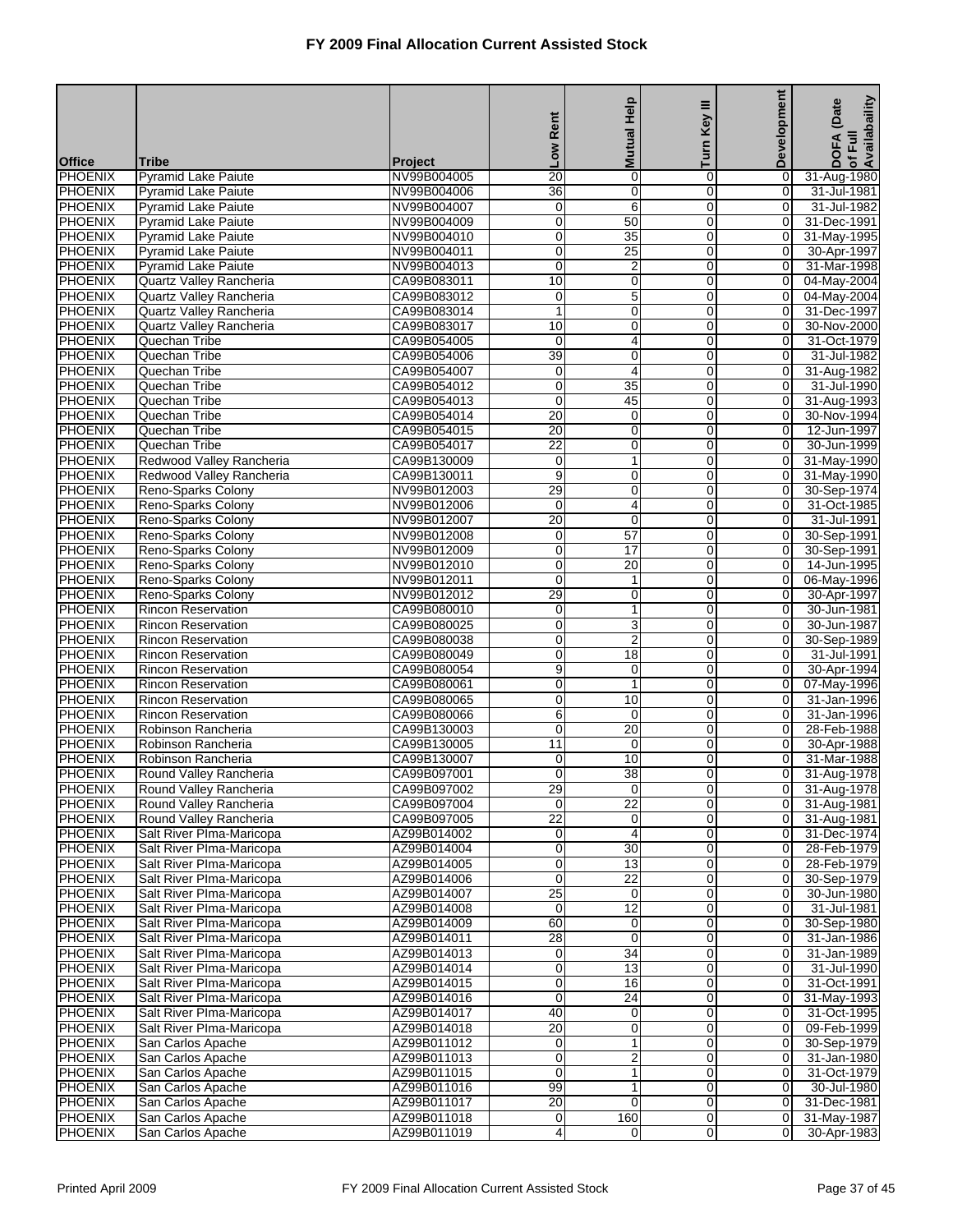|                           |                                                        |                            | Low Rent                   | <b>Mutual Help</b>            | Turn Key III        | Development                   | of Full<br>Availabaility<br>(Date |
|---------------------------|--------------------------------------------------------|----------------------------|----------------------------|-------------------------------|---------------------|-------------------------------|-----------------------------------|
|                           |                                                        |                            |                            |                               |                     |                               | <b>DOFA</b>                       |
| <b>Office</b><br>PHOENIX  | <b>Tribe</b><br>San Carlos Apache                      | Project<br>AZ99B011020     | $\overline{50}$            | $\mathbf 0$                   | 0                   | 0                             | 30-Nov-1987                       |
| <b>PHOENIX</b>            | San Carlos Apache                                      | AZ99B011021                | 50                         | O                             | 0                   | 0                             | 30-Nov-1987                       |
| PHOENIX                   | San Carlos Apache                                      | AZ99B011022                | 60                         | $\pmb{0}$                     | $\overline{0}$      | 0                             | 30-Nov-1987                       |
| PHOENIX                   | San Carlos Apache                                      | AZ99B011023                | $\overline{20}$            | $\mathbf 0$                   | 0                   | 0                             | 30-Nov-1987                       |
| PHOENIX                   | San Carlos Apache                                      | AZ99B011024                | 0<br>$\overline{73}$       | 54<br>$\overline{7}$          | 0                   | 0                             | 30-Jun-1990                       |
| PHOENIX<br>PHOENIX        | San Carlos Apache<br>San Carlos Apache                 | AZ99B011025<br>AZ99B011026 | $\mathbf 0$                | 20                            | 0<br>0              | 0<br>0                        | 30-Nov-1992<br>31-Jan-1994        |
| PHOENIX                   | San Carlos Apache                                      | AZ99B011027                | $\overline{38}$            | $\overline{2}$                | 0                   | 0                             | 30-Nov-1994                       |
| PHOENIX                   | San Carlos Apache                                      | AZ99B011029                | $\mathbf 0$                | $\overline{8}$                | 0                   | 0                             | 01-Jan-2000                       |
| PHOENIX                   | San Carlos Apache                                      | AZ99B011030                | $\overline{2}$             | $\mathbf 0$                   | 0                   | 0                             | 01-Jan-2000                       |
| PHOENIX                   | San Ildefonso Pueblo                                   | NM99B040006                | 0                          | 1                             | 0                   | 0                             | 31-Aug-1978                       |
| PHOENIX<br>PHOENIX        | San Ildefonso Pueblo<br>San Ildefonso Pueblo           | NM99B040012<br>NM99B040020 | 0<br>$\mathbf 0$           | $\overline{2}$<br>10          | 0<br>0              | 0<br>0                        | 28-Feb-1981<br>31-May-1987        |
| PHOENIX                   | San Ildefonso Pueblo                                   | NM99B040022                | $\mathbf 0$                | 9                             | 0                   | 0                             | 30-Apr-1989                       |
| <b>PHOENIX</b>            | San Ildefonso Pueblo                                   | NM99B040026                | $\mathbf 0$                | 19                            | 0                   | 0                             | 31-Dec-1994                       |
| PHOENIX                   | San Ildefonso Pueblo                                   | NM99B040029                | $\overline{20}$            | $\mathbf 0$                   | 0                   | 0                             | 31-Jan-2000                       |
| PHOENIX                   | San Pasqual Band                                       | CA99B080042                | $\mathbf 0$                | 29                            | 0                   | 0                             | 31-Jul-1989                       |
| PHOENIX                   | San Pasqual Band                                       | CA99B080055                | 10                         | $\mathbf 0$                   | 0                   | 0                             | 31-May-1993                       |
| PHOENIX                   | San Pasqual Band                                       | CA99B080059                | $\mathbf 0$                | $\overline{21}$               | 0                   | 0                             | 31-Oct-1995                       |
| PHOENIX                   | San Pasqual Band                                       | CA99B080072                | 11<br>$\mathbf 0$          | $\mathbf 0$<br>$\mathbf{1}$   | 0<br>0              | 0<br>0                        | 28-Nov-1995                       |
| PHOENIX<br>PHOENIX        | San Rosa Band of Cahuilla<br>San Rosa Band of Cahuilla | CA99B080061<br>CA99B080069 | $\mathbf 0$                | 3                             | 0                   | 0                             | 30-May-1995<br>30-May-1995        |
| PHOENIX                   | San Rosa Band of Cahuilla                              | CA99B080070                | $\mathbf 0$                | $\overline{0}$                | 0                   | 3                             |                                   |
| PHOENIX                   | Sandia Pueblo                                          | NM99B031067                | $\mathbf 0$                | 19                            | 0                   | $\boldsymbol{0}$              | 30-Sep-1995                       |
| PHOENIX                   | Sandia Pueblo                                          | NM99B031080                | $\mathbf{1}$               | $\mathbf 0$                   | 0                   | 0                             | 30-Sep-1995                       |
| <b>PHOENIX</b>            | Sandia Pueblo                                          | NM99B087012                | 0                          | $\boldsymbol{2}$              | 0                   | 0                             | 31-Jan-2000                       |
| PHOENIX                   | Santa Ana Pueblo                                       | NM99B087013                | 6                          | $\mathbf 0$                   | 0                   | 0                             | 30-Nov-1999                       |
| <b>PHOENIX</b>            | Santa Clara Pueblo                                     | NM99B082004                | $\mathbf 0$                | 5                             | 0                   | 0                             | 31-Jul-1980                       |
| PHOENIX<br>PHOENIX        | Santa Clara Pueblo<br>Santa Clara Pueblo               | NM99B082005<br>NM99B082006 | $\mathbf 0$<br>$\mathbf 0$ | 8<br>40                       | 0<br>0              | 0<br>0                        | 30-Nov-1987<br>31-Mar-1992        |
| <b>PHOENIX</b>            | Santa Clara Pueblo                                     | NM99B082007                | 0                          | 18                            | 0                   | 0                             | 31-Mar-1992                       |
| <b>PHOENIX</b>            | Santa Clara Pueblo                                     | NM99B082008                | $\mathbf 0$                | 13                            | 0                   | 0                             | 31-Dec-2004                       |
| PHOENIX                   | Santa Clara Pueblo                                     | NM99B082009                | $\overline{22}$            | $\circ$                       | 0                   | 0                             | 31-Dec-2004                       |
| PHOENIX                   | Santa Rosa Rancheria                                   | CA99B129001                | 23                         | $\mathbf 0$                   | 0                   | $\mathbf 0$                   | 31-Jul-1982                       |
| PHOENIX                   | Santa Rosa Rancheria                                   | CA99B129007                | 20                         | $\mathbf 0$                   | 0                   | 0                             | 31-Dec-1987                       |
| <b>PHOENIX</b>            | Santa Rosa Rancheria                                   | CA99B129015                | $\mathbf 0$                | 1                             | 0                   | 0                             | 31-Jul-1982                       |
| <b>PHOENIX</b><br>PHOENIX | Santa Rosa Rancheria<br>Santa Ynez Band of Chumash     | CA99B129018                | $\mathbf 0$<br>$\mathbf 0$ | 1<br>$\mathbf{1}$             | 0<br>0              | 0<br>0                        | 31-Dec-1987<br>31-Jan-1981        |
| PHOENIX                   | Santa Ynez Band of Chumash                             | CA99B080013<br>CA99B080026 | $\mathbf{1}$               | 4                             | 0                   | 0                             | 31-Aug-1989                       |
| <b>PHOENIX</b>            | Santo Domingo Pueblo                                   | NM99B078001                | $\overline{32}$            | $\overline{0}$                | 0                   | $\mathbf 0$                   | 30-Sep-1998                       |
| PHOENIX                   | Santo Domingo Pueblo                                   | NM99B078002                | $\mathbf 0$                | $\overline{38}$               | 0                   | 10                            | 30-Sep-1998                       |
| <b>PHOENIX</b>            | Santo Domingo Pueblo                                   | NM99B078003                | 0                          | $\mathbf{3}$                  | $\overline{0}$      | 0                             | 30-Nov-2004                       |
| <b>PHOENIX</b>            | Sherwood Valley Rancheria                              | CA99B130014                | 19                         | $\overline{0}$                | $\overline{0}$      | $\mathbf 0$                   | 30-Apr-1993                       |
| <b>PHOENIX</b>            | Sherwood Valley Rancheria                              | CA99B130015                | $\mathbf 0$                | $\overline{7}$                | 0                   | $\boldsymbol{0}$              | 30-Apr-1993                       |
| <b>PHOENIX</b>            | Sherwood Valley Rancheria                              | CA99B130027<br>CA99B080016 | 0                          | $\overline{0}$                | 0                   | 15                            |                                   |
| PHOENIX<br><b>PHOENIX</b> | Soboba Band<br>Soboba Band                             | CA99B080047                | $\mathbf 0$<br>$\mathbf 0$ | 1<br>3                        | 0<br>0              | 0<br>0                        | 31-Jul-1980<br>30-Apr-1991        |
| PHOENIX                   | Soboba Band                                            | CA99B080051                | $\pmb{0}$                  | 11                            | $\mathbf 0$         | $\overline{0}$                | 31-Jul-1992                       |
| PHOENIX                   | Soboba Band                                            | CA99B080067                | $\mathbf 0$                | 9                             | 0                   | $\mathbf 0$                   | 30-May-1995                       |
| <b>PHOENIX</b>            | Soboba Band                                            | CA99B080068                | 6                          | $\overline{0}$                | 0                   | $\mathbf 0$                   | 30-May-1995                       |
| PHOENIX                   | Soboba Band                                            | CA99B080073                | 8                          | $\mathbf 0$                   | 0                   | $\mathbf 0$                   | 30-Jun-1998                       |
| <b>PHOENIX</b>            | Stewarts Point Rancheria                               | CA99B130032                | $\mathbf 0$                | $\mathbf 0$                   | 0                   | 15                            |                                   |
| PHOENIX<br>PHOENIX        | Susanville Rancheria<br>Susanville Rancheria           | CA99B083002<br>CA99B083004 | $\mathbf 0$<br>$\mathbf 0$ | $\sqrt{3}$<br>$\overline{21}$ | $\overline{0}$<br>0 | $\mathbf 0$<br>$\overline{0}$ | 30-Jun-1980                       |
| <b>PHOENIX</b>            | Susanville Rancheria                                   | CA99B083008                | $\overline{25}$            | $\overline{0}$                | 0                   | $\overline{0}$                | 31-May-1984<br>30-Sep-1993        |
| PHOENIX                   | Susanville Rancheria                                   | CA99B083010                | 6                          | $\mathbf 0$                   | 0                   | 0                             | 31-Dec-1995                       |
| <b>PHOENIX</b>            | <b>Taos Pueblo</b>                                     | NM99B040016                | $\mathbf 0$                | 44                            | 0                   | 0                             | 31-Mar-1985                       |
| PHOENIX                   | <b>Taos Pueblo</b>                                     | NM99B040018                | $\pmb{0}$                  | 55                            | $\overline{0}$      | $\mathbf 0$                   | 31-Jul-1987                       |
| PHOENIX                   | <b>Taos Pueblo</b>                                     | NM99B040022                | $\mathbf 0$                | $\overline{10}$               | 0                   | $\mathbf 0$                   | 30-Apr-1989                       |
| <b>PHOENIX</b>            | Te-Moak                                                | NV99B016003                | $\mathbf 0$                | $\overline{\mathbf{c}}$       | 0                   | $\overline{0}$                | 31-Dec-1980                       |
| PHOENIX                   | Te-Moak                                                | NV99B016004                | 10                         | $\mathbf 0$                   | 0                   | 0                             | 30-Nov-1980                       |
| <b>PHOENIX</b><br>PHOENIX | Te-Moak<br>Te-Moak                                     | NV99B016005<br>NV99B016006 | 49<br>0                    | $\mathbf 0$<br>20             | 0<br>$\overline{0}$ | 0<br>$\mathbf 0$              | 28-Feb-1982<br>28-Feb-1982        |
| PHOENIX                   | Te-Moak                                                | NV99B016008                | $\mathbf 0$                | 36                            | $\mathbf 0$         | $\overline{0}$                | 31-Aug-1986                       |
| <b>PHOENIX</b>            | Te-Moak                                                | NV99B016009                | 0                          | 43                            | $\overline{0}$      | $\overline{0}$                | 31-Aug-1988                       |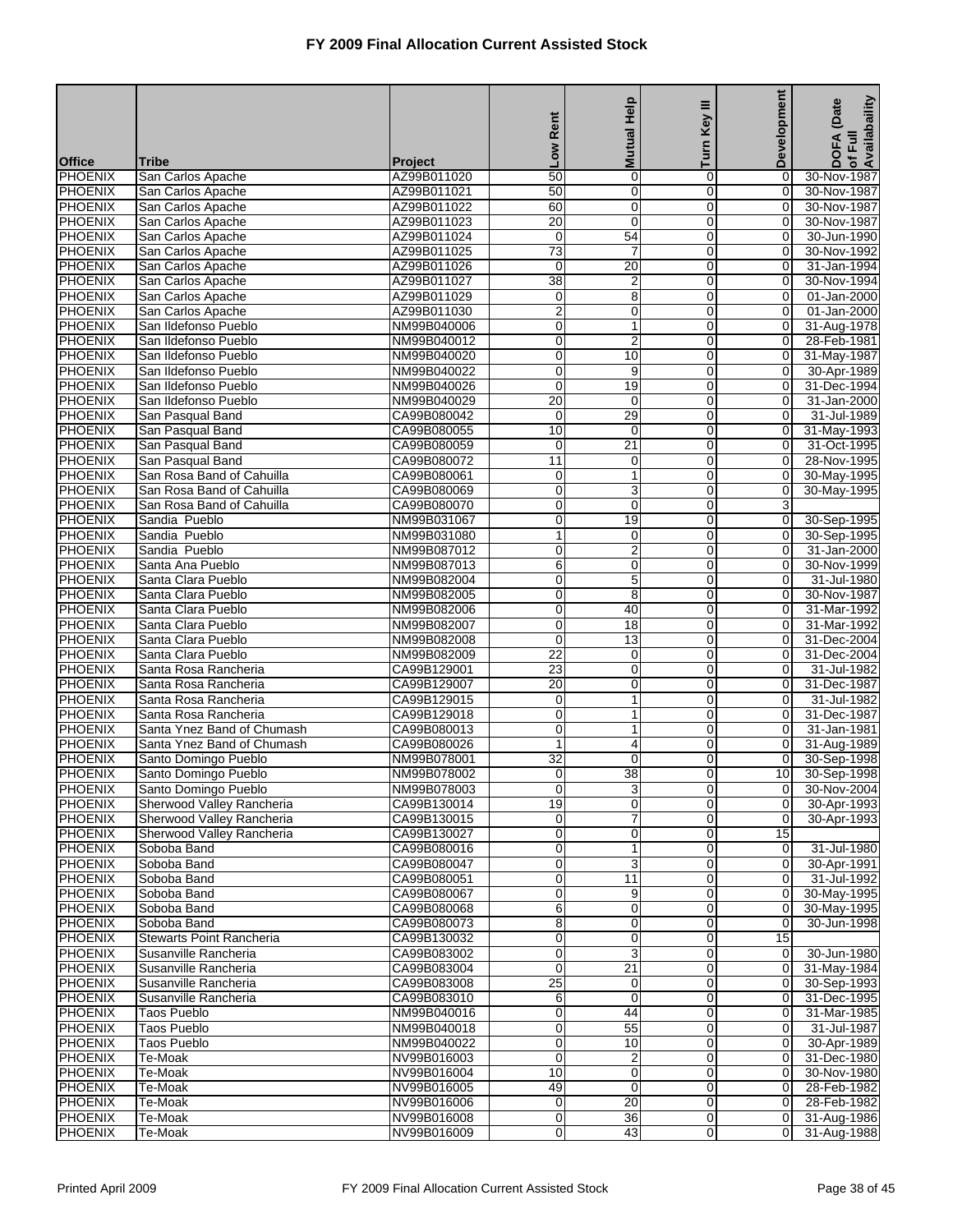|                                  |                                                                      |                            |                     | <b>Mutual Help</b>             | Key III                    | <b>Development</b>            | of Full<br>Availabaility<br>(Date |
|----------------------------------|----------------------------------------------------------------------|----------------------------|---------------------|--------------------------------|----------------------------|-------------------------------|-----------------------------------|
|                                  |                                                                      |                            | Rent                |                                |                            |                               |                                   |
|                                  |                                                                      |                            | <b>NOT</b>          |                                | Turn                       |                               | <b>DOFA</b>                       |
| <b>Office</b>                    | Tribe                                                                | <b>Project</b>             |                     |                                |                            |                               |                                   |
| <b>PHOENIX</b><br><b>PHOENIX</b> | Te-Moak<br>Te-Moak                                                   | NV99B016010<br>NV99B016011 | 0<br>28             | $\overline{11}$<br>0           | 0<br>$\overline{0}$        | 0<br>$\overline{\mathsf{o}}$  | 28-Feb-1989<br>28-Feb-1998        |
| PHOENIX                          | <b>Tesuque Pueblo</b>                                                | NM99B040018                | 0                   | 4                              | 0                          | 0                             | 31-Jul-1987                       |
| <b>PHOENIX</b>                   | <b>Tesuque Pueblo</b>                                                | NM99B040025                | $\overline{0}$      | $\overline{8}$                 | $\mathbf 0$                | $\mathbf 0$                   | 30-Apr-1992                       |
| <b>PHOENIX</b>                   | <b>Tesuque Pueblo</b>                                                | NM99B040028                | 0                   | 10                             | $\mathbf 0$                | 0                             | 28-Feb-1995                       |
| <b>PHOENIX</b>                   | Tohono O'Odham Nation                                                | AZ99B026001                | 0                   | $\mathbf{1}$                   | $\mathbf 0$                | 0                             | 31-May-1974                       |
| <b>PHOENIX</b>                   | Tohono O'Odham Nation                                                | AZ99B026005                | $\overline{0}$      | 1                              | $\mathbf 0$                | $\overline{O}$                | 31-Jan-1974                       |
| <b>PHOENIX</b>                   | Tohono O'Odham Nation                                                | AZ99B026006                | 0                   | 1                              | 0                          | 0                             | 31-Jul-1976                       |
| PHOENIX                          | Tohono O'Odham Nation                                                | AZ99B026008                | 10                  | 0                              | $\mathbf 0$                | $\mathbf 0$                   | 30-Sep-1978                       |
| <b>PHOENIX</b>                   | Tohono O'Odham Nation                                                | AZ99B026009                | 0                   | $\overline{2}$                 | $\mathbf 0$                | 0                             | 30-Sep-1978                       |
| <b>PHOENIX</b><br><b>PHOENIX</b> | Tohono O'Odham Nation<br>Tohono O'Odham Nation                       | AZ99B026011<br>AZ99B026012 | $\mathbf 0$<br>50   | $\mathbf{1}$<br>$\overline{0}$ | $\mathbf 0$<br>$\mathbf 0$ | 0<br>$\overline{0}$           | 30-Jun-1972                       |
| <b>PHOENIX</b>                   | Tohono O'Odham Nation                                                | AZ99B026016                | 0                   | 24                             | 0                          | 0                             | 31-May-1974<br>30-Sep-1980        |
| PHOENIX                          | Tohono O'Odham Nation                                                | AZ99B026019                | $\overline{0}$      | 39                             | $\mathbf 0$                | $\mathbf 0$                   | 30-Jun-1981                       |
| <b>PHOENIX</b>                   | Tohono O'Odham Nation                                                | AZ99B026020                | $\overline{12}$     | 0                              | $\mathbf 0$                | 0                             | 28-Feb-1983                       |
| <b>PHOENIX</b>                   | Tohono O'Odham Nation                                                | AZ99B026021                | $\mathbf 0$         | $\overline{88}$                | $\mathbf 0$                | 0                             | 31-May-1983                       |
| <b>PHOENIX</b>                   | Tohono O'Odham Nation                                                | AZ99B026022                | 50                  | $\mathbf 0$                    | $\mathbf 0$                | $\overline{0}$                | 30-Jun-1986                       |
| <b>PHOENIX</b>                   | Tohono O'Odham Nation                                                | AZ99B026023                | 0                   | 39                             | 0                          | 0                             | 30-Jun-1986                       |
| PHOENIX                          | Tohono O'Odham Nation                                                | AZ99B026024                | $\overline{0}$      | 59                             | $\mathbf 0$                | $\mathbf 0$                   | 30-Nov-1987                       |
| <b>PHOENIX</b>                   | Tohono O'Odham Nation                                                | AZ99B026025                | 0                   | 7                              | $\mathbf 0$                | 0                             | 30-Jun-1987                       |
| <b>PHOENIX</b>                   | Tohono O'Odham Nation                                                | AZ99B026026                | 0                   | $\overline{35}$                | 0                          | 0                             | 31-Mar-1989                       |
| <b>PHOENIX</b>                   | Tohono O'Odham Nation                                                | AZ99B026028                | 0                   | 33                             | $\mathbf 0$                | $\overline{O}$                | 31-Mar-1989                       |
| <b>PHOENIX</b>                   | Tohono O'Odham Nation                                                | AZ99B026029                | 0                   | 10                             | 0                          | 0                             | 31-Dec-1991                       |
| PHOENIX                          | Tohono O'Odham Nation<br>Tohono O'Odham Nation                       | AZ99B026030<br>AZ99B026031 | $\overline{0}$<br>0 | 66                             | $\mathbf 0$<br>$\mathbf 0$ | 0<br>0                        | 30-Apr-1992                       |
| <b>PHOENIX</b><br><b>PHOENIX</b> | Tohono O'Odham Nation                                                | AZ99B026032                | $\mathbf 0$         | 19<br>114                      | $\mathbf 0$                | 0                             | 31-Mar-1994<br>30-Jan-1999        |
| <b>PHOENIX</b>                   | Torres-Martinez Band of Cahuilla                                     | CA99B080035                | 10                  | 22                             | $\mathbf 0$                | $\overline{O}$                | 29-Feb-1988                       |
| <b>PHOENIX</b>                   | Torres-Martinez Band of Cahuilla                                     | CA99B080045                | 1                   | 0                              | 0                          | 0                             | 30-Apr-1989                       |
| <b>PHOENIX</b>                   | <b>Tule River Indian Tribe</b>                                       | CA99B099001                | $\overline{0}$      | $\overline{3}$                 | $\mathbf 0$                | 0                             | 31-May-1979                       |
| <b>PHOENIX</b>                   | <b>Tule River Indian Tribe</b>                                       | CA99B099002                | 0                   | 9                              | $\mathbf 0$                | 0                             | 30-Jun-1988                       |
| <b>PHOENIX</b>                   | Tule River Indian Tribe                                              | CA99B099003                | $\overline{7}$      | 0                              | $\mathbf 0$                | 0                             | 30-Jun-1988                       |
| <b>PHOENIX</b>                   | <b>Tule River Indian Tribe</b>                                       | CA99B099006                | 19                  | 0                              | $\mathbf 0$                | $\overline{O}$                | 29-Mar-1996                       |
| <b>PHOENIX</b>                   | Tule River Indian Tribe                                              | CA99B099007                | $\mathbf 0$         | 19                             | 0                          | 0                             | 29-Mar-1996                       |
| <b>PHOENIX</b>                   | <b>Tule River Indian Tribe</b>                                       | CA99B099009                | $\overline{35}$     | 0                              | $\mathbf 0$                | 0                             | 10-Feb-2004                       |
| <b>PHOENIX</b>                   | Tulomne Rancheria                                                    | CA99B129005                | 0                   | 11                             | 0                          | 0                             | 31-Jul-1982                       |
| <b>PHOENIX</b><br>PHOENIX        | Tulomne Rancheria<br><b>Tulomne Rancheria</b>                        | CA99B129006<br>CA99B129012 | 7                   | 0<br>$\mathbf 0$               | $\mathbf 0$<br>$\mathbf 0$ | 0<br>0                        | 31-Jul-1982                       |
| <b>PHOENIX</b>                   | Tulomne Rancheria                                                    | CA99B129013                | 3<br>0              | 10                             | 0                          | 0                             | 31-May-1999<br>31-May-1999        |
| <b>PHOENIX</b>                   | Tulomne Rancheria                                                    | CA99B129014                | 0                   | 1                              | $\Omega$                   | 0                             | 31-Jul-1982                       |
| <b>PHOENIX</b>                   | Tulomne Rancheria                                                    | CA99B129015                | 0                   | 1                              | 0                          | 0                             | 31-Jul-1982                       |
| PHOENIX                          | Viejas Group of Capitan Grande                                       | CA99B080044                | 0                   | 3                              | $\overline{0}$             | $\overline{0}$                | 30-May-1988                       |
| <b>PHOENIX</b>                   | Viejas Group of Capitan Grande                                       | CA99B080056                | 9                   | 0                              | $\overline{0}$             | $\overline{0}$                | 30-Nov-1993                       |
| PHOENIX                          | Viejas Group of Capitan Grande                                       | CA99B080060                | 0                   | 6                              | $\overline{0}$             | $\overline{0}$                | 31-Oct-1995                       |
| PHOENIX                          | <b>Walker River Paiute Tribe</b>                                     | NV99B008005                | 0                   | $\overline{22}$                | $\mathbf 0$                | $\mathbf 0$                   | 31-Oct-1981                       |
| <b>PHOENIX</b>                   | <b>Walker River Paiute Tribe</b>                                     | NV99B008006                | 10                  | 0                              | $\overline{0}$             | $\overline{0}$                | 31-Mar-1982                       |
| <b>PHOENIX</b>                   | <b>Walker River Paiute Tribe</b>                                     | NV99B008007                | 0                   | $\overline{24}$                | $\mathbf 0$                | $\overline{0}$                | 30-Jul-1982                       |
| <b>PHOENIX</b>                   | <b>Walker River Paiute Tribe</b>                                     | NV99B008008                | 0                   | $\overline{24}$                | $\overline{0}$             | $\mathbf 0$                   | 31-Oct-1986                       |
| PHOENIX                          | <b>Walker River Paiute Tribe</b>                                     | NV99B008009                | 10                  | 0                              | $\mathbf 0$                | $\overline{0}$                | 31-Oct-1986                       |
| PHOENIX<br><b>PHOENIX</b>        | <b>Walker River Paiute Tribe</b><br><b>Walker River Paiute Tribe</b> | NV99B008010<br>NV99B008011 | 0<br>0              | 15<br>20                       | $\mathbf 0$<br>0           | $\mathbf 0$<br>$\overline{0}$ | 31-May-1988<br>31-Dec-1992        |
| <b>PHOENIX</b>                   | <b>Walker River Paiute Tribe</b>                                     | NV99B008012                | $\mathbf 0$         | 15                             | $\mathbf 0$                | $\overline{0}$                | 31-Dec-1992                       |
| <b>PHOENIX</b>                   | <b>Walker River Paiute Tribe</b>                                     | NV99B008013                | $\overline{13}$     | 0                              | $\overline{0}$             | $\overline{0}$                | 30-Sep-1994                       |
| PHOENIX                          | <b>Walker River Paiute Tribe</b>                                     | NV99B008014                | 13                  | 0                              | $\mathbf 0$                | $\overline{0}$                | 30-Sep-1994                       |
| PHOENIX                          | <b>Walker River Paiute Tribe</b>                                     | NV99B008015                | $\overline{22}$     | 0                              | $\mathbf 0$                | $\boldsymbol{0}$              | 30-Nov-2001                       |
| <b>PHOENIX</b>                   | Washoe Tribe                                                         | NV99B003007                | 15                  | 0                              | 0                          | $\overline{0}$                | 31-Jul-1980                       |
| <b>PHOENIX</b>                   | Washoe Tribe                                                         | NV99B003008                | 0                   | 45                             | $\mathbf 0$                | 0                             | 30-Jun-1984                       |
| <b>PHOENIX</b>                   | <b>Washoe Tribe</b>                                                  | NV99B003009                | 25                  | 0                              | $\overline{0}$             | $\mathbf 0$                   | 30-Jun-1984                       |
| PHOENIX                          | <b>Washoe Tribe</b>                                                  | NV99B003010                | 40                  | 0                              | $\mathbf 0$                | $\overline{0}$                | 31-Jul-1989                       |
| PHOENIX                          | Washoe Tribe                                                         | NV99B003011                | 0                   | $\overline{25}$                | $\mathbf 0$                | $\mathbf 0$                   | 31-May-1989                       |
| <b>PHOENIX</b>                   | <b>Washoe Tribe</b><br><b>Washoe Tribe</b>                           | NV99B003012                | 0<br>$\mathbf 0$    | 20<br>$\overline{20}$          | 0<br>$\mathbf 0$           | $\overline{0}$                | 29-Feb-1992                       |
| <b>PHOENIX</b><br><b>PHOENIX</b> | White Mountain Apache (Fort Apache)                                  | NV99B003013<br>AZ99B016007 | 35                  | 0                              | $\overline{0}$             | 0<br>$\overline{0}$           | 30-Sep-1995<br>30-Jun-1971        |
| PHOENIX                          | White Mountain Apache (Fort Apache)                                  | AZ99B016017                | 65                  | 0                              | $\mathbf 0$                | $\overline{0}$                | 31-Dec-1972                       |
| PHOENIX                          | White Mountain Apache (Fort Apache)                                  | AZ99B016025                | $\mathbf 0$         | $\overline{2}$                 | $\mathbf 0$                | $\mathbf 0$                   | 31-Mar-1980                       |
| <b>PHOENIX</b>                   | White Mountain Apache (Fort Apache)                                  | AZ99B016026                | 30                  | 0                              | $\mathbf 0$                | $\overline{0}$                | 31-Dec-1979                       |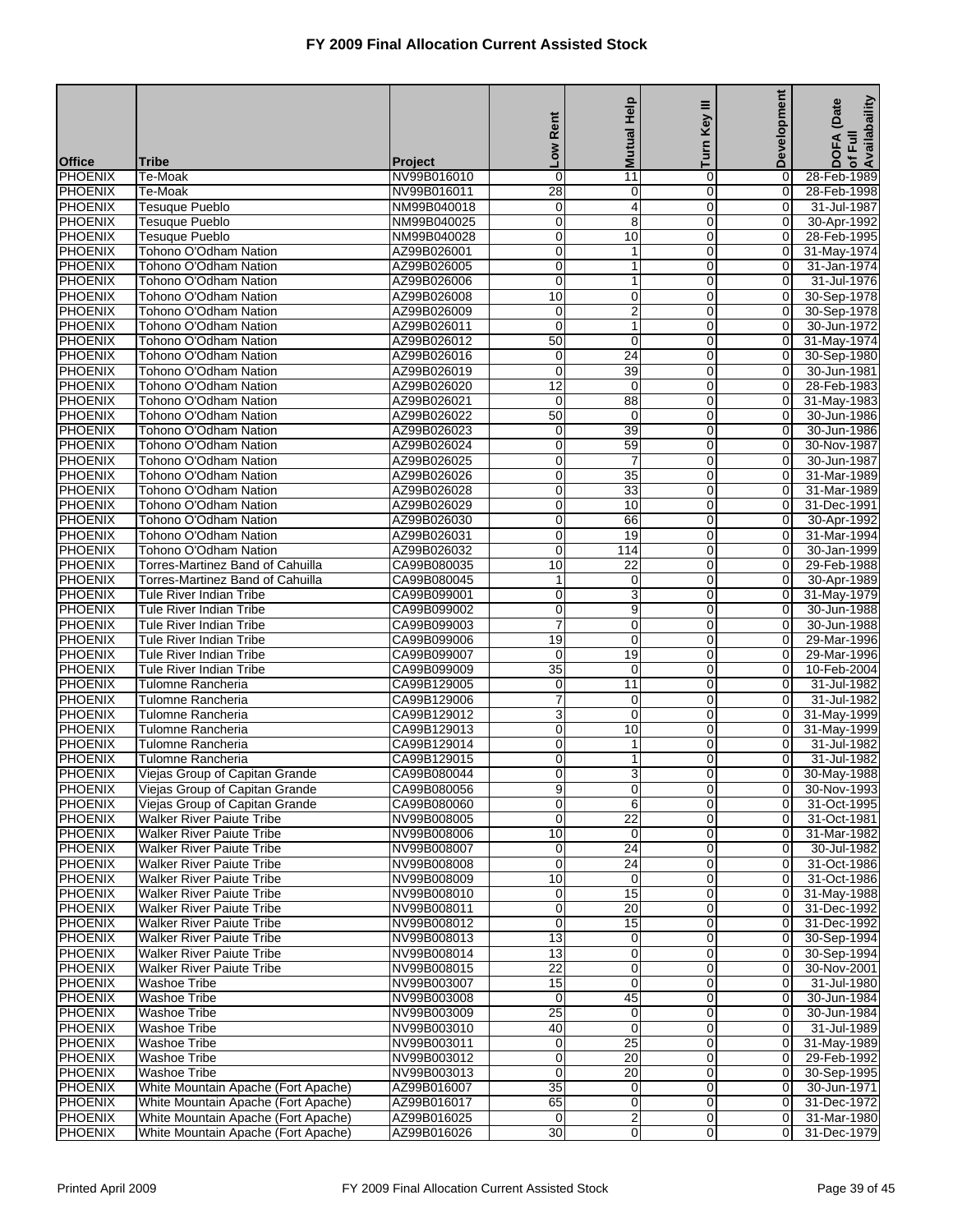|                                  |                                                                            |                            |                                | <b>Mutual Help</b>             | Ξ                             | <b>Development</b>               | of Full<br>Availabaility<br>(Date |
|----------------------------------|----------------------------------------------------------------------------|----------------------------|--------------------------------|--------------------------------|-------------------------------|----------------------------------|-----------------------------------|
|                                  |                                                                            |                            | Rent                           |                                | Key                           |                                  |                                   |
| <b>Office</b>                    | Tribe                                                                      | <b>Project</b>             | <b>No7</b>                     |                                | Turn                          |                                  | <b>DOFA</b>                       |
| <b>PHOENIX</b>                   | White Mountain Apache (Fort Apache)                                        | AZ99B016027                | 48                             | $\mathbf 0$                    | $\mathbf 0$                   | 0                                | 31-Aug-1980                       |
| <b>PHOENIX</b>                   | White Mountain Apache (Fort Apache)                                        | AZ99B016028                | $\mathbf 0$                    | 1                              | $\mathbf 0$                   | 0                                | 31-Aug-1980                       |
| <b>PHOENIX</b><br>PHOENIX        | White Mountain Apache (Fort Apache)                                        | AZ99B016029                | $\overline{50}$                | $\mathbf 0$                    | $\mathbf 0$                   | 0                                | 28-Feb-1981                       |
| <b>PHOENIX</b>                   | White Mountain Apache (Fort Apache)<br>White Mountain Apache (Fort Apache) | AZ99B016030<br>AZ99B016031 | $\mathbf 0$<br>5               | 80<br>0                        | $\mathbf 0$<br>$\mathbf 0$    | 0<br>0                           | 31-Jul-1986<br>31-May-1986        |
| <b>PHOENIX</b>                   | White Mountain Apache (Fort Apache)                                        | AZ99B016034                | 40                             | $\mathbf 0$                    | $\mathbf 0$                   | 0                                | 31-Oct-1987                       |
| <b>PHOENIX</b>                   | White Mountain Apache (Fort Apache)                                        | AZ99B016036                | 50                             | 0                              | $\mathbf 0$                   | 0                                | 31-Jan-1988                       |
| <b>PHOENIX</b>                   | White Mountain Apache (Fort Apache)                                        | AZ99B016037                | 0                              | 40                             | 0                             | 0                                | 31-Oct-1987                       |
| <b>PHOENIX</b>                   | White Mountain Apache (Fort Apache)                                        | AZ99B016038                | $\overline{50}$                | $\mathbf 0$                    | $\Omega$                      | 0                                | 31-Jan-1988                       |
| <b>PHOENIX</b><br><b>PHOENIX</b> | White Mountain Apache (Fort Apache)<br>White Mountain Apache (Fort Apache) | AZ99B016039<br>AZ99B016040 | 0<br>0                         | 44<br>19                       | $\mathbf 0$<br>$\mathbf 0$    | 0<br>0                           | 30-Jun-1988<br>31-Oct-1988        |
| <b>PHOENIX</b>                   | White Mountain Apache (Fort Apache)                                        | AZ99B016042                | 0                              | 46                             | $\mathbf 0$                   | 0                                | 31-Oct-1988                       |
| <b>PHOENIX</b>                   | White Mountain Apache (Fort Apache)                                        | AZ99B016043                | $\mathbf 0$                    | 69                             | 0                             | 0                                | 31-Oct-1991                       |
| <b>PHOENIX</b>                   | White Mountain Apache (Fort Apache)                                        | AZ99B016044                | $\mathbf 0$                    | 19                             | $\Omega$                      | 0                                | 31-Oct-1991                       |
| <b>PHOENIX</b>                   | White Mountain Apache (Fort Apache)                                        | AZ99B016045                | 0                              | 39                             | $\mathbf 0$                   | 0                                | 31-Oct-1991                       |
| <b>PHOENIX</b>                   | White Mountain Apache (Fort Apache)                                        | AZ99B016046                | $\overline{20}$                | $\mathbf 0$                    | $\overline{0}$                | 0                                | 30-Apr-1993                       |
| <b>PHOENIX</b><br><b>PHOENIX</b> | White Mountain Apache (Fort Apache)<br>White Mountain Apache (Fort Apache) | AZ99B016047<br>AZ99B016048 | $\mathbf 0$<br>$\overline{75}$ | 19                             | $\mathbf 0$                   | 0                                | 30-Apr-1993<br>31-Jul-1994        |
| <b>PHOENIX</b>                   | White Mountain Apache (Fort Apache)                                        | AZ99B016049                | $\mathbf 0$                    | $\mathbf 0$<br>$\overline{75}$ | 0<br>$\Omega$                 | 0<br>0                           | 31-Jul-1994                       |
| <b>PHOENIX</b>                   | White Mountain Apache (Fort Apache)                                        | AZ99B016050                | $\overline{75}$                | $\mathbf 0$                    | $\mathbf 0$                   | 0                                | 31-May-1997                       |
| <b>PHOENIX</b>                   | White Mountain Apache (Fort Apache)                                        | AZ99B016051                | $\mathbf 0$                    | 84                             | $\overline{0}$                | 0                                | 30-Apr-1998                       |
| <b>PHOENIX</b>                   | Yavapai-Apache (Camp Verde)                                                | AZ99B022004                | 1                              | $\mathbf 0$                    | $\mathbf 0$                   | 0                                | 28-Feb-1983                       |
| <b>PHOENIX</b>                   | Yavapai-Apache (Camp Verde)                                                | AZ99B022006                | 15                             | $\mathbf 0$                    | 0                             | 0                                | 31-Jul-1986                       |
| <b>PHOENIX</b>                   | Yavapai-Apache (Camp Verde)                                                | AZ99B022007                | $\overline{20}$                | $\mathbf 0$                    | $\Omega$                      | 0                                | 30-Jun-1986                       |
| <b>PHOENIX</b>                   | Yavapai-Apache (Camp Verde)                                                | AZ99B022008<br>AZ99B022009 | 0<br>$\mathbf 0$               | 9                              | $\mathbf 0$                   | 0                                | 31-Mar-1987                       |
| <b>PHOENIX</b><br><b>PHOENIX</b> | Yavapai-Apache (Camp Verde)<br>Yavapai-Apache (Camp Verde)                 | AZ99B022010                | $\overline{15}$                | 16<br>$\mathbf 0$              | $\overline{0}$<br>$\mathbf 0$ | 0<br>0                           | 30-Jun-1988<br>31-May-1991        |
| <b>PHOENIX</b>                   | Yavapai-Apache (Camp Verde)                                                | AZ99B022011                | $\mathbf 0$                    | 9                              | 0                             | $\mathbf 0$                      | 31-May-1992                       |
| <b>PHOENIX</b>                   | Yavapai-Apache (Camp Verde)                                                | AZ99B022012                | 13                             | $\mathbf 0$                    | $\Omega$                      | 0                                | 30-Sep-1997                       |
| <b>PHOENIX</b>                   | Yavapai-Apache (Camp Verde)                                                | AZ99B022013                | $\mathbf{1}$                   | 0                              | $\mathbf 0$                   | 0                                | 30-Sep-1997                       |
| <b>PHOENIX</b>                   | Yerington Paiute Tribe                                                     | NV99B010005                | 14                             | $\mathbf 0$                    | $\overline{0}$                | 0                                | 30-Jun-1980                       |
| <b>PHOENIX</b>                   | <b>Yerington Paiute Tribe</b>                                              | NV99B010007                | 0                              | $\overline{17}$                | $\mathbf 0$                   | 0                                | 30-Nov-1987                       |
| <b>PHOENIX</b><br><b>PHOENIX</b> | Yerington Paiute Tribe                                                     | NV99B010008<br>NV99B010009 | 0<br>$\mathbf 0$               | $\overline{11}$                | 0<br>$\Omega$                 | 0<br>0                           | 30-Nov-1987<br>31-Mar-1988        |
| <b>PHOENIX</b>                   | Yerington Paiute Tribe<br>Yerington Paiute Tribe                           | NV99B010010                | 0                              | 8<br>9                         | $\mathbf 0$                   | 0                                | 30-Sep-1989                       |
| <b>PHOENIX</b>                   | <b>Yerington Paiute Tribe</b>                                              | NV99B010011                | 0                              | 5                              | $\overline{0}$                | $\overline{0}$                   | 30-Sep-1992                       |
| <b>PHOENIX</b>                   | Yomba Shoshone Tribe                                                       | NV99B020001                | $\overline{22}$                | 0                              | 0                             | $\overline{O}$                   | 30-Jun-1981                       |
| <b>PHOENIX</b>                   | Ysleta Del Sur                                                             | TX99B429001                | 0                              | 3                              | 0                             | $\mathbf 0$                      | 31-Aug-1976                       |
| <b>PHOENIX</b>                   | <b>Ysleta Del Sur</b>                                                      | TX99B429002                | $\mathbf 0$                    | $\mathbf{1}$                   | $\Omega$                      | 0                                | 31-Oct-1977                       |
| <b>PHOENIX</b><br><b>PHOENIX</b> | Ysleta Del Sur                                                             | TX99B429003                | 0<br>11                        | $\overline{24}$                | 0                             | 0                                | 04-Jan-1999<br>31-Dec-2001        |
| <b>PHOENIX</b>                   | <b>Yurok Tribe</b><br><b>Yurok Tribe</b>                                   | CA99B158001<br>CA99B158002 | 7                              | $\mathbf 0$<br>$\overline{0}$  | $\Omega$<br>0                 | 4<br>25 <sub>l</sub>             | 30-Sep-2004                       |
| <b>PHOENIX</b>                   | <b>Yurok Tribe</b>                                                         | CA99B158003                | 0                              | 1                              | $\mathbf 0$                   | $\overline{0}$                   | 16-Apr-2001                       |
| <b>PHOENIX</b>                   | <b>Yurok Tribe</b>                                                         | CA99B158003                | 0                              | $\overline{\mathbf{c}}$        | $\mathbf 0$                   | $\overline{0}$                   | $12 - Jun - 2001$                 |
| <b>PHOENIX</b>                   | Yurok Tribe                                                                | CA99B158003                | 0                              | 1                              | 0                             | $\overline{0}$                   | 22-Jun-2001                       |
| <b>PHOENIX</b>                   | Yurok Tribe                                                                | CA99B158003                | 0                              | 1                              | $\mathbf 0$                   | $\overline{0}$                   | 10-Jul-2001                       |
| <b>PHOENIX</b>                   | <b>Yurok Tribe</b>                                                         | CA99B158003                | 0                              | 1                              | $\mathbf 0$                   | $\overline{0}$                   | 31-Dec-2001                       |
| <b>PHOENIX</b><br><b>PHOENIX</b> | <b>Yurok Tribe</b>                                                         | CA99B158003                | 0<br>0                         | 1                              | 0<br>$\mathbf 0$              | $\overline{0}$<br>$\mathbf 0$    | 31-Aug-2002                       |
| <b>PHOENIX</b>                   | <b>Yurok Tribe</b><br><b>Yurok Tribe</b>                                   | CA99B158003<br>CA99B158003 | 0                              | $\overline{\mathbf{c}}$<br>0   | 0                             | 19                               | 30-Sep-2002<br>30-Sep-2002        |
| <b>PHOENIX</b>                   | Yurok Tribe                                                                | CA99B158003                | 0                              | 1                              | $\mathbf 0$                   | $\overline{0}$                   | 18-Mar-2004                       |
| <b>PHOENIX</b>                   | <b>Yurok Tribe</b>                                                         | CA99B158003                | 0                              | 1                              | $\mathbf 0$                   | $\overline{0}$                   | 04-May-2004                       |
| <b>PHOENIX</b>                   | <b>Yurok Tribe</b>                                                         | CA99B158003                | 0                              | $\overline{2}$                 | $\mathbf 0$                   | $\overline{0}$                   | 30-Sep-2005                       |
| <b>PHOENIX</b>                   | Zia Pueblo                                                                 | NM99B031061                | 0                              | 10                             | $\mathbf 0$                   | $\overline{0}$                   | 30-Nov-1987                       |
| <b>PHOENIX</b><br><b>PHOENIX</b> | Zia Pueblo                                                                 | NM99B031062<br>NM99B031068 | 0                              | $\overline{2}$                 | 0                             | $\overline{0}$                   | 30-Nov-1987                       |
| <b>PHOENIX</b>                   | Zia Pueblo<br>Zuni Tribe                                                   | NM99B019001                | 0<br>0                         | 21<br>1                        | $\mathbf 0$<br>$\mathbf 0$    | 0<br>$\overline{0}$              | 30-Jun-1996<br>28-Feb-1970        |
| <b>PHOENIX</b>                   | Zuni Tribe                                                                 | NM99B019003                | 0                              | $\mathbf 0$                    | 6                             | $\overline{0}$                   | 31-Aug-1970                       |
| <b>PHOENIX</b>                   | Zuni Tribe                                                                 | NM99B019004                | 0                              | 1                              | $\mathbf 0$                   | $\mathbf 0$                      | 28-Feb-1971                       |
| <b>PHOENIX</b>                   | Zuni Tribe                                                                 | NM99B019005                | 2                              | 0                              | 5                             | $\overline{0}$                   | 31-Oct-1972                       |
| <b>PHOENIX</b>                   | Zuni Tribe                                                                 | NM99B019006                | 0                              | 19                             | $\mathbf 0$                   | $\overline{0}$                   | 31-May-1972                       |
| <b>PHOENIX</b>                   | Zuni Tribe                                                                 | NM99B019007                | $\mathbf 0$                    | 5                              | $\mathbf 0$                   | $\overline{0}$                   | 31-Jan-1978                       |
| <b>PHOENIX</b><br><b>PHOENIX</b> | Zuni Tribe<br>Zuni Tribe                                                   | NM99B019008<br>NM99B019009 | 50<br>$\overline{74}$          | $\mathbf 0$<br>$\mathbf 0$     | $\mathbf 0$<br>$\overline{0}$ | $\overline{0}$<br>$\overline{0}$ | 31-Mar-1977<br>28-Feb-1982        |
| <b>PHOENIX</b>                   | Zuni Tribe                                                                 | NM99B019010                | 0                              | 38                             | $\overline{0}$                | 0                                | 30-Jun-1982                       |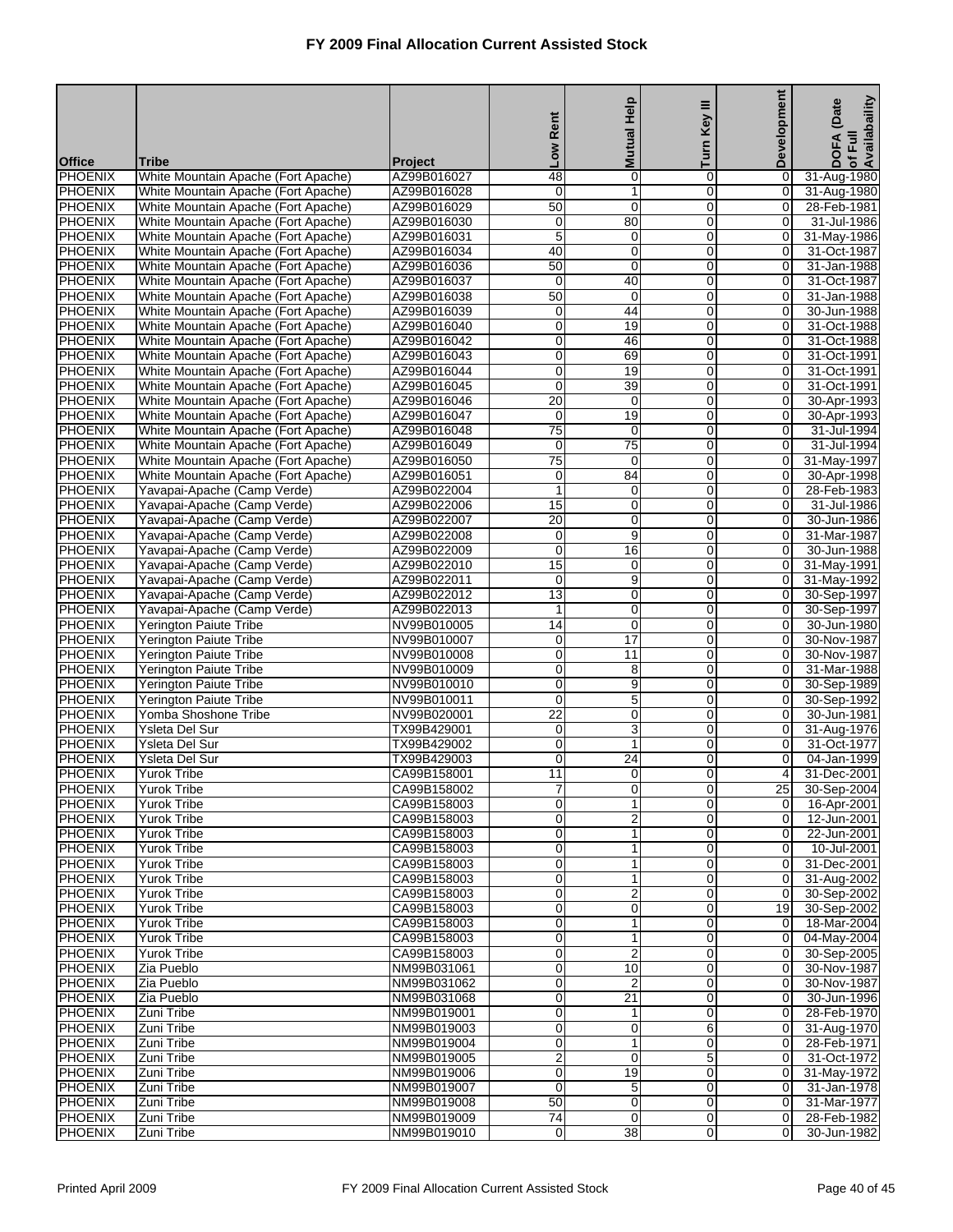| <b>Office</b>  | <b>Tribe</b> | <b>Project</b> | Ë<br>$\mathbf{a}$ | $\frac{1}{2}$<br><u>Ian</u><br>Muti | б               | alopi    | abaility<br>(Date<br>$\overline{a}$<br>≏<br>$\circ$<br>⋖ |
|----------------|--------------|----------------|-------------------|-------------------------------------|-----------------|----------|----------------------------------------------------------|
| <b>PHOENIX</b> | Zuni Tribe   | NM99B019011    | ◠                 |                                     |                 |          | 30-Sep-1982                                              |
| <b>PHOENIX</b> | Zuni Tribe   | NM99B019012    |                   | 48                                  |                 |          | 31-Jul-1986                                              |
| <b>PHOENIX</b> | Zuni Tribe   | NM99B019013    | 40                |                                     |                 |          | 31-Jul-1986                                              |
| <b>PHOENIX</b> | Zuni Tribe   | NM99B019015    | 22                |                                     |                 |          | 31-Dec-1997                                              |
| <b>PHOENIX</b> | Zuni Tribe   | NM99B019016    |                   | 5                                   |                 | 0        | 30-Apr-2007                                              |
| <b>PHOENIX</b> | Zuni Tribe   | NM99B019017    | 5                 |                                     |                 | $\Omega$ | 30-Apr-2007                                              |
| <b>PHOENIX</b> | <b>TOTAL</b> |                | 9,251             | 7,583                               | 11 <sub>1</sub> | 207      |                                                          |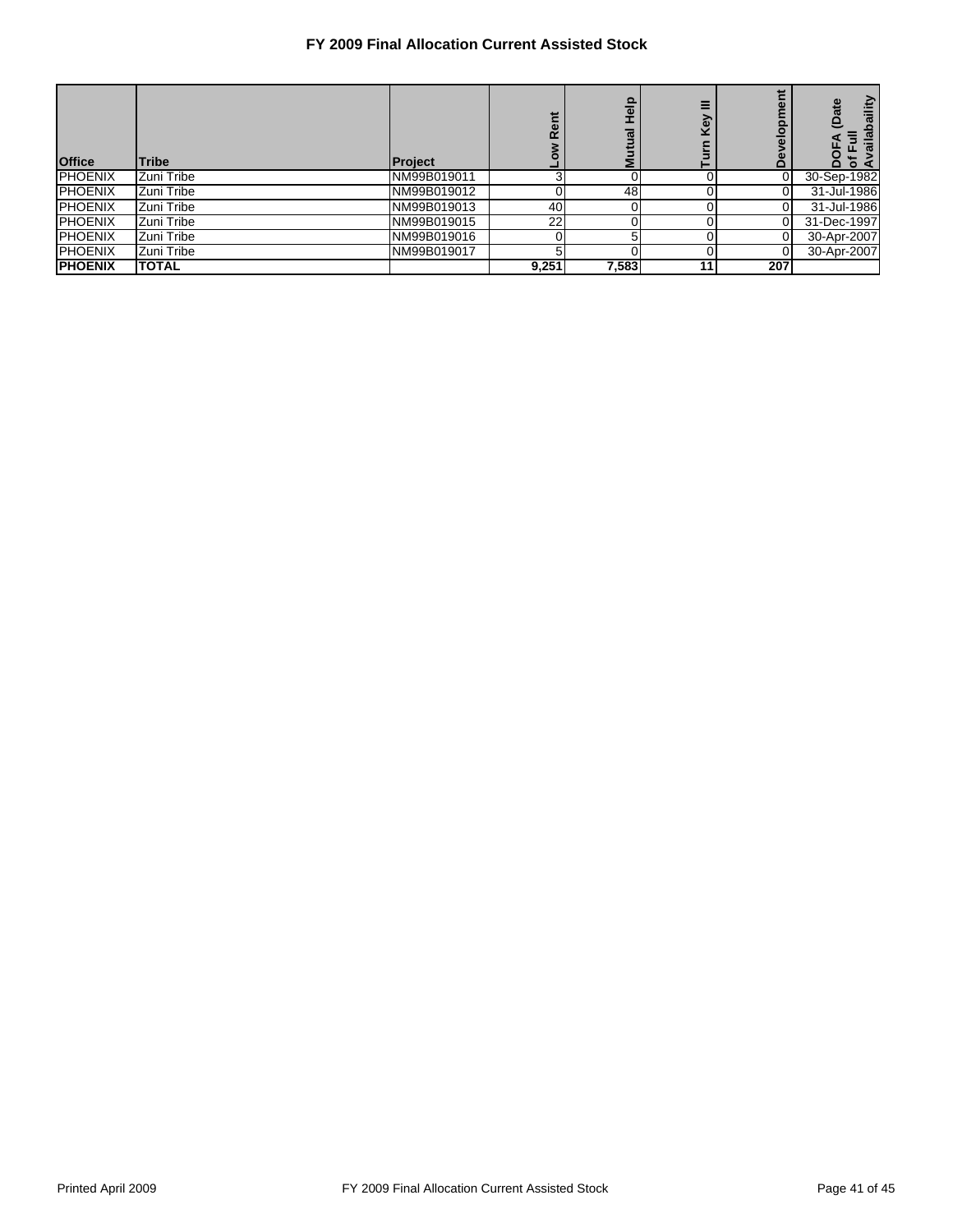|                                  |                                                                            |                               |                      |                         | Ξ                             | <b>Development</b>               |                                   |
|----------------------------------|----------------------------------------------------------------------------|-------------------------------|----------------------|-------------------------|-------------------------------|----------------------------------|-----------------------------------|
|                                  |                                                                            |                               | Rent                 | <b>Mutual Help</b>      | Key                           |                                  | of Full<br>Availabaility<br>(Date |
|                                  |                                                                            |                               | <b>NOT</b>           |                         | Turn                          |                                  | <b>DOFA</b>                       |
| <b>Office</b><br><b>SEATTLE</b>  | Tribe<br><b>Burns Paiute Colony</b>                                        | <b>Project</b><br>OR97B039001 | $\mathbf 0$          | $\overline{18}$         | $\mathbf 0$                   | 0                                | 31-Mar-1999                       |
| <b>SEATTLE</b>                   | <b>Chehalis Confederated Tribes</b>                                        | WA19B048002                   | 29                   | 0                       | $\mathbf 0$                   | $\overline{0}$                   | 30-Nov-1983                       |
| <b>SEATTLE</b>                   | <b>Chehalis Confederated Tribes</b>                                        | WA97B048001                   | $\mathbf 0$          | $\overline{2}$          | $\mathbf 0$                   | 0                                | 28-Feb-1978                       |
| <b>SEATTLE</b>                   | <b>Chehalis Confederated Tribes</b>                                        | WA97B048003                   | $\overline{21}$      | $\boldsymbol{0}$        | $\mathbf 0$                   | 0                                | 30-Jun-1987                       |
| <b>SEATTLE</b>                   | <b>Chehalis Confederated Tribes</b>                                        | WA97B048005                   | 0                    | 4                       | $\mathbf 0$                   | 0                                | 25-Nov-1997                       |
| <b>SEATTLE</b>                   | <b>Chehalis Confederated Tribes</b>                                        | WA97B048007                   | 0                    | $\overline{2}$          | $\mathbf 0$                   | 0                                | 31-Jan-2000                       |
| <b>SEATTLE</b>                   | <b>Chehalis Confederated Tribes</b>                                        | WA97B048008                   | 0                    | 0                       | $\mathbf 0$                   | 5                                |                                   |
| <b>SEATTLE</b><br><b>SEATTLE</b> | Coeur D'Alene Tribe<br>Coeur D'Alene Tribe                                 | ID16B007008<br>ID16B007009    | 0<br>16              | 37<br>$\mathbf 0$       | 0<br>$\mathbf 0$              | $\mathbf 0$<br>0                 | 31-Aug-1984<br>30-Apr-1984        |
| <b>SEATTLE</b>                   | Coeur D'Alene Tribe                                                        | ID16B007010                   | 0                    | 19                      | $\mathbf 0$                   | 0                                | 31-Aug-1984                       |
| <b>SEATTLE</b>                   | Coeur D'Alene Tribe                                                        | ID97B007006                   | 45                   | 0                       | $\overline{0}$                | 0                                | 30-Sep-1981                       |
| <b>SEATTLE</b>                   | Coeur D'Alene Tribe                                                        | ID97B007013                   | 0                    | 13                      | $\mathbf 0$                   | 0                                | 31-Aug-1984                       |
| <b>SEATTLE</b>                   | Coeur D'Alene Tribe                                                        | ID97B007015                   | 11                   | 0                       | 0                             | $\mathbf 0$                      | 31-Mar-1990                       |
| <b>SEATTLE</b>                   | Coeur D'Alene Tribe                                                        | ID97B007016                   | 0                    | 10                      | $\mathbf 0$                   | 0                                | 31-May-1990                       |
| <b>SEATTLE</b>                   | Coeur D'Alene Tribe                                                        | ID97B007018                   | 0                    | 15                      | 0                             | $\mathbf 0$                      | 31-Aug-1994                       |
| <b>SEATTLE</b>                   | Coeur D'Alene Tribe                                                        | ID97B007021                   | 9                    | 0                       | $\overline{0}$                | 1                                | 31-Dec-1998                       |
| <b>SEATTLE</b><br><b>SEATTLE</b> | Coeur D'Alene Tribe<br>Coeur D'Alene Tribe                                 | ID97B007022<br>ID97B007025    | 0<br>5               | 19                      | $\mathbf 0$<br>0              | 1                                | 31-Dec-1998<br>31-Dec-1998        |
| <b>SEATTLE</b>                   | <b>Colville Confederated Tribes</b>                                        | WA19B043007                   | 48                   | 0<br>$\overline{2}$     | $\mathbf 0$                   | 0<br>0                           | 31-Dec-1980                       |
| <b>SEATTLE</b>                   | <b>Colville Confederated Tribes</b>                                        | WA19B043008                   | $\mathbf 0$          | $\overline{2}$          | $\mathbf 0$                   | 0                                | 30-Apr-1981                       |
| <b>SEATTLE</b>                   | <b>Colville Confederated Tribes</b>                                        | WA19B043009                   | 56                   | $\overline{2}$          | $\overline{0}$                | 0                                | 30-Jun-1982                       |
| <b>SEATTLE</b>                   | <b>Colville Confederated Tribes</b>                                        | WA97B043002                   | 43                   | 2                       | $\mathbf 0$                   | 0                                | 30-Jun-1977                       |
| <b>SEATTLE</b>                   | <b>Colville Confederated Tribes</b>                                        | WA97B043003                   | 30                   | $\mathbf{1}$            | 0                             | 0                                | 31-Aug-1978                       |
| <b>SEATTLE</b>                   | <b>Colville Confederated Tribes</b>                                        | WA97B043004                   | $\mathbf 0$          | 6                       | $\mathbf 0$                   | 0                                | 31-Jan-1979                       |
| <b>SEATTLE</b>                   | <b>Colville Confederated Tribes</b>                                        | WA97B043005                   | 40                   | 2                       | $\mathbf 0$                   | 0                                | 31-Jan-1980                       |
| <b>SEATTLE</b>                   | <b>Colville Confederated Tribes</b>                                        | WA97B043006                   | 0                    | $\mathbf{1}$            | $\overline{0}$                | 0                                | 31-Jan-1980                       |
| <b>SEATTLE</b>                   | <b>Colville Confederated Tribes</b><br><b>Colville Confederated Tribes</b> | WA97B043012                   | 61                   | 2<br>19                 | $\mathbf 0$                   | 0                                | 30-Jun-1983                       |
| <b>SEATTLE</b><br><b>SEATTLE</b> | <b>Colville Confederated Tribes</b>                                        | WA97B043014<br>WA97B043017    | 0<br>$\mathbf 0$     | 8                       | 0<br>$\mathbf 0$              | 0<br>0                           | 31-May-1986<br>31-Mar-1999        |
| <b>SEATTLE</b>                   | Coos Bay Confederated Tribes                                               | OR97B036001                   | 15                   | 0                       | $\mathbf 0$                   | 0                                | 28-Feb-2001                       |
| <b>SEATTLE</b>                   | Coquille Indian Tribe                                                      | OR97B038001                   | 50                   | 0                       | $\overline{0}$                | 0                                | 30-Jun-1997                       |
| <b>SEATTLE</b>                   | Coquille Indian Tribe                                                      | OR97B038002                   | 0                    | 19                      | $\mathbf 0$                   | 0                                | 30-Jun-1997                       |
| <b>SEATTLE</b>                   | Fort Hall Shoshone-Bannock                                                 | ID16B009005                   | $\mathbf 0$          | 14                      | 0                             | 0                                | 31-Jan-1984                       |
| <b>SEATTLE</b>                   | Fort Hall Shoshone-Bannock                                                 | ID16B009006                   | 19                   | $\mathbf 0$             | $\mathbf 0$                   | 0                                | 31-Mar-1983                       |
| <b>SEATTLE</b>                   | Fort Hall Shoshone-Bannock                                                 | ID97B009003                   | 60                   | 0                       | $\mathbf 0$                   | 0                                | 31-Oct-1975                       |
| <b>SEATTLE</b>                   | Fort Hall Shoshone-Bannock                                                 | ID97B009004                   | 0                    | $\overline{\mathbf{c}}$ | $\overline{0}$                | 0                                | 30-Jun-1980                       |
| <b>SEATTLE</b><br><b>SEATTLE</b> | Fort Hall Shoshone-Bannock<br>Fort Hall Shoshone-Bannock                   | ID97B009009<br>ID97B009010    | 0<br>$\overline{15}$ | 29<br>0                 | $\mathbf 0$<br>0              | 0<br>$\mathbf 0$                 | 31-Aug-1992<br>30-Sep-1991        |
| <b>SEATTLE</b>                   | Fort Hall Shoshone-Bannock                                                 | ID97B009011                   | 0                    | $\overline{30}$         | $\Omega$                      | 0                                | 31-May-1994                       |
| <b>SEATTLE</b>                   | Fort Hall Shoshone-Bannock                                                 | ID97B009014                   | 5                    | 0                       | 0                             | 0                                | 31-Oct-2000                       |
| <b>SEATTLE</b>                   | Fort Hall Shoshone-Bannock                                                 | ID97B009015                   | $\overline{0}$       | 5                       | $\overline{0}$                | $\overline{0}$                   | 31-May-2001                       |
| <b>SEATTLE</b>                   | Fort Hall Shoshone-Bannock                                                 | ID97B009016                   | 5 <sub>5</sub>       | $\overline{0}$          | 0                             | 0                                | 31-May-2001                       |
| <b>SEATTLE</b>                   | <b>Grand Ronde</b>                                                         | OR97B040001                   | 15                   | $\pmb{0}$               | $\overline{0}$                | $\overline{0}$                   | 31-Aug-2000                       |
| <b>SEATTLE</b>                   | <b>Grand Ronde</b>                                                         | OR97B040002                   | 5                    | 0                       | $\mathbf 0$                   | $\overline{0}$                   | 31-Aug-2000                       |
| <b>SEATTLE</b>                   | Hoh Indian Tribe                                                           | WA19B052006                   | 0                    | $\overline{12}$         | $\overline{0}$                | $\overline{0}$                   | 30-Nov-1983                       |
| <b>SEATTLE</b>                   | Hoh Indian Tribe                                                           | WA97B052032                   | 4                    | 0                       | $\mathbf 0$                   | $\overline{0}$                   | 01-Feb-1997                       |
| <b>SEATTLE</b>                   | Kalispel Indian Community<br>Kalispel Indian Community                     | WA97B037009                   | 0<br>0               | 3                       | $\overline{0}$<br>$\mathbf 0$ | $\overline{0}$                   | 30-Nov-1990                       |
| <b>SEATTLE</b><br><b>SEATTLE</b> | Kalispel Indian Community                                                  | WA97B037012<br>WA97B600371    | 4                    | $\overline{9}$<br>0     | $\mathbf 0$                   | $\overline{0}$<br>$\overline{0}$ | 31-Dec-1996<br>30-Sep-2000        |
| <b>SEATTLE</b>                   | Kalispel Indian Community                                                  | WA97B600372                   | 0                    | 3                       | 0                             | $\overline{0}$                   | 30-Sep-2000                       |
| <b>SEATTLE</b>                   | Klamath Indian Tribe                                                       | OR97B037001                   | 0                    | 0                       | $\mathbf 0$                   | 3                                | 31-Mar-1997                       |
| <b>SEATTLE</b>                   | Klamath Indian Tribe                                                       | OR97B037004                   | 0                    | 5                       | $\overline{0}$                | $\overline{0}$                   | 28-Feb-1999                       |
| <b>SEATTLE</b>                   | Klamath Indian Tribe                                                       | OR97B037005                   | 6                    | 0                       | $\mathbf 0$                   | $\overline{0}$                   | 28-Feb-1999                       |
| <b>SEATTLE</b>                   | Kootenai Tribe                                                             | ID97B022001                   | 0                    | $\overline{12}$         | $\mathbf 0$                   | $\overline{0}$                   | 28-Feb-1986                       |
| <b>SEATTLE</b>                   | Lower Elwha Tribal Community                                               | WA19B050003                   | 0                    | $\overline{17}$         | 0                             | $\overline{0}$                   | 31-Aug-1984                       |
| <b>SEATTLE</b>                   | Lower Elwha Tribal Community                                               | WA97B050004                   | 0                    | 10                      | $\mathbf 0$                   | $\mathbf 0$                      | 16-Apr-1994                       |
| <b>SEATTLE</b>                   | Lower Elwha Tribal Community                                               | WA97B050005                   | 0                    | 10                      | $\overline{0}$                | $\overline{0}$                   | 30-Apr-1994                       |
| <b>SEATTLE</b><br><b>SEATTLE</b> | Lower Elwha Tribal Community<br>Lower Elwha Tribal Community               | WA97B050007<br>WA97B050009    | 0<br>0               | 21<br>$\overline{22}$   | $\mathbf 0$<br>$\mathbf 0$    | $\overline{0}$<br>$\overline{0}$ | 30-Apr-1994<br>31-Aug-1996        |
| <b>SEATTLE</b>                   | Lower Elwha Tribal Community                                               | WA97B050011                   | 5                    | 0                       | 0                             | $\overline{0}$                   | 31-Jul-1999                       |
| <b>SEATTLE</b>                   | Lower Elwha Tribal Community                                               | WA97B050012                   | $\mathbf 0$          | $\overline{5}$          | $\mathbf 0$                   | $\overline{0}$                   | 31-Jul-1999                       |
| <b>SEATTLE</b>                   | Lummi Tribe                                                                | WA97B028004                   | 25                   | 0                       | $\overline{0}$                | $\overline{0}$                   | 30-Apr-1975                       |
| <b>SEATTLE</b>                   | Lummi Tribe                                                                | WA97B028007                   | 35                   | 0                       | $\mathbf 0$                   | $\overline{0}$                   | 30-Jun-1989                       |
| <b>SEATTLE</b>                   | Lummi Tribe                                                                | WA97B028011                   | $\mathbf 0$          | 33                      | $\overline{0}$                | $\overline{0}$                   | 31-Aug-1995                       |
| <b>SEATTLE</b>                   | Lummi Tribe                                                                | WA97B028012                   | 15                   | 0                       | $\overline{0}$                | $\overline{0}$                   | 31-Mar-1996                       |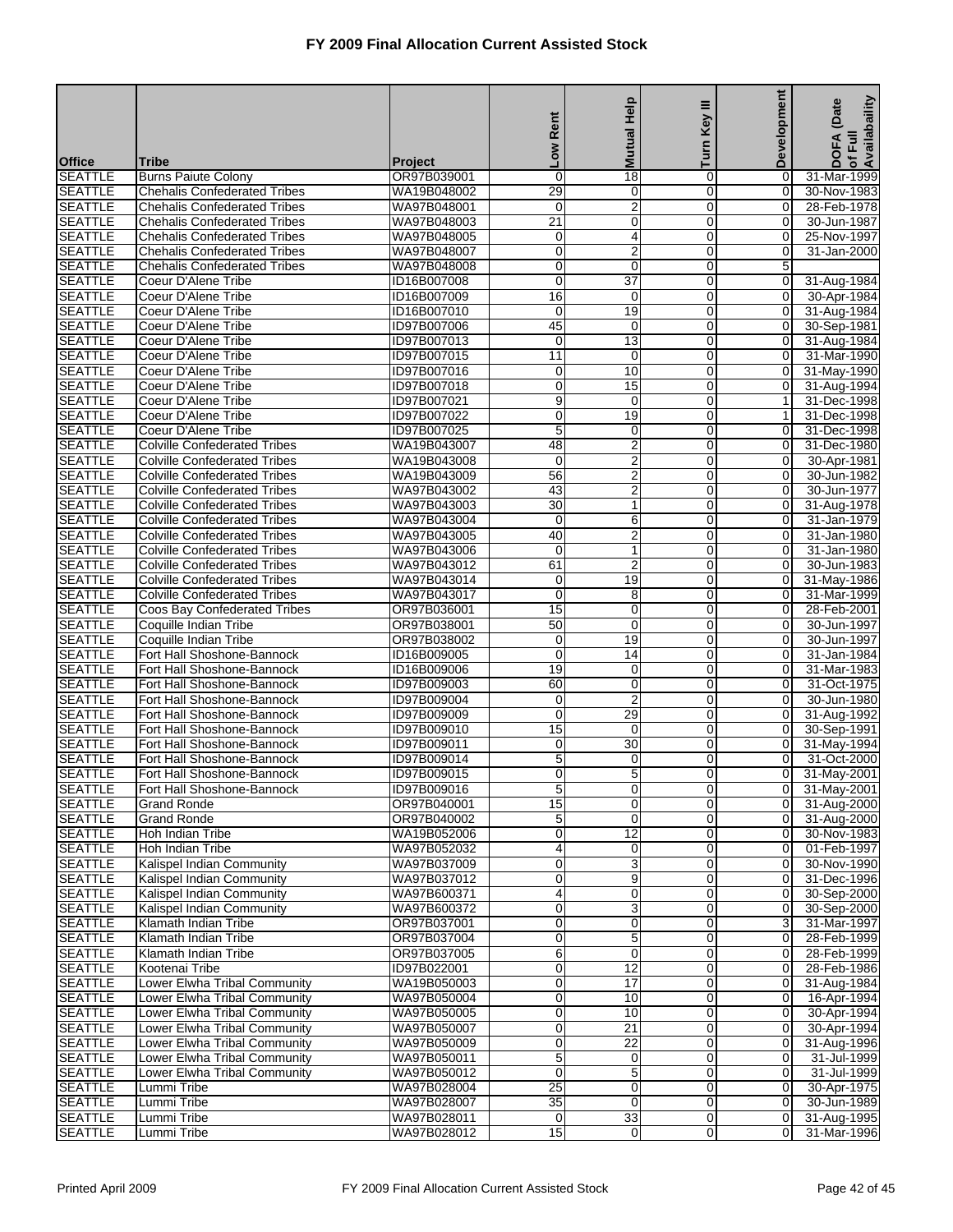|                                  |                                                              |                            |                      |                             | Ξ                             | <b>Development</b>               | of Full<br>Availabaility<br>(Date |
|----------------------------------|--------------------------------------------------------------|----------------------------|----------------------|-----------------------------|-------------------------------|----------------------------------|-----------------------------------|
|                                  |                                                              |                            | Rent                 | <b>Mutual Help</b>          | Key                           |                                  |                                   |
| <b>Office</b>                    | Tribe                                                        | <b>Project</b>             | <b>NOT</b>           |                             | Turn                          |                                  | <b>DOFA</b>                       |
| <b>SEATTLE</b>                   | Lummi Tribe                                                  | WA97B028013                | 0                    | 39                          | $\mathbf 0$                   | 0                                | 30-Sep-1996                       |
| <b>SEATTLE</b>                   | Lummi Tribe                                                  | WA97B028014                | 20                   | $\mathbf 0$                 | $\Omega$                      | $\overline{0}$                   | 30-Mar-1997                       |
| <b>SEATTLE</b>                   | Lummi Tribe                                                  | WA97B028015                | 0                    | 42                          | $\mathbf 0$                   | $\mathbf 0$                      | 30-Sep-1998                       |
| <b>SEATTLE</b>                   | Lummi Tribe                                                  | WA97B028023                | $\overline{0}$<br>22 | $\overline{5}$<br>0         | $\mathbf 0$<br>$\mathbf 0$    | 0<br>0                           | 31-Dec-1998                       |
| <b>SEATTLE</b><br><b>SEATTLE</b> | Makah Indian Tribe<br><b>Makah Indian Tribe</b>              | WA19B029004<br>WA97B029008 | 0                    | 4                           | $\overline{0}$                | 0                                | 31-Mar-1982<br>30-Sep-1989        |
| <b>SEATTLE</b>                   | Makah Indian Tribe                                           | WA97B029010                | 0                    | 7                           | $\mathbf 0$                   | $\overline{O}$                   | 31-Jan-1995                       |
| <b>SEATTLE</b>                   | Makah Indian Tribe                                           | WA97B029013                | $\overline{18}$      | 0                           | $\mathbf 0$                   | $\overline{O}$                   | 31-Dec-1996                       |
| <b>SEATTLE</b>                   | Makah Indian Tribe                                           | WA97B029014                | 5                    | $\mathbf 0$                 | $\mathbf 0$                   | 0                                | 30-Nov-1999                       |
| <b>SEATTLE</b>                   | Muckleshoot Indian Tribe                                     | WA97B040001                | 40                   | 0                           | $\mathbf 0$                   | 0                                | 31-Dec-1980                       |
| <b>SEATTLE</b>                   | Muckleshoot Indian Tribe                                     | WA97B040003                | $\overline{24}$      | 0                           | $\overline{0}$                | 0                                | 30-Sep-1998                       |
| <b>SEATTLE</b>                   | Muckleshoot Indian Tribe                                     | WA97B040004                | 40                   | 0                           | $\mathbf 0$                   | $\overline{O}$                   | 28-Sep-2007                       |
| <b>SEATTLE</b><br><b>SEATTLE</b> | Nez Perce Tribe<br>Nez Perce Tribe                           | ID97B008007<br>ID97B008008 | 60<br>0              | $\pmb{0}$<br>$\overline{3}$ | $\mathbf 0$<br>$\mathbf 0$    | $\mathbf 0$<br>0                 | 30-Sep-1977<br>31-Aug-1980        |
| <b>SEATTLE</b>                   | Nez Perce Tribe                                              | ID97B008011                | 0                    | 5                           | $\mathbf 0$                   | $\overline{O}$                   | 30-Apr-1984                       |
| <b>SEATTLE</b>                   | Nez Perce Tribe                                              | ID97B008013                | 0                    | 3                           | $\overline{0}$                | $\mathbf 0$                      | 31-Aug-1988                       |
| <b>SEATTLE</b>                   | <b>Nez Perce Tribe</b>                                       | ID97B008014                | 0                    | $\overline{21}$             | $\mathbf 0$                   | 0                                | 31-Aug-1991                       |
| <b>SEATTLE</b>                   | <b>Nez Perce Tribe</b>                                       | ID97B008015                | 29                   | 0                           | $\mathbf 0$                   | $\mathbf 0$                      | 30-Sep-1993                       |
| <b>SEATTLE</b>                   | Nez Perce Tribe                                              | ID97B008017                | 0                    | 19                          | $\mathbf 0$                   | 0                                | 31-Dec-1994                       |
| <b>SEATTLE</b>                   | <b>Nez Perce Tribe</b>                                       | ID97B008021                | 0                    | 6                           | $\mathbf 0$                   | 0                                | 30-Sep-1996                       |
| <b>SEATTLE</b>                   | Nez Perce Tribe                                              | ID97B008022                | 0                    | $\mathbf{1}$                | $\overline{0}$                | 0                                | 30-Sep-1996                       |
| <b>SEATTLE</b>                   | Nisqually Indian Community                                   | WA19B052006                | 0                    | 6                           | $\mathbf 0$                   | 0                                | 30-Nov-1983                       |
| <b>SEATTLE</b><br><b>SEATTLE</b> | Nisqually Indian Community<br>Nisqually Indian Community     | WA97B052002<br>WA97B052008 | 0<br>0               | 1<br>$\overline{7}$         | $\mathbf 0$<br>$\mathbf 0$    | $\mathbf 0$<br>$\mathbf 0$       | 31-Dec-1980<br>30-Apr-1986        |
| <b>SEATTLE</b>                   | Nisqually Indian Community                                   | WA97B052011                | 0                    | 19                          | $\mathbf 0$                   | 0                                | 28-Feb-1987                       |
| <b>SEATTLE</b>                   | Nisqually Indian Community                                   | WA97B052012                | 0                    | 11                          | $\overline{0}$                | 0                                | 30-Apr-1988                       |
| <b>SEATTLE</b>                   | Nisqually Indian Community                                   | WA97B052016                | 0                    | 3                           | $\mathbf 0$                   | $\overline{O}$                   | 30-Apr-1988                       |
| <b>SEATTLE</b>                   | Nisqually Indian Community                                   | WA97B052032                | 5                    | $\pmb{0}$                   | 0                             | $\mathbf 0$                      | 30-Sep-2000                       |
| <b>SEATTLE</b>                   | Nisqually Indian Community                                   | WA97B052035                | 5                    | $\mathbf 0$                 | $\mathbf 0$                   | 0                                | 31-Mar-1999                       |
| <b>SEATTLE</b>                   | Nisqually Indian Community                                   | WA97B052040                | 0                    | 5                           | $\mathbf 0$                   | 0                                | 31-Jul-1998                       |
| <b>SEATTLE</b>                   | Nooksack Tribe                                               | WA19B056002                | 0                    | 6                           | $\overline{0}$                | 0                                | 31-Dec-1980                       |
| <b>SEATTLE</b>                   | Nooksack Tribe                                               | WA97B056001                | 0                    | 4                           | $\mathbf 0$                   | 0                                | 31-Dec-1979                       |
| <b>SEATTLE</b><br><b>SEATTLE</b> | Nooksack Tribe<br>Nooksack Tribe                             | WA97B056003<br>WA97B056005 | 0<br>0               | 33<br>$\overline{12}$       | 0<br>$\mathbf 0$              | 0<br>0                           | 31-Aug-1984<br>31-Jan-1992        |
| <b>SEATTLE</b>                   | Nooksack Tribe                                               | WA97B056006                | 0                    | $\overline{18}$             | $\mathbf 0$                   | 0                                | 31-Jul-1994                       |
| <b>SEATTLE</b>                   | Nooksack Tribe                                               | WA97B056007                | 0                    | 7                           | $\overline{0}$                | 0                                | 31-Jul-1994                       |
| <b>SEATTLE</b>                   | Nooksack Tribe                                               | WA97B056008                | 7                    | 0                           | $\mathbf 0$                   | 0                                | 30-Sep-1999                       |
| <b>SEATTLE</b>                   | Port Gamble Indian Community                                 | WA19B044004                | 10                   | 0                           | 0                             | $\mathbf 0$                      | 31-Mar-1983                       |
| <b>SEATTLE</b>                   | Port Gamble Indian Community                                 | WA97B044001                | 5                    | $\mathbf 0$                 | $\Omega$                      | $\mathbf 0$                      | 30-May-1974                       |
| <b>SEATTLE</b>                   | Port Gamble Indian Community                                 | WA97B044003                | 20                   | 0                           | $\mathbf 0$                   | $\overline{0}$                   | 31-Oct-1977                       |
| <b>SEATTLE</b>                   | Port Gamble Indian Community                                 | WA97B044006                | $\overline{O}$       | 10                          | $\overline{0}$                | $\overline{0}$                   | 31-May-1993                       |
| <b>SEATTLE</b>                   | Port Gamble Indian Community                                 | WA97B044008                | 0<br>0               | 10                          | 0<br>$\overline{0}$           | 0<br>$\overline{0}$              | 31-Jan-1996                       |
| <b>SEATTLE</b><br><b>SEATTLE</b> | Port Gamble Indian Community<br>Port Gamble Indian Community | WA97B044010<br>WA97B044011 | 6                    | 9<br>0                      | $\overline{0}$                | $\mathbf 0$                      | 30-Apr-1998<br>30-Apr-1998        |
| <b>SEATTLE</b>                   | Puyallup Tribe                                               | WA97B063002                | $\overline{27}$      | 0                           | $\overline{0}$                | 0                                | 31-Jul-1990                       |
| <b>SEATTLE</b>                   | <b>Puyallup Tribe</b>                                        | WA97B063005                | 0                    | 23                          | $\mathbf 0$                   | 0                                | 31-Jul-1990                       |
| <b>SEATTLE</b>                   | <b>Puyallup Tribe</b>                                        | WA97B063006                | 0                    | 0                           | $\overline{0}$                | 5                                |                                   |
| <b>SEATTLE</b>                   | <b>Puyallup Tribe</b>                                        | WA97B063007                | 0                    | 0                           | $\mathbf 0$                   | 5                                |                                   |
| <b>SEATTLE</b>                   | Quileute Tribe                                               | WA19B047001                | 0                    | 21                          | $\mathbf 0$                   | $\overline{0}$                   | 30-Sep-1982                       |
| <b>SEATTLE</b>                   | <b>Quileute Tribe</b>                                        | WA97B047002                | 0                    | $\overline{24}$             | 0                             | $\overline{0}$                   | 31-Mar-1996                       |
| <b>SEATTLE</b>                   | Quileute Tribe                                               | WA97B047003<br>WA97B047004 | 0                    | 4                           | $\mathbf 0$<br>$\overline{0}$ | $\overline{0}$<br>$\overline{0}$ | 30-Sep-1997                       |
| <b>SEATTLE</b><br><b>SEATTLE</b> | Quileute Tribe<br>Quileute Tribe                             | WA97B047005                | 0<br>3               | 4<br>3                      | $\mathbf 0$                   | $\overline{0}$                   | 30-Sep-1997<br>31-Dec-1998        |
| <b>SEATTLE</b>                   | Quinault                                                     | WA97B027005                | 0                    | $\mathbf{1}$                | $\mathbf 0$                   | $\mathbf 0$                      | 31-Jan-1980                       |
| <b>SEATTLE</b>                   | Quinault                                                     | WA97B027006                | 0                    | 5                           | 0                             | 0                                | 31-Jul-1981                       |
| <b>SEATTLE</b>                   | <b>Quinault Tribe</b>                                        | WA97B027003                | 40                   | 0                           | $\mathbf 0$                   | $\mathbf 0$                      | 30-Jul-1974                       |
| <b>SEATTLE</b>                   | <b>Quinault Tribe</b>                                        | WA97B027007                | $\overline{10}$      | 0                           | $\overline{0}$                | $\overline{0}$                   | 31-Jul-1981                       |
| <b>SEATTLE</b>                   | <b>Quinault Tribe</b>                                        | WA97B027009                | 0                    | $\overline{7}$              | $\mathbf 0$                   | $\overline{0}$                   | 30-Apr-1985                       |
| <b>SEATTLE</b>                   | <b>Quinault Tribe</b>                                        | WA97B027010                | 0                    | 20                          | $\mathbf 0$                   | $\overline{0}$                   | 30-Sep-1995                       |
| <b>SEATTLE</b>                   | <b>Quinault Tribe</b>                                        | WA97B027011                | 5                    | 0                           | 0                             | $\overline{0}$                   | 02-Feb-2005                       |
| <b>SEATTLE</b><br><b>SEATTLE</b> | <b>Quinault Tribe</b><br>Sauk-Suiattle Indian Tribe          | WA97B027012<br>WA97B062003 | $\pmb{0}$<br>0       | 5<br>17                     | $\mathbf 0$<br>$\overline{0}$ | $\mathbf 0$<br>$\overline{0}$    | 02-Feb-2005<br>31-Jul-1984        |
| <b>SEATTLE</b>                   | Shoalwater Bay Tribe                                         | WA97B052008                | 0                    | 8                           | $\mathbf 0$                   | $\overline{0}$                   | 30-Apr-1986                       |
| <b>SEATTLE</b>                   | Shoalwater Bay Tribe                                         | WA97B052021                | 1                    | 0                           | $\overline{0}$                | $\overline{0}$                   | 28-Feb-2000                       |
| <b>SEATTLE</b>                   | Shoalwater Bay Tribe                                         | WA97B052046                | 3                    | 0                           | $\overline{0}$                | $\overline{0}$                   | 30-Apr-2003                       |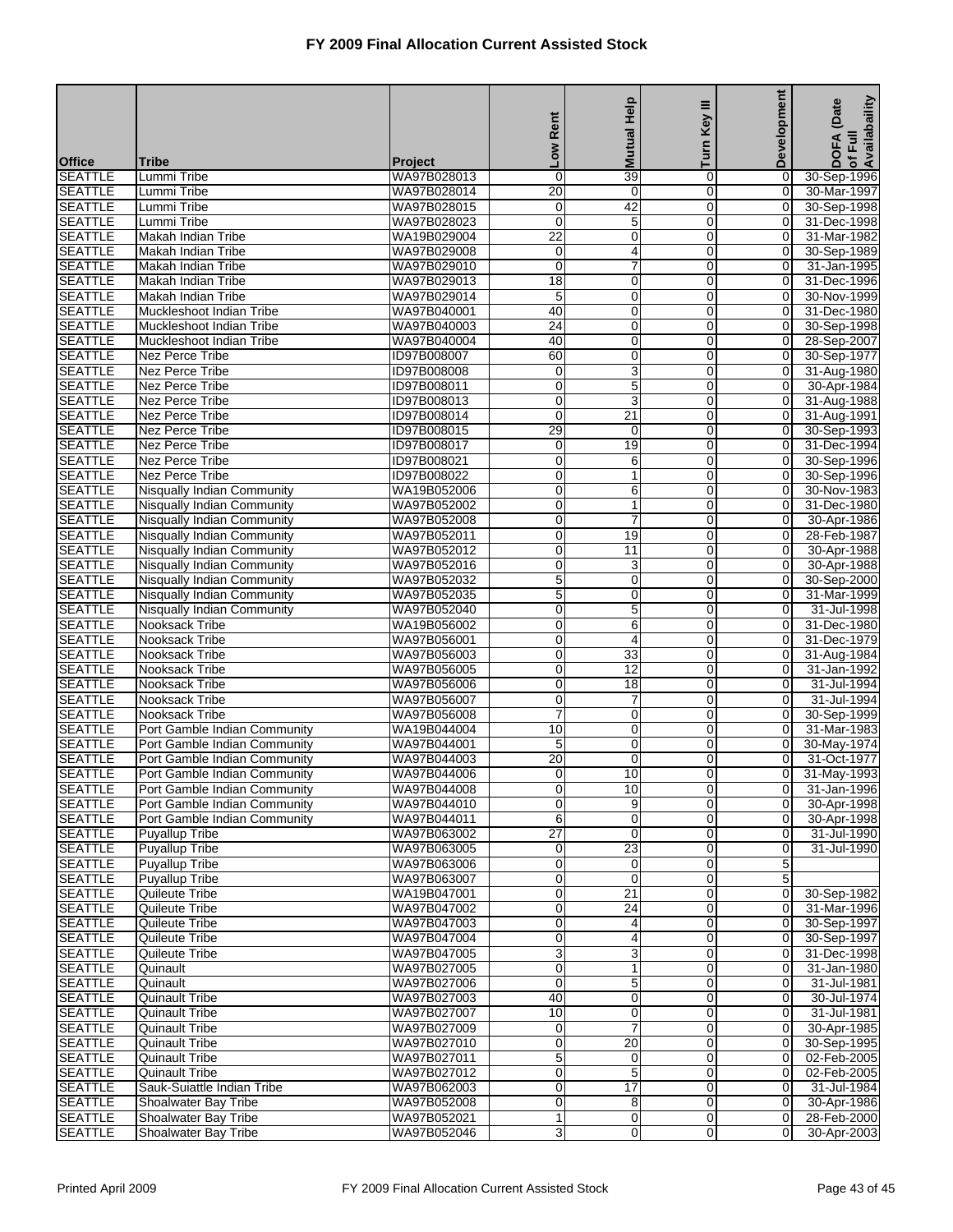|                                  |                                                                        |                            |                               | <b>Mutual Help</b>    | Ξ<br>Key                      | <b>Development</b>               | of Full<br>Availabaility<br>(Date |
|----------------------------------|------------------------------------------------------------------------|----------------------------|-------------------------------|-----------------------|-------------------------------|----------------------------------|-----------------------------------|
|                                  |                                                                        |                            | Rent                          |                       | Turn                          |                                  | <b>DOFA</b>                       |
| <b>Office</b>                    | <b>Tribe</b>                                                           | <b>Project</b>             | <b>No7</b>                    |                       |                               |                                  |                                   |
| <b>SEATTLE</b>                   | Shoalwater Bay Tribe                                                   | WA97B052051                | 0                             | 4                     | $\mathbf 0$                   | 1                                | 31-Jul-2000                       |
| <b>SEATTLE</b>                   | <b>Siletz Confederated Tribes</b>                                      | OR97B035001                | 0                             | 39                    | $\Omega$                      | $\overline{0}$                   | 31-Mar-1989                       |
| <b>SEATTLE</b>                   | <b>Siletz Confederated Tribes</b>                                      | OR97B035002                | $\mathbf 0$<br>26             | 15                    | $\mathbf 0$                   | $\mathbf 0$                      | 31-Aug-1991                       |
| <b>SEATTLE</b><br><b>SEATTLE</b> | <b>Siletz Confederated Tribes</b><br><b>Siletz Confederated Tribes</b> | OR97B035004<br>OR97B035007 | $\overline{25}$               | $\mathbf 0$<br>0      | $\mathbf 0$<br>$\mathbf 0$    | $\mathbf 0$<br>$\overline{O}$    | 30-Apr-1996<br>30-Sep-1997        |
| <b>SEATTLE</b>                   | <b>Siletz Confederated Tribes</b>                                      | OR97B035008                | 0                             | $\overline{5}$        | $\overline{0}$                | 0                                | 28-Feb-2001                       |
| <b>SEATTLE</b>                   | <b>Siletz Confederated Tribes</b>                                      | OR97B035009                | 0                             | 5                     | $\mathbf 0$                   | 0                                | 28-Feb-2001                       |
| <b>SEATTLE</b>                   | <b>Siletz Confederated Tribes</b>                                      | OR97B035010                | 1                             | $\pmb{0}$             | 0                             | $\mathbf 0$                      | 28-Feb-2001                       |
| <b>SEATTLE</b>                   | <b>Siletz Confederated Tribes</b>                                      | OR97B035011                | 0                             | $\overline{5}$        | $\mathbf 0$                   | 0                                | 28-Feb-2001                       |
| <b>SEATTLE</b>                   | <b>Siletz Confederated Tribes</b>                                      | OR97B035012                | 5                             | 0                     | $\mathbf 0$                   | 0                                | 28-Feb-2001                       |
| <b>SEATTLE</b>                   | Skokomish Indian Tribe                                                 | WA97B052002                | 0                             | 1                     | $\overline{0}$                | 0                                | 31-Dec-1980                       |
| <b>SEATTLE</b>                   | Skokomish Indian Tribe                                                 | WA97B052008                | 0                             | $\overline{17}$       | $\mathbf 0$                   | 0                                | 30-Apr-1986                       |
| <b>SEATTLE</b>                   | Skokomish Indian Tribe                                                 | WA97B052019                | 0                             | $\overline{21}$       | 0                             | $\overline{O}$                   | 31-Mar-1992                       |
| <b>SEATTLE</b>                   | Skokomish Indian Tribe                                                 | WA97B052021                | 9                             | $\mathbf 0$           | $\mathbf 0$                   | 0                                | 28-Feb-1999                       |
| <b>SEATTLE</b>                   | Skokomish Indian Tribe                                                 | WA97B052038                | 5                             | 0                     | $\mathbf 0$                   | 0                                | 31-Mar-2000                       |
| <b>SEATTLE</b>                   | Spokane Tribe                                                          | WA19B037004                | $\overline{32}$               | 0                     | $\overline{0}$                | 0                                | 31-Dec-1981                       |
| <b>SEATTLE</b>                   | Spokane Tribe                                                          | WA97B037003                | 0                             | 3                     | $\mathbf 0$                   | 0                                | 30-Jun-1981                       |
| <b>SEATTLE</b>                   | Spokane Tribe                                                          | WA97B037005                | 52                            | $\pmb{0}$             | $\mathbf 0$                   | 0                                | 29-Feb-1984                       |
| <b>SEATTLE</b>                   | <b>Spokane Tribe</b>                                                   | WA97B037006                | 0                             | $\overline{11}$       | $\mathbf 0$                   | $\mathbf 0$                      | 30-Apr-1986                       |
| <b>SEATTLE</b>                   | Spokane Tribe                                                          | WA97B037008                | $\overline{2}$                | $\overline{25}$       | $\mathbf 0$                   | 0                                | 30-Nov-1987                       |
| <b>SEATTLE</b>                   | Spokane Tribe                                                          | WA97B037009                | 1                             | $\overline{33}$       | $\overline{0}$                | 0                                | 30-Nov-1990                       |
| <b>SEATTLE</b>                   | Spokane Tribe                                                          | WA97B037013                | 0                             | 9                     | $\mathbf 0$                   | 0                                | 31-Jan-1997                       |
| <b>SEATTLE</b><br><b>SEATTLE</b> | Spokane Tribe                                                          | WA97B037014                | $\overline{16}$               | $\pmb{0}$             | 0                             | $\mathbf 0$                      | 31-Aug-1997                       |
| <b>SEATTLE</b>                   | Spokane Tribe<br>Spokane Tribe                                         | WA97B037024<br>WA97B037025 | 0<br>6                        | 4<br>0                | $\mathbf 0$<br>$\mathbf 0$    | 0<br>$\overline{O}$              | 31-Aug-2000<br>31-Mar-2000        |
| <b>SEATTLE</b>                   | Squaxin Island Tribe                                                   | WA97B052001                | 0                             | $\mathbf{1}$          | $\overline{0}$                | 0                                | 31-Dec-1977                       |
| <b>SEATTLE</b>                   | Squaxin Island Tribe                                                   | WA97B052003                | 0                             | 3                     | $\mathbf 0$                   | 0                                | 28-Feb-1982                       |
| <b>SEATTLE</b>                   | Squaxin Island Tribe                                                   | WA97B052017                | $\mathbf 0$                   | 20                    | 0                             | 0                                | 29-Feb-1992                       |
| <b>SEATTLE</b>                   | Squaxin Island Tribe                                                   | WA97B052021                | 10                            | $\mathbf 0$           | $\mathbf 0$                   | 0                                | 23-Oct-1997                       |
| <b>SEATTLE</b>                   | Squaxin Island Tribe                                                   | WA97B052032                | 7                             | 0                     | $\mathbf 0$                   | 0                                | 01-Jun-1998                       |
| <b>SEATTLE</b>                   | Squaxin Island Tribe                                                   | WA97B052036                | $\overline{2}$                | 0                     | $\overline{0}$                | 0                                | 01-Jun-1998                       |
| <b>SEATTLE</b>                   | Squaxin Island Tribe                                                   | WA97B052042                | $\overline{c}$                | 0                     | $\mathbf 0$                   | 0                                | 31-Jan-2002                       |
| <b>SEATTLE</b>                   | Squaxin Island Tribe                                                   | WA97B052052                | 0                             | 5                     | 0                             | 0                                | 31-Jan-2002                       |
| <b>SEATTLE</b>                   | Suquamish Tribal Council                                               | WA97B052002                | 0                             | 7                     | $\mathbf 0$                   | 0                                | 31-Dec-1980                       |
| <b>SEATTLE</b>                   | Suquamish Tribal Council                                               | WA97B052008                | 0                             | $\overline{17}$       | $\mathbf 0$                   | 0                                | 30-Apr-1986                       |
| <b>SEATTLE</b>                   | Suquamish Tribal Council                                               | WA97B052014                | 0                             | $\overline{25}$       | $\overline{0}$                | 0                                | 31-Mar-1992                       |
| <b>SEATTLE</b>                   | Suquamish Tribal Council                                               | WA97B052020                | 4                             | 0                     | $\mathbf 0$                   | 0                                | 30-Sep-1993                       |
| <b>SEATTLE</b>                   | Suquamish Tribal Council                                               | WA97B052034                | 5                             | 0                     | 0                             | $\mathbf 0$                      | 28-Feb-1999                       |
| <b>SEATTLE</b>                   | Suquamish Tribal Council                                               | WA97B052041                | $\mathbf 0$                   | $\overline{5}$        | $\Omega$                      | 0                                | 31-Aug-1998                       |
| <b>SEATTLE</b><br><b>SEATTLE</b> | Swinomish Indians                                                      | WA97B023003<br>WA97B023004 | 16<br>$\overline{16}$         | 0<br>$\overline{0}$   | 0<br>$\overline{0}$           | 0<br>$\overline{O}$              | 31-Dec-1972<br>30-Apr-1980        |
| <b>SEATTLE</b>                   | Swinomish Indians<br>Swinomish Indians                                 | WA97B023006                | 36                            | $\overline{0}$        | 0                             | 01                               | 31-Aug-1985                       |
| <b>SEATTLE</b>                   | Swinomish Indians                                                      | WA97B023007                | 10                            | 0                     | $\overline{0}$                | 0                                | 31-Dec-1993                       |
| <b>SEATTLE</b>                   | Swinomish Indians                                                      | WA97B023008                | $\overline{0}$                | 8                     | $\overline{0}$                | $\overline{0}$                   | 30-Jun-1998                       |
| <b>SEATTLE</b>                   | <b>Tulalip Tribes</b>                                                  | WA19B051002                | 0                             | 1                     | $\overline{0}$                | $\overline{0}$                   | 31-Mar-1982                       |
| <b>SEATTLE</b>                   | <b>Tulalip Tribes</b>                                                  | WA19B051003                | 19                            | 0                     | $\mathbf 0$                   | $\overline{0}$                   | 31-Jan-1982                       |
| <b>SEATTLE</b>                   | <b>Tulalip Tribes</b>                                                  | WA19B051004                | 0                             | 7                     | $\overline{0}$                | $\overline{0}$                   | 31-May-1986                       |
| <b>SEATTLE</b>                   | <b>Tulalip Tribes</b>                                                  | WA19B051005                | 14                            | 0                     | $\mathbf 0$                   | $\overline{0}$                   | 31-May-1986                       |
| <b>SEATTLE</b>                   | <b>Tulalip Tribes</b>                                                  | WA97B051001                | 40                            | 0                     | $\mathbf 0$                   | $\overline{0}$                   | 31-May-1978                       |
| <b>SEATTLE</b>                   | <b>Tulalip Tribes</b>                                                  | WA97B051006                | 0                             | 1                     | $\overline{0}$                | $\overline{0}$                   | 31-May-1986                       |
| <b>SEATTLE</b>                   | <b>Tulalip Tribes</b>                                                  | WA97B051007                | 17                            | 0                     | $\mathbf 0$                   | $\overline{0}$                   | 31-Oct-1991                       |
| <b>SEATTLE</b>                   | <b>Tulalip Tribes</b>                                                  | WA97B051009                | 4                             | 0                     | $\overline{0}$                | $\overline{0}$                   | 31-Oct-1991                       |
| <b>SEATTLE</b>                   | <b>Tulalip Tribes</b>                                                  | WA97B051010                | $\mathbf 0$                   | 15                    | $\mathbf 0$                   | $\overline{0}$                   | 31-Oct-1991                       |
| <b>SEATTLE</b>                   | <b>Tulalip Tribes</b>                                                  | WA97B051011                | $\overline{20}$               | 0                     | $\mathbf 0$                   | $\overline{0}$                   | 31-Oct-1991                       |
| <b>SEATTLE</b>                   | <b>Tulalip Tribes</b>                                                  | WA97B051013                | 0                             | $\overline{17}$       | $\overline{0}$                | $\overline{0}$                   | 31-Dec-1992                       |
| <b>SEATTLE</b>                   | <b>Tulalip Tribes</b>                                                  | WA97B051016                | $\pmb{0}$                     | 11                    | $\mathbf 0$                   | $\overline{0}$                   | 31-Dec-1991                       |
| <b>SEATTLE</b>                   | <b>Tulalip Tribes</b>                                                  | WA97B051017                | 0                             | 5                     | $\overline{0}$                | $\overline{0}$                   | 31-Dec-1991                       |
| <b>SEATTLE</b>                   | <b>Tulalip Tribes</b>                                                  | WA97B051018                | 19                            | 0                     | $\mathbf 0$                   | $\overline{0}$                   | 30-Nov-1994                       |
| <b>SEATTLE</b><br><b>SEATTLE</b> | <b>Tulalip Tribes</b><br>Tulalip Tribes                                | WA97B051019<br>WA97B051022 | $\overline{0}$<br>$\mathbf 0$ | $\overline{34}$<br>15 | $\mathbf 0$<br>$\overline{0}$ | $\overline{0}$<br>$\overline{0}$ | 30-Nov-1994<br>31-Dec-1996        |
| <b>SEATTLE</b>                   | <b>Umatilla Confederated Tribes</b>                                    | OR97B012002                | 50                            | 0                     | $\mathbf 0$                   | $\overline{0}$                   | 28-Feb-1974                       |
| <b>SEATTLE</b>                   | <b>Umatilla Confederated Tribes</b>                                    | OR97B012005                | 10                            | 0                     | $\overline{0}$                | $\overline{0}$                   | 30-Jun-1978                       |
| <b>SEATTLE</b>                   | <b>Umatilla Confederated Tribes</b>                                    | OR97B012006                | 50                            | 0                     | $\mathbf 0$                   | $\overline{0}$                   | 28-Feb-1981                       |
| <b>SEATTLE</b>                   | Umatilla Confederated Tribes                                           | OR97B012007                | $\overline{0}$                | 7                     | $\overline{0}$                | $\overline{0}$                   | 31-Mar-1984                       |
| <b>SEATTLE</b>                   | <b>Umatilla Confederated Tribes</b>                                    | OR97B012009                | 0                             | 10                    | $\mathbf 0$                   | 0                                | 31-May-1991                       |